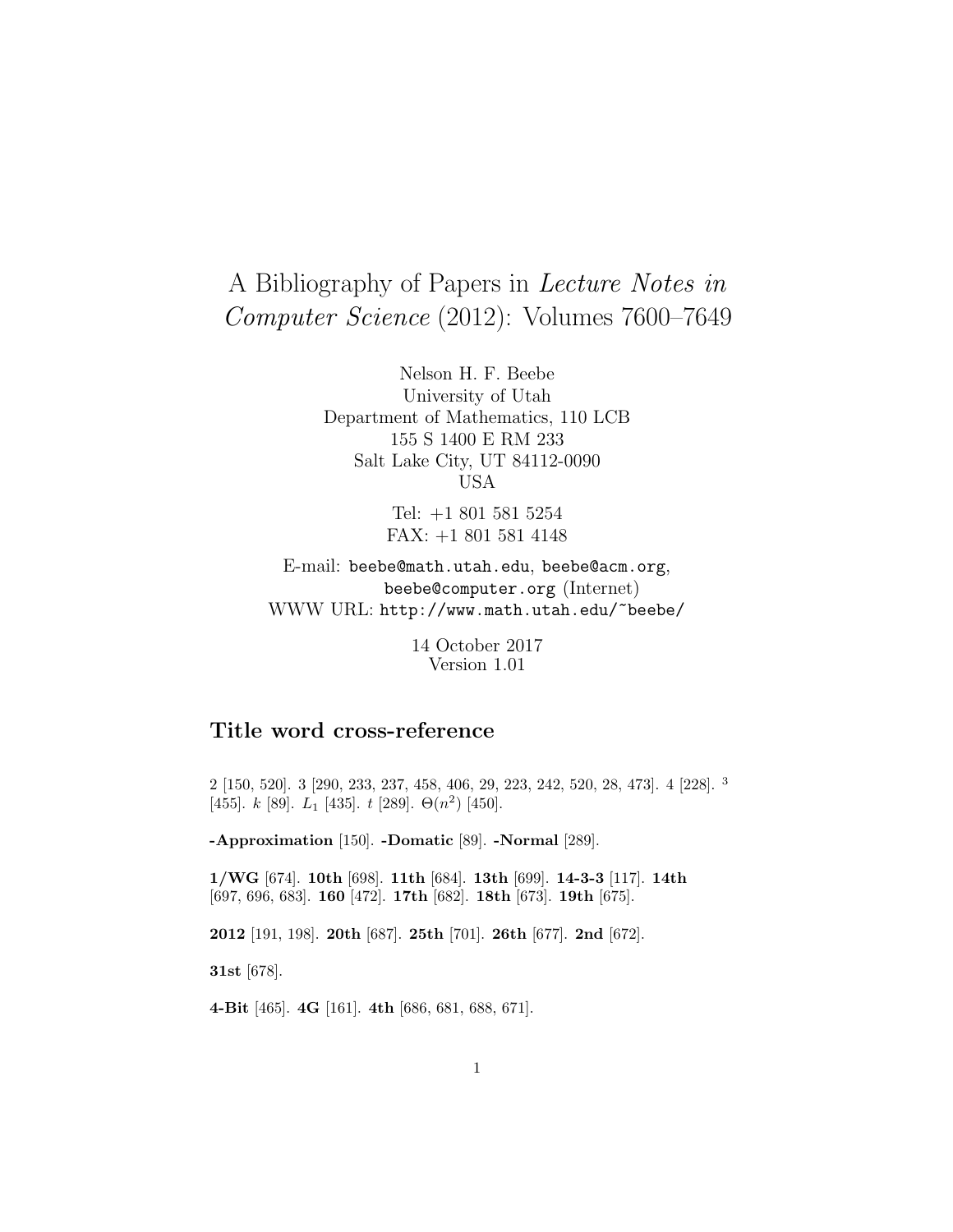**5th** [676].

**6th** [685, 702].

**7th** [674, 693, 694].

**8th** [680].

**9th** [689].

**=** [403].

**Abdominal** [21, 671]. **Abnormal** [281]. **Abnormalities** [489]. **Abortable** [155, 154]. **ABS** [551]. **Abstract** [74, 132, 120]. **Abstracting** [531]. **Abstraction** [444, 566]. **Abstractions** [454]. **Accents** [213]. **Access** [144, 638, 637, 39]. **Accessing** [636]. **Accessory** [401]. **Account** [628]. **Accountable** [609]. **Accounting** [124]. **ACE** [689]. **Acquisition** [226, 62, 18]. **Action** [305, 326]. **Actions** [442]. **Activation** [319]. **Active** [431, 105]. **Actor** [555]. **Adaptation** [421, 35, 576]. **Adaptative** [40]. **Adapting** [35]. **Adaptive** [318, 309, 14, 486, 537]. **Add** [245]. **Add-Ons** [245]. **Additional** [394]. **Address** [661]. **Addressing** [653]. **Adjusting** [136]. **Administration** [36, 642]. **Adults** [344]. **Advances** [693, 684, 680, 689, 699]. **Advancing** [638]. **Advantage** [473]. **Adversarie** [612]. **Adversary** [467]. **Advertising** [403]. **Advice** [248]. **AdvoCATE** [180]. **Advocatus** [58]. **Aerial** [513]. **Aerospace** [545, 531]. **AES** [466]. **Affect** [527]. **Affective** [508]. **Affinity** [597]. **Again** [149]. **against** [621, 649, 467]. **Agent** [642]. **Agents** [139, 640, 701]. **Aggregated** [667]. **Aggregation** [66]. **Agile** [373]. **Agreement** [624]. **AI** [699, 629, 701]. **AICOL** [701]. **AICOL-III** [701]. **Aided** [19, 18, 15]. **Aircraft** [37]. **Airstic** [393]. **Airworthiness** [159]. **AKAP** [410]. **Alberti** [229]. **Algebraic** [451]. **Algorithm** [491, 293, 141, 150, 511, 591, 433, 483, 592, 484, 271, 552, 500]. **Algorithmic** [89]. **Algorithms** [465, 604, 57, 143, 87]. **Alignment** [485, 211]. **Allowing** [53]. **Alloy** [39]. **Almost** [109]. **Alphabets** [86]. **Always** [355]. **am** [701]. **Ambiguous** [274]. **American** [699]. **among** [344, 577]. **Amorphous** [73]. **Amsterdam** [674]. **Analogical** [312, 205]. **Analysis** [632, 410, 183, 289, 290, 413, 360, 361, 45, 219, 236, 166, 377, 610, 684, 29, 654, 668, 131, 554, 394, 614, 496, 583, 129, 650, 375, 161, 284, 285, 493, 633, 118, 532, 193]. **Analyzer** [218]. **Anatomical** [29]. **Ancient** [226, 238]. **Android** [463, 331, 281]. **Annihilators** [474]. **Annotated** [107, 7]. **Annotation** [643]. **Anomalous** [301]. **Anonymity** [661]. **Anonymous** [659]. **Answer** [444]. **Anthropomorphic** [442]. **Anthropomorphism** [345]. **Antipatterns** [565]. **API** [377]. **Applaud** [389]. **Application** [318, 132, 642, 428, 16, 122, 372, 18, 496, 494, 268, 544, 24, 386, 17, 464, 281]. **Applications** [457, 123, 246, 551, 34, 2, 376, 676, 385, 671, 170, 670].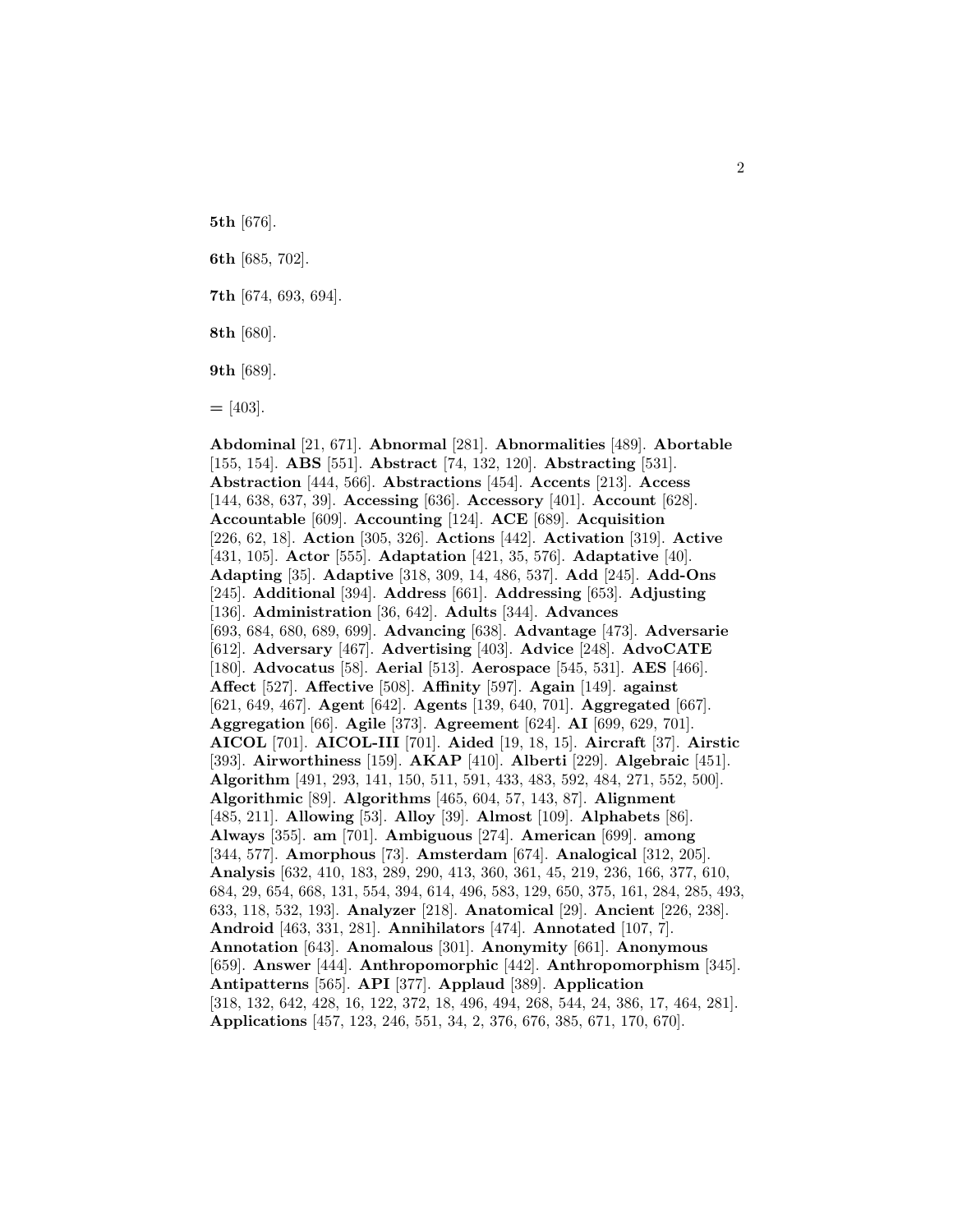**Applied** [293, 485]. **Applying** [621, 546, 162]. **Approach** [383, 183, 171, 108, 643, 604, 45, 41, 581, 25, 506, 30, 21, 660, 369, 534, 213, 32, 35, 181, 489, 525, 576, 185, 255, 193]. **Approachable** [327]. **Approaches** [231, 352, 353, 2, 701]. **Approximate** [94, 436]. **Approximation** [411, 150, 148, 595]. **Approximative** [413]. **April** [687]. **Arabic** [218]. **Arc** [107]. **Arc-Annotated** [107]. **Archaeological** [235, 234, 240, 223, 225]. **Archaeology** [234]. **Architectural** [242, 35]. **Architecture** [280, 567, 456, 537]. **Architectures** [229]. **Areas** [513]. **Argumentation** [701, 55, 641]. **Art** [19, 3]. **Article** [8]. **Articles** [108]. **Articulated** [450]. **Artifact** [566]. **Artifact-Centric** [566]. **Artifacts** [502]. **Artificial** [408, 699]. **ASCoMS** [679, 191]. **Asia** [696]. **Asia-Pacific** [696]. **ASMONIA** [161]. **Assemble** [491]. **Assembly** [291, 157, 417]. **Assess** [339]. **Assessing** [382, 189, 256, 577, 384]. **Assessment** [159, 617, 492, 620, 176, 174, 185]. **Assistant** [339, 341]. **Assisted** [406, 492]. **Assistive** [338]. **Association** [593]. **Associations** [491, 300]. **Associative** [254]. **Assumption** [656, 505]. **Assurance** [180, 581, 181, 185]. **Astronomy** [239]. **ATL** [559]. **AToM** [455]. **Atomic** [548]. **Attack** [612, 613, 475, 649, 268]. **Attack-Defense** [613]. **Attacker** [614]. **Attacker-Defender** [614]. **Attacks** [257, 267, 474]. **Attending** [407]. **Attestation** [651]. **Attitudes** [304]. **Attribute** [435, 359, 358, 278, 276]. **Attribute-Based** [278, 276]. **Attributes** [70, 580]. **Audio** [262]. **Audit** [609]. **Augmentation** [391]. **Augmented** [240, 128]. **August** [701]. **Authenticated** [467]. **Authentication** [359, 662, 358, 199, 664, 663]. **author** [532]. **Autism** [332]. **Autistic** [333]. **Auto** [33]. **Automata** [75, 84, 91, 176]. **Automated** [246, 228, 650, 344, 227]. **Automatic** [524, 400, 57, 223, 623, 560, 230, 213, 27]. **Automaticity** [327]. **Automation** [168, 180, 587]. **Automotive** [132, 167, 163, 196, 128]. **Automotive/Infotainment** [132]. **Autonomous** [195, 692, 446]. **Available** [255]. **Average** [78]. **Average-Case** [78]. **Avoidance** [283]. **Aware** [139, 68, 551, 572, 576]. **Awareness** [653, 269]. **Axial** [436]. **Axiom** [59]. **Axioms** [636].

**B** [561]. **Babel** [368]. **Back** [9, 50, 260, 324, 419, 479, 625, 647]. **Backbone** [143, 256]. **Background** [655]. **Bacterial** [493]. **Balancing** [632]. **Ballots** [665]. **Bangalore** [531]. **Banking** [244]. **Base** [323, 210]. **Baseband** [651]. **Based** [280, 42, 410, 439, 628, 309, 5, 482, 383, 566, 183, 644, 642, 643, 293, 112, 619, 431, 45, 379, 262, 234, 515, 33, 134, 428, 279, 39, 433, 662, 8, 158, 392, 581, 463, 223, 25, 164, 483, 60, 208, 437, 665, 278, 520, 21, 660, 37, 492, 122, 649, 516, 213, 583, 528, 53, 63, 209, 181, 210, 205, 657, 526, 415, 446, 518, 525, 473, 573, 664, 43, 464, 572, 276, 595, 281, 184]. **Baselines** [605]. **Bases** [59, 53]. **Basis** [504]. **Bathcratch** [392]. **Bathtub** [392]. **Battista** [229]. **Bayesian** [311]. **Be** [83, 374]. **Behavior** [258, 270, 321, 327, 448, 446]. **Behavioral** [344]. **Behaviors** [333]. **Behaviour** [449, 527, 332]. **Behind** [340]. **Beijing** [695]. **Benchmark** [632, 458]. **Benefits** [95]. **Better**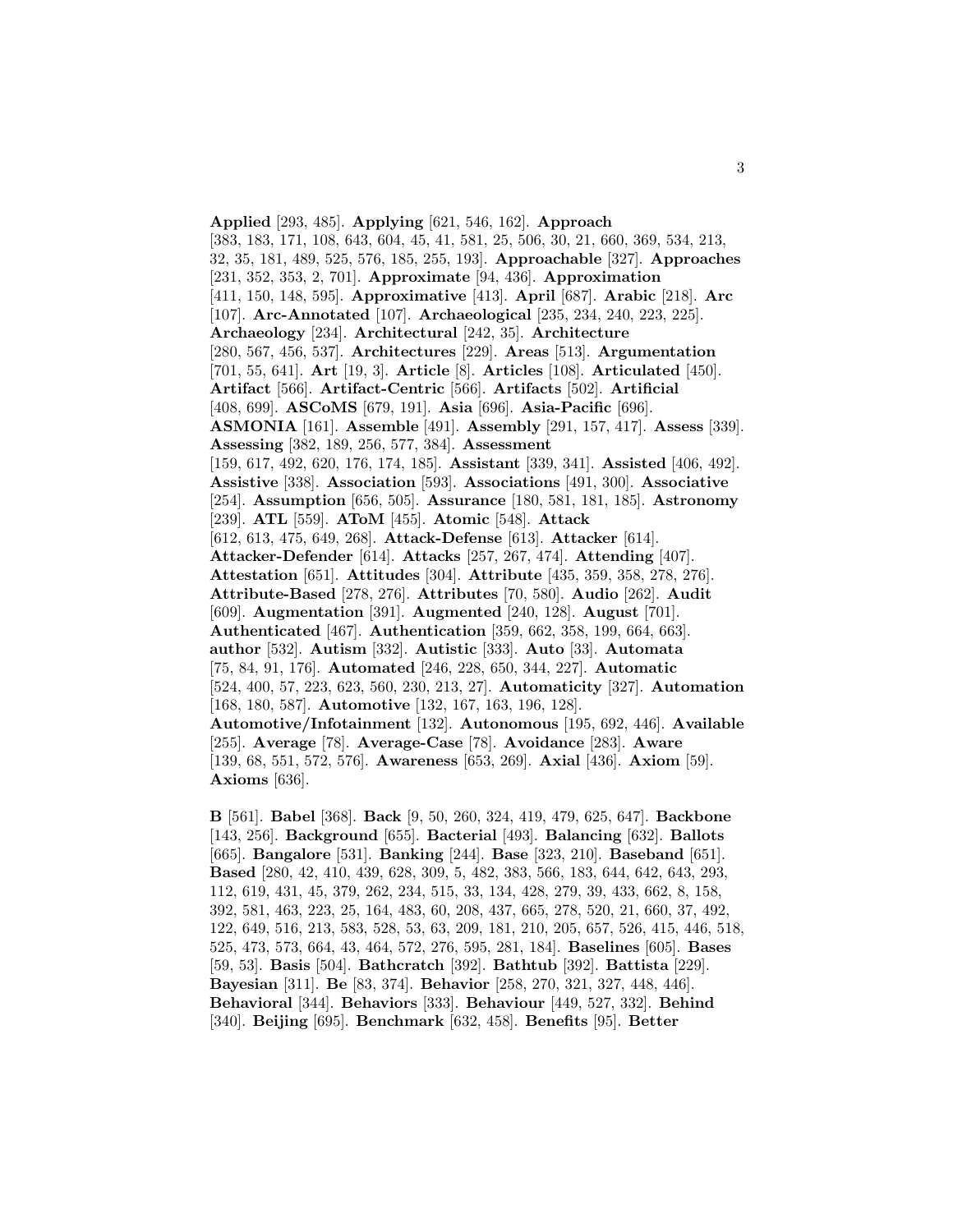[587, 286]. **between** [431, 173, 430, 432]. **Beyond** [70, 422]. **Bibliographic** [530]. **Binary** [582, 306]. **Binding** [485]. **Binomial** [301]. **Biochemical** [413]. **Biochemistry** [415]. **Bioinformatics** [490, 694]. **Biological** [412, 297, 597]. **Biology** [140, 690]. **Biomarker** [500]. **Biomedical** [100]. **biometric** [199]. **Bioscientific** [116]. **Bipartite** [148]. **Bird** [659]. **Bisimulation** [81, 90]. **Bisimulations** [79]. **Bit** [465]. **Bits** [607]. **Black** [172, 610]. **Black-Box** [172]. **Block** [475]. **Blocking** [615]. **Blocks** [548]. **Blueprint** [32]. **BM25MF** [70]. **Board** [396, 174]. **Boardroom** [665]. **Bond** [497]. **Bond-Orientational** [497]. **Bone** [412]. **Bonolo** [528]. **Boomerang** [472]. **Botnet** [270]. **Boundary** [640, 23]. **Bounded** [142]. **Bounded-Contention** [142]. **Bounds** [612, 140, 151, 147]. **Box** [172, 229]. **Brain** [489]. **Branching** [90]. **Brazil** [677]. **Brazilian** [644, 492]. **Breaches** [78]. **Breaking** [318, 152]. **Bringing** [347]. **Broadcast** [153]. **Browsing** [534]. **Brushing** [391]. **BSG** [128]. **BSG-E** [128]. **Bubble** [106]. **Budapest** [700]. **Build** [635]. **Building** [215]. **Buried** [235]. **Bus** [296]. **Business** [381, 578]. **Byzantine** [153].

**C** [458]. **Caches** [110]. **CafeOBJ** [129]. **CalcWcet167** [131]. **Call** [568]. **Cambridge** [687]. **Camellia** [475]. **camera** [224]. **Can** [258, 527, 83, 332, 335, 374]. **Cancer** [312, 498, 30, 599, 27]. **Caption** [407]. **Carbohydrates** [485]. **Care** [336, 162]. **Carlo** [587]. **Cars** [195]. **Cartagena** [675, 699]. **Cascading** [495]. **Case** [412, 644, 78, 180, 157, 676, 181]. **Case-Based** [181]. **Cases** [633, 185]. **Casino** [355, 354]. **Castle** [234]. **Categories** [377]. **Cathedral** [242]. **CBTree** [136]. **CCL** [448]. **Cell** [690]. **Centered** [670, 688]. **Centred** [369]. **Centric** [566, 182, 534]. **Cervical** [599]. **Chain** [184]. **Challenge** [124, 645]. **Challenges** [195, 360, 361, 701, 630]. **Chandy** [552]. **Change** [569]. **Changing** [304]. **Channel** [144, 152, 83, 516]. **Character** [208]. **Character-Based** [208]. **Characterisation** [86]. **Checking** [449, 552, 583, 416]. **Cheer** [389]. **Chemometrics** [492]. **Chengdu** [686]. **Children** [332, 335, 333]. **China** [683, 686, 695, 698, 702]. **Chinese** [535, 203]. **Chinese-Style** [535]. **Choices** [371]. **Chopstick** [341]. **Chopstick-Equipped** [341]. **Choreographies** [581]. **Choreography** [579]. **Chosen** [656]. **Cinderella** [77]. **Cine** [22]. **Cine-MRI** [22]. **Cipher** [471, 475, 473]. **Ciphertext** [656, 468, 470]. **Citation** [531]. **Citations** [529]. **City** [228, 673]. **Classical** [318, 321]. **Classification** [611, 299, 598, 533, 603, 519, 41]. **Classifier** [598]. **Classifiers** [294, 427, 19]. **Cleaning** [13]. **Cleansing** [65]. **Clinical** [12, 671]. **Clothed** [507]. **Cloud** [631, 224, 551, 582, 624, 275, 32, 259, 571, 573, 572]. **Clouds** [32, 513]. **Cluster** [591, 592]. **Clustering** [97, 293, 509, 604, 426, 593, 214, 591, 592, 437, 660, 302, 600, 574, 487, 118]. **Clustering-Based** [437, 660]. **Co** [532, 486]. **Co-author** [532]. **Co-identification** [486]. **Coalgebras** [79]. **Code** [47]. **Codes** [418]. **Coding** [142, 33]. **Cognitive** [589, 327, 332]. **Coherence** [628]. **Coherence-Based** [628]. **Coherent** [310]. **Coinductive** [252]. **coli** [309]. **Collaboration** [335].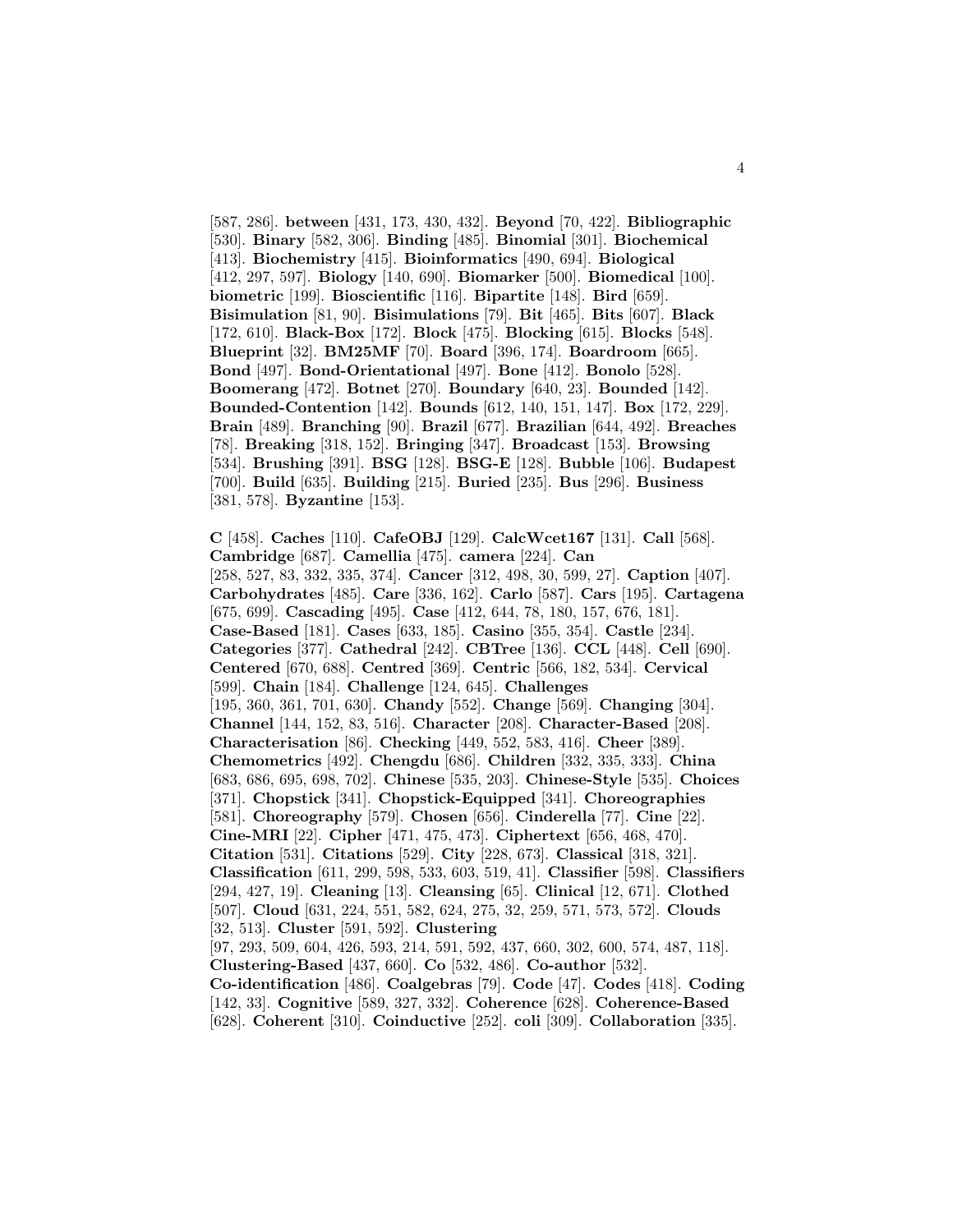**Collaborative** [202, 140, 539, 397]. **COLLADA** [399]. **Collected** [256]. **Collecting** [139, 334, 385]. **Collection** [102, 224]. **Collections** [528]. **Collective** [550, 639]. **Colombia** [675, 699]. **Colon** [13]. **Colonography** [11, 16, 19, 18, 14, 15, 12]. **Colonoscopy** [23]. **Color** [505]. **Colorization** [508]. **Combination** [1]. **Combinations** [639]. **Combinatorial** [266]. **Commercial** [52]. **Commitment** [478]. **Common** [107, 432]. **Commons** [645]. **Communication** [168, 167, 207, 169]. **Communications** [683]. **Community** [481]. **Compact** [602, 468]. **Comparable** [206]. **Comparative** [19, 250]. **Compared** [319]. **Comparing** [2]. **Comparison** [459, 336]. **Compensation** [22]. **Competitions** [247]. **Compilation** [74]. **Complementary** [561]. **Complete** [521]. **Complex** [412, 449, 461, 155, 298, 415, 306, 481]. **Complexity** [429, 430, 84, 89, 530, 629, 701, 384]. **Compliance** [627, 184]. **Component** [567, 493]. **Components** [163]. **Composable** [549]. **Composed** [575]. **Composing** [456]. **Composite** [11]. **Composition** [381, 583, 572]. **Compositional** [166, 423, 370]. **Compressed** [98, 103, 112]. **Compression** [293, 262, 502, 472]. **Compromised** [620]. **Computability** [73]. **Computation** [104, 428, 34, 145]. **Computational** [690, 671, 695]. **Computations** [477]. **Compute** [568]. **Computer** [674, 134, 693, 406, 19, 18, 15, 689, 618, 446, 678, 679]. **Computer-Aided** [19, 18, 15]. **Computers** [631]. **Computing** [677, 101, 611, 430, 655, 698, 582, 275, 73]. **Computting** [631]. **Concept** [292, 380]. **Concepts** [339]. **Conceptual** [314, 36, 60, 469, 3, 542]. **Concerns** [45]. **Concurrency** [549, 547]. **Concurrent** [136, 449, 476, 548]. **Conditional** [499, 24]. **Conference** [672, 697, 674, 696, 683, 686, 700, 695, 681, 680, 529, 682, 698, 689, 692, 678, 699, 694, 688, 702, 673]. **Confidence** [185]. **Confidentiality** [613]. **Configurations** [99, 328]. **Configuring** [32]. **Confinement** [558]. **Conflict** [381]. **Conflicting** [371]. **Conformance** [463]. **Congress** [701]. **Conjunction** [671]. **Connected** [244, 153]. **Connecting** [322]. **Consensus** [99]. **Conservation** [231, 236]. **Consideration** [504]. **Considerations** [123]. **Consistent** [628, 138, 69]. **Constant** [277]. **Constant-Round** [277]. **Constrained** [302, 580, 514, 467, 465]. **Constraining** [375]. **Constraint** [527, 581, 126]. **Constraint-Based** [581]. **Constraints** [6, 58, 130, 563, 125, 196, 127, 562, 418]. **Construction** [478]. **Consumer** [646]. **Consuming** [398]. **Contact** [450, 334]. **Content** [394, 532]. **Contention** [142, 151]. **Context** [318, 80, 209, 387, 397, 378, 43, 576]. **Context-Aware** [576]. **Context-Based** [43]. **Context-Free** [80]. **Contexts** [445, 296, 301]. **Contextual** [315]. **Continual** [272]. **Continuous** [291, 453, 436]. **Continuum** [454]. **Contracts** [629]. **Contractual** [624]. **Contradiction** [586]. **Contrast** [515, 27, 518, 24]. **Contributors** [34]. **Control** [549, 33, 134, 39, 158, 623, 366, 251, 454, 578, 650, 446]. **Control-Flow** [251]. **Controller** [175, 392]. **Controllers** [456]. **Conversion** [273, 216]. **Cooperative** [194]. **Coopetitive** [280]. **Coordinated** [575]. **core** [188].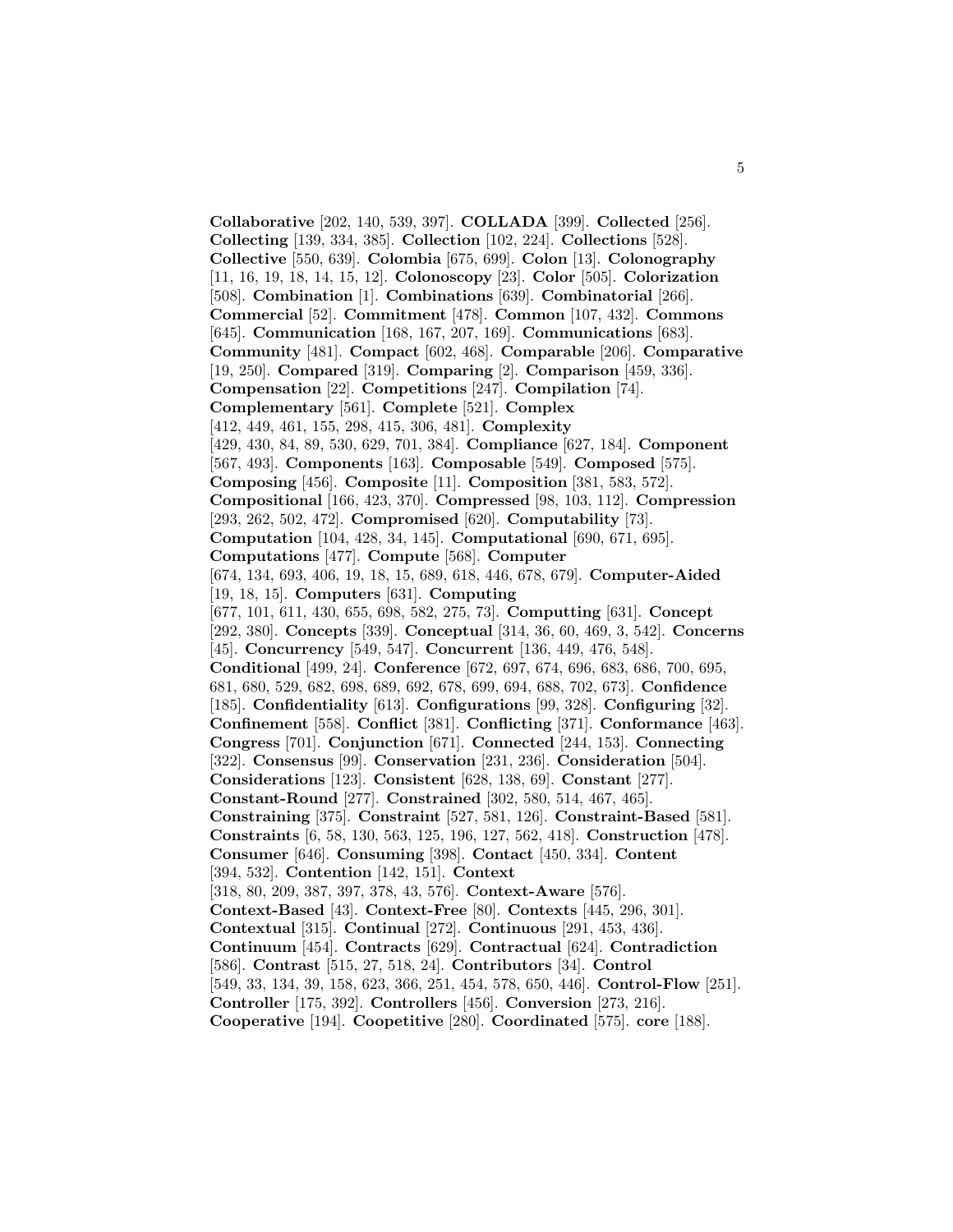**Corpora** [206, 211]. **Correct** [560]. **Correction** [94, 524, 297]. **Correlation** [435]. **Corresponding** [258, 661]. **Cost** [619, 223, 227]. **Cost-Based** [619]. **Costume** [535]. **Countermeasures** [268]. **Course** [289]. **Court** [633]. **Courts** [632]. **Cover** [148]. **CP** [584]. **CP-Nets** [584]. **Cracking** [254]. **Creating** [375]. **Creative** [645]. **Creativity** [386]. **Credentials** [255]. **Crete** [676]. **Crimes** [629]. **Criminal** [641]. **Criminal Process** [644]. **Critical** [653, 172, 163, 372, 466, 227, 200, 162]. **Criticality** [615]. **Crohn** [21]. **Cross** [166, 221, 329]. **Cross-Cultural** [329]. **Cross-Language** [221]. **Cross-Level** [166]. **Crosscutting** [45]. **Crossing** [107, 425]. **Crossing-Free** [107]. **Crowds** [54]. **Crowdsourcing** [202, 535]. **Cryptanalysis** [265, 471, 473, 266]. **Cryptography** [263, 608, 464]. **Cryptosystem** [266]. **CT** [20, 11, 16, 19, 18, 14, 15, 12, 27, 17]. **CT-Scans** [27]. **CTA** [28]. **CTC** [17]. **Cultural** [229, 238, 681, 387, 329, 239]. **Culture** [329]. **Curve** [297]. **Curves** [464]. **Customization** [402]. **Customized** [503]. **CVM** [695]. **Cyber** [248, 247]. **Cybercriminal** [610]. **Cybernics** [443]. **Cyprus** [681].

**D** [290, 233, 237, 458, 406, 29, 228, 223, 242, 520, 28, 499, 473, 486]. **D-Based** [473]. **D-Line-Drawing-Based** [520]. **Dada** [293]. **DAnIEL** [208]. **Dao** [523]. **Dao-Fa** [523]. **Daoism** [523]. **Data** [97, 672, 286, 5, 95, 289, 609, 291, 7, 262, 593, 670, 68, 684, 167, 668, 221, 297, 116, 660, 301, 492, 667, 230, 259, 594, 596, 284, 285, 597, 49, 603, 486, 56, 121]. **Data-** [670]. **Data-Compression** [262]. **Data-Discovery** [7]. **Database** [7, 234, 670]. **Database-** [670]. **Datasets** [65]. **DC** [665]. **DC-Net** [665]. **DDH** [656]. **Dealing** [292]. **Debugging** [253]. **Deceptive** [616]. **Decidability** [650]. **Decision** [311, 44, 582, 599, 641, 216, 700]. **Decisions** [317]. **Decomposition** [163, 437, 90, 504, 505]. **Decompression** [512]. **Deep** [220, 434]. **Defect** [231]. **Defender** [614]. **Defending** [621]. **Defense** [613]. **Defenses** [619]. **Defined** [20]. **Definition** [209, 370]. **Deformable** [119]. **Delivery** [570]. **Dementia** [378]. **Demonstrations** [239]. **Denial** [268]. **Denial-of-Service** [268]. **Denoising** [511, 533]. **Dense** [450, 146, 513]. **Dependable** [192]. **Dependence** [553]. **Dependency** [43]. **Dependent** [318, 329]. **Deploy** [457]. **Deploying** [460]. **Deposited** [600]. **Derivation** [579]. **Description** [399, 128]. **DESEC4LCCI** [679, 198]. **Design** [383, 399, 141, 457, 345, 236, 371, 624, 375, 574, 117, 340, 368, 575]. **Designated** [658]. **Designed** [244]. **Designers** [384]. **Designing** [401, 404, 397]. **Desktop** [239]. **Details** [511]. **Detect** [21, 603]. **Detecting** [667, 599, 489]. **Detection** [94, 65, 291, 515, 270, 19, 30, 649, 565, 18, 14, 15, 23, 586, 232, 518, 666, 281, 481]. **Determining** [257]. **Deterministic** [84, 85]. **Developing** [644, 561]. **Development** [132, 382, 379, 38, 163, 373, 372, 248, 387, 397, 174]. **Deviations** [296]. **Devices** [237]. **DHT** [5]. **DHT-Based** [5]. **Diaboli** [58]. **Diagnose** [498]. **Diagnosis** [642]. **Diagnostics** [44]. **Diagram** [45]. **Diagrams** [582]. **Dialects** [418]. **Diamond** [600]. **Did** [418]. **Difference** [265]. **Different** [425]. **Differential** [267, 451, 601]. **Differential-Algebraic**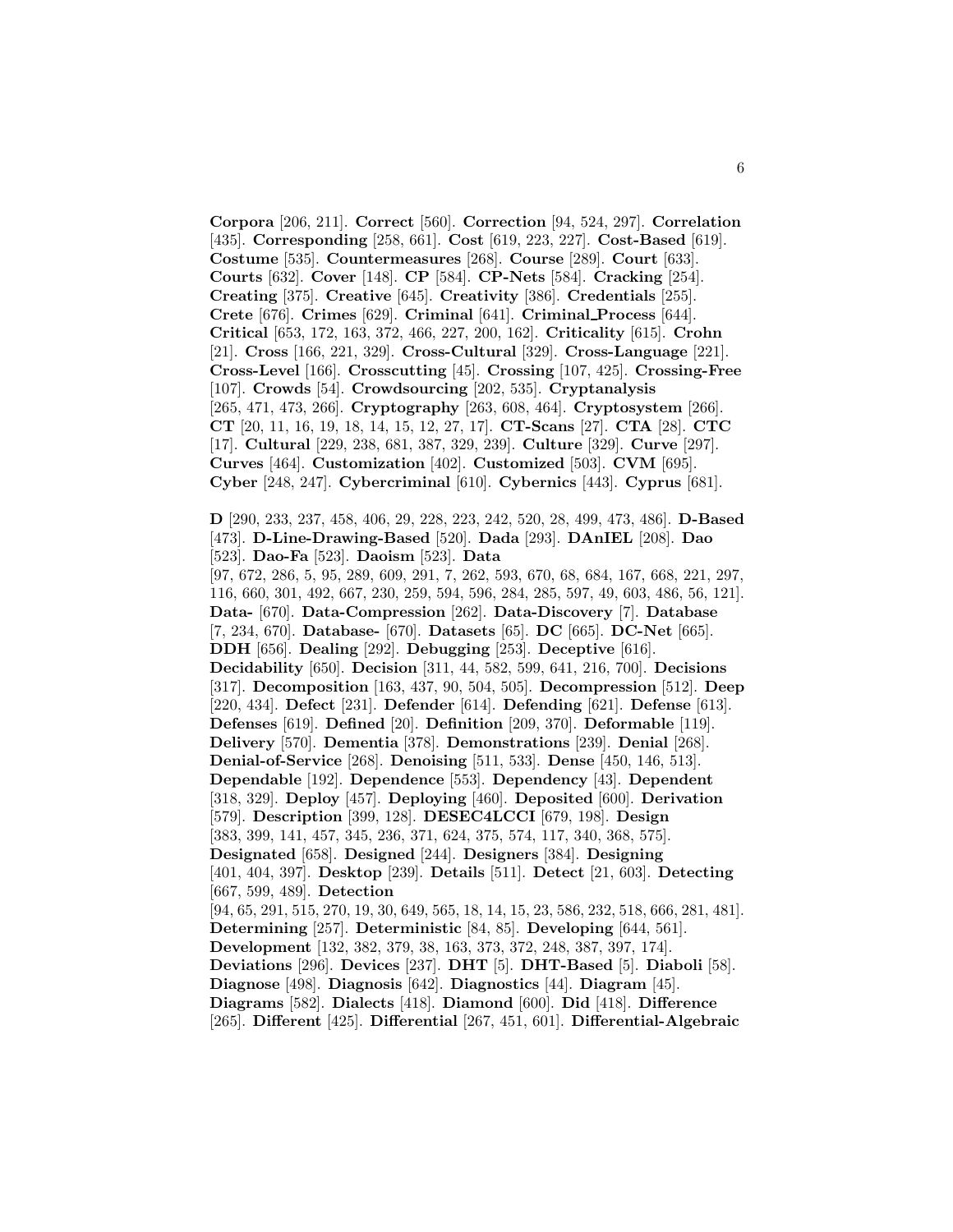[451]. **Difficulty** [394]. **Diffusion** [20, 28]. **Digital** [535, 696, 523, 539, 230, 528, 502, 537]. **Digitally** [328]. **Digitally-Extracted** [328]. **Dimensional** [498]. **Dimensionality** [295]. **Dimensions** [55]. **Direct** [466]. **Directed** [106]. **Direction** [608]. **Directly** [656]. **Disabled** [342]. **Disambiguation** [668]. **DISC** [677]. **Discontinuity** [25]. **Discourse** [63]. **Discovery** [383, 7, 312, 52, 56]. **Discrete** [305, 434, 438, 474]. **Discretization** [595]. **Discriminant** [495]. **Discrimination** [27]. **Discriminative** [295]. **Discussers** [105]. **Discussion** [349, 363, 355, 357, 353, 347, 361, 359, 351, 365]. **Disease** [21]. **Dissemination** [637, 147]. **Dissertations** [529]. **Dissipation** [310]. **Distance** [425, 435, 327]. **Distances** [430]. **Distant** [108]. **Distinguishers** [472]. **Distributed** [172, 144, 150, 149, 143, 87, 552, 145, 477, 677]. **Distribution** [622, 296]. **Distributions** [173]. **Divergence** [429]. **DJ** [392]. **DL** [120]. **Do** [568, 96]. **Docking** [496]. **Doctrine** [628]. **Document** [635, 109, 604, 96, 108]. **Documentation** [231, 384]. **Documents** [6, 57, 60]. **Domain** [352, 353, 457, 646, 273, 122, 120, 532]. **Domain-Models** [120]. **Domain-Specific** [352, 353, 457, 532]. **Domains** [653]. **Domatic** [89]. **Dorothy** [337]. **Dose** [16, 15]. **Dots** [322]. **Double** [502]. **Drawing** [520]. **Drift** [292]. **Driven** [75, 132, 381, 134, 32]. **Driver** [115]. **Drug** [589, 52]. **Drum** [393]. **Drums** [393]. **Drumstick** [393]. **DSLs** [38]. **DSpace** [540, 526]. **Dual** [20, 25, 14]. **Dual-Energy** [20, 14]. **Duality** [322]. **due** [235]. **Duplication** [251]. **Duration** [296]. **during** [536]. **Dutch** [633]. **Dynamic** [280, 567, 450, 147, 578, 580, 146, 145, 488, 272, 576]. **Dynamical** [413]. **Dynamics** [318, 309].

**E-Indexing** [531]. **E-Voting** [360, 361]. **Early** [375]. **Economic** [572]. **Ecosystem** [418]. **Ecosystems** [569]. **Edit** [425, 435]. **editing** [202]. **Edwards** [464]. **Effect** [307, 257]. **Effective** [70]. **Effectiveness** [619]. **Efficient** [103, 104, 106, 152, 137, 662, 476, 615, 119, 154, 13, 510, 477]. **Effort** [369]. **EFSMs** [170]. **Eigenimages** [438]. **EKAW** [673]. **Elder** [336]. **Eldercare** [340]. **Electricity** [622]. **Electronic** [350, 351]. **Elements** [161, 64]. **Elite** [362, 363]. **Ellsberg** [308]. **Embedded** [33, 166, 560, 196]. **Embedding** [435]. **Embodied** [442]. **Embodiment** [332]. **Emergence** [313]. **Emergent** [315, 408]. **Emotional** [336, 328]. **Emotions** [331]. **Empathic** [401]. **Empirical** [249]. **Enabling** [7, 576]. **Encryption** [470, 278, 469, 468]. **Encyclopedia** [210]. **End** [379, 34, 53, 580]. **End-to-End** [580]. **End-Users** [34]. **Ending** [586]. **Endosymbiosis** [418]. **Enemy** [621]. **Energy** [20, 322, 236, 14, 117]. **Enforcing** [624, 350, 351]. **Engine** [110, 175, 228]. **Engineering** [672, 697, 195, 529, 182, 583, 368, 186, 386, 688, 673]. **Engineers** [531]. **English** [211]. **Enhanced** [200, 27]. **Enhancement** [279, 28, 516]. **Enhancing** [263, 294, 649, 394, 596]. **Enjoyment** [538]. **Enrichment** [59, 58, 60]. **Ensemble** [437]. **Entangled** [315]. **Entanglement** [314, 320, 319]. **Enterprise** [574, 48]. **Entertainment** [689]. **Entities**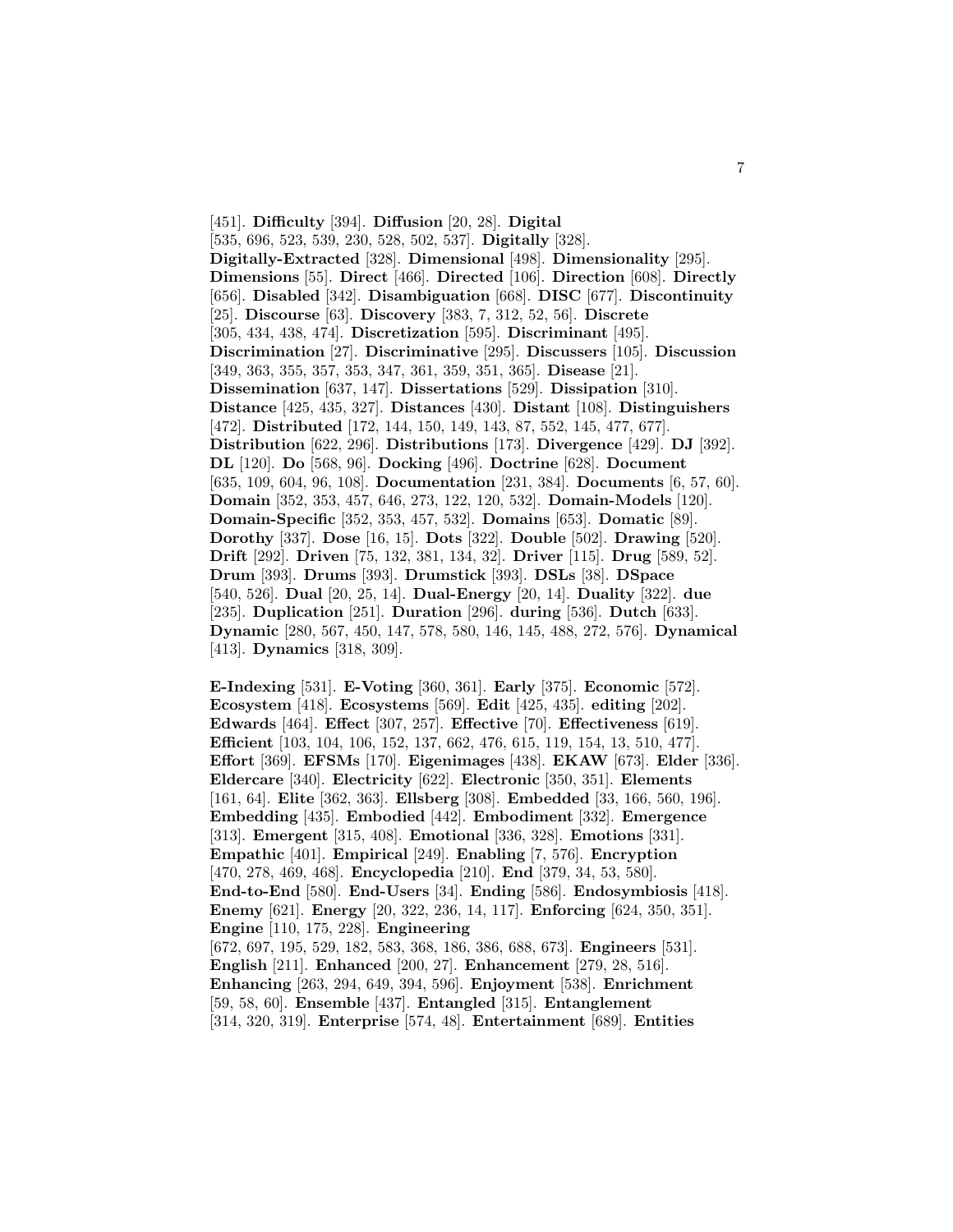[314, 315]. **Entity** [102, 70, 62]. **Entrain** [418]. **Enumeration** [106]. **Environment** [379, 123, 406, 460, 659]. **Environments** [404, 192]. **Equation** [504]. **Equilibria** [611]. **Equipment** [162]. **Equipped** [341]. **ERCIM** [679]. **ERCIM/EWICS** [679]. **Errors** [175]. **Escherichia** [309]. **Estimating** [661]. **Estimation** [311, 591, 507, 422, 459, 369, 605, 421]. **Ethical** [701]. **Eunomos** [635]. **EuroMed** [681]. **Evaluated** [426]. **Evaluating** [619, 2, 187, 540]. **Evaluation** [100, 458, 376, 343, 28, 271, 605, 199, 447, 341, 663]. **Event** [579, 132, 561]. **Event-B** [561]. **Event-Driven** [132]. **Eventually** [355]. **Everyday** [444]. **Everything** [257]. **Evidence** [184]. **Evolution** [8, 408, 49, 418, 601]. **Evolutionary** [293, 604, 428, 484, 184]. **EWICS** [679]. **Examination** [249]. **Example** [167]. **Exchange** [274, 467]. **Exciting** [596]. **Exclusion** [154]. **Executable** [122]. **Execution** [132]. **Executions** [92]. **Exemplar** [26]. **Exemplified** [158]. **Exercises** [247]. **Exergame** [403]. **Exhibiting** [371]. **Experience** [404, 373]. **Experiences** [36]. **Experiments** [297, 247, 113]. **Expert** [646, 670, 369]. **Expert-Centred** [369]. **Expert-Systems** [670]. **Expertise** [373]. **Experts** [54]. **Explaining** [296]. **Exploitation** [232]. **Exploiting** [210, 526]. **Exploratory** [58, 541]. **Exploring** [588, 233, 530, 241, 387]. **Exponent** [101]. **Expression** [486]. **Expressions** [86, 328, 329]. **Extended** [602]. **Extending** [574]. **Extensible** [399, 490, 456]. **Extension** [586, 584]. **Extensions** [567]. **External** [12]. **Extract** [485]. **Extracted** [328]. **Extracting** [61, 170]. **Extraction** [206, 218, 221, 63, 209, 210, 48, 434, 517]. **Eye** [659].

**Fa** [523]. **Facial** [328, 329]. **Facilitate** [335]. **Factorization** [103]. **Factors** [368]. **Fail** [355, 244]. **Failure** [172, 173]. **Fair** [274]. **Fast** [141, 450, 145, 67, 474]. **Faster** [286]. **Fault** [165, 44, 187, 537, 193]. **Fault-Propagation** [193]. **Fault-Tolerant** [537]. **Faults** [173, 558, 192]. **Favourite** [389]. **FDIR** [176]. **Feature** [575, 521, 517]. **Features** [18, 287]. **Fecal** [17]. **Federated** [102, 32]. **Feedback** [113]. **Feel** [339]. **Fetch** [137]. **Fetch-and-Increment** [137]. **Few** [300]. **Field** [323]. **Fieldbus** [164, 169]. **Fields** [499]. **File** [399, 528, 659]. **File-Based** [528]. **File-Sharing** [659]. **Films** [600]. **Filter** [649]. **Filtering** [269]. **Filters** [28]. **Finders** [559]. **Finding** [149, 296]. **Findings** [336]. **Finds** [240, 223]. **Finite** [566, 449]. **Finite-State** [449]. **Finland** [684]. **Firewall** [269]. **First** [557, 80, 695]. **First-Order** [557, 80]. **Fish** [368]. **Fitness** [604]. **Fittest** [633]. **Fitting** [283, 297, 217]. **Flashback** [405]. **Flattening** [13]. **Flexible** [452, 126]. **Flipbook** [390]. **FlipIt** [621]. **Flow** [30, 366, 554, 251]. **FMEA** [171]. **Follow** [545]. **Food** [403]. **Foods** [341]. **Forensic** [167]. **Forensics** [502]. **Forest** [482]. **Form** [74, 411]. **Formal** [697, 545, 38, 133, 130, 550, 87, 676, 129, 47, 174, 544, 170, 697]. **Formalizing** [298]. **Forward** [467, 276]. **Foundation** [290]. **Fourier** [474]. **FPGA** [271]. **Fractals** [310]. **Fragments** [68]. **Frame** [644, 64, 644]. **Frame-Based** [644]. **FrameNet** [643]. **FrameNet-Based** [643]. **Frames** [63]. **Framework**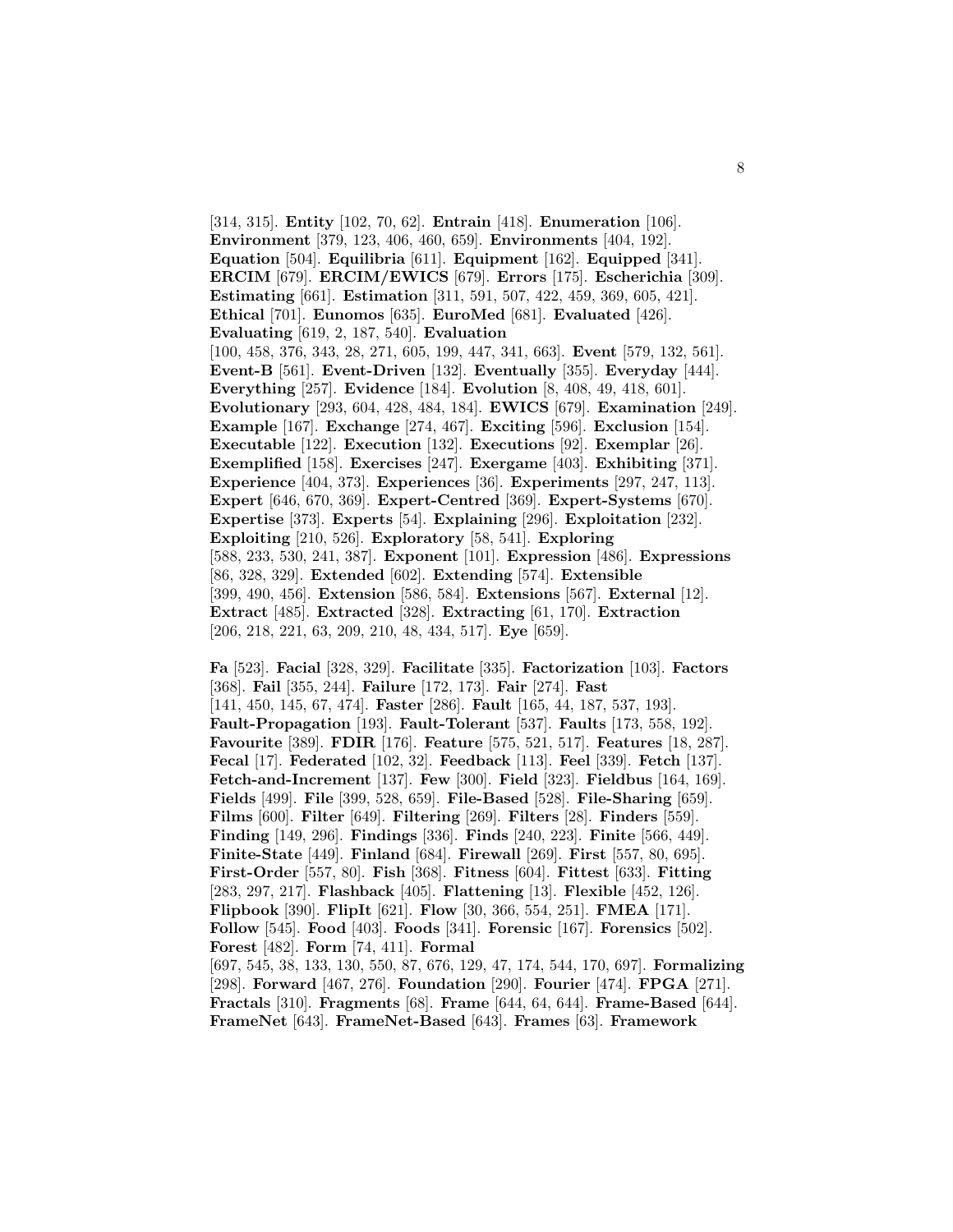[202, 439, 634, 503, 428, 617, 490, 187, 484, 182, 583, 460, 486]. **France** [672, 685, 688, 671]. **Frankfurt** [701]. **FRBR** [542]. **Free** [101, 107, 80, 85]. **French** [213]. **Frequent** [298]. **Freshening** [67]. **Friction** [451]. **Friendly** [259]. **Front** [10, 31, 480, 501, 522, 543, 564, 585, 606, 626, 648, 669, 51, 72, 93, 114, 135, 156, 177, 178, 190, 197, 201, 222, 243, 261, 282, 303, 325, 346, 367, 388, 409, 420, 441, 462]. **Fujian** [702]. **Fukuoka** [693]. **Full** [33, 472]. **Fun** [389, 403]. **Function** [604, 615, 472, 473]. **Functional** [289, 194, 415]. **Functions** [482]. **Functors** [79]. **Fus** [523]. **Fusion** [230, 443, 601]. **Fuzzy** [589, 603, 525].

**Gait** [408]. **Gallbladder** [29]. **Galway** [673]. **Game** [389, 700, 617, 610, 406, 615, 506, 614, 538, 396, 618, 397]. **Game-Theoretic** [617, 614]. **Game-Theoretical** [506]. **Games** [611, 623, 613, 620]. **GameSec** [700]. **Gaming** [587]. **Gates** [165, 466]. **GE** [228]. **Gene** [491, 484, 598]. **Gene-Protein-Reaction** [491]. **General** [528]. **Generalized** [141, 450, 428, 127]. **Generating** [400]. **Generation** [535, 57, 228, 164, 623, 592, 560, 329]. **Generative** [495]. **Generic** [478]. **Genetic** [604, 57, 483, 500, 284, 418]. **Genome** [104, 491]. **Genome-Scale** [491]. **Genomics** [289]. **Geo** [233]. **Geo-Referred** [233]. **Geometric** [430, 422, 442]. **Germany** [678, 679, 701, 242, 336]. **Gesture** [370]. **GF** [217]. **Global** [504, 397, 518, 505]. **Globalized** [696]. **Go** [587]. **Goal** [583]. **Goal-Oriented** [583]. **Good** [373]. **Governance** [362, 363, 609]. **GPU** [512]. **Gradient** [510]. **Grammar** [103, 112, 217]. **Grammar-Based** [112]. **Grammarware** [6]. **Grand** [645]. **Granny** [338]. **Graph** [429, 431, 425, 435, 394, 53, 432, 521, 113]. **Graph-Based** [53]. **Graphs** [106, 424, 69, 89, 553, 469, 48]. **Grassmann** [487]. **Gravitational** [591, 592]. **Greece** [676]. **Grid** [653, 623]. **Ground** [372]. **Group** [270, 398]. **GSM** [566]. **GSM-Based** [566]. **GUC** [478]. **GUI** [374]. **Guidance** [69]. **Guide** [386]. **Guided** [160]. **Guidelines** [371]. **Guppy** [307].

**H.264** [663]. **H.264/SVC** [663]. **Hamburg** [228]. **Handling** [341]. **Handoff** [662]. **Hard** [127]. **Hardware** [173, 271]. **Harnessing** [54]. **HAS-160** [472]. **Hash** [271, 473]. **Having** [389]. **Hazard** [160]. **HCSE** [688]. **Healthcare** [124, 123, 343, 122, 121]. **Hearing** [407]. **Heart** [334]. **Held** [701, 671]. **Help** [332]. **Helsinki** [684]. **Her** [338]. **Heraklion** [676]. **Heritage** [237, 238, 681, 230, 241]. **Heterogeneous** [97, 48, 56]. **HFCVD** [600]. **Hide** [607]. **Hierarchical** [439, 311, 433, 423, 598]. **High** [334, 142, 511, 297, 498, 118, 486]. **High-D** [486]. **High-Resolution** [511]. **High-Throughput** [118]. **Highly** [450, 255]. **Hijacking** [251]. **Hindi** [211]. **Hiroshima** [691]. **Historic** [228]. **Historical** [236, 667, 525]. **HIV** [589]. **Hole** [217]. **Home** [338]. **Honesty** [624]. **Honeypot** [618]. **Hong** [683]. **Hosts** [661]. **Housing** [236]. **HRI** [343]. **Hui** [523]. **Hui-Yuan** [523]. **Human** [445, 345, 527, 507, 34, 443, 284, 368, 688]. **Human-Centered** [688]. **Human-Robot** [345]. **Humanoid** [332, 329]. **Hungary** [700]. **Hybrid**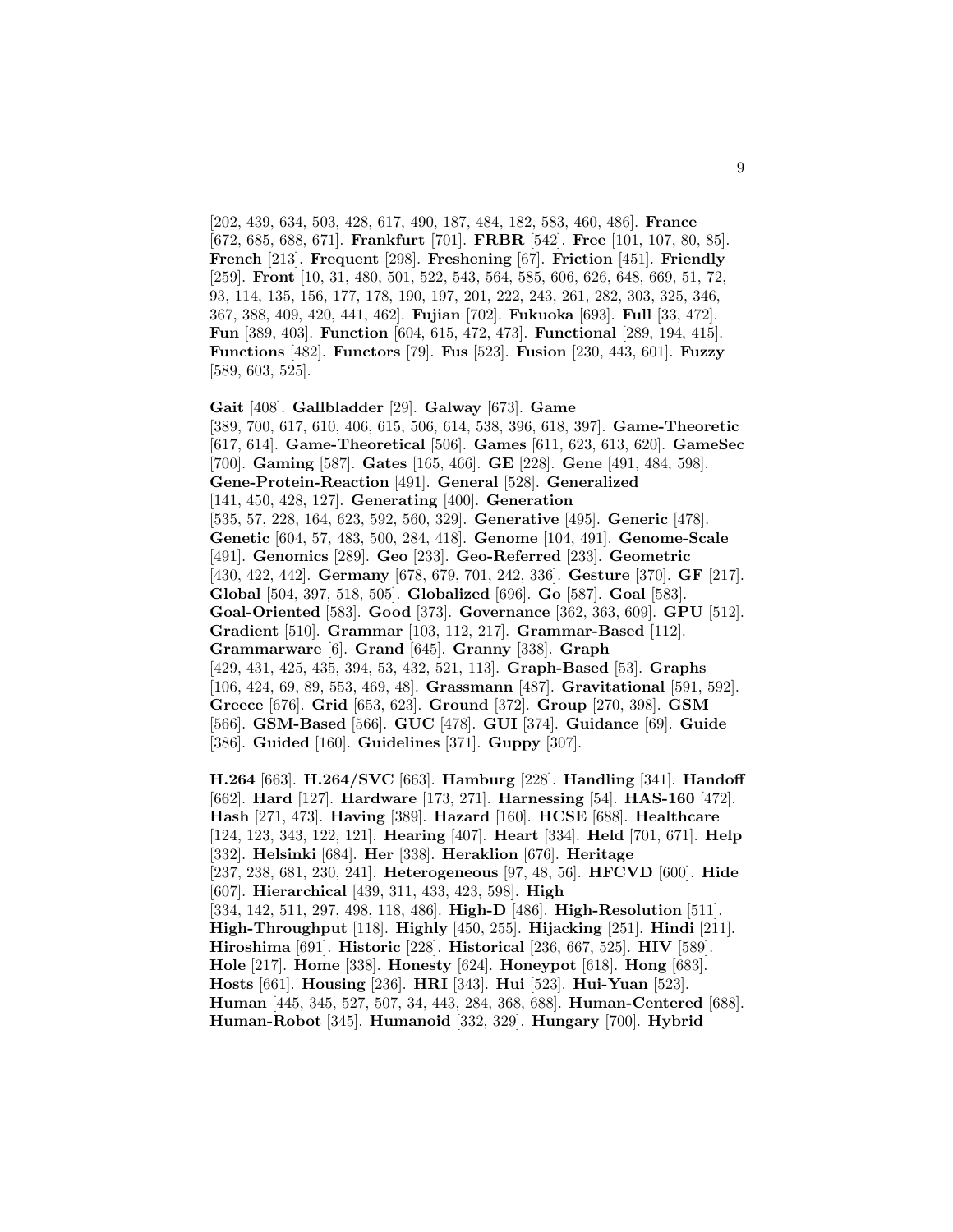[376, 561, 571, 67, 255]. **Hydrophobic** [496]. **Hypergraphs** [440]. **Hyperproperties** [252].

**I2P** [659]. **IaaS** [582]. **IAPR** [691, 694]. **IBERAMIA** [699]. **Ibero** [699]. **ICA** [521]. **ICADL** [696]. **ICFEM** [697]. **ICICS** [683]. **ICSOC** [698]. **ICSR** [686]. **IDA** [684]. **Identification** [235, 45, 279, 160, 486]. **Identify** [258]. **Identifying** [654, 105, 301, 502, 594, 340]. **Identity** [279, 662, 313]. **Identity-Based** [279, 662]. **If** [444]. **IFIP** [674]. **II** [676]. **III** [701]. **Illumination** [504]. **Image** [439, 509, 433, 507, 226, 223, 506, 540, 502, 227, 508, 505, 118]. **Image-Based** [223]. **Imagery** [232, 342]. **Images** [524, 20, 503, 230, 504, 489]. **Imaging** [671]. **Imbalanced** [603]. **Impact** [202, 110, 173, 264, 175, 373, 597]. **Impaired** [407]. **Imperial** [242]. **Implementation** [141, 2, 376, 466, 374]. **Implemented** [392]. **Implications** [140]. **Implicit** [266]. **Improve** [421, 211]. **Improved** [112, 267, 663]. **Improvement** [496]. **Improving** [62, 369, 488, 533, 603, 300]. **Incentives** [622]. **Increment** [137]. **Incremental** [6, 519]. **Independent** [208]. **Indeterminacy** [317]. **Index** [235, 20]. **Indexer** [533]. **Indexes** [112]. **Indexing** [531]. **Indian** [387]. **Indias** [675, 699]. **Indication** [641]. **Indiscernability** [323]. **Individual** [356, 357, 313]. **Individuals** [41]. **Inductive** [46]. **Industrial** [293, 44, 162]. **Industrial-Strength** [162]. **Industry** [545]. **Inertia** [450]. **Inference** [316, 76]. **Infinite** [86]. **Influence** [327, 577]. **Influencers** [105]. **Influences** [320]. **Inform** [340]. **Informatics** [637]. **Information** [100, 139, 74, 675, 638, 234, 425, 147, 424, 693, 221, 298, 366, 554, 40, 538, 209, 443, 536, 595, 683]. **Infotainment** [132]. **Infrared** [334]. **Infrastructure** [52, 200]. **Infrastructures** [249]. **Initializations** [288]. **Injection** [187]. **Input** [75]. **Input-Driven** [75]. **Inputs** [173]. **Inspired** [304]. **Instability** [313]. **Installation** [403]. **Installations** [404]. **Institutes** [638]. **Integer** [273]. **Integrating** [38]. **Integration** [393, 453, 121]. **Integrity** [6, 161]. **Intelligence** [699, 630, 330]. **Intelligent** [133, 684, 284]. **Intensity** [11]. **Interaction** [445, 685, 345, 323, 496, 536, 398, 481]. **Interactions** [401, 344]. **Interactive** [390, 404, 405, 69, 366, 372]. **Interesting** [296]. **Interestingness** [298]. **Interface** [402, 381, 91, 371, 387]. **Interfaces** [35, 556]. **Interference** [307, 189]. **Interfering** [315]. **Interlinking** [65]. **International** [672, 677, 697, 674, 685, 675, 696, 683, 687, 686, 691, 700, 693, 684, 695, 681, 680, 698, 676, 689, 692, 678, 701, 694, 688, 702, 671, 673]. **Internet** [348, 349, 503, 256]. **Interpersonal** [327]. **Interpretation** [628, 492]. **Interpreting** [589]. **Intrinsic** [505]. **Introducing** [496]. **Introduction** [191, 347, 198, 179]. **Intruder** [611]. **Intrusion** [649]. **intrusive** [502]. **Intuitive** [641]. **Invariant** [263]. **Invasive** [599]. **Inversion** [450]. **Investigating** [64]. **Investigation** [173]. **Investigations** [167]. **IP** [649]. **IR** [60]. **Ireland** [673]. **Irrational** [316]. **Isoform** [117]. **Isoform-Selective** [117]. **ISoLA** [676]. **Isomorphisms** [657]. **Issue** [320, 670, 690]. **Issues** [360, 361, 364, 365, 73]. **IT-Forensic** [167]. **Italian**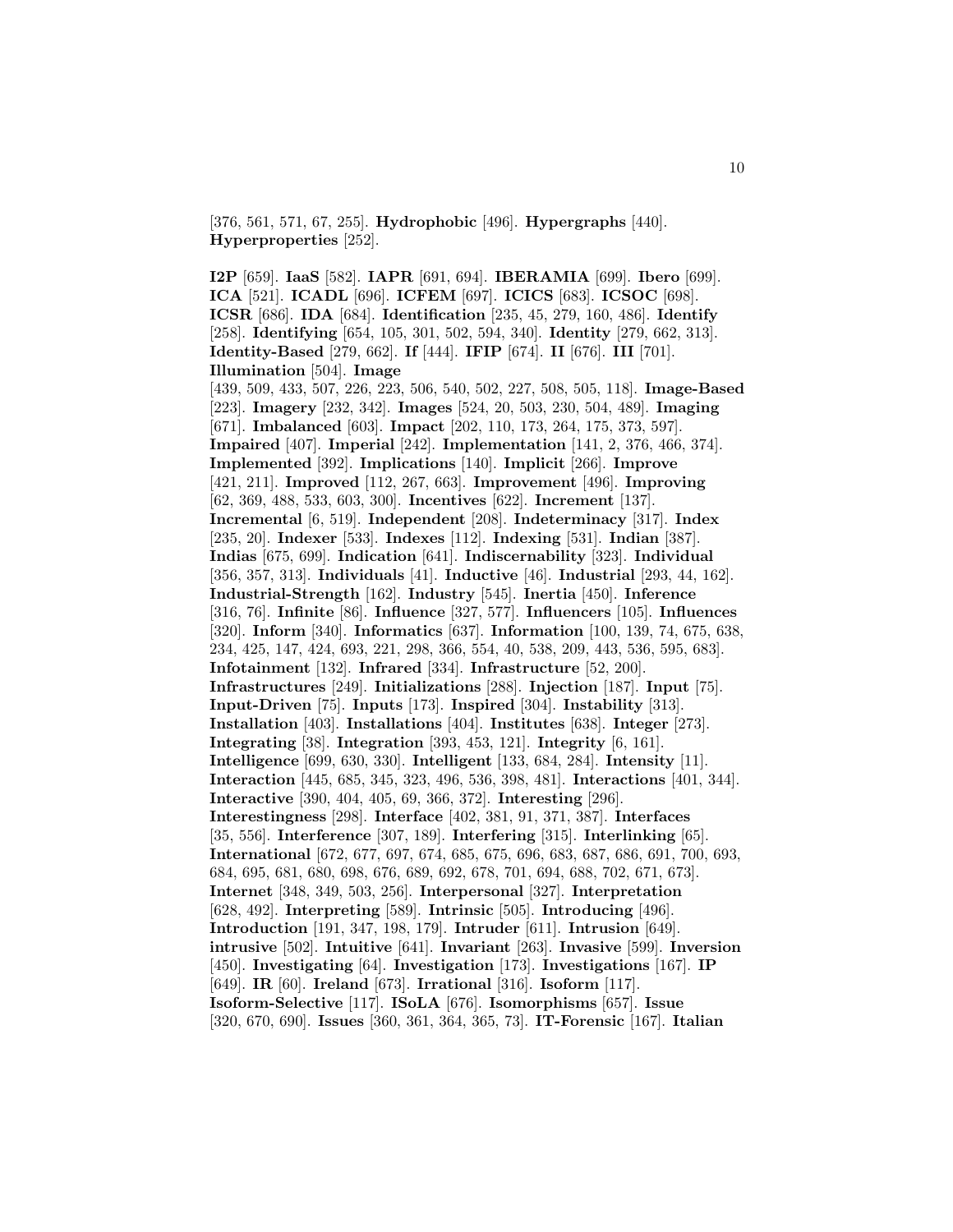[632]. **Iterative** [453]. **IVR** [701]. **IWDE** [679]. **IWSEC** [693].

**J** [499]. **Jam** [397]. **Japan** [697, 691, 693, 680, 692, 694]. **Japanese** [203, 217]. **JapTAL** [680]. **Java** [458]. **Jensen** [429, 440]. **Jet** [175]. **Joint** [691]. **JPEG** [502]. **Judgment** [634]. **June** [685]. **jViz.RNA** [488].

**K-Means** [288]. **Kaiserdom** [242]. **Kanazawa** [680]. **Karlskrona** [682]. **Kathmandu** [689]. **Kernel** [439, 440, 427, 654, 668]. **Kernel-Based** [439]. **Kernels** [425]. **Key** [470, 267, 664, 266, 467]. **Key-Based** [664]. **Keyphrase** [533]. **Keyphrases** [533]. **Keys** [65]. **Keyword** [275]. **Kitchen** [257]. **KNN** [426]. **Knowledge**

[635, 59, 277, 646, 670, 52, 62, 53, 63, 574, 210, 56, 673, 673]. **Knowledge-Centered** [670]. **Kong** [683]. **K¨onigslutter** [242]. **KPIs** [577]. **KRK** [478]. **Kyoto** [697]. **Kyushu** [529].

**label** [294, 299, 605, 519]. **Labelling** [220, 432]. **Lamport** [552]. **Landmark** [11, 25, 328]. **Landmark-Based** [25]. **Landscapes** [225]. **Language** [218, 644, 290, 457, 61, 406, 680, 221, 455, 208, 645, 701, 128]. **Languages** [352, 353, 85, 86, 374, 415]. **Laplacian** [438]. **Large** [36, 59, 233, 670, 373, 372, 540]. **Large-Scale** [670]. **Laser** [242, 230]. **Latent** [43]. **Law** [318, 631, 629]. **Laymen** [646]. **LBlock** [267]. **Lead** [312]. **Leaders** [105]. **Leakage** [272]. **Leakage-Resilient** [272]. **Learn** [332]. **Learning** [482, 382, 233, 258, 427, 406, 21, 492, 605, 421, 586, 332, 598, 397, 489, 48, 521, 519]. **Least** [305]. **Legal** [644, 635, 638, 643, 637, 645, 701, 630]. **Legislation** [636]. **LeGo** [294]. **Leisure** [541]. **Lemma** [218]. **Lemonizing** [610]. **Leon** [229]. **Lesions** [14, 27]. **Less** [327]. **Let** [338]. **Level** [166, 359, 358, 394, 205, 256, 268, 289]. **Levels** [47]. **Leveraging** [676]. **Lexically** [215]. **Lexicon** [644]. **Libraries** [696, 138]. **Library** [535, 539, 528, 537]. **LiDAR** [513]. **Life** [347, 408]. **Lifecycle** [544]. **Ligand** [117]. **Light** [401]. **Lighting** [401]. **Lightweight** [157, 471]. **Like** [309, 316, 108, 321]. **Likeness** [345]. **Limassol** [681]. **Limitations** [95]. **Limited** [373]. **Line** [4, 520, 233]. **Linear** [101, 80, 615, 498]. **Linguistic** [213, 63]. **Link** [615, 652]. **Linked** [68]. **Linked-Data** [68]. **Links** [256]. **Linux** [115]. **List** [649]. **List-Based** [649]. **Literatures** [532]. **Liver** [29, 28, 26, 24, 27]. **Liver-Gallbladder** [29]. **Living** [447]. **Load** [327]. **Local** [294, 652, 387, 505, 595]. **Localizing** [397]. **Locks** [155]. **Logic** [557, 76, 563, 88, 126, 466, 552, 562]. **Logics** [639]. **Long** [211]. **Longest** [107]. **Loop** [355, 354]. **Loosely** [5, 153]. **Loss** [615]. **Lossless** [262]. **Low** [223, 16, 15, 227, 268]. **Low-Cost** [223, 227]. **Low-Rate** [268]. **Lower** [140, 147]. **LTS** [82]. **LZ78** [103].

**Machina** [308]. **Machine** [482, 203, 204, 44, 498, 492, 494, 205, 443, 489, 212]. **Machines** [449]. **Magdeburg** [678, 679]. **Main** [701]. **Make** [339, 328, 645]. **Making** [641]. **malleability** [470]. **Malware** [666]. **Management**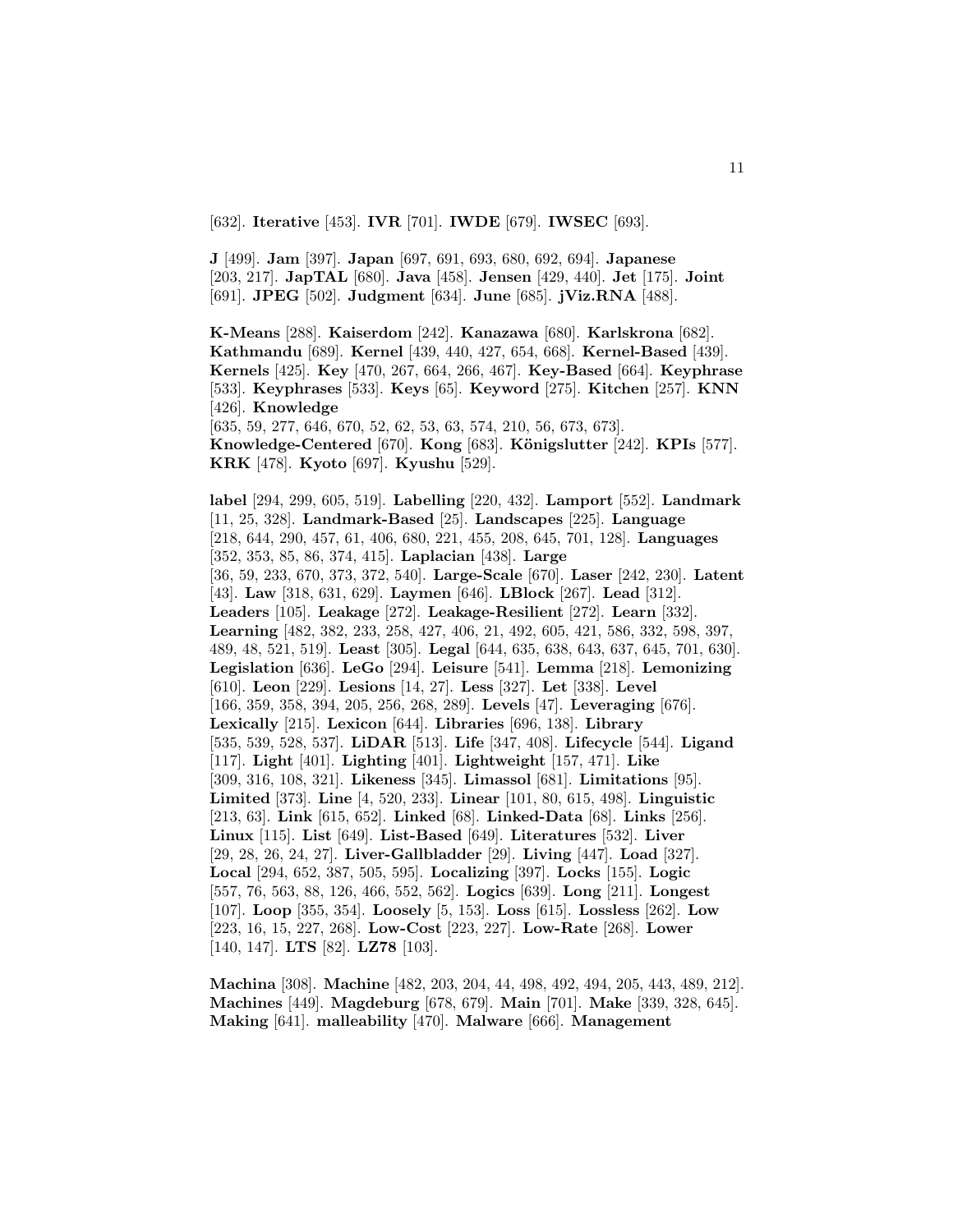[5, 609, 635, 381, 151, 189, 578, 673, 537]. **Managing** [36]. **Manga** [534]. **Manifold** [487]. **Manipulating** [326]. **Manipulation** [444]. **Manipulative** [258]. **Manuscript** [524]. **Manuscripts** [226]. **Many** [312]. **Mapping** [231, 646, 344, 205, 514]. **Mappings** [295]. **MapReduce** [278]. **Maps** [380, 589, 600]. **Margin** [124]. **Markets** [610]. **Markov** [411]. **Markup** [374]. **Marts** [49]. **MAS** [639]. **Masked** [118]. **Mass** [322]. **Massive** [503]. **Matching** [431, 30, 525, 150]. **Matrix** [111, 450]. **Matter** [9, 50, 260, 324, 419, 479, 625, 647, 10, 31, 480, 501, 522, 543, 564, 585, 606, 626, 648, 669, 51, 72, 93, 114, 135, 156, 177, 178, 190, 197, 201, 222, 243, 261, 282, 303, 325, 346, 367, 388, 409, 420, 441, 462]. **Maximal** [101, 104]. **Maximal-Exponent** [101]. **Maximize** [207]. **May** [340]. **MCU** [465]. **MCut** [299]. **MDE** [37]. **MDE-Based** [37]. **Meal** [341]. **Mean** [426, 428, 323, 562]. **Mean-Payoff** [562]. **Meaning** [322]. **Means** [288]. **Measure** [605, 516]. **Measuring** [615]. **Mechanism** [619, 649]. **Mechanisms** [609, 78]. **MEDI** [672]. **Media** [695, 55]. **Median** [428, 432]. **Mediation** [646]. **Medical** [162]. **Medieval** [234]. **Medoids** [287]. **Meet** [475]. **Meet-in-the-Middle** [475]. **Meeting** [188]. **Meets** [125]. **Memory** [140]. **Mental** [326]. **Merging** [588]. **Mesh** [517, 512]. **Meshes** [511]. **Meta** [38, 186]. **Meta-model** [186]. **Meta-modeling** [38]. **Metabolic** [491, 418]. **Metabolism** [309]. **Metabolomics** [492]. **Metadata** [535, 57, 534]. **Metadata-Centric** [534]. **Metastasis** [30]. **Method** [11, 158, 339, 160, 655, 250, 129, 205, 577, 590, 447]. **Methodological** [290, 368]. **Methodologies** [561]. **Methodology** [71, 157, 550]. **Methods** [697, 36, 545, 133, 377, 676, 544, 481]. **Metric** [287]. **Metrics** [356, 357, 270, 194]. **MICCAI** [671]. **Micro** [231]. **Micro-morphology** [231]. **Microbloggers** [105]. **Microblogging** [105]. **Middle** [475]. **Military** [348, 349]. **Minimal** [414, 14]. **Minimal-Preparation** [14]. **Minimization** [422, 623, 117]. **Minimum** [591]. **Mining** [286, 292, 500, 597]. **Minkowski** [288, 287]. **Minority** [99]. **Mission** [172]. **Mitigation** [617, 160]. **Mixed** [549]. **Mixture** [301]. **Mob** [362, 363]. **Mobile** [245, 280, 139, 389, 379, 237, 301, 538, 536, 651, 663]. **Mobility** [219]. **Modal** [91, 639, 494]. **Mode** [549, 173, 426]. **Model** [314, 308, 315, 410, 309, 183, 289, 642, 311, 559, 70, 491, 638, 283, 382, 449, 33, 134, 636, 463, 143, 228, 242, 164, 376, 615, 652, 613, 552, 496, 583, 32, 618, 47, 370, 478, 272, 451, 43, 548, 467, 416, 542, 184, 186, 672]. **Model-Based** [642, 33, 463, 184]. **Model-Checking** [449]. **Model-Driven** [134, 32]. **Modeling** [315, 458, 551, 34, 455, 116, 448, 122, 182, 692, 128, 639, 555, 573, 513, 38]. **Modelling** [352, 353, 634, 319, 589, 223, 304, 196, 374, 3, 620]. **Models** [42, 411, 559, 319, 453, 37, 301, 417, 701, 690, 35, 26, 495, 24, 575, 120, 517, 572]. **Modifying** [189]. **Modular** [82, 40, 556]. **Modulating** [391]. **Monadic** [76]. **Money** [545]. **Monitor** [579]. **Monitoring** [344]. **Monte** [587]. **Monte-Carlo** [587]. **Monuments** [232]. **morphology** [231]. **MORSE** [461].

**Motion** [290, 456, 23, 26, 22]. **Motivation** [446]. **Motivation-Based** [446].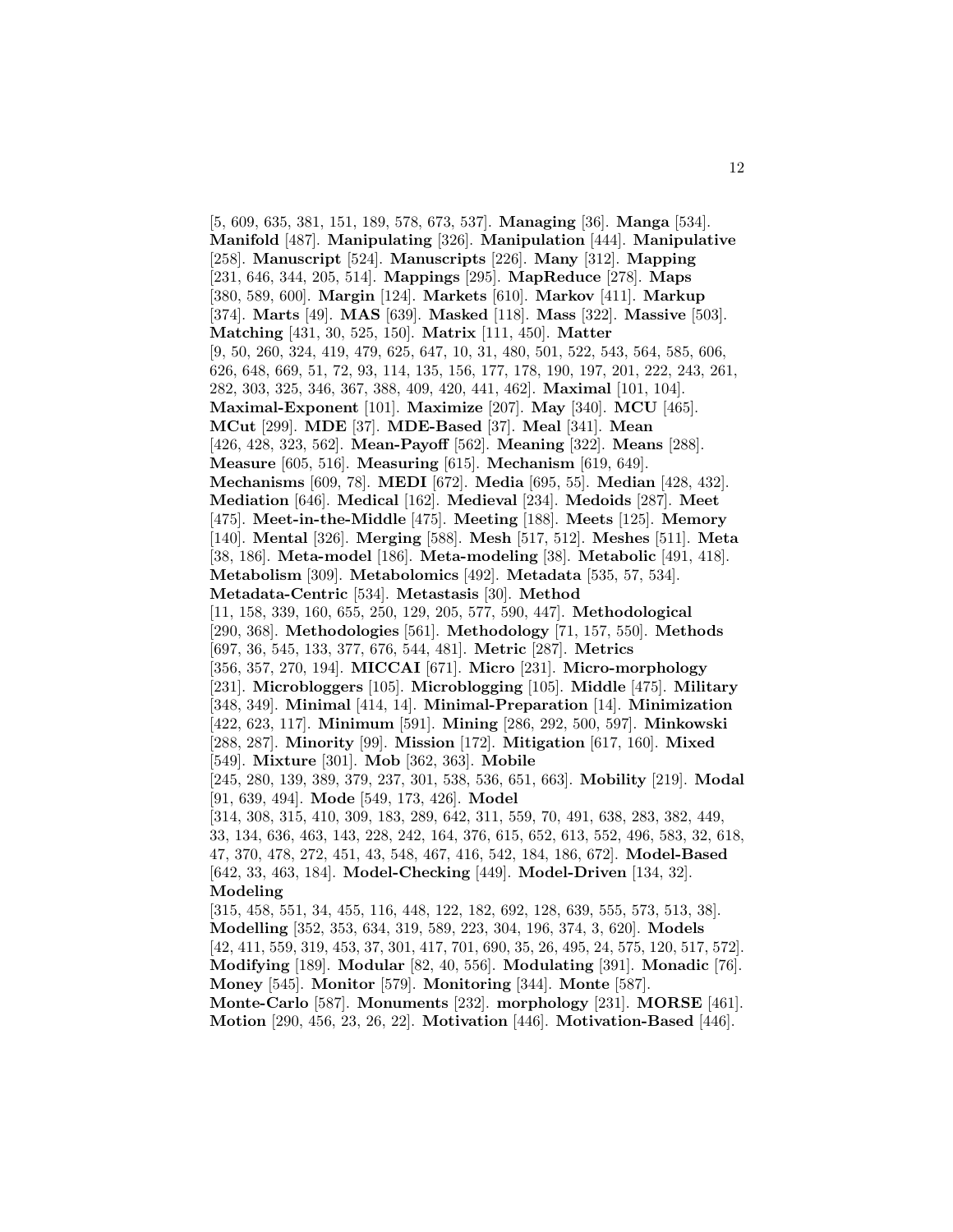**Movement** [341]. **Moving** [619, 660]. **MR** [21]. **MRI** [489, 22]. **Multi** [265, 289, 642, 108, 70, 152, 41, 294, 224, 188, 470, 490, 88, 299, 613, 605, 516, 199, 578, 494, 517, 519]. **Multi-Agent** [642]. **Multi-biometric** [199]. **Multi-camera** [224]. **Multi-Channel** [152, 516]. **Multi-ciphertext** [470]. **Multi-core** [188]. **Multi-document** [108]. **Multi-label** [294, 299, 605, 519]. **Multi-level** [289]. **Multi-modal** [494]. **Multi-Prime** [265]. **Multi-scale** [517]. **Multi-stage** [490]. **Multi-step** [613]. **Multi-tenanted** [578]. **Multi-threaded** [88]. **Multi-valued** [70]. **Multi-viewpoints** [41]. **Multicore** [187]. **Multidimensional** [5]. **Multilingual** [61, 210]. **Multimedia** [229]. **Multimodal** [206]. **Multiobjective** [484, 117]. **Multiple** [412, 144, 6, 257, 485, 418]. **Multiplication** [464]. **Multispectral** [226]. **Multistate** [451]. **Mutex** [155]. **Mutual** [97, 154].

**Naked** [507]. **Named** [62]. **Names** [525]. **Nanny** [337]. **Nash** [611]. **Natural** [61, 680]. **Natural-Language** [61]. **Navigation** [541]. **Needs** [381, 646, 539, 538, 340, 368]. **Negative** [58]. **Negotiation** [582]. **Neighborhood** [434]. **Nepal** [689]. **Net** [665]. **Netherlands** [674]. **Nets** [584]. **Network** [696, 509, 617, 615, 60, 649, 161, 633, 532, 702]. **Networked** [630, 666, 121]. **Networks** [622, 411, 142, 616, 152, 319, 151, 147, 662, 105, 143, 652, 153, 618, 146, 145, 663, 601, 481]. **Neural** [291, 601]. **Never** [586]. **Never-Ending** [586]. **News** [208]. **NFC** [280]. **Nice** [671]. **Nichesourcing** [54]. **NLP** [680]. **NMR** [492]. **NMR-Based** [492]. **No** [109, 148, 138, 155]. **Nodes** [431, 455]. **Noise** [20, 603]. **Noisy** [275]. **Nominal** [86]. **Non** [334, 470, 502, 639, 24, 73, 663]. **Non-computability** [73]. **Non-contact** [334]. **Non-contrast** [24]. **Non-intrusive** [502]. **Non-malleability** [470]. **Non-normal** [639]. **Non-stationary** [663]. **Nonlinear** [578]. **Nordic** [682]. **NordSec** [682]. **Normal** [289, 639, 27]. **Normative** [636, 627, 639]. **Novel** [503, 489]. **Novelty** [100]. **November**

[697, 696, 691, 700, 693, 695, 681, 682, 698, 689, 692, 699, 694, 702]. **NSS** [702]. **Nuclear** [158]. **Number** [661]. **Numbered** [273]. **Numbers** [251, 546].

**Object** [509, 515, 423, 520, 660]. **Objects** [452, 654, 223, 640]. **Oblivious** [476]. **Observation** [433]. **Observational** [7]. **Obtained** [604]. **October** [672, 677, 675, 683, 686, 684, 681, 680, 682, 676, 688, 671, 673]. **ODM** [42]. **ODM-Based** [42]. **Offs** [371]. **Offshore** [160]. **Offshoring** [387]. **Older** [339, 344]. **Olfactory** [401]. **On-board** [174]. **On-line** [233]. **One** [467]. **One-Round** [467]. **Online** [172, 144, 244, 292, 592, 541]. **Ons** [245]. **Ontological** [171, 41, 40]. **Ontologies** [646, 58, 701]. **Ontology** [71, 634, 60, 586, 598, 48, 590, 525]. **Ontology-Based** [525]. **OO** [556]. **OODA** [355, 354]. **OOV** [209]. **Open** [638, 81, 637, 82, 490, 227, 52]. **Open-Source** [227]. **Opening** [656]. **Operating** [668]. **Operations** [160]. **Operators** [588]. **Opinions** [402]. **Opponents** [396]. **Opportunities** [237]. **Optical** [652]. **Optimistic** [274]. **Optimization** [422, 582, 271, 117, 269]. **Optimized** [579]. **Order** [557, 76, 80, 497]. **Ordered** [79, 582]. **Ordering**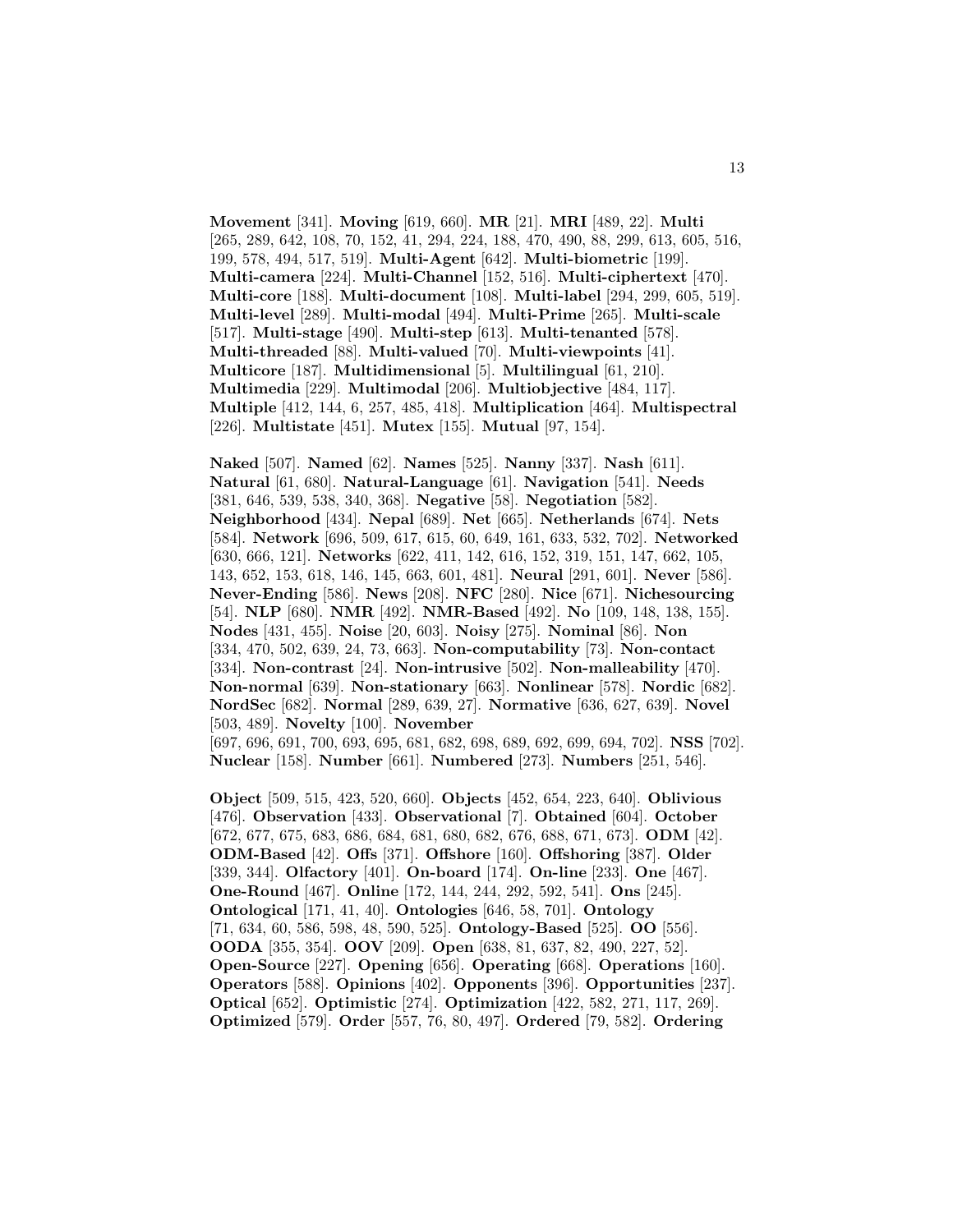[80]. **organising** [304]. **Organization** [593, 373]. **Organizational** [382]. **Organizations** [382]. **Orientation** [227]. **Orientational** [497]. **Oriented** [583, 698]. **OTS** [129]. **OTS/CafeOBJ** [129]. **Our** [355]. **Out-of-Plane** [22]. **Outreach** [696]. **Outsourcing** [278, 624]. **Ovarian** [30]. **Over-Complete** [521]. **Over-Fitting** [283]. **Overlap** [101]. **Overlap-Free** [101]. **Overlay** [141]. **Overseas** [348, 349]. **Overview** [320, 227]. **OWL** [42, 59, 120]. **OWL-DL** [120].

**P2P** [270]. **Pacific** [696]. **Packet** [649, 256, 269]. **Packet-Level** [256]. **Pairing** [464]. **Pairing-Based** [464]. **Pairs** [211]. **Pairwise** [431]. **Pancreatic** [498]. **Papers** [529, 685, 687, 701]. **Paradox** [317]. **Paradoxes** [308]. **Parallel** [206, 286, 90, 211, 512]. **Parameter** [459, 481]. **Parameters** [311, 497, 18]. **Paranga** [390]. **Paraphrase** [215]. **Paris** [685]. **Parsing** [214, 220]. **Part** [676, 701]. **Participatory** [575]. **Particle** [322]. **Particle-Wave** [322]. **Partition** [84, 89, 287]. **Partners** [445]. **Password** [356, 357]. **Passwords** [254]. **Path** [466]. **Pathologies** [232]. **Paths** [312]. **Pathway** [496, 416]. **Pattern** [691, 158, 298, 205, 587, 694]. **Pattern-Based** [158, 205]. **Patterns** [294, 425, 61, 531, 8, 485, 599, 536, 386]. **Payoff** [562]. **PCA** [289]. **PDGF** [416]. **Pedestrian** [460]. **Peg** [217]. **People** [407, 342]. **PerCAS** [576]. **Perceived** [263]. **Perception** [527, 192, 328]. **Perfect** [274]. **Performance** [110, 527, 458, 62, 19, 271, 578, 596, 488, 664, 663]. **Performances** [407]. **Performers** [395]. **Perfume** [401]. **Period** [94]. **Permission** [281]. **Permission-Based** [281]. **Permissions** [547]. **Persian** [214]. **Personality** [383]. **Personalized** [660, 576]. **Perspective** [524, 134, 442, 630]. **Perspectives** [631, 538, 387]. **PHACTS** [52]. **Phase** [23]. **Phones** [379]. **Photogrammetric** [224]. **Photogrammetry** [234]. **Photorealism** [241]. **Photos** [398]. **PHP** [246]. **Phrase** [205]. **Phrase-Level** [205]. **Physical** [326]. **Piecewise** [20]. **PKI** [264]. **Place** [525]. **Plane** [22]. **Planetarium** [239]. **Planners** [456]. **Platform** [123, 492, 534, 394, 247]. **Platforms** [245]. **Play** [333]. **Player** [402]. **Playful** [404]. **Point** [334, 224, 513]. **Points** [248]. **Poitiers** [672]. **Policy** [637]. **Polynomial** [476, 473, 266]. **Polynomial-Advantage** [473]. **Polynomials** [657]. **Population** [410, 590]. **Populations** [597]. **Portability** [488]. **Post** [202]. **Post-editing** [202]. **Potentially** [371]. **Power** [139, 158, 54]. **Power-Aware** [139]. **PRACSYS** [456]. **Practical** [136, 204, 544]. **Practice** [125]. **Practitioners** [250]. **Preaerobic** [418]. **pRebeca** [555]. **Precise** [277]. **Precision** [334]. **Predicates** [557, 61]. **Predicting** [589, 499, 26]. **Prediction** [172, 4, 496, 209, 494, 495]. **Predictive** [4, 605]. **Preference** [66, 583]. **Preliminary** [187]. **Premalignant** [498]. **Preparation** [14]. **Preprocessing** [212]. **Presence** [558]. **Present** [396]. **Presentation** [407]. **Presenting** [530]. **Preservation** [681, 230]. **Preserving** [257, 273, 25, 569, 660, 275, 661, 477]. **Preventing** [251]. **PRIB** [694]. **Prices** [264]. **Primal** [427, 25]. **Primal-Dual** [25]. **Prime** [265]. **Primitive** [477]. **Principal** [493]. **Principles** [305]. **Prior** [298]. **Priority** [165].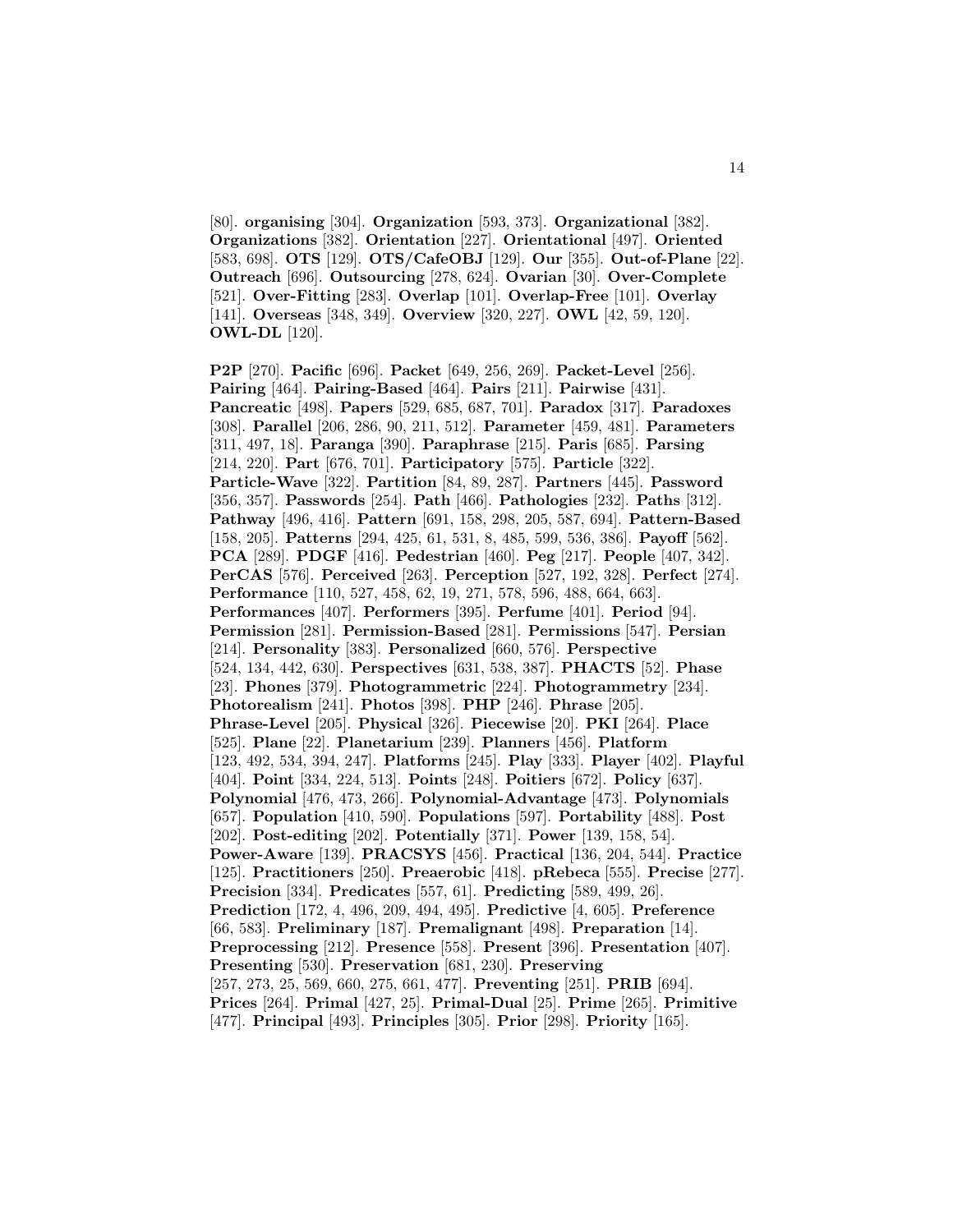**Priority-OR** [165]. **Privacy** [78, 257, 317, 273, 660, 366, 275, 259, 477]. **Privacy-Friendly** [259]. **Privacy-Preserving** [273, 275]. **Private** [398]. **Probabilistic** [76, 2, 555, 416]. **Probabilistically** [8]. **Probabilities** [431]. **Probability** [318]. **Problem** [99, 107, 150, 377, 558, 494, 568]. **Problems** [273]. **Proceedings** [676, 672, 677, 697, 674, 675, 696, 683, 686, 691, 700, 693, 684, 695, 681, 680, 682, 698, 689, 692, 678, 679, 699, 694, 688, 702, 671, 673]. **Process** [292, 69, 569, 372, 371, 600, 578]. **Processes** [81, 134, 544, 121, 690]. **Processing** [675, 680, 215, 116]. **Processors** [188]. **Producing** [398]. **Product** [411]. **Production** [158, 534]. **Products** [403]. **Profile** [168, 164]. **Profiles** [385]. **Profiling** [445]. **Program** [553]. **Programming** [604, 563, 692, 571, 548]. **Programs** [549, 88, 556]. **Progress** [681]. **Project** [229, 234]. **Projected** [221]. **Prone** [11, 12]. **Proofs** [92]. **Propagating** [49]. **Propagation** [569, 193]. **Properties** [84]. **Propolis** [492]. **Prospecting** [225]. **Protecting** [200]. **Protection** [168, 161]. **Protein** [410, 491, 497, 496, 494, 117, 487, 495, 481]. **Proteomic** [493]. **Protocol** [348, 349, 362, 363, 129]. **Protocols** [355, 347, 687, 664]. **Prototype** [424, 592, 603, 602]. **Prototypes** [542]. **Provable** [609]. **Provably** [560]. **Provenance** [66]. **Proving** [554]. **Provisions** [636]. **Proxemic** [60]. **Proximity** [301]. **Proxy** [657]. **Pruning** [593]. **Pseudo** [65, 255, 113]. **Pseudo-Keys** [65]. **Pseudo-SSO** [255]. **Psychology** [320]. **Public** [36, 642, 52, 664]. **Publication** [638, 660]. **Publish** [141]. **Publish/Subscribe** [141]. **Putting** [378]. **Puzzle** [379].

**QI** [685]. **QMod** [314, 315]. **QoS** [580, 572]. **QoS-Aware** [572]. **Quadruped** [408]. **Qualitative** [583]. **Quality** [36, 263, 8, 581, 207, 194, 538, 256]. **Quantification** [165]. **Quantifiers** [203]. **Quantify** [298]. **Quantitative** [632, 554, 199, 553]. **Quantum** [314, 308, 315, 309, 316, 311, 81, 305, 320, 321, 323, 304, 436, 685]. **Quantum-Like** [309, 316, 321]. **Quasi** [411]. **Queries** [579, 7, 646, 1, 4, 285, 67]. **Query** [53, 43]. **Question** [444]. **Queuing** [144].

**Race** [400]. **Radio** [152, 151]. **Railway** [168]. **RAKAPOSHI** [471]. **Random** [482, 499, 145, 113]. **Randomization** [78]. **Randomized** [140, 591, 154]. **Rank** [289]. **Ranked** [109]. **Ranking** [102, 66, 8]. **Rate** [334, 268]. **Rates** [415]. **Ratio** [529]. **Rational** [608]. **Rationality** [588]. **Ray** [27]. **RDF** [66, 61]. **RDFS** [69]. **RDIS** [455]. **Re** [41]. **Re-classification** [41]. **Reachability** [413]. **Reaction** [411, 491, 414]. **Reactive** [82]. **Reader** [244, 155]. **Reader-Writer** [155]. **Real** [130, 403, 273, 551, 393, 188, 23, 460, 306]. **Real-Numbered** [273]. **Real-Time** [130, 551, 188, 23]. **Reality** [240, 238]. **Really** [339]. **Reasoning** [444, 636, 2, 181]. **Reasons** [340]. **Recognition** [691, 485, 62, 520, 694, 546, 587]. **Recombination** [499]. **Recommendation** [300]. **Recompression** [503]. **Reconfigurable** [174]. **Reconstruction** [491, 167]. **Reconstructions** [239]. **Recording** [223]. **Recovery** [266].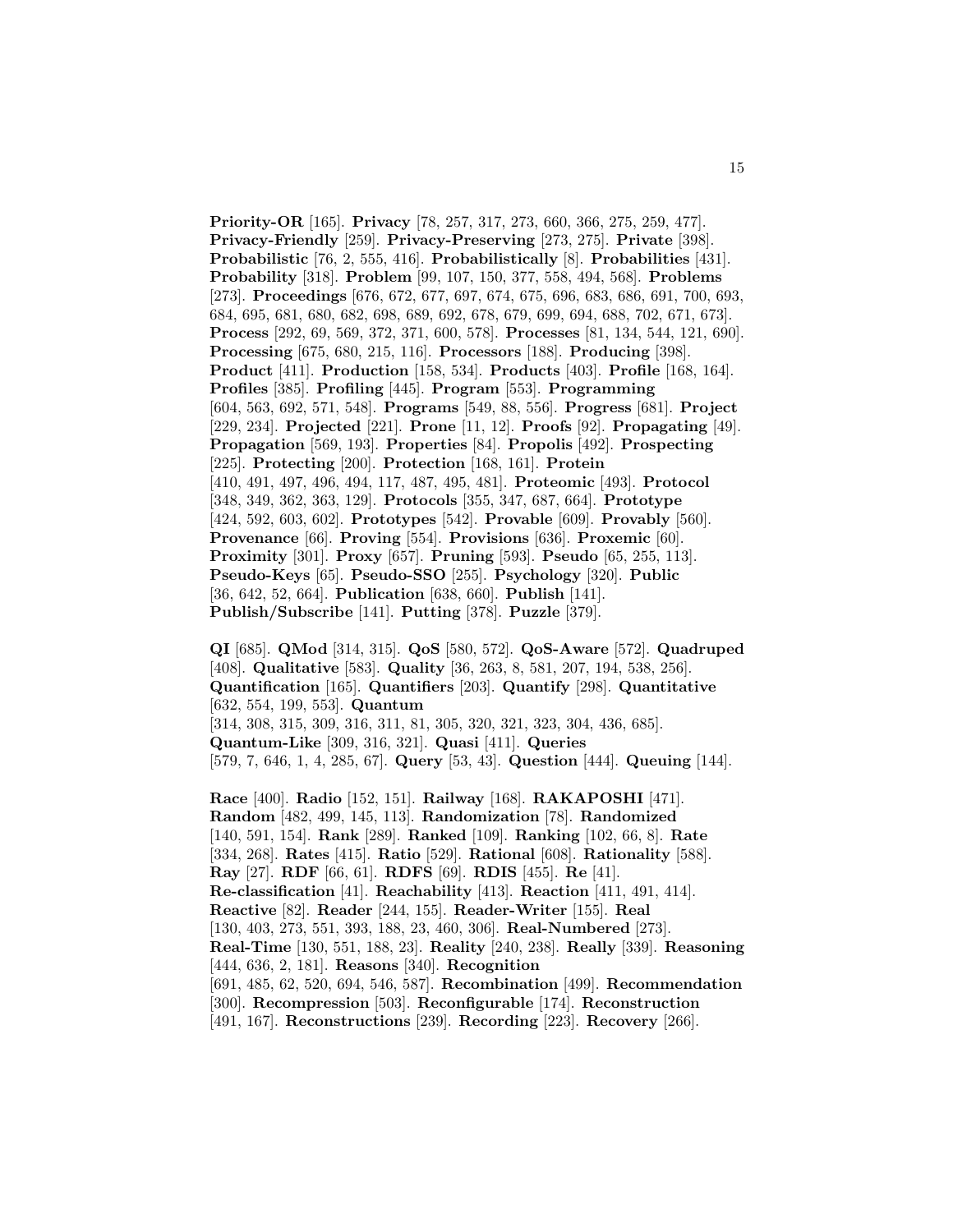**Reduced** [289, 267, 475, 582]. **Reduced-Rank** [289]. **Reduced-Round** [267]. **Reduction** [20, 295]. **Referencing** [68]. **Referred** [233]. **Refinement** [591]. **Reflections** [375]. **Regeneration** [236]. **Regime** [142]. **Region** [515, 518]. **Regionalization** [110]. **Regions** [235]. **Registration** [11, 25, 12]. **Regression** [482]. **Regular** [86]. **Regularized** [521]. **Reha** [124]. **Reha-Sports** [124]. **Related** [168, 189, 267, 196]. **Related-Key** [267]. **Relation** [509, 432]. **Relational** [439]. **Relationship** [173, 569]. **Relationship-Preserving** [569]. **Relationships** [530, 594, 577]. **Relaxed** [24]. **Relay** [616]. **Relevance** [494, 113]. **Relevant** [252]. **Reliability** [166, 678, 679]. **Reliable** [207]. **Remains** [235]. **Remediation** [666]. **Remodelling** [412]. **Repeats** [101, 104]. **Repetitive** [98]. **Replicated** [289]. **Report** [248]. **Representation** [316, 497, 63, 96]. **Representations** [423]. **Representing** [642, 60]. **Requirement** [163]. **Requirements** [380, 188, 250, 583, 386, 170]. **Research** [631, 531, 52, 342]. **Researcher** [219]. **Residential** [513]. **Resilience** [666]. **Resilient** [272]. **Resistance** [589]. **Resolution** [511, 417, 568, 481]. **Resource** [696, 551, 215, 217]. **Resource-Aware** [551]. **Response** [593]. **Response-Style** [593]. **Restoration** [213]. **Result** [110, 650]. **Resulting** [391]. **Results** [597]. **Retooling** [253]. **Retrieval** [100, 109, 675, 70, 312, 29, 119, 525]. **Reuse** [181]. **Revealed** [331]. **Reversibility** [279]. **Review** [258]. **Revised** [685, 687, 701]. **Revisited** [286, 317]. **Reviving** [238]. **Revocation** [264]. **Rewriting** [552, 546]. **Rich** [218, 399, 215]. **Richer** [418]. **Rights** [632]. **Risk** [609, 159, 160, 623, 161]. **RMR** [154]. **RMR-Efficient** [154]. **RNA** [488]. **Roads** [629]. **Robot** [445, 345, 338, 459, 448, 343, 453, 328, 454, 332, 335, 340, 329, 330, 333, 341]. **Robotic** [457, 461, 550, 339, 446, 337]. **Robotics** [452, 686, 336, 630, 342]. **RobotML** [457]. **Robots** [450, 345, 327, 339, 692, 629, 460]. **Robotubby** [337]. **Robust** [511, 662, 119, 434, 481]. **Robustness** [615]. **Role** [39, 220, 122]. **Role-Based** [122]. **Rome** [238]. **ROS** [455]. **Rough** [603, 602]. **Round** [277, 267, 467, 217]. **Route** [167]. **Routing** [616]. **RSA** [265]. **Rule** [593, 415]. **Rule-Based** [415]. **Rules** [296, 213]. **Run** [654].

**Run-Time** [654]. **Runtime** [35]. **Rusks** [403].

**Safe** [158]. **SAFECOMP** [678, 679]. **Safer** [195]. **Safety** [183, 168, 157, 189, 163, 164, 196, 37, 182, 251, 678, 679, 194, 176, 650, 181, 630, 184]. **Safety-Critical** [163]. **Safety-Related** [168, 189, 196]. **Salience** [516]. **Salient** [515, 518, 517]. **Salvador** [677]. **Sampling** [459]. **SanjigenJiten** [406]. **Sassur** [679, 179]. **SAT** [302]. **Satellite** [372, 176, 174]. **Satisfaction** [538]. **Scaffold** [410]. **Scalable** [280, 652, 537]. **Scalar** [464]. **Scale** [491, 233, 433, 670, 483, 372, 434, 438, 517]. **Scale-Based** [483]. **Scaled** [319]. **Scales** [305]. **Scanner** [230]. **Scanning** [246, 242]. **Scans** [27]. **Scenarios** [352, 353, 237, 461, 613]. **Scenes** [233]. **Scheduling** [570]. **Schema** [535]. **Schemas** [36]. **Scheme** [263, 148, 470, 665, 657, 663]. **Schemes** [68, 468]. **School** [539]. **Science** [674, 3]. **Scientific** [57]. **Scientists** [531]. **Scoring**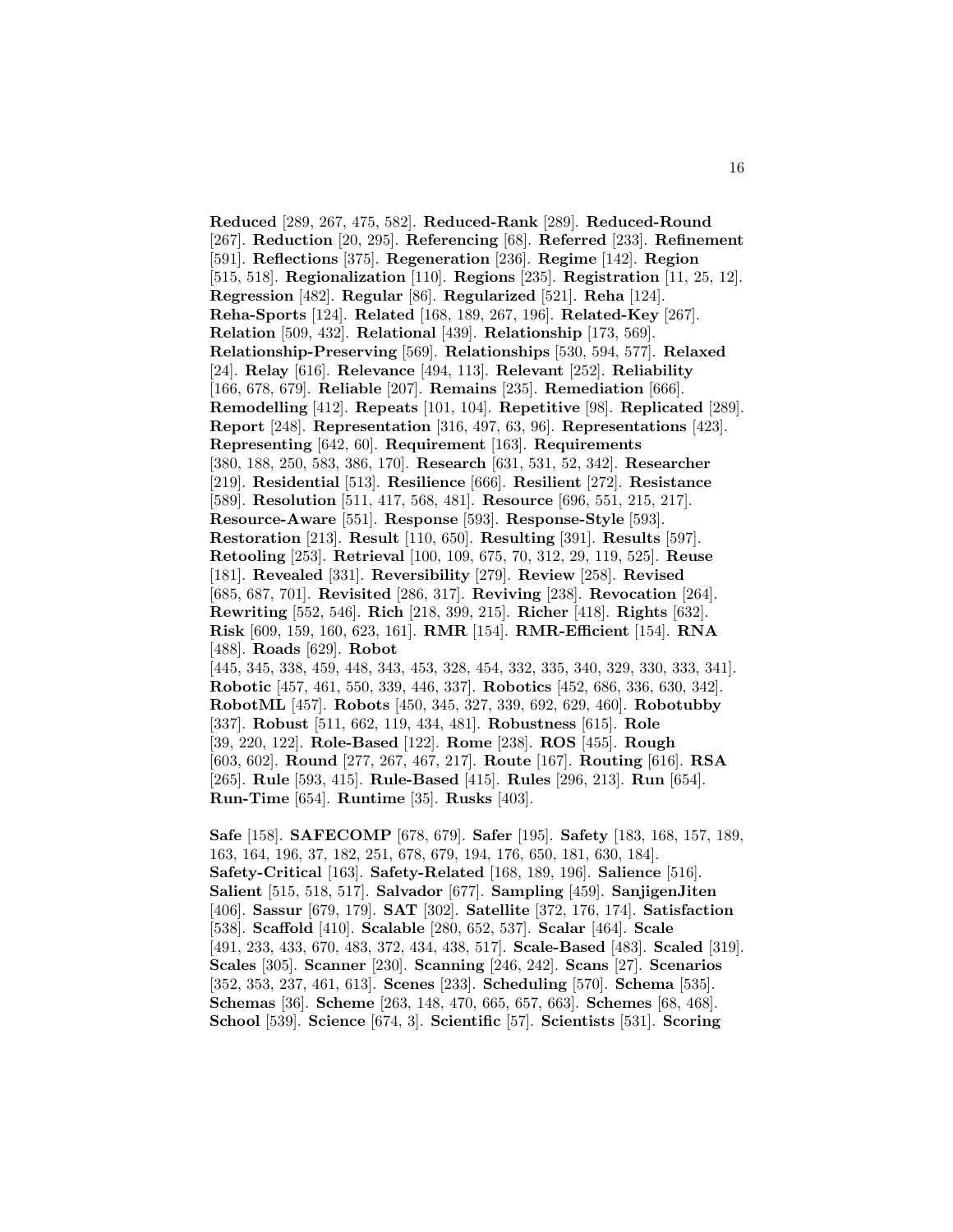[482]. **Search** [136, 95, 102, 110, 140, 527, 40, 275, 587]. **Searching** [526]. **Second** [76]. **Secondary** [539, 497, 494, 495]. **Secrecy** [467]. **Secret** [665, 608, 272]. **Secrets** [523]. **Secure** [348, 349, 478, 169, 276, 477, 255, 682]. **Securing** [253]. **Security** [245, 622, 168, 621, 352, 353, 159, 683, 279, 249, 700, 617, 693, 654, 668, 476, 623, 656, 250, 252, 199, 364, 365, 678, 679, 620, 248, 247, 702, 687]. **Security-Relevant** [252]. **Seeking** [426, 536]. **Segmentation** [433, 506, 30, 24, 118, 512]. **Segmenting** [211]. **Segments** [372]. **Select** [250]. **Selected** [195, 685, 687, 701]. **Selection** [102, 283, 424, 44, 484, 618, 580, 603, 602, 584, 573, 601]. **Selective** [320, 656, 117]. **Self** [136, 350, 351, 304, 417, 537]. **Self-Adjusting** [136]. **Self-assembly** [417]. **Self-enforcing** [350, 351]. **Self-management** [537]. **Self-organising** [304]. **Semantic** [643, 509, 219, 636, 319, 220, 52, 525, 306, 96, 56]. **Semantically** [7, 215]. **Semantically-Annotated** [7]. **Semantically-Rich** [215]. **Semantics** [549, 33, 359, 358, 90, 64, 526]. **Semi** [97, 150, 27]. **Semi-automatic** [27]. **Semi-matching** [150]. **Semi-supervision** [97]. **Sensemaking** [380]. **Sensitive** [30]. **Sensor** [334, 193]. **Sentence** [211, 641]. **Sentencing** [641]. **Separation** [557]. **September** [674, 678, 679]. **Sequence** [45]. **Sequences** [104, 107]. **Sequentially** [138]. **Serial** [418]. **Series** [297, 595]. **Servers** [578]. **Service** [567, 238, 264, 570, 123, 581, 343, 583, 580, 574, 577, 268, 584, 573, 575, 572, 698]. **Service-Oriented** [698]. **Services** [280, 635, 531, 571, 576]. **Set** [36, 667]. **Sets** [298, 596, 602]. **Setting** [149]. **Shallow** [212]. **Shanghai** [698]. **Shannon** [429, 440]. **Shape** [20, 29, 437, 516, 119, 24]. **Shapes** [507]. **Shared** [570, 398, 519]. **Sharing** [637, 608, 538, 659, 272]. **Shawbak** [234]. **Shift** [426]. **Shifted** [502]. **Short** [297, 466]. **Show** [138]. **SIEM** [200]. **Sign** [290]. **Signaling** [613, 416]. **Signature** [465, 657]. **Signatures** [276]. **Signcryption** [658]. **Similar** [515]. **Similarity** [532]. **SIMPAR** [692]. **Simple** [126, 122, 645, 496, 500]. **Simulate** [457]. **Simulated** [453]. **Simulating** [461]. **Simulation** [449, 450, 452, 16, 476, 483, 614, 454, 17, 692]. **Simulator** [459, 460]. **Single** [74, 334, 507]. **Single-Point** [334]. **Sink** [257]. **SINR** [143]. **Situational** [653]. **Size** [263, 591]. **Skew** [289]. **Skew-** [289]. **Skewed** [596]. **Skyline** [1]. **SLA** [582]. **Slide** [471]. **Slope** [595]. **SM3** [271]. **Small** [265, 124, 149]. **Smart** [653, 236, 623, 192, 447, 193]. **Smartphone** [376]. **SME** [249]. **Smile** [328]. **Smiles** [403]. **Smooth** [505]. **SMOTE** [603]. **Snapshot** [552]. **Snippet** [219]. **SNR** [142]. **SOA** [565]. **Social** [236, 327, 339, 301, 344, 332, 55, 568, 335, 397, 536, 329, 398, 330, 333, 342, 686]. **Socially** [396]. **Societies** [304]. **Socio** [608]. **Socio-Rational** [608]. **Soft** [175]. **Software** [697, 195, 382, 33, 189, 490, 373, 640, 369, 454, 701, 47, 161, 488, 368, 544, 688, 384]. **Solid** [510]. **Solids** [510]. **Solutions** [227, 375]. **SOM** [600]. **Some** [588]. **Sound** [399, 392]. **Sound-Based** [392]. **Sounds** [391]. **Source** [47, 227]. **Sources** [56]. **Space** [104, 109, 435, 434, 438, 447]. **Space-Efficient** [104]. **Spammers** [667]. **SPARQL** [67]. **Sparse** [427].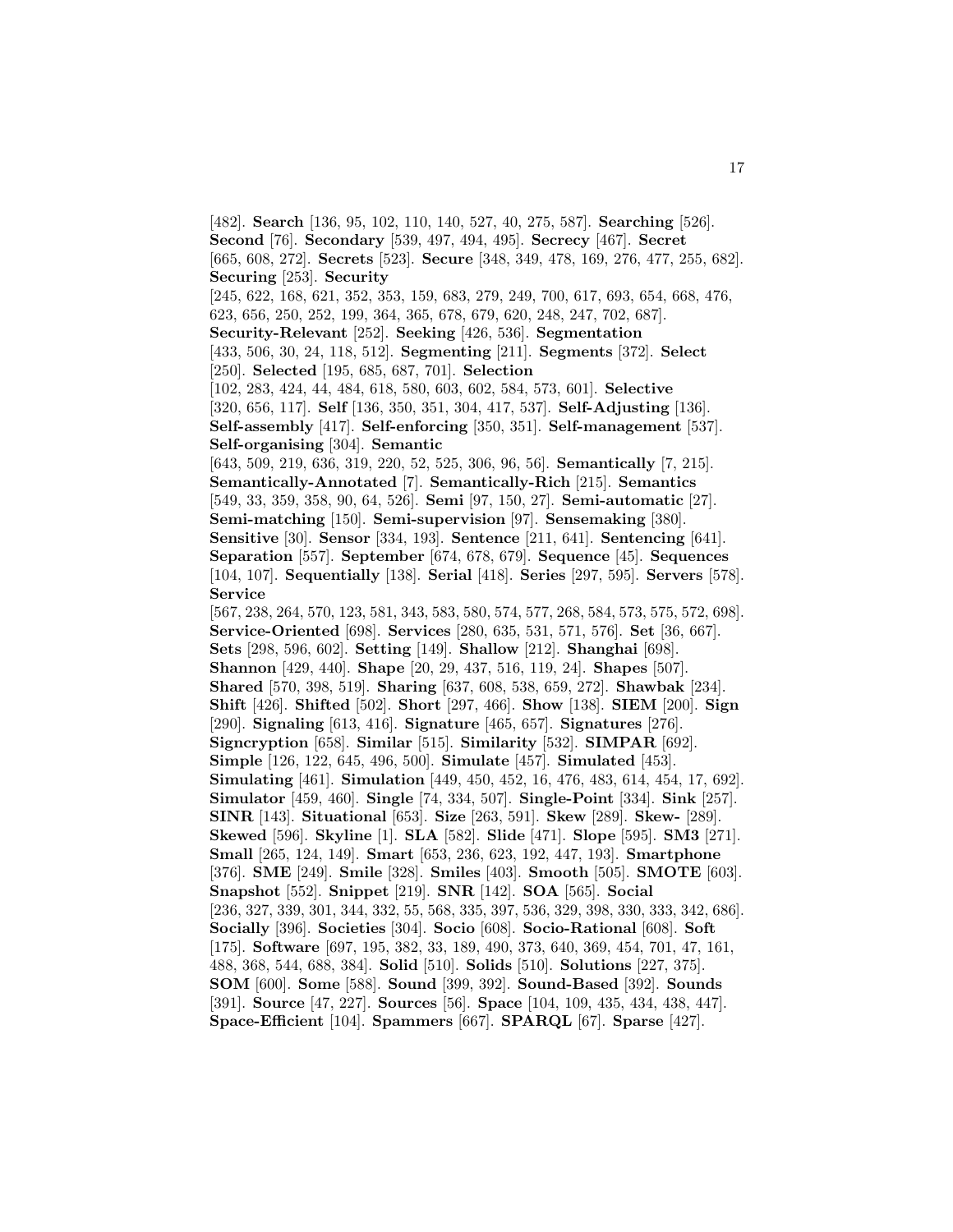**Spatio** [39]. **Spatio-Temporal** [39]. **Special** [670, 690]. **Specific** [352, 353, 457, 340, 532]. **Specification** [130, 39, 164, 565, 552, 170]. **Specifications** [138]. **Spectra** [474]. **Spectral** [235, 233]. **Spectroscopic** [492]. **Speech** [546]. **Spike** [291]. **SPIRE** [675]. **Split** [272]. **Split-State** [272]. **Spoofing** [649]. **Sports** [389, 124]. **Square** [217]. **SSO** [255]. **SSPR&SPR** [691]. **Stable** [192]. **Stack** [75]. **Stacks** [651]. **stage** [490]. **Standard** [467]. **Standardized** [465]. **Standards** [184]. **State** [449, 84, 19, 272]. **State-of-the-Art** [19]. **State-Partition** [84]. **Stateful** [468]. **States** [326, 310]. **Static** [74]. **stationary** [663]. **Statistical** [356, 357, 214, 691, 24, 269, 212]. **Statistics** [435]. **Staying** [67]. **Steganalysis** [262]. **Step** [176, 613]. **Stepmother** [77]. **Stochastic** [144]. **Storage** [259, 255]. **Storytelling** [405]. **Strategic** [618]. **Strategies** [459, 666]. **Strategy** [299]. **Stream** [471]. **Street** [359, 358]. **Street-Level** [359, 358]. **Strength** [356, 357, 162]. **Stress** [235]. **String** [99, 101, 675]. **Strings** [428]. **Strong** [467]. **Structural** [231, 20, 377, 582, 489, 691]. **Structure** [29, 143, 423, 497, 494, 495, 434]. **Structured** [5, 469]. **Structures** [43]. **Students** [539, 250]. **Studies** [676]. **Study** [100, 412, 531, 250, 541, 597, 329, 333]. **Stuffed** [395]. **Style** [535, 593]. **Subdivision** [514]. **Subgraphs** [149, 146]. **Subgroup** [383]. **Subject** [57, 526]. **Subject-Based** [526]. **Subjective** [298]. **Sublogarithmic** [148]. **Sublogarithmic-Time** [148]. **Subscribe** [141]. **Subsequence** [107]. **Subset** [484]. **Subspace** [519]. **Suffix** [98]. **Suits** [395]. **Summarization** [108]. **Super** [476]. **Super-Polynomial-Simulation** [476]. **Supermaximal** [104]. **Superpixels** [518]. **Supervised** [258, 21, 533]. **Supervision** [108, 97]. **Supine** [11, 12]. **Support** [280, 482, 7, 668, 540, 596, 386]. **Supporting** [69, 395, 193]. **Supreme** [633]. **Surface** [13]. **Surfaces** [514]. **Surveillance** [208]. **Survey** [402]. **Survival** [599, 633]. **Suspects** [258]. **SVC** [663]. **SVM** [596]. **SW** [171]. **SW-FMEA** [171]. **Sweden** [682]. **SwingScape** [404]. **SWRL** [42]. **Symmetric** [470]. **Symmetric-Key** [470]. **Symmetries** [436]. **Symmetry** [152]. **Symposium** [677, 685, 675, 684, 676]. **Syntactic** [588, 691, 220, 212]. **Synthesis** [37, 182, 510]. **Synthesis-Centric** [182]. **System** [5, 635, 621, 400, 234, 167, 406, 668, 207, 62, 407, 199, 395, 586, 128, 528, 174, 702]. **Systematization** [171]. **Systemic** [253]. **Systems** [567, 318, 172, 412, 566, 132, 642, 413, 293, 414, 133, 321, 134, 224, 82, 130, 550, 166, 670, 158, 83, 682, 223, 187, 560, 196, 182, 372, 421, 194, 701, 690, 598, 627, 577, 561, 555, 186, 193].

**Tactile** [332]. **Tag** [300]. **Tagging** [17]. **Tagset** [218, 216]. **Taipei** [696]. **Taiwan** [696]. **Target** [619]. **Task** [130]. **Tasks** [444]. **Taste** [557]. **TC** [674]. **TCS** [674]. **Team** [389]. **Technique** [16, 437, 516, 17]. **Techniques** [292, 262, 422, 386, 162]. **Technology** [257, 200]. **Temperature** [334]. **Templates** [23, 119]. **Temporal** [165, 39, 563, 221, 88, 562, 548]. **tenanted** [578]. **Term** [209, 546]. **Terminology** [210]. **Terrestrial** [242]. **TESLA** [129]. **Test** [164, 269]. **Testability** [163]. **Tested** [83]. **Testing**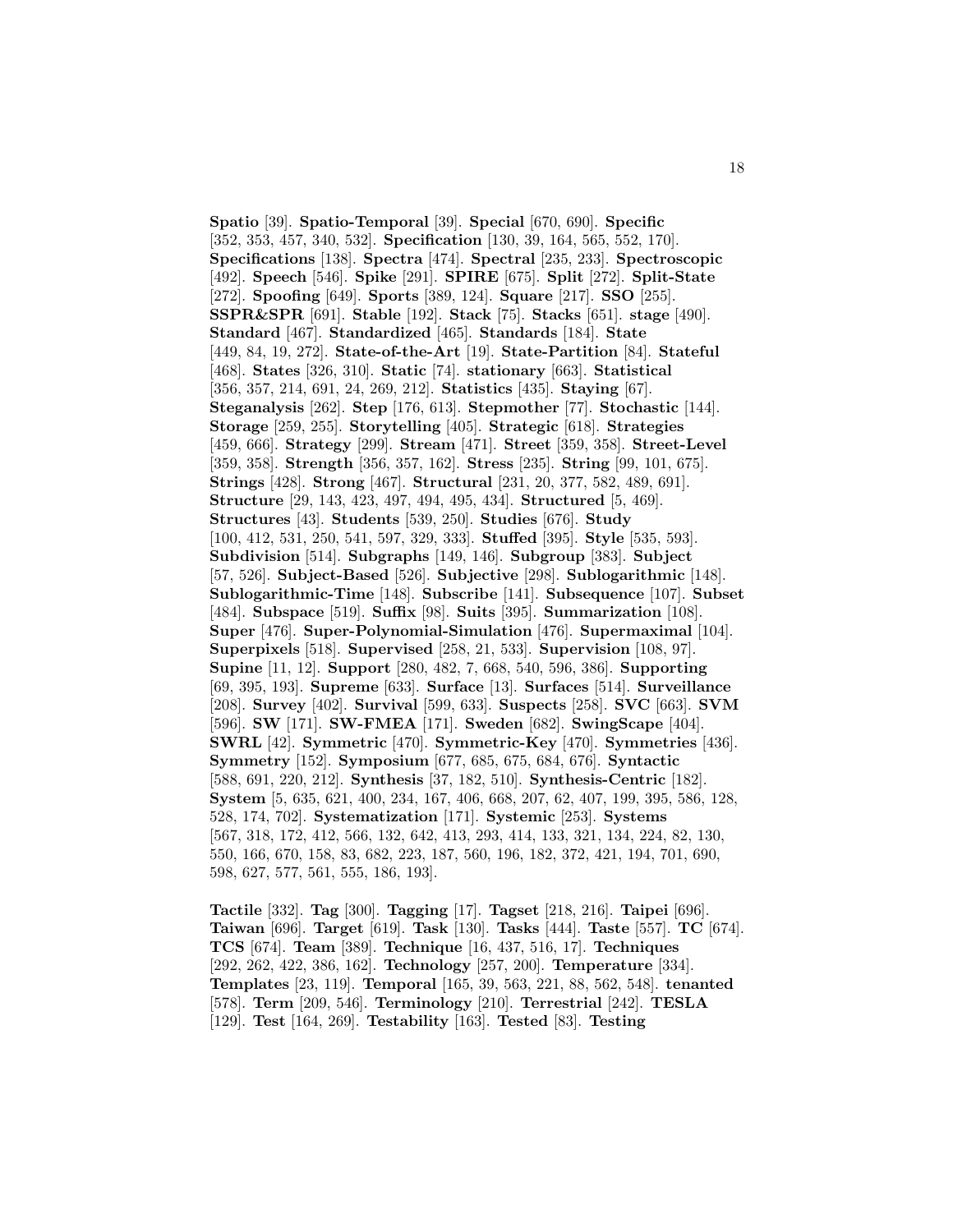[71, 463, 162, 542]. **Testing-** [71]. **Text** [103, 68, 533]. **Texts** [98, 206, 643, 213]. **Texture** [514, 510]. **Thailand** [539]. **THAPS** [246]. **Theatrical** [407]. **Their** [24]. **Theorem** [554]. **Theoretic** [617, 424, 614, 618]. **Theoretical** [610, 506, 674]. **Theory** [314, 315, 80, 700, 2, 125, 63]. **Therapies** [312]. **There** [251, 341]. **Thermal** [232]. **Third** [700, 692]. **threaded** [88]. **Three** [319, 629]. **Thresholding** [299]. **Throughput** [297, 118]. **Tickets** [570]. **Time** [101, 289, 450, 130, 148, 563, 654, 551, 188, 297, 23, 436, 595]. **Timed** [129]. **Timing** [126, 125, 196, 192, 128]. **Tissue** [27]. **Tokyo** [694]. **Tolerant** [537]. **Tool** [71, 131, 384]. **Toolset** [180]. **Toothbrush** [391]. **Topic** [43]. **Topological** [13]. **Torts** [629]. **Touch** [379, 392]. **Touch-Based** [379]. **Toulouse** [688]. **Trace** [449]. **Traces** [256]. **Track** [400, 259]. **Tracking** [219]. **Trade** [371]. **Trade-Offs** [371]. **Traditional** [403]. **Traffic** [4, 269]. **Train** [291]. **Trajectory** [290, 660]. **Transactional** [549, 594]. **Transactions** [670, 690]. **Transcript** [349, 363, 355, 357, 353, 347, 361, 359, 351, 365]. **Transfer** [476, 655]. **Transformation** [42, 559, 39]. **Transformations** [559]. **Transitions** [418]. **Translating** [368]. **Translation** [202, 203, 204, 209, 205, 212]. **Translocon** [483]. **Transportation** [133]. **Tree** [136, 485, 44, 587]. **Trees** [98, 612, 165, 430, 599, 216]. **Trend** [410, 532]. **Trend-Based** [410]. **Tri** [149]. **Trial** [16, 333]. **Triangles** [149]. **Trip** [296]. **Trust** [359, 358, 639]. **Trustworthy** [186]. **TSO** [138]. **Tsukuba** [692]. **Tumor** [30]. **Type** [317, 209].

**Ubiquitous** [655]. **UK** [687, 360, 361, 336, 387]. **Ultra** [465, 16, 15]. **Ultra-constrained** [465]. **Ultra-Low-Dose** [16, 15]. **UML** [46]. **Unattributed** [424]. **Uncertain** [580]. **Unconditionally** [665]. **Uncovering** [523]. **Undecidable** [80]. **Understand** [333]. **Understanding** [439]. **Unidirectional** [83]. **Unified** [186, 486]. **Unifying** [134]. **Union** [85]. **Union-Free** [85]. **Unique** [399, 90]. **Units** [568]. **Universal** [59, 658]. **University** [529]. **Unknown** [621]. **Unmet** [340]. **Unsupervised** [590]. **Unwinding** [252]. **Updates** [6, 69]. **Upper** [612]. **Urban** [404, 513]. **URI** [68]. **Usability** [377, 376, 364, 365]. **Usable** [366, 372]. **Usage** [95, 650]. **USB** [244]. **USB-Connected** [244]. **Use** [531, 204, 421, 194, 384]. **Used** [374]. **User** [379, 381, 646, 339, 373, 371, 541, 387, 35, 368, 333, 542]. **Users** [257, 34, 339, 53, 385]. **Using** [383, 334, 108, 559, 509, 604, 258, 380, 523, 219, 425, 403, 11, 57, 296, 455, 498, 484, 613, 499, 301, 369, 649, 302, 497, 554, 23, 600, 578, 574, 26, 117, 269, 555, 333, 43, 510, 287, 113, 300]. **Utility** [612].

**V** [499]. **V&V** [134]. **Validation** [42, 6, 449, 453, 676, 12]. **Value** [192]. **valued** [70]. **Values** [632]. **Variability** [573]. **Variable** [547, 417, 447]. **Variation** [297]. **Various** [341]. **Vector** [482, 23, 494]. **Vectors** [596, 306]. **Vegetation** [235]. **Vehicles** [195, 194]. **Verifiability** [468]. **Verification** [412, 566, 115, 559, 130, 550, 164, 87, 547, 676, 649, 47, 555, 556, 542]. **Verifier** [658]. **Versions** [475]. **versus** [77, 327]. **Vertex** [148]. **Very** [466].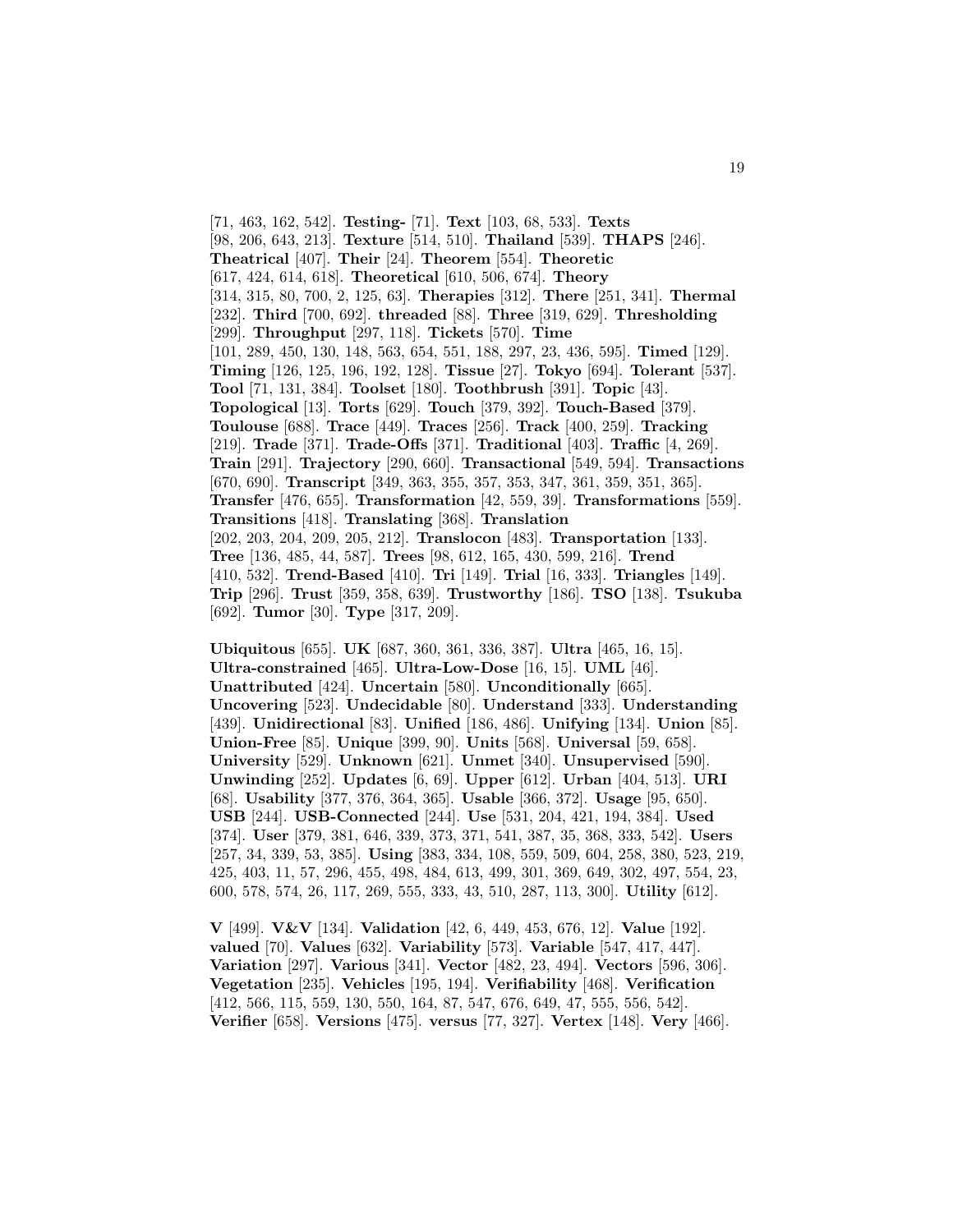**Vessel** [28]. **VI** [670]. **via** [66, 450, 667, 200, 145, 418, 601]. **Video** [541]. **Videogames** [394]. **Videos** [23]. **View** [387, 659]. **viewpoints** [41]. **Violations** [579]. **Virtual** [238, 403, 393, 242, 16, 241, 17, 239]. **Virtualized** [551]. **Visual** [263, 449, 379, 695, 455, 366, 13]. **Visual-Based** [379]. **Visual-Trace** [449]. **Visualisation** [228]. **Visualization** [593, 600, 488]. **Volumes** [21]. **Volumetric** [14]. **Voters** [348, 349]. **Voting** [348, 349, 360, 361, 350, 351, 665]. **vs** [458]. **Vulnerability** [617, 246].

**Walks** [436, 145, 113]. **Warcraft** [402]. **Warehouse** [40, 49]. **Warning** [248]. **Watershed** [118]. **Wave** [322]. **Wavelet** [111]. **WCET** [131]. **WCP** [584]. **WCP-Nets** [584]. **Weak** [79, 90]. **Weakly** [127]. **Weakly-Hard** [127]. **Weakness** [138]. **Wearable** [401]. **Web** [65, 95, 110, 604, 219, 8, 385, 210, 590, 584, 170]. **Web-Based** [210]. **Websites** [258]. **Weighted** [428, 584, 288]. **Weighting** [287]. **Weights** [485]. **Well** [339]. **WG** [674]. **Where** [607]. **Which** [176]. **while** [67, 398, 661]. **Who** [568]. **Wicked** [77]. **Wikification** [96]. **Wikinews** [108]. **Wikipedia** [57]. **Wireless** [142, 662, 143, 652, 663]. **within** [158, 406, 398, 342]. **without** [220]. **Women** [599]. **Word** [322, 319, 214, 211, 508]. **Workflows** [122, 120]. **Workload** [173]. **Workshop** [687, 691, 693, 701, 671]. **Workshops** [679]. **World** [402]. **Worst** [78]. **Worst-** [78]. **Would** [338]. **Writer** [155]. **WSN** [200]. **Wuyishan** [702].

**X** [27]. **X-Ray** [27]. **XI** [684]. **XIV** [690]. **XML** [6]. **XX** [687].

**Yuan** [523].

**Zero** [277]. **Zero-Knowledge** [277]. **Zipf** [108]. **Zipf-Like** [108]. **Zones** [200].

# **References**

# **Guo:2012:CSQ**

[1] Xi Guo, Chuan Xiao, and Yoshiharu Ishikawa. Combination skyline queries. Lecture Notes in Computer Science, 7600:1–30, 2012. CODEN LNCSD9. ISSN 0302-9743 (print), 1611-3349 (electronic). URL http:// link.springer.com/chapter/10.1007/978-3-642-34179-3\_1/.

**Kern-Isberner:2012:CEA**

[2] Gabriele Kern-Isberner and Christoph Beierle. Comparing and evaluating approaches to probabilistic reasoning: Theory, implementation, and applications. Lecture Notes in Computer Science, 7600:31–75, 2012. CODEN LNCSD9. ISSN 0302-9743 (print), 1611-3349 (electronic). URL http:// link.springer.com/chapter/10.1007/978-3-642-34179-3\_2/.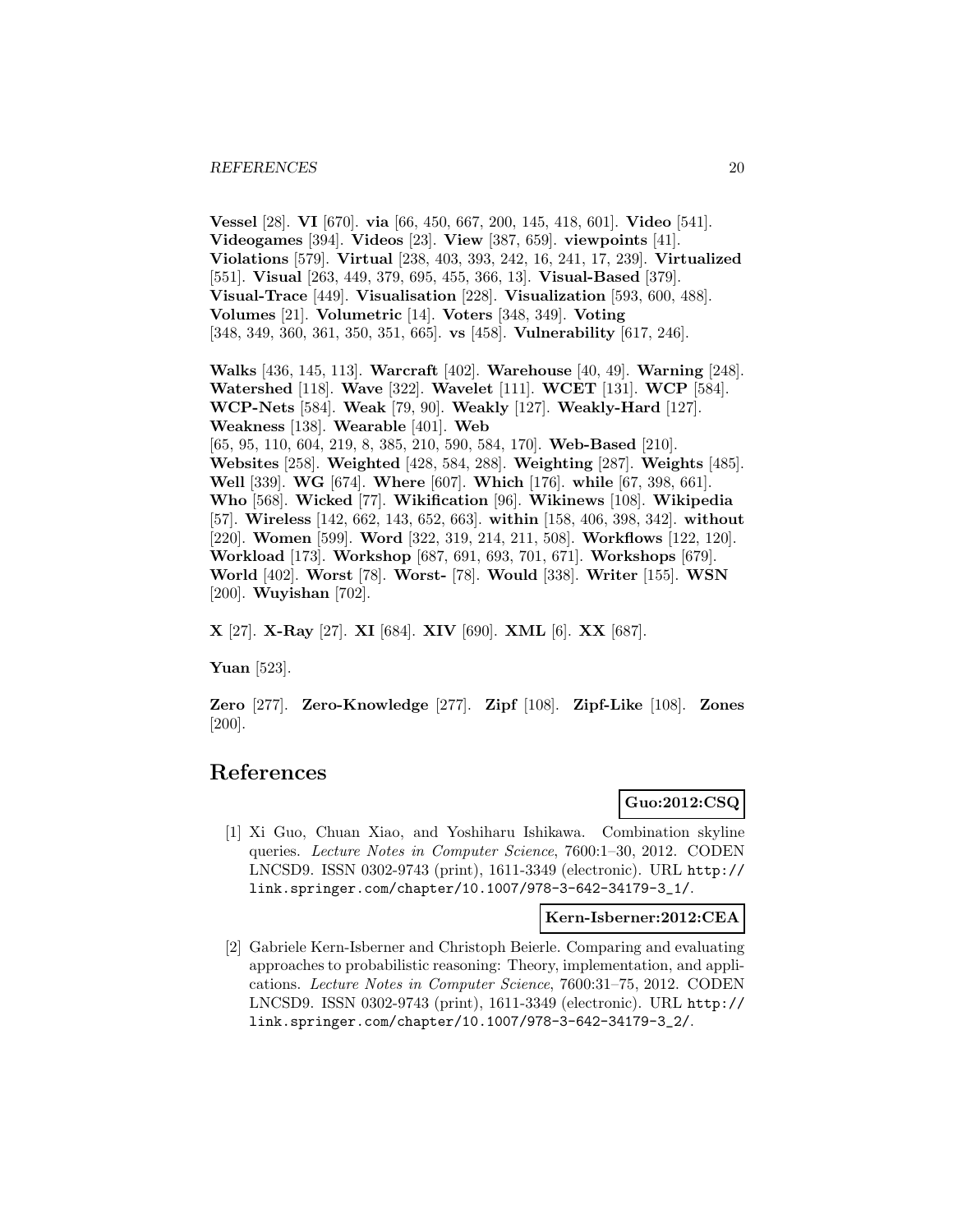#### **Thalheim:2012:SAC**

[3] Bernhard Thalheim. The science and art of conceptual modelling. Lecture Notes in Computer Science, 7600:76–105, 2012. CODEN LNCSD9. ISSN 0302-9743 (print), 1611-3349 (electronic). URL http://link.springer. com/chapter/10.1007/978-3-642-34179-3\_3/.

# **Heendaliya:2012:PLQ**

[4] Lasanthi Heendaliya, Dan Lin, and Ali Hurson. Predictive line queries for traffic prediction. Lecture Notes in Computer Science, 7600:106– 133, 2012. CODEN LNCSD9. ISSN 0302-9743 (print), 1611-3349 (electronic). URL http://link.springer.com/chapter/10.1007/978- 3-642-34179-3\_4/.

# **Asiki:2012:DBS**

[5] Athanasia Asiki and Dimitrios Tsoumakos. A DHT-based system for the management of loosely structured, multidimensional data. Lecture Notes in Computer Science, 7600:134–166, 2012. CODEN LNCSD9. ISSN 0302- 9743 (print), 1611-3349 (electronic). URL http://link.springer.com/ chapter/10.1007/978-3-642-34179-3\_5/.

#### **Bouchou:2012:GIV**

[6] B´eatrice Bouchou and Mirian Halfeld-Ferrari. A grammarware for the incremental validation of integrity constraints on XML documents under multiple updates. Lecture Notes in Computer Science, 7600:167– 197, 2012. CODEN LNCSD9. ISSN 0302-9743 (print), 1611-3349 (electronic). URL http://link.springer.com/chapter/10.1007/978- 3-642-34179-3\_6/.

#### **Cao:2012:DSE**

[7] Huiping Cao and Shawn Bowers. Database support for enabling datadiscovery queries over semantically-annotated observational data. Lecture Notes in Computer Science, 7600:198–228, 2012. CODEN LNCSD9. ISSN 0302-9743 (print), 1611-3349 (electronic). URL http://link.springer. com/chapter/10.1007/978-3-642-34179-3\_7/.

#### **Han:2012:PRW**

[8] Jingyu Han, Kejia Chen, and Dawei Jiang. Probabilistically ranking Web article quality based on evolution patterns. Lecture Notes in Computer Science, 7600:229–258, 2012. CODEN LNCSD9. ISSN 0302-9743 (print), 1611-3349 (electronic). URL http://link.springer.com/chapter/10. 1007/978-3-642-34179-3\_8/.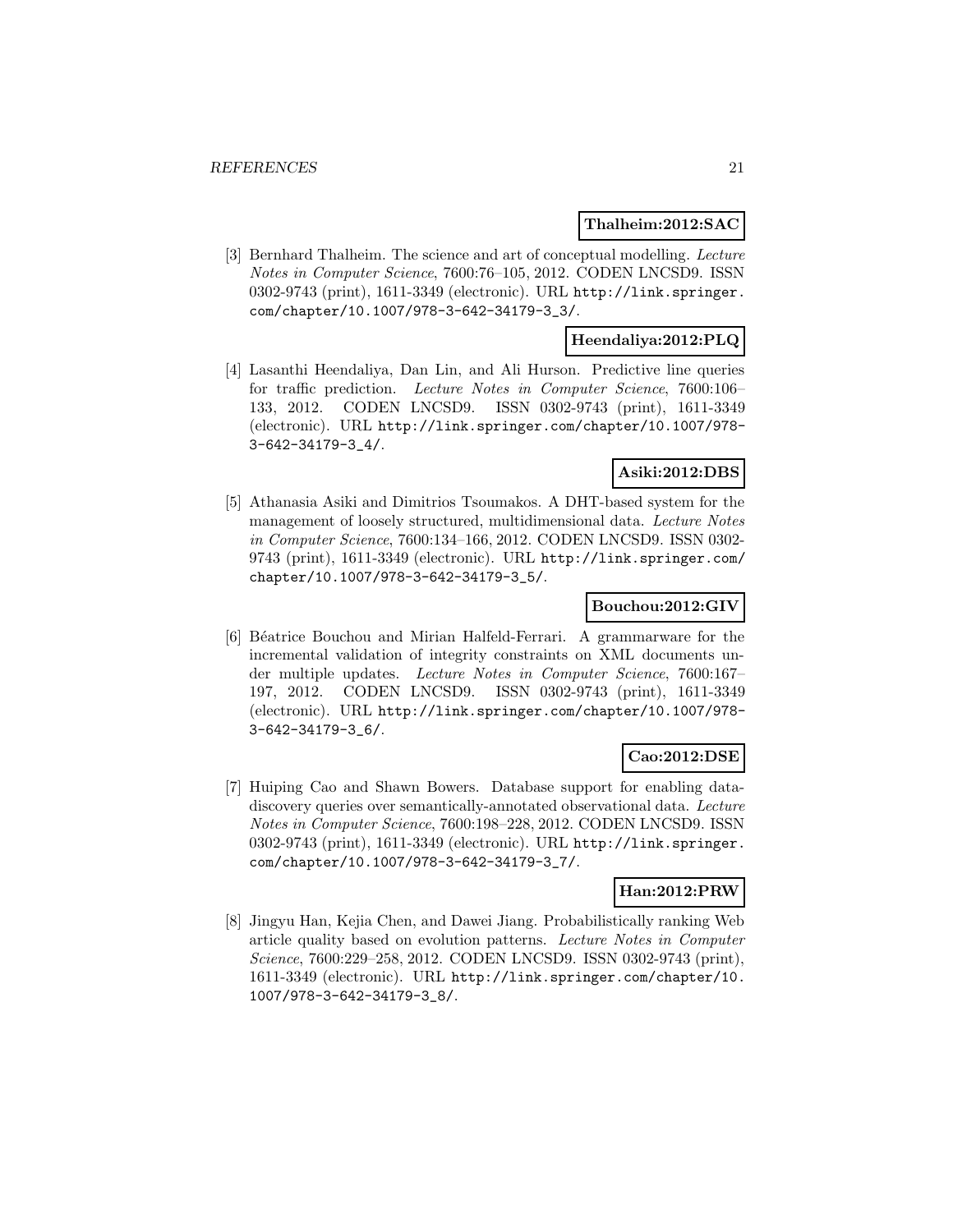#### **Anonymous:2012:BMa**

[9] Anonymous. Back matter. Lecture Notes in Computer Science, 7600: ??, 2012. CODEN LNCSD9. ISSN 0302-9743 (print), 1611-3349 (electronic). URL http://link.springer.com/content/pdf/bbm:978-3- 642-34179-3/1.

# **Anonymous:2012:FMa**

[10] Anonymous. Front matter. Lecture Notes in Computer Science, 7600: ??, 2012. CODEN LNCSD9. ISSN 0302-9743 (print), 1611-3349 (electronic). URL http://link.springer.com/content/pdf/bfm:978-3- 642-34179-3/1.

#### **Hampshire:2012:PSC**

[11] Thomas E. Hampshire, Holger R. Roth, Darren J. Boone, Greg Slabaugh, and Steve Halligan. Prone to supine CT colonography registration using a landmark and intensity composite method. Lecture Notes in Computer Science, 7601:1–9, 2012. CODEN LNCSD9. ISSN 0302-9743 (print), 1611- 3349 (electronic). URL http://link.springer.com/chapter/10.1007/ 978-3-642-33612-6\_1/.

# **Roth:2012:ECV**

[12] Holger R. Roth, Darren J. Boone, Steve Halligan, and Thomas E. Hampshire. External clinical validation of prone and supine CT colonography registration. Lecture Notes in Computer Science, 7601:10–19, 2012. CODEN LNCSD9. ISSN 0302-9743 (print), 1611-3349 (electronic). URL http://link.springer.com/chapter/10.1007/978-3- 642-33612-6\_2/.

# **Shi:2012:ETC**

[13] Rui Shi, Wei Zeng, Jerome Zhengrong Liang, and Xianfeng David Gu. Efficient topological cleaning for visual colon surface flattening. Lecture Notes in Computer Science, 7601:20–29, 2012. CODEN LNCSD9. ISSN 0302-9743 (print), 1611-3349 (electronic). URL http://link.springer. com/chapter/10.1007/978-3-642-33612-6\_3/.

#### **Nappi:2012:AVD**

[14] Janne J. Näppi, Se Hyung Kim, and Hiroyuki Yoshida. Adaptive volumetric detection of lesions for minimal-preparation dual-energy CT colonography. Lecture Notes in Computer Science, 7601:30–39, 2012. CODEN LNCSD9. ISSN 0302-9743 (print), 1611-3349 (electronic). URL http:// link.springer.com/chapter/10.1007/978-3-642-33612-6\_4/.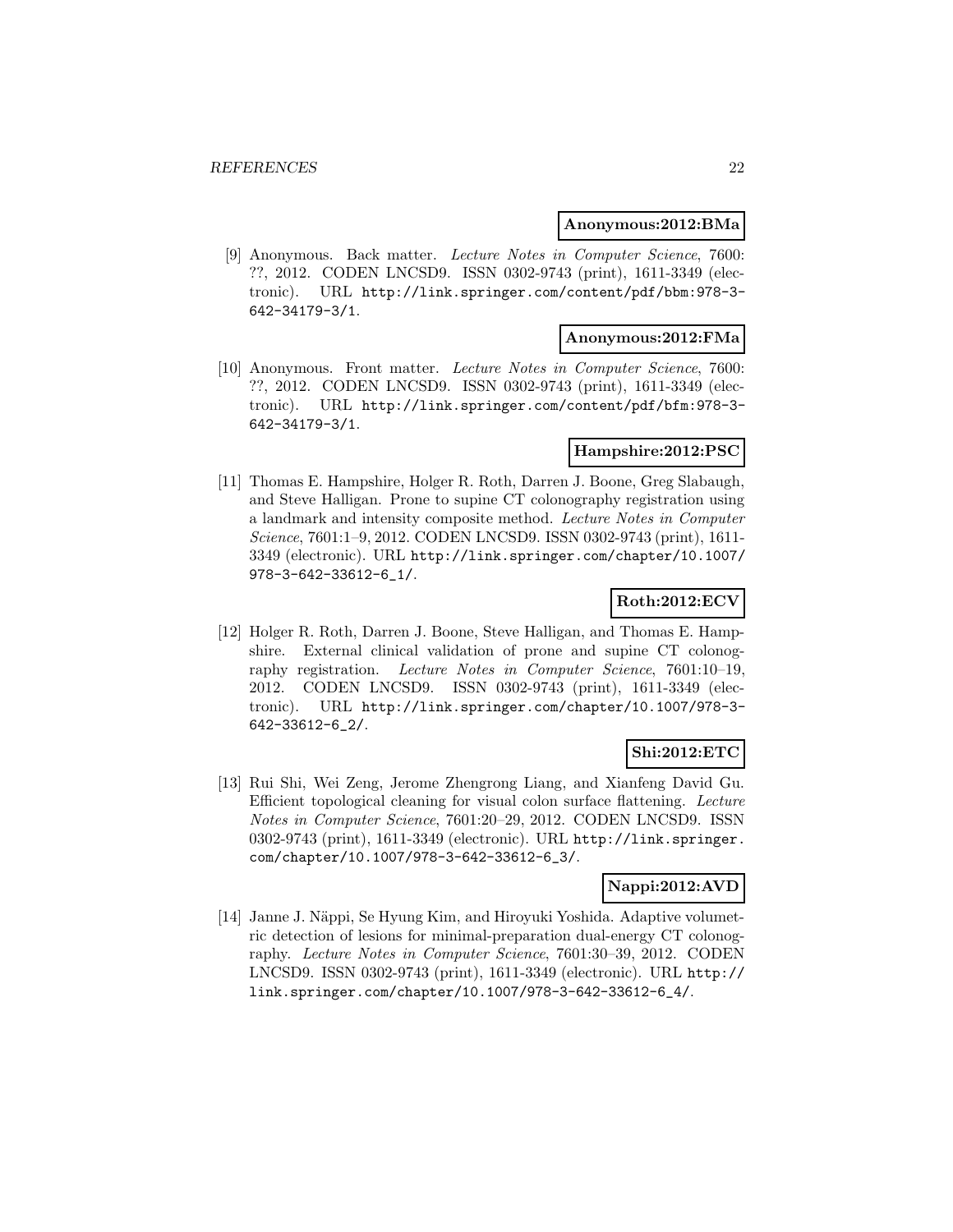# **Nappi:2012:CAD**

[15] Janne J. Näppi, Masanori Imuta, Yasuyuki Yamashita, and Hiroyuki Yoshida. Computer-aided detection for ultra-low-dose CT colonography. Lecture Notes in Computer Science, 7601:40–48, 2012. CODEN LNCSD9. ISSN 0302-9743 (print), 1611-3349 (electronic). URL http:// link.springer.com/chapter/10.1007/978-3-642-33612-6\_5/.

# **Kim:2012:ACS**

[16] Chang Won Kim and Jong Hyo Kim. Application of CT simulation technique for virtual ultra-low-dose trial in CT colonography. Lecture Notes in Computer Science, 7601:49–57, 2012. CODEN LNCSD9. ISSN 0302- 9743 (print), 1611-3349 (electronic). URL http://link.springer.com/ chapter/10.1007/978-3-642-33612-6\_6/.

# **Yang:2012:ACS**

[17] Zepa Yang, Hyeong min Jin, and Jong Hyo Kim. Application of CT simulation technique for virtual fecal tagging in CTC. Lecture Notes in Computer Science, 7601:58–68, 2012. CODEN LNCSD9. ISSN 0302- 9743 (print), 1611-3349 (electronic). URL http://link.springer.com/ chapter/10.1007/978-3-642-33612-6\_7/.

# **Nappi:2012:ACA**

[18] Janne J. N¨appi, Don Rockey, Daniele Regge, and Hiroyuki Yoshida. Application of CT acquisition parameters as features in computer-aided detection for CT colonography. Lecture Notes in Computer Science, 7601: 69–77, 2012. CODEN LNCSD9. ISSN 0302-9743 (print), 1611-3349 (electronic). URL http://link.springer.com/chapter/10.1007/978- 3-642-33612-6\_8/.

# **Lee:2012:CPS**

[19] Sang Ho Lee, Janne J. N¨appi, and Hiroyuki Yoshida. Comparative performance of state-of-the-art classifiers in computer-aided detection for CT colonography. Lecture Notes in Computer Science, 7601:78– 87, 2012. CODEN LNCSD9. ISSN 0302-9743 (print), 1611-3349 (electronic). URL http://link.springer.com/chapter/10.1007/978-3- 642-33612-6\_9/.

# **Cai:2012:PSD**

[20] Wenli Cai, June-Goo Lee, Da Zhang, Christina Piel, and Hiroyuki Yoshida. Piecewise structural diffusion defined on shape index for noise reduction in dual-energy CT images. Lecture Notes in Computer Science, 7601:88–96, 2012. CODEN LNCSD9. ISSN 0302-9743 (print), 1611-3349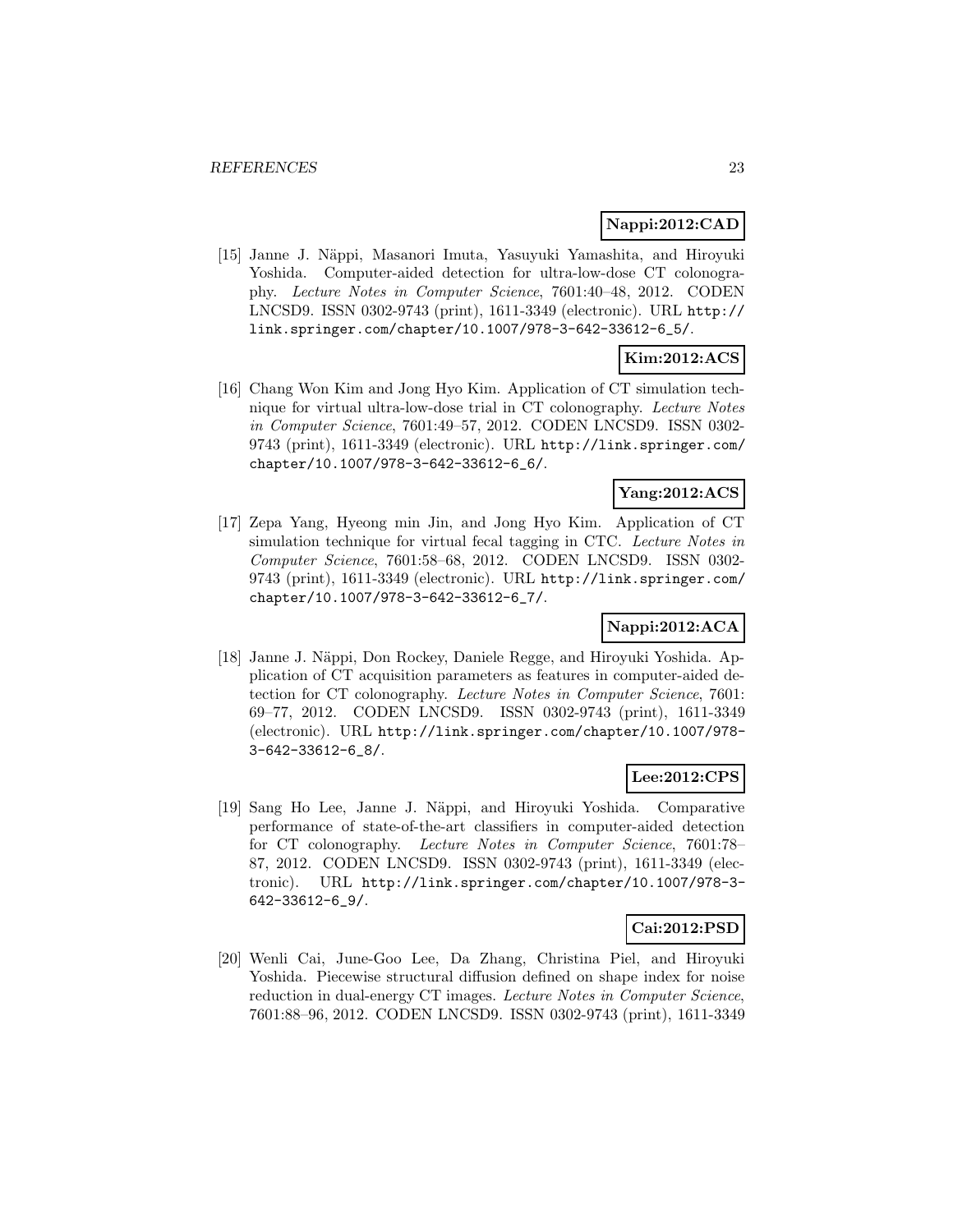(electronic). URL http://link.springer.com/chapter/10.1007/978- 3-642-33612-6\_10/.

#### **Mahapatra:2012:SLB**

[21] Dwarikanath Mahapatra, Peter Schueffler, Jeroen A. W. Tielbeek, and Joachim M. Buhmann. A supervised learning based approach to detect Crohn's disease in abdominal MR volumes. Lecture Notes in Computer Science, 7601:97–106, 2012. CODEN LNCSD9. ISSN 0302-9743 (print), 1611-3349 (electronic). URL http://link.springer.com/chapter/10. 1007/978-3-642-33612-6\_11/.

# **Yigitsoy:2012:PMC**

[22] Mehmet Yigitsoy, Sonja Kirchhoff, Maximilian F. Reiser, and Nassir Navab. Out-of-plane motion compensation in cine-MRI. Lecture Notes in Computer Science, 7601:107–115, 2012. CODEN LNCSD9. ISSN 0302- 9743 (print), 1611-3349 (electronic). URL http://link.springer.com/ chapter/10.1007/978-3-642-33612-6\_12/.

#### **Nawarathna:2012:RTP**

[23] Ruwan Nawarathna, JungHwan Oh, Jayantha Muthukudage, Wallapak Tavanapong, and Johnny Wong. Real-time phase boundary detection for colonoscopy videos using motion vector templates. Lecture Notes in Computer Science, 7601:116–125, 2012. CODEN LNCSD9. ISSN 0302- 9743 (print), 1611-3349 (electronic). URL http://link.springer.com/ chapter/10.1007/978-3-642-33612-6\_13/.

#### **Tomoshige:2012:RCS**

[24] Sho Tomoshige, Elco Oost, Akinobu Shimizu, Hidefumi Watanabe, and Hidefumi Kobatake. Relaxed conditional statistical shape models and their application to non-contrast liver segmentation. Lecture Notes in Computer Science, 7601:126–136, 2012. CODEN LNCSD9. ISSN 0302- 9743 (print), 1611-3349 (electronic). URL http://link.springer.com/ chapter/10.1007/978-3-642-33612-6\_14/.

#### **Kiriyanthan:2012:LBP**

[25] Silja Kiriyanthan, Ketut Fundana, Tahir Majeed, and Philippe C. Cattin. A landmark-based primal-dual approach for discontinuity preserving registration. Lecture Notes in Computer Science, 7601:137–146, 2012. CODEN LNCSD9. ISSN 0302-9743 (print), 1611-3349 (electronic). URL http:// link.springer.com/chapter/10.1007/978-3-642-33612-6\_15/.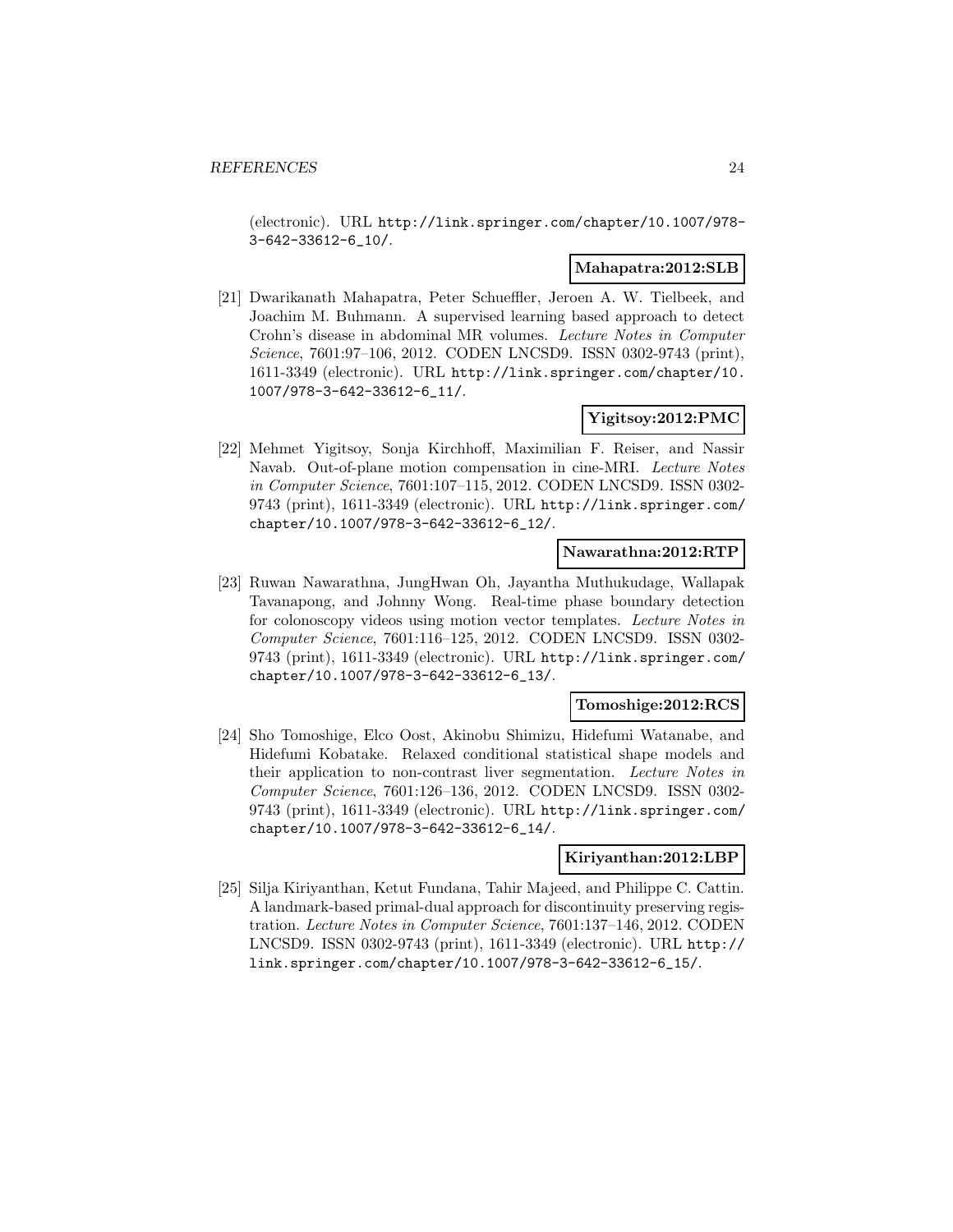#### **Samei:2012:PLM**

[26] Golnoosh Samei, Christine Tanner, and Gabor Székely. Predicting liver motion using exemplar models. Lecture Notes in Computer Science, 7601: 147–157, 2012. CODEN LNCSD9. ISSN 0302-9743 (print), 1611-3349 (electronic). URL http://link.springer.com/chapter/10.1007/978- 3-642-33612-6\_16/.

# **Upadhyay:2012:SAD**

[27] Sanat Upadhyay, Manos Papadakis, Saurabh Jain, and Gregory Gladish. Semi-automatic discrimination of normal tissue and liver cancer lesions in contrast enhanced X-ray CT-scans. Lecture Notes in Computer Science, 7601:158–167, 2012. CODEN LNCSD9. ISSN 0302-9743 (print), 1611- 3349 (electronic). URL http://link.springer.com/chapter/10.1007/ 978-3-642-33612-6\_17/.

### **Luu:2012:EDF**

[28] Ha Manh Luu, Adriaan Moelker, Camiel Klink, Adrienne Mendrik, and Wiro Niessen. Evaluation of diffusion filters for 3D CTA liver vessel enhancement. Lecture Notes in Computer Science, 7601:168–177, 2012. CODEN LNCSD9. ISSN 0302-9743 (print), 1611-3349 (electronic). URL http://link.springer.com/chapter/10.1007/978-3- 642-33612-6\_18/.

# **Huang:2012:SAL**

[29] Weimin Huang, Wei Xiong, Jiayin Zhou, Jing Zhang, Tao Yang, Jiang Liu, and Yi Su. 3D shape analysis for liver-gallbladder anatomical structure retrieval. Lecture Notes in Computer Science, 7601:178–187, 2012. CODEN LNCSD9. ISSN 0302-9743 (print), 1611-3349 (electronic). URL http:// link.springer.com/chapter/10.1007/978-3-642-33612-6\_19/.

# **Liu:2012:TSM**

[30] Jianfei Liu, Shijun Wang, Marius G. Linguraru, and Ronald M. Summers. Tumor sensitive matching flow: An approach for ovarian cancer metastasis detection and segmentation. Lecture Notes in Computer Science, 7601: 188–197, 2012. CODEN LNCSD9. ISSN 0302-9743 (print), 1611-3349 (electronic). URL http://link.springer.com/chapter/10.1007/978- 3-642-33612-6\_20/.

#### **Anonymous:2012:FMb**

[31] Anonymous. Front matter. Lecture Notes in Computer Science, 7601: ??, 2012. CODEN LNCSD9. ISSN 0302-9743 (print), 1611-3349 (electronic). URL http://link.springer.com/content/pdf/bfm:978-3- 642-33612-6/1.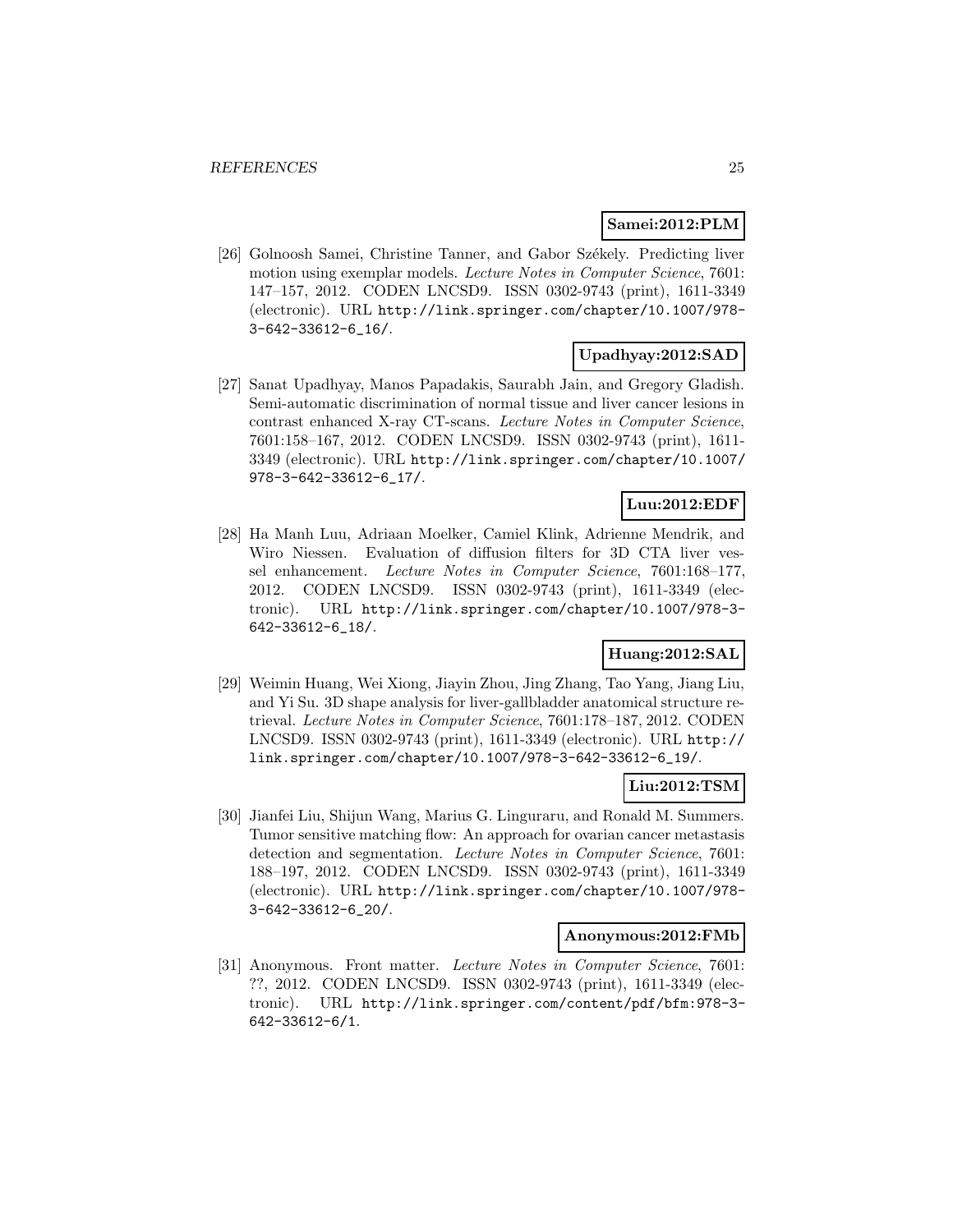### **Papazoglou:2012:CBM**

[32] Mike P. Papazoglou. Cloud blueprint: a model-driven approach to configuring federated clouds. Lecture Notes in Computer Science, 7602:1, 2012. CODEN LNCSD9. ISSN 0302-9743 (print), 1611-3349 (electronic). URL http://link.springer.com/accesspage/chapter/10.1007/978- 3-642-33609-6\_1.

#### **Feron:2012:MBA**

[33] Eric Féron. Model-based auto coding of embedded control software with full semantics. Lecture Notes in Computer Science, 7602:2, 2012. CODEN LNCSD9. ISSN 0302-9743 (print), 1611-3349 (electronic). URL http://link.springer.com/accesspage/chapter/10.1007/978- 3-642-33609-6\_2.

# **Karam:2012:MEU**

[34] Roula Karam, Piero Fraternali, Alessandro Bozzon, and Luca Galli. Modeling end-users as contributors in human computation applications. Lecture Notes in Computer Science, 7602:3–15, 2012. CODEN LNCSD9. ISSN 0302-9743 (print), 1611-3349 (electronic). URL http://link. springer.com/chapter/10.1007/978-3-642-33609-6\_3/.

#### **Rodriguez-Gracia:2012:RAA**

[35] Diego Rodríguez-Gracia, Javier Criado, Luis Iribarne, and Nicolás Padilla. Runtime adaptation of architectural models: An approach for adapting user interfaces. Lecture Notes in Computer Science, 7602:16–30, 2012. CODEN LNCSD9. ISSN 0302-9743 (print), 1611-3349 (electronic). URL http://link.springer.com/chapter/10.1007/978-3- 642-33609-6\_4/.

# **Batini:2012:MQL**

[36] Carlo Batini, Marco Comerio, and Gianluigi Viscusi. Managing quality of large set of conceptual schemas in public administration: Methods and experiences. Lecture Notes in Computer Science, 7602:31–42, 2012. CODEN LNCSD9. ISSN 0302-9743 (print), 1611-3349 (electronic). URL http:// link.springer.com/chapter/10.1007/978-3-642-33609-6\_5/.

#### **Maitrehenry:2012:MBS**

[37] Sébastien Maitrehenry, Sylvain Metge, Yamine Aït-Ameur, and Pierre Bieber. An MDE-based synthesis of aircraft safety models. Lecture Notes in Computer Science, 7602:43–54, 2012. CODEN LNCSD9. ISSN 0302- 9743 (print), 1611-3349 (electronic). URL http://link.springer.com/ chapter/10.1007/978-3-642-33609-6\_6/.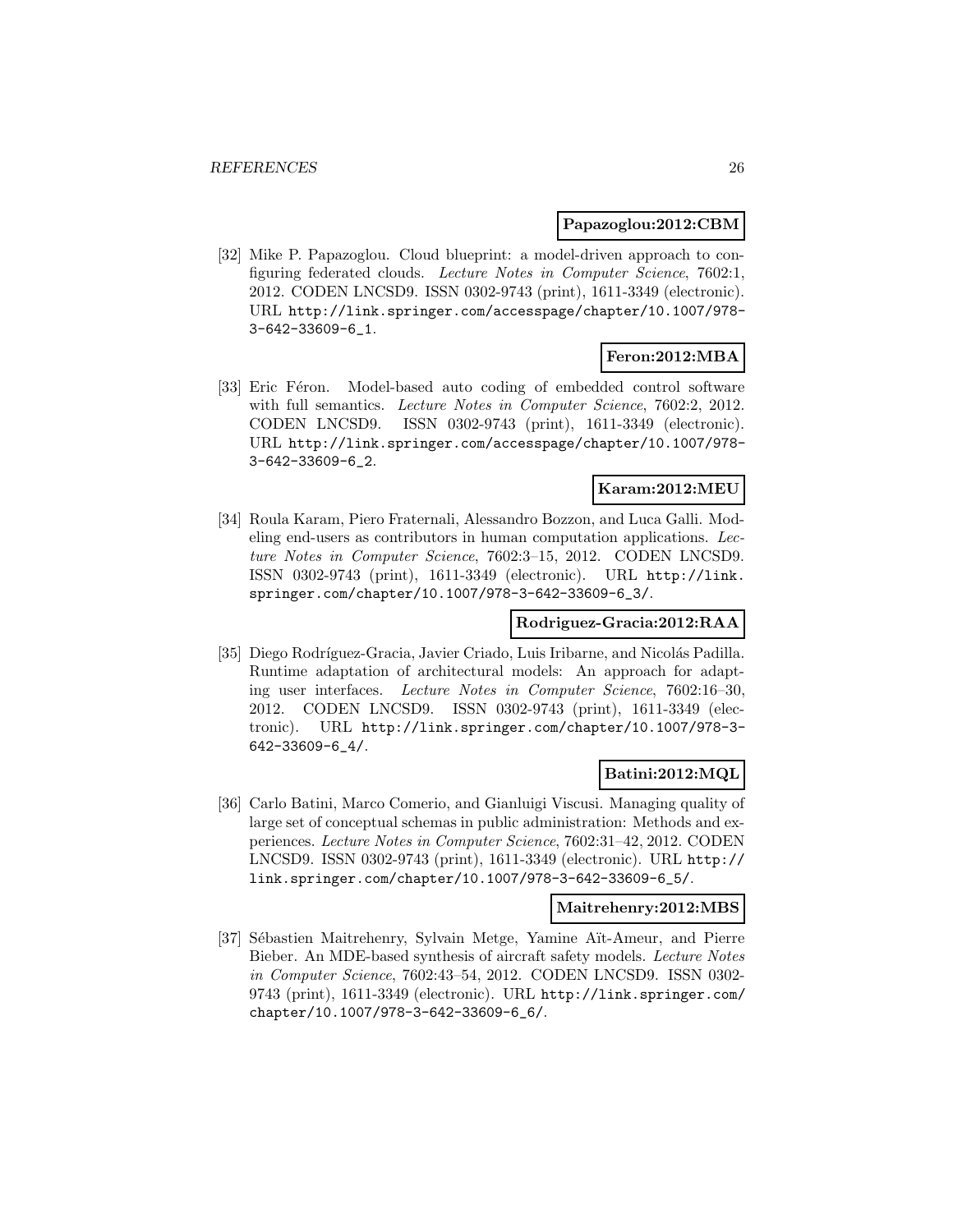### **Djeddai:2012:IFD**

[38] Selma Djeddai, Martin Strecker, and Mohamed Mezghiche. Integrating a formal development for DSLs into meta-modeling. Lecture Notes in Computer Science, 7602:55–66, 2012. CODEN LNCSD9. ISSN 0302- 9743 (print), 1611-3349 (electronic). URL http://link.springer.com/ chapter/10.1007/978-3-642-33609-6\_7/.

# **Geepalla:2012:TST**

[39] Emsaieb Geepalla, Behzad Bordbar, and Joel Last. Transformation of spatio-temporal role based access control specification to alloy. Lecture Notes in Computer Science, 7602:67–78, 2012. CODEN LNCSD9. ISSN 0302-9743 (print), 1611-3349 (electronic). URL http://link.springer. com/chapter/10.1007/978-3-642-33609-6\_8/.

# **Mustapha:2012:MOW**

[40] Nesrine Ben Mustapha, Marie-Aude Aufaure, Hajer Baazaoui Zghal, and Henda Ben Ghezala. Modular ontological warehouse for adaptative information search. Lecture Notes in Computer Science, 7602: 79–90, 2012. CODEN LNCSD9. ISSN 0302-9743 (print), 1611-3349 (electronic). URL http://link.springer.com/chapter/10.1007/978- 3-642-33609-6\_9/.

### **Djezzar:2012:ORC**

[41] Meriem Djezzar, Mounir Hemam, and Zizette Boufaida. Ontological reclassification of individuals: a multi-viewpoints approach. Lecture Notes in Computer Science, 7602:91–102, 2012. CODEN LNCSD9. ISSN 0302- 9743 (print), 1611-3349 (electronic). URL http://link.springer.com/ chapter/10.1007/978-3-642-33609-6\_10/.

#### **Almendros-Jimenez:2012:TVS**

[42] Jesús M. Almendros-Jiménez and Luis Iribarne. Transformation and validation with SWRL and OWL of ODM-based models. Lecture Notes in Computer Science, 7602:103–115, 2012. CODEN LNCSD9. ISSN 0302- 9743 (print), 1611-3349 (electronic). URL http://link.springer.com/ chapter/10.1007/978-3-642-33609-6\_11/.

#### **Yanagisawa:2012:CBQ**

[43] Takashi Yanagisawa and Takao Miura. Context-based query using dependency structures based on latent topic model. Lecture Notes in Computer Science, 7602:116–128, 2012. CODEN LNCSD9. ISSN 0302-9743 (print), 1611-3349 (electronic). URL http://link.springer.com/chapter/10. 1007/978-3-642-33609-6\_12/.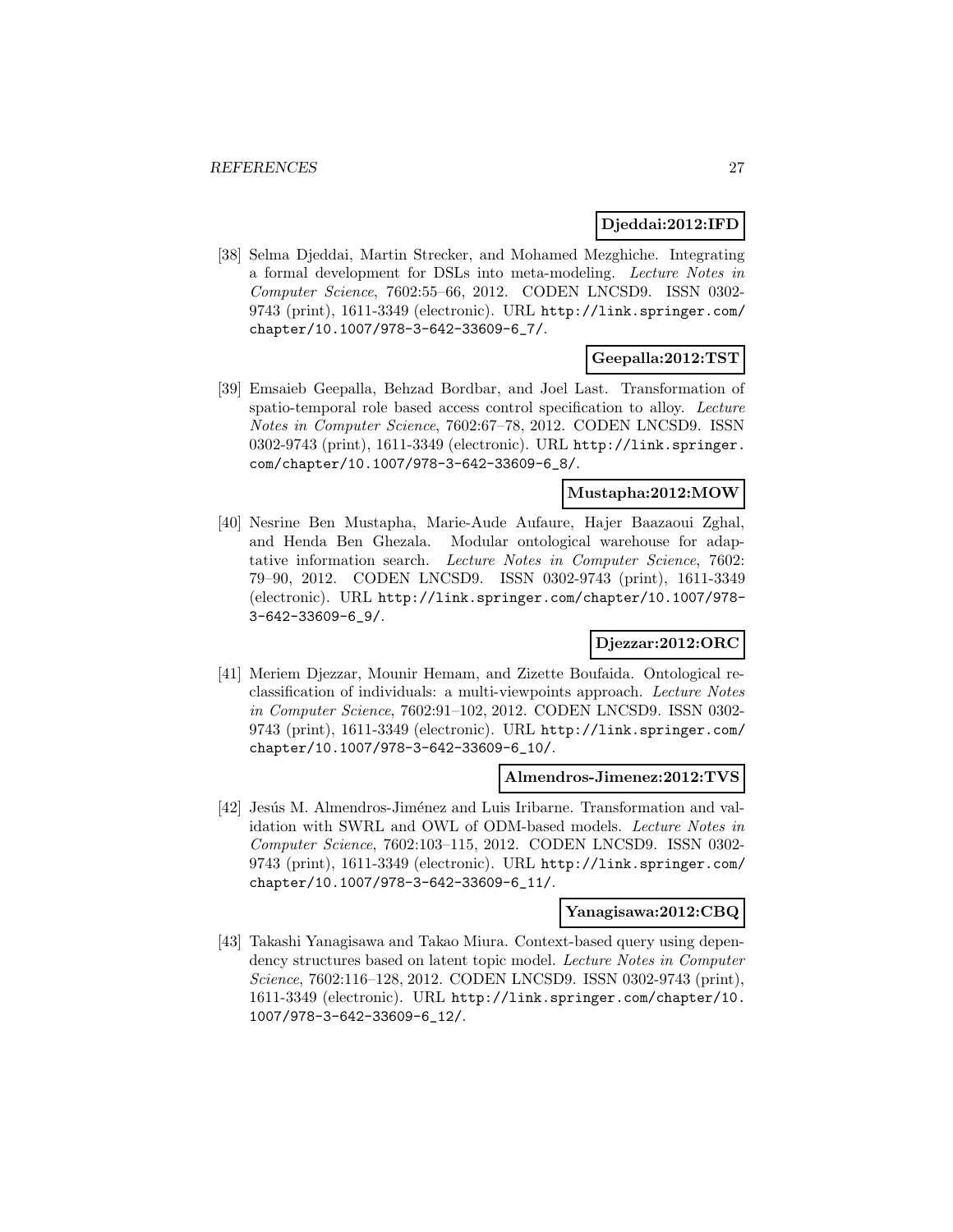#### **Karabadji:2012:DTS**

[44] Nour El Islem Karabadji, Hassina Seridi, Ilyes Khelf, and Lakhdar Laouar. Decision tree selection in an industrial machine fault diagnostics. Lecture Notes in Computer Science, 7602:129–140, 2012. CODEN LNCSD9. ISSN 0302-9743 (print), 1611-3349 (electronic). URL http://link.springer. com/chapter/10.1007/978-3-642-33609-6\_13/.

# **Dahi:2012:CCI**

[45] Fairouz Dahi and Nora Bounour. Crosscutting concerns identification approach based on the sequence diagram analysis. Lecture Notes in Computer Science, 7602:141–152, 2012. CODEN LNCSD9. ISSN 0302- 9743 (print), 1611-3349 (electronic). URL http://link.springer.com/ chapter/10.1007/978-3-642-33609-6\_14/.

# **Barbier:2012:IU**

[46] Franck Barbier and Eric Cariou. Inductive UML. Lecture Notes in Computer Science, 7602:153–161, 2012. CODEN LNCSD9. ISSN 0302- 9743 (print), 1611-3349 (electronic). URL http://link.springer.com/ chapter/10.1007/978-3-642-33609-6\_15/.

# **Pires:2012:FSV**

[47] Anthony Fernandes Pires, Thomas Polacsek, and Stéphane Duprat. Formal software verification at model and at source code levels. Lecture Notes in Computer Science, 7602:162–169, 2012. CODEN LNCSD9. ISSN 0302- 9743 (print), 1611-3349 (electronic). URL http://link.springer.com/ chapter/10.1007/978-3-642-33609-6\_16/.

#### **Soussi:2012:EOL**

[48] Rania Soussi and Marie-Aude Aufaure. Enterprise ontology learning for heterogeneous graphs extraction. Lecture Notes in Computer Science, 7602:170–177, 2012. CODEN LNCSD9. ISSN 0302-9743 (print), 1611- 3349 (electronic). URL http://link.springer.com/chapter/10.1007/ 978-3-642-33609-6\_17/.

# **Taktak:2012:TPE**

[49] Saïd Taktak and Jamel Feki. Toward propagating the evolution of data warehouse on data marts. Lecture Notes in Computer Science, 7602: 178–185, 2012. CODEN LNCSD9. ISSN 0302-9743 (print), 1611-3349 (electronic). URL http://link.springer.com/chapter/10.1007/978- 3-642-33609-6\_18/.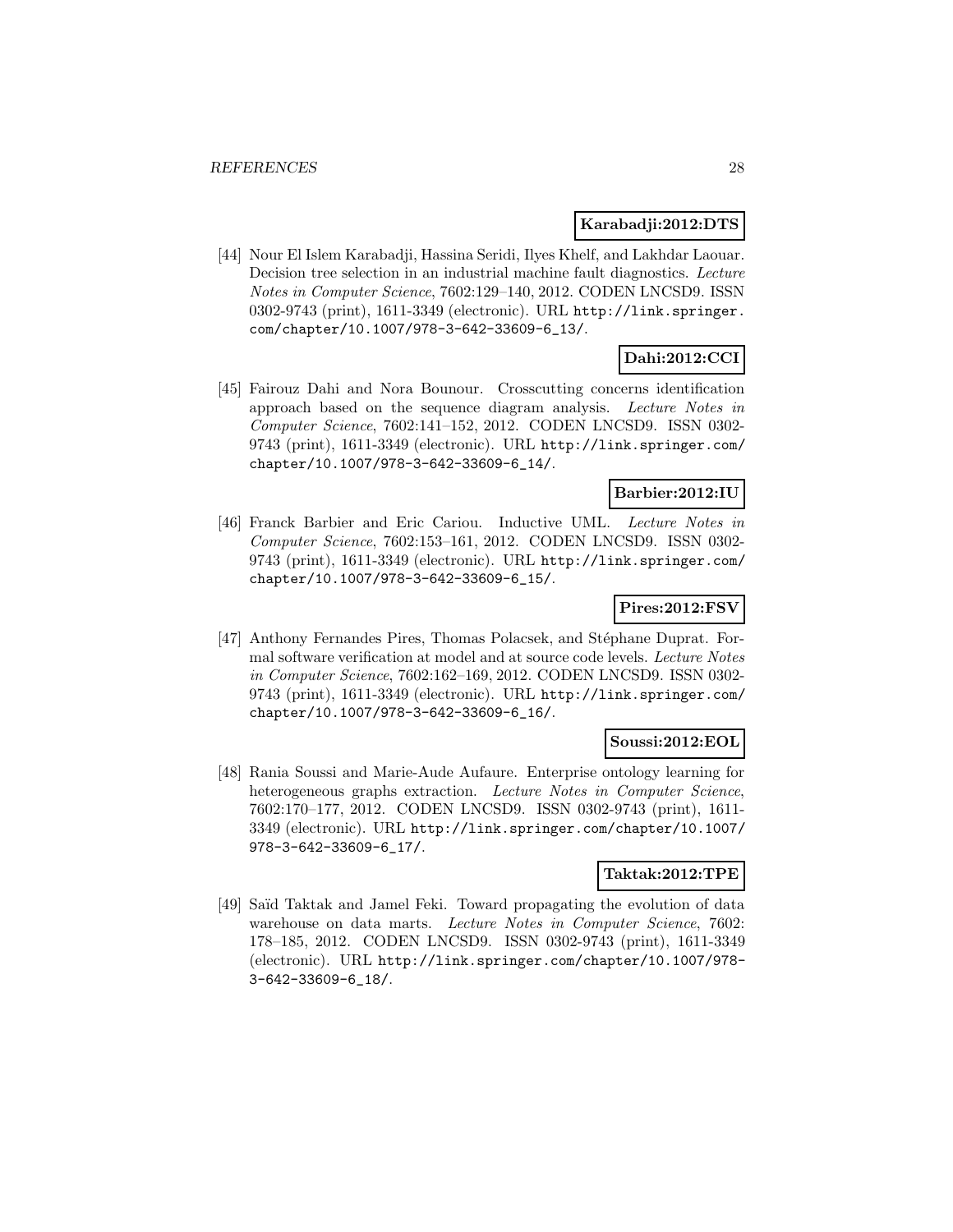#### **Anonymous:2012:BMb**

[50] Anonymous. Back matter. Lecture Notes in Computer Science, 7602: ??, 2012. CODEN LNCSD9. ISSN 0302-9743 (print), 1611-3349 (electronic). URL http://link.springer.com/content/pdf/bbm:978-3- 642-33609-6/1.

#### **Anonymous:2012:FMc**

[51] Anonymous. Front matter. Lecture Notes in Computer Science, 7602: ??, 2012. CODEN LNCSD9. ISSN 0302-9743 (print), 1611-3349 (electronic). URL http://link.springer.com/content/pdf/bfm:978-3- 642-33609-6/1.

#### **Harland:2012:OPS**

[52] Lee Harland. Open PHACTS: a semantic knowledge infrastructure for public and commercial drug discovery research. Lecture Notes in Computer Science, 7603:1–7, 2012. CODEN LNCSD9. ISSN 0302-9743 (print), 1611-3349 (electronic). URL http://link.springer.com/chapter/10. 1007/978-3-642-33876-2\_1/.

#### **Pradel:2012:AEU**

[53] Camille Pradel. Allowing end users to query graph-based knowledge bases. Lecture Notes in Computer Science, 7603:8–15, 2012. CODEN LNCSD9. ISSN 0302-9743 (print), 1611-3349 (electronic). URL http:// link.springer.com/chapter/10.1007/978-3-642-33876-2\_2/.

#### **deBoer:2012:NHP**

[54] Victor de Boer, Michiel Hildebrand, Lora Aroyo, Pieter De Leenheer, and Chris Dijkshoorn. Nichesourcing: Harnessing the power of crowds of experts. Lecture Notes in Computer Science, 7603:16–20, 2012. CODEN LNCSD9. ISSN 0302-9743 (print), 1611-3349 (electronic). URL http:// link.springer.com/chapter/10.1007/978-3-642-33876-2\_3/.

#### **Schneider:2012:DAS**

[55] Jodi Schneider, Brian Davis, and Adam Wyner. Dimensions of argumentation in social media. Lecture Notes in Computer Science, 7603: 21–25, 2012. CODEN LNCSD9. ISSN 0302-9743 (print), 1611-3349 (electronic). URL http://link.springer.com/chapter/10.1007/978- 3-642-33876-2\_4/.

#### **dAmato:2012:SKD**

[56] Claudia d'Amato, Volha Bryl, and Luciano Serafini. Semantic knowledge discovery from heterogeneous data sources. Lecture Notes in Computer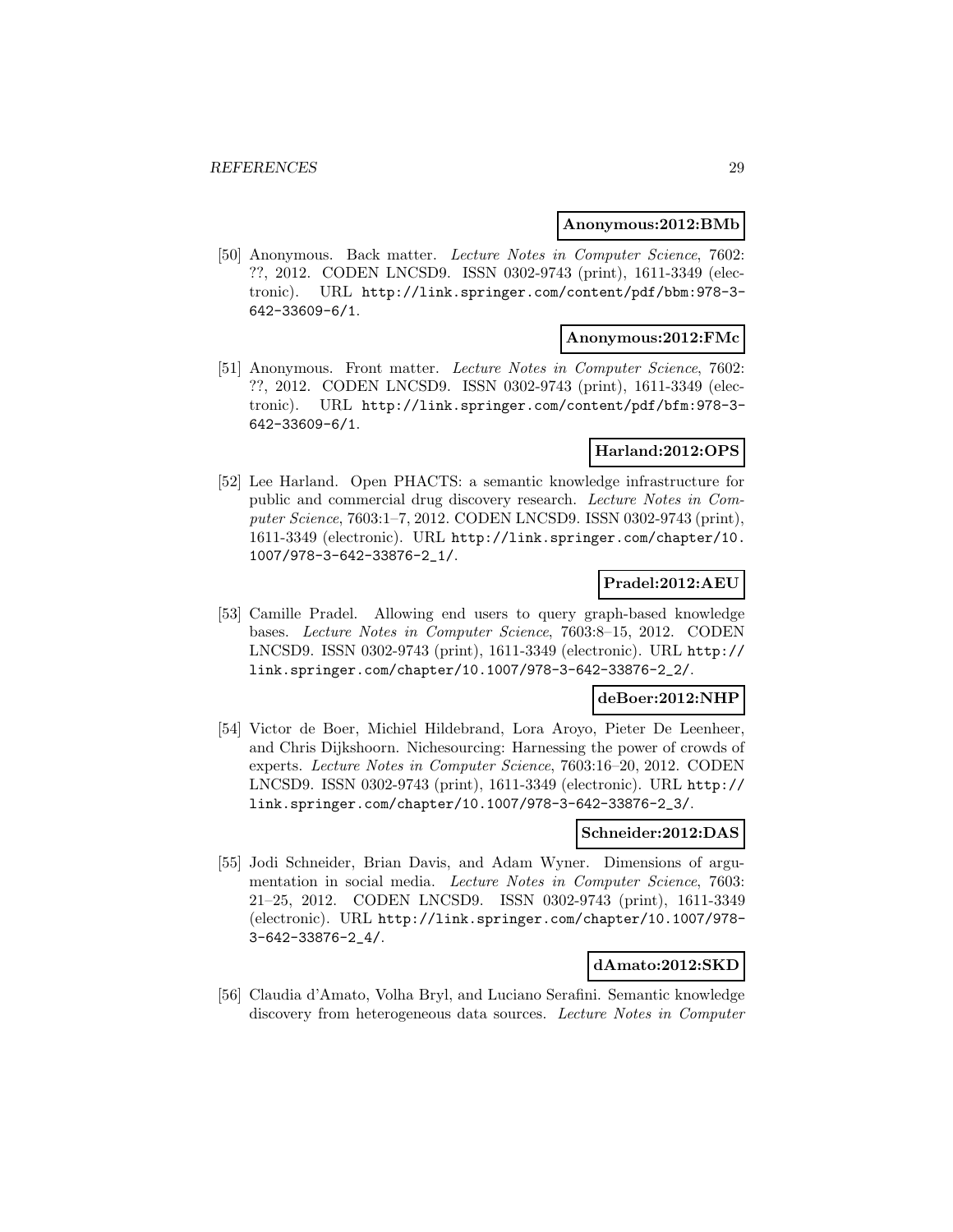Science, 7603:26–31, 2012. CODEN LNCSD9. ISSN 0302-9743 (print), 1611-3349 (electronic). URL http://link.springer.com/chapter/10. 1007/978-3-642-33876-2\_5/.

#### **Joorabchi:2012:ASM**

[57] Arash Joorabchi and Abdulhussain E. Mahdi. Automatic subject metadata generation for scientific documents using Wikipedia and genetic algorithms. Lecture Notes in Computer Science, 7603:32–41, 2012. CODEN LNCSD9. ISSN 0302-9743 (print), 1611-3349 (electronic). URL http:// link.springer.com/chapter/10.1007/978-3-642-33876-2\_6/.

#### **Ferre:2012:ADE**

[58] Sébastien Ferré and Sebastian Rudolph. Advocatus Diaboli — exploratory enrichment of ontologies with negative constraints. Lecture Notes in Computer Science, 7603:42–56, 2012. CODEN LNCSD9. ISSN 0302- 9743 (print), 1611-3349 (electronic). URL http://link.springer.com/ chapter/10.1007/978-3-642-33876-2\_7/.

#### **Buhmann:2012:UOA**

[59] Lorenz Bühmann and Jens Lehmann. Universal OWL axiom enrichment for large knowledge bases. Lecture Notes in Computer Science, 7603: 57–71, 2012. CODEN LNCSD9. ISSN 0302-9743 (print), 1611-3349 (electronic). URL http://link.springer.com/chapter/10.1007/978- 3-642-33876-2\_8/.

# **Latiri:2012:PCN**

[60] Chiraz Latiri, Lamia Ben Ghezaiel, and Mohamed Ben Ahmed. Proxemic conceptual network based on ontology enrichment for representing documents in IR. Lecture Notes in Computer Science, 7603:72– 86, 2012. CODEN LNCSD9. ISSN 0302-9743 (print), 1611-3349 (electronic). URL http://link.springer.com/chapter/10.1007/978-3- 642-33876-2\_9/.

### **Gerber:2012:EMN**

[61] Daniel Gerber and Axel-Cyrille Ngonga Ngomo. Extracting multilingual natural-language patterns for RDF predicates. Lecture Notes in Computer Science, 7603:87–96, 2012. CODEN LNCSD9. ISSN 0302-9743 (print), 1611-3349 (electronic). URL http://link.springer.com/chapter/10. 1007/978-3-642-33876-2\_10/.

# **Kim:2012:IPN**

[62] Myung Hee Kim and Paul Compton. Improving the performance of a named entity recognition system with knowledge acquisition. Lecture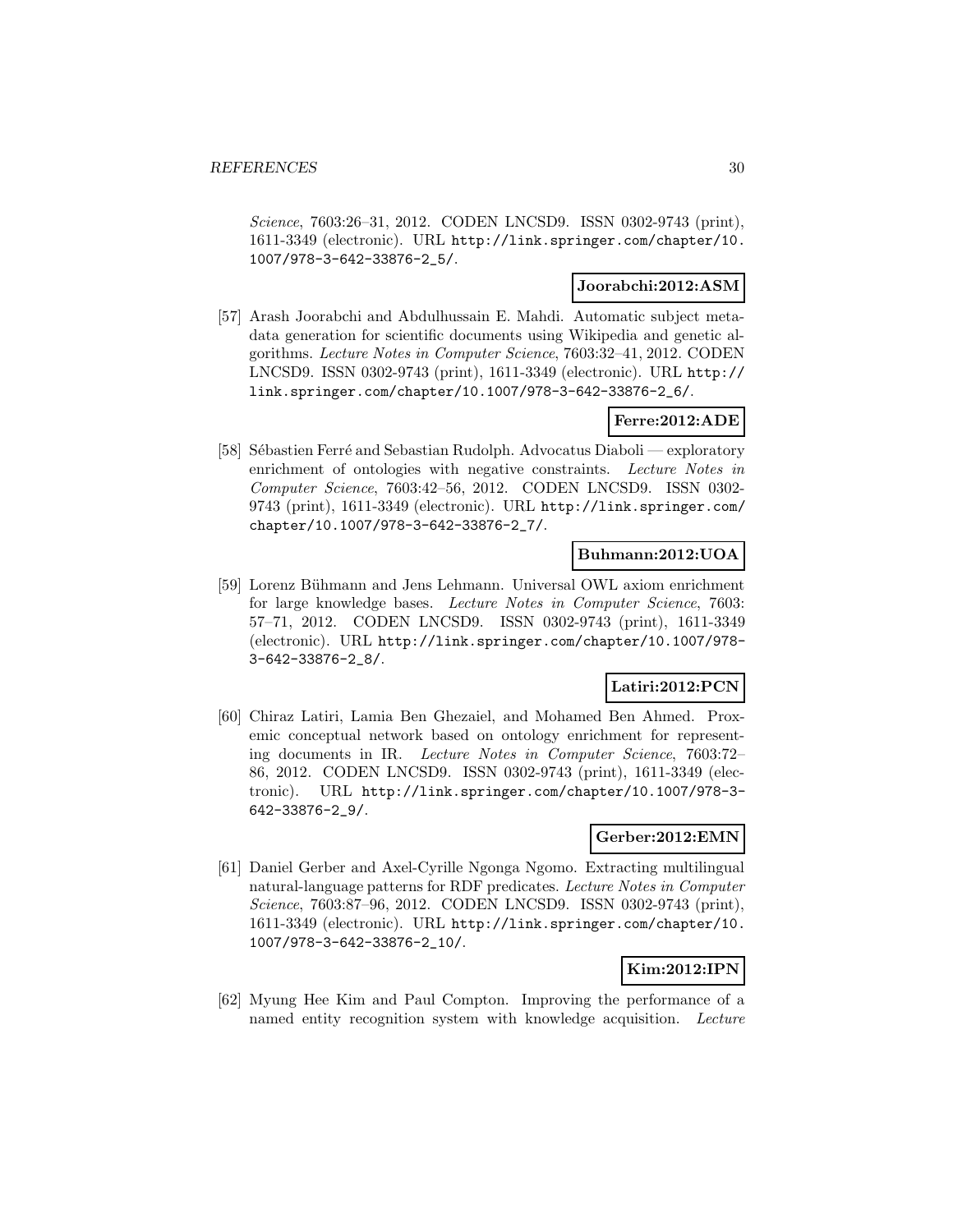Notes in Computer Science, 7603:97–113, 2012. CODEN LNCSD9. ISSN 0302-9743 (print), 1611-3349 (electronic). URL http://link.springer. com/chapter/10.1007/978-3-642-33876-2\_11/.

# **Presutti:2012:KEB**

[63] Valentina Presutti, Francesco Draicchio, and Aldo Gangemi. Knowledge extraction based on discourse representation theory and linguistic frames. Lecture Notes in Computer Science, 7603:114–129, 2012. CODEN LNCSD9. ISSN 0302-9743 (print), 1611-3349 (electronic). URL http:// link.springer.com/chapter/10.1007/978-3-642-33876-2\_12/.

#### **Tonelli:2012:ISF**

[64] Sara Tonelli, Volha Bryl, Claudio Giuliano, and Luciano Serafini. Investigating the semantics of frame elements. Lecture Notes in Computer Science, 7603:130–143, 2012. CODEN LNCSD9. ISSN 0302-9743 (print), 1611-3349 (electronic). URL http://link.springer.com/chapter/10. 1007/978-3-642-33876-2\_13/.

### **Atencia:2012:KPK**

[65] Manuel Atencia, Jérôme David, and François Scharffe. Keys and pseudokeys detection for Web datasets cleansing and interlinking. Lecture Notes in Computer Science, 7603:144–153, 2012. CODEN LNCSD9. ISSN 0302- 9743 (print), 1611-3349 (electronic). URL http://link.springer.com/ chapter/10.1007/978-3-642-33876-2\_14/.

# **Dividino:2012:RRP**

[66] Renata Dividino, Gerd Gröner, Stefan Scheglmann, and Matthias Thimm. Ranking RDF with provenance via preference aggregation. Lecture Notes in Computer Science, 7603:154–163, 2012. CODEN LNCSD9. ISSN 0302- 9743 (print), 1611-3349 (electronic). URL http://link.springer.com/ chapter/10.1007/978-3-642-33876-2\_15/.

# **Umbrich:2012:FWS**

[67] Jürgen Umbrich, Marcel Karnstedt, Aidan Hogan, and Josiane Xavier Parreira. Freshening up while staying fast: Towards hybrid SPARQL queries. Lecture Notes in Computer Science, 7603:164–174, 2012. CODEN LNCSD9. ISSN 0302-9743 (print), 1611-3349 (electronic). URL http:// link.springer.com/chapter/10.1007/978-3-642-33876-2\_16/.

# **Hellmann:2012:LDA**

[68] Sebastian Hellmann, Jens Lehmann, and Sören Auer. Linked-data aware URI schemes for referencing text fragments. Lecture Notes in Computer Science, 7603:175–184, 2012. CODEN LNCSD9. ISSN 0302-9743 (print),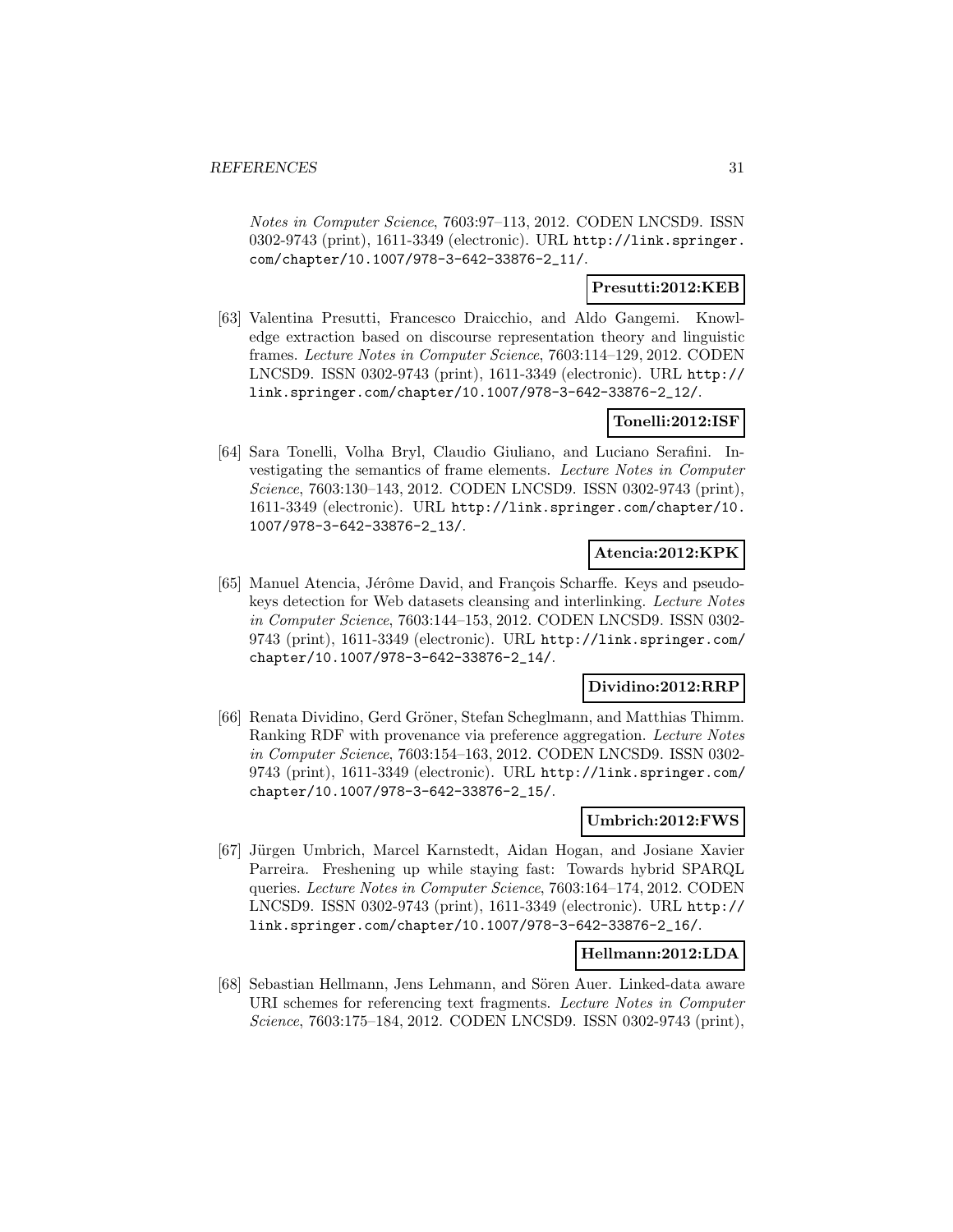1611-3349 (electronic). URL http://link.springer.com/chapter/10. 1007/978-3-642-33876-2\_17/.

#### **Hermann:2012:IGP**

[69] Alice Hermann, Sébastien Ferré, and Mireille Ducassé. An interactive guidance process supporting consistent updates of RDFS graphs. Lecture Notes in Computer Science, 7603:185–199, 2012. CODEN LNCSD9. ISSN 0302-9743 (print), 1611-3349 (electronic). URL http://link.springer. com/chapter/10.1007/978-3-642-33876-2\_18/.

#### **Campinas:2012:ERM**

[70] Stéphane Campinas, Renaud Delbru, and Giovanni Tummarello. Effective retrieval model for entity with multi-valued attributes: BM25MF and beyond. Lecture Notes in Computer Science, 7603:200–215, 2012. CODEN LNCSD9. ISSN 0302-9743 (print), 1611-3349 (electronic). URL http:// link.springer.com/chapter/10.1007/978-3-642-33876-2\_19/.

# **Blomqvist:2012:OTM**

[71] Eva Blomqvist, Azam Seil Sepour, and Valentina Presutti. Ontology testing- methodology and tool. Lecture Notes in Computer Science, 7603: 216–226, 2012. CODEN LNCSD9. ISSN 0302-9743 (print), 1611-3349 (electronic). URL http://link.springer.com/chapter/10.1007/978- 3-642-33876-2\_20/.

# **Anonymous:2012:FMd**

[72] Anonymous. Front matter. Lecture Notes in Computer Science, 7603: ??, 2012. CODEN LNCSD9. ISSN 0302-9743 (print), 1611-3349 (electronic). URL http://link.springer.com/content/pdf/bfm:978-3- 642-33876-2/1.

#### **Wiedermann:2012:CNC**

[73] Jiří Wiedermann. Computability and non-computability issues in amorphous computing. Lecture Notes in Computer Science, 7604:1–9, 2012. CODEN LNCSD9. ISSN 0302-9743 (print), 1611-3349 (electronic). URL http://link.springer.com/chapter/10.1007/978-3- 642-33475-7\_1/.

#### **Ancona:2012:SSI**

[74] Davide Ancona and Giovanni Lagorio. Static single information form for abstract compilation. Lecture Notes in Computer Science, 7604: 10–27, 2012. CODEN LNCSD9. ISSN 0302-9743 (print), 1611-3349 (electronic). URL http://link.springer.com/chapter/10.1007/978- 3-642-33475-7\_2/.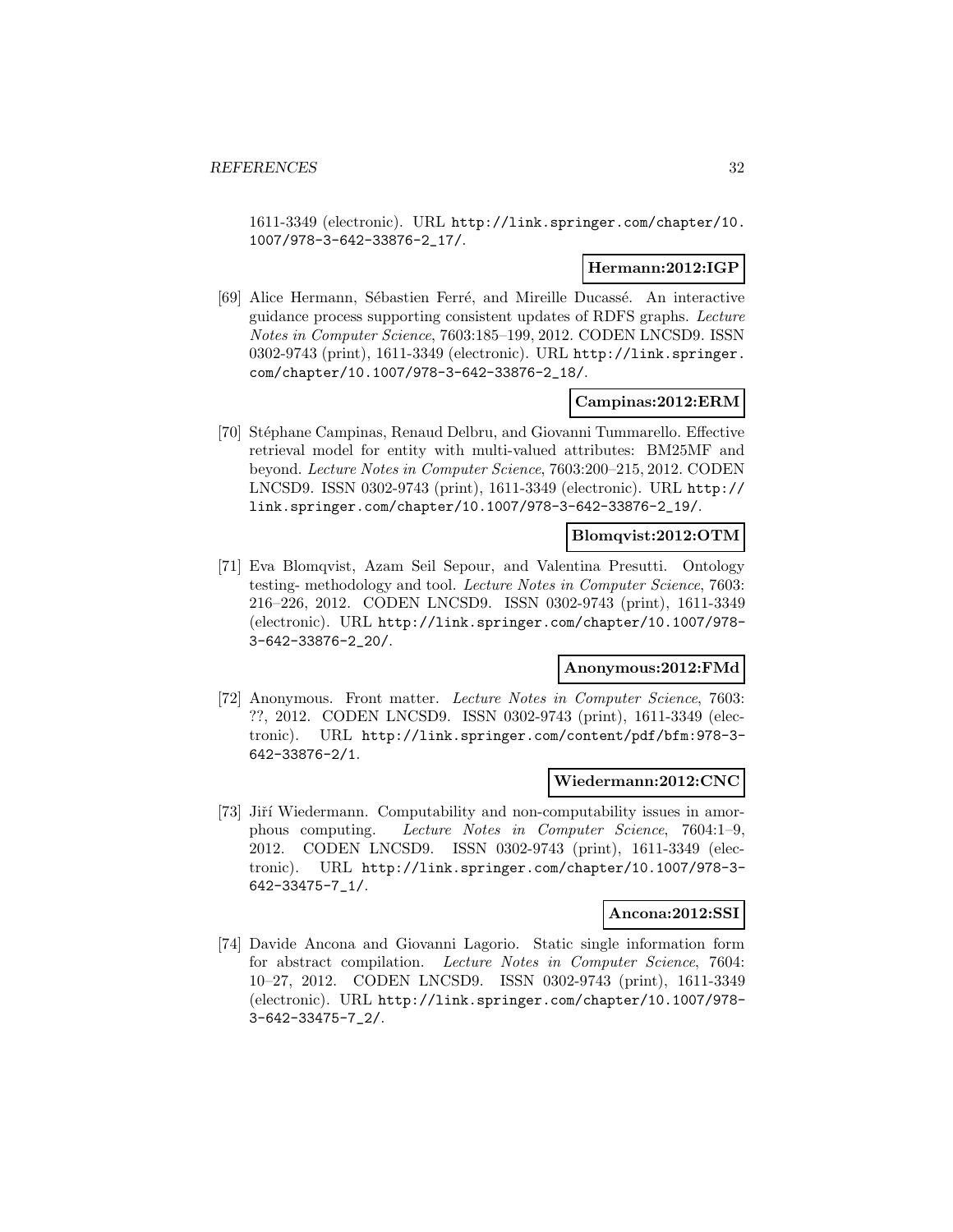#### **Bensch:2012:IDS**

[75] Suna Bensch, Markus Holzer, Martin Kutrib, and Andreas Malcher. Input-driven stack automata. Lecture Notes in Computer Science, 7604: 28–42, 2012. CODEN LNCSD9. ISSN 0302-9743 (print), 1611-3349 (electronic). URL http://link.springer.com/chapter/10.1007/978- 3-642-33475-7\_3/.

#### **Bodlaender:2012:PIM**

[76] Marijke Hans L. Bodlaender. Probabilistic inference and monadic second order logic. Lecture Notes in Computer Science, 7604:43–56, 2012. CODEN LNCSD9. ISSN 0302-9743 (print), 1611-3349 (electronic). URL http://link.springer.com/chapter/10.1007/978-3- 642-33475-7\_4/.

#### **Bodlaender:2012:CVW**

[77] Marijke Hans L. Bodlaender and Cor A. J. Hurkens. Cinderella versus the wicked stepmother. Lecture Notes in Computer Science, 7604: 57–71, 2012. CODEN LNCSD9. ISSN 0302-9743 (print), 1611-3349 (electronic). URL http://link.springer.com/chapter/10.1007/978- 3-642-33475-7\_5/.

# **Boreale:2012:WAC**

[78] Michele Boreale and Michela Paolini. Worst- and average-case privacy breaches in randomization mechanisms. Lecture Notes in Computer Science, 7604:72–86, 2012. CODEN LNCSD9. ISSN 0302-9743 (print), 1611- 3349 (electronic). URL http://link.springer.com/chapter/10.1007/ 978-3-642-33475-7\_6/.

#### **Brengos:2012:WBC**

[79] Tomasz Brengos. Weak bisimulations for coalgebras over ordered functors. Lecture Notes in Computer Science, 7604:87–103, 2012. CODEN LNCSD9. ISSN 0302-9743 (print), 1611-3349 (electronic). URL http:// link.springer.com/chapter/10.1007/978-3-642-33475-7\_7/.

#### **Carayol:2012:CFL**

[80] Arnaud Carayol and Zoltán Esik. A context-free linear ordering with an undecidable first-order theory. Lecture Notes in Computer Science, 7604: 104–118, 2012. CODEN LNCSD9. ISSN 0302-9743 (print), 1611-3349 (electronic). URL http://link.springer.com/chapter/10.1007/978- 3-642-33475-7\_8/.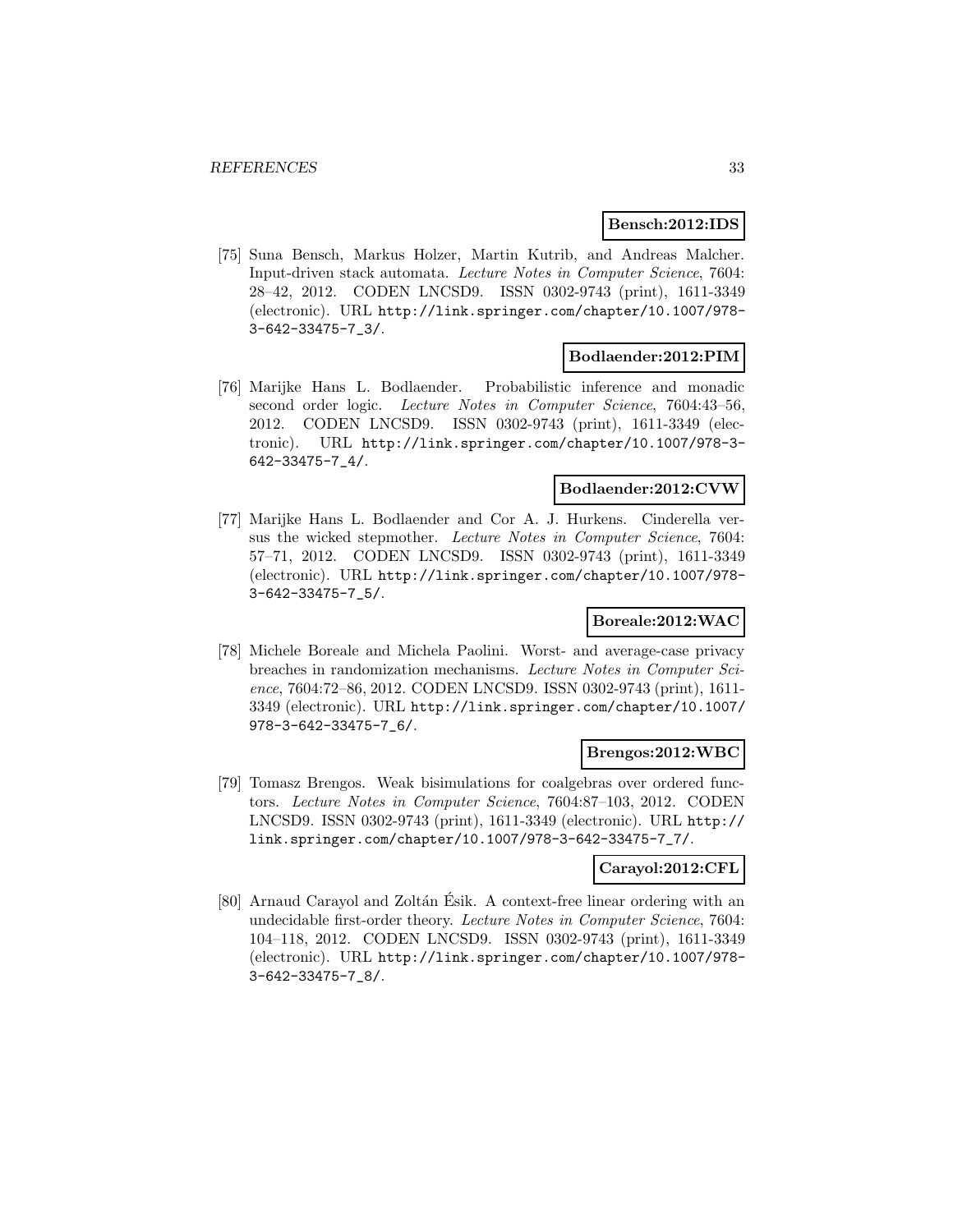#### **Deng:2012:OBQ**

[81] Yuxin Deng and Yuan Feng. Open bisimulation for quantum processes. Lecture Notes in Computer Science, 7604:119–133, 2012. CODEN LNCSD9. ISSN 0302-9743 (print), 1611-3349 (electronic). URL http:// link.springer.com/chapter/10.1007/978-3-642-33475-7\_9/.

#### **Gadducci:2012:MLO**

[82] Fabio Gadducci, Giacoma Valentina Monreale, and Ugo Montanari. A modular LTS for open reactive systems. Lecture Notes in Computer Science, 7604:134–148, 2012. CODEN LNCSD9. ISSN 0302-9743 (print), 1611-3349 (electronic). URL http://link.springer.com/chapter/10. 1007/978-3-642-33475-7\_10/.

### **Jancar:2012:UCS**

[83] Petr Jančar, Prateek Karandikar, and Philippe Schnoebelen. Unidirectional channel systems can be tested. Lecture Notes in Computer Science, 7604:149–163, 2012. CODEN LNCSD9. ISSN 0302-9743 (print), 1611-3349 (electronic). URL http://link.springer.com/chapter/10. 1007/978-3-642-33475-7\_11/.

#### **Jiraskova:2012:PSC**

[84] Galina Jirásková and Tomáš Masopust. On properties and state complexity of deterministic state-partition automata. Lecture Notes in Computer Science, 7604:164–178, 2012. CODEN LNCSD9. ISSN 0302-9743 (print), 1611-3349 (electronic). URL http://link.springer.com/chapter/10. 1007/978-3-642-33475-7\_12/.

#### **Jiraskova:2012:UFD**

[85] Galina Jirásková and Benedek Nagy. On union-free and deterministic union-free languages. Lecture Notes in Computer Science, 7604: 179–192, 2012. CODEN LNCSD9. ISSN 0302-9743 (print), 1611-3349 (electronic). URL http://link.springer.com/chapter/10.1007/978- 3-642-33475-7\_13/.

#### **Kurz:2012:CLI**

[86] Alexander Kurz, Tomoyuki Suzuki, and Emilio Tuosto. A characterisation of languages on infinite alphabets with nominal regular expressions. Lecture Notes in Computer Science, 7604:193–208, 2012. CODEN LNCSD9. ISSN 0302-9743 (print), 1611-3349 (electronic). URL http:// link.springer.com/chapter/10.1007/978-3-642-33475-7\_14/.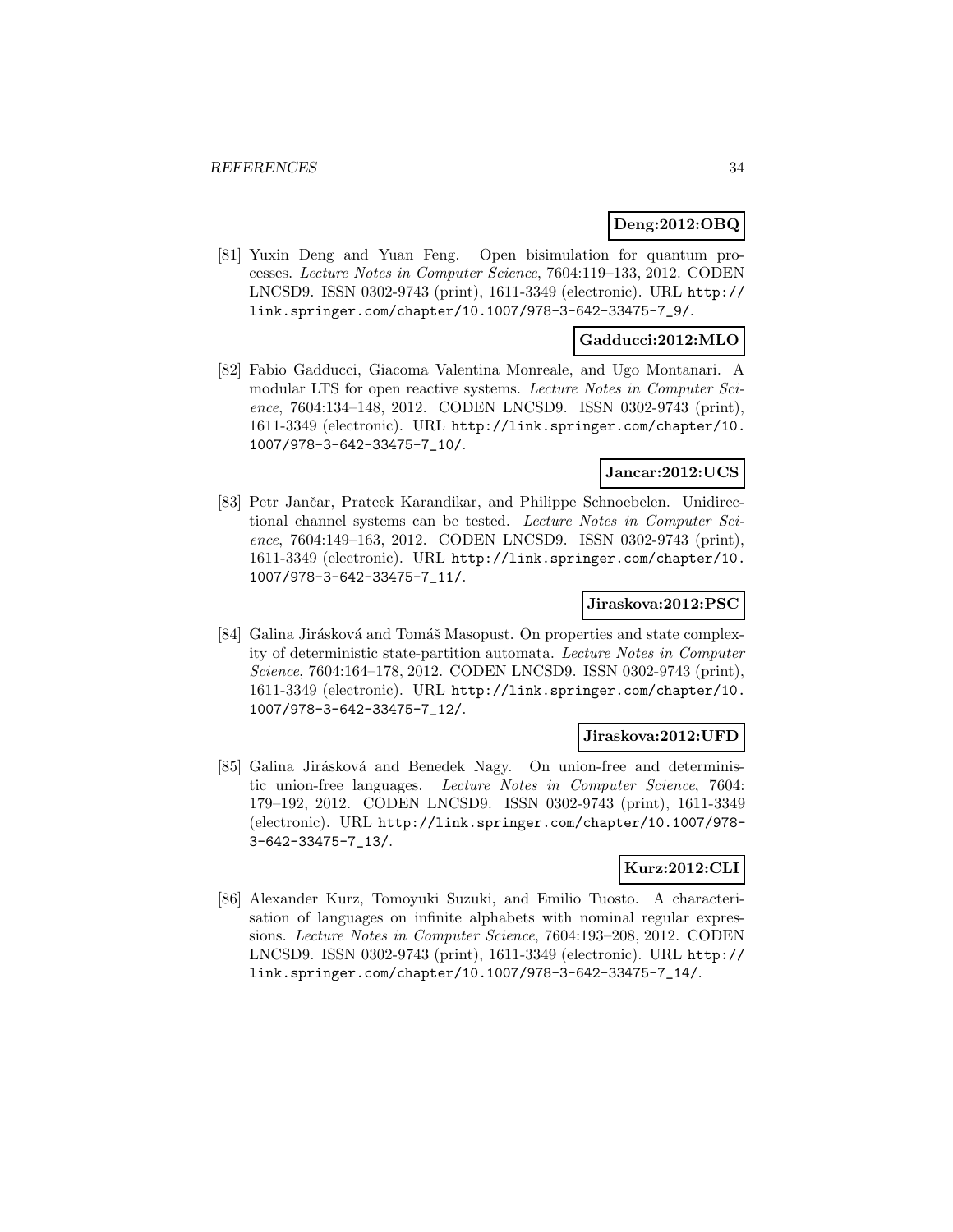#### **Kufner:2012:FVD**

[87] Philipp Küfner, Uwe Nestmann, and Christina Rickmann. Formal verification of distributed algorithms. Lecture Notes in Computer Science, 7604: 209–224, 2012. CODEN LNCSD9. ISSN 0302-9743 (print), 1611-3349 (electronic). URL http://link.springer.com/chapter/10.1007/978- 3-642-33475-7\_15/.

# **LaTorre:2012:TLM**

[88] Salvatore La Torre and Margherita Napoli. A temporal logic for multithreaded programs. Lecture Notes in Computer Science, 7604:225–239, 2012. CODEN LNCSD9. ISSN 0302-9743 (print), 1611-3349 (electronic). URL http://link.springer.com/chapter/10.1007/978-3- 642-33475-7\_16/.

# **Liang:2012:ACD**

[89] Hongyu Liang. The algorithmic complexity of k-domatic partition of graphs. Lecture Notes in Computer Science, 7604:240–249, 2012. CODEN LNCSD9. ISSN 0302-9743 (print), 1611-3349 (electronic). URL http:// link.springer.com/chapter/10.1007/978-3-642-33475-7\_17/.

#### **Luttik:2012:UPD**

[90] Bas Luttik. Unique parallel decomposition in branching and weak bisimulation semantics. Lecture Notes in Computer Science, 7604:250–264, 2012. CODEN LNCSD9. ISSN 0302-9743 (print), 1611-3349 (electronic). URL http://link.springer.com/chapter/10.1007/978-3- 642-33475-7\_18/.

#### **Luttgen:2012:MIA**

[91] Gerald Lüttgen and Walter Vogler. Modal interface automata. Lecture Notes in Computer Science, 7604:265–279, 2012. CODEN LNCSD9. ISSN 0302-9743 (print), 1611-3349 (electronic). URL http://link.springer. com/chapter/10.1007/978-3-642-33475-7\_19/.

#### **Beffara:2012:PE**

[92] Emmanuel Beffara and Virgile Mogbil. Proofs as executions. Lecture Notes in Computer Science, 7604:280–294, 2012. CODEN LNCSD9. ISSN 0302-9743 (print), 1611-3349 (electronic). URL http://link.springer. com/chapter/10.1007/978-3-642-33475-7\_20/.

#### **Anonymous:2012:FMe**

[93] Anonymous. Front matter. Lecture Notes in Computer Science, 7604: ??, 2012. CODEN LNCSD9. ISSN 0302-9743 (print), 1611-3349 (elec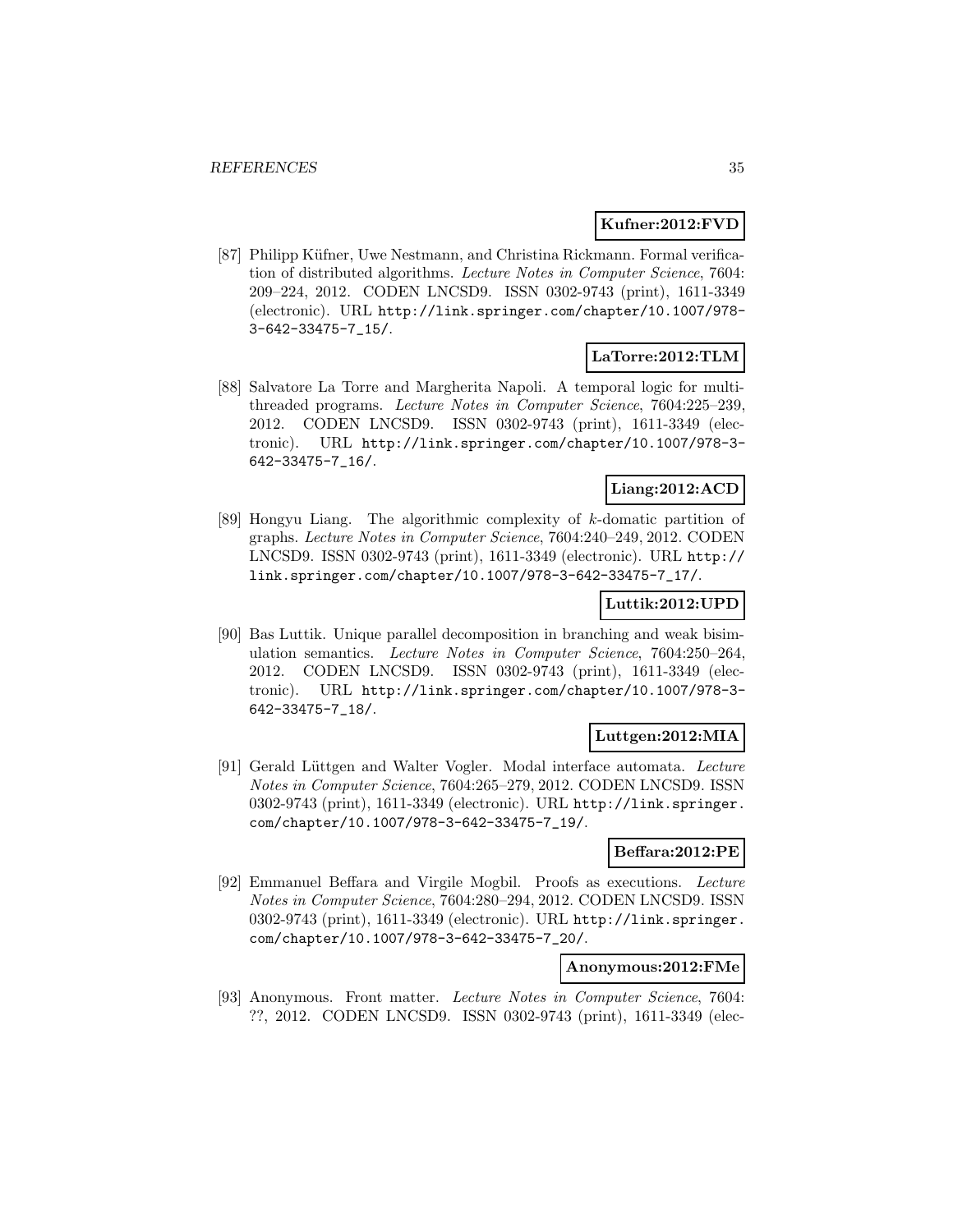tronic). URL http://link.springer.com/content/pdf/bfm:978-3- 642-33475-7/1.

# **Amir:2012:APD**

[94] Amihood Amir and Avivit Levy. Approximate period detection and correction. Lecture Notes in Computer Science, 7608:1–15, 2012. CODEN LNCSD9. ISSN 0302-9743 (print), 1611-3349 (electronic). URL http:// link.springer.com/chapter/10.1007/978-3-642-34109-0\_1/.

#### **Baeza-Yates:2012:UDW**

[95] Ricardo Baeza-Yates and Yoelle Maarek. Usage data in Web search: Benefits and limitations. Lecture Notes in Computer Science, 7608:16, 2012. CODEN LNCSD9. ISSN 0302-9743 (print), 1611-3349 (electronic). URL http://link.springer.com/accesspage/chapter/10.1007/978- 3-642-34109-0\_2.

# **Witten:2012:SDR**

[96] Ian Witten. Semantic document representation: Do it with wikification. Lecture Notes in Computer Science, 7608:17, 2012. CODEN LNCSD9. ISSN 0302-9743 (print), 1611-3349 (electronic). URL http://link. springer.com/accesspage/chapter/10.1007/978-3-642-34109-0\_3.

# **Abdullin:2012:CHD**

[97] Artur Abdullin and Olfa Nasraoui. Clustering heterogeneous data with mutual semi-supervision. Lecture Notes in Computer Science, 7608: 18–29, 2012. CODEN LNCSD9. ISSN 0302-9743 (print), 1611-3349 (electronic). URL http://link.springer.com/chapter/10.1007/978- 3-642-34109-0\_4/.

#### **Abeliuk:2012:CST**

[98] Andrés Abeliuk and Gonzalo Navarro. Compressed suffix trees for repetitive texts. Lecture Notes in Computer Science, 7608:30–41, 2012. CODEN LNCSD9. ISSN 0302-9743 (print), 1611-3349 (electronic). URL http:// link.springer.com/chapter/10.1007/978-3-642-34109-0\_5/.

#### **Amir:2012:CMS**

[99] Amihood Amir, Haim Paryenty, and Liam Roditty. Configurations and minority in the string consensus problem. Lecture Notes in Computer Science, 7608:42–53, 2012. CODEN LNCSD9. ISSN 0302-9743 (print), 1611-3349 (electronic). URL http://link.springer.com/chapter/10. 1007/978-3-642-34109-0\_6/.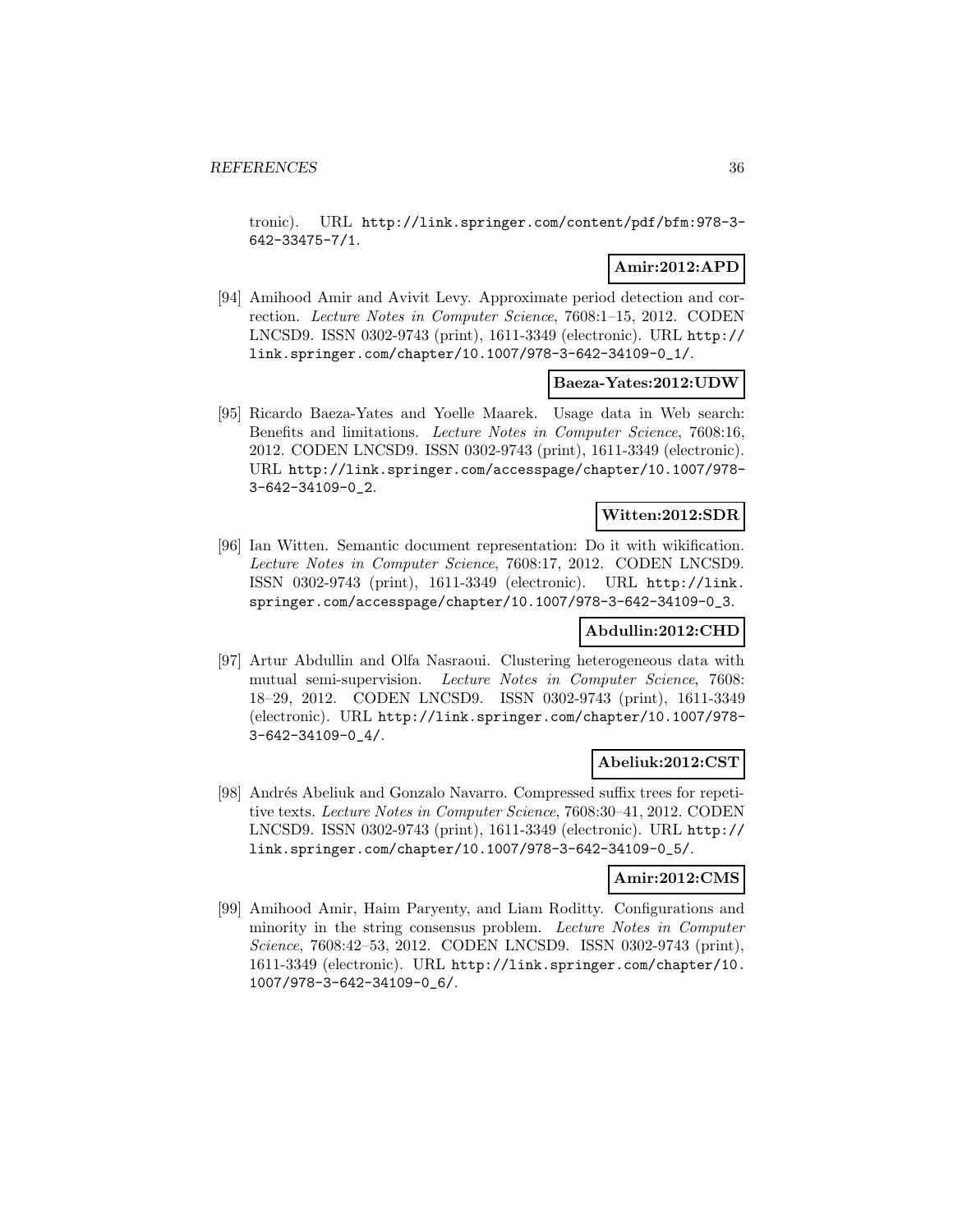## **An:2012:SNE**

[100] Xiangdong An, Nick Cercone, and Hai Wang. A study on novelty evaluation in biomedical information retrieval. Lecture Notes in Computer Science, 7608:54-60, 2012. CODEN LNCSD9. ISSN 0302-9743 (print), 1611-3349 (electronic). URL http://link.springer.com/chapter/10. 1007/978-3-642-34109-0\_7/.

#### **Badkobeh:2012:CME**

[101] Golnaz Badkobeh and Maxime Crochemore. Computing the maximalexponent repeats of an overlap-free string in linear time. Lecture Notes in Computer Science, 7608:61–72, 2012. CODEN LNCSD9. ISSN 0302- 9743 (print), 1611-3349 (electronic). URL http://link.springer.com/ chapter/10.1007/978-3-642-34109-0\_8/.

## **Balog:2012:CRS**

[102] Krisztian Balog and Robert Neumayer. Collection ranking and selection for federated entity search. Lecture Notes in Computer Science, 7608: 73–85, 2012. CODEN LNCSD9. ISSN 0302-9743 (print), 1611-3349 (electronic). URL http://link.springer.com/chapter/10.1007/978- 3-642-34109-0\_9/.

## **Bannai:2012:ELF**

[103] Hideo Bannai and Shunsuke Inenaga. Efficient LZ78 factorization of grammar compressed text. Lecture Notes in Computer Science, 7608: 86–98, 2012. CODEN LNCSD9. ISSN 0302-9743 (print), 1611-3349 (electronic). URL http://link.springer.com/chapter/10.1007/978- 3-642-34109-0\_10/.

#### **Beller:2012:SEC**

[104] Timo Beller and Katharina Berger. Space-efficient computation of maximal and supermaximal repeats in genome sequences. Lecture Notes in Computer Science, 7608:99–110, 2012. CODEN LNCSD9. ISSN 0302- 9743 (print), 1611-3349 (electronic). URL http://link.springer.com/ chapter/10.1007/978-3-642-34109-0\_11/.

## **Jabeur:2012:AMI**

[105] Lamjed Ben Jabeur and Lynda Tamine. Active microbloggers: Identifying influencers, leaders and discussers in microblogging networks. Lecture Notes in Computer Science, 7608:111–117, 2012. CODEN LNCSD9. ISSN 0302-9743 (print), 1611-3349 (electronic). URL http://link.springer. com/chapter/10.1007/978-3-642-34109-0\_12/.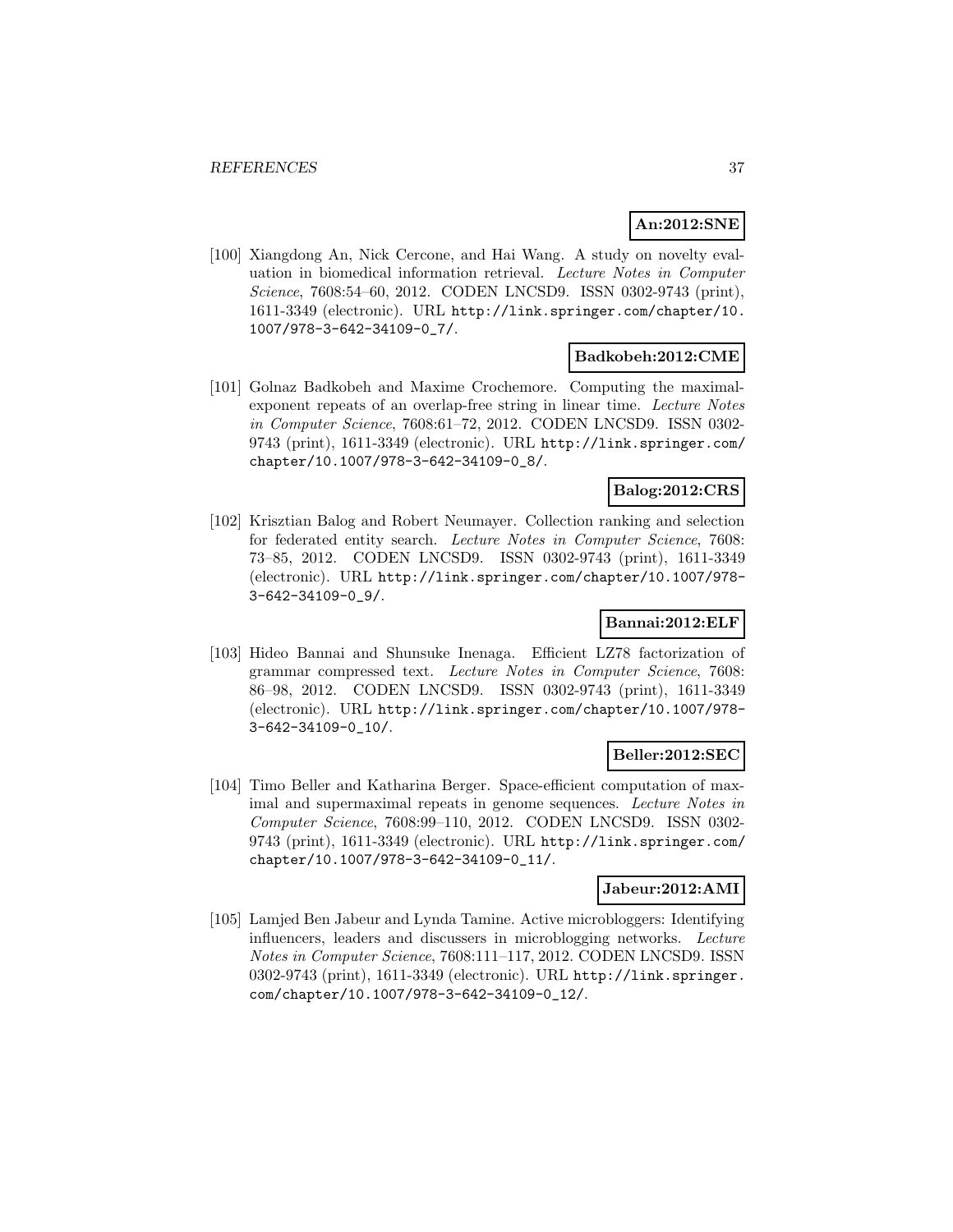#### **Birmele:2012:EBE**

[106] Etienne Birmelé and Pierluigi Crescenzi. Efficient bubble enumeration in directed graphs. Lecture Notes in Computer Science, 7608: 118–129, 2012. CODEN LNCSD9. ISSN 0302-9743 (print), 1611-3349 (electronic). URL http://link.springer.com/chapter/10.1007/978- 3-642-34109-0\_13/.

# **Blin:2012:LCS**

[107] Guillaume Blin and Minghui Jiang. The longest common subsequence problem with crossing-free arc-annotated sequences. Lecture Notes in Computer Science, 7608:130–142, 2012. CODEN LNCSD9. ISSN 0302- 9743 (print), 1611-3349 (electronic). URL http://link.springer.com/ chapter/10.1007/978-3-642-34109-0\_14/.

#### **Bravo-Marquez:2012:ZLD**

[108] Felipe Bravo-Marquez and Manuel Manriquez. A Zipf-like distant supervision approach for multi-document summarization using Wikinews articles. Lecture Notes in Computer Science, 7608:143–154, 2012. CODEN LNCSD9. ISSN 0302-9743 (print), 1611-3349 (electronic). URL http:// link.springer.com/chapter/10.1007/978-3-642-34109-0\_15/.

#### **Brisaboa:2012:RDR**

[109] Nieves R. Brisaboa and Ana Cerdeira-Pena. Ranked document retrieval in (almost) no space. Lecture Notes in Computer Science, 7608: 155–160, 2012. CODEN LNCSD9. ISSN 0302-9743 (print), 1611-3349 (electronic). URL http://link.springer.com/chapter/10.1007/978- 3-642-34109-0\_16/.

#### **Cambazoglu:2012:IRP**

[110] B. Barla Cambazoglu. Impact of regionalization on performance of Web search engine result caches. Lecture Notes in Computer Science, 7608: 161–166, 2012. CODEN LNCSD9. ISSN 0302-9743 (print), 1611-3349 (electronic). URL http://link.springer.com/chapter/10.1007/978- 3-642-34109-0\_17/.

#### **Claude:2012:WM**

[111] Francisco Claude and Gonzalo Navarro. The wavelet matrix. Lecture Notes in Computer Science, 7608:167–179, 2012. CODEN LNCSD9. ISSN 0302-9743 (print), 1611-3349 (electronic). URL http://link.springer. com/chapter/10.1007/978-3-642-34109-0\_18/.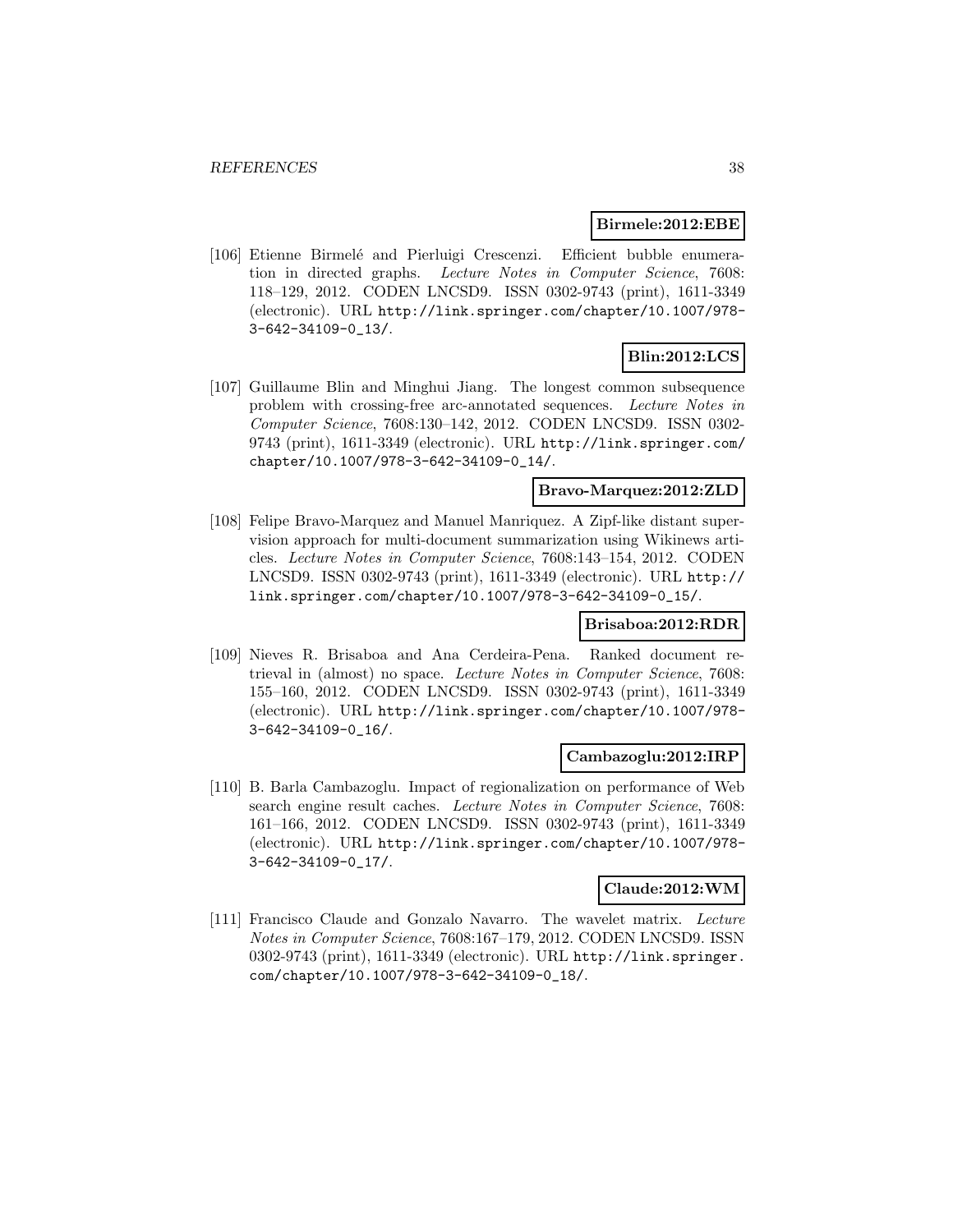#### **Claude:2012:IGB**

[112] Francisco Claude and Gonzalo Navarro. Improved grammar-based compressed indexes. Lecture Notes in Computer Science, 7608:180–192, 2012. CODEN LNCSD9. ISSN 0302-9743 (print), 1611-3349 (electronic). URL http://link.springer.com/chapter/10.1007/978-3- 642-34109-0\_19/.

#### **deGroc:2012:EPR**

[113] Clément de Groc and Xavier Tannier. Experiments on pseudo relevance feedback using graph random walks. Lecture Notes in Computer Science, 7608:193–198, 2012. CODEN LNCSD9. ISSN 0302-9743 (print), 1611- 3349 (electronic). URL http://link.springer.com/chapter/10.1007/ 978-3-642-34109-0\_20/.

## **Anonymous:2012:FMf**

[114] Anonymous. Front matter. Lecture Notes in Computer Science, 7608: ??, 2012. CODEN LNCSD9. ISSN 0302-9743 (print), 1611-3349 (electronic). URL http://link.springer.com/content/pdf/bfm:978-3- 642-34109-0/1.

## **Beyer:2012:LDV**

[115] Dirk Beyer and Alexander K. Petrenko. Linux driver verification. Lecture Notes in Computer Science, 7610:1–6, 2012. CODEN LNCSD9. ISSN 0302-9743 (print), 1611-3349 (electronic). URL http://link.springer. com/chapter/10.1007/978-3-642-34032-1\_1/.

## **Kok:2012:BDP**

[116] Joost Kok, Anna-Lena Lamprecht, Fons J. Verbeek, and Mark D. Wilkinson. Bioscientific data processing and modeling. Lecture Notes in Computer Science, 7610:7–11, 2012. CODEN LNCSD9. ISSN 0302- 9743 (print), 1611-3349 (electronic). URL http://link.springer.com/ chapter/10.1007/978-3-642-34032-1\_2/.

#### **Sanchez-Faddeev:2012:UMO**

[117] Hernando Sanchez-Faddeev, Michael T. M. Emmerich, Fons J. Verbeek, and Andrew H. Henry. Using multiobjective optimization and energy minimization to design an isoform-selective ligand of the 14-3-3 protein. Lecture Notes in Computer Science, 7610:12–24, 2012. CODEN LNCSD9. ISSN 0302-9743 (print), 1611-3349 (electronic). URL http://link.springer. com/chapter/10.1007/978-3-642-34032-1\_3/.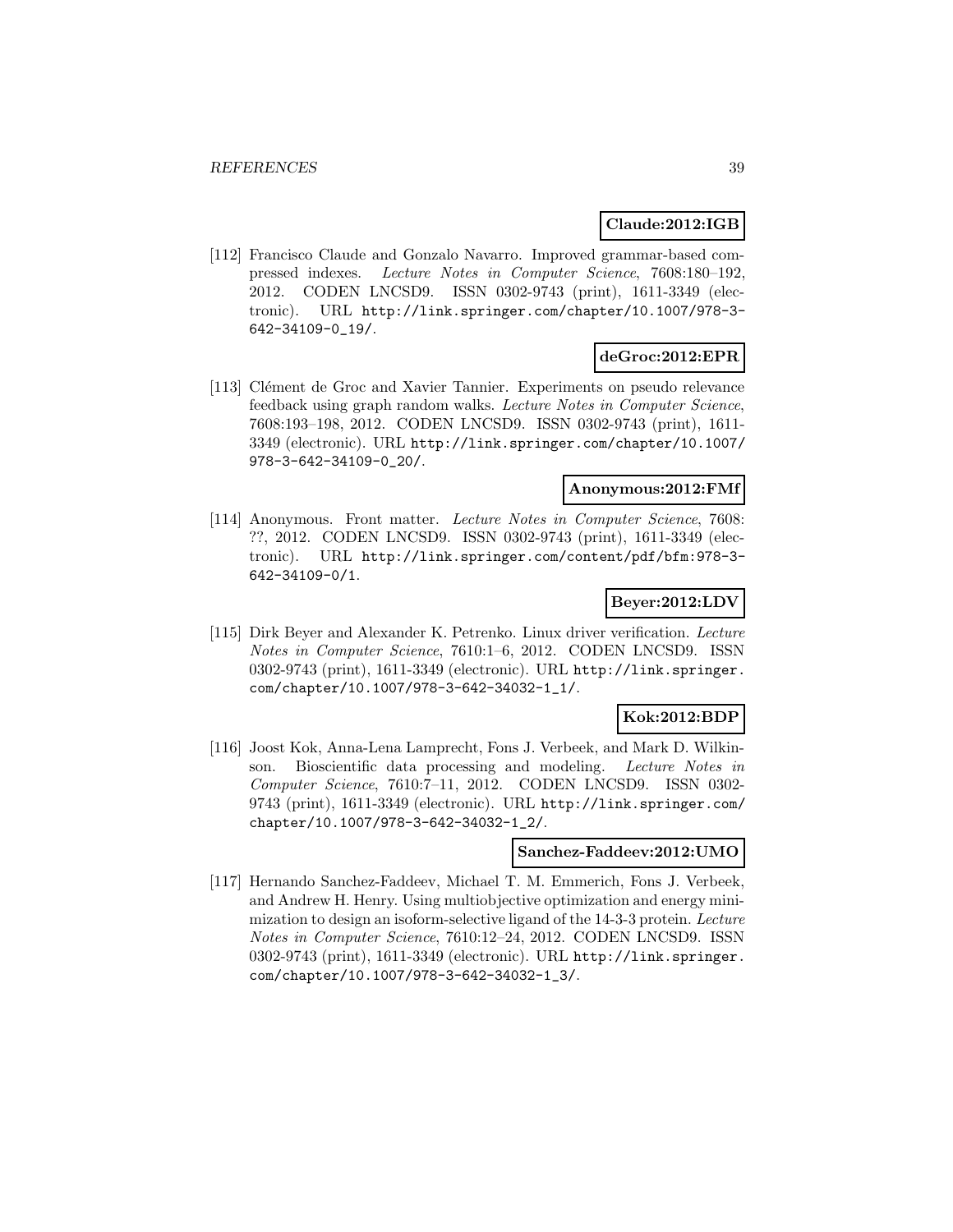## **Yan:2012:SHT**

[118] Kuan Yan and Fons J. Verbeek. Segmentation for high-throughput image analysis: Watershed masked clustering. Lecture Notes in Computer Science, 7610:25–41, 2012. CODEN LNCSD9. ISSN 0302-9743 (print), 1611-3349 (electronic). URL http://link.springer.com/chapter/10. 1007/978-3-642-34032-1\_4/.

#### **Nezhinsky:2012:ERS**

[119] Alexander E. Nezhinsky and Fons J. Verbeek. Efficient and robust shape retrieval from deformable templates. Lecture Notes in Computer Science, 7610:42–55, 2012. CODEN LNCSD9. ISSN 0302-9743 (print), 1611-3349 (electronic). URL http://link.springer.com/chapter/10.1007/978- 3-642-34032-1\_5/.

## **Wood:2012:ODD**

[120] Ian Wood, Ben Vandervalk, Luke McCarthy, and Mark D. Wilkinson. OWL-DL domain-models as abstract workflows. Lecture Notes in Computer Science, 7610:56–66, 2012. CODEN LNCSD9. ISSN 0302- 9743 (print), 1611-3349 (electronic). URL http://link.springer.com/ chapter/10.1007/978-3-642-34032-1\_6/.

#### **vonReinersdorff:2012:PDI**

[121] Andrea Braun von Reinersdorff, Tiziana Margaria, and Christoph Rasche. Processes and data integration in the networked healthcare. Lecture Notes in Computer Science, 7610:67–69, 2012. CODEN LNCSD9. ISSN 0302- 9743 (print), 1611-3349 (electronic). URL http://link.springer.com/ chapter/10.1007/978-3-642-34032-1\_7/.

#### **Margaria:2012:SME**

[122] Tiziana Margaria, Steve Boßelmann, and Bertold Kujath. Simple modeling of executable role-based workflows: An application in the healthcare domain. Lecture Notes in Computer Science, 7610:70–72, 2012. CODEN LNCSD9. ISSN 0302-9743 (print), 1611-3349 (electronic). URL http:// link.springer.com/chapter/10.1007/978-3-642-34032-1\_8/.

#### **Holubek:2012:CHA**

[123] Andreas Holubek and Christian Metzger. Considerations for healthcare applications in a platform as a service environment. Lecture Notes in Computer Science, 7610:73–74, 2012. CODEN LNCSD9. ISSN 0302- 9743 (print), 1611-3349 (electronic). URL http://link.springer.com/ accesspage/chapter/10.1007/978-3-642-34032-1\_9.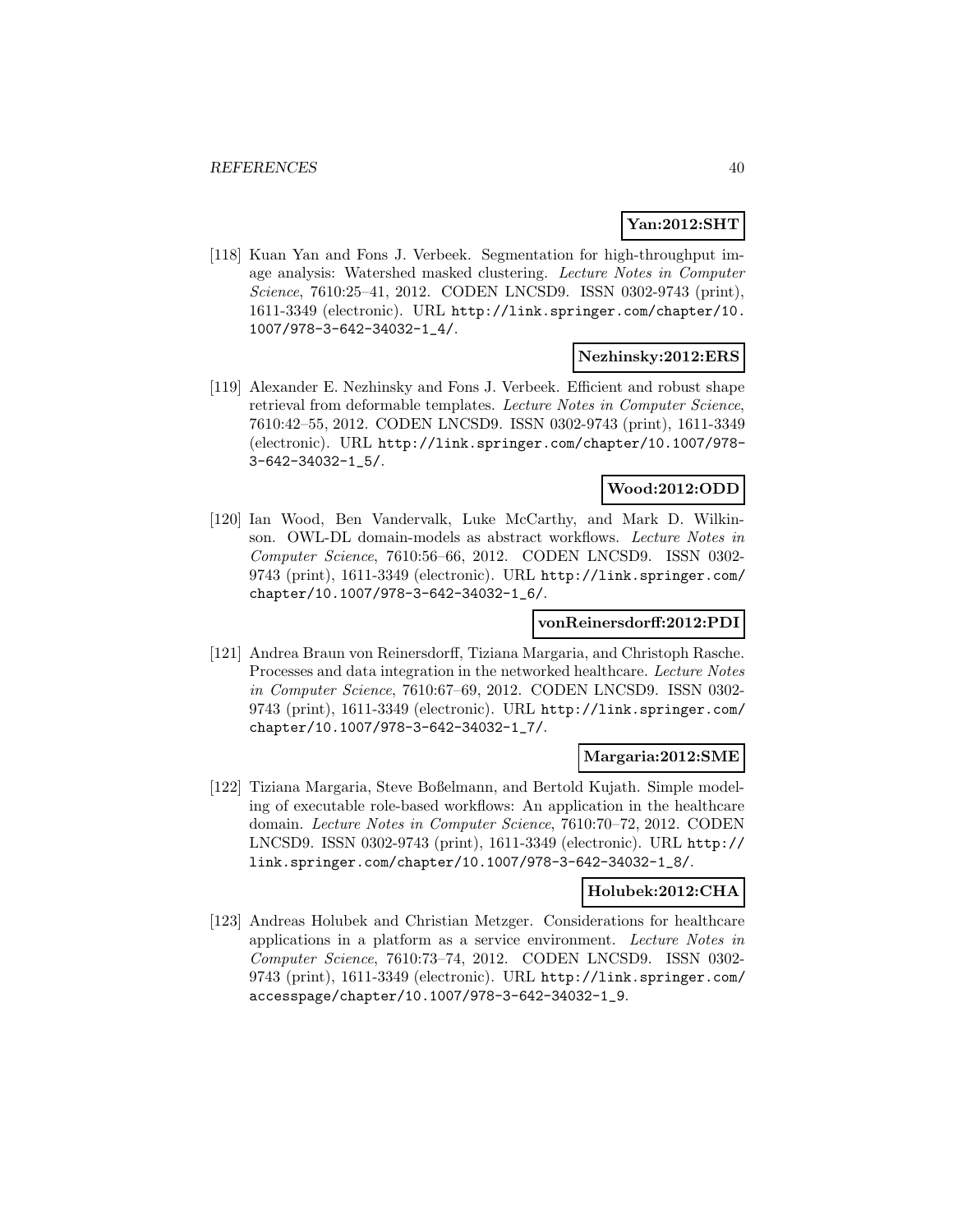## **Doedt:2012:RSC**

[124] Markus Doedt, Thomas Göke, Jan Pardo, and Bernhard Steffen. Reha-Sports: The challenge of small margin healthcare accounting. Lecture Notes in Computer Science, 7610:75–77, 2012. CODEN LNCSD9. ISSN 0302-9743 (print), 1611-3349 (electronic). URL http://link.springer. com/chapter/10.1007/978-3-642-34032-1\_10/.

# **Lisper:2012:TCT**

[125] Björn Lisper, Johan Nordlander, and Sophie Quinton. Timing constraints: Theory meets practice. Lecture Notes in Computer Science, 7610:78–79, 2012. CODEN LNCSD9. ISSN 0302-9743 (print), 1611-3349 (electronic). URL http://link.springer.com/accesspage/chapter/10.1007/978- 3-642-34032-1\_11.

#### **Lisper:2012:SFT**

[126] Björn Lisper and Johan Nordlander. A simple and flexible timing constraint logic. Lecture Notes in Computer Science, 7610:80–95, 2012. CODEN LNCSD9. ISSN 0302-9743 (print), 1611-3349 (electronic). URL http://link.springer.com/chapter/10.1007/978-3- 642-34032-1\_12/.

## **Quinton:2012:GWH**

[127] Sophie Quinton and Rolf Ernst. Generalized weakly-hard constraints. Lecture Notes in Computer Science, 7610:96–110, 2012. CODEN LNCSD9. ISSN 0302-9743 (print), 1611-3349 (electronic). URL http://link. springer.com/chapter/10.1007/978-3-642-34032-1\_13/.

## **Peraldi-Frati:2012:MBA**

[128] Marie-Agn`es Peraldi-Frati, Arda Goknil, Morayo Adedjouma, and Pierre Yves Gueguen. Modeling a BSG-E automotive system with the timing augmented description language. Lecture Notes in Computer Science, 7610:111–125, 2012. CODEN LNCSD9. ISSN 0302-9743 (print), 1611-3349 (electronic). URL http://link.springer.com/chapter/10. 1007/978-3-642-34032-1\_14/.

#### **Ouranos:2012:FAT**

[129] Iakovos Ouranos, Kazuhiro Ogata, and Petros Stefaneas. Formal analysis of TESLA protocol in the timed OTS/CafeOBJ method. Lecture Notes in Computer Science, 7610:126–142, 2012. CODEN LNCSD9. ISSN 0302- 9743 (print), 1611-3349 (electronic). URL http://link.springer.com/ chapter/10.1007/978-3-642-34032-1\_15/.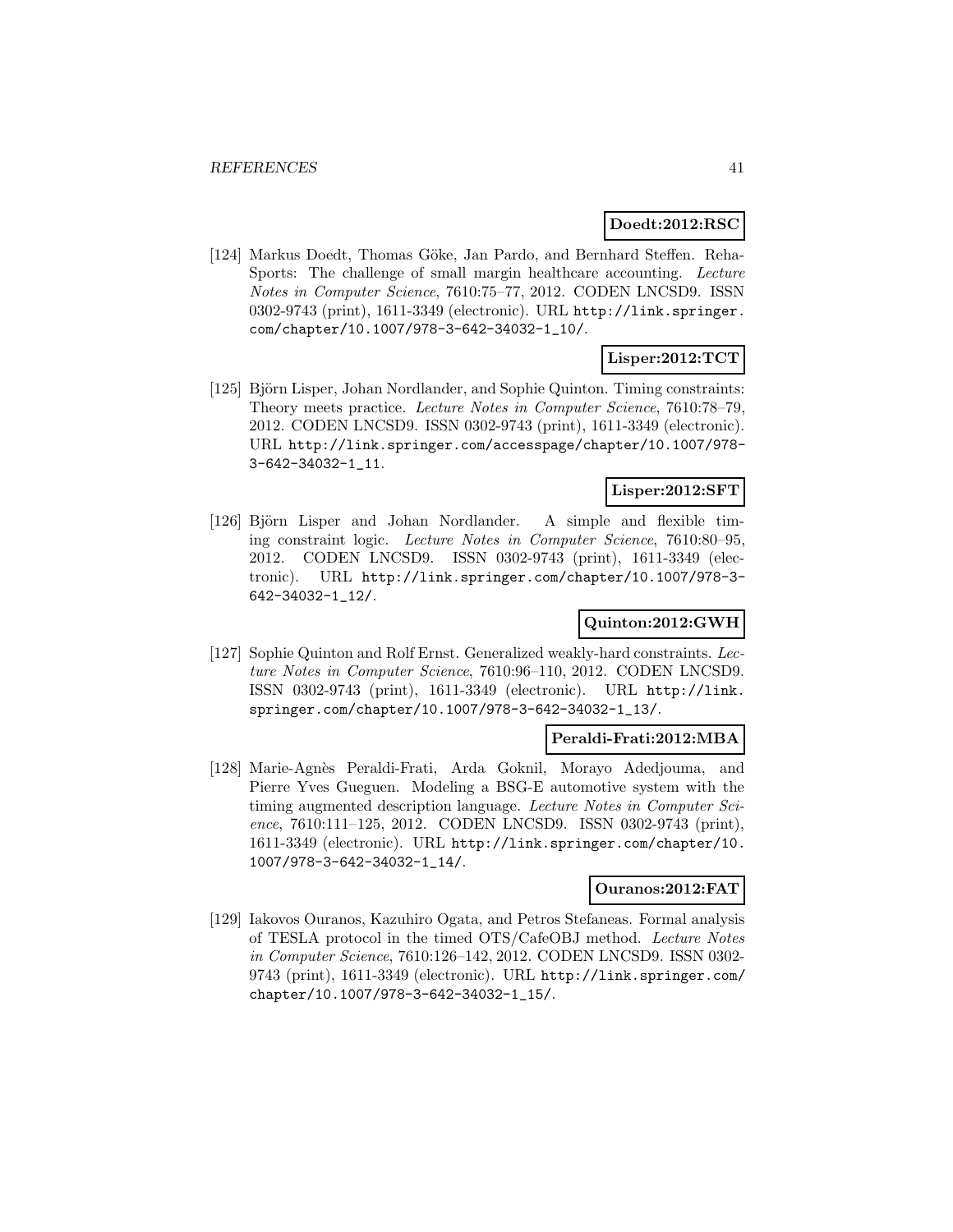## **Ge:2012:FSV**

[130] Ning Ge, Marc Pantel, and Xavier Crégut. Formal specification and verification of task time constraints for real-time systems. Lecture Notes in Computer Science, 7610:143–157, 2012. CODEN LNCSD9. ISSN 0302- 9743 (print), 1611-3349 (electronic). URL http://link.springer.com/ chapter/10.1007/978-3-642-34032-1\_16/.

# **Kirner:2012:WAT**

[131] Raimund Kirner. The WCET Analysis Tool CalcWcet167. Lecture Notes in Computer Science, 7610:158–172, 2012. CODEN LNCSD9. ISSN 0302- 9743 (print), 1611-3349 (electronic). URL http://link.springer.com/ chapter/10.1007/978-3-642-34032-1\_17/.

## **Birken:2012:AEE**

[132] Klaus Birken. Abstract execution for event-driven systems — an application from automotive/infotainment development. Lecture Notes in Computer Science, 7610:173–186, 2012. CODEN LNCSD9. ISSN 0302- 9743 (print), 1611-3349 (electronic). URL http://link.springer.com/ chapter/10.1007/978-3-642-34032-1\_18/.

## **Fantechi:2012:FMI**

[133] Alessandro Fantechi, Francesco Flammini, and Stefania Gnesi. Formal methods for intelligent transportation systems. Lecture Notes in Computer Science, 7610:187–189, 2012. CODEN LNCSD9. ISSN 0302-9743 (print), 1611-3349 (electronic). URL http://link.springer.com/chapter/10. 1007/978-3-642-34032-1\_19/.

#### **Flammini:2012:MDV**

[134] Francesco Flammini, Stefano Marrone, Nicola Mazzocca, and Roberto Nardone. Model-driven V&V processes for computer based control systems: a unifying perspective. Lecture Notes in Computer Science, 7610: 190–204, 2012. CODEN LNCSD9. ISSN 0302-9743 (print), 1611-3349 (electronic). URL http://link.springer.com/chapter/10.1007/978- 3-642-34032-1\_20/.

#### **Anonymous:2012:FMg**

[135] Anonymous. Front matter. Lecture Notes in Computer Science, 7610: ??, 2012. CODEN LNCSD9. ISSN 0302-9743 (print), 1611-3349 (electronic). URL http://link.springer.com/content/pdf/bfm:978-3- 642-34032-1/1.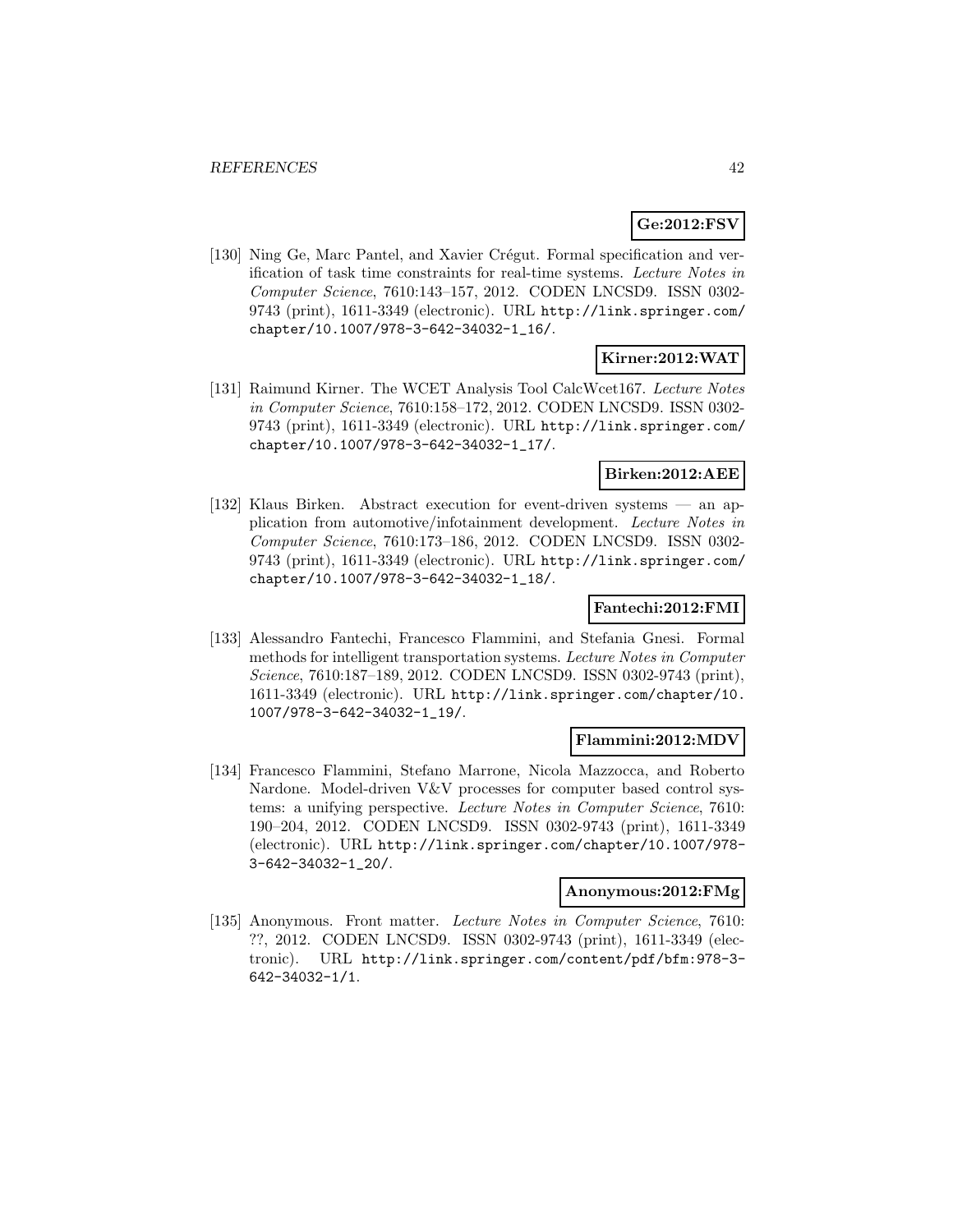#### **Afek:2012:CPC**

[136] Yehuda Afek, Haim Kaplan, Boris Korenfeld, Adam Morrison, and Robert E. Tarjan. CBTree: a practical concurrent self-adjusting search tree. Lecture Notes in Computer Science, 7611:1–15, 2012. CODEN LNCSD9. ISSN 0302-9743 (print), 1611-3349 (electronic). URL http: //link.springer.com/chapter/10.1007/978-3-642-33651-5\_1/.

# **Ellen:2012:EFI**

[137] Faith Ellen, Vijaya Ramachandran, and Philipp Woelfel. Efficient fetch-and-increment. Lecture Notes in Computer Science, 7611:16–30, 2012. CODEN LNCSD9. ISSN 0302-9743 (print), 1611-3349 (electronic). URL http://link.springer.com/chapter/10.1007/978-3- 642-33651-5\_2/.

#### **Gotsman:2012:SNW**

[138] Alexey Gotsman, Madanlal Musuvathi, and Hongseok Yang. Show no weakness: Sequentially consistent specifications of TSO libraries. Lecture Notes in Computer Science, 7611:31–45, 2012. CODEN LNCSD9. ISSN 0302-9743 (print), 1611-3349 (electronic). URL http://link.springer. com/chapter/10.1007/978-3-642-33651-5\_3/.

## **Anaya:2012:CIP**

[139] Julian Anaya, Jérémie Chalopin, Jurek Czyzowicz, Arnaud Labourel, and Andrzej Pelc. Collecting information by power-aware mobile agents. Lecture Notes in Computer Science, 7611:46–60, 2012. CODEN LNCSD9. ISSN 0302-9743 (print), 1611-3349 (electronic). URL http://link. springer.com/chapter/10.1007/978-3-642-33651-5\_4/.

#### **Feinerman:2012:MLB**

[140] Ofer Feinerman and Amos Korman. Memory lower bounds for randomized collaborative search and implications for biology. Lecture Notes in Computer Science, 7611:61–75, 2012. CODEN LNCSD9. ISSN 0302- 9743 (print), 1611-3349 (electronic). URL http://link.springer.com/ chapter/10.1007/978-3-642-33651-5\_5/.

#### **Chen:2012:GAP**

[141] Chen Chen, Roman Vitenberg, and Hans-Arno Jacobsen. A generalized algorithm for publish/subscribe overlay design and its fast implementation. Lecture Notes in Computer Science, 7611:76–90, 2012. CODEN LNCSD9. ISSN 0302-9743 (print), 1611-3349 (electronic). URL http:// link.springer.com/chapter/10.1007/978-3-642-33651-5\_6/.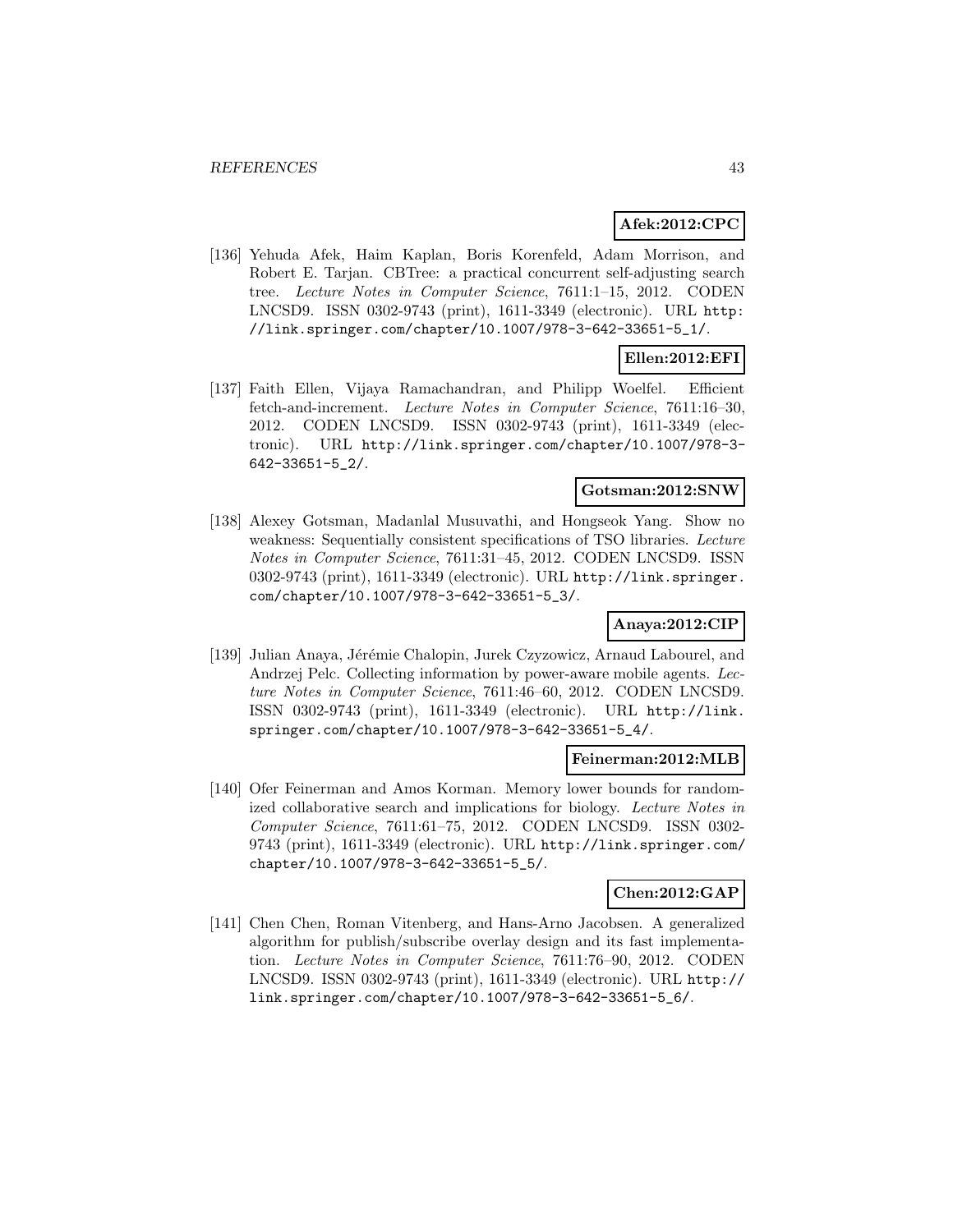#### **Censor-Hillel:2012:BCC**

[142] Keren Censor-Hillel, Bernhard Haeupler, Nancy Lynch, and Muriel M´edard. Bounded-contention coding for wireless networks in the high SNR regime. Lecture Notes in Computer Science, 7611:91–105, 2012. CODEN LNCSD9. ISSN 0302-9743 (print), 1611-3349 (electronic). URL http:// link.springer.com/chapter/10.1007/978-3-642-33651-5\_7/.

### **Jurdzinski:2012:DBS**

[143] Tomasz Jurdzinski and Dariusz R. Kowalski. Distributed backbone structure for algorithms in the SINR model of wireless networks. Lecture Notes in Computer Science, 7611:106–120, 2012. CODEN LNCSD9. ISSN 0302- 9743 (print), 1611-3349 (electronic). URL http://link.springer.com/ chapter/10.1007/978-3-642-33651-5\_8/.

#### **Bienkowski:2012:DOS**

[144] Marcin Bienkowski, Tomasz Jurdzinski, Miroslaw Korzeniowski, and Dariusz R. Kowalski. Distributed online and stochastic queuing on a multiple access channel. Lecture Notes in Computer Science, 7611:121– 135, 2012. CODEN LNCSD9. ISSN 0302-9743 (print), 1611-3349 (electronic). URL http://link.springer.com/chapter/10.1007/978- 3-642-33651-5\_9/.

## **Sarma:2012:FDC**

[145] Atish Das Sarma, Anisur Rahaman Molla, and Gopal Pandurangan. Fast distributed computation in dynamic networks via random walks. Lecture Notes in Computer Science, 7611:136–150, 2012. CODEN LNCSD9. ISSN 0302-9743 (print), 1611-3349 (electronic). URL http://link.springer. com/chapter/10.1007/978-3-642-33651-5\_10/.

## **Sarma:2012:DSD**

[146] Atish Das Sarma, Ashwin Lall, Danupon Nanongkai, and Amitabh Trehan. Dense subgraphs on dynamic networks. Lecture Notes in Computer Science, 7611:151–165, 2012. CODEN LNCSD9. ISSN 0302-9743 (print), 1611-3349 (electronic). URL http://link.springer.com/chapter/10. 1007/978-3-642-33651-5\_11/.

## **Haeupler:2012:LBI**

[147] Bernhard Haeupler and Fabian Kuhn. Lower bounds on information dissemination in dynamic networks. Lecture Notes in Computer Science, 7611:166–180, 2012. CODEN LNCSD9. ISSN 0302-9743 (print), 1611- 3349 (electronic). URL http://link.springer.com/chapter/10.1007/ 978-3-642-33651-5\_12/.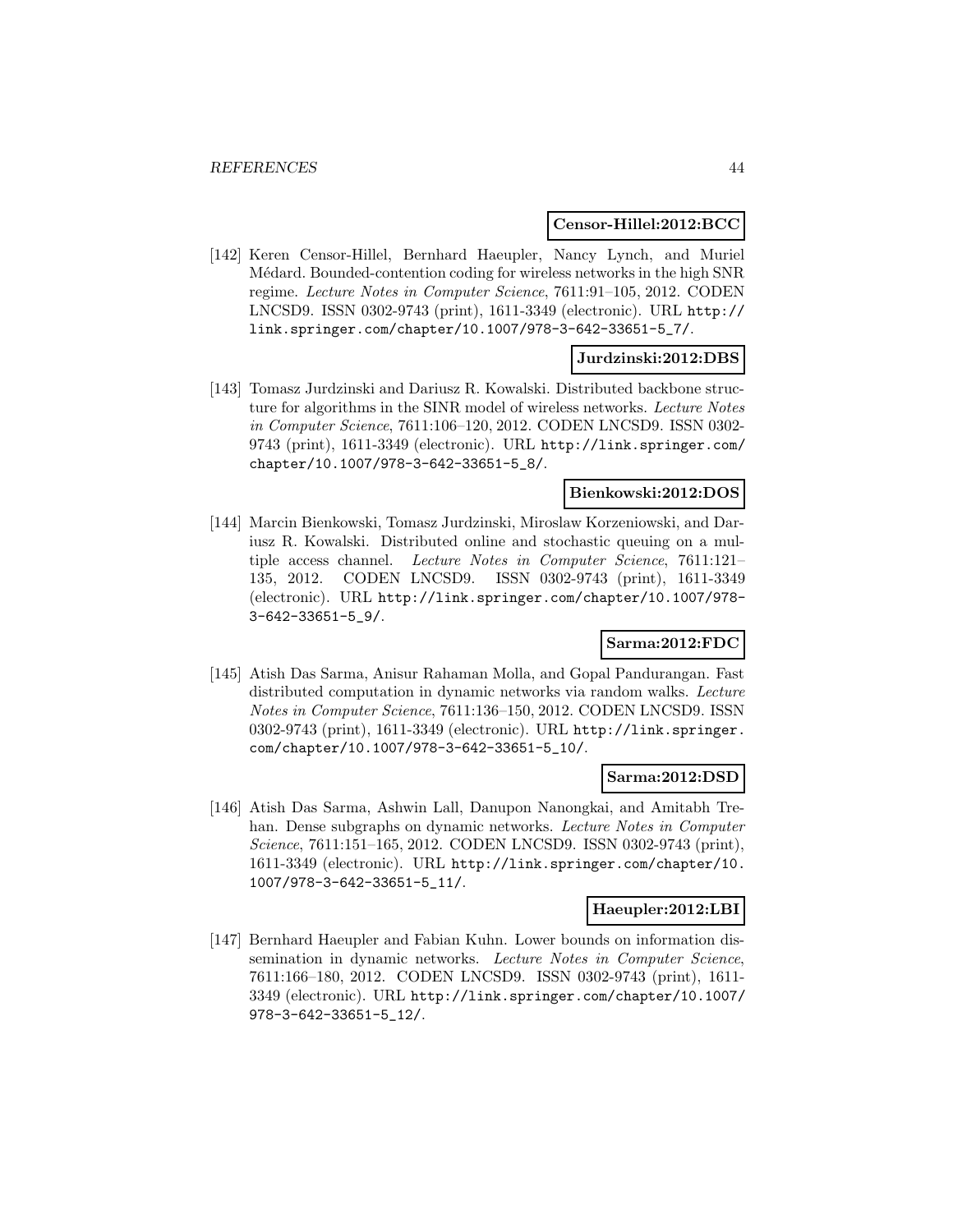#### **Goos:2012:NST**

[148] Mika Göös and Jukka Suomela. No sublogarithmic-time approximation scheme for bipartite vertex cover. Lecture Notes in Computer Science, 7611:181–194, 2012. CODEN LNCSD9. ISSN 0302-9743 (print), 1611- 3349 (electronic). URL http://link.springer.com/chapter/10.1007/ 978-3-642-33651-5\_13/.

# **Dolev:2012:TTA**

[149] Danny Dolev, Christoph Lenzen, and Shir Peled. "tri, tri again": Finding triangles and small subgraphs in a distributed setting. Lecture Notes in Computer Science, 7611:195–209, 2012. CODEN LNCSD9. ISSN 0302- 9743 (print), 1611-3349 (electronic). URL http://link.springer.com/ chapter/10.1007/978-3-642-33651-5\_14/.

### **Czygrinow:2012:DAA**

[150] Andrzej Czygrinow, Michal Hanćkowiak, Edyta Szymańska, and Wojciech Wawrzyniak. Distributed 2-approximation algorithm for the semimatching problem. Lecture Notes in Computer Science, 7611:210-222, 2012. CODEN LNCSD9. ISSN 0302-9743 (print), 1611-3349 (electronic). URL http://link.springer.com/chapter/10.1007/978-3- 642-33651-5\_15/.

# **Ghaffari:2012:BCM**

[151] Mohsen Ghaffari, Bernhard Haeupler, Nancy Lynch, and Calvin Newport. Bounds on contention management in radio networks. Lecture Notes in Computer Science, 7611:223–237, 2012. CODEN LNCSD9. ISSN 0302- 9743 (print), 1611-3349 (electronic). URL http://link.springer.com/ chapter/10.1007/978-3-642-33651-5\_16/.

#### **Daum:2012:ESB**

[152] Sebastian Daum, Fabian Kuhn, and Calvin Newport. Efficient symmetry breaking in multi-channel radio networks. Lecture Notes in Computer Science, 7611:238–252, 2012. CODEN LNCSD9. ISSN 0302-9743 (print), 1611-3349 (electronic). URL http://link.springer.com/chapter/10. 1007/978-3-642-33651-5\_17/.

#### **Maurer:2012:BBL**

[153] Alexandre Maurer and Sébastien Tixeuil. On Byzantine broadcast in loosely connected networks. Lecture Notes in Computer Science, 7611: 253–266, 2012. CODEN LNCSD9. ISSN 0302-9743 (print), 1611-3349 (electronic). URL http://link.springer.com/chapter/10.1007/978- 3-642-33651-5\_18/.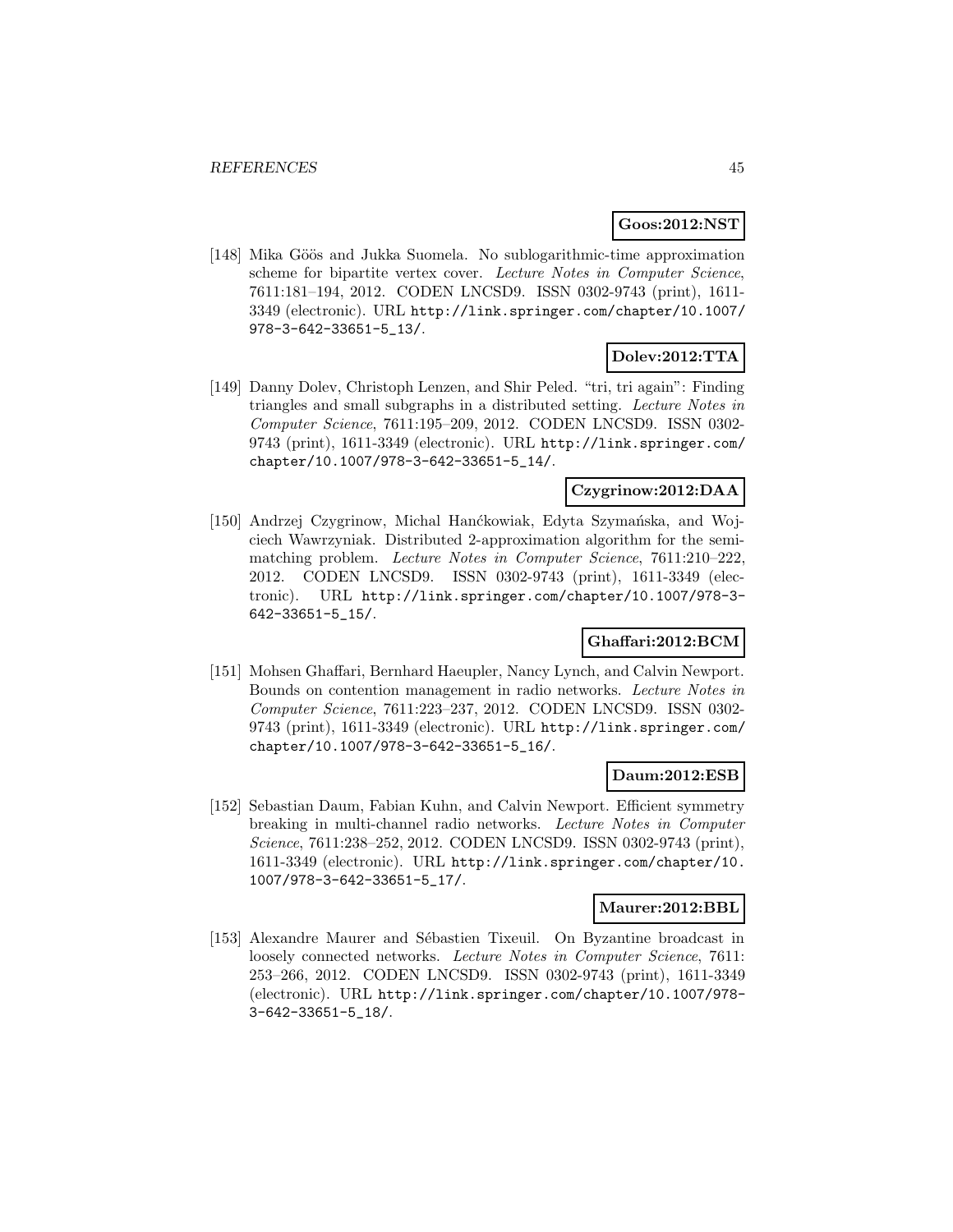#### **Pareek:2012:RER**

[154] Abhijeet Pareek and Philipp Woelfel. RMR-efficient randomized abortable mutual exclusion. Lecture Notes in Computer Science, 7611:267–281, 2012. CODEN LNCSD9. ISSN 0302-9743 (print), 1611-3349 (electronic). URL http://link.springer.com/chapter/10.1007/978-3- 642-33651-5\_19/.

## **Jayanti:2012:ARW**

[155] Prasad Jayanti and Zhiyu Liu. Abortable reader-writer locks are no more complex than abortable mutex locks. Lecture Notes in Computer Science, 7611:282–296, 2012. CODEN LNCSD9. ISSN 0302-9743 (print), 1611- 3349 (electronic). URL http://link.springer.com/chapter/10.1007/ 978-3-642-33651-5\_20/.

### **Anonymous:2012:FMh**

[156] Anonymous. Front matter. Lecture Notes in Computer Science, 7611: ??, 2012. CODEN LNCSD9. ISSN 0302-9743 (print), 1611-3349 (electronic). URL http://link.springer.com/content/pdf/bfm:978-3- 642-33651-5/1.

## **Denney:2012:LMS**

[157] Ewen Denney and Ganesh Pai. A lightweight methodology for safety case assembly. Lecture Notes in Computer Science, 7612:1–12, 2012. CODEN LNCSD9. ISSN 0302-9743 (print), 1611-3349 (electronic). URL http:// link.springer.com/chapter/10.1007/978-3-642-33678-2\_1/.

## **Hauge:2012:PBM**

[158] André Alexandersen Hauge and Ketil Stølen. A pattern-based method for safe control systems exemplified within nuclear power production. Lecture Notes in Computer Science, 7612:13–24, 2012. CODEN LNCSD9. ISSN 0302-9743 (print), 1611-3349 (electronic). URL http://link.springer. com/chapter/10.1007/978-3-642-33678-2\_2/.

#### **Casals:2012:RAA**

[159] Silvia Gil Casals, Philippe Owezarski, and Gilles Descargues. Risk assessment for airworthiness security. Lecture Notes in Computer Science, 7612:25–36, 2012. CODEN LNCSD9. ISSN 0302-9743 (print), 1611-3349 (electronic). URL http://link.springer.com/chapter/10.1007/978- 3-642-33678-2\_3/.

## **Lasche:2012:MGH**

[160] Christoph Läsche, Eckard Böde, and Thomas Peikenkamp. A method for guided hazard identification and risk mitigation for offshore opera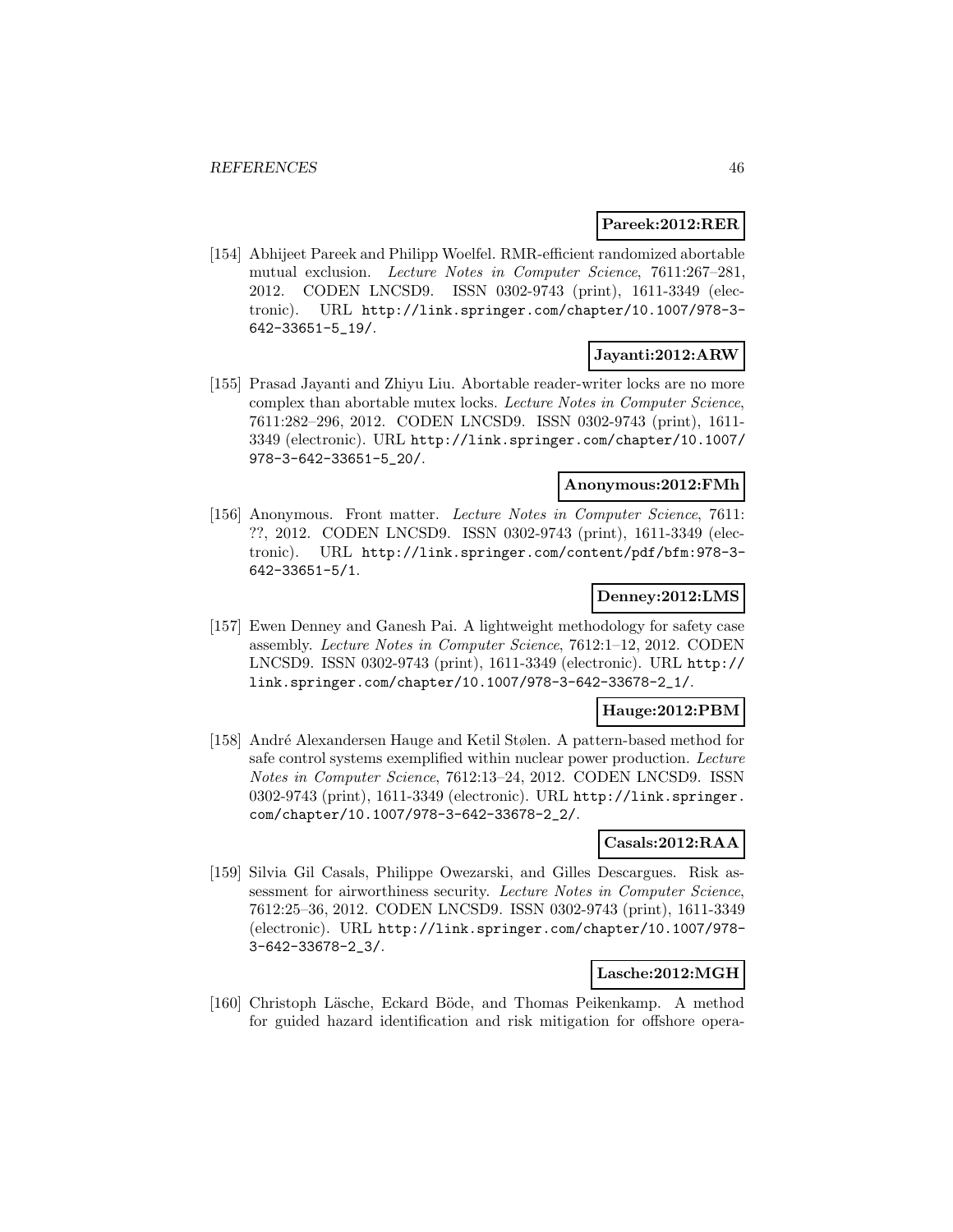tions. Lecture Notes in Computer Science, 7612:37–48, 2012. CODEN LNCSD9. ISSN 0302-9743 (print), 1611-3349 (electronic). URL http:// link.springer.com/chapter/10.1007/978-3-642-33678-2\_4/.

#### **Schafer:2012:RAS**

[161] Manfred Schäfer. Risk analysis and software integrity protection for 4G network elements in ASMONIA. Lecture Notes in Computer Science, 7612:49–61, 2012. CODEN LNCSD9. ISSN 0302-9743 (print), 1611-3349 (electronic). URL http://link.springer.com/chapter/10.1007/978- 3-642-33678-2\_5/.

### **Woskowski:2012:AIS**

[162] Christoph Woskowski. Applying industrial-strength testing techniques to critical care medical equipment. Lecture Notes in Computer Science, 7612:62–73, 2012. CODEN LNCSD9. ISSN 0302-9743 (print), 1611-3349 (electronic). URL http://link.springer.com/chapter/10.1007/978- 3-642-33678-2\_6/.

### **Izosimov:2012:RDT**

[163] Viacheslav Izosimov, Urban Ingelsson, and Andreas Wallin. Requirement decomposition and testability in development of safety-critical automotive components. Lecture Notes in Computer Science, 7612:74– 86, 2012. CODEN LNCSD9. ISSN 0302-9743 (print), 1611-3349 (electronic). URL http://link.springer.com/chapter/10.1007/978-3- 642-33678-2\_7/.

## **Krause:2012:MBS**

[164] Jan Krause, Elke Hintze, Stephan Magnus, and Christian Diedrich. Model based specification, verification, and test generation for a safety Fieldbus profile. Lecture Notes in Computer Science, 7612:87–98, 2012. CODEN LNCSD9. ISSN 0302-9743 (print), 1611-3349 (electronic). URL http:// link.springer.com/chapter/10.1007/978-3-642-33678-2\_8/.

#### **Edifor:2012:QPG**

[165] Ernest Edifor, Martin Walker, and Neil Gordon. Quantification of priority-OR gates in temporal fault trees. Lecture Notes in Computer Science, 7612:99–110, 2012. CODEN LNCSD9. ISSN 0302-9743 (print), 1611-3349 (electronic). URL http://link.springer.com/chapter/10.1007/978- 3-642-33678-2\_9/.

## **Glass:2012:CLC**

[166] Michael Glaß, Heng Yu, Felix Reimann, and Jürgen Teich. Cross-level compositional reliability analysis for embedded systems. Lecture Notes in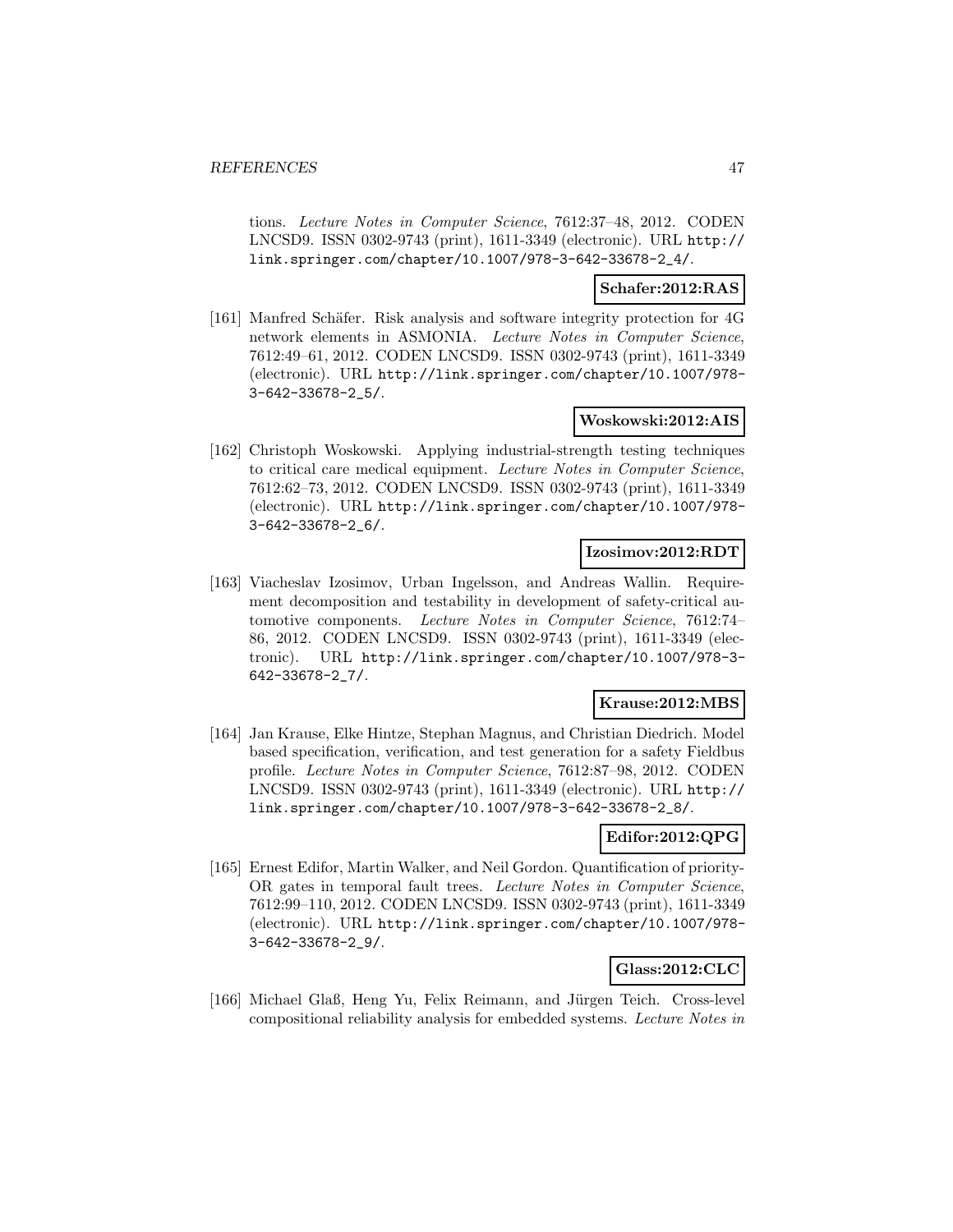Computer Science, 7612:111–124, 2012. CODEN LNCSD9. ISSN 0302- 9743 (print), 1611-3349 (electronic). URL http://link.springer.com/ chapter/10.1007/978-3-642-33678-2\_10/.

# **Hoppe:2012:IFA**

[167] Tobias Hoppe, Sven Kuhlmann, Stefan Kiltz, and Jana Dittmann. ITforensic automotive investigations on the example of route reconstruction on automotive system and communication data. Lecture Notes in Computer Science, 7612:125–136, 2012. CODEN LNCSD9. ISSN 0302- 9743 (print), 1611-3349 (electronic). URL http://link.springer.com/ chapter/10.1007/978-3-642-33678-2\_11/.

# **Bock:2012:TIS**

[168] Hans-Hermann Bock, Jens Braband, Birgit Milius, and Hendrik Schäbe. Towards an IT security protection profile for safety-related communication in railway automation. Lecture Notes in Computer Science, 7612: 137–148, 2012. CODEN LNCSD9. ISSN 0302-9743 (print), 1611-3349 (electronic). URL http://link.springer.com/chapter/10.1007/978- 3-642-33678-2\_12/.

#### **Wieczorek:2012:TSF**

[169] Felix Wieczorek, Christoph Krauß, Frank Schiller, and Claudia Eckert. Towards secure Fieldbus communication. Lecture Notes in Computer Science, 7612:149–160, 2012. CODEN LNCSD9. ISSN 0302-9743 (print), 1611-3349 (electronic). URL http://link.springer.com/chapter/10. 1007/978-3-642-33678-2\_13/.

#### **Zakonov:2012:EEW**

[170] Andrey Zakonov and Anatoly Shalyto. Extracting EFSMs of Web applications for formal requirements specification. Lecture Notes in Computer Science, 7612:161–172, 2012. CODEN LNCSD9. ISSN 0302-9743 (print), 1611-3349 (electronic). URL http://link.springer.com/chapter/10. 1007/978-3-642-33678-2\_14/.

## **Bicchierai:2012:OAS**

[171] Irene Bicchierai, Giacomo Bucci, Carlo Nocentini, and Enrico Vicario. An ontological approach to systematization of SW-FMEA. Lecture Notes in Computer Science, 7612:173–184, 2012. CODEN LNCSD9. ISSN 0302- 9743 (print), 1611-3349 (electronic). URL http://link.springer.com/ chapter/10.1007/978-3-642-33678-2\_15/.

## **Baldoni:2012:OBB**

[172] Roberto Baldoni, Giorgia Lodi, Luca Montanari, Guido Mariotta, and Marco Rizzuto. Online black-box failure prediction for mission crit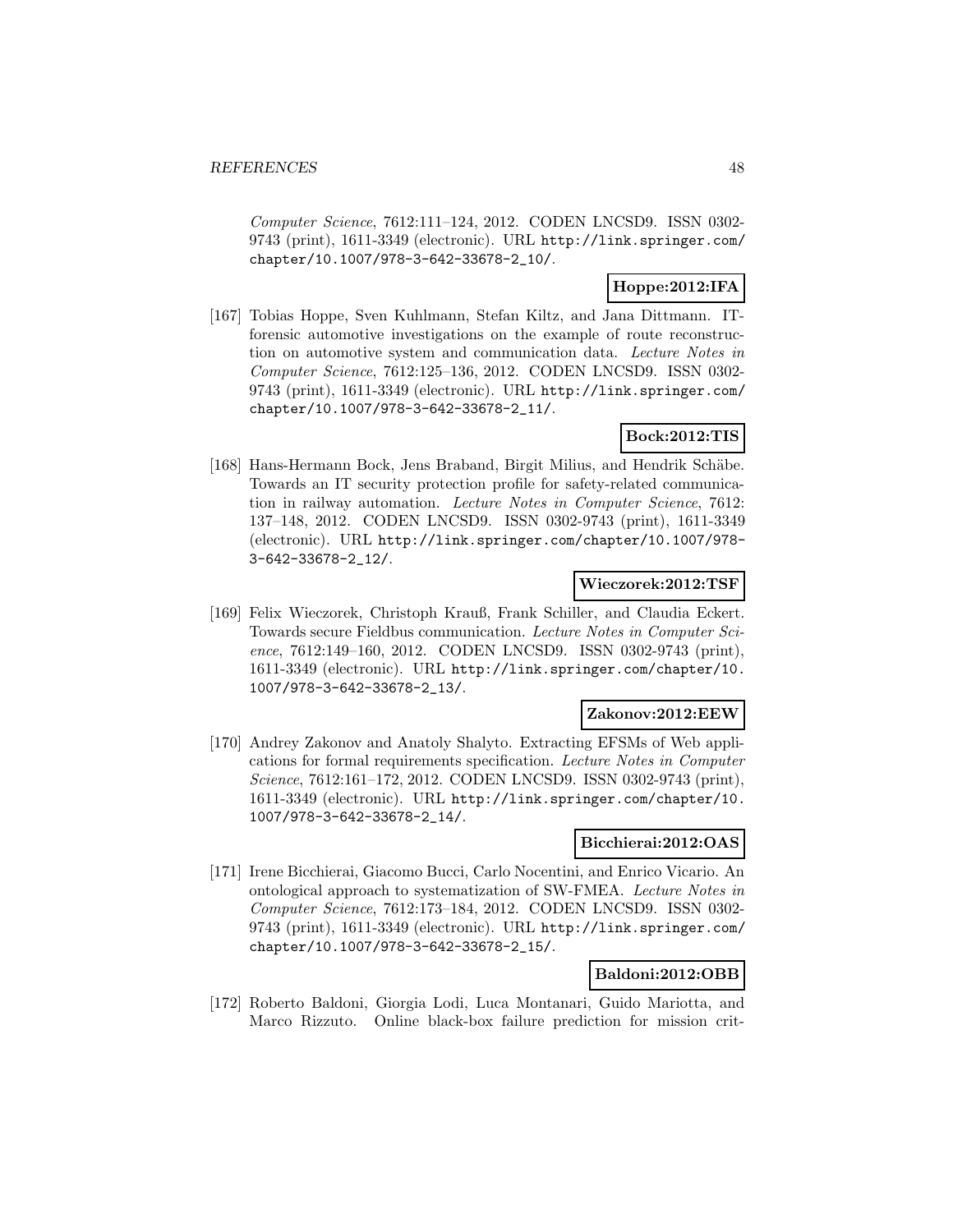ical distributed systems. Lecture Notes in Computer Science, 7612: 185–197, 2012. CODEN LNCSD9. ISSN 0302-9743 (print), 1611-3349 (electronic). URL http://link.springer.com/chapter/10.1007/978- 3-642-33678-2\_16/.

## **DiLeo:2012:IHF**

[173] Domenico Di Leo, Fatemeh Ayatolahi, Behrooz Sangchoolie, and Johan Karlsson. On the impact of hardware faults — an investigation of the relationship between workload inputs and failure mode distributions. Lecture Notes in Computer Science, 7612:198–209, 2012. CODEN LNCSD9. ISSN 0302-9743 (print), 1611-3349 (electronic). URL http://link.springer. com/chapter/10.1007/978-3-642-33678-2\_17/.

## **Tarasyuk:2012:FDA**

[174] Anton Tarasyuk, Inna Pereverzeva, Elena Troubitsyna, Timo Latvala, and Laura Nummila. Formal development and assessment of a reconfigurable on-board satellite system. Lecture Notes in Computer Science, 7612:210–222, 2012. CODEN LNCSD9. ISSN 0302-9743 (print), 1611- 3349 (electronic). URL http://link.springer.com/chapter/10.1007/ 978-3-642-33678-2\_18/.

## **Hannius:2012:ISE**

[175] Olof Hannius and Johan Karlsson. Impact of soft errors in a jet engine controller. Lecture Notes in Computer Science, 7612:223–234, 2012. CODEN LNCSD9. ISSN 0302-9743 (print), 1611-3349 (electronic). URL http:// link.springer.com/chapter/10.1007/978-3-642-33678-2\_19/.

#### **Pintard:2012:WAW**

[176] Ludovic Pintard, Christel Seguin, and Jean-Paul Blanquart. Which automata for which safety assessment step of satellite FDIR? Lecture Notes in Computer Science, 7612:235–246, 2012. CODEN LNCSD9. ISSN 0302- 9743 (print), 1611-3349 (electronic). URL http://link.springer.com/ chapter/10.1007/978-3-642-33678-2\_20/.

#### **Anonymous:2012:FMi**

[177] Anonymous. Front matter. Lecture Notes in Computer Science, 7612: ??, 2012. CODEN LNCSD9. ISSN 0302-9743 (print), 1611-3349 (electronic). URL http://link.springer.com/content/pdf/bfm:978-3- 642-33678-2/1.

#### **Anonymous:2012:FMj**

[178] Anonymous. Front matter. Lecture Notes in Computer Science, 7613: 1, 2012. CODEN LNCSD9. ISSN 0302-9743 (print), 1611-3349 (elec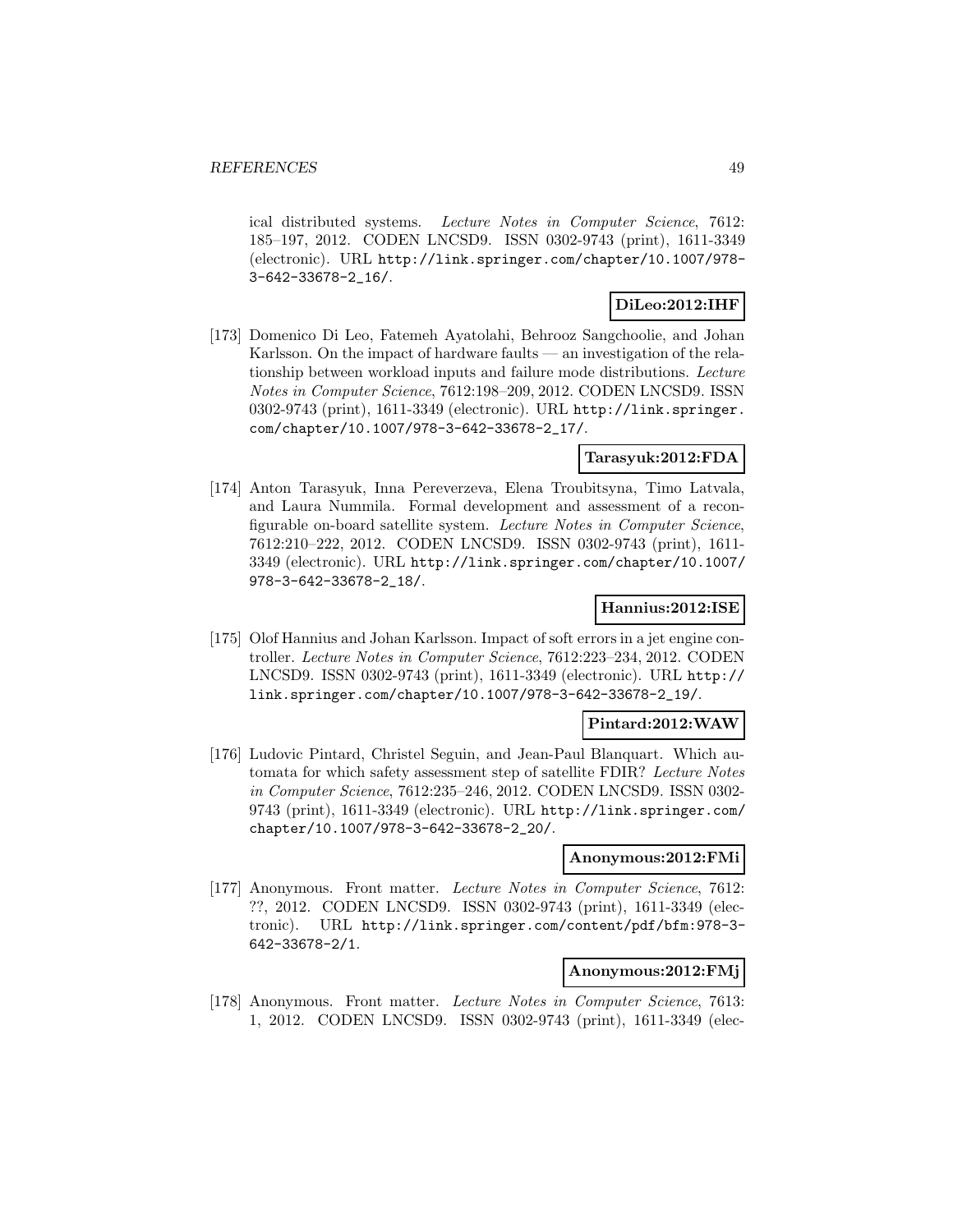tronic). URL http://link.springer.com/content/pdf/bfm:978-3- 642-33675-1/1/1.

# **Ruiz:2012:IS**

[179] Alejandra Ruiz, Tim P. Kelly, Mehrdad Sabetzadeh, and Didier Van Den Abeele. Introduction to sassur 2012. Lecture Notes in Computer Science, 7613:3–7, 2012. CODEN LNCSD9. ISSN 0302-9743 (print), 1611-3349 (electronic). URL http://link.springer.com/chapter/10.1007/978- 3-642-33675-1\_1/.

## **Denney:2012:AAC**

[180] Ewen Denney, Ganesh Pai, and Josef Pohl. AdvoCATE: An assurance case automation toolset. Lecture Notes in Computer Science, 7613: 8–21, 2012. CODEN LNCSD9. ISSN 0302-9743 (print), 1611-3349 (electronic). URL http://link.springer.com/chapter/10.1007/978- 3-642-33675-1\_2/.

## **Ruiz:2012:TCB**

[181] Alejandra Ruiz, Ibrahim Habli, and Huáscar Espinoza. Towards a casebased reasoning approach for safety assurance reuse. Lecture Notes in Computer Science, 7613:22–35, 2012. CODEN LNCSD9. ISSN 0302- 9743 (print), 1611-3349 (electronic). URL http://link.springer.com/ chapter/10.1007/978-3-642-33675-1\_3/.

## **Markovski:2012:MSS**

[182] Jasen Markovski and J. M. van de Mortel-Fronczak. Modeling for safety in a synthesis-centric systems engineering framework. Lecture Notes in Computer Science, 7613:36–49, 2012. CODEN LNCSD9. ISSN 0302- 9743 (print), 1611-3349 (electronic). URL http://link.springer.com/ chapter/10.1007/978-3-642-33675-1\_4/.

#### **Belmonte:2012:MBA**

[183] Fabien Belmonte and Elie Soubiran. A model based approach for safety analysis. Lecture Notes in Computer Science, 7613:50–63, 2012. CODEN LNCSD9. ISSN 0302-9743 (print), 1611-3349 (electronic). URL http:// link.springer.com/chapter/10.1007/978-3-642-33675-1\_5/.

#### **delaVara:2012:TMB**

[184] Jose Luis de la Vara, Sunil Nair, Eric Verhulst, Janusz Studzizba, and Piotr Pepek. Towards a model-based evolutionary chain of evidence for compliance with safety standards. Lecture Notes in Computer Science, 7613:64–78, 2012. CODEN LNCSD9. ISSN 0302-9743 (print), 1611-3349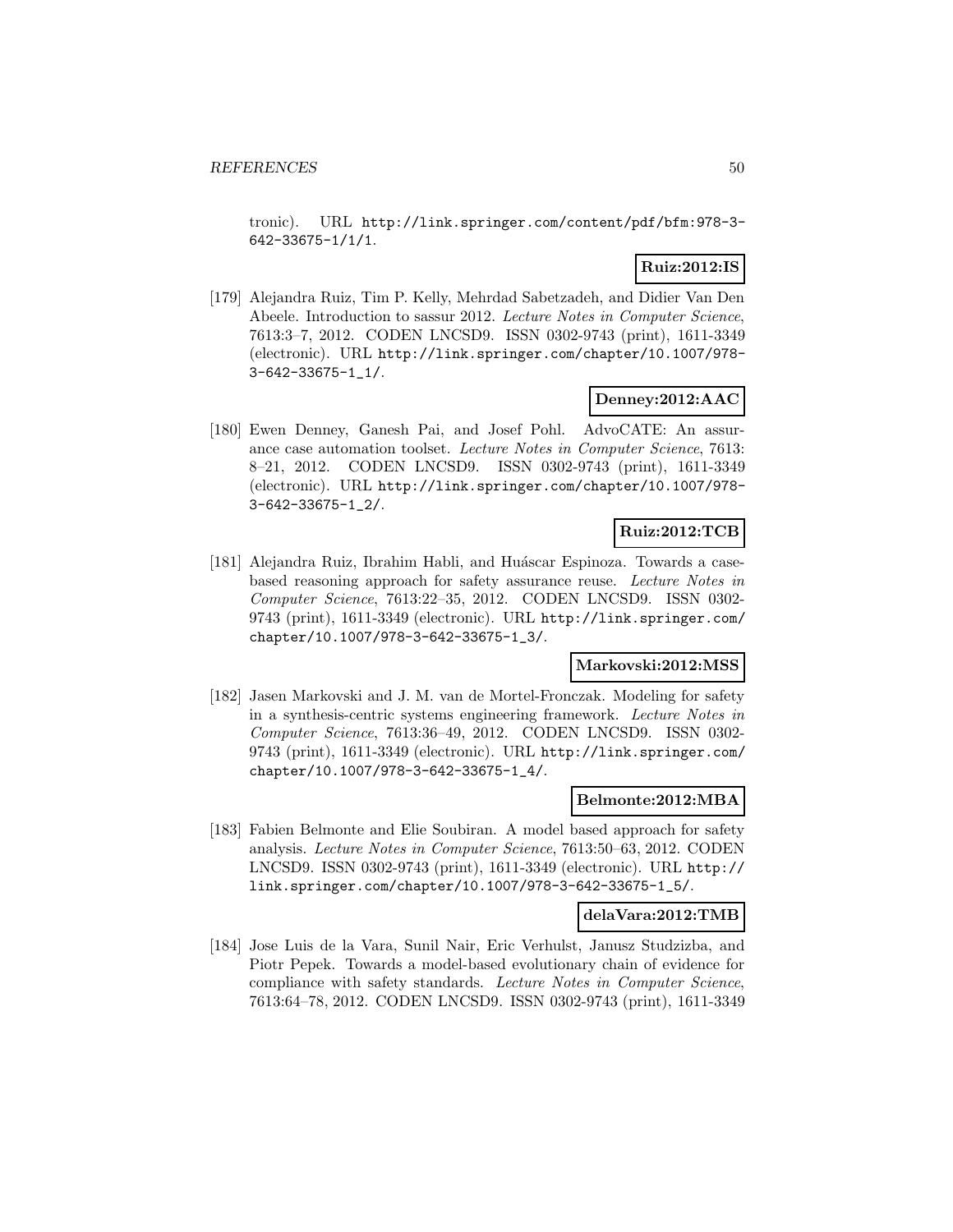(electronic). URL http://link.springer.com/chapter/10.1007/978- 3-642-33675-1\_6/.

## **Zhao:2012:NAA**

[185] Xingyu Zhao, Dajian Zhang, Minyan Lu, and Fuping Zeng. A new approach to assessment of confidence in assurance cases. Lecture Notes in Computer Science, 7613:79–91, 2012. CODEN LNCSD9. ISSN 0302- 9743 (print), 1611-3349 (electronic). URL http://link.springer.com/ chapter/10.1007/978-3-642-33675-1\_7/.

## **Verhulst:2012:UMM**

[186] Eric Verhulst and Bernhard H. C. Sputh. An unified meta-model for trustworthy systems engineering. Lecture Notes in Computer Science, 7613:92–105, 2012. CODEN LNCSD9. ISSN 0302-9743 (print), 1611-3349 (electronic). URL http://link.springer.com/chapter/10.1007/978- 3-642-33675-1\_8/.

## **Lanzaro:2012:PFI**

[187] Anna Lanzaro, Antonio Pecchia, Marcello Cinque, Domenico Cotroneo, and Ricardo Barbosa. A preliminary fault injection framework for evaluating multicore systems. Lecture Notes in Computer Science, 7613: 106–116, 2012. CODEN LNCSD9. ISSN 0302-9743 (print), 1611-3349 (electronic). URL http://link.springer.com/chapter/10.1007/978- 3-642-33675-1\_9/.

## **Kastner:2012:MRT**

[188] Daniel Kästner, Marc Schlickling, Markus Pister, Christoph Cullmann, and Gernot Gebhard. Meeting real-time requirements with multi-core processors. Lecture Notes in Computer Science, 7613:117–131, 2012. CODEN LNCSD9. ISSN 0302-9743 (print), 1611-3349 (electronic). URL http:// link.springer.com/chapter/10.1007/978-3-642-33675-1\_10/.

## **Graydon:2012:ASI**

[189] Patrick J. Graydon and Tim P. Kelly. Assessing software interference management when modifying safety-related software. Lecture Notes in Computer Science, 7613:132–145, 2012. CODEN LNCSD9. ISSN 0302- 9743 (print), 1611-3349 (electronic). URL http://link.springer.com/ chapter/10.1007/978-3-642-33675-1\_11/.

#### **Anonymous:2012:FMk**

[190] Anonymous. Front matter. Lecture Notes in Computer Science, 7613: 147, 2012. CODEN LNCSD9. ISSN 0302-9743 (print), 1611-3349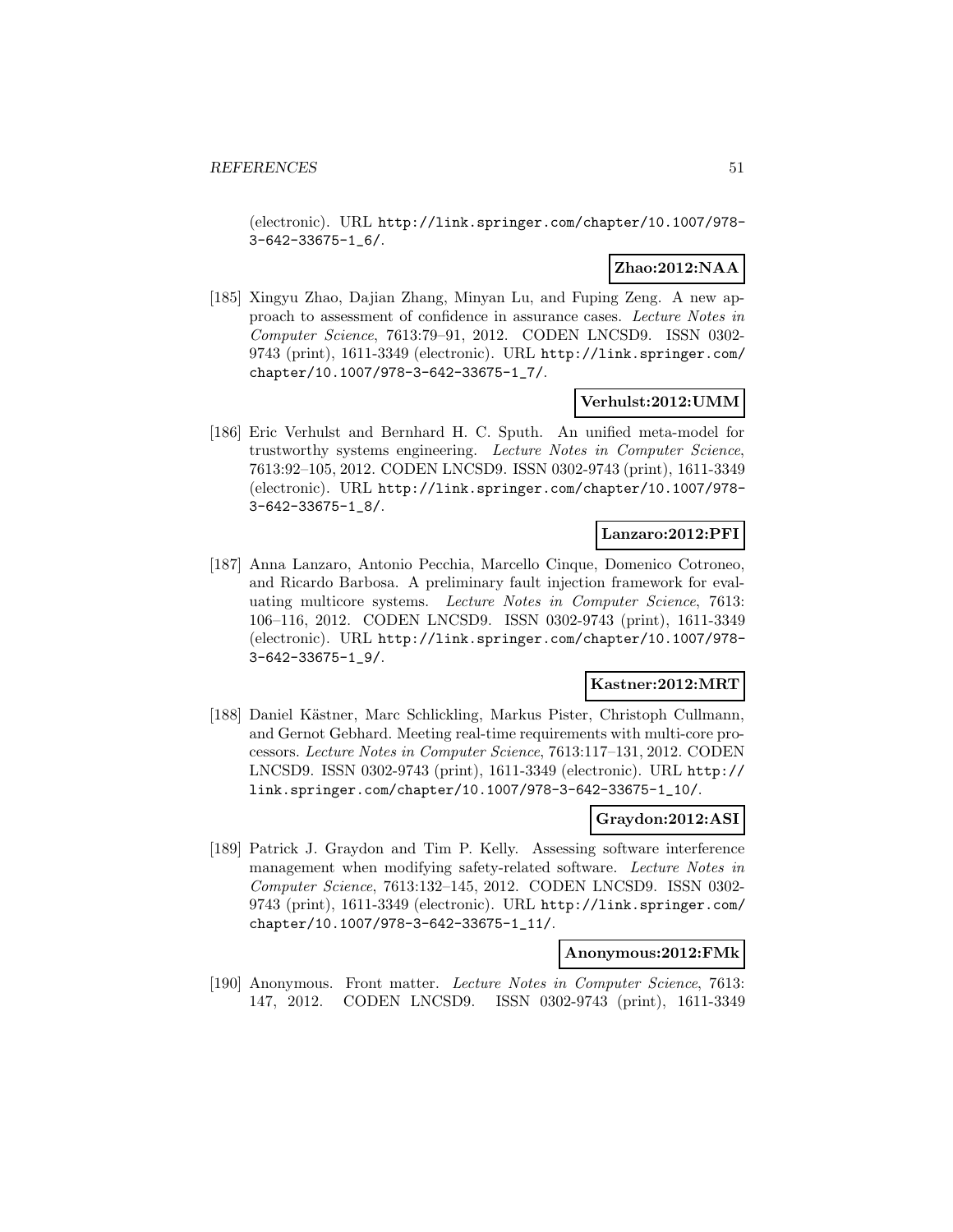(electronic). URL http://link.springer.com/content/pdf/bfm:978- 3-642-33675-1/2/1.

## **Casimiro:2012:IA**

[191] António Casimiro and Jörg Kaiser. Introduction to ASCoMS 2012. Lecture Notes in Computer Science, 7613:149–150, 2012. CODEN LNCSD9. ISSN 0302-9743 (print), 1611-3349 (electronic). URL http://link.springer. com/accesspage/chapter/10.1007/978-3-642-33675-1\_12.

### **Marques:2012:TDS**

[192] Luís Marques and António Casimiro. Towards dependable and stable perception in smart environments with timing and value faults. Lecture Notes in Computer Science, 7613:151–161, 2012. CODEN LNCSD9. ISSN 0302-9743 (print), 1611-3349 (electronic). URL http://link.springer. com/chapter/10.1007/978-3-642-33675-1\_13/.

## **Zug:2012:ASF**

[193] Sebastian Zug, Tino Brade, Jörg Kaiser, and Sasanka Potluri. An approach supporting fault-propagation analysis for smart sensor systems. Lecture Notes in Computer Science, 7613:162–173, 2012. CODEN LNCSD9. ISSN 0302-9743 (print), 1611-3349 (electronic). URL http:// link.springer.com/chapter/10.1007/978-3-642-33675-1\_14/.

#### **Ostberg:2012:UQM**

[194] Kenneth Ostberg and Rolf Johansson. Use of quality metrics for functional safety in systems of cooperative vehicles. Lecture Notes in Computer Science, 7613:174–179, 2012. CODEN LNCSD9. ISSN 0302-9743 (print), 1611-3349 (electronic). URL http://link.springer.com/chapter/10. 1007/978-3-642-33675-1\_15/.

#### **Berger:2012:AVS**

[195] Christian Berger. From autonomous vehicles to safer cars: Selected challenges for the software engineering. Lecture Notes in Computer Science, 7613:180–189, 2012. CODEN LNCSD9. ISSN 0302-9743 (print), 1611- 3349 (electronic). URL http://link.springer.com/chapter/10.1007/ 978-3-642-33675-1\_16/.

#### **Ljungkrantz:2012:MSR**

[196] Oscar Ljungkrantz, Henrik Lönn, Hans Blom, Cecilia Ekelin, and Daniel Karlsson. Modelling of safety-related timing constraints for automotive embedded systems. Lecture Notes in Computer Science, 7613: 190–201, 2012. CODEN LNCSD9. ISSN 0302-9743 (print), 1611-3349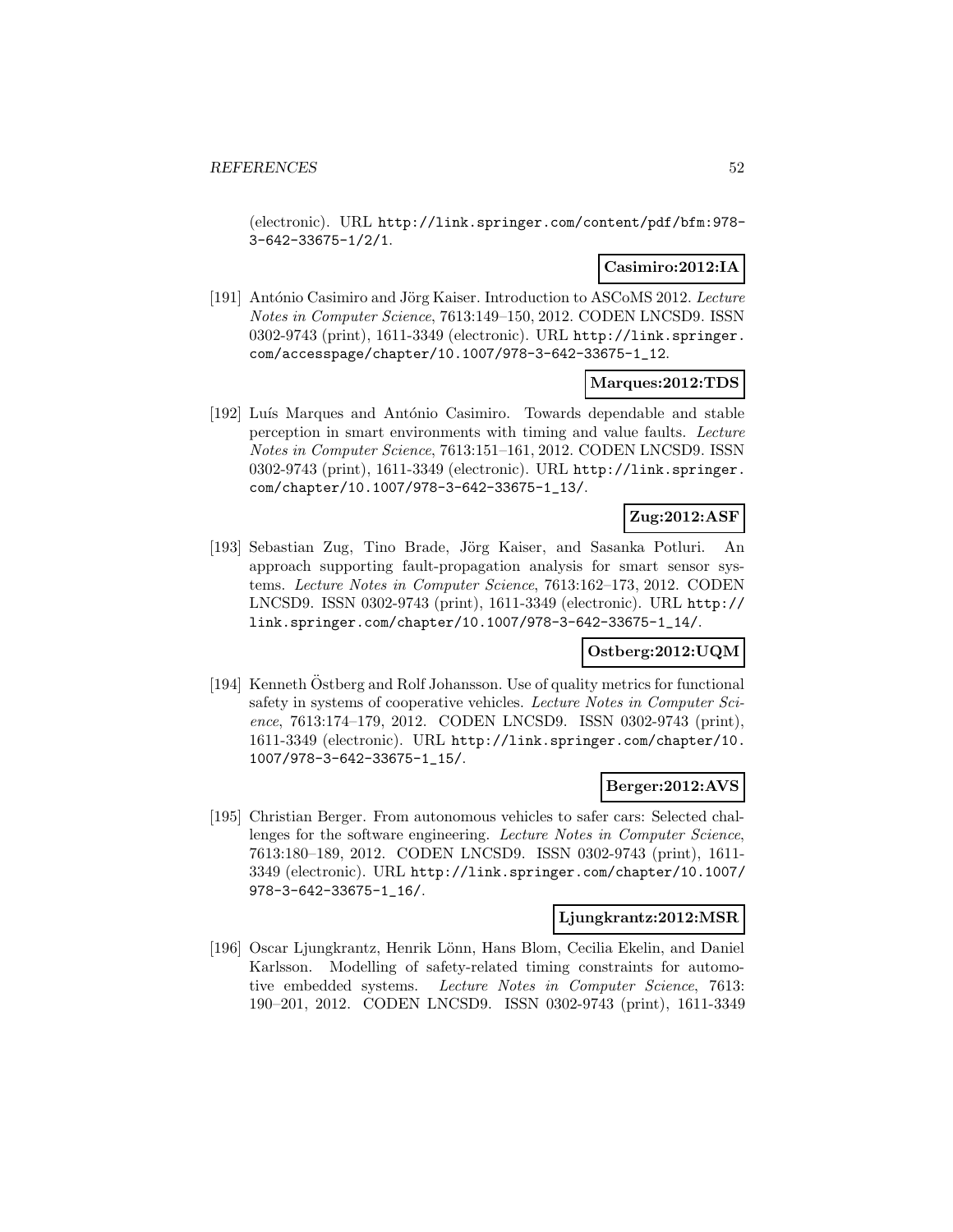(electronic). URL http://link.springer.com/chapter/10.1007/978- 3-642-33675-1\_17/.

#### **Anonymous:2012:FMl**

[197] Anonymous. Front matter. Lecture Notes in Computer Science, 7613: 203, 2012. CODEN LNCSD9. ISSN 0302-9743 (print), 1611-3349 (electronic). URL http://link.springer.com/content/pdf/bfm:978- 3-642-33675-1/3/1.

#### **Esposito:2012:ID**

[198] Christian Esposito, Marco Platania, and Francesco Brancati. Introduction to DESEC4LCCI 2012. Lecture Notes in Computer Science, 7613: 205–208, 2012. CODEN LNCSD9. ISSN 0302-9743 (print), 1611-3349 (electronic). URL http://link.springer.com/chapter/10.1007/978- 3-642-33675-1\_18/.

#### **Montecchi:2012:QSE**

[199] Leonardo Montecchi, Paolo Lollini, Andrea Bondavalli, and Ernesto La Mattina. Quantitative security evaluation of a multi-biometric authentication system. Lecture Notes in Computer Science, 7613:209–221, 2012. CODEN LNCSD9. ISSN 0302-9743 (print), 1611-3349 (electronic). URL http://link.springer.com/chapter/10.1007/978-3- 642-33675-1\_19/.

#### **Romano:2012:PWZ**

[200] Luigi Romano, Salvatore D'Antonio, Valerio Formicola, and Luigi Coppolino. Protecting the WSN zones of a critical infrastructure via enhanced SIEM technology. Lecture Notes in Computer Science, 7613: 222–234, 2012. CODEN LNCSD9. ISSN 0302-9743 (print), 1611-3349 (electronic). URL http://link.springer.com/chapter/10.1007/978- 3-642-33675-1\_20/.

#### **Anonymous:2012:FMm**

[201] Anonymous. Front matter. Lecture Notes in Computer Science, 7613: ??, 2012. CODEN LNCSD9. ISSN 0302-9743 (print), 1611-3349 (electronic). URL http://link.springer.com/content/pdf/bfm:978-3- 642-33675-1/1.

#### **Aikawa:2012:ICP**

[202] Takako Aikawa, Kentaro Yamamoto, and Hitoshi Isahara. The impact of crowdsourcing post-editing with the collaborative translation framework. Lecture Notes in Computer Science, 7614:1–10, 2012. CODEN LNCSD9. ISSN 0302-9743 (print), 1611-3349 (electronic). URL http:// link.springer.com/chapter/10.1007/978-3-642-33983-7\_1/.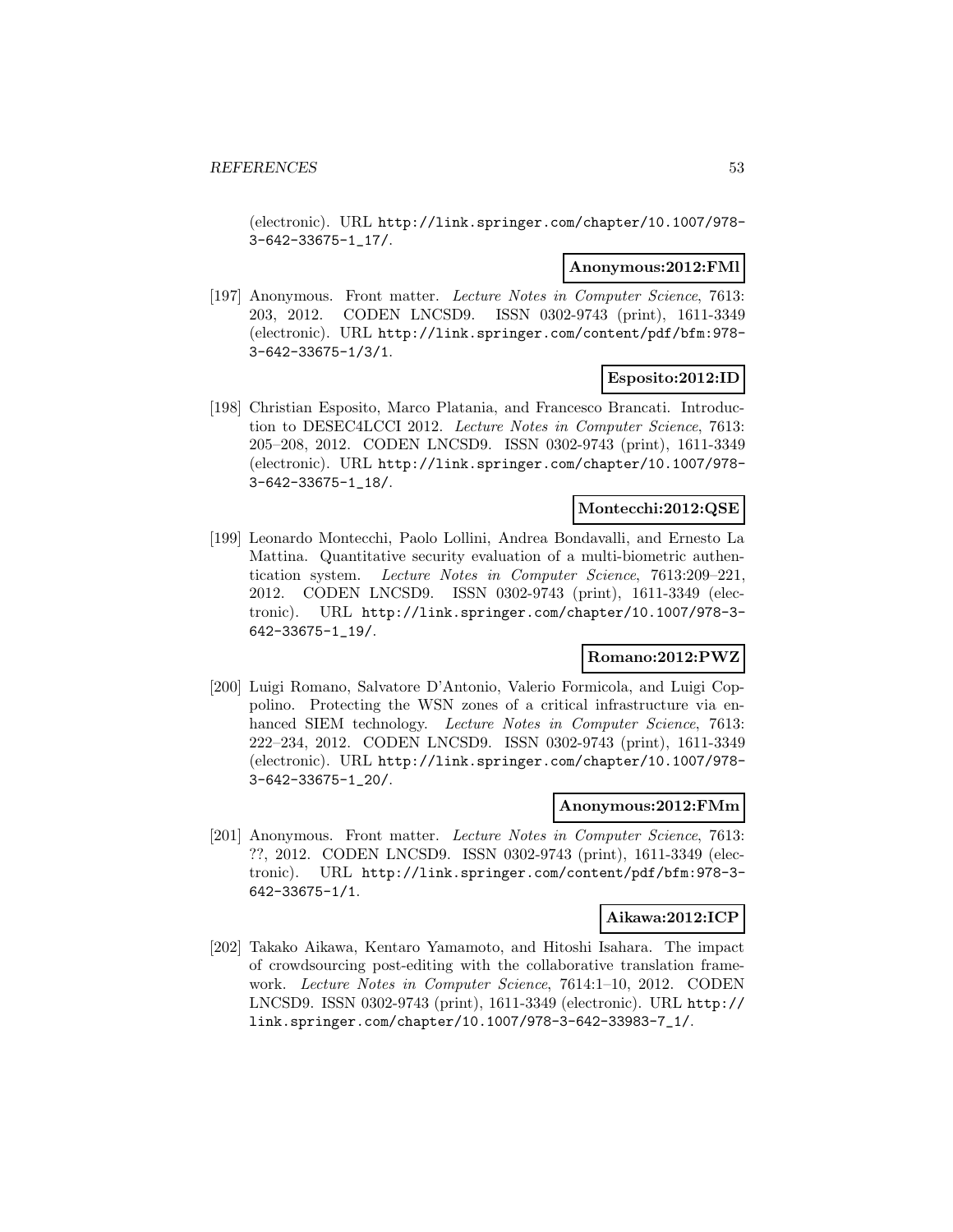### **Chen:2012:TQJ**

[203] Shaoyu Chen and Tadahiro Matsumoto. Translation of quantifiers in Japanese–Chinese machine translation. Lecture Notes in Computer Science, 7614:11–22, 2012. CODEN LNCSD9. ISSN 0302-9743 (print), 1611- 3349 (electronic). URL http://link.springer.com/chapter/10.1007/ 978-3-642-33983-7\_2/.

#### **Isahara:2012:TPU**

[204] Hitoshi Isahara. Toward practical use of machine translation. Lecture Notes in Computer Science, 7614:23–27, 2012. CODEN LNCSD9. ISSN 0302-9743 (print), 1611-3349 (electronic). URL http://link.springer. com/chapter/10.1007/978-3-642-33983-7\_3/.

## **Sakata:2012:PLP**

[205] Jun Sakata, Masato Tokuhisa, and Jin'ichi Murakami. Phrase-level pattern-based machine translation based on analogical mapping method. Lecture Notes in Computer Science, 7614:28–39, 2012. CODEN LNCSD9. ISSN 0302-9743 (print), 1611-3349 (electronic). URL http://link. springer.com/chapter/10.1007/978-3-642-33983-7\_4/.

## **Afli:2012:PTE**

[206] Haithem Afli, Loïc Barrault, and Holger Schwenk. Parallel texts extraction from multimodal comparable corpora. Lecture Notes in Computer Science, 7614:40–51, 2012. CODEN LNCSD9. ISSN 0302-9743 (print), 1611-3349 (electronic). URL http://link.springer.com/chapter/10.1007/978- 3-642-33983-7\_5/.

## **Jin:2012:RCS**

[207] Gan Jin and Natallia Khatseyeva. A reliable communication system to maximize the communication quality. Lecture Notes in Computer Science, 7614:52–63, 2012. CODEN LNCSD9. ISSN 0302-9743 (print), 1611-3349 (electronic). URL http://link.springer.com/chapter/10.1007/978- 3-642-33983-7\_6/.

## **Lejeune:2012:DLI**

[208] Gaël Lejeune, Romain Brixtel, Antoine Doucet, and Nadine Lucas. DAnIEL: Language independent character-based news surveillance. Lecture Notes in Computer Science, 7614:64–75, 2012. CODEN LNCSD9. ISSN 0302-9743 (print), 1611-3349 (electronic). URL http://link. springer.com/chapter/10.1007/978-3-642-33983-7\_7/.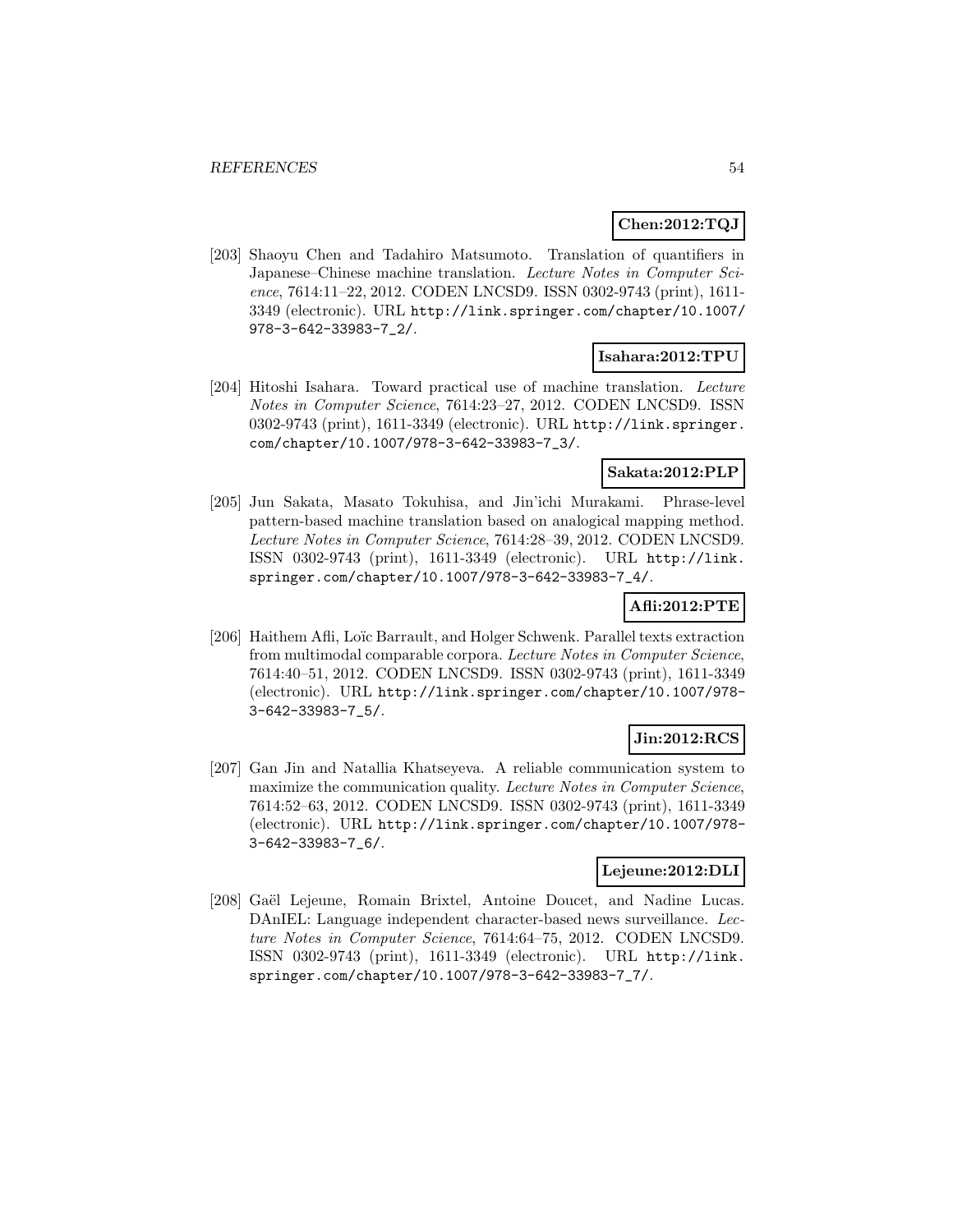# **Qu:2012:OTT**

[209] Jian Qu, Akira Shimazu, and Minh Le Nguyen. OOV term translation, context information and definition extraction based on OOV term type prediction. Lecture Notes in Computer Science, 7614:76– 87, 2012. CODEN LNCSD9. ISSN 0302-9743 (print), 1611-3349 (electronic). URL http://link.springer.com/chapter/10.1007/978-3- 642-33983-7\_8/.

## **Sadat:2012:EWB**

[210] Fatiha Sadat. Exploiting a Web-based encyclopedia as a knowledge base for the extraction of multilingual terminology. Lecture Notes in Computer Science, 7614:88–96, 2012. CODEN LNCSD9. ISSN 0302-9743 (print), 1611-3349 (electronic). URL http://link.springer.com/chapter/10. 1007/978-3-642-33983-7\_9/.

## **Srivastava:2012:SLS**

[211] Jyoti Srivastava and Sudip Sanyal. Segmenting long sentence pairs to improve word alignment in English–Hindi parallel corpora. Lecture Notes in Computer Science, 7614:97–107, 2012. CODEN LNCSD9. ISSN 0302- 9743 (print), 1611-3349 (electronic). URL http://link.springer.com/ chapter/10.1007/978-3-642-33983-7\_10/.

# **Vuong:2012:SSP**

[212] Hoai-Thu Vuong, Dao Ngoc Tu, Minh Le Nguyen, and Vinh Van Nguyen. Shallow syntactic preprocessing for statistical machine translation. Lecture Notes in Computer Science, 7614:108–117, 2012. CODEN LNCSD9. ISSN 0302-9743 (print), 1611-3349 (electronic). URL http://link.springer. com/chapter/10.1007/978-3-642-33983-7\_11/.

#### **Njonko:2012:LRB**

[213] Paul Brillant Feuto Njonko, Sylviane Cardey-Greenfield, and Peter Greenfield. Linguistic rules based approach for automatic restoration of accents on French texts. Lecture Notes in Computer Science, 7614:118– 125, 2012. CODEN LNCSD9. ISSN 0302-9743 (print), 1611-3349 (electronic). URL http://link.springer.com/chapter/10.1007/978- 3-642-33983-7\_12/.

## **Ghayoomi:2012:WCP**

[214] Masood Ghayoomi. Word clustering for Persian statistical parsing. Lecture Notes in Computer Science, 7614:126–137, 2012. CODEN LNCSD9. ISSN 0302-9743 (print), 1611-3349 (electronic). URL http://link.springer. com/chapter/10.1007/978-3-642-33983-7\_13/.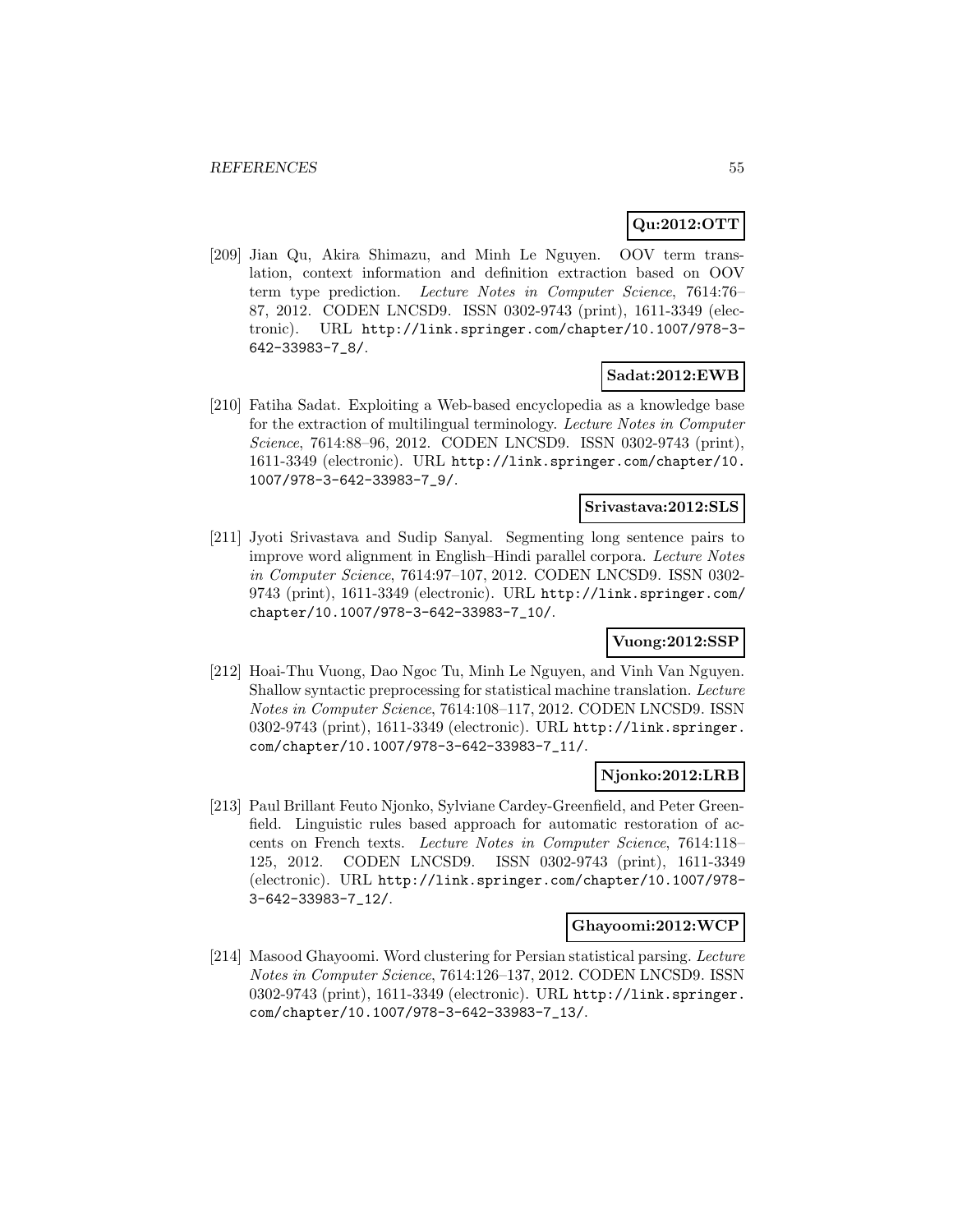## **Kampeera:2012:BLS**

[215] Wannachai Kampeera and Sylviane Cardey-Greenfield. Building a lexically and semantically-rich resource for paraphrase processing. Lecture Notes in Computer Science, 7614:138–143, 2012. CODEN LNCSD9. ISSN 0302-9743 (print), 1611-3349 (electronic). URL http://link.springer. com/chapter/10.1007/978-3-642-33983-7\_14/.

## **Zaborowski:2012:TCD**

[216] Bartosz Zaborowski and Adam Przepiórkowski. Tagset conversion with decision trees. Lecture Notes in Computer Science, 7614:144–155, 2012. CODEN LNCSD9. ISSN 0302-9743 (print), 1611-3349 (electronic). URL http://link.springer.com/chapter/10.1007/978-3- 642-33983-7\_15/.

#### **Zimina:2012:FRP**

[217] Elizaveta Zimina. Fitting a round peg in a square hole: Japanese resource grammar in GF. Lecture Notes in Computer Science, 7614: 156–167, 2012. CODEN LNCSD9. ISSN 0302-9743 (print), 1611-3349 (electronic). URL http://link.springer.com/chapter/10.1007/978- 3-642-33983-7\_16/.

# **Aliwy:2012:ALA**

[218] Ahmed H. Aliwy. Arabic language analyzer with lemma extraction and rich tagset. Lecture Notes in Computer Science, 7614:168–179, 2012. CODEN LNCSD9. ISSN 0302-9743 (print), 1611-3349 (electronic). URL http://link.springer.com/chapter/10.1007/978-3- 642-33983-7\_17/.

#### **Flores:2012:TRM**

[219] Jorge J. García Flores, Pierre Zweigenbaum, Zhao Yue, and William Turner. Tracking researcher mobility on the Web using snippet semantic analysis. Lecture Notes in Computer Science, 7614:180–191, 2012. CODEN LNCSD9. ISSN 0302-9743 (print), 1611-3349 (electronic). URL http://link.springer.com/chapter/10.1007/978-3- 642-33983-7\_18/.

## **Goluchowski:2012:SRL**

[220] Konrad Gołuchowski and Adam Przepiórkowski. Semantic role labelling without deep syntactic parsing. Lecture Notes in Computer Science, 7614: 192–197, 2012. CODEN LNCSD9. ISSN 0302-9743 (print), 1611-3349 (electronic). URL http://link.springer.com/chapter/10.1007/978- 3-642-33983-7\_19/.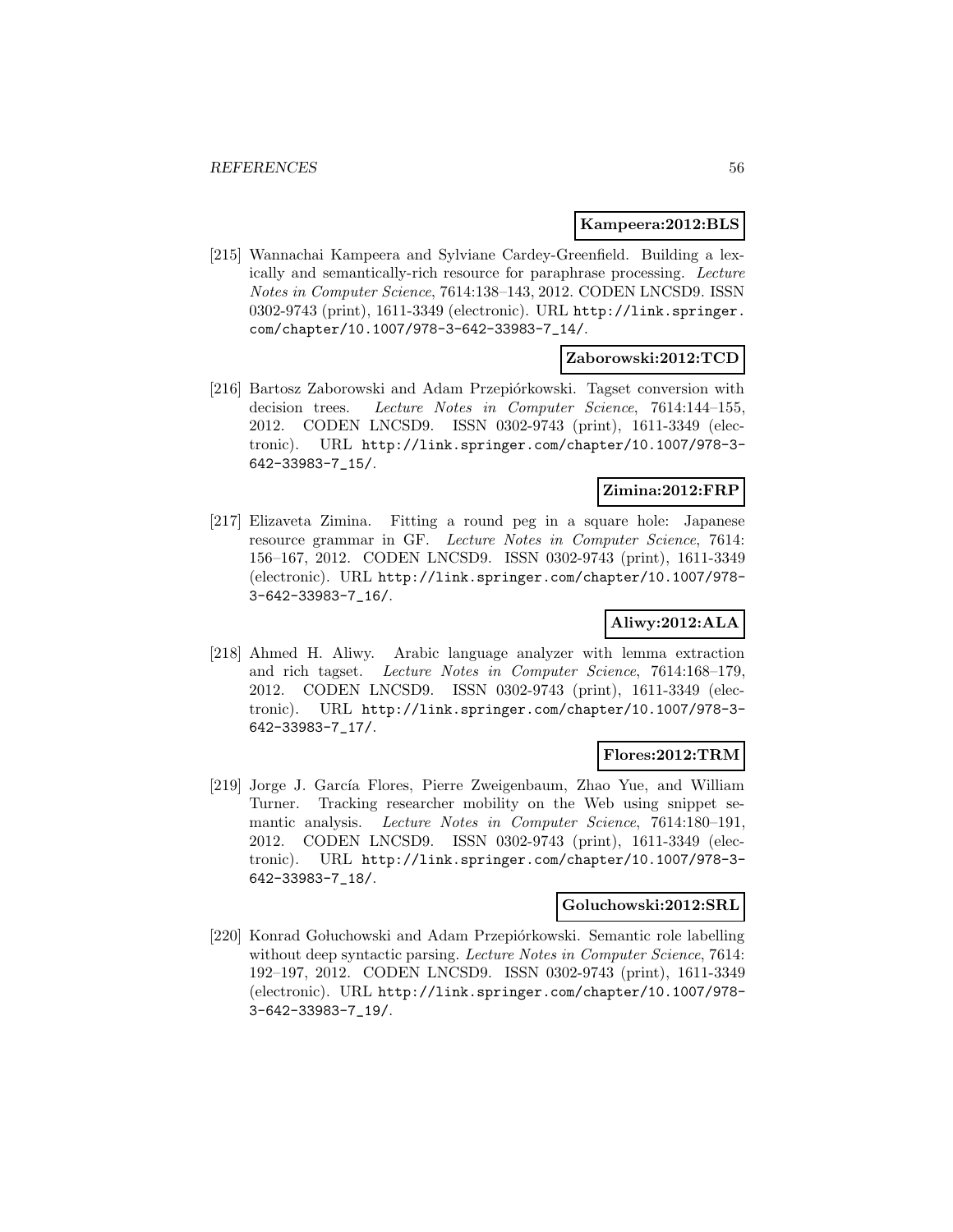#### **Jarzebowski:2012:TIE**

[221] Przemysław Jarzebowski and Adam Przepiórkowski. Temporal information extraction with cross-language projected data. Lecture Notes in Computer Science, 7614:198–209, 2012. CODEN LNCSD9. ISSN 0302- 9743 (print), 1611-3349 (electronic). URL http://link.springer.com/ chapter/10.1007/978-3-642-33983-7\_20/.

#### **Anonymous:2012:FMn**

[222] Anonymous. Front matter. Lecture Notes in Computer Science, 7614: ??, 2012. CODEN LNCSD9. ISSN 0302-9743 (print), 1611-3349 (electronic). URL http://link.springer.com/content/pdf/bfm:978-3- 642-33983-7/1.

## **Kersten:2012:IBL**

[223] Thomas P. Kersten and Maren Lindstaedt. Image-based low-cost systems for automatic 3D recording and modelling of archaeological finds and objects. Lecture Notes in Computer Science, 7616:1–10, 2012. CODEN LNCSD9. ISSN 0302-9743 (print), 1611-3349 (electronic). URL http:// link.springer.com/chapter/10.1007/978-3-642-34234-9\_1/.

#### **Fritsch:2012:PPC**

[224] Dieter Fritsch, Mohammed Abdel-Wahab, Alessandro Cefalu, and Konrad Wenzel. Photogrammetric point cloud collection with multi-camera systems. Lecture Notes in Computer Science, 7616:11–20, 2012. CODEN LNCSD9. ISSN 0302-9743 (print), 1611-3349 (electronic). URL http:// link.springer.com/chapter/10.1007/978-3-642-34234-9\_2/.

## **Trinks:2012:PAL**

[225] Immo Trinks, Wolfgang Neubauer, and Michael Doneus. Prospecting archaeological landscapes. Lecture Notes in Computer Science, 7616: 21–29, 2012. CODEN LNCSD9. ISSN 0302-9743 (print), 1611-3349 (electronic). URL http://link.springer.com/chapter/10.1007/978- 3-642-34234-9\_3/.

## **Hollaus:2012:MIA**

[226] Fabian Hollaus, Melanie Gau, and Robert Sablatnig. Multispectral image acquisition of ancient manuscripts. Lecture Notes in Computer Science, 7616:30–39, 2012. CODEN LNCSD9. ISSN 0302-9743 (print), 1611-3349 (electronic). URL http://link.springer.com/chapter/10.1007/978- 3-642-34234-9\_4/.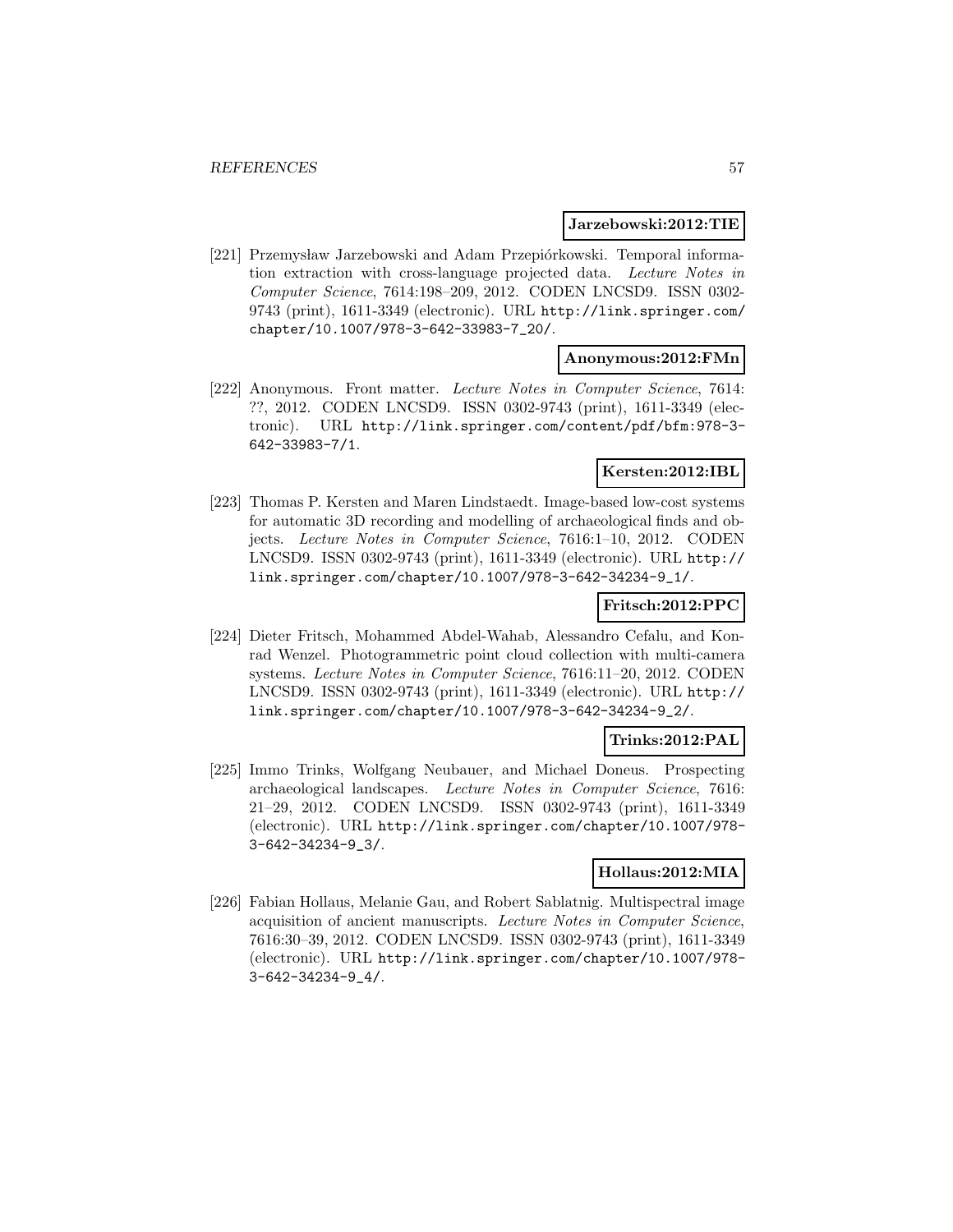#### **Remondino:2012:LCO**

[227] Fabio Remondino, Silvio Del Pizzo, Thomas P. Kersten, and Salvatore Troisi. Low-cost and open-source solutions for automated image orienta- $\tau$  tion — a critical overview. Lecture Notes in Computer Science, 7616: 40–54, 2012. CODEN LNCSD9. ISSN 0302-9743 (print), 1611-3349 (electronic). URL http://link.springer.com/chapter/10.1007/978- 3-642-34234-9\_5/.

### **Kersten:2012:AGH**

[228] Thomas P. Kersten, Friedrich Keller, Jerome Saenger, and Jochen Schiewe. Automated generation of an historic 4D city model of Hamburg and its visualisation with the GE Engine. Lecture Notes in Computer Science, 7616:55–65, 2012. CODEN LNCSD9. ISSN 0302-9743 (print), 1611-3349 (electronic). URL http://link.springer.com/chapter/10. 1007/978-3-642-34234-9\_6/.

### **Balzani:2012:ABC**

[229] Marcello Balzani, Carlo Bughi, Federico Ferrari, Luca Rossato, and Alessandra Tursi. Alberti's box: The cultural multimedia project on the architectures of Leon Battista Alberti. Lecture Notes in Computer Science, 7616:66–75, 2012. CODEN LNCSD9. ISSN 0302-9743 (print), 1611-3349 (electronic). URL http://link.springer.com/chapter/10. 1007/978-3-642-34234-9\_7/.

## **Moussa:2012:AFD**

[230] Wassim Moussa, Mohammed Abdel-Wahab, and Dieter Fritsch. Automatic fusion of digital images and laser scanner data for heritage preservation. Lecture Notes in Computer Science, 7616:76–85, 2012. CODEN LNCSD9. ISSN 0302-9743 (print), 1611-3349 (electronic). URL http:// link.springer.com/chapter/10.1007/978-3-642-34234-9\_8/.

#### **Bernikola:2012:MDS**

[231] Eirini Bernikola, Elsa Tsiranidou, Vivi Tornari, Vincent Detalle, and Jean Luc Bodnar. Mapping of defect structural micro-morphology in the documentation of conservation approaches. Lecture Notes in Computer Science, 7616:86–96, 2012. CODEN LNCSD9. ISSN 0302-9743 (print), 1611-3349 (electronic). URL http://link.springer.com/chapter/10. 1007/978-3-642-34234-9\_9/.

#### **Sidiropoulou-Velidou:2012:ETI**

[232] Dafni Sidiropoulou-Velidou, Andreas Georgopoulos, and José Luis Lerma. Exploitation of thermal imagery for the detection of pathologies in monuments. Lecture Notes in Computer Science, 7616:97–108, 2012. CODEN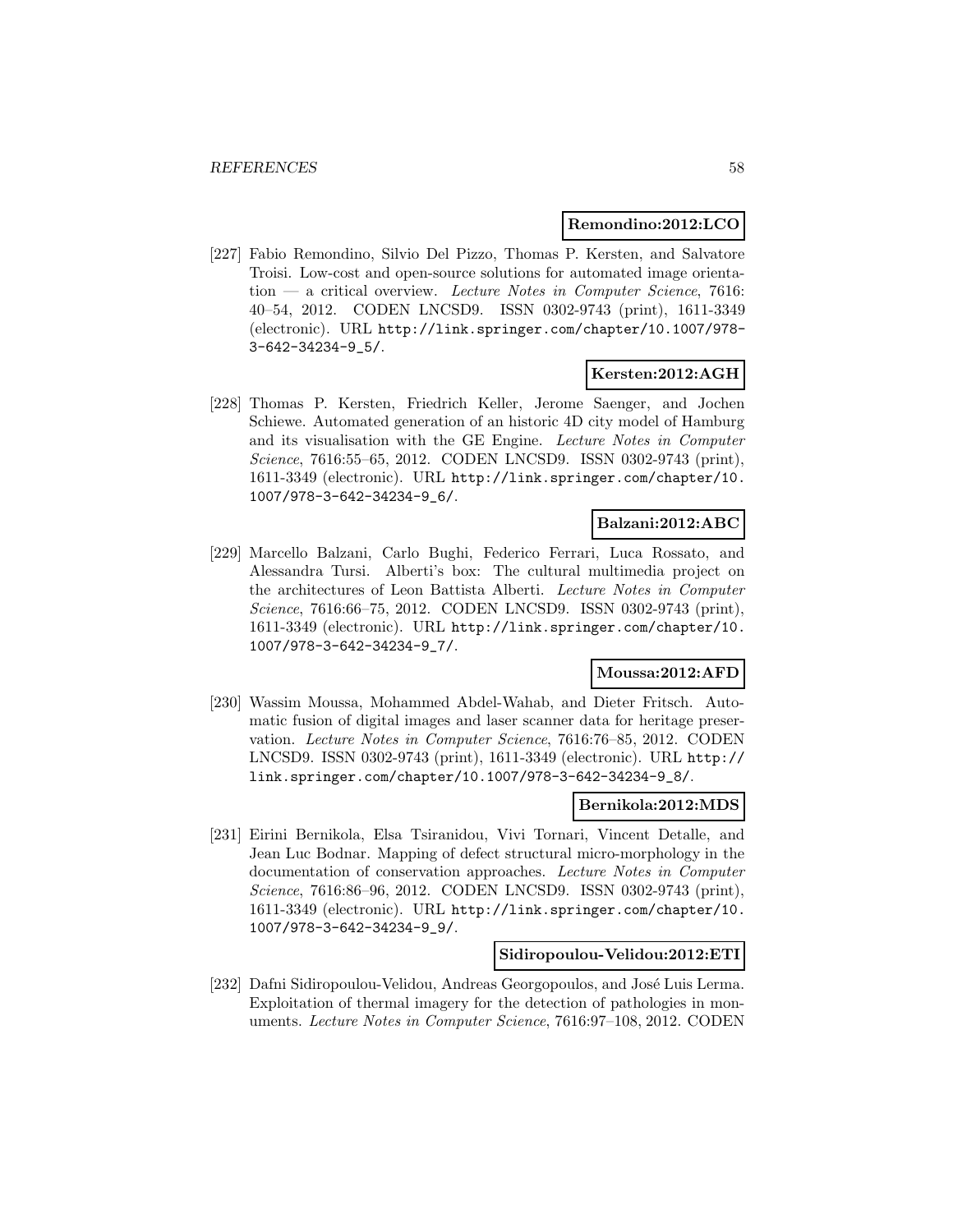LNCSD9. ISSN 0302-9743 (print), 1611-3349 (electronic). URL http:// link.springer.com/chapter/10.1007/978-3-642-34234-9\_10/.

#### **Doulamis:2012:LSL**

[233] Nikolaos Doulamis, Christos Yiakoumettis, and George Miaoulis. On-line spectral learning in exploring 3D large scale geo-referred scenes. Lecture Notes in Computer Science, 7616:109–118, 2012. CODEN LNCSD9. ISSN 0302-9743 (print), 1611-3349 (electronic). URL http://link.springer. com/chapter/10.1007/978-3-642-34234-9\_11/.

## **Drap:2012:ISM**

[234] Pierre Drap, Djamal Merad, Julien Seinturier, Jean-Marc Boï, and Daniela Peloso. An information system for medieval archaeology based on photogrammetry and archaeological database: The Shawbak Castle Project. Lecture Notes in Computer Science, 7616:119–128, 2012. CODEN LNCSD9. ISSN 0302-9743 (print), 1611-3349 (electronic). URL http:// link.springer.com/chapter/10.1007/978-3-642-34234-9\_12/.

### **Agapiou:2012:TAI**

[235] Athos Agapiou, Diofantos G. Hadjimitsis, Andreas Georgopoulos, and Apostolos Sarris. Towards an archaeological index: Identification of the spectral regions of stress vegetation due to buried archaeological remains. Lecture Notes in Computer Science, 7616:129–138, 2012. CODEN LNCSD9. ISSN 0302-9743 (print), 1611-3349 (electronic). URL http:// link.springer.com/chapter/10.1007/978-3-642-34234-9\_13/.

#### **Gigliarelli:2012:HSH**

[236] Elena Gigliarelli, Donato Carlea, Angela Corcella, and Heleni Porfyriou. Historical social housing: Smart analysis and design for conservation and energy regeneration. Lecture Notes in Computer Science, 7616: 139–148, 2012. CODEN LNCSD9. ISSN 0302-9743 (print), 1611-3349 (electronic). URL http://link.springer.com/chapter/10.1007/978- 3-642-34234-9\_14/.

#### **Echavarria:2012:HMD**

[237] Karina Rodriguez Echavarria, Jaime Kaminski, and David Arnold. 3D heritage on mobile devices: Scenarios and opportunities. Lecture Notes in Computer Science, 7616:149–158, 2012. CODEN LNCSD9. ISSN 0302- 9743 (print), 1611-3349 (electronic). URL http://link.springer.com/ chapter/10.1007/978-3-642-34234-9\_15/.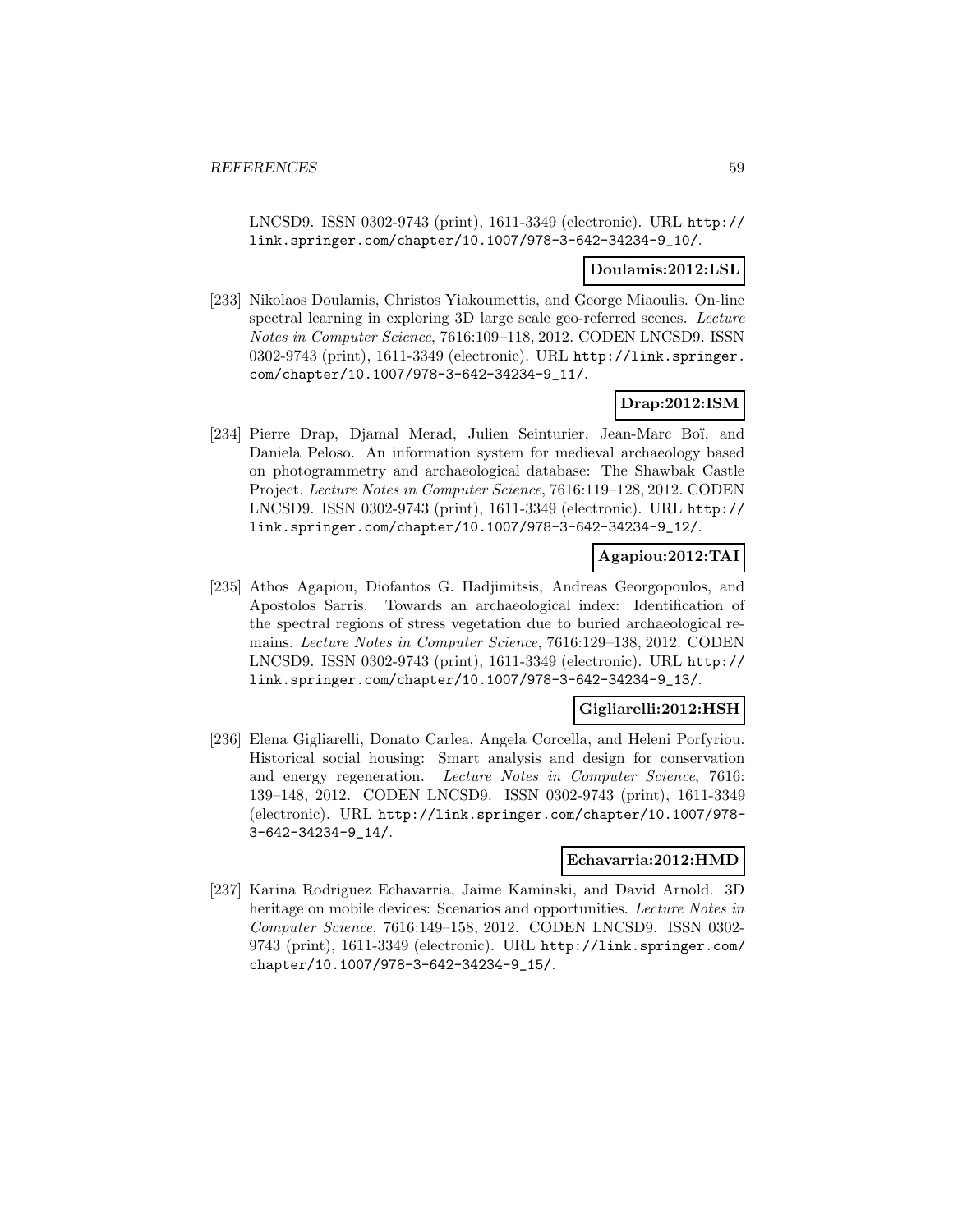## **Fleury:2012:RAR**

[238] Philippe Fleury and Sophie Madeleine. Reviving Ancient Rome: Virtual reality at the service of cultural heritage. Lecture Notes in Computer Science, 7616:159–169, 2012. CODEN LNCSD9. ISSN 0302-9743 (print), 1611-3349 (electronic). URL http://link.springer.com/chapter/10. 1007/978-3-642-34234-9\_16/.

# **Zotti:2012:VRD**

[239] Georg Zotti and Wolfgang Neubauer. Virtual reconstructions in a desktop planetarium for demonstrations in cultural astronomy. Lecture Notes in Computer Science, 7616:170–180, 2012. CODEN LNCSD9. ISSN 0302- 9743 (print), 1611-3349 (electronic). URL http://link.springer.com/ chapter/10.1007/978-3-642-34234-9\_17/.

#### **Fernandez-Palacios:2012:ARA**

[240] Belén Jiménez Fernández-Palacios, Alessandro Rizzi, and Francesco Nex. Augmented reality for archaeological finds. Lecture Notes in Computer Science, 7616:181–190, 2012. CODEN LNCSD9. ISSN 0302-9743 (print), 1611-3349 (electronic). URL http://link.springer.com/chapter/10. 1007/978-3-642-34234-9\_18/.

## **Rahaman:2012:VHE**

[241] Hafizur Rahaman, Rana Das, and Shehzad Zahir. Virtual heritage: Exploring photorealism. Lecture Notes in Computer Science, 7616:191– 200, 2012. CODEN LNCSD9. ISSN 0302-9743 (print), 1611-3349 (electronic). URL http://link.springer.com/chapter/10.1007/978- 3-642-34234-9\_19/.

#### **Kersten:2012:VAM**

[242] Thomas P. Kersten and Maren Lindstaedt. Virtual architectural 3D model of the Imperial Cathedral (Kaiserdom) of Königslutter, Germany through terrestrial laser scanning. Lecture Notes in Computer Science, 7616: 201–210, 2012. CODEN LNCSD9. ISSN 0302-9743 (print), 1611-3349 (electronic). URL http://link.springer.com/chapter/10.1007/978- 3-642-34234-9\_20/.

#### **Anonymous:2012:FMo**

[243] Anonymous. Front matter. Lecture Notes in Computer Science, 7616: ??, 2012. CODEN LNCSD9. ISSN 0302-9743 (print), 1611-3349 (electronic). URL http://link.springer.com/content/pdf/bfm:978-3- 642-34234-9/1.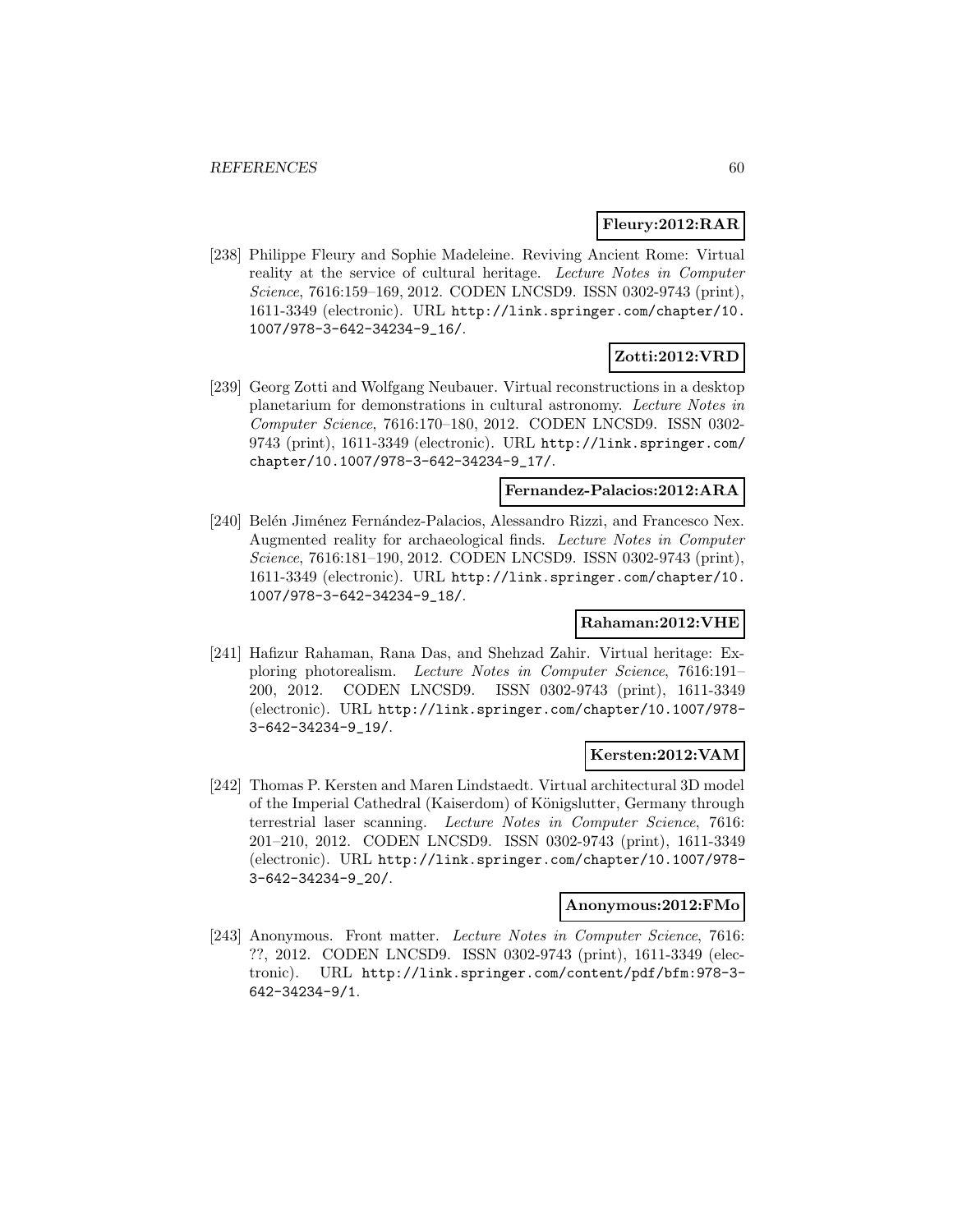#### **Blom:2012:DFU**

[244] Arjan Blom, Gerhard de Koning Gans, Erik Poll, Joeri de Ruiter, and Roel Verdult. Designed to fail: a USB-connected reader for online banking. Lecture Notes in Computer Science, 7617:1–16, 2012. CODEN LNCSD9. ISSN 0302-9743 (print), 1611-3349 (electronic). URL http: //link.springer.com/chapter/10.1007/978-3-642-34210-3\_1/.

## **Adolphi:2012:SAO**

[245] Benjamin Adolphi and Hanno Langweg. Security add-ons for mobile platforms. Lecture Notes in Computer Science, 7617:17–30, 2012. CODEN LNCSD9. ISSN 0302-9743 (print), 1611-3349 (electronic). URL http:// link.springer.com/chapter/10.1007/978-3-642-34210-3\_2/.

#### **Jensen:2012:TAV**

[246] Torben Jensen, Heine Pedersen, Mads Chr. Olesen, and René Rydhof Hansen. THAPS: Automated vulnerability scanning of PHP applications. Lecture Notes in Computer Science, 7617:31–46, 2012. CODEN LNCSD9. ISSN 0302-9743 (print), 1611-3349 (electronic). URL http:// link.springer.com/chapter/10.1007/978-3-642-34210-3\_3/.

#### **Sommestad:2012:CSE**

[247] Teodor Sommestad and Jonas Hallberg. Cyber security exercises and competitions as a platform for cyber security experiments. Lecture Notes in Computer Science, 7617:47–60, 2012. CODEN LNCSD9. ISSN 0302- 9743 (print), 1611-3349 (electronic). URL http://link.springer.com/ chapter/10.1007/978-3-642-34210-3\_4/.

#### **Proctor:2012:DCS**

[248] Tony Proctor. The development of cyber security warning, advice and report points. Lecture Notes in Computer Science, 7617:61–72, 2012. CODEN LNCSD9. ISSN 0302-9743 (print), 1611-3349 (electronic). URL http://link.springer.com/chapter/10.1007/978-3- 642-34210-3\_5/.

### **Groner:2012:TEE**

[249] Ramona Groner and Philipp Brune. Towards an empirical examination of IT security infrastructures in SME. Lecture Notes in Computer Science, 7617:73–88, 2012. CODEN LNCSD9. ISSN 0302-9743 (print), 1611-3349 (electronic). URL http://link.springer.com/chapter/10.1007/978- 3-642-34210-3\_6/.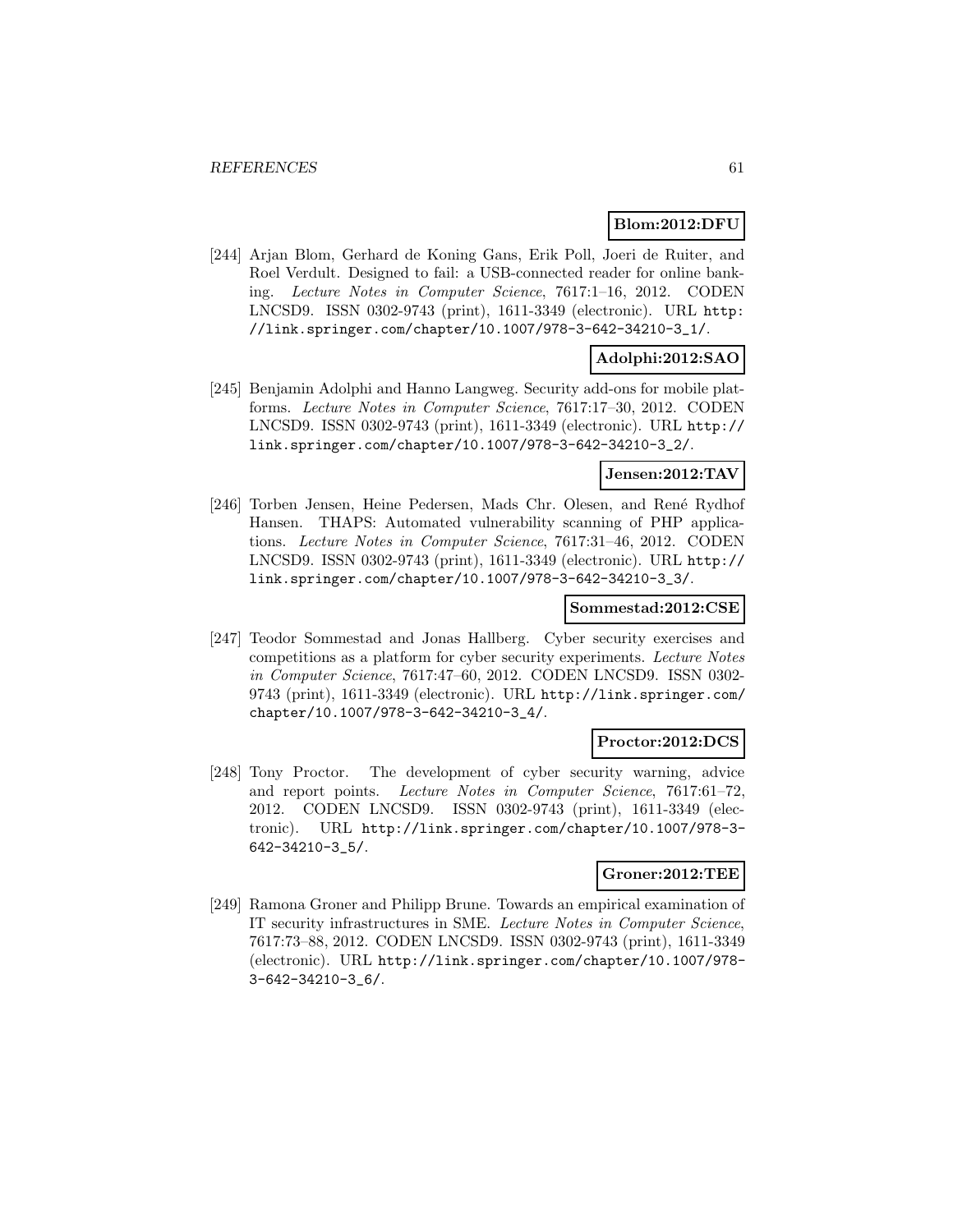#### **Massacci:2012:HSS**

[250] Fabio Massacci and Federica Paci. How to select a security requirements method? A comparative study with students and practitioners. Lecture Notes in Computer Science, 7617:89–104, 2012. CODEN LNCSD9. ISSN 0302-9743 (print), 1611-3349 (electronic). URL http://link.springer. com/chapter/10.1007/978-3-642-34210-3\_7/.

### **Noorman:2012:TSN**

[251] Job Noorman, Nick Nikiforakis, and Frank Piessens. There is safety in numbers: Preventing control-flow hijacking by duplication. Lecture Notes in Computer Science, 7617:105–120, 2012. CODEN LNCSD9. ISSN 0302- 9743 (print), 1611-3349 (electronic). URL http://link.springer.com/ chapter/10.1007/978-3-642-34210-3\_8/.

## **Milushev:2012:CUS**

[252] Dimiter Milushev and Dave Clarke. Coinductive unwinding of securityrelevant hyperproperties. Lecture Notes in Computer Science, 7617: 121–136, 2012. CODEN LNCSD9. ISSN 0302-9743 (print), 1611-3349 (electronic). URL http://link.springer.com/chapter/10.1007/978- 3-642-34210-3\_9/.

## **Staahl:2012:RSS**

[253] Björn Ståhl and Per Mellstrand. Retooling and securing systemic debugging. Lecture Notes in Computer Science, 7617:137–152, 2012. CODEN LNCSD9. ISSN 0302-9743 (print), 1611-3349 (electronic). URL http:// link.springer.com/chapter/10.1007/978-3-642-34210-3\_10/.

#### **Helkala:2012:CAP**

[254] Kirsi Helkala, Nils Kalstad Svendsen, Per Thorsheim, and Anders Wiehe. Cracking associative passwords. Lecture Notes in Computer Science, 7617: 153–168, 2012. CODEN LNCSD9. ISSN 0302-9743 (print), 1611-3349 (electronic). URL http://link.springer.com/chapter/10.1007/978- 3-642-34210-3\_11/.

## **Zibuschka:2012:HAH**

[255] Jan Zibuschka and Lothar Fritsch. A hybrid approach for highly available and secure storage of pseudo-SSO credentials. Lecture Notes in Computer Science, 7617:169–183, 2012. CODEN LNCSD9. ISSN 0302-9743 (print), 1611-3349 (electronic). URL http://link.springer.com/chapter/10. 1007/978-3-642-34210-3\_12/.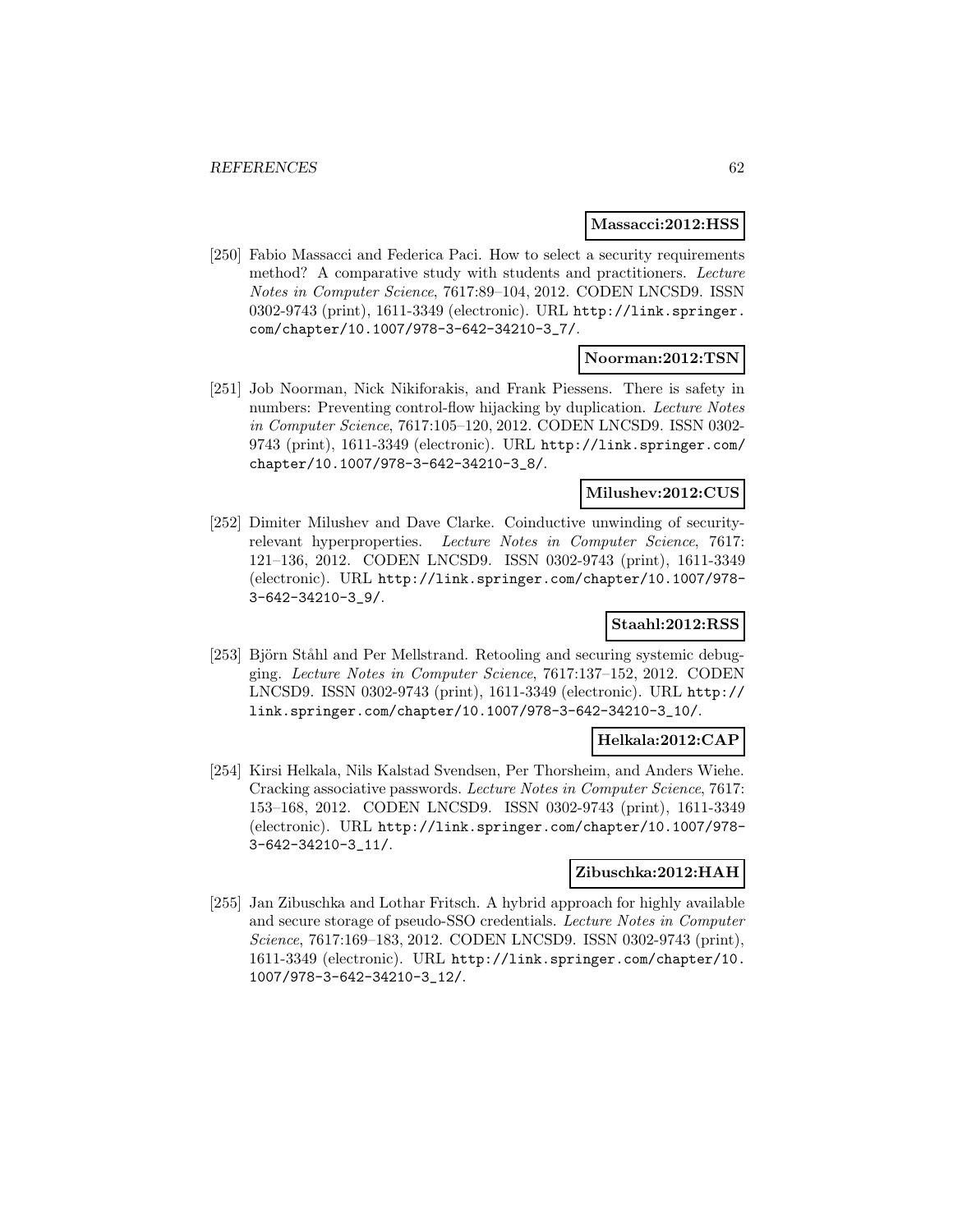#### **Sangchoolie:2012:AQP**

[256] Behrooz Sangchoolie, Mazdak Rajabi Nasab, Tomas Olovsson, and Wolfgang John. Assessing the quality of packet-level traces collected on Internet backbone links. Lecture Notes in Computer Science, 7617: 184–198, 2012. CODEN LNCSD9. ISSN 0302-9743 (print), 1611-3349 (electronic). URL http://link.springer.com/chapter/10.1007/978- 3-642-34210-3\_13/.

# **Clark:2012:EKS**

[257] Jason W. Clark. Everything but the kitchen sink: Determining the effect of multiple attacks on privacy preserving technology users. Lecture Notes in Computer Science, 7617:199–214, 2012. CODEN LNCSD9. ISSN 0302- 9743 (print), 1611-3349 (electronic). URL http://link.springer.com/ chapter/10.1007/978-3-642-34210-3\_14/.

## **Duan:2012:CWI**

[258] Huiying Duan and Cäcilia Zirn. Can we identify manipulative behavior and the corresponding suspects on review Websites using supervised learning? Lecture Notes in Computer Science, 7617:215–230, 2012. CODEN LNCSD9. ISSN 0302-9743 (print), 1611-3349 (electronic). URL http:// link.springer.com/chapter/10.1007/978-3-642-34210-3\_15/.

#### **Pulls:2012:PFC**

[259] Tobias Pulls. Privacy-friendly cloud storage for the data track. Lecture Notes in Computer Science, 7617:231–246, 2012. CODEN LNCSD9. ISSN 0302-9743 (print), 1611-3349 (electronic). URL http://link.springer. com/chapter/10.1007/978-3-642-34210-3\_16/.

#### **Anonymous:2012:BMc**

[260] Anonymous. Back matter. Lecture Notes in Computer Science, 7617: ??, 2012. CODEN LNCSD9. ISSN 0302-9743 (print), 1611-3349 (electronic). URL http://link.springer.com/content/pdf/bbm:978-3- 642-34210-3/1.

#### **Anonymous:2012:FMp**

[261] Anonymous. Front matter. Lecture Notes in Computer Science, 7617: ??, 2012. CODEN LNCSD9. ISSN 0302-9743 (print), 1611-3349 (electronic). URL http://link.springer.com/content/pdf/bfm:978-3- 642-34210-3/1.

## **Djebbar:2012:ASB**

[262] Fatiha Djebbar and Beghdad Ayad. Audio steganalysis based on lossless data-compression techniques. Lecture Notes in Computer Science,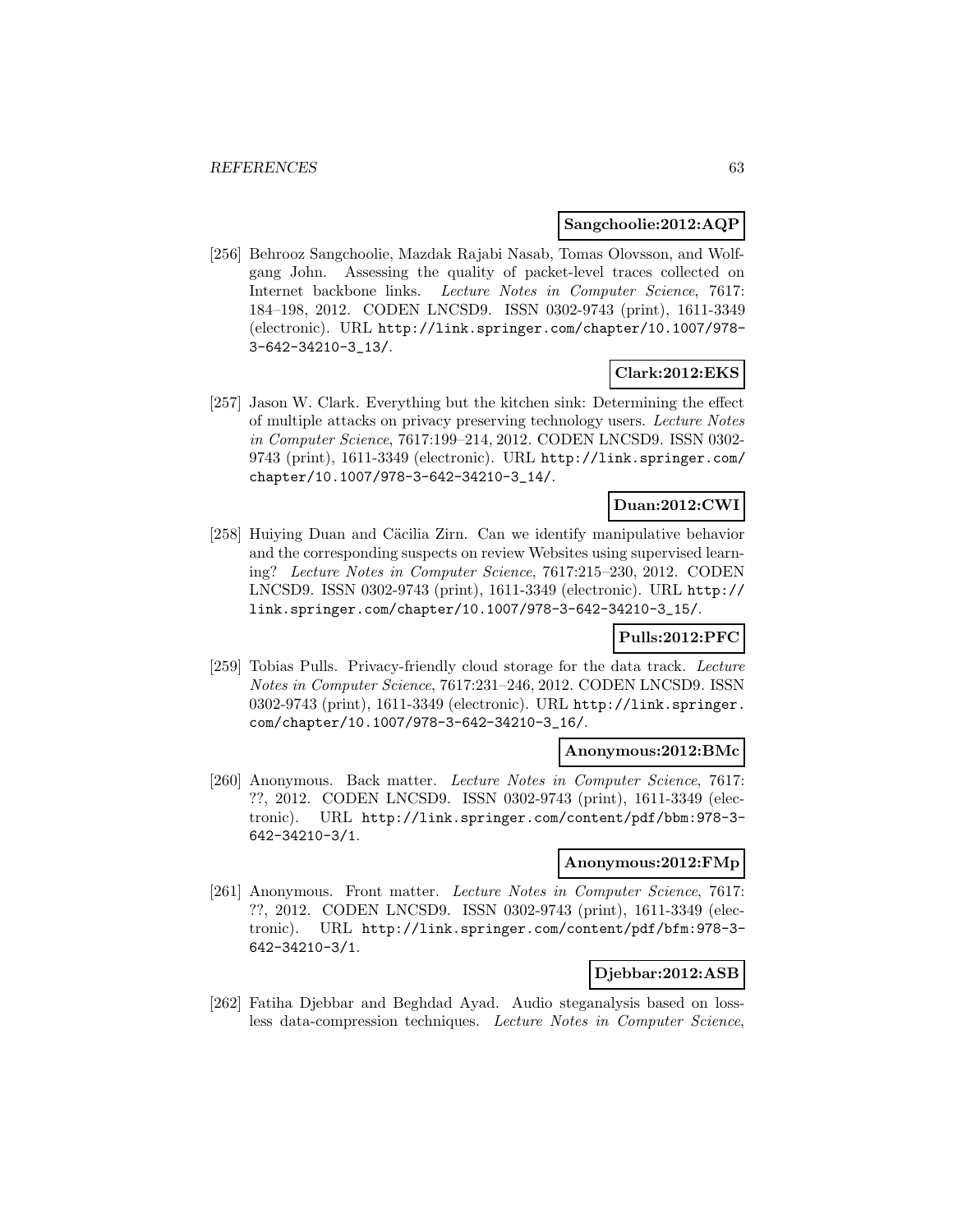7618:1–9, 2012. CODEN LNCSD9. ISSN 0302-9743 (print), 1611-3349 (electronic). URL http://link.springer.com/chapter/10.1007/978- 3-642-34129-8\_1/.

## **Chow:2012:EPV**

[263] Yang-Wai Chow, Willy Susilo, and Duncan S. Wong. Enhancing the perceived visual quality of a size invariant visual cryptography scheme. Lecture Notes in Computer Science, 7618:10–21, 2012. CODEN LNCSD9. ISSN 0302-9743 (print), 1611-3349 (electronic). URL http://link. springer.com/chapter/10.1007/978-3-642-34129-8\_2/.

## **Ganan:2012:IRS**

[264] Carlos Gañán, Jose L. Muñoz, Oscar Esparza, Jorge Mata-Díaz, and Juanjo Alins. Impact of the revocation service in PKI prices. Lecture Notes in Computer Science, 7618:22–32, 2012. CODEN LNCSD9. ISSN 0302-9743 (print), 1611-3349 (electronic). URL http://link.springer. com/chapter/10.1007/978-3-642-34129-8\_3/.

## **Bahig:2012:CMP**

[265] Hatem M. Bahig, Ashraf Bhery, and Dieaa I. Nassr. Cryptanalysis of multi-prime RSA with small prime difference. Lecture Notes in Computer Science, 7618:33–44, 2012. CODEN LNCSD9. ISSN 0302-9743 (print), 1611-3349 (electronic). URL http://link.springer.com/chapter/10. 1007/978-3-642-34129-8\_4/.

## **Xu:2012:IPR**

[266] Jun Xu, Lei Hu, and Siwei Sun. Implicit polynomial recovery and cryptanalysis of a combinatorial key cryptosystem. Lecture Notes in Computer Science, 7618:45–57, 2012. CODEN LNCSD9. ISSN 0302-9743 (print), 1611-3349 (electronic). URL http://link.springer.com/chapter/10. 1007/978-3-642-34129-8\_5/.

# **Liu:2012:IRK**

[267] Shusheng Liu, Zheng Gong, and Libin Wang. Improved related-key differential attacks on reduced-round LBlock. Lecture Notes in Computer Science, 7618:58–69, 2012. CODEN LNCSD9. ISSN 0302-9743 (print), 1611-3349 (electronic). URL http://link.springer.com/chapter/10. 1007/978-3-642-34129-8\_6/.

## **Tang:2012:CAL**

[268] Yajuan Tang. Countermeasures on application level low-rate denialof-service attack. Lecture Notes in Computer Science, 7618:70–80,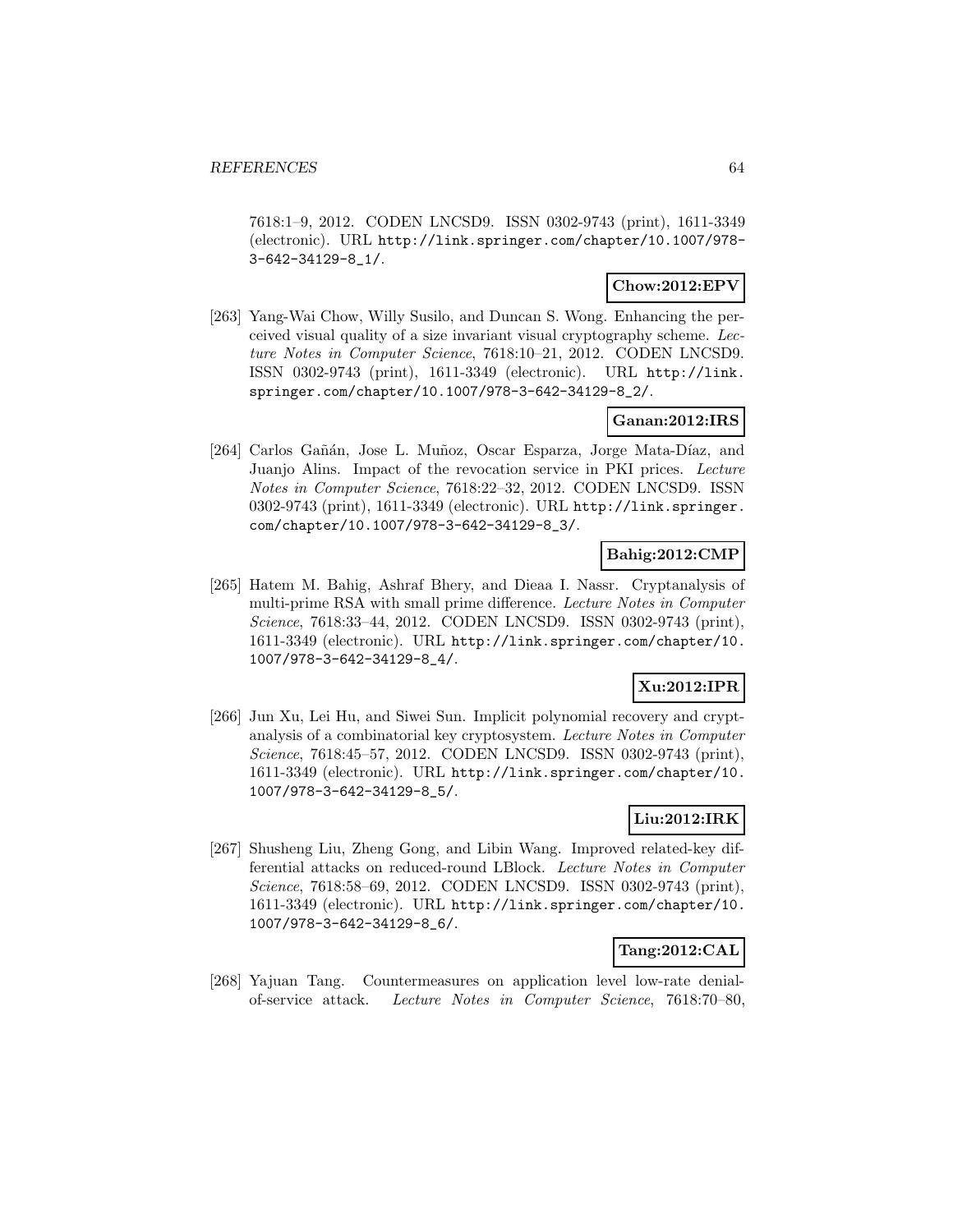2012. CODEN LNCSD9. ISSN 0302-9743 (print), 1611-3349 (electronic). URL http://link.springer.com/chapter/10.1007/978-3- 642-34129-8\_7/.

## **Trabelsi:2012:FPF**

[269] Zouheir Trabelsi, Liren Zhang, and Safaa Zeidan. Firewall packet filtering optimization using statistical traffic awareness test. Lecture Notes in Computer Science, 7618:81–92, 2012. CODEN LNCSD9. ISSN 0302- 9743 (print), 1611-3349 (electronic). URL http://link.springer.com/ chapter/10.1007/978-3-642-34129-8\_8/.

# **Felix:2012:GBM**

[270] John Felix, Charles Joseph, and Ali A. Ghorbani. Group behavior metrics for P2P botnet detection. Lecture Notes in Computer Science, 7618: 93–104, 2012. CODEN LNCSD9. ISSN 0302-9743 (print), 1611-3349 (electronic). URL http://link.springer.com/chapter/10.1007/978- 3-642-34129-8\_9/.

# **Ma:2012:HPO**

[271] Yuan Ma, Luning Xia, Jingqiang Lin, Jiwu Jing, Zongbin Liu, and Xingjie Yu. Hardware performance optimization and evaluation of SM3 hash algorithm on FPGA. Lecture Notes in Computer Science, 7618: 105–118, 2012. CODEN LNCSD9. ISSN 0302-9743 (print), 1611-3349 (electronic). URL http://link.springer.com/chapter/10.1007/978- 3-642-34129-8\_10/.

# **Xiong:2012:CLR**

[272] Hao Xiong, Cong Zhang, Tsz Hon Yuen, Echo P. Zhang, Siu Ming Yiu, and Sihan Qing. Continual leakage-resilient dynamic secret sharing in the split-state model. Lecture Notes in Computer Science, 7618: 119–130, 2012. CODEN LNCSD9. ISSN 0302-9743 (print), 1611-3349 (electronic). URL http://link.springer.com/chapter/10.1007/978- 3-642-34129-8\_11/.

#### **Henecka:2012:CRN**

[273] Wilko Henecka, Nigel Bean, and Matthew Roughan. Conversion of realnumbered privacy-preserving problems into the integer domain. Lecture Notes in Computer Science, 7618:131–141, 2012. CODEN LNCSD9. ISSN 0302-9743 (print), 1611-3349 (electronic). URL http://link.springer. com/chapter/10.1007/978-3-642-34129-8\_12/.

# **Wang:2012:PAO**

[274] Yang Wang, Man Ho Au, and Willy Susilo. Perfect ambiguous optimistic fair exchange. Lecture Notes in Computer Science, 7618:142–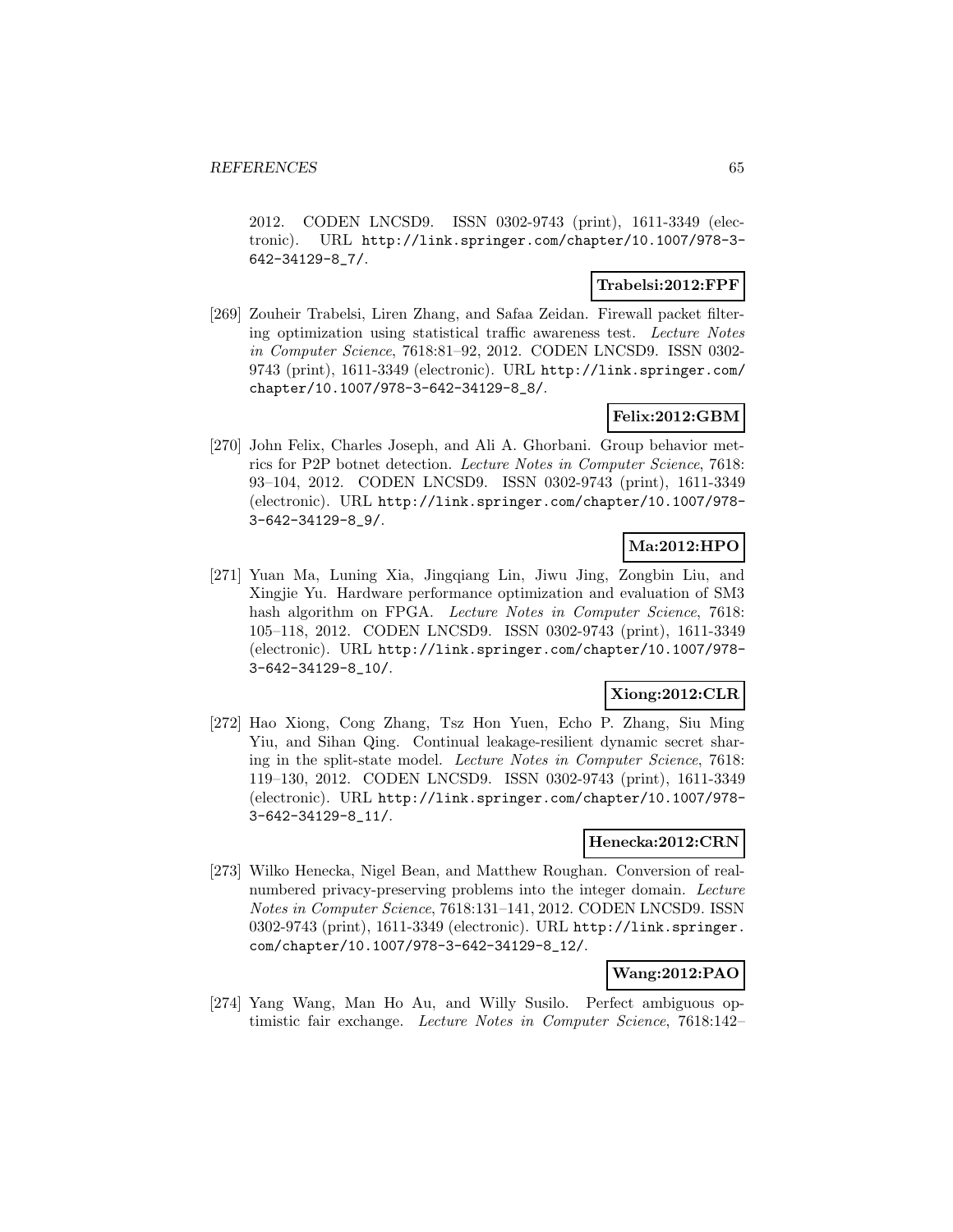153, 2012. CODEN LNCSD9. ISSN 0302-9743 (print), 1611-3349 (electronic). URL http://link.springer.com/chapter/10.1007/978- 3-642-34129-8\_13/.

## **Pang:2012:PPN**

[275] Xiaoqiong Pang, Bo Yang, and Qiong Huang. Privacy-preserving noisy keyword search in cloud computing. Lecture Notes in Computer Science, 7618:154–166, 2012. CODEN LNCSD9. ISSN 0302-9743 (print), 1611- 3349 (electronic). URL http://link.springer.com/chapter/10.1007/ 978-3-642-34129-8\_14/.

## **Yuen:2012:FSA**

[276] Tsz Hon Yuen, Joseph K. Liu, Xinyi Huang, Man Ho Au, Willy Susilo, and Jianying Zhou. Forward secure attribute-based signatures. Lecture Notes in Computer Science, 7618:167–177, 2012. CODEN LNCSD9. ISSN 0302-9743 (print), 1611-3349 (electronic). URL http://link.springer. com/chapter/10.1007/978-3-642-34129-8\_15/.

# **Ding:2012:CRP**

[277] Ning Ding and Dawu Gu. On constant-round precise zero-knowledge. Lecture Notes in Computer Science, 7618:178–190, 2012. CODEN LNCSD9. ISSN 0302-9743 (print), 1611-3349 (electronic). URL http://link. springer.com/chapter/10.1007/978-3-642-34129-8\_16/.

## **Li:2012:OEA**

[278] Jingwei Li, Chunfu Jia, Jin Li, and Xiaofeng Chen. Outsourcing encryption of attribute-based encryption with MapReduce. Lecture Notes in Computer Science, 7618:191–201, 2012. CODEN LNCSD9. ISSN 0302- 9743 (print), 1611-3349 (electronic). URL http://link.springer.com/ chapter/10.1007/978-3-642-34129-8\_17/.

## **Fujioka:2012:SEI**

[279] Atsushi Fujioka, Taiichi Saito, and Keita Xagawa. Security enhancement of identity-based identification with reversibility. Lecture Notes in Computer Science, 7618:202–213, 2012. CODEN LNCSD9. ISSN 0302- 9743 (print), 1611-3349 (electronic). URL http://link.springer.com/ chapter/10.1007/978-3-642-34129-8\_18/.

#### **Akram:2012:CAS**

[280] Raja Naeem Akram, Konstantinos Markantonakis, and Keith Mayes. Coopetitive architecture to support a dynamic and scalable NFC based mobile services architecture. Lecture Notes in Computer Science, 7618: 214–227, 2012. CODEN LNCSD9. ISSN 0302-9743 (print), 1611-3349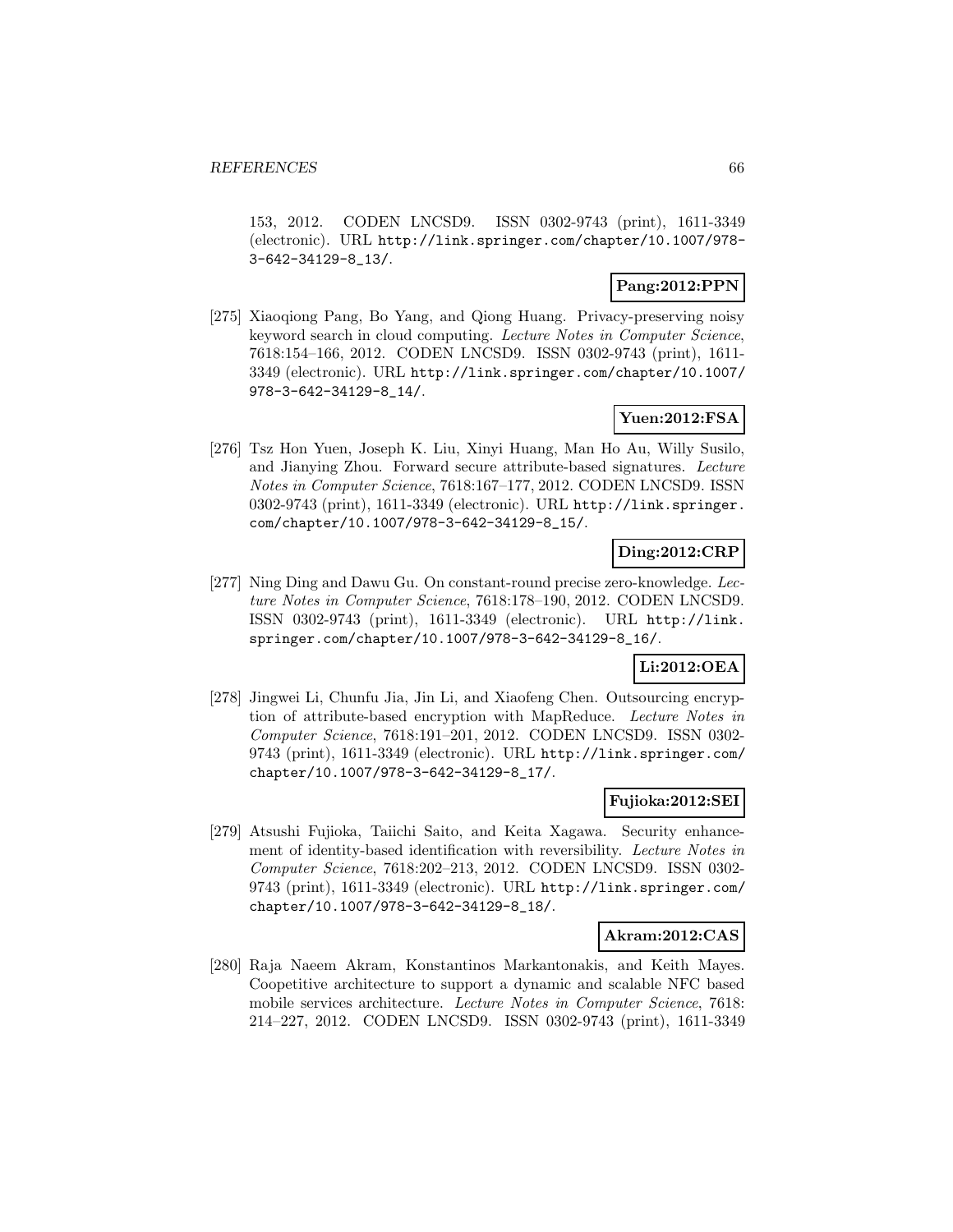(electronic). URL http://link.springer.com/chapter/10.1007/978- 3-642-34129-8\_19/.

# **Zhu:2012:PBA**

[281] Jiawei Zhu, Zhi Guan, Yang Yang, Liangwen Yu, Huiping Sun, and Zhong Chen. Permission-based abnormal application detection for Android. Lecture Notes in Computer Science, 7618:228–239, 2012. CODEN LNCSD9. ISSN 0302-9743 (print), 1611-3349 (electronic). URL http:// link.springer.com/chapter/10.1007/978-3-642-34129-8\_20/.

#### **Anonymous:2012:FMq**

[282] Anonymous. Front matter. Lecture Notes in Computer Science, 7618: ??, 2012. CODEN LNCSD9. ISSN 0302-9743 (print), 1611-3349 (electronic). URL http://link.springer.com/content/pdf/bfm:978-3- 642-34129-8/1.

#### **Cawley:2012:FMS**

[283] Gavin C. Cawley. Over-fitting in model selection and its avoidance. Lecture Notes in Computer Science, 7619:1, 2012. CODEN LNCSD9. ISSN 0302- 9743 (print), 1611-3349 (electronic). URL http://link.springer.com/ accesspage/chapter/10.1007/978-3-642-34156-4\_1.

## **Sebastiani:2012:IDA**

[284] Paola Sebastiani. Intelligent data analysis of human genetic data. Lecture Notes in Computer Science, 7619:2–6, 2012. CODEN LNCSD9. ISSN 0302-9743 (print), 1611-3349 (electronic). URL http://link.springer. com/chapter/10.1007/978-3-642-34156-4\_2/.

#### **Siebes:2012:QDA**

[285] Arno Siebes. Queries for data analysis. Lecture Notes in Computer Science, 7619:7–22, 2012. CODEN LNCSD9. ISSN 0302-9743 (print), 1611- 3349 (electronic). URL http://link.springer.com/chapter/10.1007/ 978-3-642-34156-4\_3/.

## **Akbar:2012:PDM**

[286] Zaenal Akbar, Violeta N. Ivanova, and Michael R. Berthold. Parallel data mining revisited. Better, not faster. Lecture Notes in Computer Science, 7619:23–34, 2012. CODEN LNCSD9. ISSN 0302-9743 (print), 1611-3349 (electronic). URL http://link.springer.com/chapter/10.1007/978- 3-642-34156-4\_4/.

#### **deAmorim:2012:WFP**

[287] Renato Cordeiro de Amorim and Trevor Fenner. Weighting features for partition around medoids using the Minkowski metric. Lecture Notes in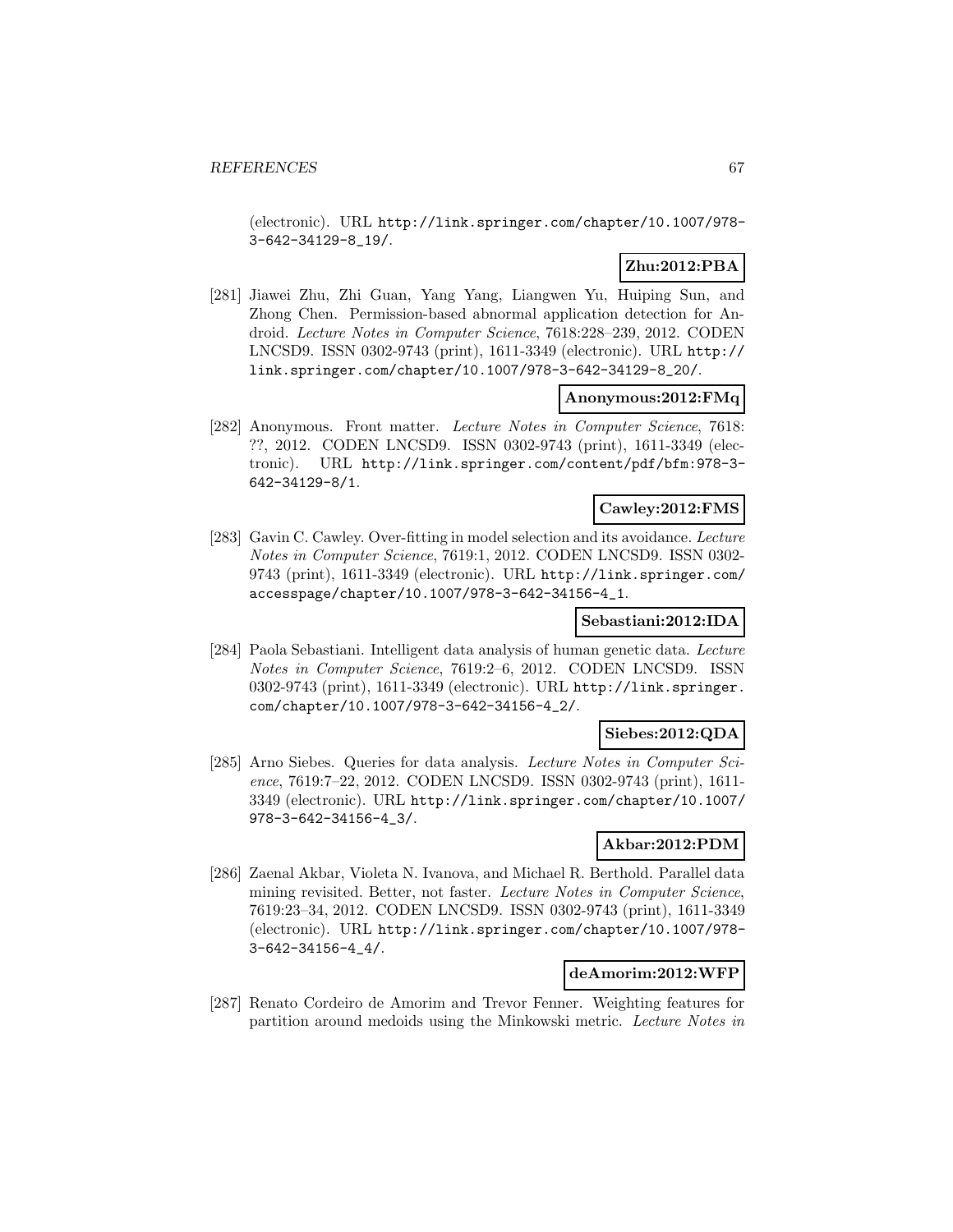Computer Science, 7619:35–44, 2012. CODEN LNCSD9. ISSN 0302- 9743 (print), 1611-3349 (electronic). URL http://link.springer.com/ chapter/10.1007/978-3-642-34156-4\_5/.

#### **deAmorim:2012:IMW**

[288] Renato Cordeiro de Amorim and Peter Komisarczuk. On initializations for the Minkowski weighted K-means. Lecture Notes in Computer Science, 7619:45–55, 2012. CODEN LNCSD9. ISSN 0302-9743 (print), 1611-3349 (electronic). URL http://link.springer.com/chapter/10.1007/978- 3-642-34156-4\_6/.

## **Berk:2012:SNM**

[289] Maurice Berk and Giovanni Montana. A skew-t-normal multi-level reduced-rank functional PCA model for the analysis of replicated genomics time course data. Lecture Notes in Computer Science, 7619: 56–66, 2012. CODEN LNCSD9. ISSN 0302-9743 (print), 1611-3349 (electronic). URL http://link.springer.com/chapter/10.1007/978- 3-642-34156-4\_7/.

## **Boulares:2012:MFS**

[290] Mehrez Boulares and Mohamed Jemni. Methodological foundation for sign language 3D motion trajectory analysis. Lecture Notes in Computer Science, 7619:67–77, 2012. CODEN LNCSD9. ISSN 0302-9743 (print), 1611-3349 (electronic). URL http://link.springer.com/chapter/10. 1007/978-3-642-34156-4\_8/.

#### **Braune:2012:ADC**

[291] Christian Braune, Christian Borgelt, and Sonja Grün. Assembly detection in continuous neural Spike train data. Lecture Notes in Computer Science, 7619:78–89, 2012. CODEN LNCSD9. ISSN 0302-9743 (print), 1611-3349 (electronic). URL http://link.springer.com/chapter/10.1007/978- 3-642-34156-4\_9/.

#### **Carmona:2012:OTD**

[292] Josep Carmona and Ricard Gavald`a. Online techniques for dealing with concept drift in process mining. Lecture Notes in Computer Science, 7619: 90–102, 2012. CODEN LNCSD9. ISSN 0302-9743 (print), 1611-3349 (electronic). URL http://link.springer.com/chapter/10.1007/978- 3-642-34156-4\_10/.

## **Chen:2012:EBC**

[293] Jun Chen, Mahdi Mahfouf, Chris Bingham, Yu Zhang, Zhijing Yang, and Michael Gallimore. An evolutionary based clustering algorithm applied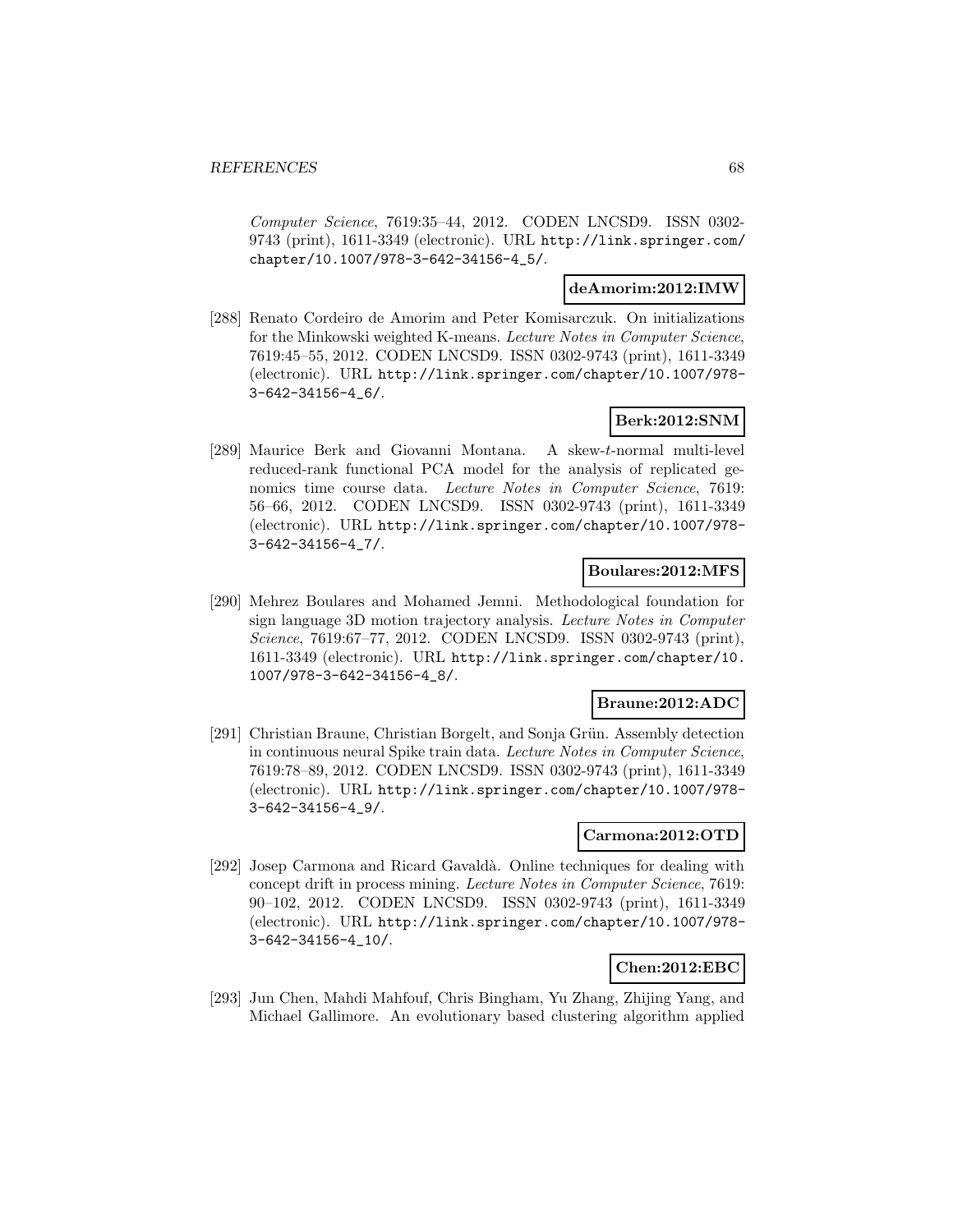to dada compression for industrial systems. Lecture Notes in Computer Science, 7619:103–113, 2012. CODEN LNCSD9. ISSN 0302-9743 (print), 1611-3349 (electronic). URL http://link.springer.com/chapter/10. 1007/978-3-642-34156-4\_11/.

#### **Duivesteijn:2012:MLL**

[294] Wouter Duivesteijn, Eneldo Loza Mencía, Johannes Fürnkranz, and Arno Knobbe. Multi-label LeGo — enhancing multi-label classifiers with local patterns. Lecture Notes in Computer Science, 7619:114-125, 2012. CODEN LNCSD9. ISSN 0302-9743 (print), 1611-3349 (electronic). URL http://link.springer.com/chapter/10.1007/978-3- 642-34156-4\_12/.

#### **Gisbrecht:2012:DDR**

[295] Andrej Gisbrecht, Daniela Hofmann, and Barbara Hammer. Discriminative dimensionality reduction mappings. Lecture Notes in Computer Science, 7619:126–138, 2012. CODEN LNCSD9. ISSN 0302-9743 (print), 1611-3349 (electronic). URL http://link.springer.com/chapter/10. 1007/978-3-642-34156-4\_13/.

## **Jorge:2012:FIC**

[296] Alípio M. Jorge, João Mendes-Moreira, Jorge Freire de Sousa, and Carlos Soares. Finding interesting contexts for explaining deviations in bus trip duration using distribution rules. Lecture Notes in Computer Science, 7619:139–149, 2012. CODEN LNCSD9. ISSN 0302-9743 (print), 1611- 3349 (electronic). URL http://link.springer.com/chapter/10.1007/ 978-3-642-34156-4\_14/.

#### **Klawonn:2012:CFS**

[297] Frank Klawonn, Nada Abidi, Evelin Berger, and Lothar Jänsch. Curve fitting for short time series data from high throughput experiments with correction for biological variation. Lecture Notes in Computer Science, 7619:150–160, 2012. CODEN LNCSD9. ISSN 0302-9743 (print), 1611- 3349 (electronic). URL http://link.springer.com/chapter/10.1007/ 978-3-642-34156-4\_15/.

#### **Kontonasios:2012:FCP**

[298] Kleanthis-Nikolaos Kontonasios and Tijl DeBie. Formalizing complex prior information to quantify subjective interestingness of frequent pattern sets. Lecture Notes in Computer Science, 7619:161–171, 2012. CODEN LNCSD9. ISSN 0302-9743 (print), 1611-3349 (electronic). URL http:// link.springer.com/chapter/10.1007/978-3-642-34156-4\_16/.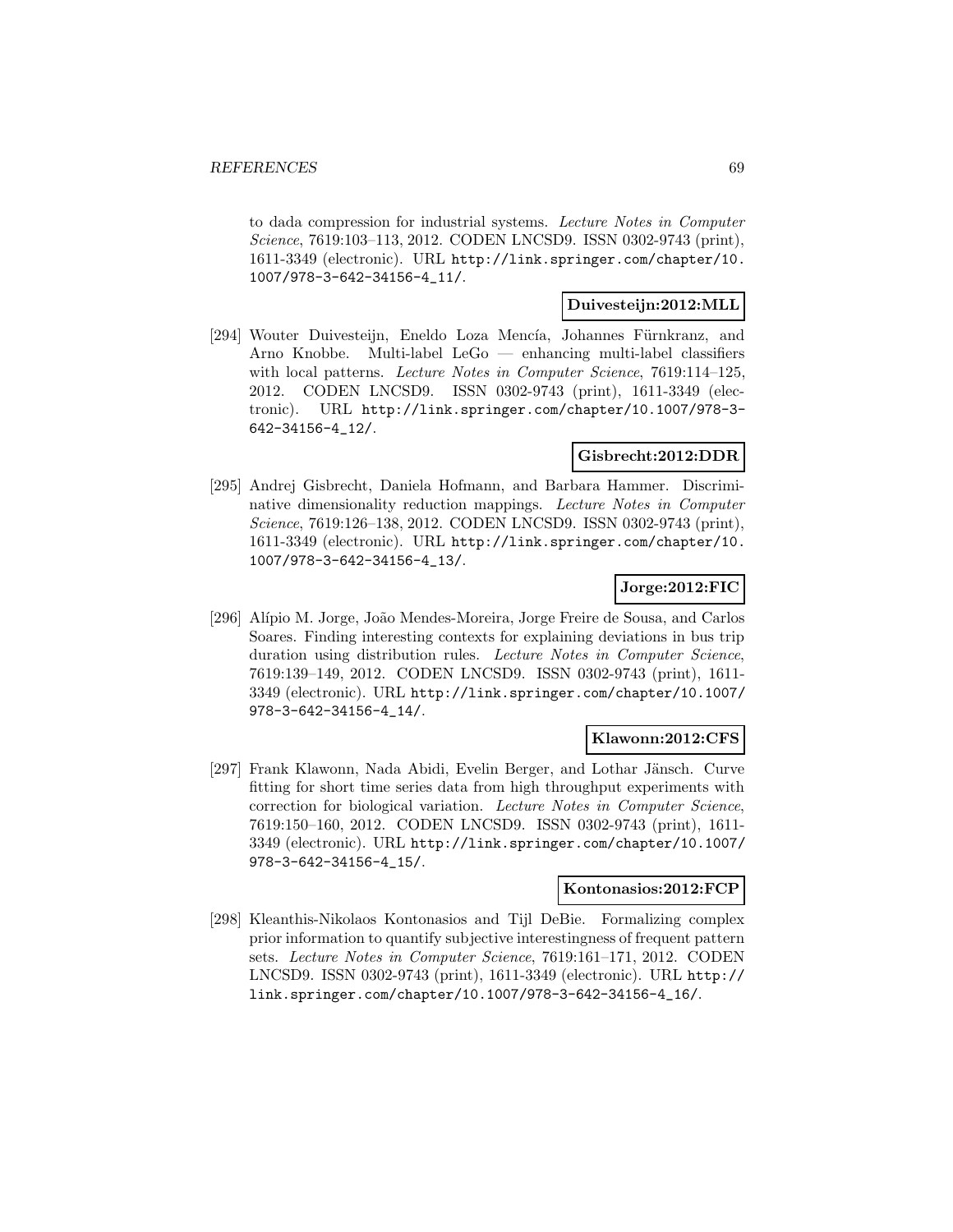#### **Largeron:2012:MTS**

[299] Christine Largeron, Christophe Moulin, and Mathias Géry. MCut: a thresholding strategy for multi-label classification. Lecture Notes in Computer Science, 7619:172–183, 2012. CODEN LNCSD9. ISSN 0302- 9743 (print), 1611-3349 (electronic). URL http://link.springer.com/ chapter/10.1007/978-3-642-34156-4\_17/.

## **vanLeeuwen:2012:ITR**

[300] Matthijs van Leeuwen and Diyah Puspitaningrum. Improving tag recommendation using few associations. Lecture Notes in Computer Science, 7619:184–194, 2012. CODEN LNCSD9. ISSN 0302-9743 (print), 1611- 3349 (electronic). URL http://link.springer.com/chapter/10.1007/ 978-3-642-34156-4\_18/.

### **Malmi:2012:IAS**

[301] Eric Malmi, Juha Raitio, Oskar Kohonen, Krista Lagus, and Timo Honkela. Identifying anomalous social contexts from mobile proximity data using binomial mixture models. Lecture Notes in Computer Science, 7619:195–206, 2012. CODEN LNCSD9. ISSN 0302-9743 (print), 1611-3349 (electronic). URL http://link.springer.com/chapter/10. 1007/978-3-642-34156-4\_19/.

# **Metivier:2012:CCU**

[302] Jean-Philippe Métivier, Patrice Boizumault, Bruno Crémilleux, and Mehdi Khiari. Constrained clustering using SAT. Lecture Notes in Computer Science, 7619:207–218, 2012. CODEN LNCSD9. ISSN 0302- 9743 (print), 1611-3349 (electronic). URL http://link.springer.com/ chapter/10.1007/978-3-642-34156-4\_20/.

#### **Anonymous:2012:FMr**

[303] Anonymous. Front matter. Lecture Notes in Computer Science, 7619: ??, 2012. CODEN LNCSD9. ISSN 0302-9743 (print), 1611-3349 (electronic). URL http://link.springer.com/content/pdf/bfm:978-3- 642-34156-4/1.

## **Kitto:2012:QIM**

[304] Kirsty Kitto, Fabio Boschetti, and Peter Bruza. The quantum inspired modelling of changing attitudes and self-organising societies. Lecture Notes in Computer Science, 7620:1–12, 2012. CODEN LNCSD9. ISSN 0302-9743 (print), 1611-3349 (electronic). URL http://link.springer. com/chapter/10.1007/978-3-642-35659-9\_1/.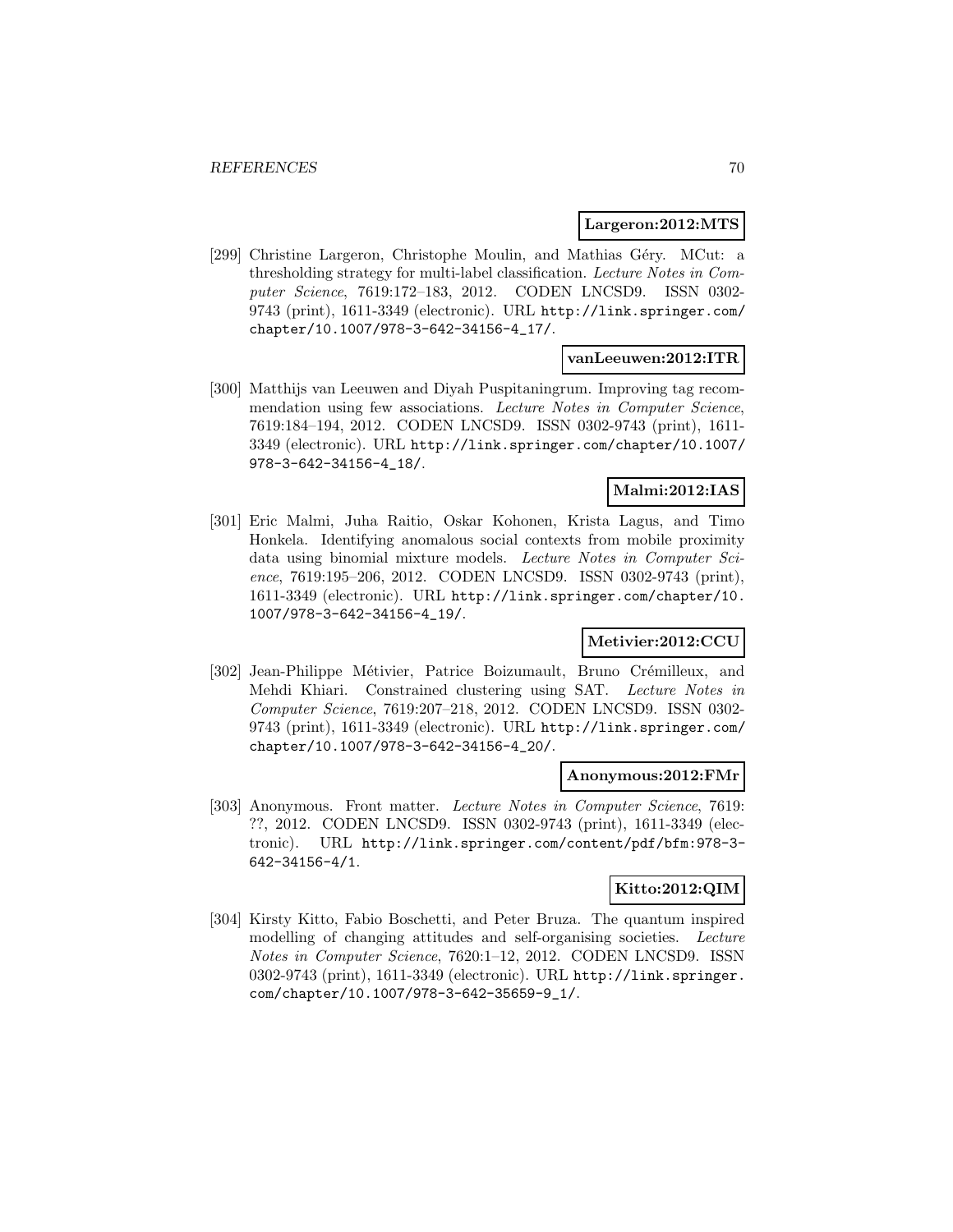## **Dubois:2012:LAP**

[305] François Dubois, Isabelle Greff, and Thomas Hélie. On least action principles for discrete quantum scales. Lecture Notes in Computer Science, 7620:13–23, 2012. CODEN LNCSD9. ISSN 0302-9743 (print), 1611-3349 (electronic). URL http://link.springer.com/chapter/10.1007/978- 3-642-35659-9\_2/.

#### **Widdows:2012:RCB**

[306] Dominic Widdows and Trevor Cohen. Real, complex, and binary semantic vectors. Lecture Notes in Computer Science, 7620:24–35, 2012. CODEN LNCSD9. ISSN 0302-9743 (print), 1611-3349 (electronic). URL http:// link.springer.com/chapter/10.1007/978-3-642-35659-9\_3/.

## **Aerts:2012:GEI**

[307] Diederik Aerts, Jan Broekaert, Liane Gabora, and Tomas Veloz. The guppy effect as interference. Lecture Notes in Computer Science, 7620: 36–47, 2012. CODEN LNCSD9. ISSN 0302-9743 (print), 1611-3349 (electronic). URL http://link.springer.com/chapter/10.1007/978- 3-642-35659-9\_4/.

## **Aerts:2012:QME**

[308] Diederik Aerts, Sandro Sozzo, and Jocelyn Tapia. A quantum model for the Ellsberg and Machina paradoxes. Lecture Notes in Computer Science, 7620:48–59, 2012. CODEN LNCSD9. ISSN 0302-9743 (print), 1611-3349 (electronic). URL http://link.springer.com/chapter/10.1007/978- 3-642-35659-9\_5/.

## **Asano:2012:QLM**

[309] Masanari Asano, Irina Basieva, Andrei Khrennikov, and Masanori Ohya. A quantum-like model of Escherichia coli's metabolism based on adaptive dynamics. Lecture Notes in Computer Science, 7620:60–67, 2012. CODEN LNCSD9. ISSN 0302-9743 (print), 1611-3349 (electronic). URL http:// link.springer.com/chapter/10.1007/978-3-642-35659-9\_6/.

#### **Vitiello:2012:FDC**

[310] Giuseppe Vitiello. Fractals, dissipation and coherent states. Lecture Notes in Computer Science, 7620:68–79, 2012. CODEN LNCSD9. ISSN 0302- 9743 (print), 1611-3349 (electronic). URL http://link.springer.com/ chapter/10.1007/978-3-642-35659-9\_7/.

## **Busemeyer:2012:HBE**

[311] Jerome R. Busemeyer, Zheng Wang, and Jennifer S. Trueblood. Hierarchical Bayesian estimation of quantum decision model parameters. Lecture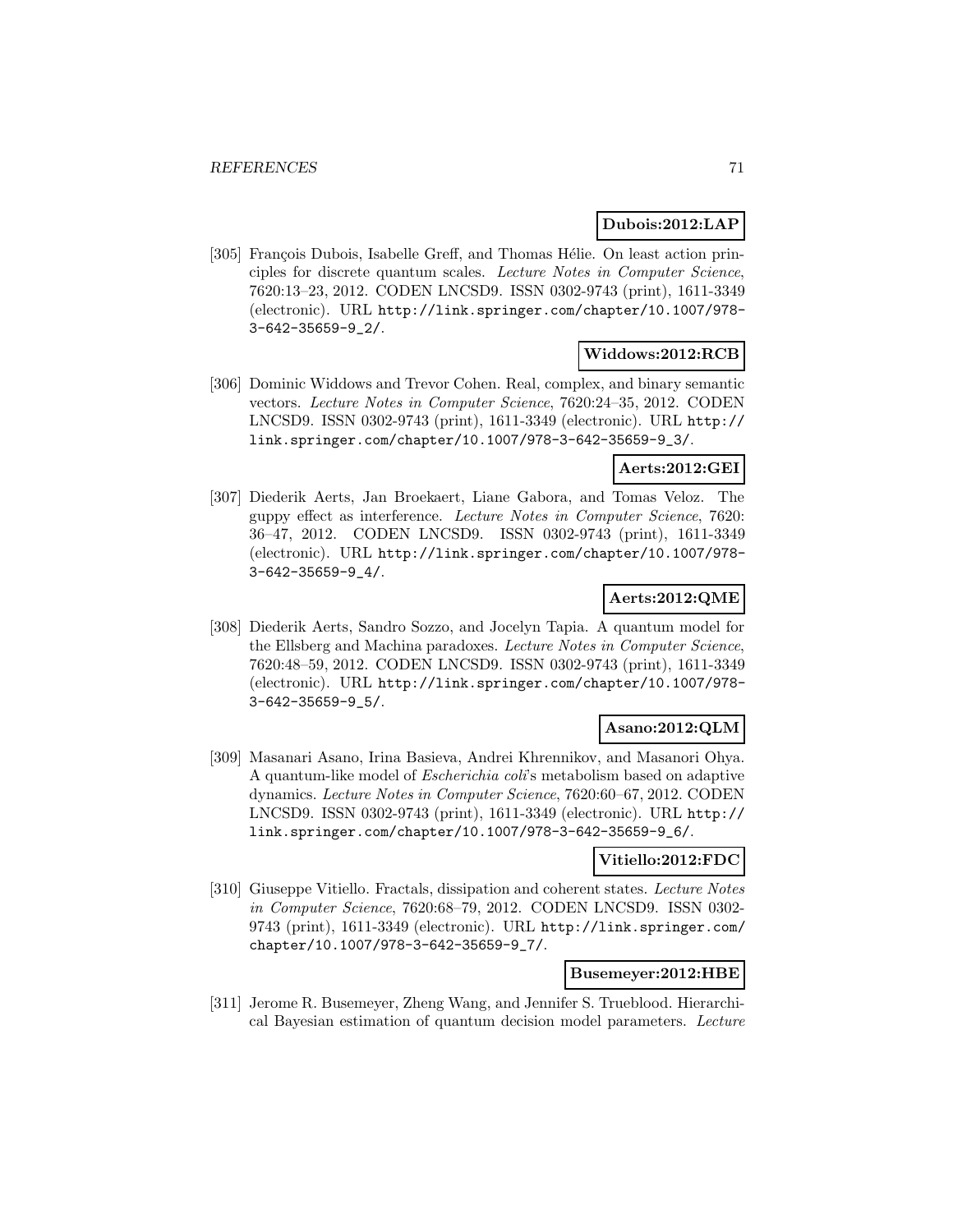Notes in Computer Science, 7620:80–89, 2012. CODEN LNCSD9. ISSN 0302-9743 (print), 1611-3349 (electronic). URL http://link.springer. com/chapter/10.1007/978-3-642-35659-9\_8/.

## **Cohen:2012:MPL**

[312] Trevor Cohen, Dominic Widdows, Lance De Vine, and Roger Schvaneveldt. Many paths lead to discovery: Analogical retrieval of cancer therapies. Lecture Notes in Computer Science, 7620:90–101, 2012. CODEN LNCSD9. ISSN 0302-9743 (print), 1611-3349 (electronic). URL http:// link.springer.com/chapter/10.1007/978-3-642-35659-9\_9/.

#### **Lambert-Mogiliansky:2012:EII**

[313] Ariane Lambert-Mogiliansky and Jerome R. Busemeyer. Emergence and instability of individual identity. Lecture Notes in Computer Science, 7620: 102–113, 2012. CODEN LNCSD9. ISSN 0302-9743 (print), 1611-3349 (electronic). URL http://link.springer.com/chapter/10.1007/978- 3-642-35659-9\_10/.

# **Aerts:2012:ECE**

[314] Diederik Aerts and Sandro Sozzo. Entanglement of conceptual entities in quantum model theory (QMod). Lecture Notes in Computer Science, 7620:114–125, 2012. CODEN LNCSD9. ISSN 0302-9743 (print), 1611- 3349 (electronic). URL http://link.springer.com/chapter/10.1007/ 978-3-642-35659-9\_11/.

## **Aerts:2012:QMT**

[315] Diederik Aerts and Sandro Sozzo. Quantum model theory (QMod): Modeling contextual emergent entangled interfering entities. Lecture Notes in Computer Science, 7620:126–137, 2012. CODEN LNCSD9. ISSN 0302- 9743 (print), 1611-3349 (electronic). URL http://link.springer.com/ chapter/10.1007/978-3-642-35659-9\_12/.

# **Asano:2012:QLR**

[316] Masanari Asano, Irina Basieva, Andrei Khrennikov, and Masanori Ohya. Quantum-like representation of irrational inference. Lecture Notes in Computer Science, 7620:138–147, 2012. CODEN LNCSD9. ISSN 0302- 9743 (print), 1611-3349 (electronic). URL http://link.springer.com/ chapter/10.1007/978-3-642-35659-9\_13/.

## **Flender:2012:TIP**

[317] Christian Flender and Günter Müller. Type indeterminacy in privacy decisions: The privacy paradox revisited. Lecture Notes in Computer Science, 7620:148–159, 2012. CODEN LNCSD9. ISSN 0302-9743 (print),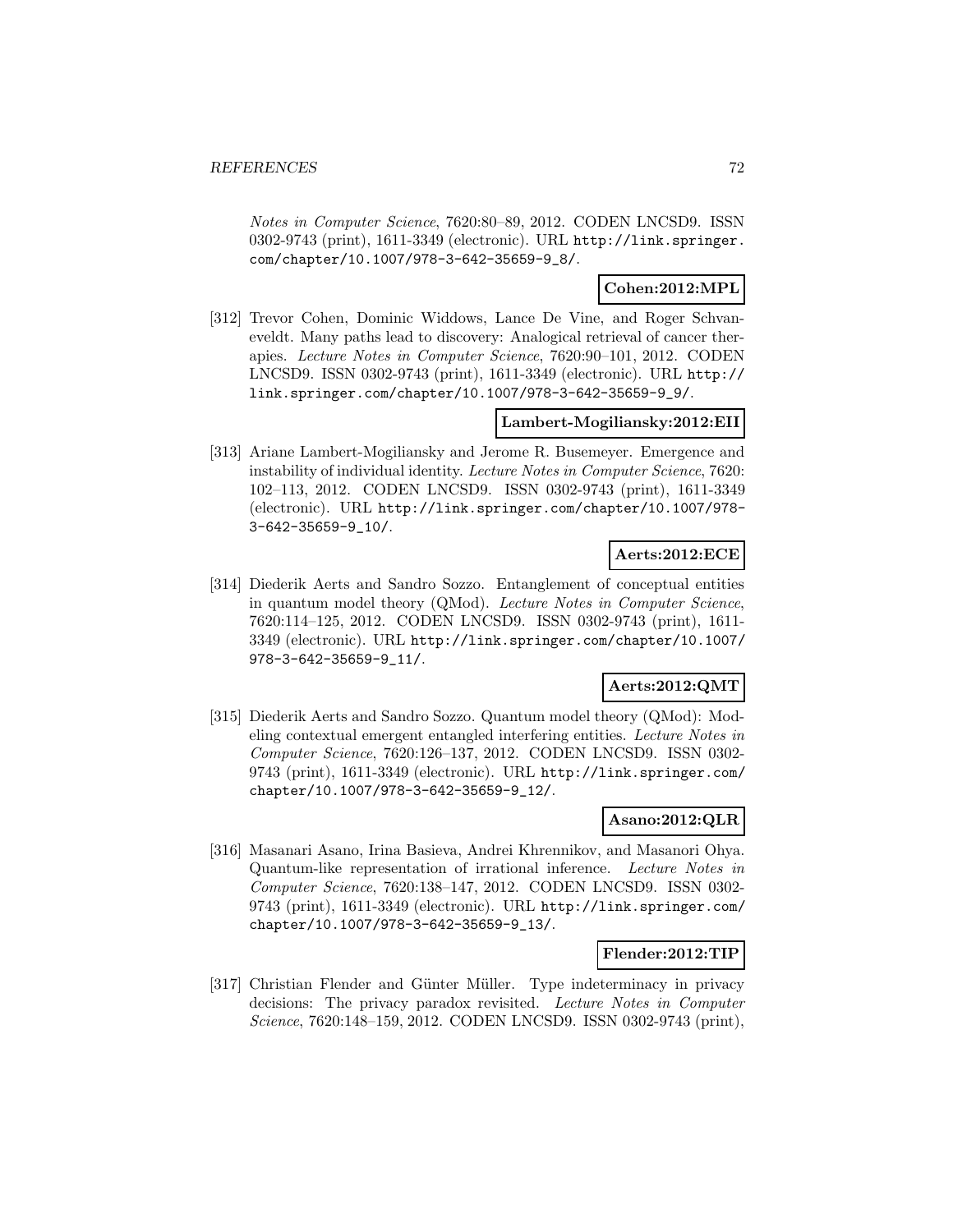1611-3349 (electronic). URL http://link.springer.com/chapter/10. 1007/978-3-642-35659-9\_14/.

# **Asano:2012:ADA**

[318] Masanari Asano, Irina Basieva, Andrei Khrennikov, and Masanori Ohya. Adaptive dynamics and its application to context dependent systems breaking the classical probability law. Lecture Notes in Computer Science, 7620:160–171, 2012. CODEN LNCSD9. ISSN 0302-9743 (print), 1611-3349 (electronic). URL http://link.springer.com/chapter/10. 1007/978-3-642-35659-9\_15/.

# **Galea:2012:MWA**

[319] David Galea, Peter Bruza, Kirsty Kitto, and Douglas Nelson. Modelling word activation in semantic networks: Three scaled entanglement models compared. Lecture Notes in Computer Science, 7620: 172–183, 2012. CODEN LNCSD9. ISSN 0302-9743 (print), 1611-3349 (electronic). URL http://link.springer.com/chapter/10.1007/978- 3-642-35659-9\_16/.

### **Dzhafarov:2012:QEI**

[320] Ehtibar N. Dzhafarov and Janne V. Kujala. Quantum entanglement and the issue of selective influences in psychology: An overview. Lecture Notes in Computer Science, 7620:184–195, 2012. CODEN LNCSD9. ISSN 0302- 9743 (print), 1611-3349 (electronic). URL http://link.springer.com/ chapter/10.1007/978-3-642-35659-9\_17/.

# **Filk:2012:QLB**

[321] Thomas Filk. Quantum-like behavior of classical systems. Lecture Notes in Computer Science, 7620:196–206, 2012. CODEN LNCSD9. ISSN 0302- 9743 (print), 1611-3349 (electronic). URL http://link.springer.com/ chapter/10.1007/978-3-642-35659-9\_18/.

### **Daranyi:2012:CDM**

[322] Sándor Darányi and Peter Wittek. Connecting the dots: Mass, energy, word meaning, and particle-wave duality. Lecture Notes in Computer Science, 7620:207–217, 2012. CODEN LNCSD9. ISSN 0302-9743 (print), 1611-3349 (electronic). URL http://link.springer.com/chapter/10. 1007/978-3-642-35659-9\_19/.

### **Gondran:2012:IMF**

[323] Michel Gondran and Sébastien Lepaul. Indiscernability and mean field, a base of quantum interaction. Lecture Notes in Computer Science, 7620: 218–226, 2012. CODEN LNCSD9. ISSN 0302-9743 (print), 1611-3349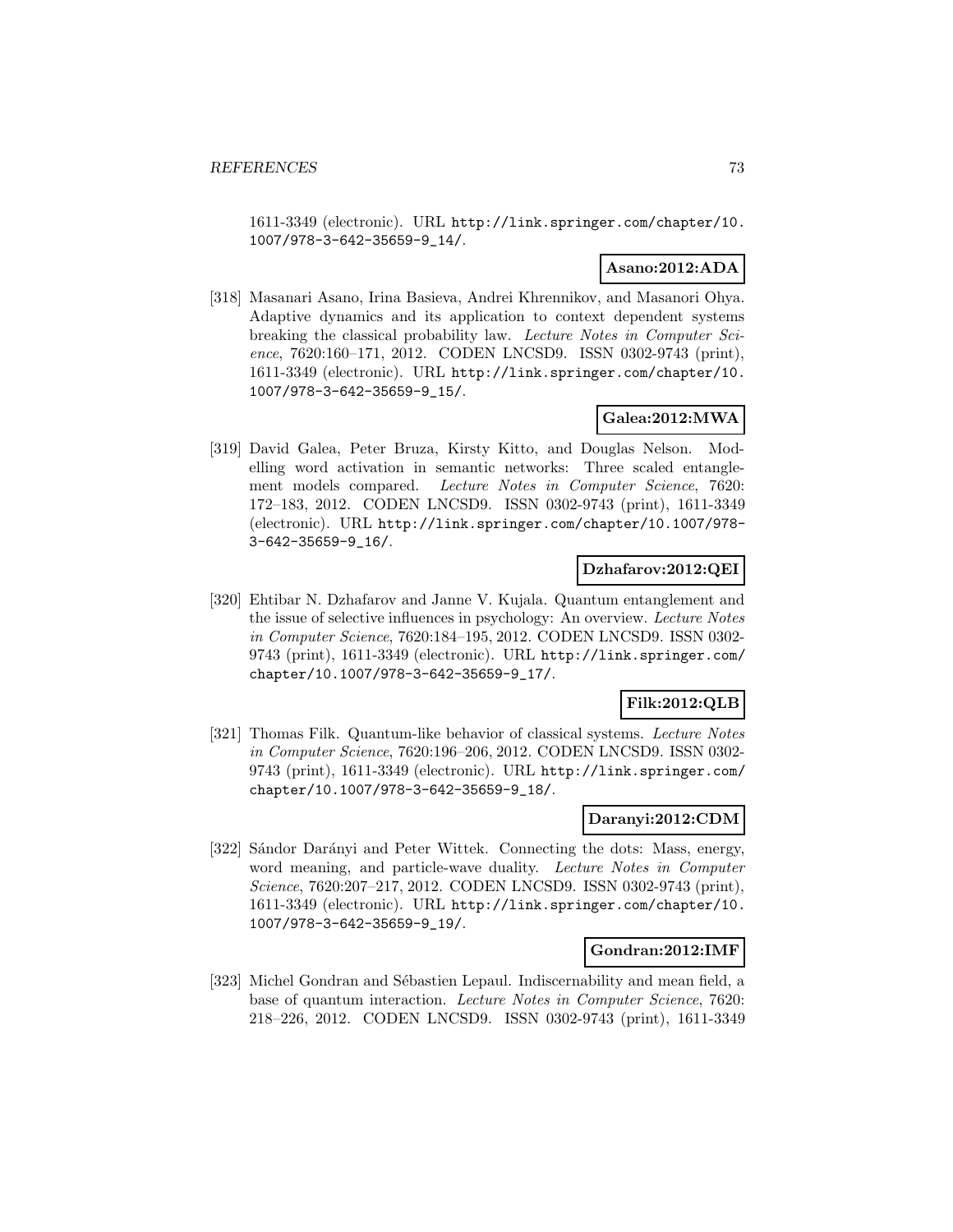(electronic). URL http://link.springer.com/chapter/10.1007/978- 3-642-35659-9\_20/.

### **Anonymous:2012:BMd**

[324] Anonymous. Back matter. Lecture Notes in Computer Science, 7620: ??, 2012. CODEN LNCSD9. ISSN 0302-9743 (print), 1611-3349 (electronic). URL http://link.springer.com/content/pdf/bbm:978-3- 642-35659-9/1.

#### **Anonymous:2012:FMs**

[325] Anonymous. Front matter. Lecture Notes in Computer Science, 7620: ??, 2012. CODEN LNCSD9. ISSN 0302-9743 (print), 1611-3349 (electronic). URL http://link.springer.com/content/pdf/bfm:978-3- 642-35659-9/1.

## **Gray:2012:MMS**

[326] Jesse Gray and Cynthia Breazeal. Manipulating mental states through physical action. Lecture Notes in Computer Science, 7621:1–14, 2012. CODEN LNCSD9. ISSN 0302-9743 (print), 1611-3349 (electronic). URL http://link.springer.com/chapter/10.1007/978-3- 642-34103-8\_1/.

### **Ham:2012:ASB**

[327] Jaap Ham, Mirjam van Esch, Yvonne Limpens, Jente de Pee, and John-John Cabibihan. The automaticity of social behavior towards robots: The influence of cognitive load on interpersonal distance to approachable versus less approachable robots. Lecture Notes in Computer Science, 7621:15–25, 2012. CODEN LNCSD9. ISSN 0302-9743 (print), 1611-3349 (electronic). URL http://link.springer.com/chapter/10.1007/978- 3-642-34103-8\_2/.

#### **Liu:2012:HMR**

[328] Caixia Liu, Jaap Ham, Eric Postma, Cees Midden, Bart Joosten, and Martijn Goudbeek. How to make a robot smile? Perception of emotional expressions from digitally-extracted facial landmark configurations. Lecture Notes in Computer Science, 7621:26–34, 2012. CODEN LNCSD9. ISSN 0302-9743 (print), 1611-3349 (electronic). URL http://link.springer. com/chapter/10.1007/978-3-642-34103-8\_3/.

### **Trovato:2012:CCS**

[329] Gabriele Trovato, Tatsuhiro Kishi, Nobutsuna Endo, Kenji Hashimoto, and Atsuo Takanishi. A cross-cultural study on generation of culture dependent facial expressions of humanoid social robot. Lecture Notes in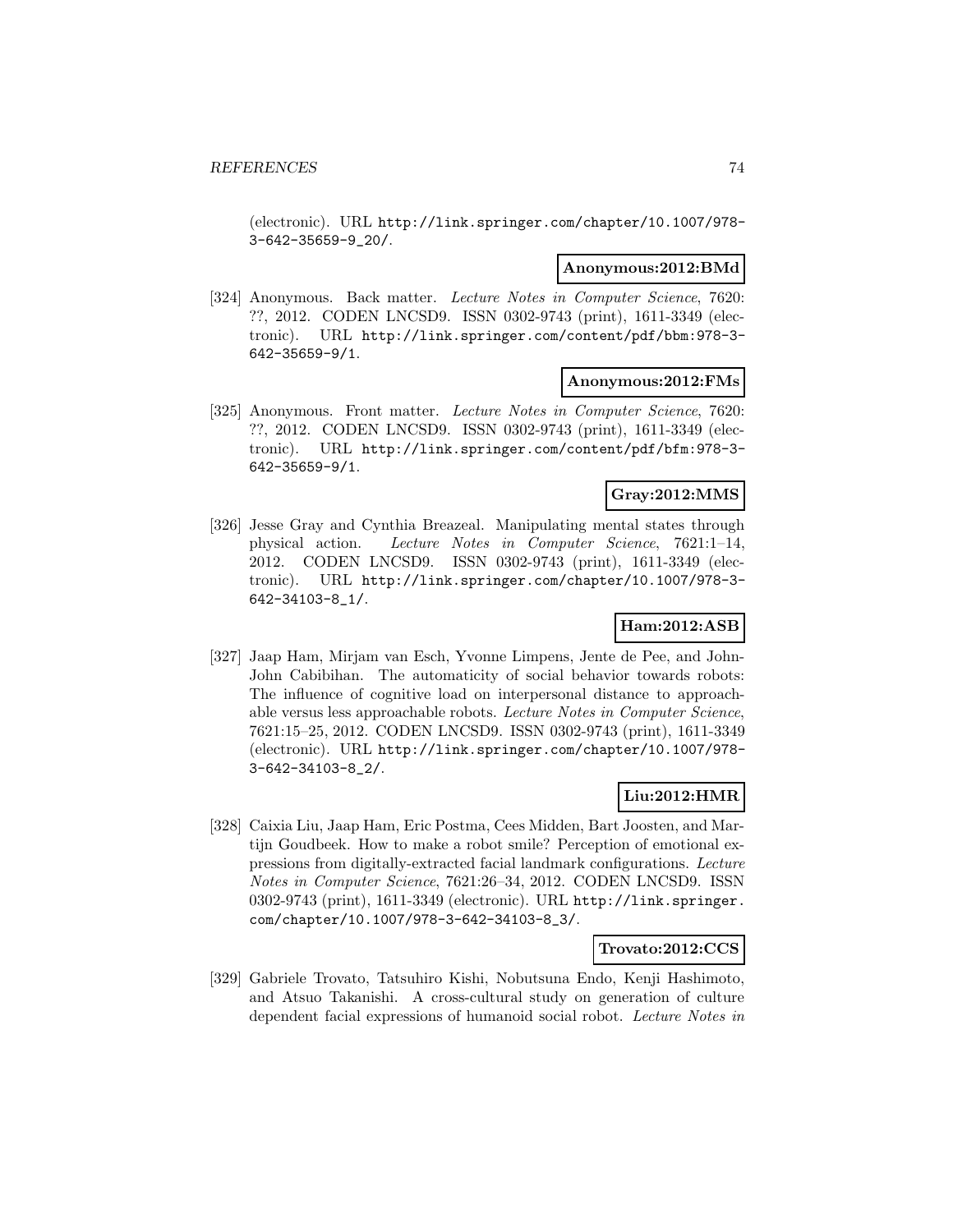Computer Science, 7621:35–44, 2012. CODEN LNCSD9. ISSN 0302- 9743 (print), 1611-3349 (electronic). URL http://link.springer.com/ chapter/10.1007/978-3-642-34103-8\_4/.

### **Williams:2012:RSI**

[330] Mary-Anne Williams. Robot social intelligence. Lecture Notes in Computer Science, 7621:45–55, 2012. CODEN LNCSD9. ISSN 0302- 9743 (print), 1611-3349 (electronic). URL http://link.springer.com/ chapter/10.1007/978-3-642-34103-8\_5/.

#### **Vlachos:2012:AER**

[331] Evgenios Vlachos and Henrik Schärfe. Android emotions revealed. Lecture Notes in Computer Science, 7621:56–65, 2012. CODEN LNCSD9. ISSN 0302-9743 (print), 1611-3349 (electronic). URL http://link.springer. com/chapter/10.1007/978-3-642-34103-8\_6/.

### **Robins:2012:ECL**

[332] Ben Robins, Kerstin Dautenhahn, and Paul Dickerson. Embodiment and cognitive learning — can a humanoid robot help children with autism to learn about tactile social behaviour? Lecture Notes in Computer Science, 7621:66–75, 2012. CODEN LNCSD9. ISSN 0302-9743 (print), 1611-3349 (electronic). URL http://link.springer.com/chapter/10.1007/978- 3-642-34103-8\_7/.

# **Wong:2012:UTS**

[333] Alvin Wong, Yeow Kee Tan, Adrian Tay, Anthony Wong, Dilip Kumar Limbu, and Tran Anh Dung. A user trial study to understand play behaviors of autistic children using a social robot. Lecture Notes in Computer Science, 7621:76–85, 2012. CODEN LNCSD9. ISSN 0302-9743 (print), 1611-3349 (electronic). URL http://link.springer.com/chapter/10. 1007/978-3-642-34103-8\_8/.

### **Boccanfuso:2012:CHR**

[334] Laura Boccanfuso, Eva Juarez Perez, Myra Robinson, and Jason M. O'Kane. Collecting heart rate using a high precision, non-contact, singlepoint infrared temperature sensor. Lecture Notes in Computer Science, 7621:86–97, 2012. CODEN LNCSD9. ISSN 0302-9743 (print), 1611-3349 (electronic). URL http://link.springer.com/chapter/10.1007/978- 3-642-34103-8\_9/.

#### **Shimada:2012:HCS**

[335] Michihiro Shimada, Takayuki Kanda, and Satoshi Koizumi. How can a social robot facilitate children's collaboration? Lecture Notes in Computer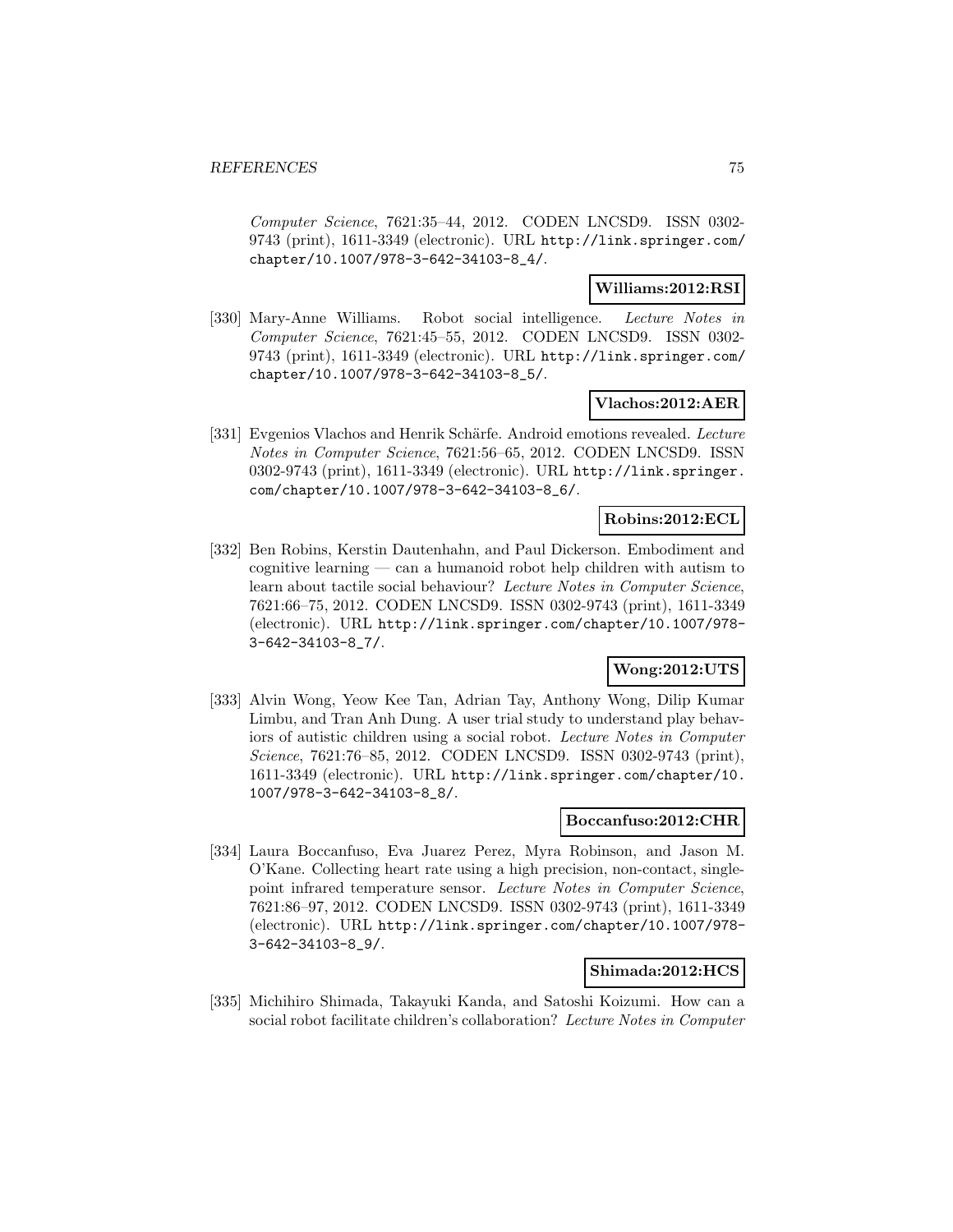Science, 7621:98–107, 2012. CODEN LNCSD9. ISSN 0302-9743 (print), 1611-3349 (electronic). URL http://link.springer.com/chapter/10. 1007/978-3-642-34103-8\_10/.

## **Klein:2012:ERE**

[336] Barbara Klein and Glenda Cook. Emotional robotics in elder care – a comparison of findings in the UK and Germany. Lecture Notes in Computer Science, 7621:108–117, 2012. CODEN LNCSD9. ISSN 0302- 9743 (print), 1611-3349 (electronic). URL http://link.springer.com/ chapter/10.1007/978-3-642-34103-8\_11/.

### **Yan:2012:DRR**

[337] Haibin Yan, Marcelo H. Ang Jr., and Aun Neow Poo. Dorothy Robotubby: a robotic nanny. Lecture Notes in Computer Science, 7621: 118–127, 2012. CODEN LNCSD9. ISSN 0302-9743 (print), 1611-3349 (electronic). URL http://link.springer.com/chapter/10.1007/978- 3-642-34103-8\_12/.

# **Frennert:2012:WGL**

[338] Susanne Frennert, Britt Östlund, and Håkan Eftring. Would Granny let an assistive robot into her home? Lecture Notes in Computer Science, 7621: 128–137, 2012. CODEN LNCSD9. ISSN 0302-9743 (print), 1611-3349 (electronic). URL http://link.springer.com/chapter/10.1007/978- 3-642-34103-8\_13/.

# **Kortner:2012:HSR**

[339] Tobias Körtner, Alexandra Schmid, Daliah Batko-Klein, Christoph Gisinger, and Andreas Huber. How social robots make older users really feel well — a method to assess users' concepts of a social robotic assistant. Lecture Notes in Computer Science, 7621:138–147, 2012. CODEN LNCSD9. ISSN 0302-9743 (print), 1611-3349 (electronic). URL http:// link.springer.com/chapter/10.1007/978-3-642-34103-8\_14/.

### **Stafford:2012:ISR**

[340] Rebecca Q. Stafford, Bruce A. MacDonald, and Elizabeth Broadbent. Identifying specific reasons behind unmet needs may inform more specific eldercare robot design. Lecture Notes in Computer Science, 7621: 148–157, 2012. CODEN LNCSD9. ISSN 0302-9743 (print), 1611-3349 (electronic). URL http://link.springer.com/chapter/10.1007/978- 3-642-34103-8\_15/.

### **Yamazaki:2012:VFH**

[341] Akira Yamazaki and Ryosuke Masuda. Various foods handling movement of chopstick-equipped meal assistant robot and there evaluation. Lecture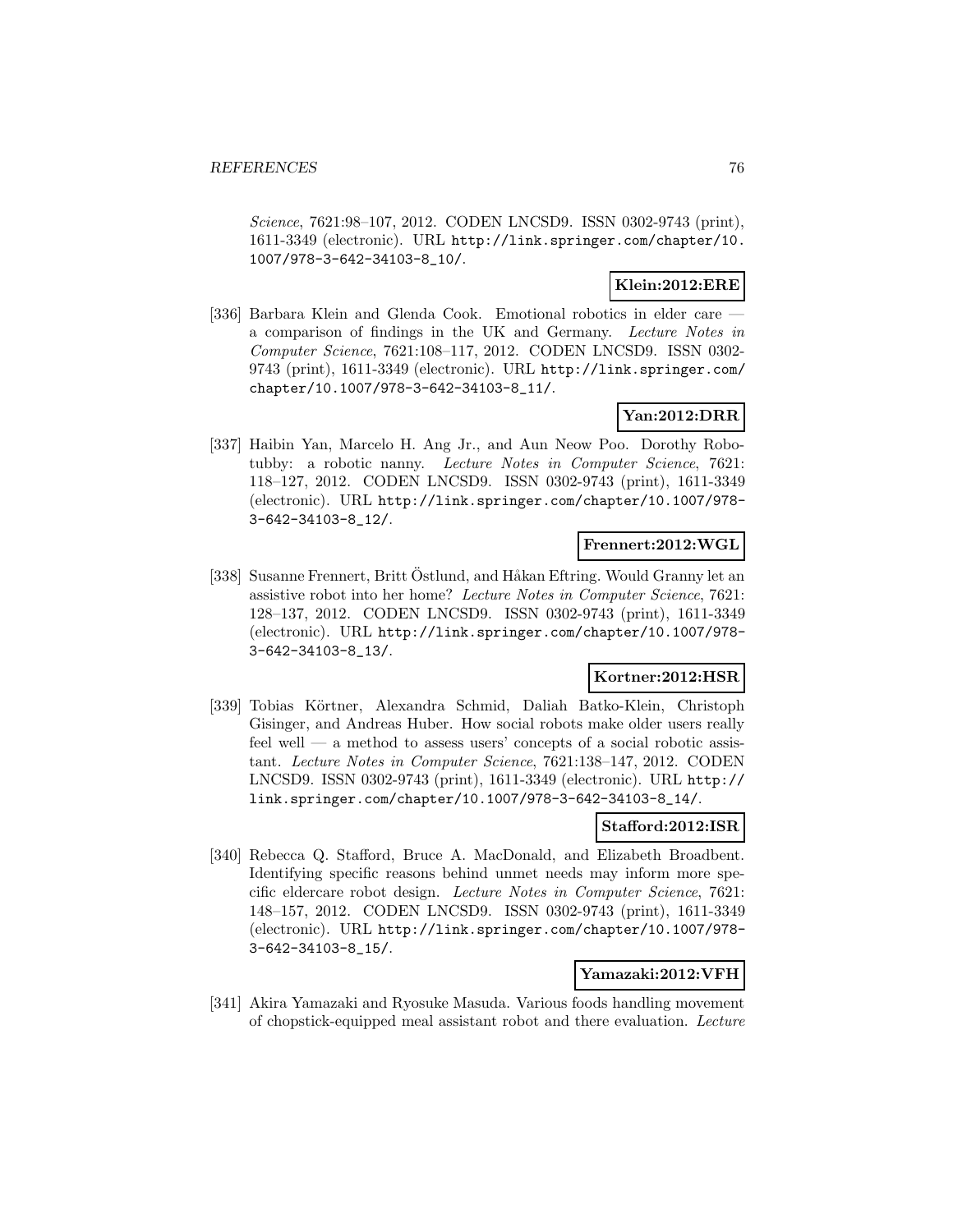Notes in Computer Science, 7621:158–167, 2012. CODEN LNCSD9. ISSN 0302-9743 (print), 1611-3349 (electronic). URL http://link.springer. com/chapter/10.1007/978-3-642-34103-8\_16/.

#### **Yumakulov:2012:IDP**

[342] Sophya Yumakulov, Dean Yergens, and Gregor Wolbring. Imagery of disabled people within social robotics research. Lecture Notes in Computer Science, 7621:168–177, 2012. CODEN LNCSD9. ISSN 0302-9743 (print), 1611-3349 (electronic). URL http://link.springer.com/chapter/10. 1007/978-3-642-34103-8\_17/.

### **Kuo:2012:HEH**

[343] I-Han Kuo, Chandimal Jayawardena, Elizabeth Broadbent, and Rebecca Q. Stafford. HRI evaluation of a healthcare service robot. Lecture Notes in Computer Science, 7621:178–187, 2012. CODEN LNCSD9. ISSN 0302-9743 (print), 1611-3349 (electronic). URL http://link.springer. com/chapter/10.1007/978-3-642-34103-8\_18/.

#### **Rebola:2012:ABM**

[344] Claudia B. Rebola, Gbolabo Ogunmakin, and Patricio A. Vela. Automated behavioral mapping for monitoring social interactions among older adults. Lecture Notes in Computer Science, 7621:188–198, 2012. CODEN LNCSD9. ISSN 0302-9743 (print), 1611-3349 (electronic). URL http:// link.springer.com/chapter/10.1007/978-3-642-34103-8\_19/.

### **Fink:2012:AHL**

[345] Julia Fink. Anthropomorphism and human likeness in the design of robots and human-robot interaction. Lecture Notes in Computer Science, 7621: 199–208, 2012. CODEN LNCSD9. ISSN 0302-9743 (print), 1611-3349 (electronic). URL http://link.springer.com/chapter/10.1007/978- 3-642-34103-8\_20/.

### **Anonymous:2012:FMt**

[346] Anonymous. Front matter. Lecture Notes in Computer Science, 7621: ??, 2012. CODEN LNCSD9. ISSN 0302-9743 (print), 1611-3349 (electronic). URL http://link.springer.com/content/pdf/bfm:978-3- 642-34103-8/1.

#### **Christianson:2012:IBP**

[347] Bruce Christianson. Introduction: Bringing protocols to life (transcript of discussion). Lecture Notes in Computer Science, 7622:1-2, 2012. CODEN LNCSD9. ISSN 0302-9743 (print), 1611-3349 (electronic).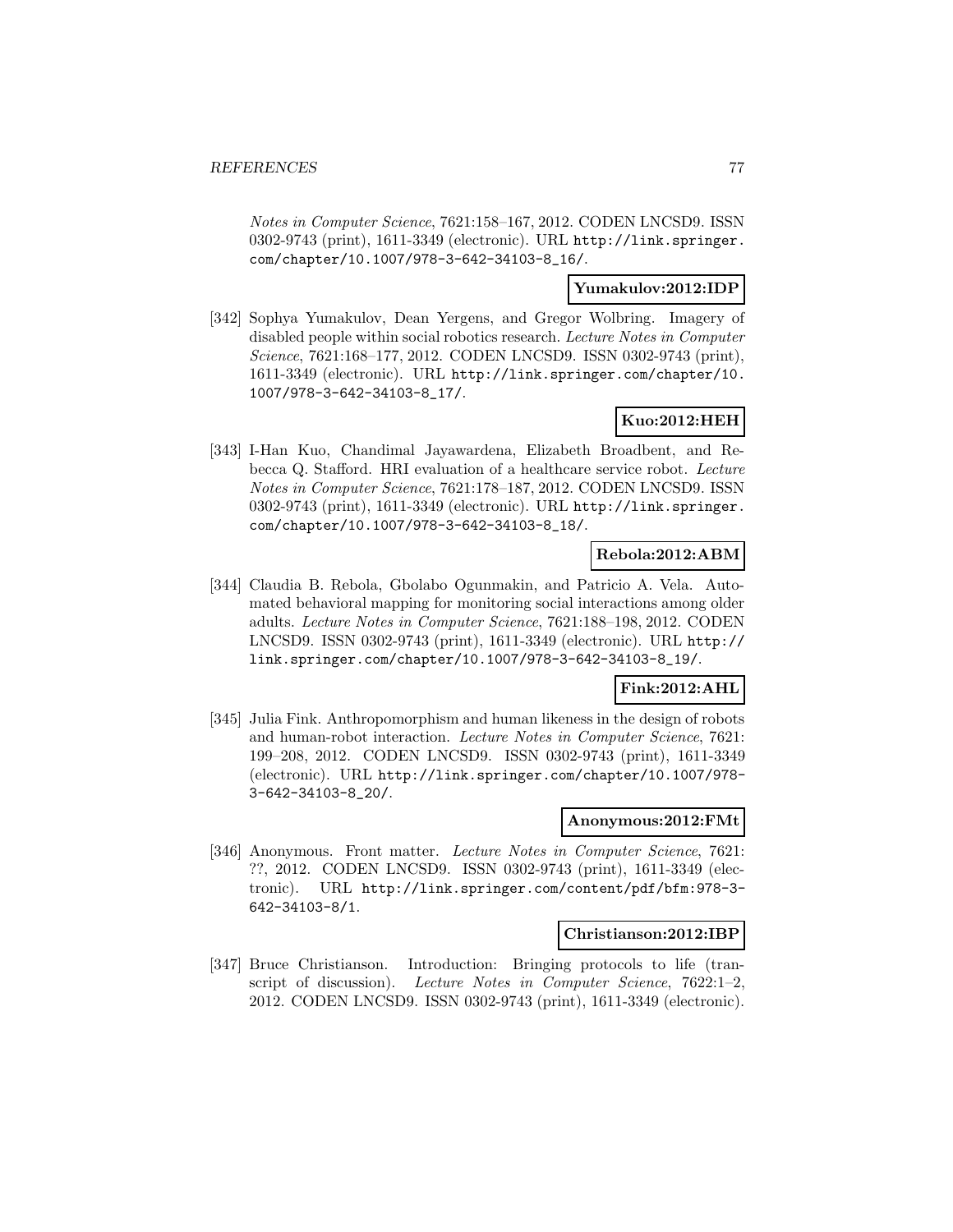URL http://link.springer.com/accesspage/chapter/10.1007/978- 3-642-35694-0\_1.

# **Andel:2012:SIVa**

[348] Todd R. Andel and Alec Yasinsac. Secure Internet voting protocol for overseas military voters. Lecture Notes in Computer Science, 7622: 3–14, 2012. CODEN LNCSD9. ISSN 0302-9743 (print), 1611-3349 (electronic). URL http://link.springer.com/chapter/10.1007/978- 3-642-35694-0\_2/.

### **Andel:2012:SIVb**

[349] Todd R. Andel. Secure Internet voting protocol for overseas military voters (transcript of discussion). Lecture Notes in Computer Science, 7622:15–22, 2012. CODEN LNCSD9. ISSN 0302-9743 (print), 1611-3349 (electronic). URL http://link.springer.com/chapter/10.1007/978- 3-642-35694-0\_3/.

### **Hao:2012:SEEa**

[350] Feng Hao, Brian Randell, and Dylan Clarke. Self-enforcing electronic voting. Lecture Notes in Computer Science, 7622:23–31, 2012. CODEN LNCSD9. ISSN 0302-9743 (print), 1611-3349 (electronic). URL http:// link.springer.com/chapter/10.1007/978-3-642-35694-0\_4/.

#### **Hao:2012:SEEb**

[351] Feng Hao. Self-enforcing electronic voting (transcript of discussion). Lecture Notes in Computer Science, 7622:32–40, 2012. CODEN LNCSD9. ISSN 0302-9743 (print), 1611-3349 (electronic). URL http://link. springer.com/chapter/10.1007/978-3-642-35694-0\_5/.

#### **Brooke:2012:AMSa**

[352] Phillip J. Brooke, Richard F. Paige, and Christopher Power. Approaches to modelling security scenarios with domain-specific languages. Lecture Notes in Computer Science, 7622:41–54, 2012. CODEN LNCSD9. ISSN 0302-9743 (print), 1611-3349 (electronic). URL http://link.springer. com/chapter/10.1007/978-3-642-35694-0\_6/.

### **Brooke:2012:AMSb**

[353] Phillip J. Brooke. Approaches to modelling security scenarios with domain-specific languages(transcript of discussion). Lecture Notes in Computer Science, 7622:55–59, 2012. CODEN LNCSD9. ISSN 0302- 9743 (print), 1611-3349 (electronic). URL http://link.springer.com/ chapter/10.1007/978-3-642-35694-0\_7/.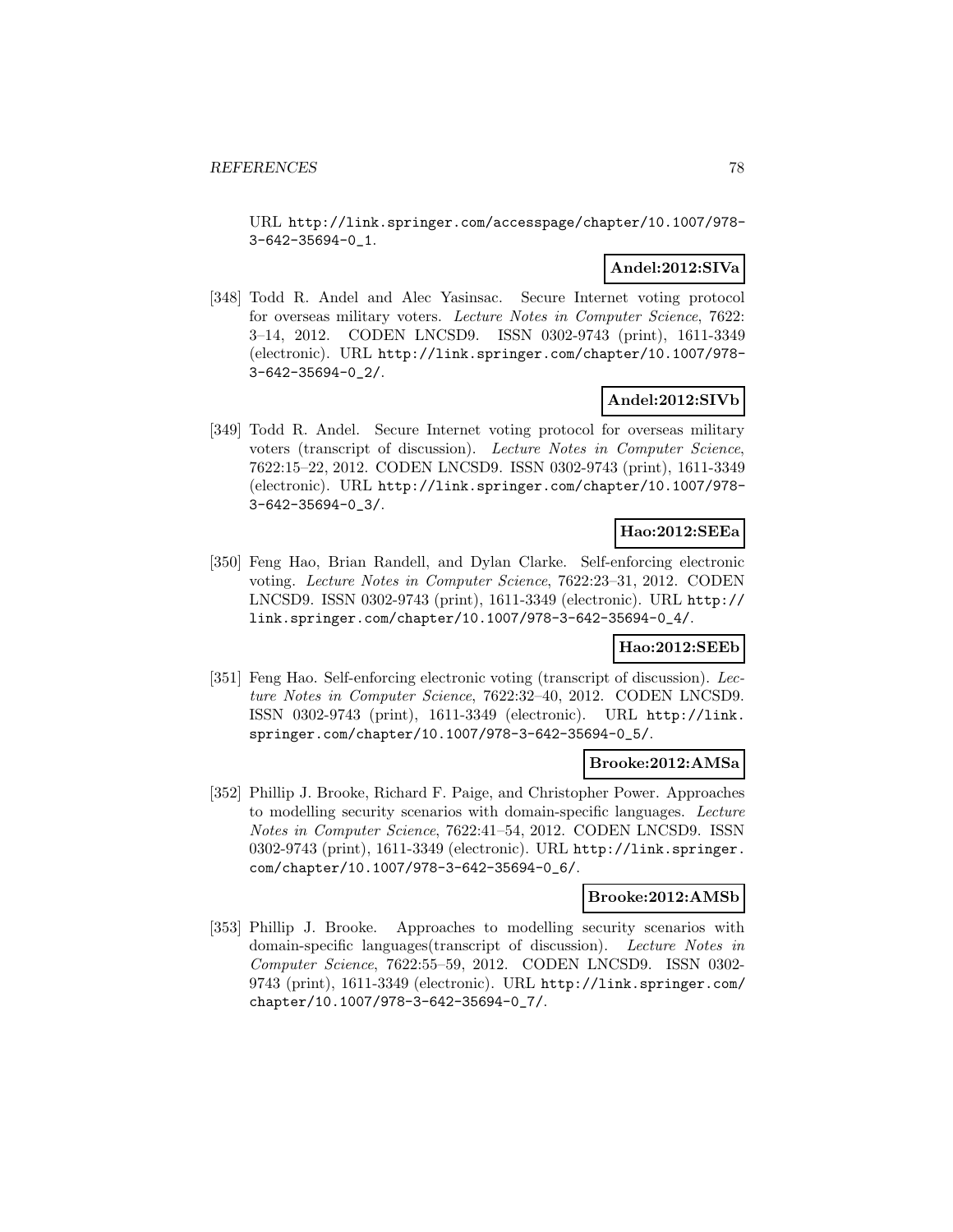### **Clark:2012:COL**

[354] Sandy Clark, Matt Blaze, and Jonathan M. Smith. The casino and the OODA loop. Lecture Notes in Computer Science, 7622:60–63, 2012. CODEN LNCSD9. ISSN 0302-9743 (print), 1611-3349 (electronic). URL http://link.springer.com/chapter/10.1007/978-3- 642-35694-0\_8/.

# **Blaze:2012:COL**

[355] Matt Blaze. The casino and the OODA loop: Why our protocols always eventually fail (transcript of discussion). Lecture Notes in Computer Science, 7622:64–75, 2012. CODEN LNCSD9. ISSN 0302-9743 (print), 1611-3349 (electronic). URL http://link.springer.com/chapter/10. 1007/978-3-642-35694-0\_9/.

### **Bonneau:2012:SMIa**

[356] Joseph Bonneau. Statistical metrics for individual password strength. Lecture Notes in Computer Science, 7622:76–86, 2012. CODEN LNCSD9. ISSN 0302-9743 (print), 1611-3349 (electronic). URL http://link. springer.com/chapter/10.1007/978-3-642-35694-0\_10/.

#### **Bonneau:2012:SMIb**

[357] Joseph Bonneau. Statistical metrics for individual password strength (transcript of discussion). Lecture Notes in Computer Science, 7622: 87–95, 2012. CODEN LNCSD9. ISSN 0302-9743 (print), 1611-3349 (electronic). URL http://link.springer.com/chapter/10.1007/978- 3-642-35694-0\_11/.

# **Kim:2012:SLT**

[358] Tiffany Hyun-Jin Kim, Virgil Gligor, and Adrian Perrig. Street-level trust semantics for attribute authentication. Lecture Notes in Computer Science, 7622:96-115, 2012. CODEN LNCSD9. ISSN 0302-9743 (print), 1611-3349 (electronic). URL http://link.springer.com/chapter/10. 1007/978-3-642-35694-0\_12/.

### **Gligor:2012:SLT**

[359] Virgil Gligor. Street-level trust semantics for attribute authentication (transcript of discussion). Lecture Notes in Computer Science, 7622: 116–125, 2012. CODEN LNCSD9. ISSN 0302-9743 (print), 1611-3349 (electronic). URL http://link.springer.com/chapter/10.1007/978- 3-642-35694-0\_13/.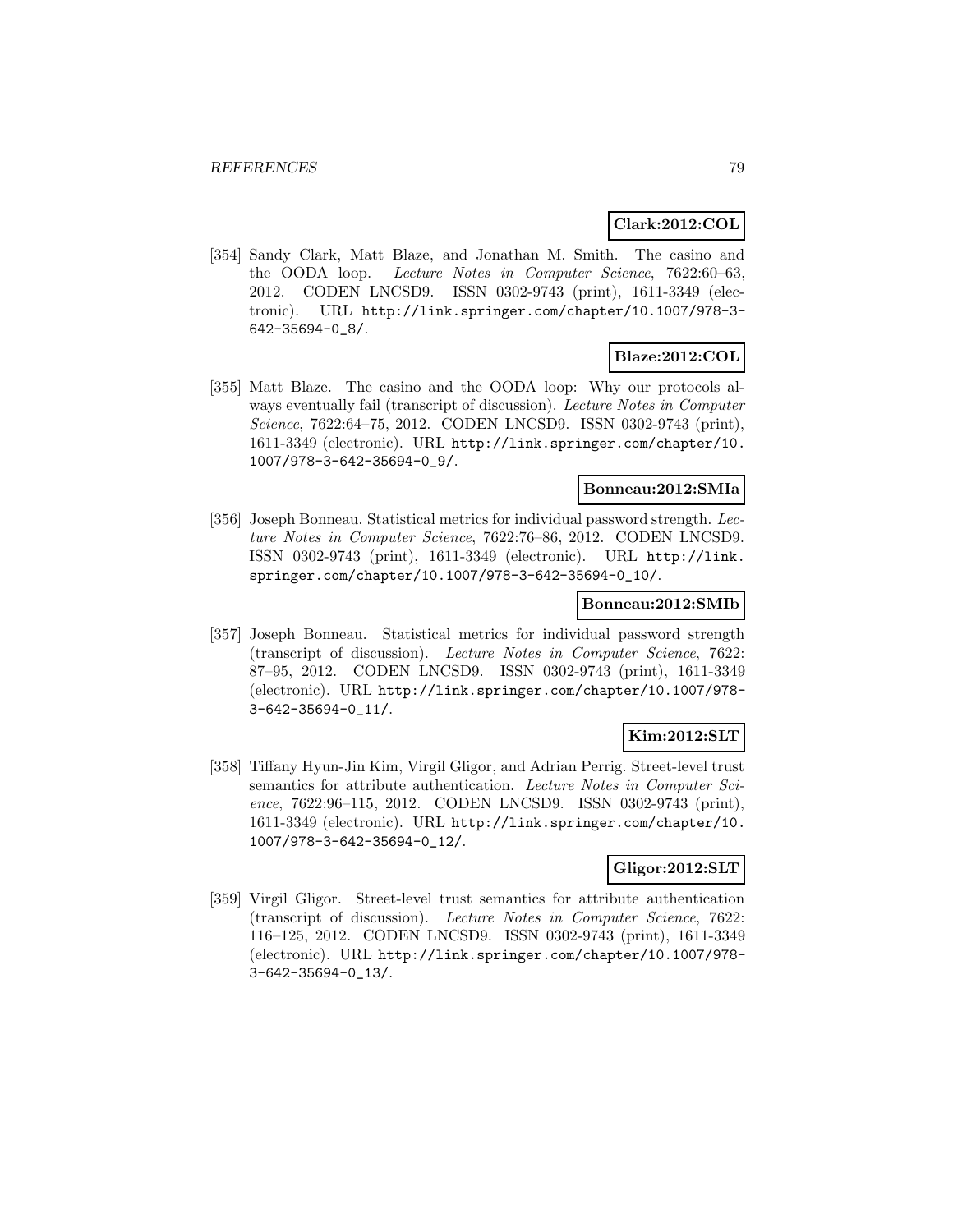### **Clarke:2012:AICa**

[360] Dylan Clarke, Feng Hao, and Brian Randell. Analysis of issues and challenges of E-voting in the UK. Lecture Notes in Computer Science, 7622: 126–135, 2012. CODEN LNCSD9. ISSN 0302-9743 (print), 1611-3349 (electronic). URL http://link.springer.com/chapter/10.1007/978- 3-642-35694-0\_14/.

# **Clarke:2012:AICb**

[361] Dylan Clarke. Analysis of issues and challenges of E-voting in the UK (transcript of discussion). Lecture Notes in Computer Science, 7622: 136–144, 2012. CODEN LNCSD9. ISSN 0302-9743 (print), 1611-3349 (electronic). URL http://link.springer.com/chapter/10.1007/978- 3-642-35694-0\_15/.

# **Anderson:2012:PGEa**

[362] Ross Anderson. Protocol governance: The elite, or the mob? Lecture Notes in Computer Science, 7622:145, 2012. CODEN LNCSD9. ISSN 0302-9743 (print), 1611-3349 (electronic). URL http://link.springer. com/accesspage/chapter/10.1007/978-3-642-35694-0\_16.

#### **Anderson:2012:PGEb**

[363] Ross Anderson. Protocol governance: The elite, or the mob? (transcript of discussion). Lecture Notes in Computer Science, 7622:146– 160, 2012. CODEN LNCSD9. ISSN 0302-9743 (print), 1611-3349 (electronic). URL http://link.springer.com/chapter/10.1007/978- 3-642-35694-0\_17/.

#### **Murayama:2012:UISa**

[364] Yuko Murayama, Yasuhiro Fujihara, Yoshia Saito, and Dai Nishioka. Usability issues in security. Lecture Notes in Computer Science, 7622: 161–171, 2012. CODEN LNCSD9. ISSN 0302-9743 (print), 1611-3349 (electronic). URL http://link.springer.com/chapter/10.1007/978- 3-642-35694-0\_18/.

#### **Murayama:2012:UISb**

[365] Yuko Murayama. Usability issues in security (transcript of discussion). Lecture Notes in Computer Science, 7622:172–180, 2012. CODEN LNCSD9. ISSN 0302-9743 (print), 1611-3349 (electronic). URL http:// link.springer.com/chapter/10.1007/978-3-642-35694-0\_19/.

### **Mahmood:2012:UPV**

[366] Shah Mahmood and Yvo Desmedt. Usable privacy by visual and interactive control of information flow. Lecture Notes in Computer Science, 7622: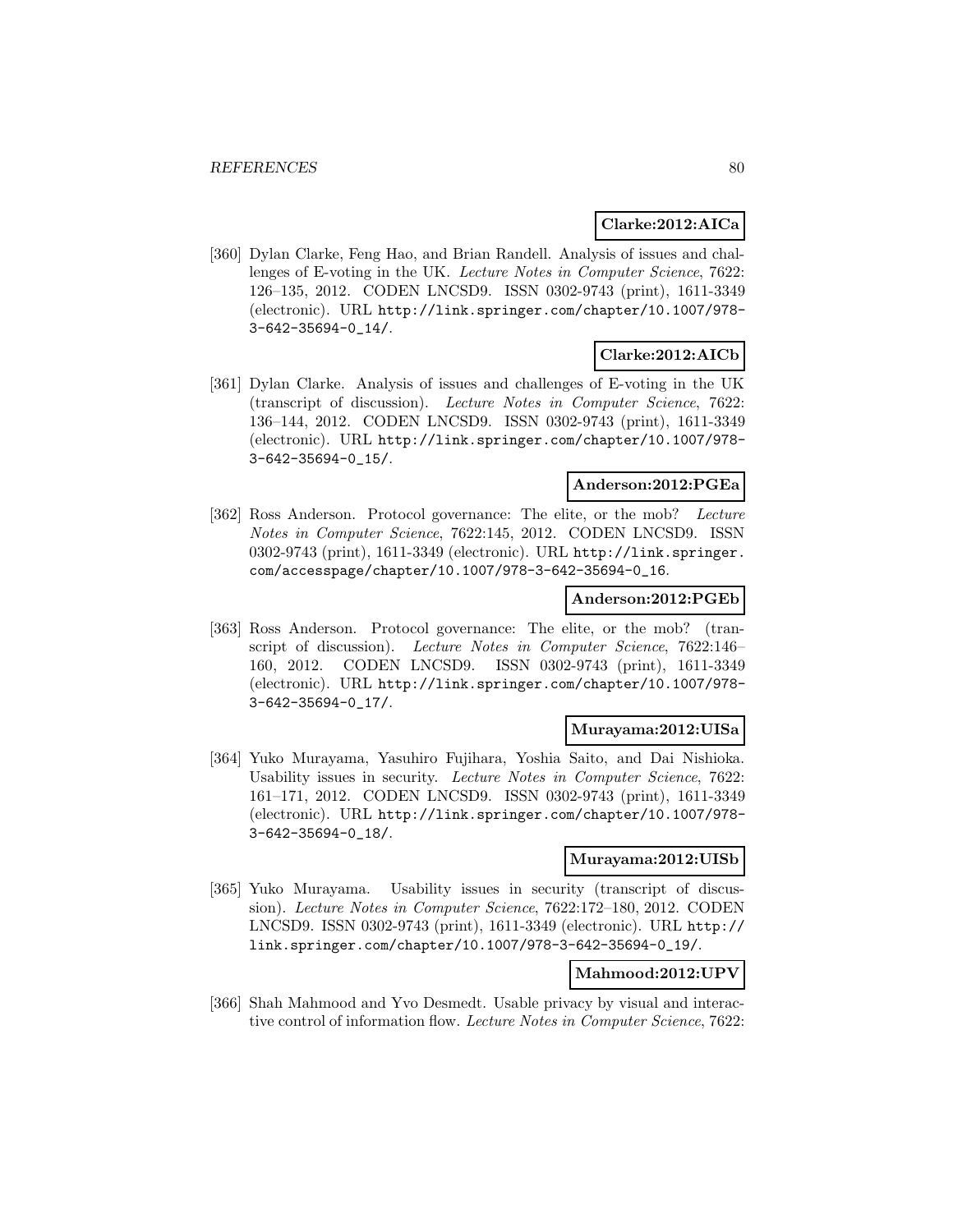181–188, 2012. CODEN LNCSD9. ISSN 0302-9743 (print), 1611-3349 (electronic). URL http://link.springer.com/chapter/10.1007/978- 3-642-35694-0\_20/.

#### **Anonymous:2012:FMu**

[367] Anonymous. Front matter. Lecture Notes in Computer Science, 7622: ??, 2012. CODEN LNCSD9. ISSN 0302-9743 (print), 1611-3349 (electronic). URL http://link.springer.com/content/pdf/bfm:978-3- 642-35694-0/1.

#### **Stanton:2012:HFE**

[368] Neville A. Stanton. Human factors engineering as the methodological Babel fish: Translating user needs into software design. Lecture Notes in Computer Science, 7623:1–17, 2012. CODEN LNCSD9. ISSN 0302- 9743 (print), 1611-3349 (electronic). URL http://link.springer.com/ chapter/10.1007/978-3-642-34347-6\_1/.

#### **Mendes:2012:ISE**

[369] Emilia Mendes. Improving software effort estimation using an expertcentred approach. Lecture Notes in Computer Science, 7623:18–33, 2012. CODEN LNCSD9. ISSN 0302-9743 (print), 1611-3349 (electronic). URL http://link.springer.com/chapter/10.1007/978-3- 642-34347-6\_2/.

# **Spano:2012:CMG**

[370] Lucio Davide Spano, Antonio Cisternino, and Fabio Paternò. A compositional model for gesture definition. Lecture Notes in Computer Science, 7623:34–52, 2012. CODEN LNCSD9. ISSN 0302-9743 (print), 1611-3349 (electronic). URL http://link.springer.com/chapter/10.1007/978- 3-642-34347-6\_3/.

### **Masip:2012:DPE**

[371] Llúcia Masip, Célia Martinie, Marco Winckler, Philippe Palanque, and Toni Granollers. A design process for exhibiting design choices and tradeoffs in (potentially) conflicting user interface guidelines. Lecture Notes in Computer Science, 7623:53–71, 2012. CODEN LNCSD9. ISSN 0302- 9743 (print), 1611-3349 (electronic). URL http://link.springer.com/ chapter/10.1007/978-3-642-34347-6\_4/.

#### **Martinie:2012:DPU**

[372] Célia Martinie, Philippe Palanque, David Navarre, and Eric Barboni. A development process for usable large scale interactive critical systems: Application to satellite ground segments. Lecture Notes in Computer Science,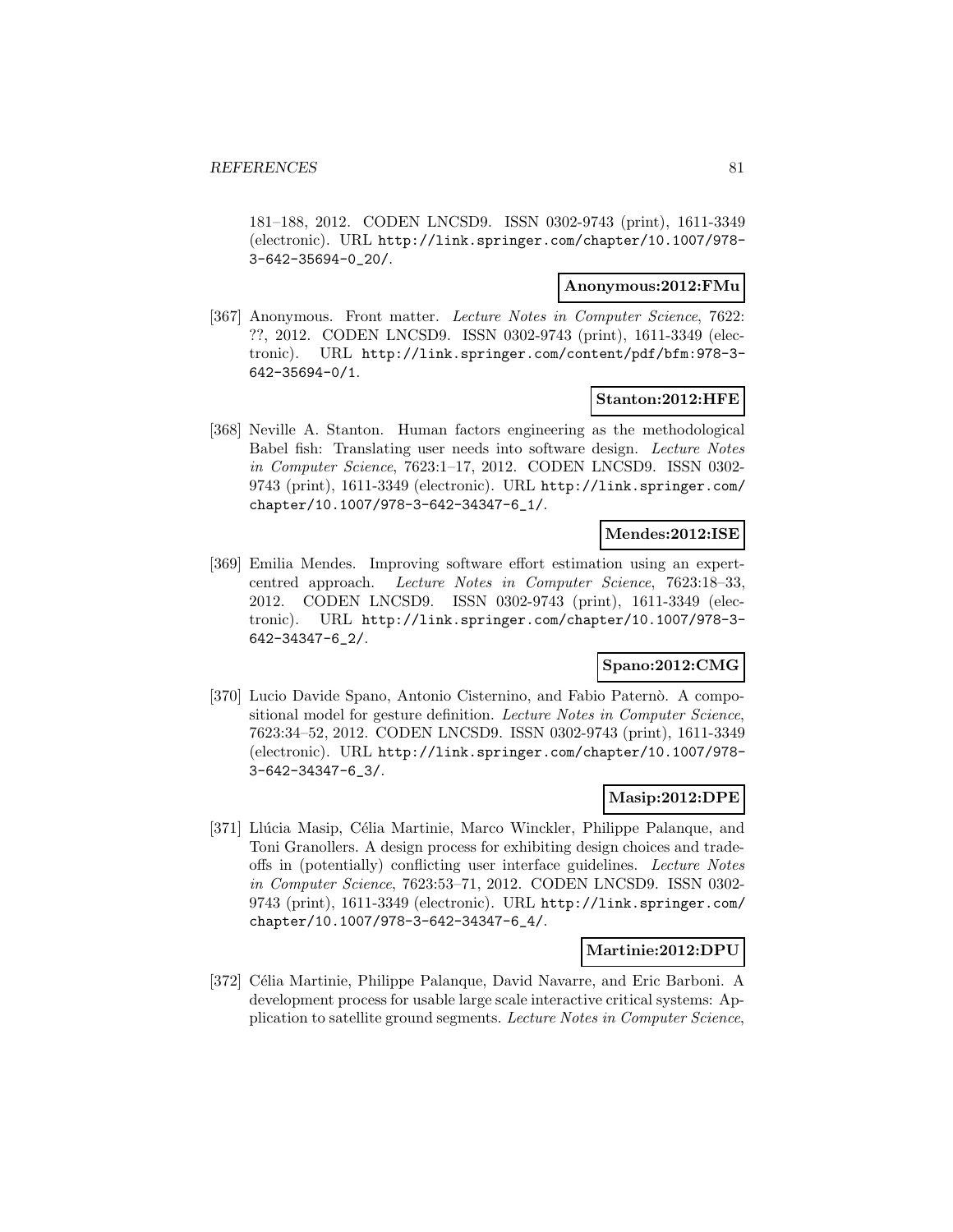7623:72–93, 2012. CODEN LNCSD9. ISSN 0302-9743 (print), 1611-3349 (electronic). URL http://link.springer.com/chapter/10.1007/978- 3-642-34347-6\_5/.

### **Kuusinen:2012:AUE**

[373] Kati Kuusinen, Tommi Mikkonen, and Santtu Pakarinen. Agile user experience development in a large software organization: Good expertise but limited impact. Lecture Notes in Computer Science, 7623: 94–111, 2012. CODEN LNCSD9. ISSN 0302-9743 (print), 1611-3349 (electronic). URL http://link.springer.com/chapter/10.1007/978- 3-642-34347-6\_6/.

# **Silva:2012:CGI**

[374] Carlos Eduardo Silva and José Creissac Campos. Can GUI implementation markup languages be used for modelling? Lecture Notes in Computer Science, 7623:112–129, 2012. CODEN LNCSD9. ISSN 0302-9743 (print), 1611-3349 (electronic). URL http://link.springer.com/chapter/10. 1007/978-3-642-34347-6\_7/.

### **Roast:2012:CCS**

[375] Chris Roast. Constraining and creating solutions — reflections on the analysis of early design. Lecture Notes in Computer Science, 7623: 130–145, 2012. CODEN LNCSD9. ISSN 0302-9743 (print), 1611-3349 (electronic). URL http://link.springer.com/chapter/10.1007/978- 3-642-34347-6\_8/.

#### **Kronbauer:2012:SAU**

[376] Artur H. Kronbauer, Celso A. S. Santos, and Vaninha Vieira. Smartphone applications usability evaluation: a hybrid model and its implementation. Lecture Notes in Computer Science, 7623:146–163, 2012. CODEN LNCSD9. ISSN 0302-9743 (print), 1611-3349 (electronic). URL http:// link.springer.com/chapter/10.1007/978-3-642-34347-6\_9/.

### **Grill:2012:MTA**

[377] Thomas Grill, Ondrej Polacek, and Manfred Tscheligi. Methods towards API usability: a structural analysis of usability problem categories. Lecture Notes in Computer Science, 7623:164–180, 2012. CODEN LNCSD9. ISSN 0302-9743 (print), 1611-3349 (electronic). URL http:// link.springer.com/chapter/10.1007/978-3-642-34347-6\_10/.

### **Vogt:2012:PDC**

[378] Joël Vogt, Kris Luyten, Jan Van den Bergh, Karin Coninx, and Andreas Meier. Putting dementia into context. Lecture Notes in Computer Science,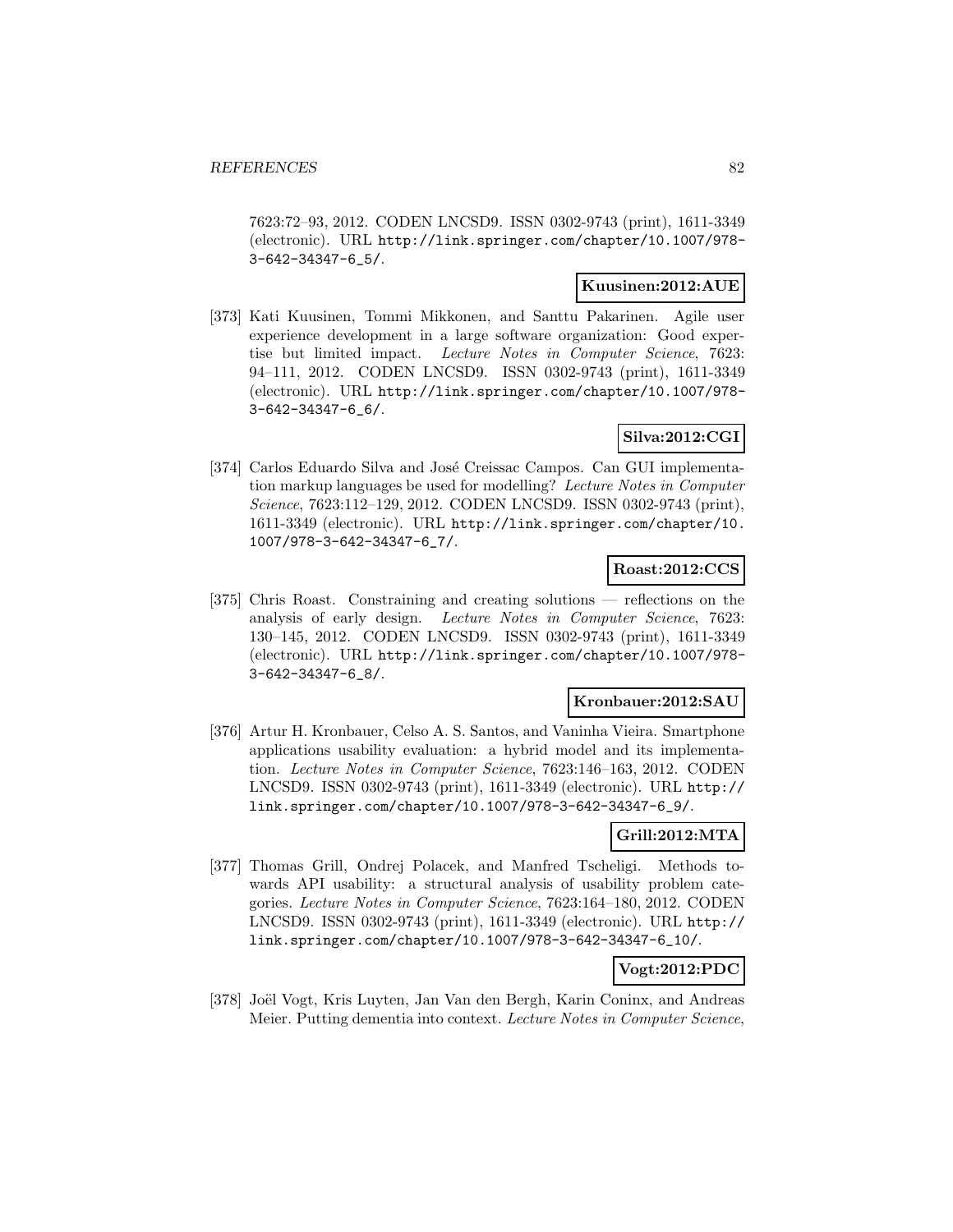7623:181–198, 2012. CODEN LNCSD9. ISSN 0302-9743 (print), 1611- 3349 (electronic). URL http://link.springer.com/chapter/10.1007/ 978-3-642-34347-6\_11/.

### **Danado:2012:PVB**

[379] Jose Danado and Fabio Paternò. Puzzle: a visual-based environment for end user development in touch-based mobile phones. Lecture Notes in Computer Science, 7623:199–216, 2012. CODEN LNCSD9. ISSN 0302- 9743 (print), 1611-3349 (electronic). URL http://link.springer.com/ chapter/10.1007/978-3-642-34347-6\_12/.

# **Faily:2012:RSU**

[380] Shamal Faily, John Lyle, Andre Paul, Andrea Atzeni, Dieter Blomme, and Heiko Desruelle. Requirements sensemaking using concept maps. Lecture Notes in Computer Science, 7623:217–232, 2012. CODEN LNCSD9. ISSN 0302-9743 (print), 1611-3349 (electronic). URL http://link.springer. com/chapter/10.1007/978-3-642-34347-6\_13/.

#### **Dery-Pinna:2012:TCM**

[381] Anne-Marie Déry-Pinna, Audrey Occello, and Michel Riveill. Towards conflict management in user interface composition driven by business needs. Lecture Notes in Computer Science, 7623:233–250, 2012. CODEN LNCSD9. ISSN 0302-9743 (print), 1611-3349 (electronic). URL http:// link.springer.com/chapter/10.1007/978-3-642-34347-6\_14/.

#### **Chouseinoglou:2012:MAO**

[382] Oumout Chouseinoglou and Semih Bilgen. A model for assessing organizational learning in software development organizations. Lecture Notes in Computer Science, 7623:251–258, 2012. CODEN LNCSD9. ISSN 0302- 9743 (print), 1611-3349 (electronic). URL http://link.springer.com/ chapter/10.1007/978-3-642-34347-6\_15/.

#### **Behrenbruch:2012:PBD**

[383] Kay Behrenbruch, Martin Atzmüller, Christoph Evers, Ludger Schmidt, and Gerd Stumme. A personality based design approach using subgroup discovery. Lecture Notes in Computer Science, 7623:259–266, 2012. CODEN LNCSD9. ISSN 0302-9743 (print), 1611-3349 (electronic). URL http://link.springer.com/chapter/10.1007/978-3- 642-34347-6\_16/.

### **vanLoggem:2012:AUC**

[384] Brigit van Loggem. Assessing use complexity of software: a tool for documentation designers. Lecture Notes in Computer Science, 7623: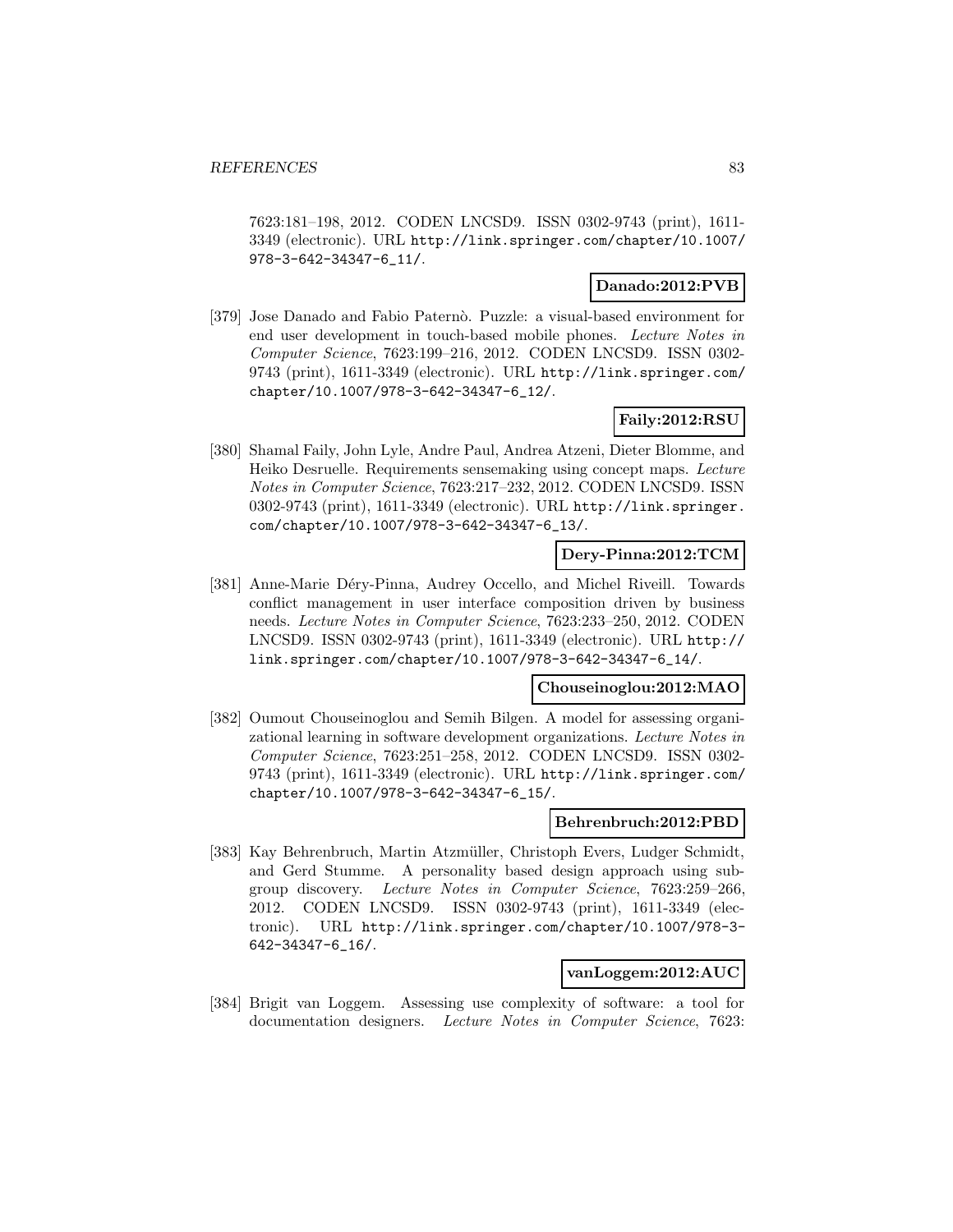267–274, 2012. CODEN LNCSD9. ISSN 0302-9743 (print), 1611-3349 (electronic). URL http://link.springer.com/chapter/10.1007/978- 3-642-34347-6\_17/.

### **Rasooli:2012:CUP**

[385] Amin Rasooli, Peter Forbrig, and Fattaneh Tagivareh. Collecting users profiles for Web applications. Lecture Notes in Computer Science, 7623: 275–282, 2012. CODEN LNCSD9. ISSN 0302-9743 (print), 1611-3349 (electronic). URL http://link.springer.com/chapter/10.1007/978- 3-642-34347-6\_18/.

# **Vieira:2012:CPG**

[386] Elton R. Vieira, Carina Alves, and Letícia Duboc. Creativity patterns guide: Support for the application of creativity techniques in requirements engineering. Lecture Notes in Computer Science, 7623: 283–290, 2012. CODEN LNCSD9. ISSN 0302-9743 (print), 1611-3349 (electronic). URL http://link.springer.com/chapter/10.1007/978- 3-642-34347-6\_19/.

### **Ressin:2012:ELC**

[387] Malte Ressin, Cecilia Oyugi, José Abdelnour-Nocera, David Lee, and Dharam Panesar. Exploring local cultural perspectives in user interface development in an Indian offshoring context: a view from the UK. Lecture Notes in Computer Science, 7623:291–298, 2012. CODEN LNCSD9. ISSN 0302-9743 (print), 1611-3349 (electronic). URL http://link.springer. com/chapter/10.1007/978-3-642-34347-6\_20/.

#### **Anonymous:2012:FMv**

[388] Anonymous. Front matter. Lecture Notes in Computer Science, 7623: ??, 2012. CODEN LNCSD9. ISSN 0302-9743 (print), 1611-3349 (electronic). URL http://link.springer.com/content/pdf/bfm:978-3- 642-34347-6/1.

#### **Centieiro:2012:AHF**

[389] Pedro Centieiro, Teresa Romão, and A. Eduardo Dias. Applaud having fun: a mobile game to cheer your favourite sports team. Lecture Notes in Computer Science, 7624:1–16, 2012. CODEN LNCSD9. ISSN 0302- 9743 (print), 1611-3349 (electronic). URL http://link.springer.com/ chapter/10.1007/978-3-642-34292-9\_1/.

#### **Fujita:2012:PIF**

[390] Kazuyuki Fujita, Hiroyuki Kidokoro, and Yuichi Itoh. Paranga: An interactive flipbook. Lecture Notes in Computer Science, 7624:17–30,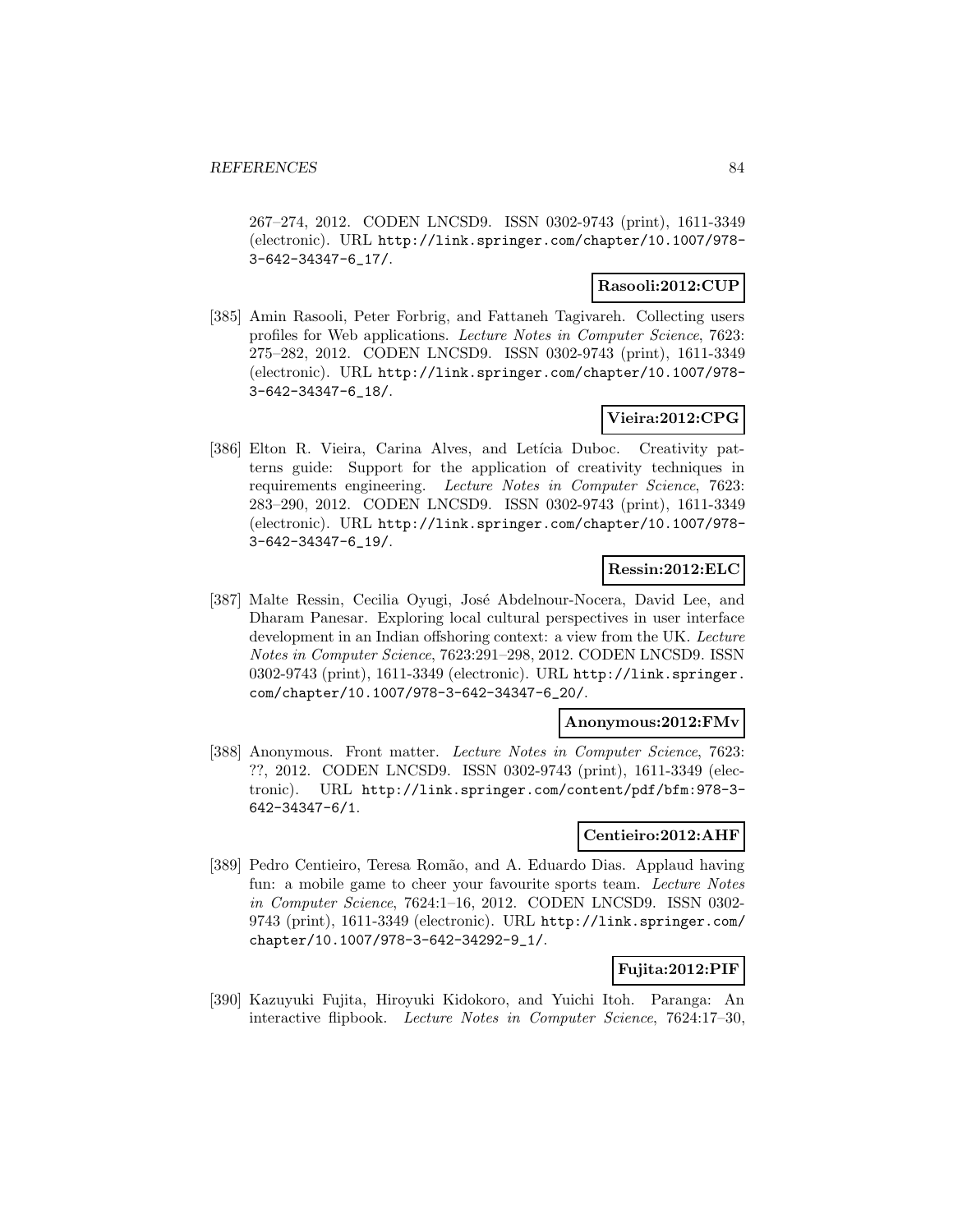2012. CODEN LNCSD9. ISSN 0302-9743 (print), 1611-3349 (electronic). URL http://link.springer.com/chapter/10.1007/978-3- 642-34292-9\_2/.

### **Hachisu:2012:ATM**

[391] Taku Hachisu and Hiroyuki Kajimoto. Augmentation of toothbrush by modulating sounds resulting from brushing. Lecture Notes in Computer Science, 7624:31–43, 2012. CODEN LNCSD9. ISSN 0302-9743 (print), 1611-3349 (electronic). URL http://link.springer.com/chapter/10. 1007/978-3-642-34292-9\_3/.

# **Hirai:2012:BTS**

[392] Shigeyuki Hirai, Yoshinobu Sakakibara, and Seiho Hayakawa. Bathcratch: Touch and sound-based DJ controller implemented on a bathtub. Lecture Notes in Computer Science, 7624:44–56, 2012. CODEN LNCSD9. ISSN 0302-9743 (print), 1611-3349 (electronic). URL http://link.springer. com/chapter/10.1007/978-3-642-34292-9\_4/.

# **Kanke:2012:ADD**

[393] Hiroyuki Kanke, Yoshinari Takegawa, Tsutomu Terada, and Masahiko Tsukamoto. Airstic drum: a drumstick for integration of real and virtual drums. Lecture Notes in Computer Science, 7624:57–69, 2012. CODEN LNCSD9. ISSN 0302-9743 (print), 1611-3349 (electronic). URL http:// link.springer.com/chapter/10.1007/978-3-642-34292-9\_5/.

### **Mourato:2012:ELD**

[394] Fausto Mourato, Fernando Birra, and Manuel Próspero dos Santos. Enhancing level difficulty and additional content in platform videogames through graph analysis. Lecture Notes in Computer Science, 7624: 70–84, 2012. CODEN LNCSD9. ISSN 0302-9743 (print), 1611-3349 (electronic). URL http://link.springer.com/chapter/10.1007/978- 3-642-34292-9\_6/.

#### **Okazaki:2012:SSP**

[395] Tatsuhiko Okazaki, Tsutomu Terada, and Masahiko Tsukamoto. A system for supporting performers in stuffed suits. Lecture Notes in Computer Science, 7624:85–100, 2012. CODEN LNCSD9. ISSN 0302-9743 (print), 1611-3349 (electronic). URL http://link.springer.com/chapter/10. 1007/978-3-642-34292-9\_7/.

#### **Pereira:2012:SPB**

[396] André Pereira, Rui Prada, and Ana Paiva. Socially present board game opponents. Lecture Notes in Computer Science, 7624:101–116,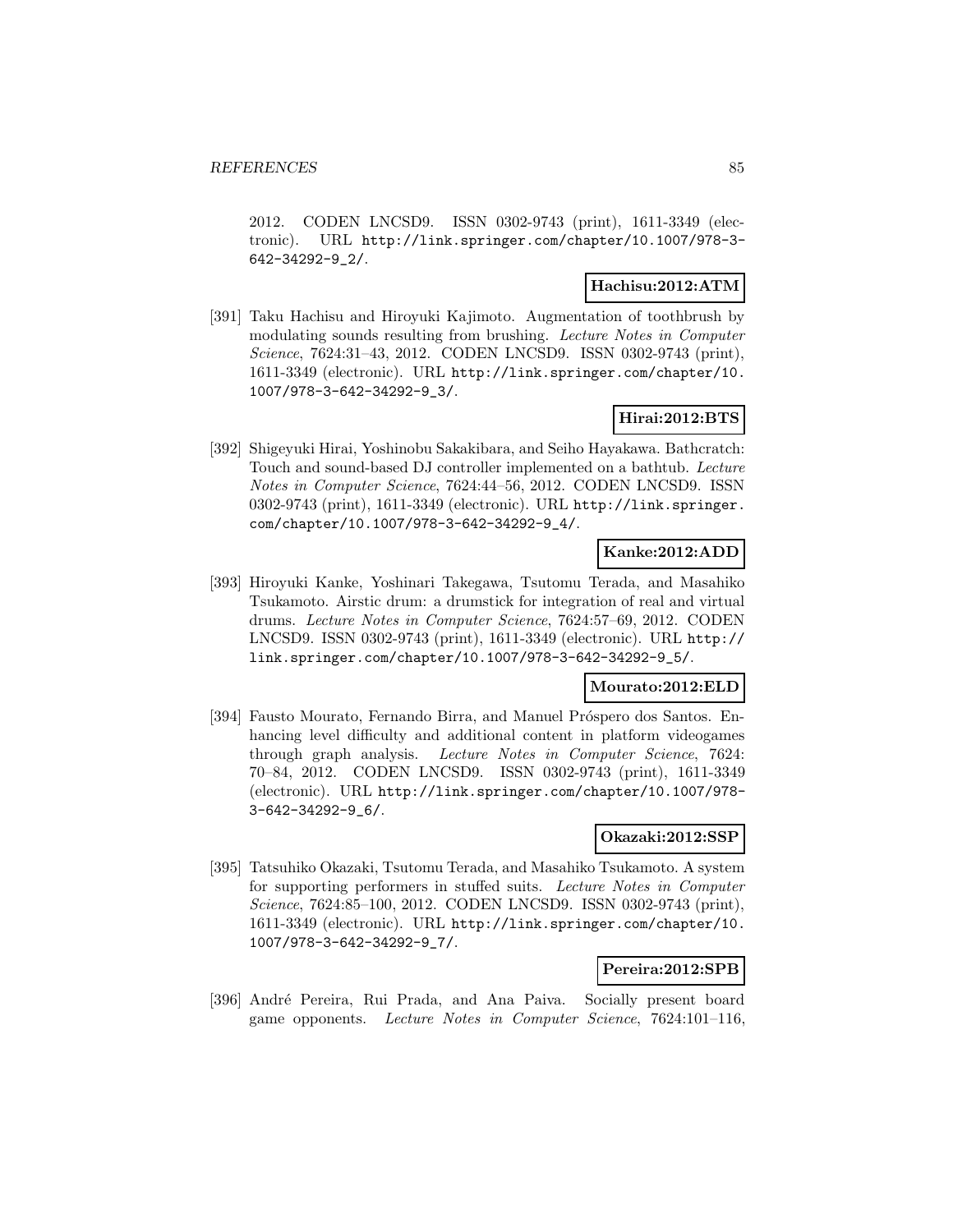2012. CODEN LNCSD9. ISSN 0302-9743 (print), 1611-3349 (electronic). URL http://link.springer.com/chapter/10.1007/978-3- 642-34292-9\_8/.

# **Shin:2012:LGG**

[397] Kiyoshi Shin, Kosuke Kaneko, Yu Matsui, Koji Mikami, and Masaru Nagaku. Localizing global game jam: Designing game development for collaborative learning in the social context. Lecture Notes in Computer Science, 7624:117–132, 2012. CODEN LNCSD9. ISSN 0302-9743 (print), 1611-3349 (electronic). URL http://link.springer.com/chapter/10. 1007/978-3-642-34292-9\_9/.

# **Vyas:2012:PWC**

[398] Dhaval Vyas, Yanqing Cui, Jarno Ojala, and Guido Grassel. Producing while consuming: Social interaction around photos shared within private group. Lecture Notes in Computer Science, 7624:133–150, 2012. CODEN LNCSD9. ISSN 0302-9743 (print), 1611-3349 (electronic). URL http:// link.springer.com/chapter/10.1007/978-3-642-34292-9\_10/.

# **Chan:2012:ESD**

[399] Shih-Han Chan, Stéphane Natkin, Guillaume Tiger, and Alexandre Topol. Extensible sound description in COLLADA: a unique file for a rich sound design. Lecture Notes in Computer Science, 7624:151–166, 2012. CODEN LNCSD9. ISSN 0302-9743 (print), 1611-3349 (electronic). URL http:// link.springer.com/chapter/10.1007/978-3-642-34292-9\_11/.

# **Chen:2012:ART**

[400] Tai-Yun Chen, Hung-Wei Hsu, Wen-Kai Tai, and Chin-Chen Chang. An automatic race track generating system. Lecture Notes in Computer Science, 7624:167–181, 2012. CODEN LNCSD9. ISSN 0302-9743 (print), 1611-3349 (electronic). URL http://link.springer.com/chapter/10. 1007/978-3-642-34292-9\_12/.

### **Choi:2012:LPD**

[401] Yongsoon Choi, Rahul Parsani, Xavier Roman, Anshul Vikram Pandey, and Adrian David Cheok. Light perfume: Designing a wearable lighting and olfactory accessory for empathic interactions. Lecture Notes in Computer Science, 7624:182–197, 2012. CODEN LNCSD9. ISSN 0302- 9743 (print), 1611-3349 (electronic). URL http://link.springer.com/ chapter/10.1007/978-3-642-34292-9\_13/.

### **Deaker:2012:SPO**

[402] Chris Deaker, Masood Masoodian, and Bill Rogers. A survey of players' opinions on interface customization in world of warcraft. Lecture Notes in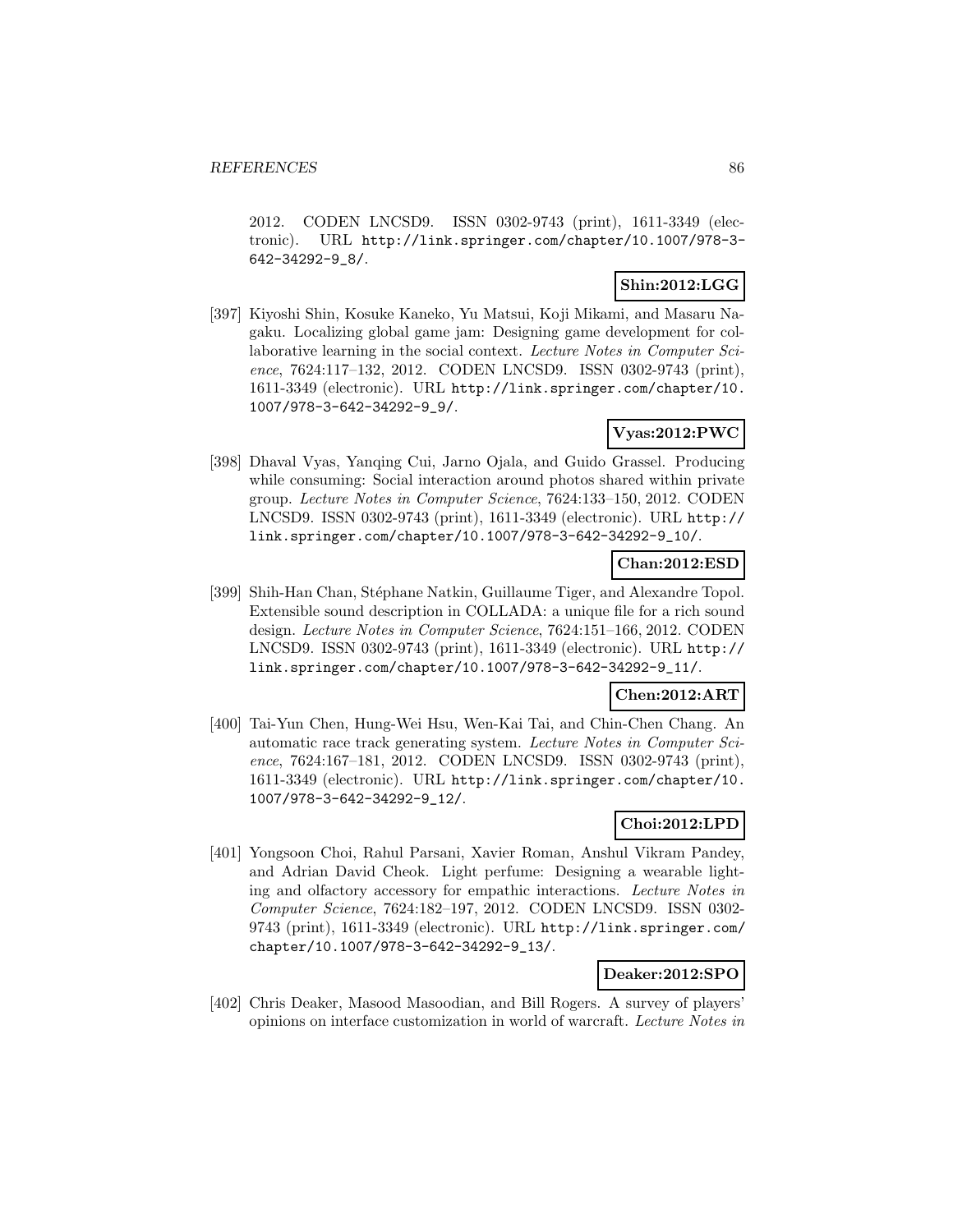Computer Science, 7624:198–213, 2012. CODEN LNCSD9. ISSN 0302- 9743 (print), 1611-3349 (electronic). URL http://link.springer.com/ chapter/10.1007/978-3-642-34292-9\_14/.

#### **Grammenos:2012:VRR**

[403] Dimitris Grammenos, George Margetis, Panagiotis Koutlemanis, and Xenophon Zabulis.  $53.090$  virtual rusks  $= 510$  real smiles using a fun exergame installation for advertising traditional food products. Lecture Notes in Computer Science, 7624:214–229, 2012. CODEN LNCSD9. ISSN 0302-9743 (print), 1611-3349 (electronic). URL http://link.springer. com/chapter/10.1007/978-3-642-34292-9\_15/.

## **Gronbaek:2012:DPI**

[404] Kaj Grønbæk, Karen Johanne Kortbek, Claus Møller, Jesper Nielsen, and Liselott Stenfeldt. Designing playful interactive installations for urban environments — the SwingScape experience. Lecture Notes in Computer Science, 7624:230–245, 2012. CODEN LNCSD9. ISSN 0302-9743 (print), 1611-3349 (electronic). URL http://link.springer.com/chapter/10. 1007/978-3-642-34292-9\_16/.

### **Guy:2012:FIS**

[405] Olivier Guy and Ronan Champagnat. Flashback in interactive storytelling. Lecture Notes in Computer Science, 7624:246–261, 2012. CODEN LNCSD9. ISSN 0302-9743 (print), 1611-3349 (electronic). URL http:// link.springer.com/chapter/10.1007/978-3-642-34292-9\_17/.

#### **Howland:2012:SCA**

[406] Robert Howland, Sachi Urano, and Junichi Hoshino. SanjigenJiten: Computer assisted language learning system within a 3D game environment. Lecture Notes in Computer Science, 7624:262–273, 2012. CODEN LNCSD9. ISSN 0302-9743 (print), 1611-3349 (electronic). URL http:// link.springer.com/chapter/10.1007/978-3-642-34292-9\_18/.

#### **Konya:2012:CPS**

[407] Yuko Konya and Itiro Siio. A caption presentation system for the hearing impaired people attending theatrical performances. Lecture Notes in Computer Science, 7624:274–286, 2012. CODEN LNCSD9. ISSN 0302- 9743 (print), 1611-3349 (electronic). URL http://link.springer.com/ chapter/10.1007/978-3-642-34292-9\_19/.

### **Kou:2012:EGE**

[408] Kinyo Kou and Yoichiro Kawaguchi. Emergent gait evolution of quadruped artificial life. Lecture Notes in Computer Science, 7624: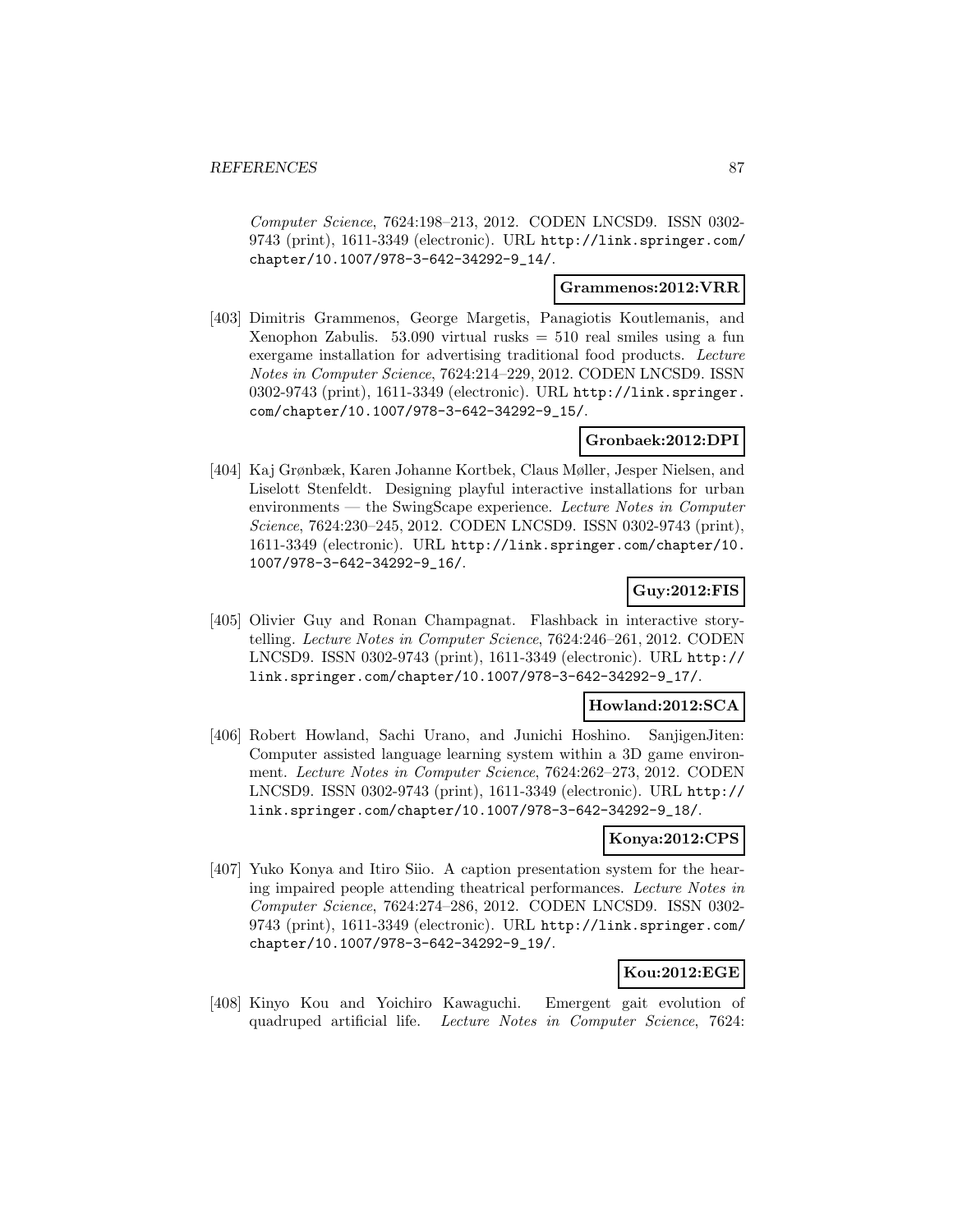287–296, 2012. CODEN LNCSD9. ISSN 0302-9743 (print), 1611-3349 (electronic). URL http://link.springer.com/chapter/10.1007/978- 3-642-34292-9\_20/.

#### **Anonymous:2012:FMw**

[409] Anonymous. Front matter. Lecture Notes in Computer Science, 7624: ??, 2012. CODEN LNCSD9. ISSN 0302-9743 (print), 1611-3349 (electronic). URL http://link.springer.com/content/pdf/bfm:978-3- 642-34292-9/1.

### **Andrei:2012:TBA**

[410] Oana Andrei and Muffy Calder. Trend-based analysis of a population model of the AKAP scaffold protein. Lecture Notes in Computer Science, 7625:1–25, 2012. CODEN LNCSD9. ISSN 0302-9743 (print), 1611-3349 (electronic). URL http://link.springer.com/chapter/10.1007/978- 3-642-35524-0\_1/.

# **Angius:2012:QPF**

[411] Alessio Angius, András Horváth, and Verena Wolf. Quasi product form approximation for Markov models of reaction networks. Lecture Notes in Computer Science, 7625:26–52, 2012. CODEN LNCSD9. ISSN 0302- 9743 (print), 1611-3349 (electronic). URL http://link.springer.com/ chapter/10.1007/978-3-642-35524-0\_2/.

# **Bartocci:2012:MVC**

[412] Ezio Bartocci, Pietro Liò, Emanuela Merelli, and Nicola Paoletti. Multiple verification in complex biological systems: The bone remodelling case study. Lecture Notes in Computer Science, 7625:53–76, 2012. CODEN LNCSD9. ISSN 0302-9743 (print), 1611-3349 (electronic). URL http:// link.springer.com/chapter/10.1007/978-3-642-35524-0\_3/.

#### **Brim:2012:ARA**

[413] L. Brim, J. Fabriková, S. Dražan, and D. Safránek. On approximative reachability analysis of biochemical dynamical systems. Lecture Notes in Computer Science, 7625:77–101, 2012. CODEN LNCSD9. ISSN 0302- 9743 (print), 1611-3349 (electronic). URL http://link.springer.com/ chapter/10.1007/978-3-642-35524-0\_4/.

#### **Ehrenfeucht:2012:MRS**

[414] Andrzej Ehrenfeucht, Jetty Kleijn, Maciej Koutny, and Grzegorz Rozenberg. Minimal reaction systems. Lecture Notes in Computer Science, 7625: 102–122, 2012. CODEN LNCSD9. ISSN 0302-9743 (print), 1611-3349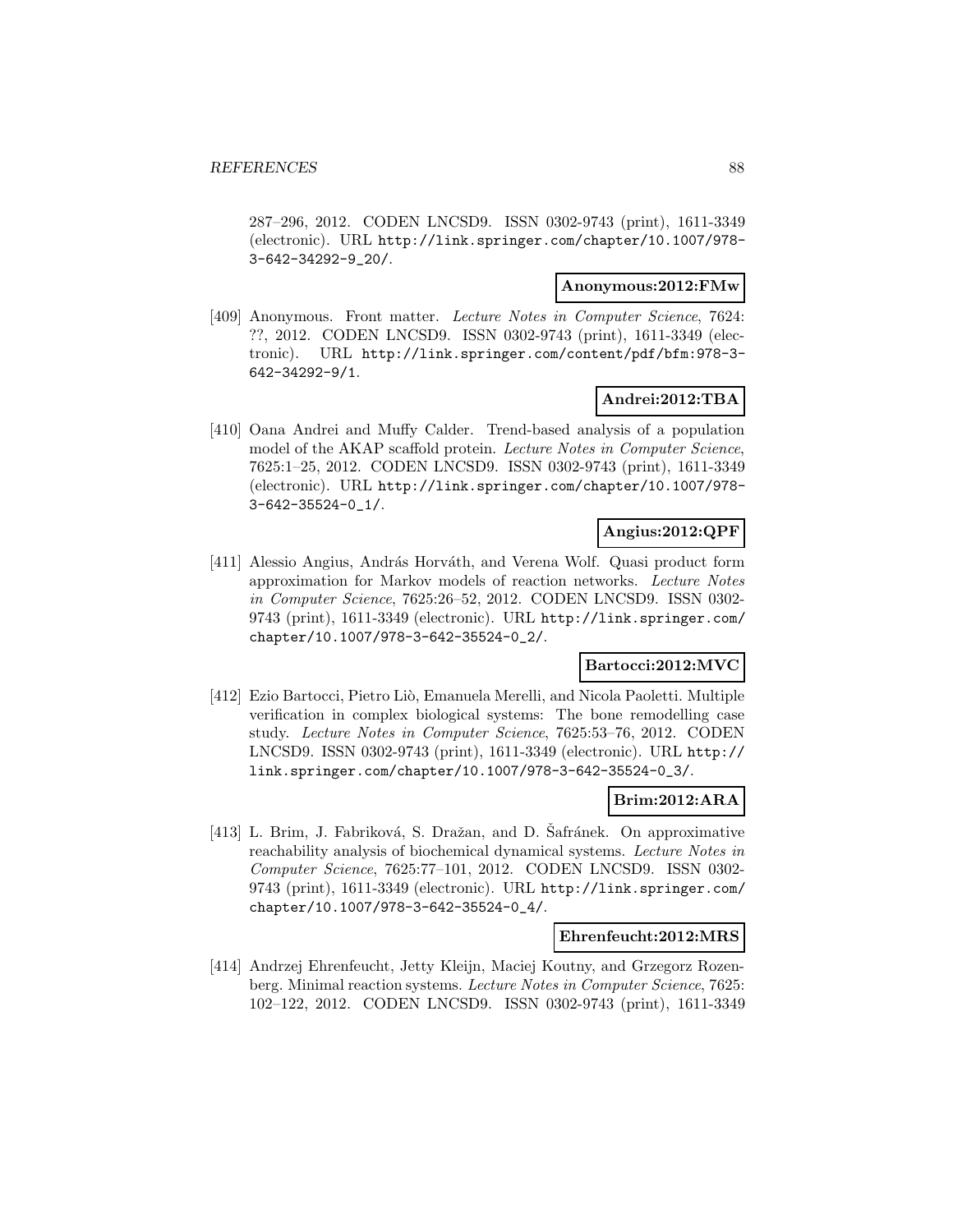(electronic). URL http://link.springer.com/chapter/10.1007/978- 3-642-35524-0\_5/.

### **Versari:2012:CFR**

[415] Cristian Versari and Gianluigi Zavattaro. Complex functional rates in rulebased languages for biochemistry. Lecture Notes in Computer Science, 7625:123–150, 2012. CODEN LNCSD9. ISSN 0302-9743 (print), 1611- 3349 (electronic). URL http://link.springer.com/chapter/10.1007/ 978-3-642-35524-0\_6/.

# **Yuan:2012:PMC**

[416] Qixia Yuan, Panuwat Trairatphisan, Jun Pang, Sjouke Mauw, and Monique Wiesinger. Probabilistic model checking of the PDGF signaling pathway. Lecture Notes in Computer Science, 7625:151–180, 2012. CODEN LNCSD9. ISSN 0302-9743 (print), 1611-3349 (electronic). URL http://link.springer.com/chapter/10.1007/978-3- 642-35524-0\_7/.

#### **Mizera:2012:SAM**

[417] Andrzej Mizera, Eugen Czeizler, and Ion Petre. Self-assembly models of variable resolution. Lecture Notes in Computer Science, 7625: 181–203, 2012. CODEN LNCSD9. ISSN 0302-9743 (print), 1611-3349 (electronic). URL http://link.springer.com/chapter/10.1007/978- 3-642-35524-0\_8/.

### **Wallace:2012:MCE**

[418] Rodrick Wallace. Metabolic constraints on the evolution of genetic codes: Did multiple preaerobic' ecosystem transitions entrain richer dialects via serial endosymbiosis? Lecture Notes in Computer Science, 7625: 204–232, 2012. CODEN LNCSD9. ISSN 0302-9743 (print), 1611-3349 (electronic). URL http://link.springer.com/chapter/10.1007/978- 3-642-35524-0\_9/.

#### **Anonymous:2012:BMe**

[419] Anonymous. Back matter. Lecture Notes in Computer Science, 7625: ??, 2012. CODEN LNCSD9. ISSN 0302-9743 (print), 1611-3349 (electronic). URL http://link.springer.com/content/pdf/bbm:978-3- 642-35524-0/1.

#### **Anonymous:2012:FMx**

[420] Anonymous. Front matter. Lecture Notes in Computer Science, 7625: ??, 2012. CODEN LNCSD9. ISSN 0302-9743 (print), 1611-3349 (electronic). URL http://link.springer.com/content/pdf/bfm:978-3- 642-35524-0/1.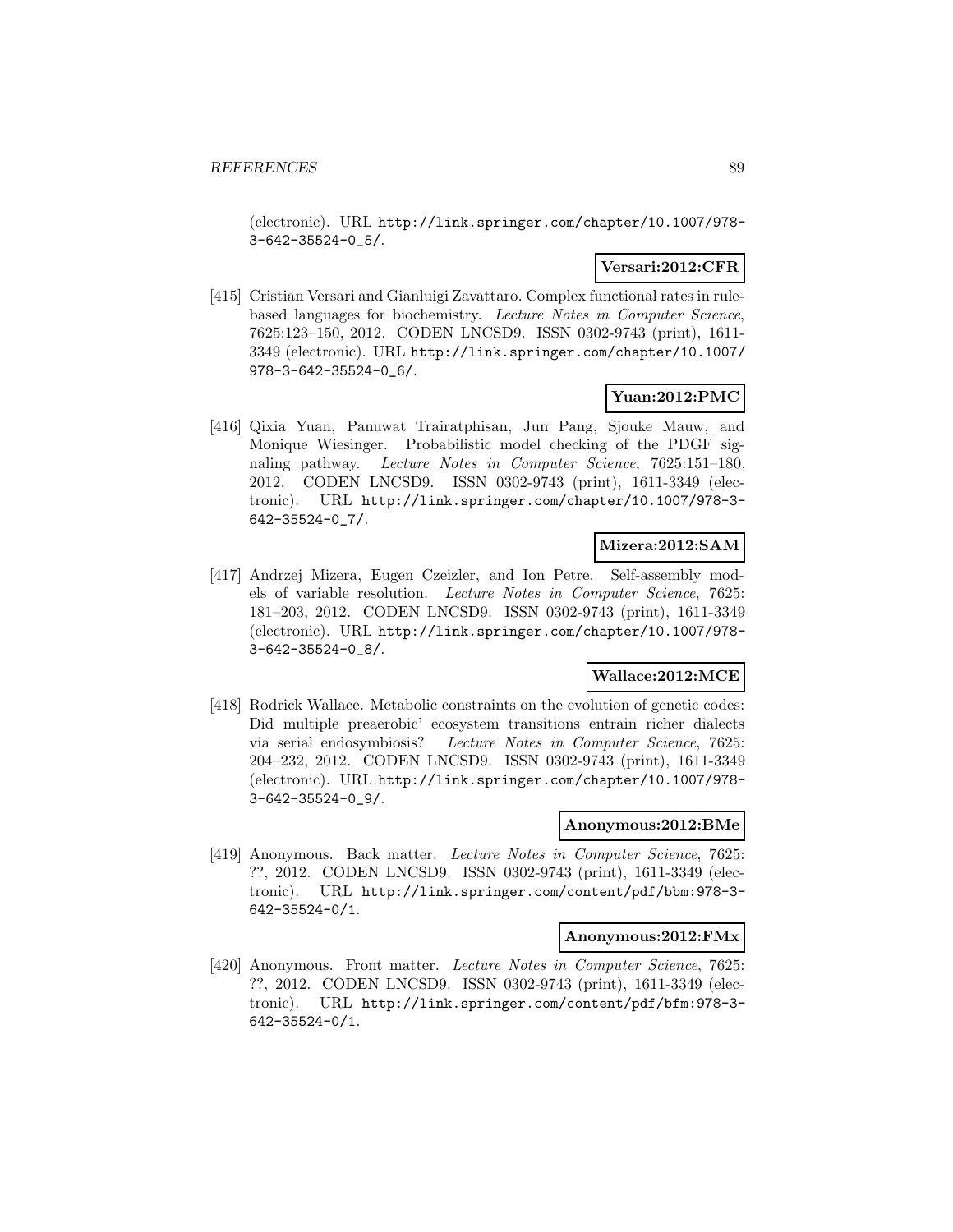#### **Nagy:2012:ELA**

[421] George Nagy. Estimation, learning, and adaptation: Systems that improve with use. Lecture Notes in Computer Science, 7626:1-10, 2012. CODEN LNCSD9. ISSN 0302-9743 (print), 1611-3349 (electronic). URL http:// link.springer.com/chapter/10.1007/978-3-642-34166-3\_1/.

### **Kanatani:2012:OTG**

[422] Kenichi Kanatani. Optimization techniques for geometric estimation: Beyond minimization. Lecture Notes in Computer Science, 7626:11– 30, 2012. CODEN LNCSD9. ISSN 0302-9743 (print), 1611-3349 (electronic). URL http://link.springer.com/chapter/10.1007/978-3- 642-34166-3\_2/.

### **Leonardis:2012:HCR**

[423] Aleš Leonardis. Hierarchical compositional representations of object structure. Lecture Notes in Computer Science, 7626:31–32, 2012. CODEN LNCSD9. ISSN 0302-9743 (print), 1611-3349 (electronic). URL http://link.springer.com/accesspage/chapter/10.1007/978- 3-642-34166-3\_3.

# **Han:2012:ITP**

[424] Lin Han, Luca Rossi, Andrea Torsello, Richard C. Wilson, and Edwin R. Hancock. Information theoretic prototype selection for unattributed graphs. Lecture Notes in Computer Science, 7626:33–41, 2012. CODEN LNCSD9. ISSN 0302-9743 (print), 1611-3349 (electronic). URL http:// link.springer.com/chapter/10.1007/978-3-642-34166-3\_4/.

#### **Gauzere:2012:GKC**

[425] Benoit Gaüzère, Luc Brun, and Didier Villemin. Graph kernels: Crossing information from different patterns using graph edit distance. Lecture Notes in Computer Science, 7626:42–50, 2012. CODEN LNCSD9. ISSN 0302-9743 (print), 1611-3349 (electronic). URL http://link.springer. com/chapter/10.1007/978-3-642-34166-3\_5/.

# **Duin:2012:MSC**

[426] Robert P. W. Duin, Ana L. N. Fred, Marco Loog, and Elżbieta Pekalska. Mode seeking clustering by KNN and mean shift evaluated. Lecture Notes in Computer Science, 7626:51–59, 2012. CODEN LNCSD9. ISSN 0302- 9743 (print), 1611-3349 (electronic). URL http://link.springer.com/ chapter/10.1007/978-3-642-34166-3\_6/.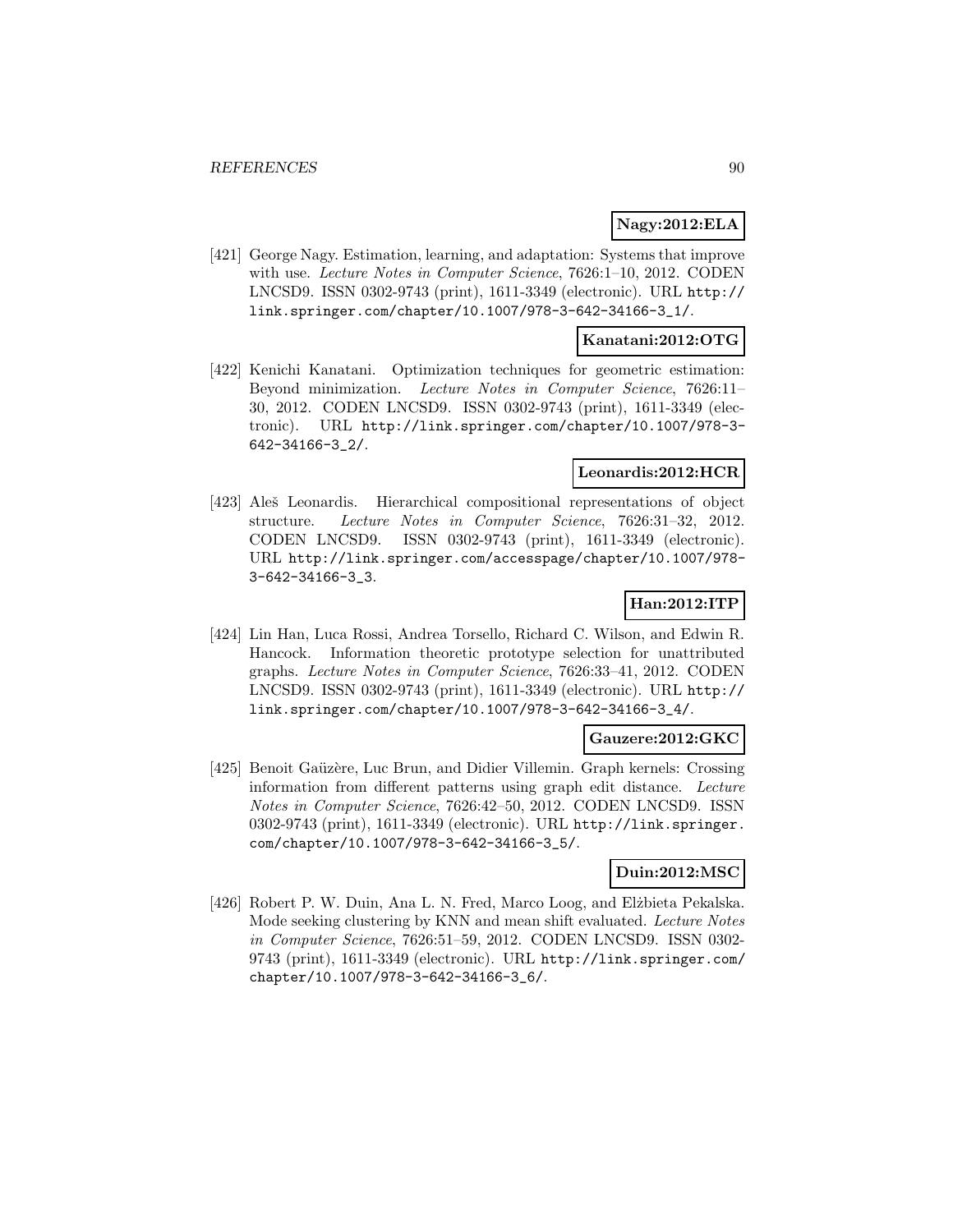### **Fu:2012:LSK**

[427] Zhouyu Fu, Guojun Lu, Kai-Ming Ting, and Dengsheng Zhang. Learning sparse kernel classifiers in the primal. Lecture Notes in Computer Science, 7626:60–69, 2012. CODEN LNCSD9. ISSN 0302-9743 (print), 1611-3349 (electronic). URL http://link.springer.com/chapter/10.1007/978- 3-642-34166-3\_7/.

### **Franek:2012:EWM**

[428] Lucas Franek and Xiaoyi Jiang. Evolutionary weighted mean based framework for generalized median computation with application to strings. Lecture Notes in Computer Science, 7626:70–78, 2012. CODEN LNCSD9. ISSN 0302-9743 (print), 1611-3349 (electronic). URL http://link. springer.com/chapter/10.1007/978-3-642-34166-3\_8/.

# **Bai:2012:GCJ**

[429] Lu Bai and Edwin R. Hancock. Graph complexity from the Jensen– Shannon divergence. Lecture Notes in Computer Science, 7626:79–88, 2012. CODEN LNCSD9. ISSN 0302-9743 (print), 1611-3349 (electronic). URL http://link.springer.com/chapter/10.1007/978-3- 642-34166-3\_9/.

# **Feragen:2012:CCD**

[430] Aasa Feragen. Complexity of computing distances between geometric trees. Lecture Notes in Computer Science, 7626:89–97, 2012. CODEN LNCSD9. ISSN 0302-9743 (print), 1611-3349 (electronic). URL http:// link.springer.com/chapter/10.1007/978-3-642-34166-3\_10/.

#### **Cortes:2012:AGM**

[431] Xavier Cortés, Francesc Serratosa, and Albert Solé-Ribalta. Active graph matching based on pairwise probabilities between nodes. Lecture Notes in Computer Science, 7626:98–106, 2012. CODEN LNCSD9. ISSN 0302- 9743 (print), 1611-3349 (electronic). URL http://link.springer.com/ chapter/10.1007/978-3-642-34166-3\_11/.

# **Rebagliati:2012:RBC**

[432] Nicola Rebagliati, Albert Solé-Ribalta, Marcello Pelillo, and Francesc Serratosa. On the relation between the common labelling and the median graph. Lecture Notes in Computer Science, 7626:107–115, 2012. CODEN LNCSD9. ISSN 0302-9743 (print), 1611-3349 (electronic). URL http:// link.springer.com/chapter/10.1007/978-3-642-34166-3\_12/.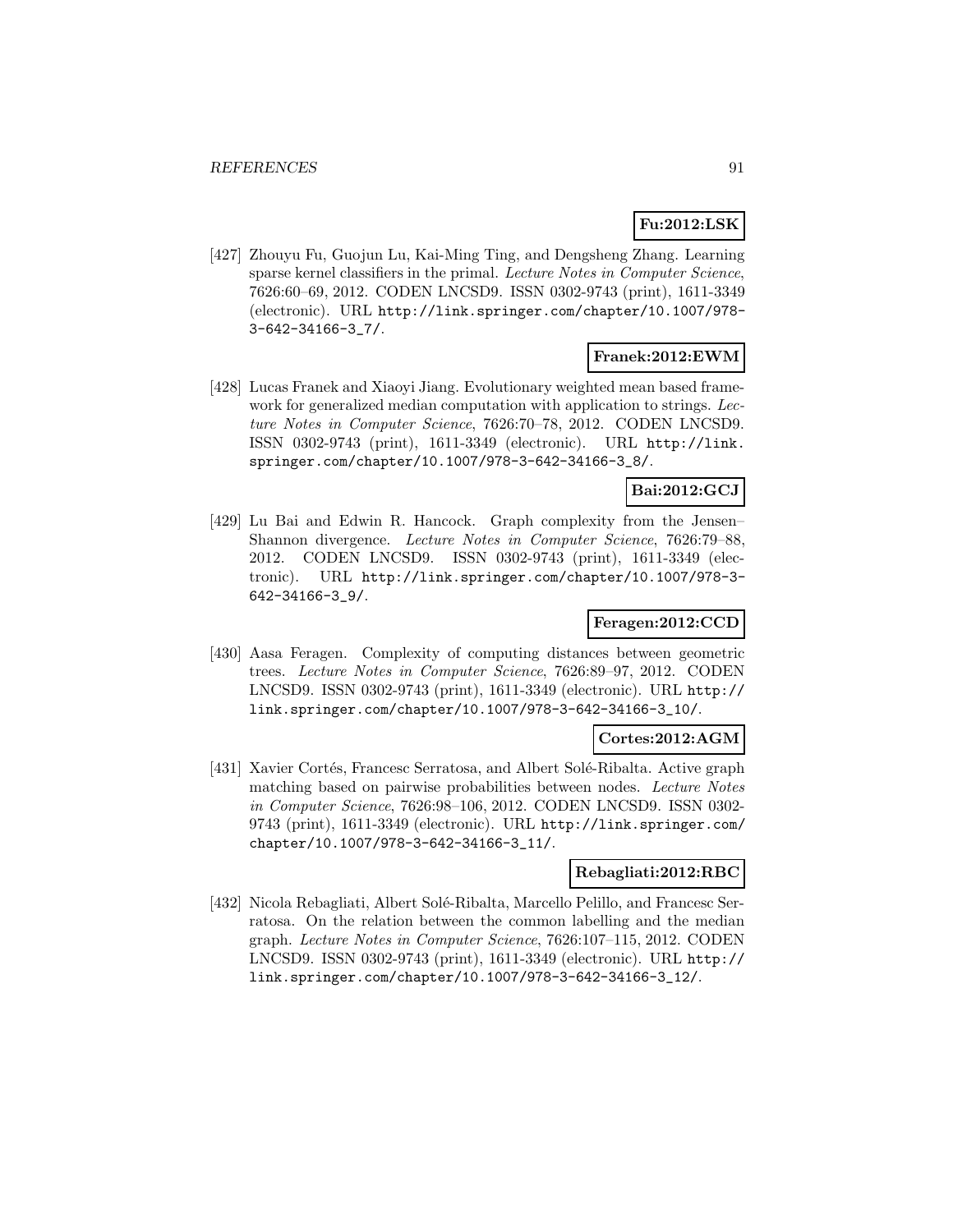#### **Guimaraes:2012:HIS**

[433] Silvio Jamil F. Guimarães, Jean Cousty, Yukiko Kenmochi, and Laurent Najman. A hierarchical image segmentation algorithm based on an observation scale. Lecture Notes in Computer Science, 7626:116– 125, 2012. CODEN LNCSD9. ISSN 0302-9743 (print), 1611-3349 (electronic). URL http://link.springer.com/chapter/10.1007/978- 3-642-34166-3\_13/.

### **Tschirsich:2012:DSS**

[434] Martin Tschirsich and Arjan Kuijper. A discrete scale space neighborhood for robust deep structure extraction. Lecture Notes in Computer Science, 7626:126–134, 2012. CODEN LNCSD9. ISSN 0302-9743 (print), 1611- 3349 (electronic). URL http://link.springer.com/chapter/10.1007/ 978-3-642-34166-3\_14/.

# **Gibert:2012:CGE**

[435] Jaume Gibert, Ernest Valveny, Horst Bunke, and Alicia Forn´es. On the correlation of graph edit distance and  $L_1$  distance in the attribute statistics embedding space. Lecture Notes in Computer Science, 7626: 135–143, 2012. CODEN LNCSD9. ISSN 0302-9743 (print), 1611-3349 (electronic). URL http://link.springer.com/chapter/10.1007/978- 3-642-34166-3\_15/.

### **Rossi:2012:AAS**

[436] Luca Rossi, Andrea Torsello, and Edwin R. Hancock. Approximate axial symmetries from continuous time quantum walks. Lecture Notes in Computer Science, 7626:144–152, 2012. CODEN LNCSD9. ISSN 0302- 9743 (print), 1611-3349 (electronic). URL http://link.springer.com/ chapter/10.1007/978-3-642-34166-3\_16/.

#### **Lewin:2012:CBE**

[437] Sergej Lewin, Xiaoyi Jiang, and Achim Clausing. A clustering-based ensemble technique for shape decomposition. Lecture Notes in Computer Science, 7626:153–161, 2012. CODEN LNCSD9. ISSN 0302-9743 (print), 1611-3349 (electronic). URL http://link.springer.com/chapter/10. 1007/978-3-642-34166-3\_17/.

#### **Tschirsich:2012:LED**

[438] Martin Tschirsich and Arjan Kuijper. Laplacian eigenimages in discrete scale space. Lecture Notes in Computer Science, 7626:162–170, 2012. CODEN LNCSD9. ISSN 0302-9743 (print), 1611-3349 (electronic). URL http://link.springer.com/chapter/10.1007/978-3- 642-34166-3\_18/.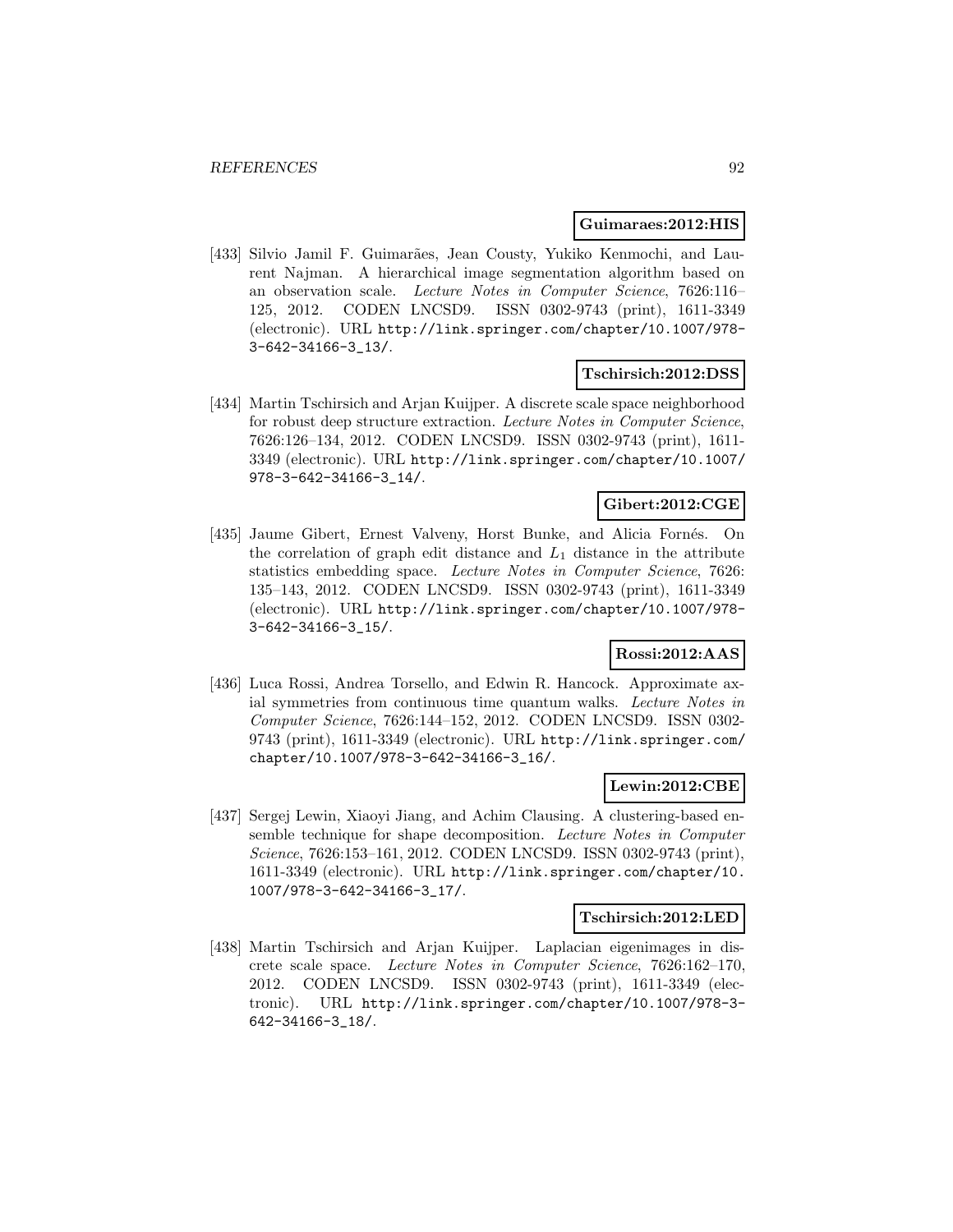#### **Antanas:2012:RKB**

[439] Laura Antanas, Paolo Frasconi, Fabrizio Costa, Tinne Tuytelaars, and Luc De Raedt. A relational kernel-based framework for hierarchical image understanding. Lecture Notes in Computer Science, 7626:171–180, 2012. CODEN LNCSD9. ISSN 0302-9743 (print), 1611-3349 (electronic). URL http://link.springer.com/chapter/10.1007/978-3- 642-34166-3\_19/.

### **Bai:2012:JSK**

[440] Lu Bai, Edwin R. Hancock, and Peng Ren. A Jensen–Shannon kernel for hypergraphs. Lecture Notes in Computer Science, 7626:181– 189, 2012. CODEN LNCSD9. ISSN 0302-9743 (print), 1611-3349 (electronic). URL http://link.springer.com/chapter/10.1007/978- 3-642-34166-3\_20/.

# **Anonymous:2012:FMy**

[441] Anonymous. Front matter. Lecture Notes in Computer Science, 7626: ??, 2012. CODEN LNCSD9. ISSN 0302-9743 (print), 1611-3349 (electronic). URL http://link.springer.com/content/pdf/bfm:978-3- 642-34166-3/1.

### **Laumond:2012:GPA**

[442] Jean-Paul Laumond. A geometric perspective of anthropomorphic embodied actions. Lecture Notes in Computer Science, 7628:1, 2012. CODEN LNCSD9. ISSN 0302-9743 (print), 1611-3349 (electronic). URL http://link.springer.com/accesspage/chapter/10.1007/978- 3-642-34327-8\_1.

#### **Sankai:2012:CFH**

[443] Yoshiyuki Sankai. Cybernics: Fusion of human, machine and information. Lecture Notes in Computer Science, 7628:2, 2012. CODEN LNCSD9. ISSN 0302-9743 (print), 1611-3349 (electronic). URL http://link. springer.com/accesspage/chapter/10.1007/978-3-642-34327-8\_2.

#### **Beetz:2012:IAA**

[444] Michael Beetz. If abstraction is the answer, what is the question?— reasoning for everyday manipulation tasks. Lecture Notes in Computer Science, 7628:3, 2012. CODEN LNCSD9. ISSN 0302-9743 (print), 1611-3349 (electronic). URL http://link.springer.com/accesspage/chapter/ 10.1007/978-3-642-34327-8\_3.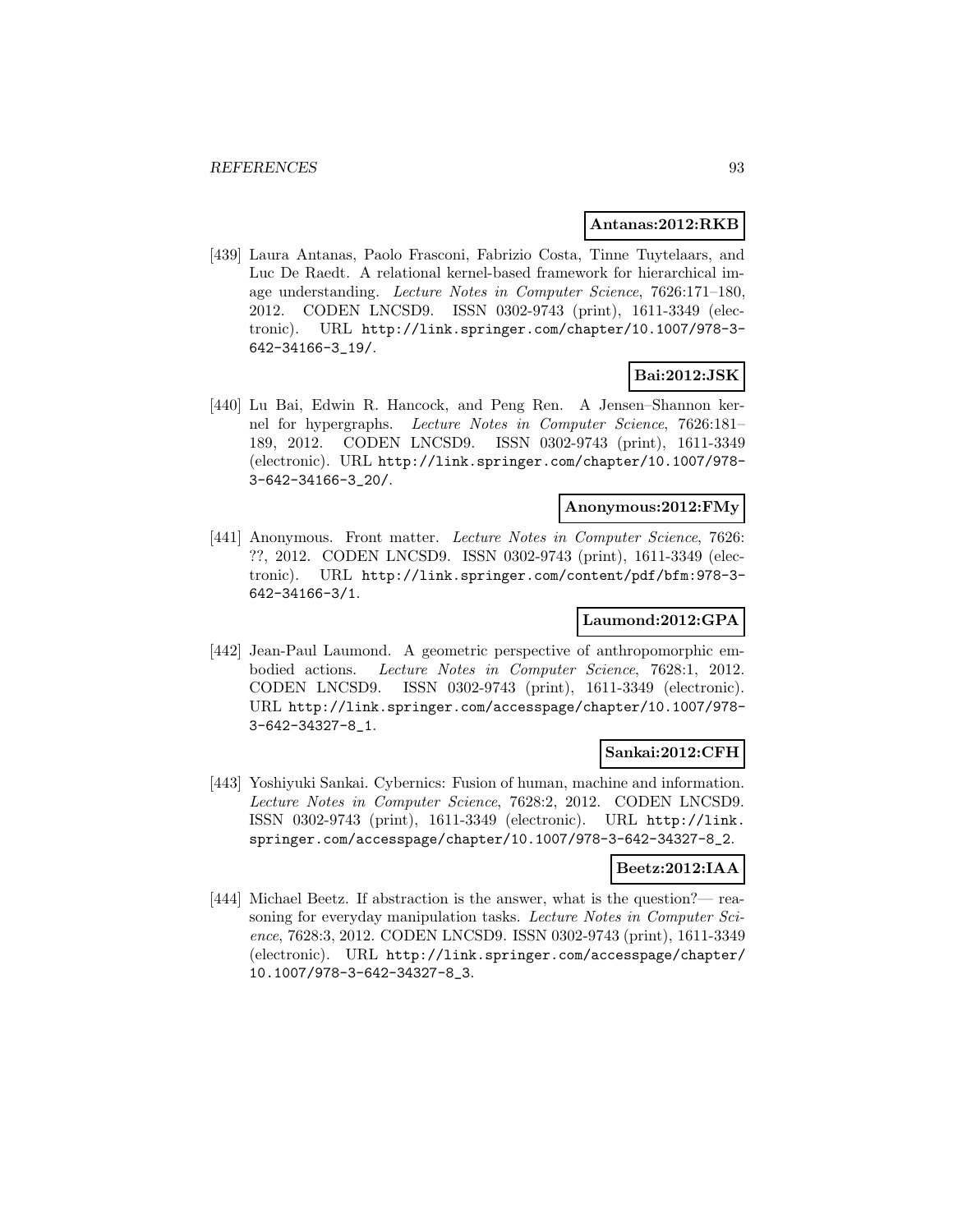#### **Anzalone:2012:TPP**

[445] Salvatore M. Anzalone, Yuichiro Yoshikawa, Hiroshi Ishiguro, and Emanuele Menegatti. Towards partners profiling in human robot interaction contexts. Lecture Notes in Computer Science, 7628:4–15, 2012. CODEN LNCSD9. ISSN 0302-9743 (print), 1611-3349 (electronic). URL http://link.springer.com/chapter/10.1007/978-3- 642-34327-8\_4/.

#### **Vladimirov:2012:MBA**

[446] Blagovest Vladimirov, Hyun Kim, and Namshik Park. Motivation-based autonomous behavior control of robotic computer. Lecture Notes in Computer Science, 7628:16–27, 2012. CODEN LNCSD9. ISSN 0302- 9743 (print), 1611-3349 (electronic). URL http://link.springer.com/ chapter/10.1007/978-3-642-34327-8\_5/.

## **Wada:2012:EMS**

[447] Kazuyoshi Wada, Keisuke Takayama, Yusuke Suganuma, and Toshihiko Suzuki. An evaluation method for smart variable space in living space. Lecture Notes in Computer Science, 7628:28–39, 2012. CODEN LNCSD9. ISSN 0302-9743 (print), 1611-3349 (electronic). URL http://link. springer.com/chapter/10.1007/978-3-642-34327-8\_6/.

#### **Kulakowski:2012:MRB**

[448] Konrad Kułakowski and Tomasz Szmuc. Modeling robot behavior with CCL. Lecture Notes in Computer Science, 7628:40–51, 2012. CODEN LNCSD9. ISSN 0302-9743 (print), 1611-3349 (electronic). URL http:// link.springer.com/chapter/10.1007/978-3-642-34327-8\_7/.

#### **Coleman:2012:VTS**

[449] Robert Coleman, Vladimir Estivill-Castro, René Hexel, and Carl Lusty. Visual-trace simulation of concurrent finite-state machines for validation and model-checking of complex behaviour. Lecture Notes in Computer Science, 7628:52–64, 2012. CODEN LNCSD9. ISSN 0302-9743 (print), 1611-3349 (electronic). URL http://link.springer.com/chapter/10. 1007/978-3-642-34327-8\_8/.

#### **Drumwright:2012:FDS**

[450] Evan Drumwright. Fast dynamic simulation of highly articulated robots with contact via  $\Theta(n^2)$  time dense generalized inertia matrix inversion. Lecture Notes in Computer Science, 7628:65–76, 2012. CODEN LNCSD9. ISSN 0302-9743 (print), 1611-3349 (electronic). URL http://link. springer.com/chapter/10.1007/978-3-642-34327-8\_9/.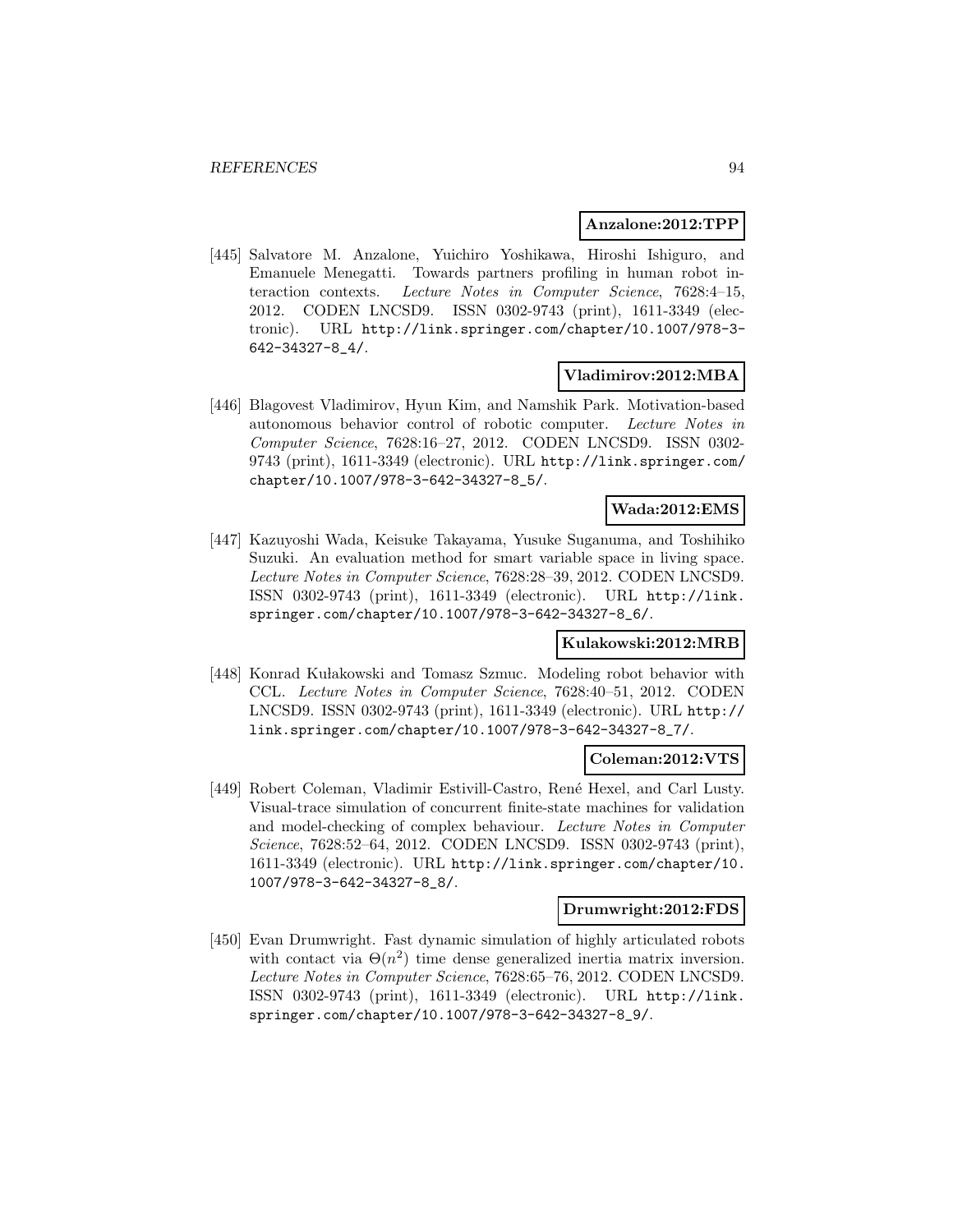### **Xiong:2012:DAM**

[451] Xiaogang Xiong, Ryo Kikuuwe, and Motoji Yamamoto. A differentialalgebraic multistate friction model. Lecture Notes in Computer Science, 7628:77–88, 2012. CODEN LNCSD9. ISSN 0302-9743 (print), 1611-3349 (electronic). URL http://link.springer.com/chapter/10.1007/978- 3-642-34327-8\_10/.

# **Fugl:2012:SFO**

[452] Andreas Rune Fugl, Henrik Gordon Petersen, and Morten Willatzen. Simulation of flexible objects in robotics. Lecture Notes in Computer Science, 7628:89–100, 2012. CODEN LNCSD9. ISSN 0302-9743 (print), 1611-3349 (electronic). URL http://link.springer.com/chapter/10.1007/978- 3-642-34327-8\_11/.

# **Lier:2012:CII**

[453] Florian Lier, Simon Schulz, and Ingo Lütkebohle. Continuous integration for iterative validation of simulated robot models. Lecture Notes in Computer Science, 7628:101–112, 2012. CODEN LNCSD9. ISSN 0302- 9743 (print), 1611-3349 (electronic). URL http://link.springer.com/ chapter/10.1007/978-3-642-34327-8\_12/.

### **Nordmann:2012:SAS**

[454] Arne Nordmann, Matthias Rolf, and Sebastian Wrede. Software abstractions for simulation and control of a continuum robot. Lecture Notes in Computer Science, 7628:113–124, 2012. CODEN LNCSD9. ISSN 0302- 9743 (print), 1611-3349 (electronic). URL http://link.springer.com/ chapter/10.1007/978-3-642-34327-8\_13/.

### **Kilgo:2012:VML**

[455] Paul Kilgo, Eugene Syriani, and Monica Anderson. A visual modeling language for RDIS and ROS nodes using AToM<sup>3</sup>. Lecture Notes in Computer Science, 7628:125–136, 2012. CODEN LNCSD9. ISSN 0302-9743 (print), 1611-3349 (electronic). URL http://link.springer.com/chapter/10. 1007/978-3-642-34327-8\_14/.

# **Kimmel:2012:PEA**

[456] Andrew Kimmel, Andrew Dobson, Zakary Littlefield, Athanasios Krontiris, and James Marble. PRACSYS: An extensible architecture for composing motion controllers and planners. Lecture Notes in Computer Science, 7628:137–148, 2012. CODEN LNCSD9. ISSN 0302-9743 (print), 1611-3349 (electronic). URL http://link.springer.com/chapter/10. 1007/978-3-642-34327-8\_15/.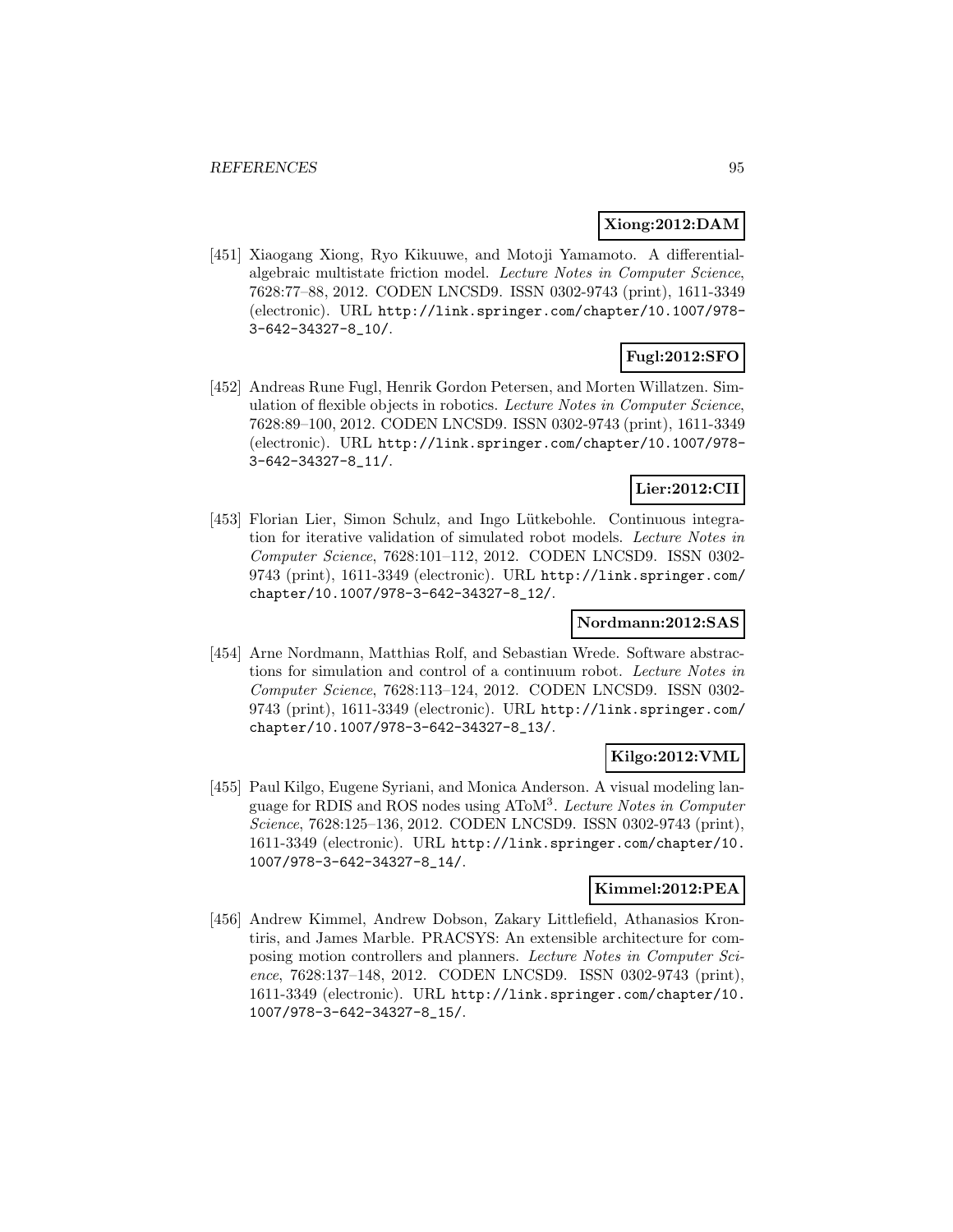#### **Dhouib:2012:RDS**

[457] Saadia Dhouib, Selma Kchir, Serge Stinckwich, Tewfik Ziadi, and Mikal Ziane. RobotML, a domain-specific language to design, simulate and deploy robotic applications. Lecture Notes in Computer Science, 7628: 149–160, 2012. CODEN LNCSD9. ISSN 0302-9743 (print), 1611-3349 (electronic). URL http://link.springer.com/chapter/10.1007/978- 3-642-34327-8\_16/.

# **Gherardi:2012:JVC**

[458] Luca Gherardi, Davide Brugali, and Daniele Comotti. A Java vs. C++ performance evaluation: a 3D modeling benchmark. Lecture Notes in Computer Science, 7628:161–172, 2012. CODEN LNCSD9. ISSN 0302- 9743 (print), 1611-3349 (electronic). URL http://link.springer.com/ chapter/10.1007/978-3-642-34327-8\_17/.

### **Klaus:2012:CSS**

[459] Gordon Klaus, Kyrre Glette, and Jim Tørresen. A comparison of sampling strategies for parameter estimation of a robot simulator. Lecture Notes in Computer Science, 7628:173–184, 2012. CODEN LNCSD9. ISSN 0302- 9743 (print), 1611-3349 (electronic). URL http://link.springer.com/ chapter/10.1007/978-3-642-34327-8\_18/.

### **Shiomi:2012:FPS**

[460] Masahiro Shiomi, Francesco Zanlungo, Kotaro Hayashi, and Takayuki Kanda. A framework with a pedestrian simulator for deploying robots into a real environment. Lecture Notes in Computer Science, 7628: 185–196, 2012. CODEN LNCSD9. ISSN 0302-9743 (print), 1611-3349 (electronic). URL http://link.springer.com/chapter/10.1007/978- 3-642-34327-8\_19/.

#### **Echeverria:2012:SCR**

[461] Gilberto Echeverria, Séverin Lemaignan, Arnaud Degroote, Simon Lacroix, and Michael Karg. Simulating complex robotic scenarios with MORSE. Lecture Notes in Computer Science, 7628:197-208, 2012. CODEN LNCSD9. ISSN 0302-9743 (print), 1611-3349 (electronic). URL http://link.springer.com/chapter/10.1007/978-3- 642-34327-8\_20/.

#### **Anonymous:2012:FMz**

[462] Anonymous. Front matter. Lecture Notes in Computer Science, 7628: ??, 2012. CODEN LNCSD9. ISSN 0302-9743 (print), 1611-3349 (electronic). URL http://link.springer.com/content/pdf/bfm:978-3- 642-34327-8/1.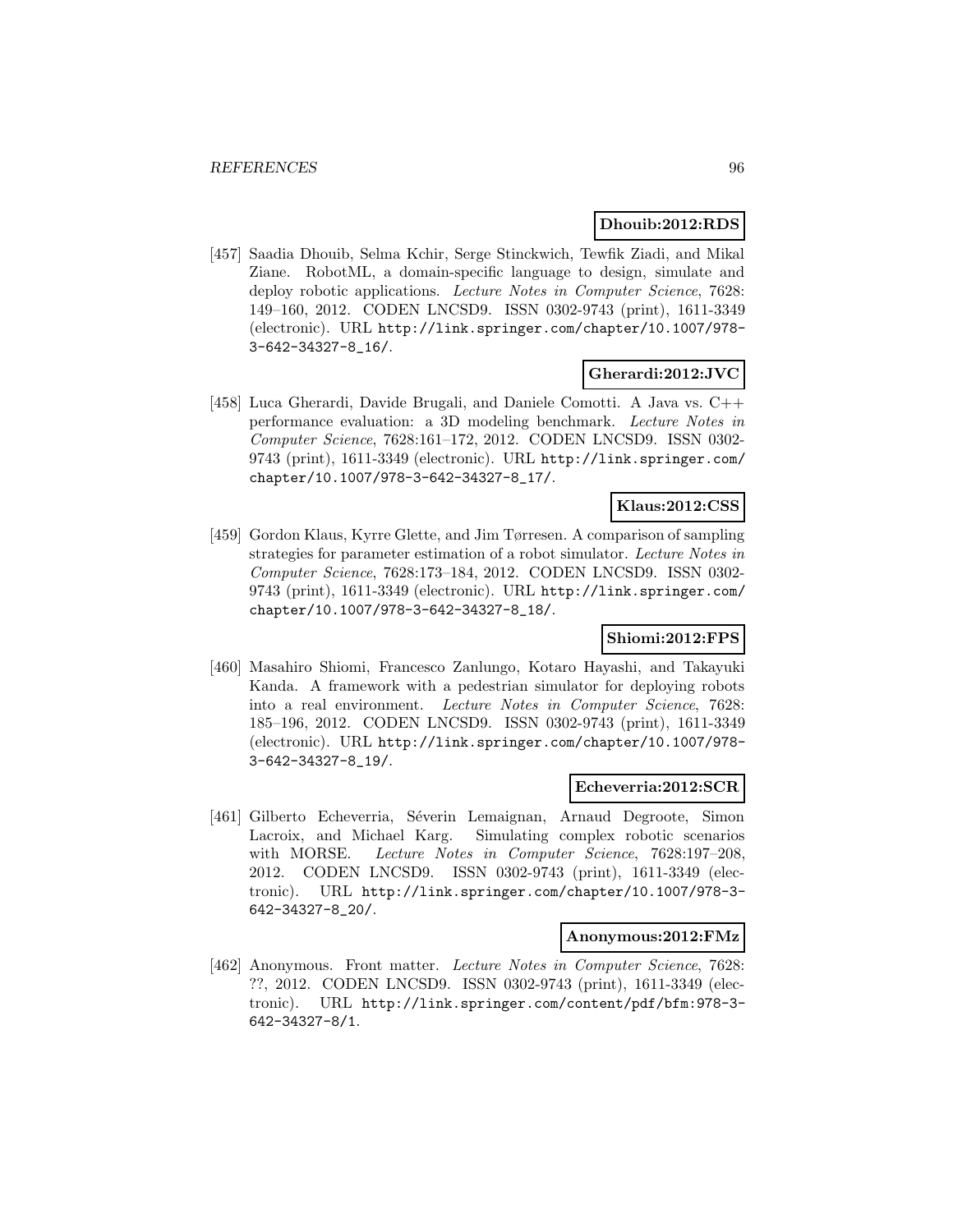#### **Jing:2012:MBC**

[463] Yiming Jing, Gail-Joon Ahn, and Hongxin Hu. Model-based conformance testing for Android. Lecture Notes in Computer Science, 7631: 1–18, 2012. CODEN LNCSD9. ISSN 0302-9743 (print), 1611-3349 (electronic). URL http://link.springer.com/chapter/10.1007/978- 3-642-34117-5\_1/.

### **Yasuda:2012:ASM**

[464] Takanori Yasuda, Tsuyoshi Takagi, and Kouichi Sakurai. Application of scalar multiplication of Edwards curves to pairing-based cryptography. Lecture Notes in Computer Science, 7631:19–36, 2012. CODEN LNCSD9. ISSN 0302-9743 (print), 1611-3349 (electronic). URL http:// link.springer.com/chapter/10.1007/978-3-642-34117-5\_2/.

#### **Chen:2012:SSA**

[465] Chien-Ning Chen, Nisha Jacob, Sebastian Kutzner, San Ling, and Axel Poschmann. Standardized signature algorithms on ultra-constrained 4-bit MCU. Lecture Notes in Computer Science, 7631:37–50, 2012. CODEN LNCSD9. ISSN 0302-9743 (print), 1611-3349 (electronic). URL http:// link.springer.com/chapter/10.1007/978-3-642-34117-5\_3/.

#### **Nekado:2012:VSC**

[466] Kenta Nekado, Yasuyuki Nogami, and Kengo Iokibe. Very short critical path implementation of AES with direct logic gates. Lecture Notes in Computer Science, 7631:51–68, 2012. CODEN LNCSD9. ISSN 0302- 9743 (print), 1611-3349 (electronic). URL http://link.springer.com/ chapter/10.1007/978-3-642-34117-5\_4/.

#### **Yoneyama:2012:ORA**

[467] Kazuki Yoneyama. One-round authenticated key exchange with strong forward secrecy in the standard model against constrained adversary. Lecture Notes in Computer Science, 7631:69–86, 2012. CODEN LNCSD9. ISSN 0302-9743 (print), 1611-3349 (electronic). URL http://link.springer. com/chapter/10.1007/978-3-642-34117-5\_5/.

### **Vivek:2012:CSE**

[468] S. Sree Vivek, S. Sharmila Deva Selvi, and C. Pandu Rangan. Compact stateful encryption schemes with ciphertext verifiability. Lecture Notes in Computer Science, 7631:87–104, 2012. CODEN LNCSD9. ISSN 0302- 9743 (print), 1611-3349 (electronic). URL http://link.springer.com/ chapter/10.1007/978-3-642-34117-5\_6/.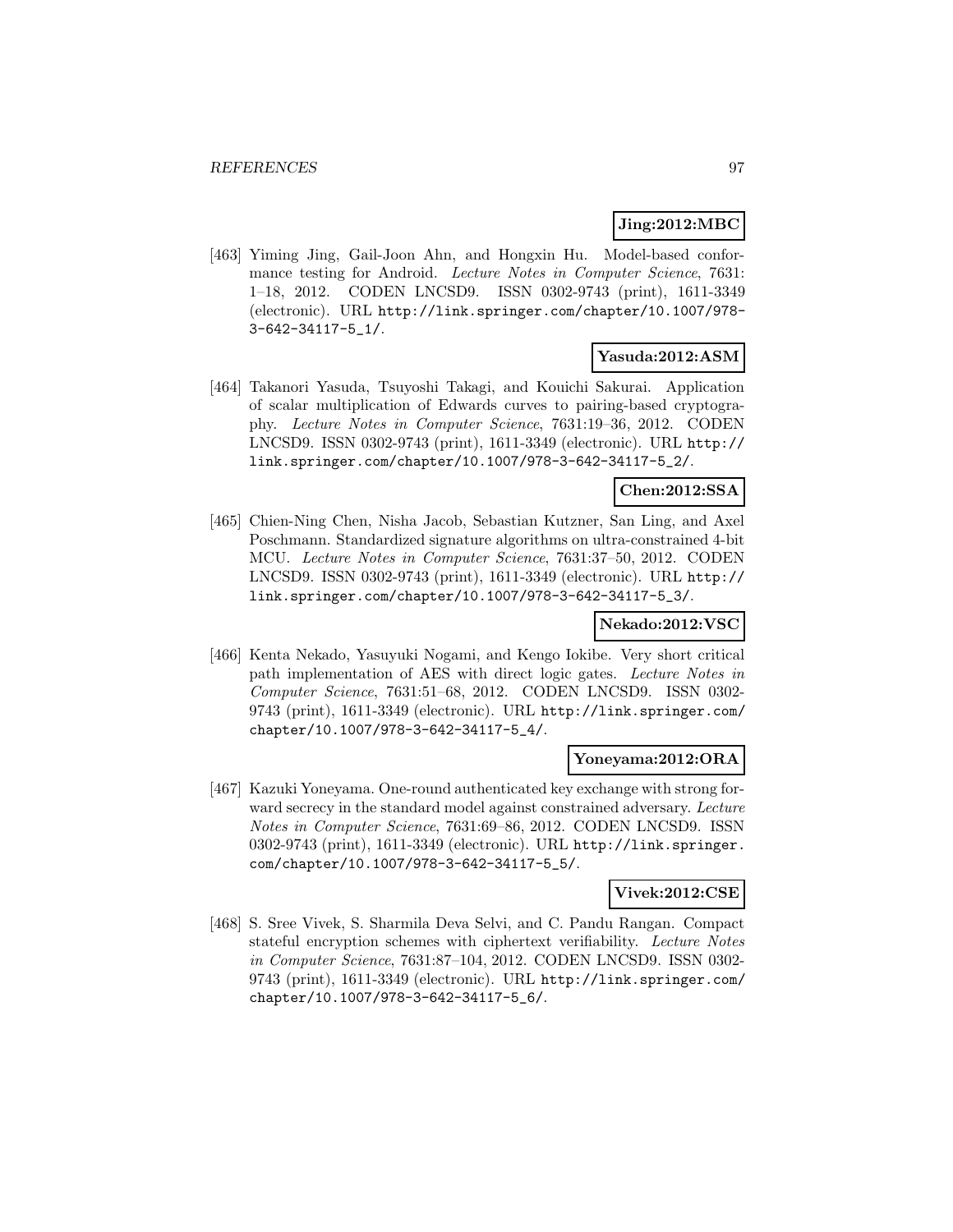### **Poh:2012:SEC**

[469] Geong Sen Poh, Moesfa Soeheila Mohamad, and Muhammad Reza Z'aba. Structured encryption for conceptual graphs. Lecture Notes in Computer Science, 7631:105–122, 2012. CODEN LNCSD9. ISSN 0302-9743 (print), 1611-3349 (electronic). URL http://link.springer.com/chapter/10. 1007/978-3-642-34117-5\_7/.

#### **Kawachi:2012:SKE**

[470] Akinori Kawachi, Hirotoshi Takebe, and Keisuke Tanaka. Symmetric-key encryption scheme with multi-ciphertext non-malleability. Lecture Notes in Computer Science, 7631:123–137, 2012. CODEN LNCSD9. ISSN 0302- 9743 (print), 1611-3349 (electronic). URL http://link.springer.com/ chapter/10.1007/978-3-642-34117-5\_8/.

### **Isobe:2012:SCL**

[471] Takanori Isobe, Toshihiro Ohigashi, and Masakatu Morii. Slide cryptanalysis of lightweight stream cipher RAKAPOSHI. Lecture Notes in Computer Science, 7631:138–155, 2012. CODEN LNCSD9. ISSN 0302- 9743 (print), 1611-3349 (electronic). URL http://link.springer.com/ chapter/10.1007/978-3-642-34117-5\_9/.

### **Sasaki:2012:BDF**

[472] Yu Sasaki, Lei Wang, Yasuhiro Takasaki, Kazuo Sakiyama, and Kazuo Ohta. Boomerang distinguishers for full HAS-160 compression function. Lecture Notes in Computer Science, 7631:156–169, 2012. CODEN LNCSD9. ISSN 0302-9743 (print), 1611-3349 (electronic). URL http:// link.springer.com/chapter/10.1007/978-3-642-34117-5\_10/.

#### **Wang:2012:PAC**

[473] Lei Wang, Yu Sasaki, Kazuo Sakiyama, and Kazuo Ohta. Polynomialadvantage cryptanalysis of 3D cipher and 3D-based hash function. Lecture Notes in Computer Science, 7631:170–181, 2012. CODEN LNCSD9. ISSN 0302-9743 (print), 1611-3349 (electronic). URL http://link.springer. com/chapter/10.1007/978-3-642-34117-5\_11/.

### **Wang:2012:AFD**

[474] Jingjing Wang, Kefei Chen, and Shixiong Zhu. Annihilators of fast discrete Fourier spectra attacks. Lecture Notes in Computer Science, 7631: 182–196, 2012. CODEN LNCSD9. ISSN 0302-9743 (print), 1611-3349 (electronic). URL http://link.springer.com/chapter/10.1007/978- 3-642-34117-5\_12/.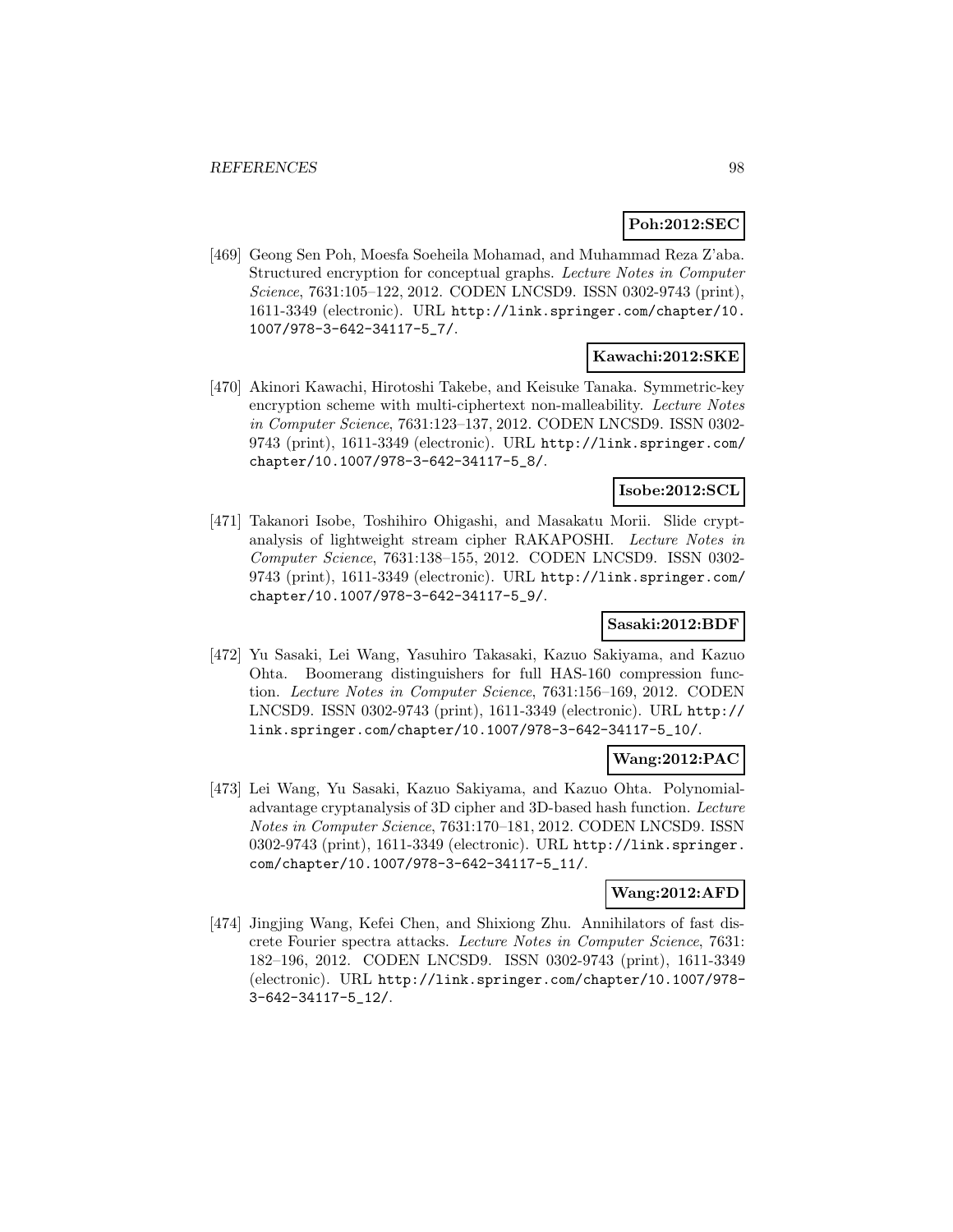# **Lu:2012:MMA**

[475] Jiqiang Lu, Yongzhuang Wei, Enes Pasalic, and Pierre-Alain Fouque. Meet-in-the-middle attack on reduced versions of the Camellia block cipher. Lecture Notes in Computer Science, 7631:197–215, 2012. CODEN LNCSD9. ISSN 0302-9743 (print), 1611-3349 (electronic). URL http:// link.springer.com/chapter/10.1007/978-3-642-34117-5\_13/.

# **Kiyoshima:2012:ECO**

[476] Susumu Kiyoshima, Yoshifumi Manabe, and Tatsuaki Okamoto. Efficient concurrent oblivious transfer in super-polynomial-simulation security. Lecture Notes in Computer Science, 7631:216–232, 2012. CODEN LNCSD9. ISSN 0302-9743 (print), 1611-3349 (electronic). URL http:// link.springer.com/chapter/10.1007/978-3-642-34117-5\_14/.

# **Zhu:2012:ESP**

[477] Youwen Zhu, Tsuyoshi Takagi, and Liusheng Huang. Efficient secure primitive for privacy preserving distributed computations. Lecture Notes in Computer Science, 7631:233–243, 2012. CODEN LNCSD9. ISSN 0302- 9743 (print), 1611-3349 (electronic). URL http://link.springer.com/ chapter/10.1007/978-3-642-34117-5\_15/.

### **Suzuki:2012:GCG**

[478] Itsuki Suzuki, Maki Yoshida, and Toru Fujiwara. Generic construction of GUC secure commitment in the KRK model. Lecture Notes in Computer Science, 7631:244–260, 2012. CODEN LNCSD9. ISSN 0302-9743 (print), 1611-3349 (electronic). URL http://link.springer.com/chapter/10. 1007/978-3-642-34117-5\_16/.

### **Anonymous:2012:BMf**

[479] Anonymous. Back matter. Lecture Notes in Computer Science, 7631: ??, 2012. CODEN LNCSD9. ISSN 0302-9743 (print), 1611-3349 (electronic). URL http://link.springer.com/content/pdf/bbm:978-3- 642-34117-5/1.

#### **Anonymous:2012:FMba**

[480] Anonymous. Front matter. Lecture Notes in Computer Science, 7631: ??, 2012. CODEN LNCSD9. ISSN 0302-9743 (print), 1611-3349 (electronic). URL http://link.springer.com/content/pdf/bfm:978-3- 642-34117-5/1.

### **vanLaarhoven:2012:RCD**

[481] Twan van Laarhoven and Elena Marchiori. Robust community detection methods with resolution parameter for complex detection in pro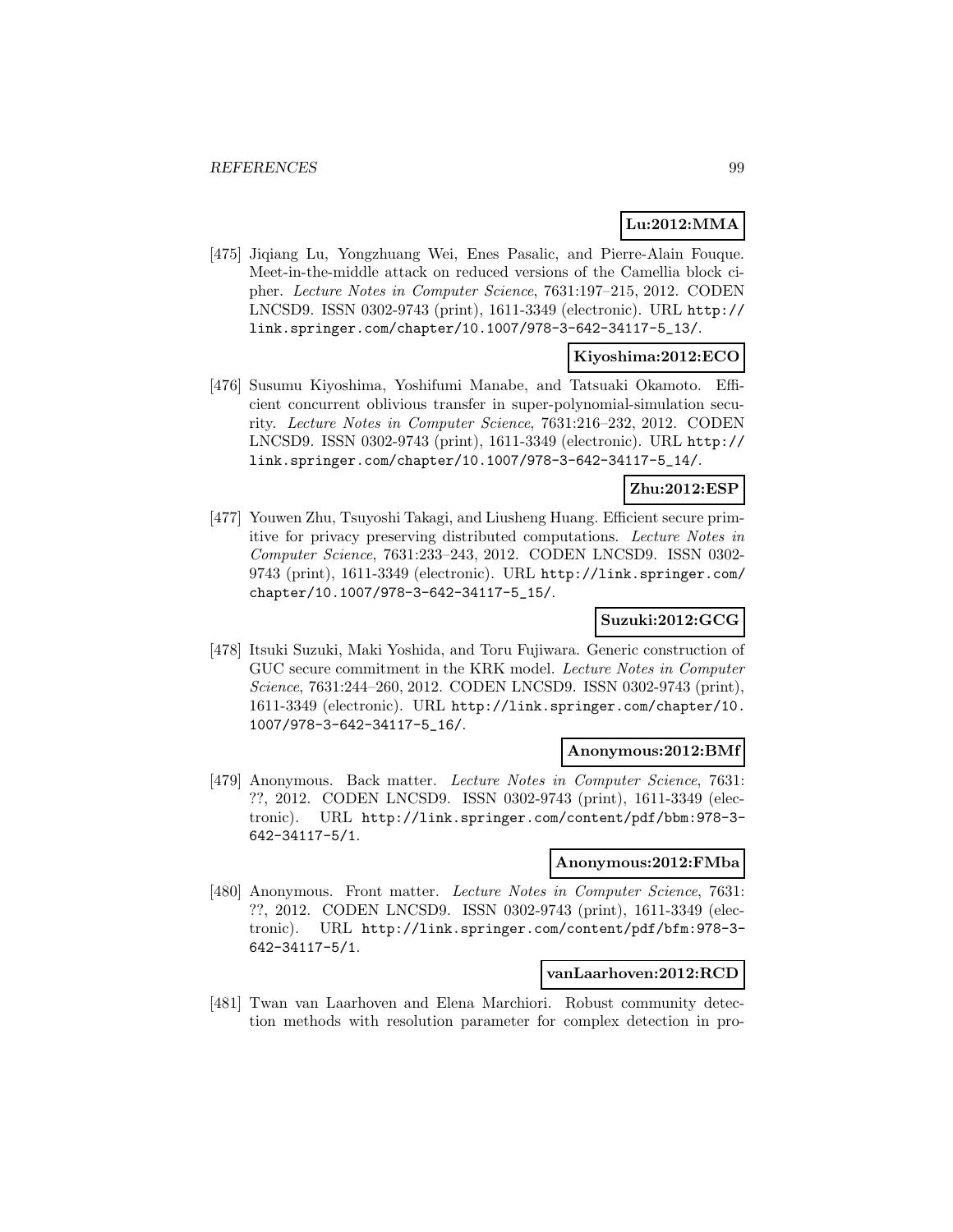tein protein interaction networks. Lecture Notes in Computer Science, 7632:1–13, 2012. CODEN LNCSD9. ISSN 0302-9743 (print), 1611-3349 (electronic). URL http://link.springer.com/chapter/10.1007/978- 3-642-34123-6\_1/.

### **Ballester:2012:MLS**

[482] Pedro J. Ballester. Machine learning scoring functions based on random forest and support vector regression. Lecture Notes in Computer Science, 7632:14–25, 2012. CODEN LNCSD9. ISSN 0302-9743 (print), 1611-3349 (electronic). URL http://link.springer.com/chapter/10.1007/978- 3-642-34123-6\_2/.

# **Laroum:2012:GAS**

[483] Sami Laroum, Béatrice Duval, Dominique Tessier, and Jin-Kao Hao. A genetic algorithm for scale-based translocon simulation. Lecture Notes in Computer Science, 7632:26–37, 2012. CODEN LNCSD9. ISSN 0302- 9743 (print), 1611-3349 (electronic). URL http://link.springer.com/ chapter/10.1007/978-3-642-34123-6\_3/.

# **Li:2012:FGS**

[484] Yifeng Li, Alioune Ngom, and Luis Rueda. A framework of gene subset selection using multiobjective evolutionary algorithm. Lecture Notes in Computer Science, 7632:38–48, 2012. CODEN LNCSD9. ISSN 0302- 9743 (print), 1611-3349 (electronic). URL http://link.springer.com/ chapter/10.1007/978-3-642-34123-6\_4/.

### **Hosoda:2012:MTA**

[485] Masae Hosoda, Yukie Akune, and Kiyoko F. Aoki-Kinoshita. Multiple tree alignment with weights applied to carbohydrates to extract binding recognition patterns. Lecture Notes in Computer Science, 7632: 49–58, 2012. CODEN LNCSD9. ISSN 0302-9743 (print), 1611-3349 (electronic). URL http://link.springer.com/chapter/10.1007/978- 3-642-34123-6\_5/.

### **Zhang:2012:UAC**

[486] Shuzhong Zhang, Kun Wang, Cody Ashby, Bilian Chen, and Xiuzhen Huang. A unified adaptive co-identification framework for high-D expression data. Lecture Notes in Computer Science, 7632:59–70, 2012. CODEN LNCSD9. ISSN 0302-9743 (print), 1611-3349 (electronic). URL http:// link.springer.com/chapter/10.1007/978-3-642-34123-6\_6/.

# **Suryanto:2012:PCG**

[487] Chendra Hadi Suryanto, Hiroto Saigo, and Kazuhiro Fukui. Protein clustering on a Grassmann manifold. Lecture Notes in Computer Science,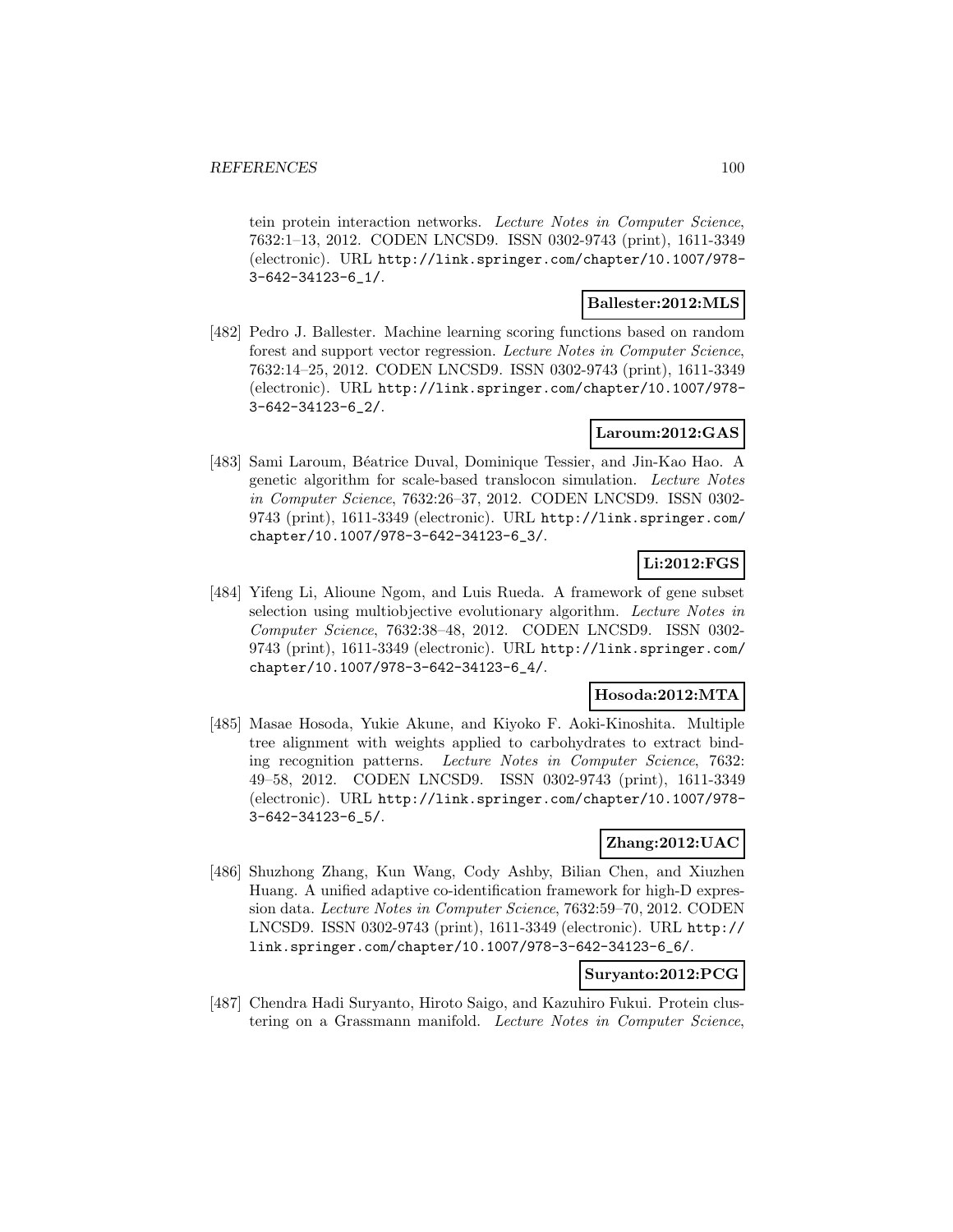7632:71–81, 2012. CODEN LNCSD9. ISSN 0302-9743 (print), 1611-3349 (electronic). URL http://link.springer.com/chapter/10.1007/978- 3-642-34123-6\_7/.

### **Shabash:2012:IPP**

[488] Boris Shabash, Kay Wiese, and Edward Glen. Improving the portability and performance of jViz.RNA — a dynamic RNA visualization software. Lecture Notes in Computer Science, 7632:82–93, 2012. CODEN LNCSD9. ISSN 0302-9743 (print), 1611-3349 (electronic). URL http:// link.springer.com/chapter/10.1007/978-3-642-34123-6\_8/.

### **Singh:2012:NML**

[489] Lavneet Singh, Girija Chetty, and Dharmendra Sharma. A novel machine learning approach for detecting the brain abnormalities from MRI structural images. Lecture Notes in Computer Science, 7632:94–105, 2012. CODEN LNCSD9. ISSN 0302-9743 (print), 1611-3349 (electronic). URL http://link.springer.com/chapter/10.1007/978-3- 642-34123-6\_9/.

### **Keeble-Gagnere:2012:OFE**

[490] Gabriel Keeble-Gagnère, Johan Nyström-Persson, Matthew I. Bellgard, and Kenji Mizuguchi. An open framework for extensible multi-stage bioinformatics software. Lecture Notes in Computer Science, 7632:106– 117, 2012. CODEN LNCSD9. ISSN 0302-9743 (print), 1611-3349 (electronic). URL http://link.springer.com/chapter/10.1007/978- 3-642-34123-6\_10/.

### **Cardoso:2012:AAG**

[491] João Cardoso, Paulo Vilaça, Simão Soares, and Miguel Rocha. An algorithm to assemble gene-protein-reaction associations for genome-scale metabolic model reconstruction. Lecture Notes in Computer Science, 7632: 118–128, 2012. CODEN LNCSD9. ISSN 0302-9743 (print), 1611-3349 (electronic). URL http://link.springer.com/chapter/10.1007/978- 3-642-34123-6\_11/.

# **Maraschin:2012:MLC**

[492] Marcelo Maraschin, Am´elia Somensi-Zeggio, Simone K. Oliveira, and Shirley Kuhnen. A machine learning and chemometrics assisted interpretation of spectroscopic data — a NMR-based metabolomics platform for the assessment of Brazilian Propolis. Lecture Notes in Computer Science, 7632:129–140, 2012. CODEN LNCSD9. ISSN 0302-9743 (print), 1611-3349 (electronic). URL http://link.springer.com/chapter/10. 1007/978-3-642-34123-6\_12/.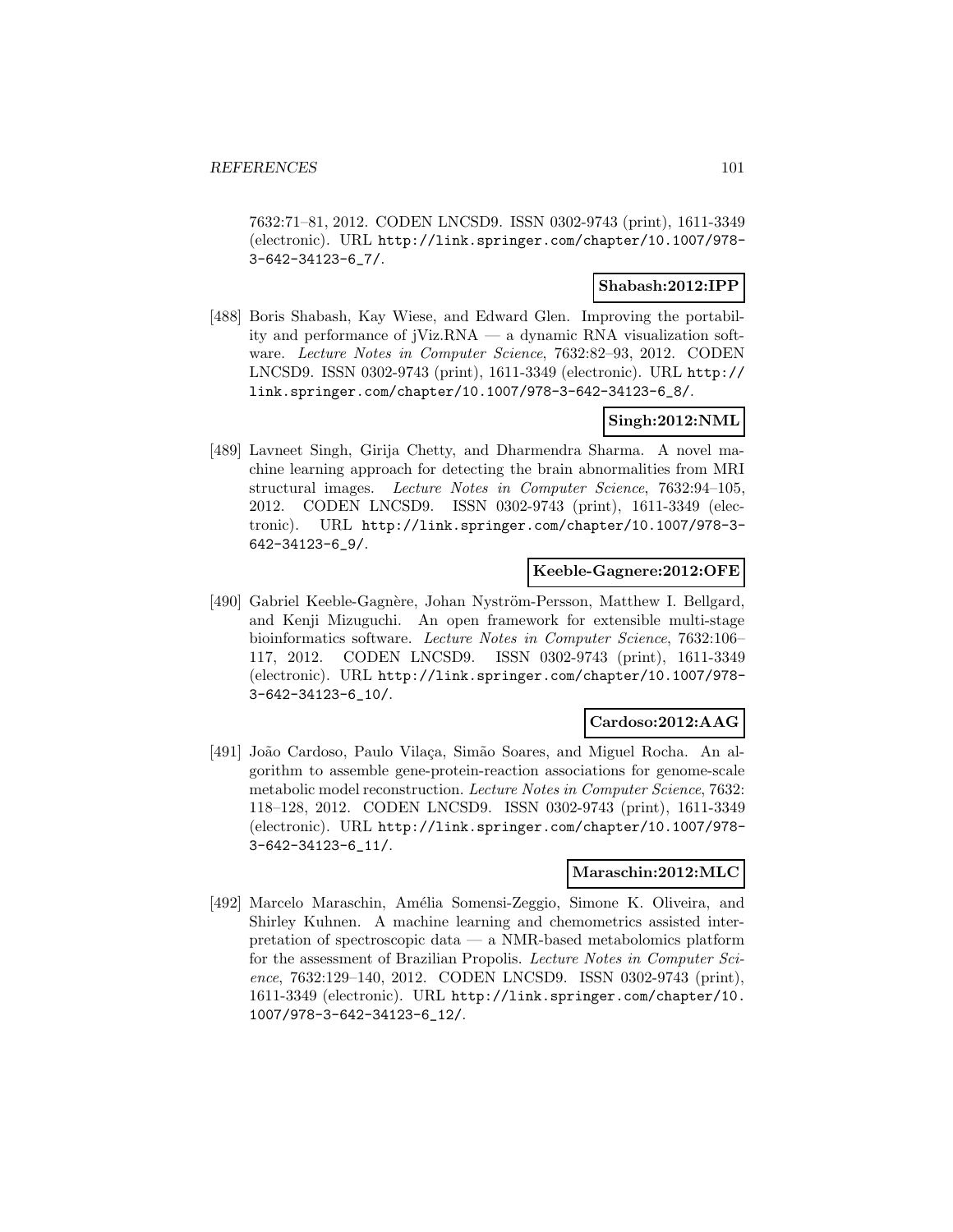### **Taguchi:2012:PCA**

[493] Y.-H. Taguchi and Akira Okamoto. Principal component analysis for bacterial proteomic analysis. Lecture Notes in Computer Science, 7632: 141–152, 2012. CODEN LNCSD9. ISSN 0302-9743 (print), 1611-3349 (electronic). URL http://link.springer.com/chapter/10.1007/978- 3-642-34123-6\_13/.

# **Razin:2012:AMM**

[494] Nikolay Razin, Dmitry Sungurov, Vadim Mottl, Ivan Torshin, and Valentina Sulimova. Application of the multi-modal relevance vector machine to the problem of protein secondary structure prediction. Lecture Notes in Computer Science, 7632:153–165, 2012. CODEN LNCSD9. ISSN 0302-9743 (print), 1611-3349 (electronic). URL http://link.springer. com/chapter/10.1007/978-3-642-34123-6\_14/.

### **Thomarat:2012:CDG**

[495] Fabienne Thomarat, Fabien Lauer, and Yann Guermeur. Cascading discriminant and generative models for protein secondary structure prediction. Lecture Notes in Computer Science, 7632:166–177, 2012. CODEN LNCSD9. ISSN 0302-9743 (print), 1611-3349 (electronic). URL http:// link.springer.com/chapter/10.1007/978-3-642-34123-6\_15/.

#### **Ohue:2012:IPP**

[496] Masahito Ohue, Yuri Matsuzaki, Takashi Ishida, and Yutaka Akiyama. Improvement of the protein–protein docking prediction by introducing a simple hydrophobic interaction model: An application to interaction pathway analysis. Lecture Notes in Computer Science, 7632:178–187, 2012. CODEN LNCSD9. ISSN 0302-9743 (print), 1611-3349 (electronic). URL http://link.springer.com/chapter/10.1007/978-3- 642-34123-6\_16/.

#### **Meydan:2012:RPS**

[497] Cem Meydan and Osman Ugur Sezerman. Representation of protein secondary structure using bond-orientational order parameters. Lecture Notes in Computer Science, 7632:188–197, 2012. CODEN LNCSD9. ISSN 0302-9743 (print), 1611-3349 (electronic). URL http://link.springer. com/chapter/10.1007/978-3-642-34123-6\_17/.

# **Li:2012:DPP**

[498] Yifeng Li and Alioune Ngom. Diagnose the premalignant pancreatic cancer using high dimensional linear machine. Lecture Notes in Computer Science, 7632:198–209, 2012. CODEN LNCSD9. ISSN 0302-9743 (print),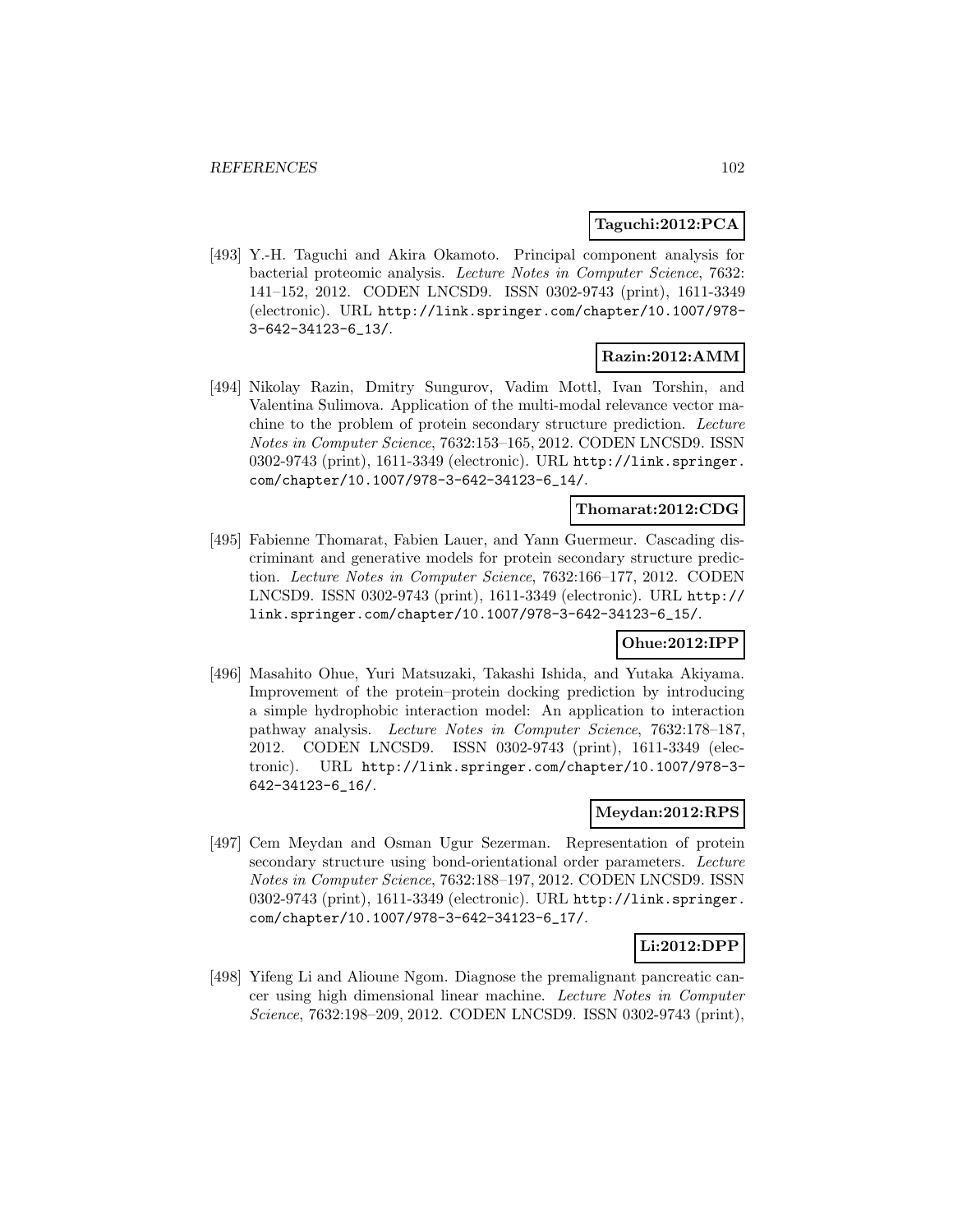1611-3349 (electronic). URL http://link.springer.com/chapter/10. 1007/978-3-642-34123-6\_18/.

### **Malhotra:2012:PVD**

[499] Raunaq Malhotra, Shruthi Prabhakara, and Raj Acharya. Predicting V(D)J recombination using conditional random fields. Lecture Notes in Computer Science, 7632:210–221, 2012. CODEN LNCSD9. ISSN 0302- 9743 (print), 1611-3349 (electronic). URL http://link.springer.com/ chapter/10.1007/978-3-642-34123-6\_19/.

### **Popovic:2012:SGA**

[500] Dusan Popovic, Alejandro Sifrim, Georgios A. Pavlopoulos, Yves Moreau, and Bart De Moor. A simple genetic algorithm for biomarker mining. Lecture Notes in Computer Science, 7632:222–232, 2012. CODEN LNCSD9. ISSN 0302-9743 (print), 1611-3349 (electronic). URL http:// link.springer.com/chapter/10.1007/978-3-642-34123-6\_20/.

### **Anonymous:2012:FMbb**

[501] Anonymous. Front matter. Lecture Notes in Computer Science, 7632: ??, 2012. CODEN LNCSD9. ISSN 0302-9743 (print), 1611-3349 (electronic). URL http://link.springer.com/content/pdf/bfm:978-3- 642-34123-6/1.

# **Qu:2012:ISD**

[502] Zhenhua Qu, Weiqi Luo, and Jiwu Huang. Identifying shifted double JPEG compression artifacts for non-intrusive digital image forensics. Lecture Notes in Computer Science, 7633:1–8, 2012. CODEN LNCSD9. ISSN 0302-9743 (print), 1611-3349 (electronic). URL http://link.springer. com/chapter/10.1007/978-3-642-34263-9\_1/.

### **Ding:2012:NCR**

[503] Shouhong Ding, Feiyue Huang, Zhifeng Xie, Yongjian Wu, and Lizhuang Ma. A novel customized recompression framework for massive Internet images. Lecture Notes in Computer Science, 7633:9–16, 2012. CODEN LNCSD9. ISSN 0302-9743 (print), 1611-3349 (electronic). URL http:// link.springer.com/chapter/10.1007/978-3-642-34263-9\_2/.

### **Qin:2012:DEB**

[504] Xueying Qin, Rui Zhang, Lili Lin, Fan Zhong, Guanyu Xing, and Qunsheng Peng. Decomposition equation of basis images with consideration of global illumination. Lecture Notes in Computer Science, 7633: 17–24, 2012. CODEN LNCSD9. ISSN 0302-9743 (print), 1611-3349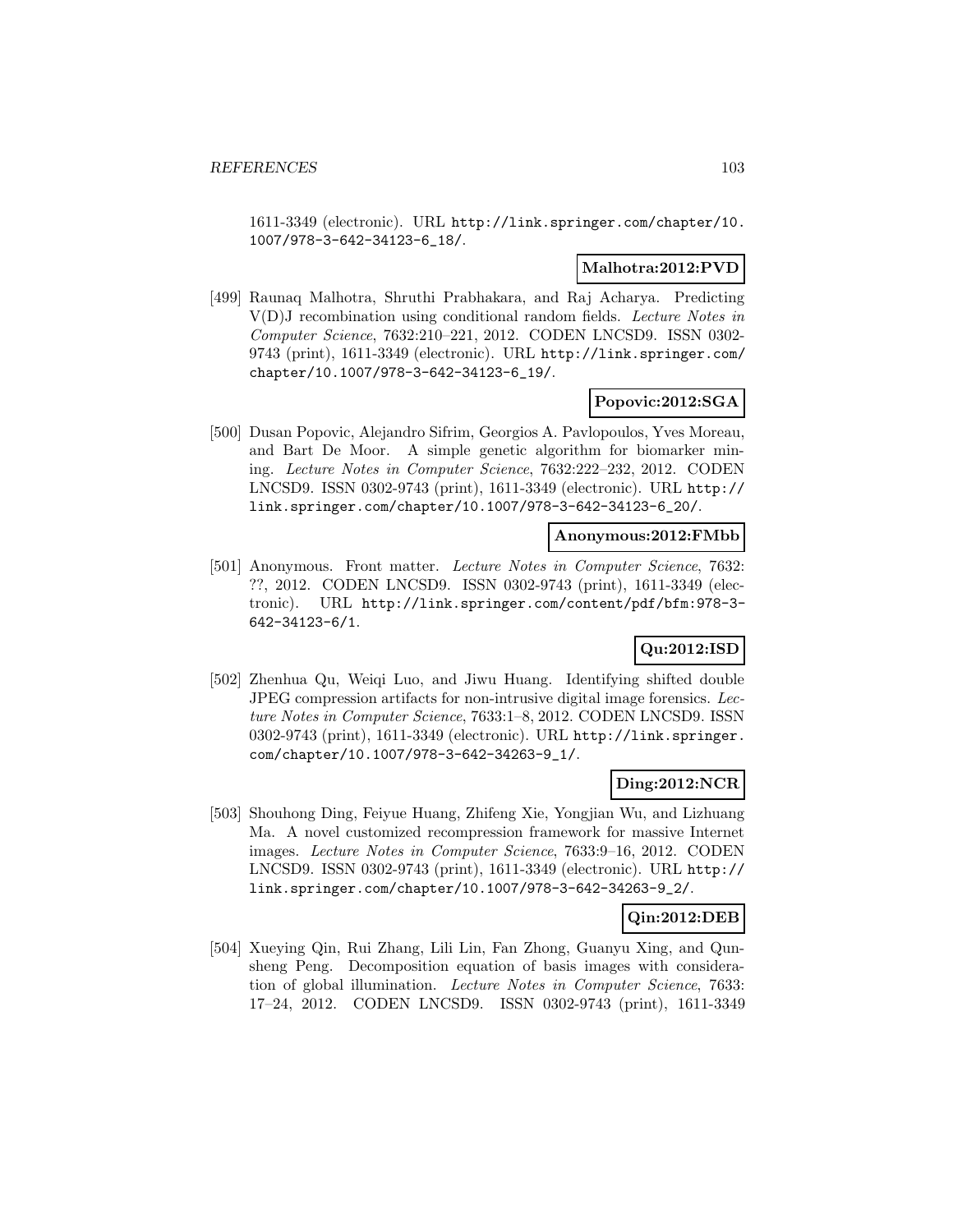(electronic). URL http://link.springer.com/chapter/10.1007/978- 3-642-34263-9\_3/.

# **Wang:2012:IID**

[505] Zhongqiang Wang and Li Zhu. Intrinsic image decomposition with local smooth assumption and global color assumption. Lecture Notes in Computer Science, 7633:25–32, 2012. CODEN LNCSD9. ISSN 0302- 9743 (print), 1611-3349 (electronic). URL http://link.springer.com/ chapter/10.1007/978-3-642-34263-9\_4/.

# **Li:2012:GTA**

[506] Jing Li, Gang Zeng, Rui Gan, Hongbin Zha, and Long Wang. A gametheoretical approach to image segmentation. Lecture Notes in Computer Science, 7633:33–42, 2012. CODEN LNCSD9. ISSN 0302-9743 (print), 1611-3349 (electronic). URL http://link.springer.com/chapter/10. 1007/978-3-642-34263-9\_5/.

# **Guo:2012:CNH**

[507] Yu Guo, Xiaowu Chen, Bin Zhou, and Qinping Zhao. Clothed and naked human shapes estimation from a single image. Lecture Notes in Computer Science, 7633:43–50, 2012. CODEN LNCSD9. ISSN 0302-9743 (print), 1611-3349 (electronic). URL http://link.springer.com/chapter/10. 1007/978-3-642-34263-9\_6/.

### **Wang:2012:ICA**

[508] Xiaohui Wang, Jia Jia, Hanyu Liao, and Lianhong Cai. Image colorization with an affective word. Lecture Notes in Computer Science, 7633: 51–58, 2012. CODEN LNCSD9. ISSN 0302-9743 (print), 1611-3349 (electronic). URL http://link.springer.com/chapter/10.1007/978- 3-642-34263-9\_7/.

# **Chen:2012:SIC**

[509] Na Chen and Viktor K. Prasanna. Semantic image clustering using object relation network. Lecture Notes in Computer Science, 7633: 59–66, 2012. CODEN LNCSD9. ISSN 0302-9743 (print), 1611-3349 (electronic). URL http://link.springer.com/chapter/10.1007/978- 3-642-34263-9\_8/.

### **Zhang:2012:EST**

[510] Guo-Xin Zhang, Yu-Kun Lai, and Shi-Min Hu. Efficient solid texture synthesis using gradient solids. Lecture Notes in Computer Science, 7633: 67–74, 2012. CODEN LNCSD9. ISSN 0302-9743 (print), 1611-3349 (electronic). URL http://link.springer.com/chapter/10.1007/978- 3-642-34263-9\_9/.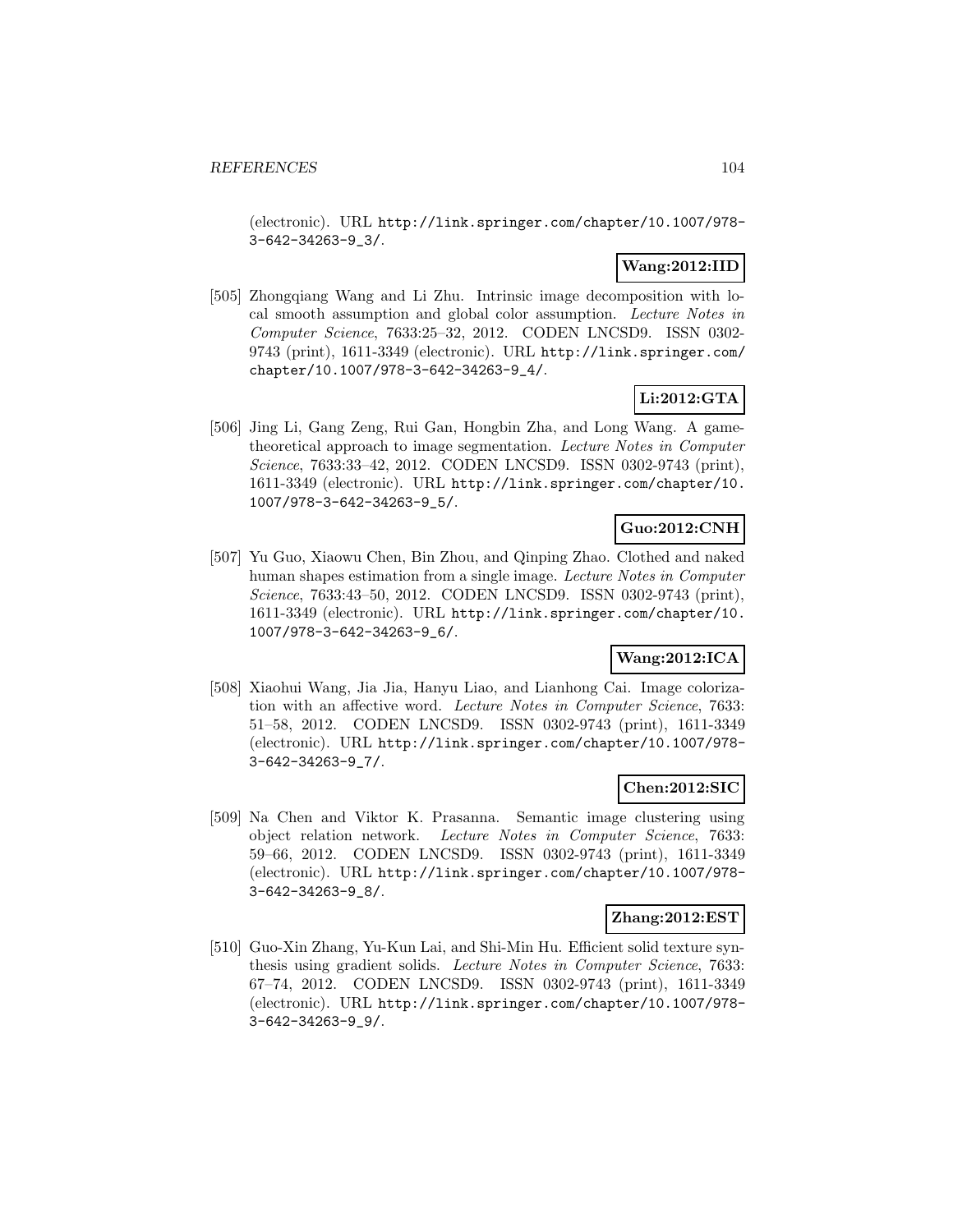# **Fan:2012:RAD**

[511] Hanqi Fan, Qunsheng Peng, and Yizhou Yu. A robust algorithm for denoising meshes with high-resolution details. Lecture Notes in Computer Science, 7633:75–82, 2012. CODEN LNCSD9. ISSN 0302-9743 (print), 1611-3349 (electronic). URL http://link.springer.com/chapter/10. 1007/978-3-642-34263-9\_10/.

### **Zhao:2012:MSP**

[512] Jieyi Zhao, Min Tang, and Ruofeng Tong. Mesh segmentation for parallel decompression on GPU. Lecture Notes in Computer Science, 7633: 83–90, 2012. CODEN LNCSD9. ISSN 0302-9743 (print), 1611-3349 (electronic). URL http://link.springer.com/chapter/10.1007/978- 3-642-34263-9\_11/.

### **Zhou:2012:MRU**

[513] Qian-Yi Zhou and Ulrich Neumann. Modeling residential urban areas from dense aerial LiDAR point clouds. Lecture Notes in Computer Science, 7633:91–98, 2012. CODEN LNCSD9. ISSN 0302-9743 (print), 1611-3349 (electronic). URL http://link.springer.com/chapter/10.1007/978- 3-642-34263-9\_12/.

### **Weng:2012:CTM**

[514] Yanlin Weng, Dongping Li, and Yiying Tong. Constrained texture mapping on subdivision surfaces. Lecture Notes in Computer Science, 7633: 99–106, 2012. CODEN LNCSD9. ISSN 0302-9743 (print), 1611-3349 (electronic). URL http://link.springer.com/chapter/10.1007/978- 3-642-34263-9\_13/.

### **Fan:2012:SRC**

[515] Qiang Fan and Chun Qi. Similar region contrast based salient object detection. Lecture Notes in Computer Science, 7633:107–114, 2012. CODEN LNCSD9. ISSN 0302-9743 (print), 1611-3349 (electronic). URL http:// link.springer.com/chapter/10.1007/978-3-642-34263-9\_14/.

#### **Miao:2012:SET**

[516] Yongwei Miao, Jieqing Feng, Jinrong Wang, and Renato Pajarola. A shape enhancement technique based on multi-channel salience measure. Lecture Notes in Computer Science, 7633:115–121, 2012. CODEN LNCSD9. ISSN 0302-9743 (print), 1611-3349 (electronic). URL http://link.springer. com/chapter/10.1007/978-3-642-34263-9\_15/.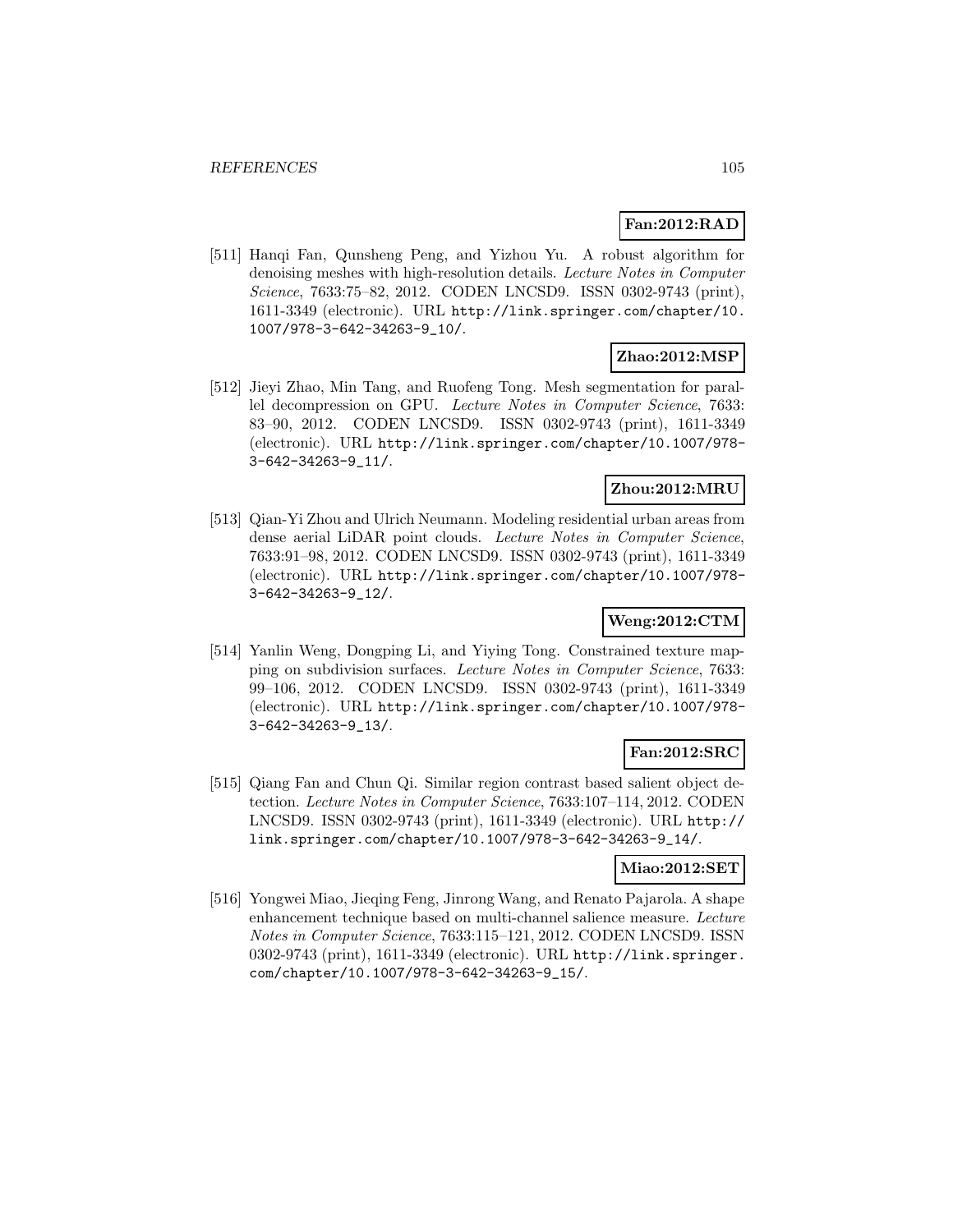### **Yang:2012:MSS**

[517] Yong-Liang Yang and Chao-Hui Shen. Multi-scale salient feature extraction on mesh models. Lecture Notes in Computer Science, 7633: 122–129, 2012. CODEN LNCSD9. ISSN 0302-9743 (print), 1611-3349 (electronic). URL http://link.springer.com/chapter/10.1007/978- 3-642-34263-9\_16/.

# **Wang:2012:GCS**

[518] Jie Wang, Caiming Zhang, Yuanfeng Zhou, Yu Wei, and Yi Liu. Global contrast of superpixels based salient region detection. Lecture Notes in Computer Science, 7633:130–137, 2012. CODEN LNCSD9. ISSN 0302- 9743 (print), 1611-3349 (electronic). URL http://link.springer.com/ chapter/10.1007/978-3-642-34263-9\_17/.

### **Zhang:2012:ISS**

[519] Lei Zhang, Yao Zhao, and Zhenfeng Zhu. Incremental shared subspace learning for multi-label classification. Lecture Notes in Computer Science, 7633:138–145, 2012. CODEN LNCSD9. ISSN 0302-9743 (print), 1611- 3349 (electronic). URL http://link.springer.com/chapter/10.1007/ 978-3-642-34263-9\_18/.

### **Liu:2012:LDB**

[520] Yong-Jin Liu, Qiu-Fang Fu, Ye Liu, and Xiao-Lan Fu. 2D-line-drawingbased 3D object recognition. Lecture Notes in Computer Science, 7633: 146–153, 2012. CODEN LNCSD9. ISSN 0302-9743 (print), 1611-3349 (electronic). URL http://link.springer.com/chapter/10.1007/978- 3-642-34263-9\_19/.

### **Xiao:2012:GRI**

[521] Yanhui Xiao, Zhenfeng Zhu, and Yao Zhao. Graph regularized ICA for over-complete feature learning. Lecture Notes in Computer Science, 7633: 154–161, 2012. CODEN LNCSD9. ISSN 0302-9743 (print), 1611-3349 (electronic). URL http://link.springer.com/chapter/10.1007/978- 3-642-34263-9\_20/.

#### **Anonymous:2012:FMbc**

[522] Anonymous. Front matter. Lecture Notes in Computer Science, 7633: ??, 2012. CODEN LNCSD9. ISSN 0302-9743 (print), 1611-3349 (electronic). URL http://link.springer.com/content/pdf/bfm:978-3- 642-34263-9/1.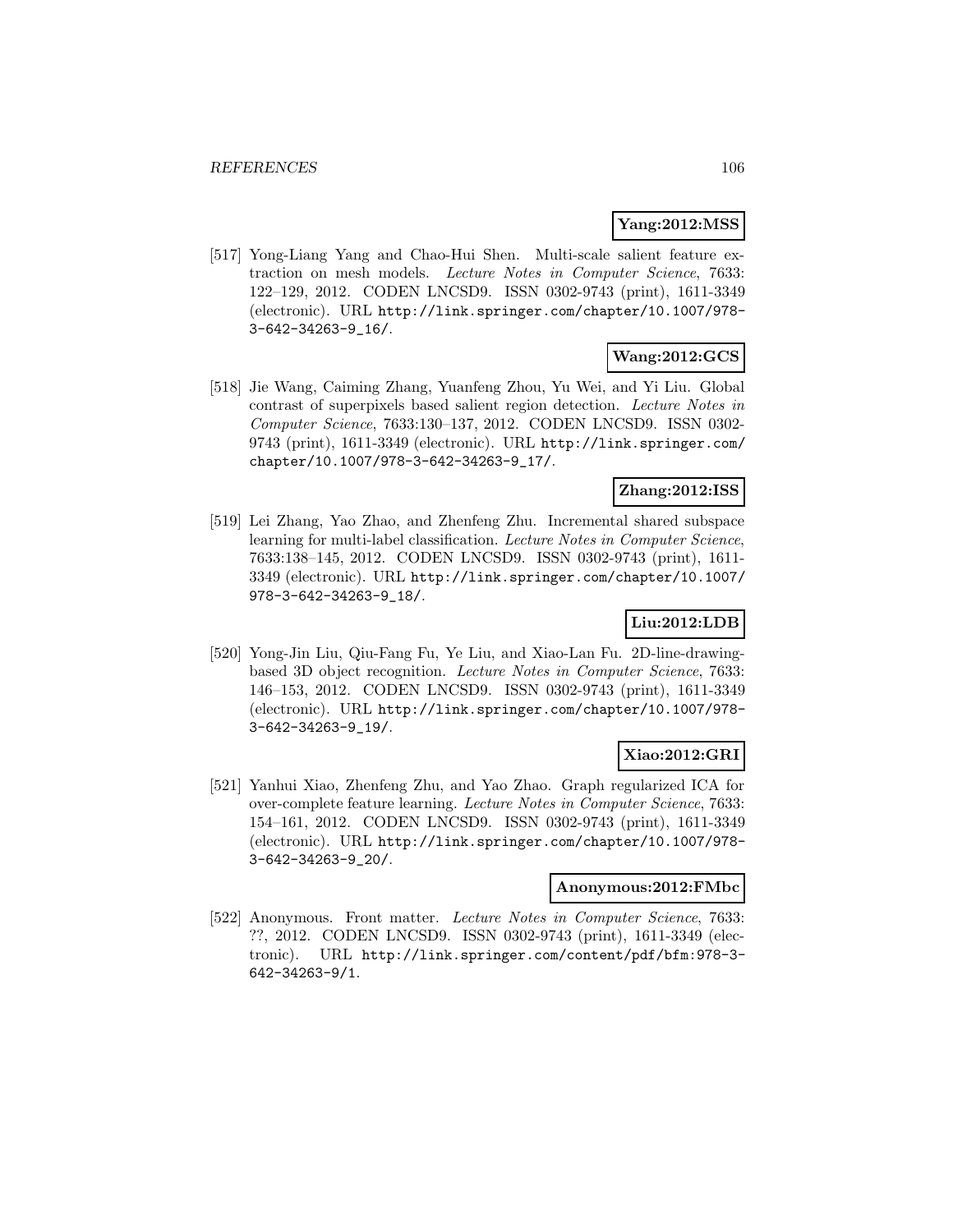# **Feng:2012:USD**

[523] XiaoXiao Feng, Koichi Matsumoto, and Shigeo Sugimoto. Uncovering the secrets of Daoism Fus using digital Dao-Fa Hui-Yuan. Lecture Notes in Computer Science, 7634:1–10, 2012. CODEN LNCSD9. ISSN 0302- 9743 (print), 1611-3349 (electronic). URL http://link.springer.com/ chapter/10.1007/978-3-642-34752-8\_1/.

# **Baumann:2012:APC**

[524] Ryan Baumann, Christopher Blackwell, and W. Brent Seales. Automatic perspective correction of manuscript images. Lecture Notes in Computer Science, 7634:11–18, 2012. CODEN LNCSD9. ISSN 0302-9743 (print), 1611-3349 (electronic). URL http://link.springer.com/chapter/10. 1007/978-3-642-34752-8\_2/.

### **Wang:2012:OBF**

[525] Chao Wang, Ling Zhuang, Jiangqin Wu, and Feng Zhou. An ontologybased fuzzy matching approach to semantic retrieval of historical place names. Lecture Notes in Computer Science, 7634:19–28, 2012. CODEN LNCSD9. ISSN 0302-9743 (print), 1611-3349 (electronic). URL http:// link.springer.com/chapter/10.1007/978-3-642-34752-8\_3/.

#### **Usman:2012:ESS**

[526] Amjad Usman and Sharifullah Khan. Exploiting semantics in subjectbased searching of DSpace. Lecture Notes in Computer Science, 7634: 29–38, 2012. CODEN LNCSD9. ISSN 0302-9743 (print), 1611-3349 (electronic). URL http://link.springer.com/chapter/10.1007/978- 3-642-34752-8\_4/.

#### **Fujikawa:2012:CCA**

[527] Kazuya Fujikawa, Hideo Joho, and Shin'ichi Nakayama. Constraint can affect human perception, behaviour, and performance of search. Lecture Notes in Computer Science, 7634:39–48, 2012. CODEN LNCSD9. ISSN 0302-9743 (print), 1611-3349 (electronic). URL http://link.springer. com/chapter/10.1007/978-3-642-34752-8\_5/.

### **Phiri:2012:BGD**

[528] Lighton Phiri, Kyle Williams, Miles Robinson, Stuart Hammar, and Hussein Suleman. Bonolo: a general digital library system for file-based collections. Lecture Notes in Computer Science, 7634:49–58, 2012. CODEN LNCSD9. ISSN 0302-9743 (print), 1611-3349 (electronic). URL http:// link.springer.com/chapter/10.1007/978-3-642-34752-8\_6/.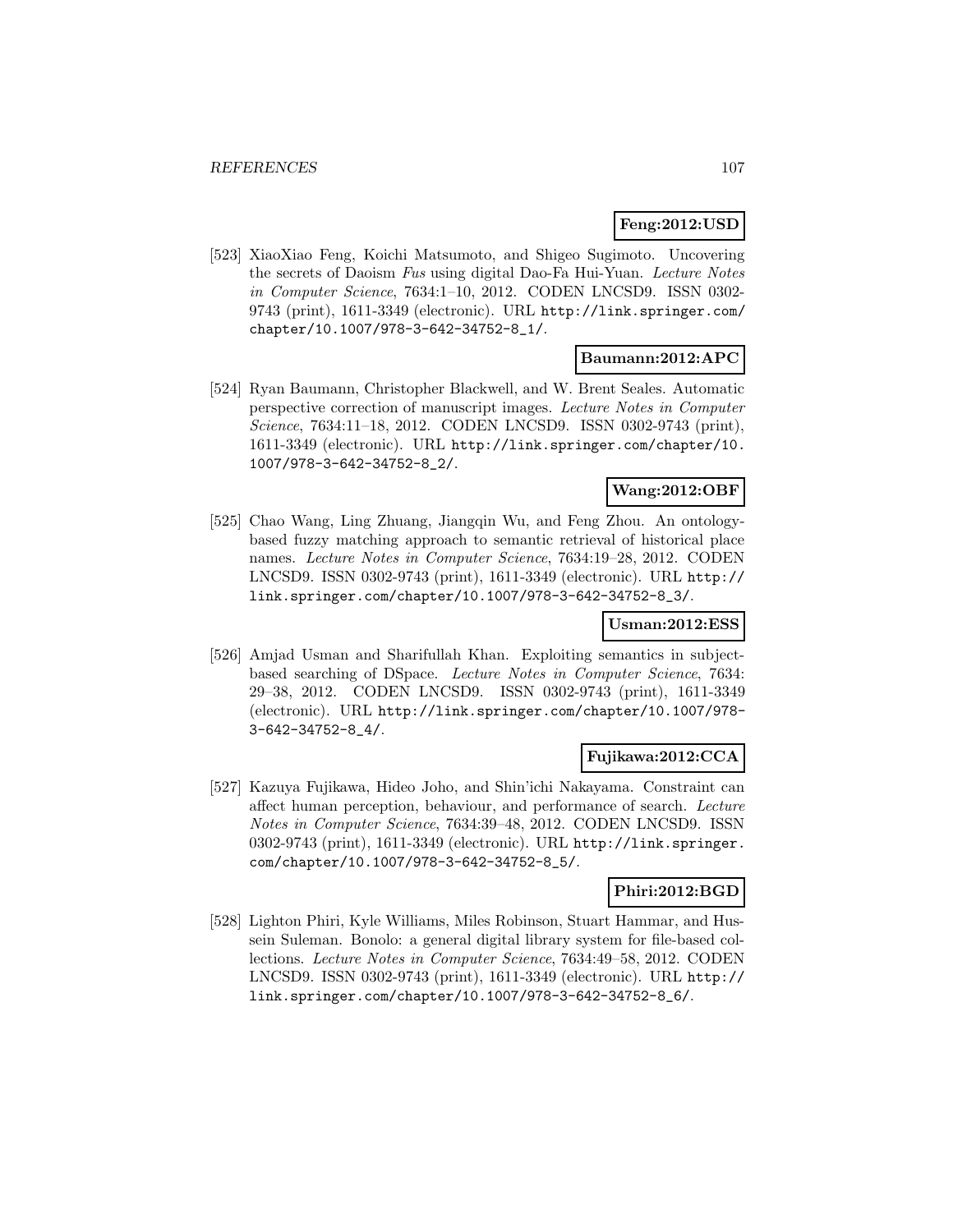# **Ishita:2012:RCP**

[529] Emi Ishita, Yukiko Watanabe, Ai Yamaguchi, Takako Oda, Yuiko Higa, and Miki Horiuchi. The ratio of conference papers in citations of engineering dissertations at Kyushu University. Lecture Notes in Computer Science, 7634:59–62, 2012. CODEN LNCSD9. ISSN 0302-9743 (print), 1611-3349 (electronic). URL http://link.springer.com/chapter/10. 1007/978-3-642-34752-8\_7/.

# **Mercun:2012:PEC**

[530] Tanja Merčun, Maja Žumer, and Trond Aalberg. Presenting and exploring the complexity of bibliographic relationships. Lecture Notes in Computer Science, 7634:63–66, 2012. CODEN LNCSD9. ISSN 0302-9743 (print), 1611-3349 (electronic). URL http://link.springer.com/chapter/10. 1007/978-3-642-34752-8\_8/.

### **Guruprasad:2012:UPA**

[531] R. Guruprasad, Khaiser Nikam, and P. Marimuthu. Use patterns of aerospace E-indexing, abstracting and citation services: a research study of aerospace scientists and engineers of Bangalore. Lecture Notes in Computer Science, 7634:67–72, 2012. CODEN LNCSD9. ISSN 0302- 9743 (print), 1611-3349 (electronic). URL http://link.springer.com/ chapter/10.1007/978-3-642-34752-8\_9/.

# **Yang:2012:TAD**

[532] Christopher C. Yang, Xuning Tang, Min Song, and Suyeon Kim. A trend analysis of domain-specific literatures with content and co-author network similarity. Lecture Notes in Computer Science, 7634:73–76, 2012. CODEN LNCSD9. ISSN 0302-9743 (print), 1611-3349 (electronic). URL http:// link.springer.com/chapter/10.1007/978-3-642-34752-8\_10/.

#### **Shams:2012:ISK**

[533] Rushdi Shams and Robert E. Mercer. Improving supervised keyphrase indexer classification of keyphrases with text denoising. Lecture Notes in Computer Science, 7634:77–86, 2012. CODEN LNCSD9. ISSN 0302- 9743 (print), 1611-3349 (electronic). URL http://link.springer.com/ chapter/10.1007/978-3-642-34752-8\_11/.

#### **Mihara:2012:MCA**

[534] Tetsuya Mihara, Mitsuharu Nagamori, and Shigeo Sugimoto. A metadatacentric approach to a production and browsing platform of Manga. Lecture Notes in Computer Science, 7634:87–96, 2012. CODEN LNCSD9. ISSN 0302-9743 (print), 1611-3349 (electronic). URL http://link.springer. com/chapter/10.1007/978-3-642-34752-8\_12/.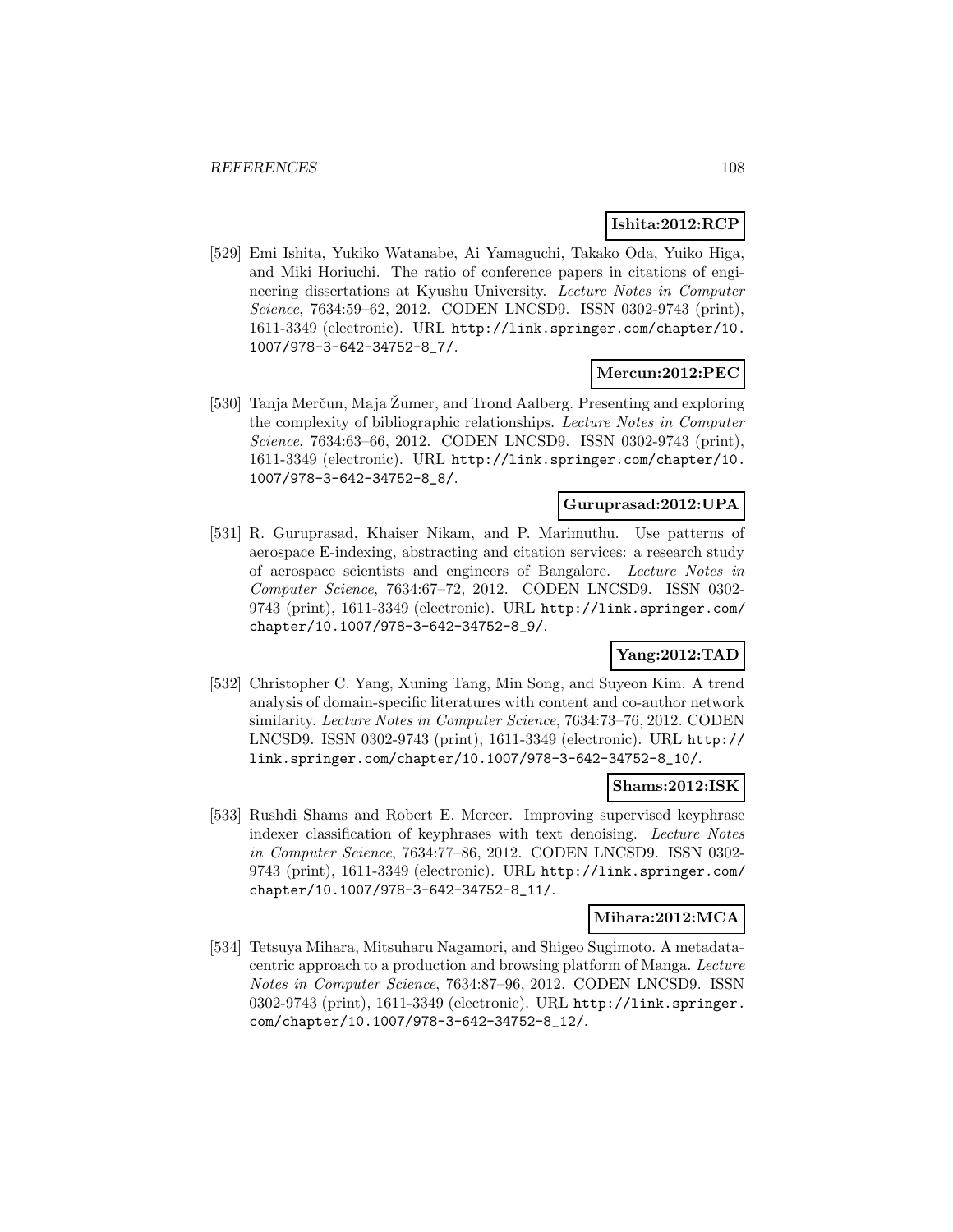### **Cai:2012:CMS**

[535] Yundong Cai, Yin-Leng Theng, Qimeng Cai, Zhi Ling, Yangbo Ou, and Gladys Theng. Crowdsourcing metadata schema generation for Chinesestyle costume digital library. Lecture Notes in Computer Science, 7634: 97–105, 2012. CODEN LNCSD9. ISSN 0302-9743 (print), 1611-3349 (electronic). URL http://link.springer.com/chapter/10.1007/978- 3-642-34752-8\_13/.

# **Tan:2012:SIP**

[536] Esther Meng-Yoke Tan, Dion Hoe-Lian Goh, Yin-Leng Theng, and Schubert Foo. Social interaction patterns during mobile information seeking. Lecture Notes in Computer Science, 7634:106–115, 2012. CODEN LNCSD9. ISSN 0302-9743 (print), 1611-3349 (electronic). URL http:// link.springer.com/chapter/10.1007/978-3-642-34752-8\_14/.

### **Zheng:2012:SAS**

[537] Liangju Zheng, Weiming Lu, Meng Zhang, Baofeng Zhang, and Baogang Wei. A scalable, adaptive, self-management and fault-tolerant architecture for digital library. Lecture Notes in Computer Science, 7634: 116–125, 2012. CODEN LNCSD9. ISSN 0302-9743 (print), 1611-3349 (electronic). URL http://link.springer.com/chapter/10.1007/978- 3-642-34752-8\_15/.

#### **Pe-Than:2012:EMI**

[538] Ei Pa Pa Pe-Than, Dion Hoe-Lian Goh, and Chei Sian Lee. Enjoyment of a mobile information sharing game: Perspectives from needs satisfaction and information quality. Lecture Notes in Computer Science, 7634: 126–135, 2012. CODEN LNCSD9. ISSN 0302-9743 (print), 1611-3349 (electronic). URL http://link.springer.com/chapter/10.1007/978- 3-642-34752-8\_16/.

#### **Kanyacome:2012:NCD**

[539] Suparp Kanyacome, Smarn Loipha, and Somchai Numprasertchai. Needs of collaborative digital library for secondary school students in Thailand. Lecture Notes in Computer Science, 7634:136–139, 2012. CODEN LNCSD9. ISSN 0302-9743 (print), 1611-3349 (electronic). URL http:// link.springer.com/chapter/10.1007/978-3-642-34752-8\_17/.

### **Nel:2012:ELI**

[540] Marius Nel, Kyle Williams, and Hussein Suleman. Evaluating large image support for DSpace. Lecture Notes in Computer Science, 7634: 140–143, 2012. CODEN LNCSD9. ISSN 0302-9743 (print), 1611-3349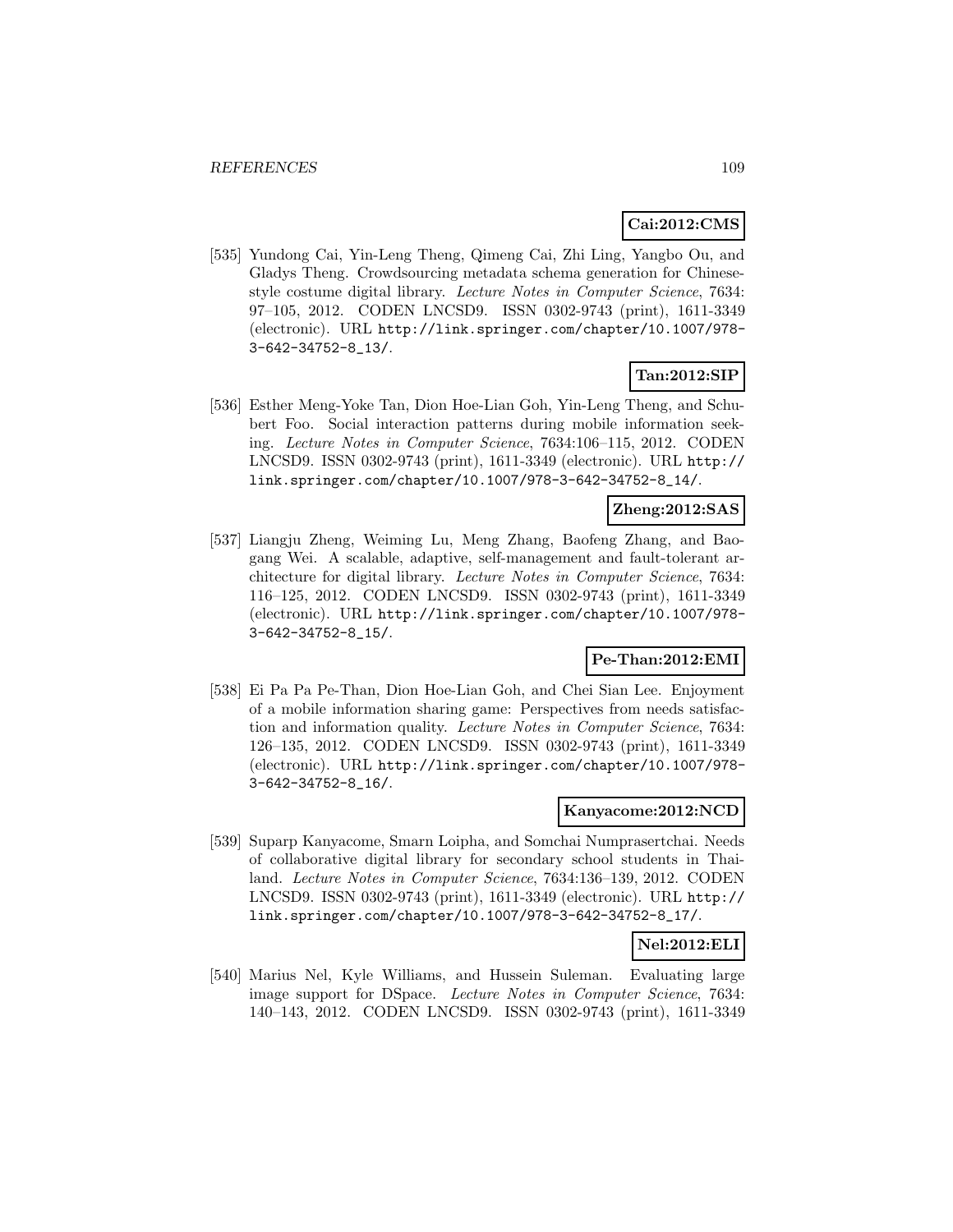(electronic). URL http://link.springer.com/chapter/10.1007/978- 3-642-34752-8\_18/.

# **Pu:2012:UNO**

[541] Hsiao-Tieh Pu and Ying-Han Chang. User navigation for online video leisure: An exploratory study. Lecture Notes in Computer Science, 7634: 144–147, 2012. CODEN LNCSD9. ISSN 0302-9743 (print), 1611-3349 (electronic). URL http://link.springer.com/chapter/10.1007/978- 3-642-34752-8\_19/.

#### **Zumer:2012:UVF**

[542] Maja Zumer, Athena Salaba, and Yin Zhang. User verification of the FRBR conceptual model and testing of FRBR prototypes. Lecture Notes in Computer Science, 7634:148–151, 2012. CODEN LNCSD9. ISSN 0302- 9743 (print), 1611-3349 (electronic). URL http://link.springer.com/ chapter/10.1007/978-3-642-34752-8\_20/.

### **Anonymous:2012:FMbd**

[543] Anonymous. Front matter. Lecture Notes in Computer Science, 7634: ??, 2012. CODEN LNCSD9. ISSN 0302-9743 (print), 1611-3349 (electronic). URL http://link.springer.com/content/pdf/bfm:978-3- 642-34752-8/1.

### **Tokoro:2012:TPA**

[544] Mario Tokoro. Toward practical application of formal methods in software lifecycle processes. Lecture Notes in Computer Science, 7635:1, 2012. CODEN LNCSD9. ISSN 0302-9743 (print), 1611-3349 (electronic). URL http://link.springer.com/accesspage/chapter/10.1007/978- 3-642-34281-3\_1.

### **Cofer:2012:FMA**

[545] Darren Cofer. Formal methods in the aerospace industry: Follow the money. Lecture Notes in Computer Science, 7635:2–3, 2012. CODEN LNCSD9. ISSN 0302-9743 (print), 1611-3349 (electronic). URL http://link.springer.com/accesspage/chapter/10.1007/978- 3-642-34281-3\_2.

#### **Shostak:2012:ATR**

[546] Robert E. Shostak. Applying term rewriting to speech recognition of numbers. Lecture Notes in Computer Science, 7635:4, 2012. CODEN LNCSD9. ISSN 0302-9743 (print), 1611-3349 (electronic). URL http://link. springer.com/accesspage/chapter/10.1007/978-3-642-34281-3\_3.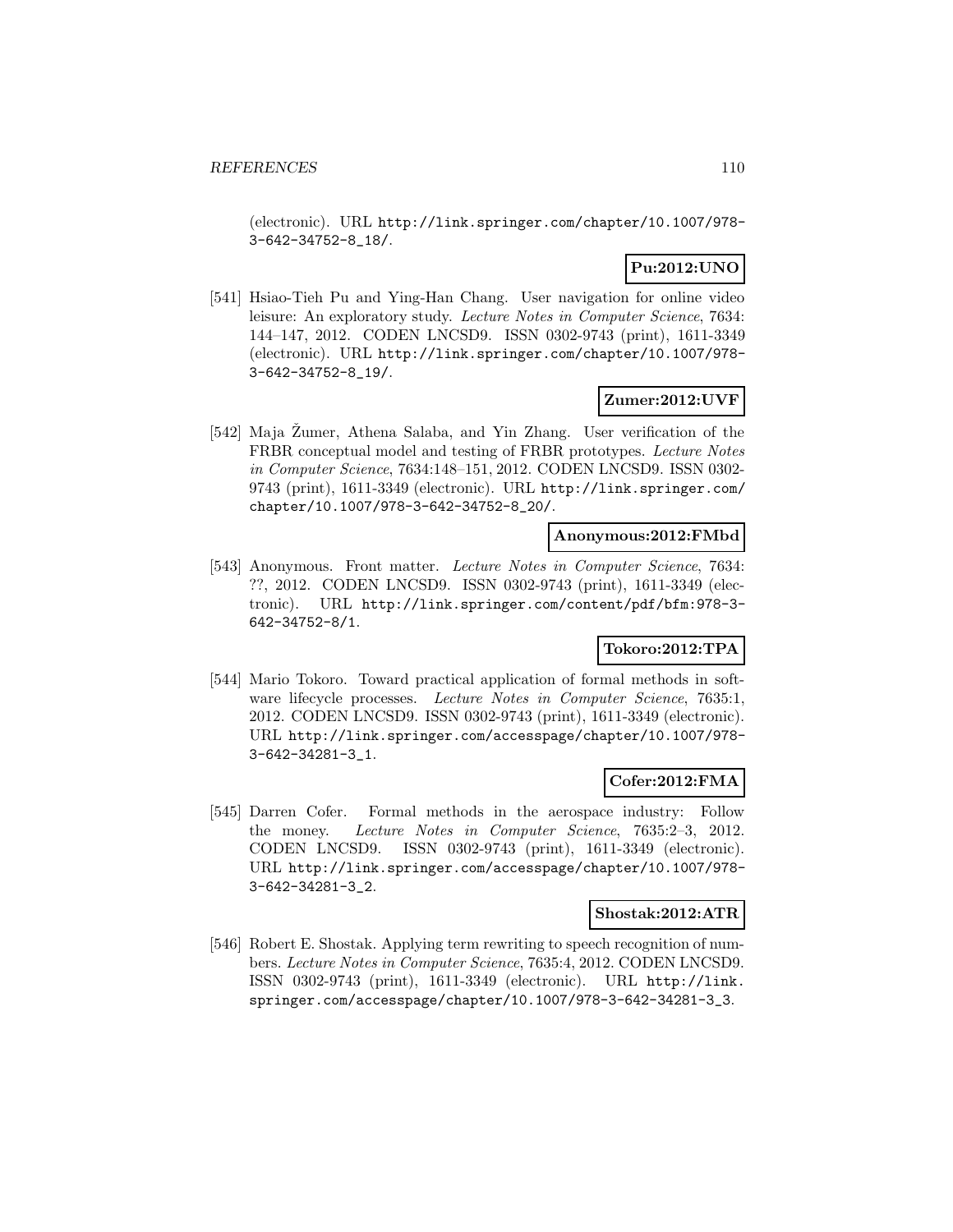# **Le:2012:VPC**

[547] Duy-Khanh Le, Wei-Ngan Chin, and Yong-Meng Teo. Variable permissions for concurrency verification. Lecture Notes in Computer Science, 7635:5–21, 2012. CODEN LNCSD9. ISSN 0302-9743 (print), 1611-3349 (electronic). URL http://link.springer.com/chapter/10.1007/978- 3-642-34281-3\_4/.

# **Yang:2012:CTP**

[548] Xiaoxiao Yang, Yu Zhang, Ming Fu, and Xinyu Feng. A concurrent temporal programming model with atomic blocks. Lecture Notes in Computer Science, 7635:22–37, 2012. CODEN LNCSD9. ISSN 0302-9743 (print), 1611-3349 (electronic). URL http://link.springer.com/chapter/10. 1007/978-3-642-34281-3\_5/.

### **Barnett:2012:CMM**

[549] Granville Barnett and Shengchao Qin. A composable mixed mode concurrency control semantics for transactional programs. Lecture Notes in Computer Science, 7635:38–53, 2012. CODEN LNCSD9. ISSN 0302- 9743 (print), 1611-3349 (electronic). URL http://link.springer.com/ chapter/10.1007/978-3-642-34281-3\_6/.

# **Gjondrekaj:2012:TFV**

[550] Edmond Gjondrekaj, Michele Loreti, Rosario Pugliese, Francesco Tiezzi, and Carlo Pinciroli. Towards a formal verification methodology for collective robotic systems. Lecture Notes in Computer Science, 7635: 54–70, 2012. CODEN LNCSD9. ISSN 0302-9743 (print), 1611-3349 (electronic). URL http://link.springer.com/chapter/10.1007/978- 3-642-34281-3\_7/.

### **Johnsen:2012:MRA**

[551] Einar Broch Johnsen, Rudolf Schlatte, and Silvia Lizeth Tapia Tarifa. Modeling resource-aware virtualized applications for the cloud in real-time ABS. Lecture Notes in Computer Science, 7635:71–86, 2012. CODEN LNCSD9. ISSN 0302-9743 (print), 1611-3349 (electronic). URL http:// link.springer.com/chapter/10.1007/978-3-642-34281-3\_8/.

# **Ogata:2012:SMC**

[552] Kazuhiro Ogata and Phan Thi Thanh Huyen. Specification and model checking of the chandy and Lamport distributed snapshot algorithm in rewriting logic. Lecture Notes in Computer Science, 7635:87–102, 2012. CODEN LNCSD9. ISSN 0302-9743 (print), 1611-3349 (electronic). URL http://link.springer.com/chapter/10.1007/978-3- 642-34281-3\_9/.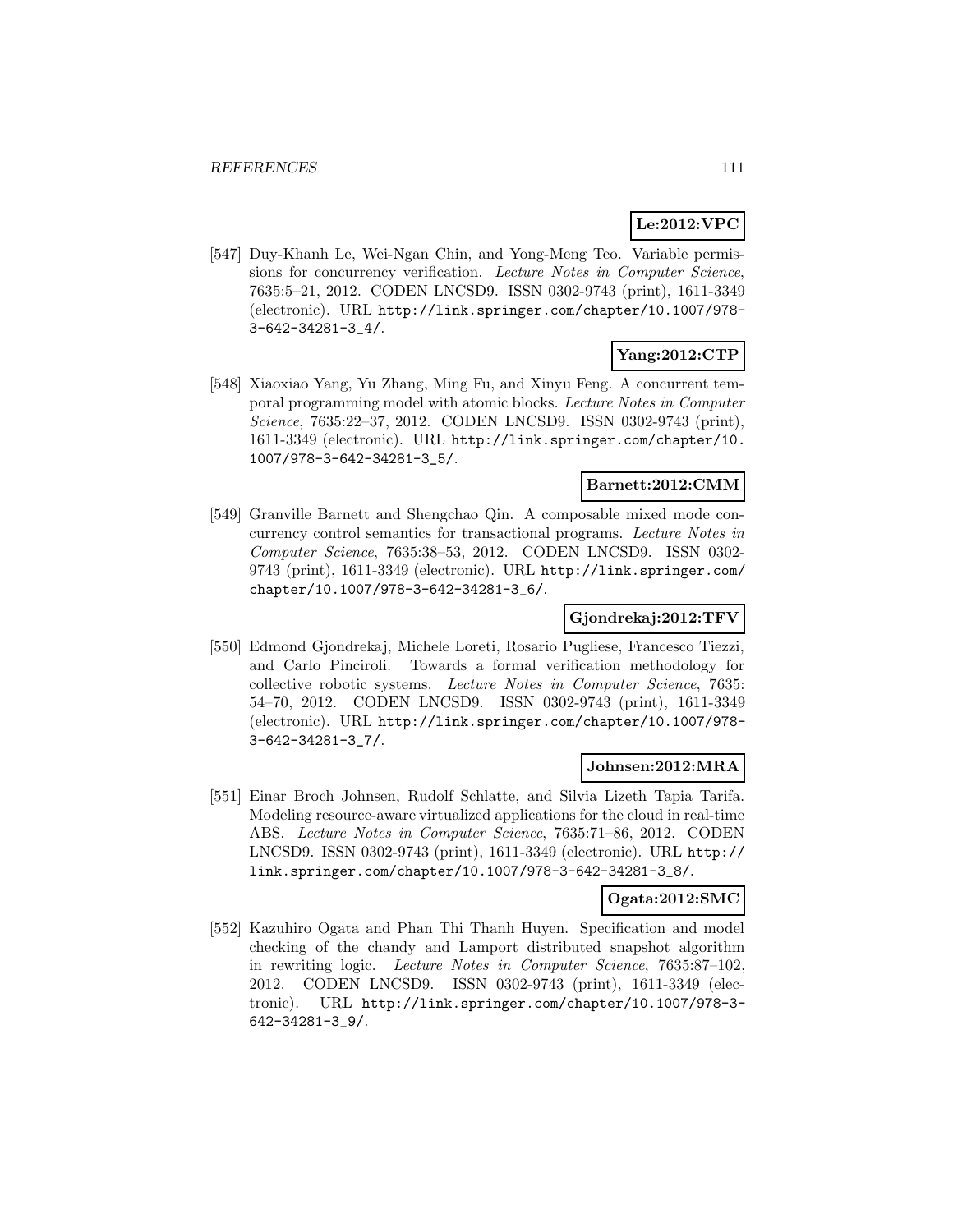### **Mu:2012:QPD**

[553] Chunyan Mu. Quantitative program dependence graphs. Lecture Notes in Computer Science, 7635:103–118, 2012. CODEN LNCSD9. ISSN 0302- 9743 (print), 1611-3349 (electronic). URL http://link.springer.com/ chapter/10.1007/978-3-642-34281-3\_10/.

### **Mhamdi:2012:QAI**

[554] Tarek Mhamdi, Osman Hasan, and Sofiène Tahar. Quantitative analysis of information flow using theorem proving. Lecture Notes in Computer Science, 7635:119–134, 2012. CODEN LNCSD9. ISSN 0302-9743 (print), 1611-3349 (electronic). URL http://link.springer.com/chapter/10. 1007/978-3-642-34281-3\_11/.

### **Varshosaz:2012:MVP**

[555] Mahsa Varshosaz and Ramtin Khosravi. Modeling and verification of probabilistic actor systems using pRebeca. Lecture Notes in Computer Science, 7635:135–150, 2012. CODEN LNCSD9. ISSN 0302-9743 (print), 1611-3349 (electronic). URL http://link.springer.com/chapter/10. 1007/978-3-642-34281-3\_12/.

### **Zongyan:2012:MVO**

[556] Qiu Zongyan, Hong Ali, and Liu Yijing. Modular verification of OO programs with interfaces. Lecture Notes in Computer Science, 7635: 151–166, 2012. CODEN LNCSD9. ISSN 0302-9743 (print), 1611-3349 (electronic). URL http://link.springer.com/chapter/10.1007/978- 3-642-34281-3\_13/.

#### **Bobot:2012:SPT**

[557] François Bobot and Jean-Christophe Filliâtre. Separation predicates: a taste of separation logic in first-order logic. Lecture Notes in Computer Science, 7635:167–181, 2012. CODEN LNCSD9. ISSN 0302-9743 (print), 1611-3349 (electronic). URL http://link.springer.com/chapter/10. 1007/978-3-642-34281-3\_14/.

#### **Harrison:2012:CPP**

[558] William L. Harrison, Adam Procter, and Gerard Allwein. The confinement problem in the presence of faults. Lecture Notes in Computer Science, 7635:182–197, 2012. CODEN LNCSD9. ISSN 0302-9743 (print), 1611- 3349 (electronic). URL http://link.springer.com/chapter/10.1007/ 978-3-642-34281-3\_15/.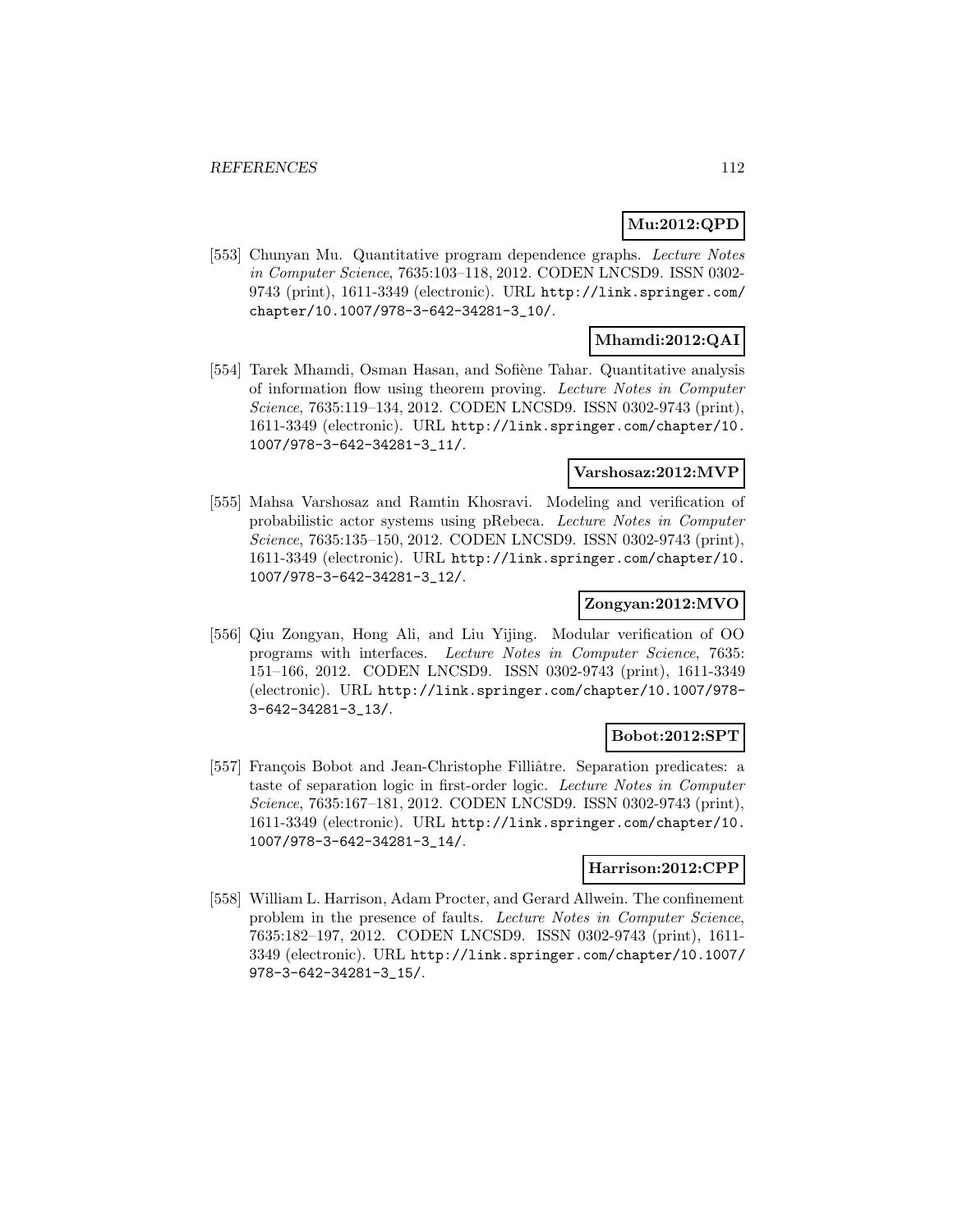#### **Buttner:2012:VAT**

[559] Fabian Büttner, Marina Egea, Jordi Cabot, and Martin Gogolla. Verification of ATL transformations using transformation models and model finders. Lecture Notes in Computer Science, 7635:198–213, 2012. CODEN LNCSD9. ISSN 0302-9743 (print), 1611-3349 (electronic). URL http:// link.springer.com/chapter/10.1007/978-3-642-34281-3\_16/.

# **Lin:2012:AGP**

[560] Shang-Wei Lin, Yang Liu, Pao-Ann Hsiung, Jun Sun, and Jin Song Dong. Automatic generation of provably correct embedded systems. Lecture Notes in Computer Science, 7635:214–229, 2012. CODEN LNCSD9. ISSN 0302-9743 (print), 1611-3349 (electronic). URL http://link.springer. com/chapter/10.1007/978-3-642-34281-3\_17/.

### **Su:2012:CMD**

[561] Wen Su, Jean-Raymond Abrial, and Huibiao Zhu. Complementary methodologies for developing hybrid systems with event-B. Lecture Notes in Computer Science, 7635:230–248, 2012. CODEN LNCSD9. ISSN 0302- 9743 (print), 1611-3349 (electronic). URL http://link.springer.com/ chapter/10.1007/978-3-642-34281-3\_18/.

### **Tomita:2012:TLM**

[562] Takashi Tomita, Shin Hiura, Shigeki Hagihara, and Naoki Yonezaki. A temporal logic with mean-payoff constraints. Lecture Notes in Computer Science, 7635:249–265, 2012. CODEN LNCSD9. ISSN 0302-9743 (print), 1611-3349 (electronic). URL http://link.springer.com/chapter/10. 1007/978-3-642-34281-3\_19/.

# **Han:2012:TCT**

[563] Meng Han, Zhenhua Duan, and Xiaobing Wang. Time constraints with temporal logic programming. Lecture Notes in Computer Science, 7635: 266–282, 2012. CODEN LNCSD9. ISSN 0302-9743 (print), 1611-3349 (electronic). URL http://link.springer.com/chapter/10.1007/978- 3-642-34281-3\_20/.

#### **Anonymous:2012:FMbe**

[564] Anonymous. Front matter. Lecture Notes in Computer Science, 7635: ??, 2012. CODEN LNCSD9. ISSN 0302-9743 (print), 1611-3349 (electronic). URL http://link.springer.com/content/pdf/bfm:978-3- 642-34281-3/1.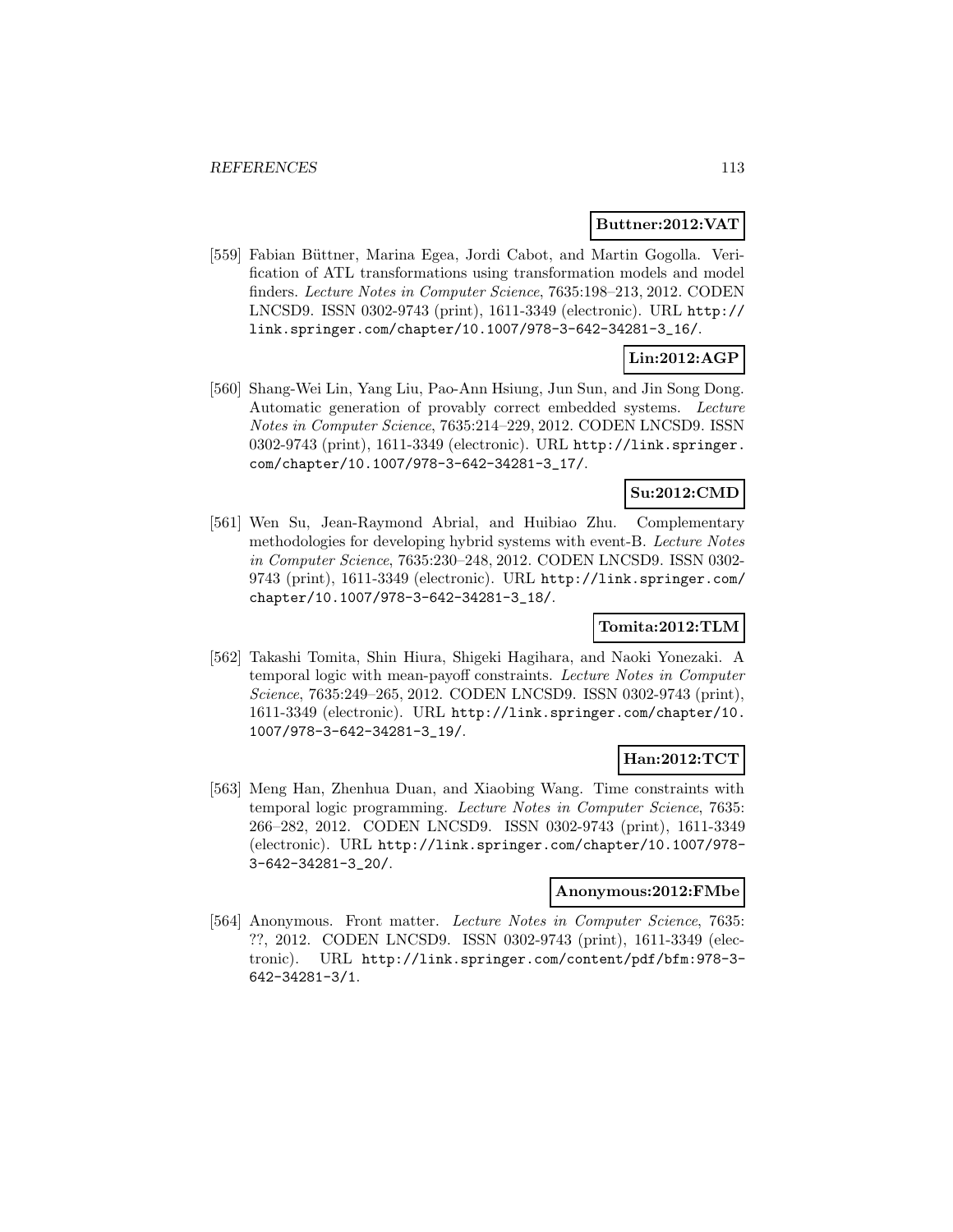#### **Moha:2012:SDS**

[565] Naouel Moha, Francis Palma, Mathieu Nayrolles, and Benjamin Joyen Conseil. Specification and detection of SOA antipatterns. Lecture Notes in Computer Science, 7636:1–16, 2012. CODEN LNCSD9. ISSN 0302- 9743 (print), 1611-3349 (electronic). URL http://link.springer.com/ chapter/10.1007/978-3-642-34321-6\_1/.

### **Belardinelli:2012:VGB**

[566] Francesco Belardinelli, Alessio Lomuscio, and Fabio Patrizi. Verification of GSM-based artifact-centric systems through finite abstraction. Lecture Notes in Computer Science, 7636:17–31, 2012. CODEN LNCSD9. ISSN 0302-9743 (print), 1611-3349 (electronic). URL http://link.springer. com/chapter/10.1007/978-3-642-34321-6\_2/.

### **Americo:2012:SCA**

[567] João Claudio Américo and Didier Donsez. Service component architecture extensions for dynamic systems. Lecture Notes in Computer Science, 7636:32–47, 2012. CODEN LNCSD9. ISSN 0302-9743 (print), 1611-3349 (electronic). URL http://link.springer.com/chapter/10.1007/978- 3-642-34321-6\_3/.

### **Sengupta:2012:WDY**

[568] Bikram Sengupta, Anshu Jain, Kamal Bhattacharya, Hong-Linh Truong, and Schahram Dustdar. Who do you call? Problem resolution through social compute units. Lecture Notes in Computer Science, 7636:48-62, 2012. CODEN LNCSD9. ISSN 0302-9743 (print), 1611-3349 (electronic). URL http://link.springer.com/chapter/10.1007/978-3- 642-34321-6\_4/.

#### **Kurniawan:2012:RPC**

[569] Tri A. Kurniawan, Aditya K. Ghose, Hoa Khanh Dam, and Lam-Son Lê. Relationship-preserving change propagation in process ecosystems. Lecture Notes in Computer Science, 7636:63–78, 2012. CODEN LNCSD9. ISSN 0302-9743 (print), 1611-3349 (electronic). URL http://link. springer.com/chapter/10.1007/978-3-642-34321-6\_5/.

#### **Gupta:2012:SST**

[570] Hari S. Gupta and Bikram Sengupta. Scheduling service tickets in shared delivery. Lecture Notes in Computer Science, 7636:79–95, 2012. CODEN LNCSD9. ISSN 0302-9743 (print), 1611-3349 (electronic). URL http:// link.springer.com/chapter/10.1007/978-3-642-34321-6\_6/.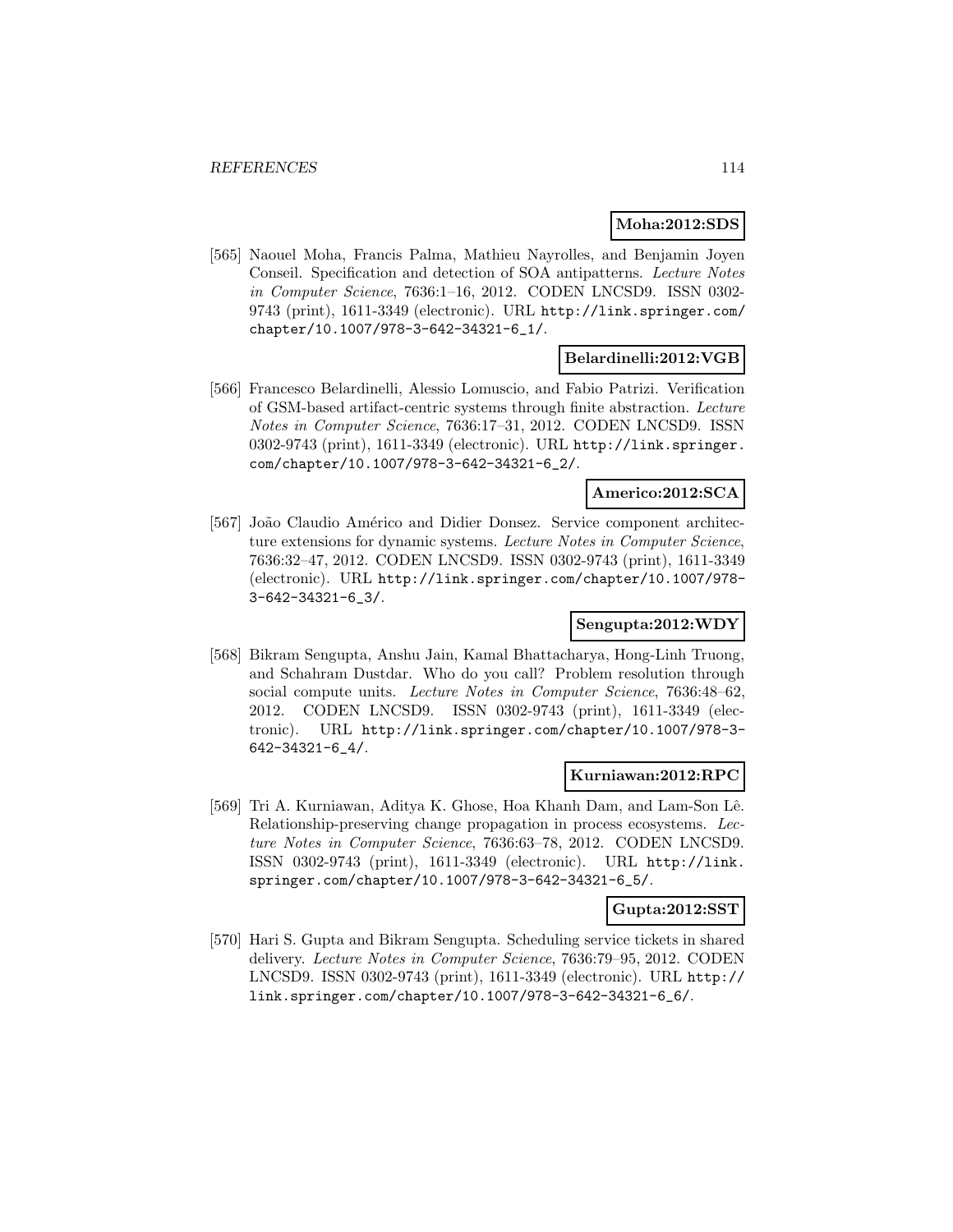#### **Truong:2012:PHS**

[571] Hong-Linh Truong, Schahram Dustdar, and Kamal Bhattacharya. Programming hybrid services in the cloud. Lecture Notes in Computer Science, 7636:96-110, 2012. CODEN LNCSD9. ISSN 0302-9743 (print), 1611-3349 (electronic). URL http://link.springer.com/chapter/10. 1007/978-3-642-34321-6\_7/.

# **Ye:2012:QAC**

[572] Zhen Ye, Athman Bouguettaya, and Xiaofang Zhou. QoS-aware cloud service composition based on economic models. Lecture Notes in Computer Science, 7636:111–126, 2012. CODEN LNCSD9. ISSN 0302-9743 (print), 1611-3349 (electronic). URL http://link.springer.com/chapter/10. 1007/978-3-642-34321-6\_8/.

### **Wittern:2012:CSS**

[573] Erik Wittern, Jörn Kuhlenkamp, and Michael Menzel. Cloud service selection based on variability modeling. Lecture Notes in Computer Science, 7636:127–141, 2012. CODEN LNCSD9. ISSN 0302-9743 (print), 1611-3349 (electronic). URL http://link.springer.com/chapter/10. 1007/978-3-642-34321-6\_9/.

### **Roy:2012:EES**

[574] Marcus Roy, Ingo Weber, and Boualem Benatallah. Extending enterprise service design knowledge using clustering. Lecture Notes in Computer Science, 7636:142–157, 2012. CODEN LNCSD9. ISSN 0302-9743 (print), 1611-3349 (electronic). URL http://link.springer.com/chapter/10. 1007/978-3-642-34321-6\_10/.

#### **Wittern:2012:PSD**

[575] Erik Wittern, Nelly Schuster, Jörn Kuhlenkamp, and Stefan Tai. Participatory service design through composed and coordinated service feature models. Lecture Notes in Computer Science, 7636:158–172, 2012. CODEN LNCSD9. ISSN 0302-9743 (print), 1611-3349 (electronic). URL http:// link.springer.com/chapter/10.1007/978-3-642-34321-6\_11/.

### **Yu:2012:PAE**

[576] Jian Yu, Jun Han, Quan Z. Sheng, and Steven O. Gunarso. Per-CAS: An approach to enabling dynamic and personalized adaptation for context-aware services. Lecture Notes in Computer Science, 7636: 173–190, 2012. CODEN LNCSD9. ISSN 0302-9743 (print), 1611-3349 (electronic). URL http://link.springer.com/chapter/10.1007/978- 3-642-34321-6\_12/.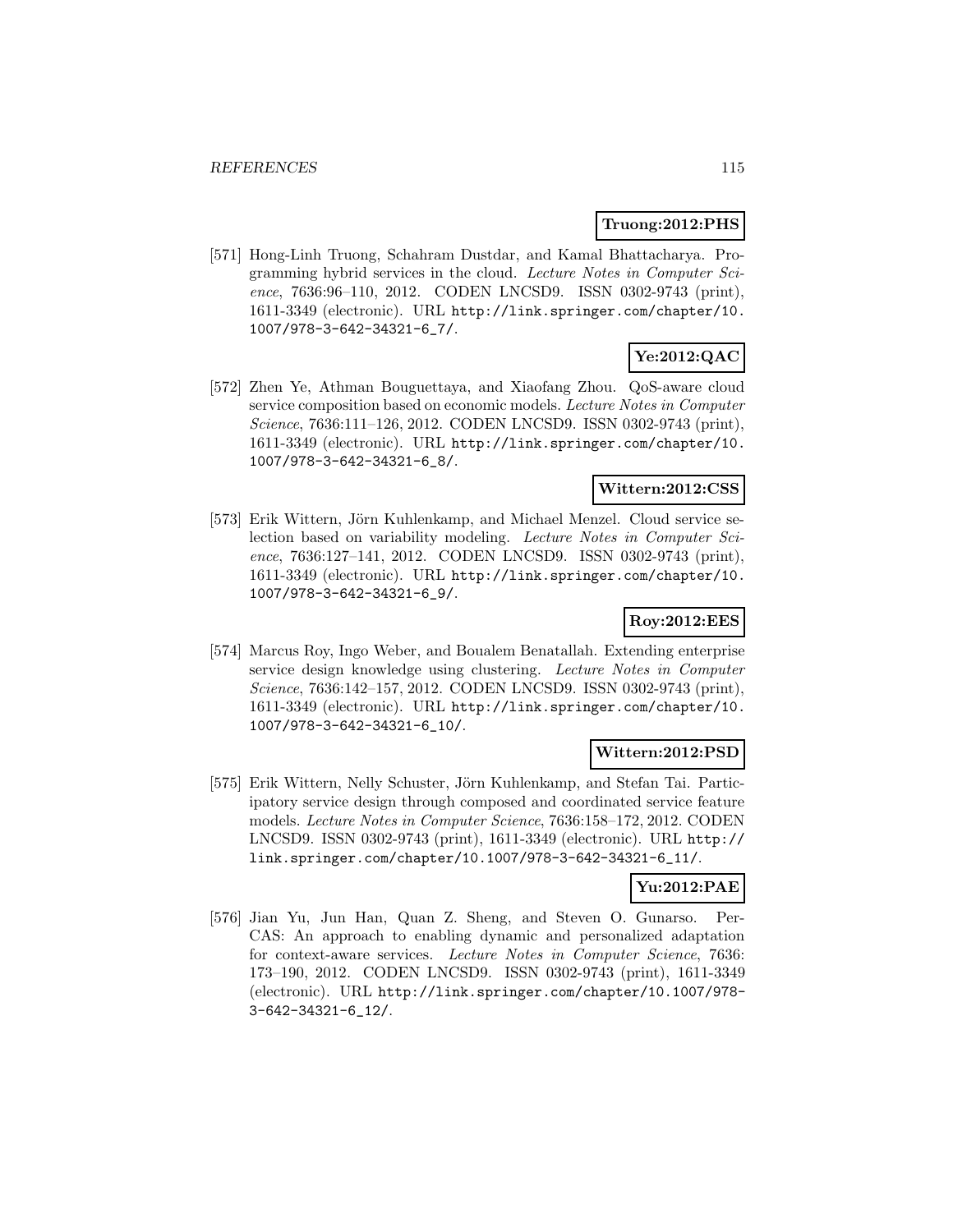#### **Shrinivasan:2012:MAI**

[577] Yedendra Babu Shrinivasan, Gargi Banerjee Dasgupta, Nirmit Desai, and Jayan Nallacherry. A method for assessing influence relationships among KPIs of service systems. Lecture Notes in Computer Science, 7636: 191–205, 2012. CODEN LNCSD9. ISSN 0302-9743 (print), 1611-3349 (electronic). URL http://link.springer.com/chapter/10.1007/978- 3-642-34321-6\_13/.

#### **Patikirikorala:2012:DPM**

[578] Tharindu Patikirikorala, Indika Kumara, Alan Colman, Jun Han, and Liuping Wang. Dynamic performance management in multi-tenanted business process servers using nonlinear control. Lecture Notes in Computer Science, 7636:206–221, 2012. CODEN LNCSD9. ISSN 0302-9743 (print), 1611-3349 (electronic). URL http://link.springer.com/chapter/10. 1007/978-3-642-34321-6\_14/.

#### **Baouab:2012:ODE**

[579] Aymen Baouab, Olivier Perrin, and Claude Godart. An optimized derivation of event queries to monitor choreography violations. Lecture Notes in Computer Science, 7636:222–236, 2012. CODEN LNCSD9. ISSN 0302- 9743 (print), 1611-3349 (electronic). URL http://link.springer.com/ chapter/10.1007/978-3-642-34321-6\_15/.

#### **Ramacher:2012:DSS**

[580] Rene Ramacher and Lars Mönch. Dynamic service selection with endto-end constrained uncertain QoS attributes. Lecture Notes in Computer Science, 7636:237–251, 2012. CODEN LNCSD9. ISSN 0302-9743 (print), 1611-3349 (electronic). URL http://link.springer.com/chapter/10. 1007/978-3-642-34321-6\_16/.

#### **Ivanovic:2012:CBA**

[581] Dragan Ivanović, Manuel Carro, and Manuel V. Hermenegildo. A constraint-based approach to quality assurance in service choreographies. Lecture Notes in Computer Science, 7636:252–267, 2012. CODEN LNCSD9. ISSN 0302-9743 (print), 1611-3349 (electronic). URL http:// link.springer.com/chapter/10.1007/978-3-642-34321-6\_17/.

# **Lu:2012:SOR**

[582] Kuan Lu, Ramin Yahyapour, Edwin Yaqub, and Constantinos Kotsokalis. Structural optimization of reduced ordered binary decision diagrams for SLA negotiation in IaaS of cloud computing. Lecture Notes in Computer Science, 7636:268–282, 2012. CODEN LNCSD9. ISSN 0302-9743 (print),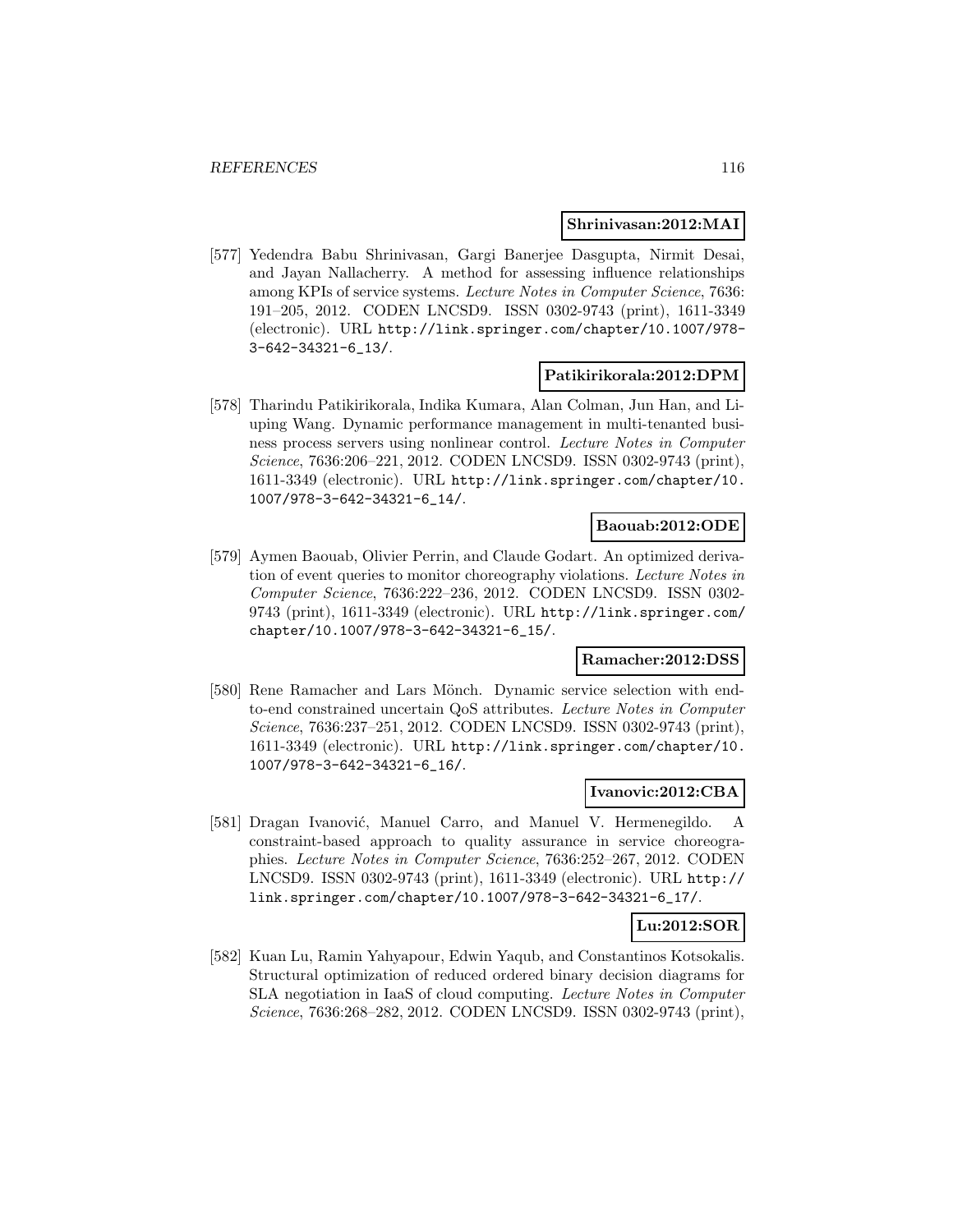1611-3349 (electronic). URL http://link.springer.com/chapter/10. 1007/978-3-642-34321-6\_18/.

### **Oster:2012:SCF**

[583] Zachary J. Oster, Syed Adeel Ali, Ganesh Ram Santhanam, Samik Basu, and Partha S. Roop. A service composition framework based on goal-oriented requirements engineering, model checking, and qualitative preference analysis. Lecture Notes in Computer Science, 7636: 283–297, 2012. CODEN LNCSD9. ISSN 0302-9743 (print), 1611-3349 (electronic). URL http://link.springer.com/chapter/10.1007/978- 3-642-34321-6\_19/.

#### **Wang:2012:WNW**

[584] Hongbing Wang, Jie Zhang, Wenlong Sun, Hongye Song, Guibing Guo, and Xiang Zhou. WCP-Nets: a weighted extension to CP-Nets for Web service selection. Lecture Notes in Computer Science, 7636:298– 312, 2012. CODEN LNCSD9. ISSN 0302-9743 (print), 1611-3349 (electronic). URL http://link.springer.com/chapter/10.1007/978- 3-642-34321-6\_20/.

#### **Anonymous:2012:FMbf**

[585] Anonymous. Front matter. Lecture Notes in Computer Science, 7636: ??, 2012. CODEN LNCSD9. ISSN 0302-9743 (print), 1611-3349 (electronic). URL http://link.springer.com/content/pdf/bfm:978-3- 642-34321-6/1.

#### **Oliverio:2012:CDO**

[586] Vinicius Oliverio and Estevam R. Hruschka, Jr. Contradiction detection and ontology extension in a never-ending learning system. Lecture Notes in Computer Science, 7637:1–10, 2012. CODEN LNCSD9. ISSN 0302- 9743 (print), 1611-3349 (electronic). URL http://link.springer.com/ chapter/10.1007/978-3-642-34654-5\_1/.

### **Yee:2012:PRM**

[587] Arturo Yee and Matías Alvarado. Pattern recognition and Monte-Carlo Tree Search for Go gaming better automation. Lecture Notes in Computer Science, 7637:11–20, 2012. CODEN LNCSD9. ISSN 0302-9743 (print), 1611-3349 (electronic). URL http://link.springer.com/chapter/10. 1007/978-3-642-34654-5\_2/.

#### **Chacon:2012:ERS**

[588] José Luis Chacón and Ramón Pino Pérez. Exploring the rationality of some syntactic merging operators. Lecture Notes in Computer Science,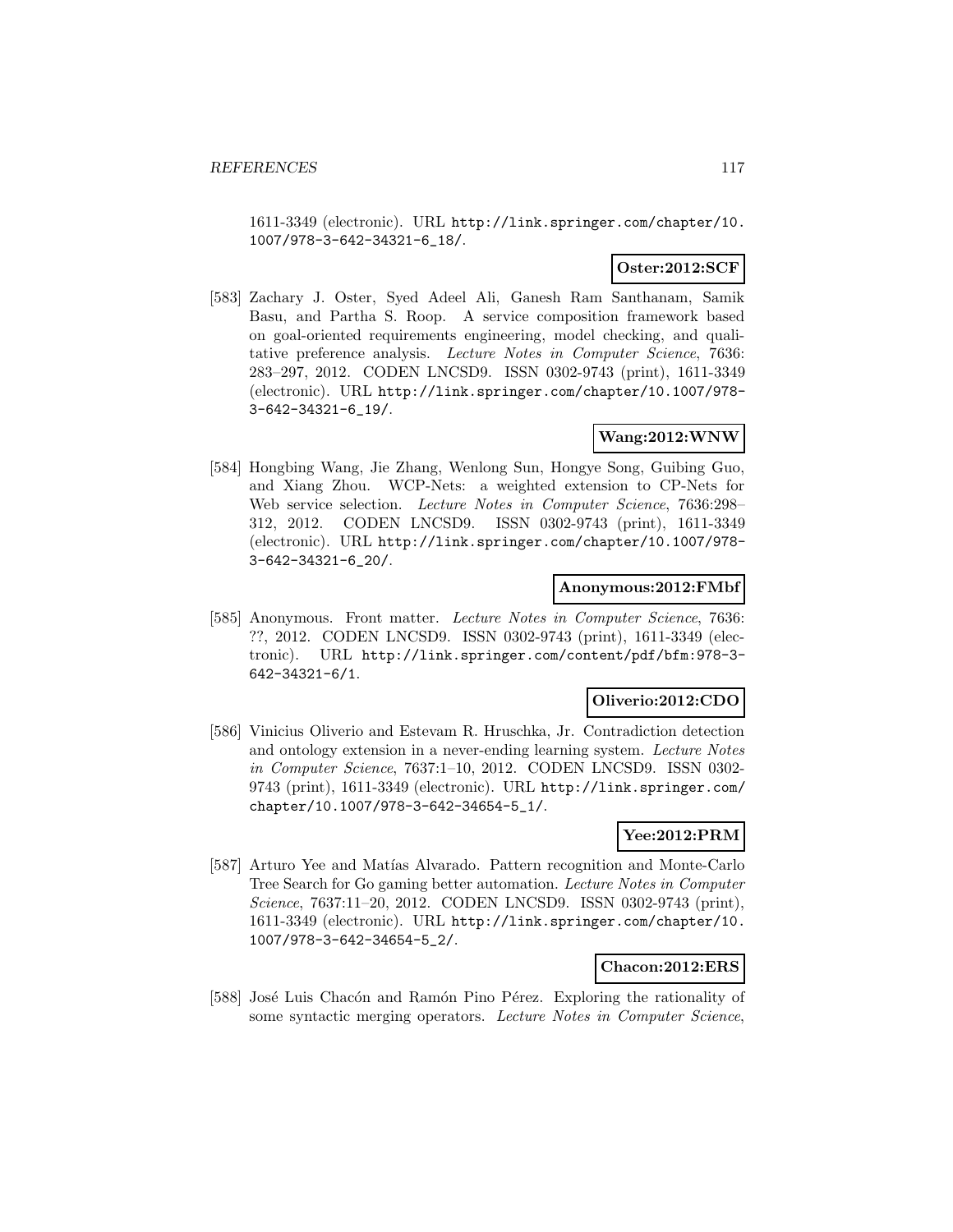7637:21–30, 2012. CODEN LNCSD9. ISSN 0302-9743 (print), 1611-3349 (electronic). URL http://link.springer.com/chapter/10.1007/978- 3-642-34654-5\_3/.

# **Grau:2012:FCM**

[589] Isel Grau, Gonzalo Nápoles, Maikel León, and Ricardo Grau. Fuzzy cognitive maps for modelling, predicting and interpreting HIV drug resistance. Lecture Notes in Computer Science, 7637:31–40, 2012. CODEN LNCSD9. ISSN 0302-9743 (print), 1611-3349 (electronic). URL http:// link.springer.com/chapter/10.1007/978-3-642-34654-5\_4/.

### **Tomaz:2012:UMO**

[590] Hilário Tomaz, Rinaldo Lima, João Emanoel, and Fred Freitas. An unsupervised method for ontology population from the Web. Lecture Notes in Computer Science, 7637:41–50, 2012. CODEN LNCSD9. ISSN 0302- 9743 (print), 1611-3349 (electronic). URL http://link.springer.com/ chapter/10.1007/978-3-642-34654-5\_5/.

### **Gomez:2012:MCS**

[591] Jonatan Gomez, Elizabeth León, and Olfa Nasraoui. Minimum cluster size estimation and cluster refinement for the randomized gravitational clustering algorithm. Lecture Notes in Computer Science, 7637: 51–60, 2012. CODEN LNCSD9. ISSN 0302-9743 (print), 1611-3349 (electronic). URL http://link.springer.com/chapter/10.1007/978- 3-642-34654-5\_6/.

# **Leon:2012:OCP**

[592] Elizabeth León, Jonatan Gómez, and Fabián Giraldo. Online cluster prototype generation for the gravitational clustering algorithm. Lecture Notes in Computer Science, 7637:61–70, 2012. CODEN LNCSD9. ISSN 0302- 9743 (print), 1611-3349 (electronic). URL http://link.springer.com/ chapter/10.1007/978-3-642-34654-5\_7/.

### **Fernandes:2012:ARV**

[593] Leandro A. F. Fernandes and Ana Cristina Bicharra García. Association rule visualization and pruning through response-style data organization and clustering. Lecture Notes in Computer Science, 7637: 71–80, 2012. CODEN LNCSD9. ISSN 0302-9743 (print), 1611-3349 (electronic). URL http://link.springer.com/chapter/10.1007/978- 3-642-34654-5\_8/.

### **Rodrigues:2012:IRT**

[594] Melissa Rodrigues, João Gama, and Carlos Abreu Ferreira. Identifying relationships in transactional data. Lecture Notes in Computer Science,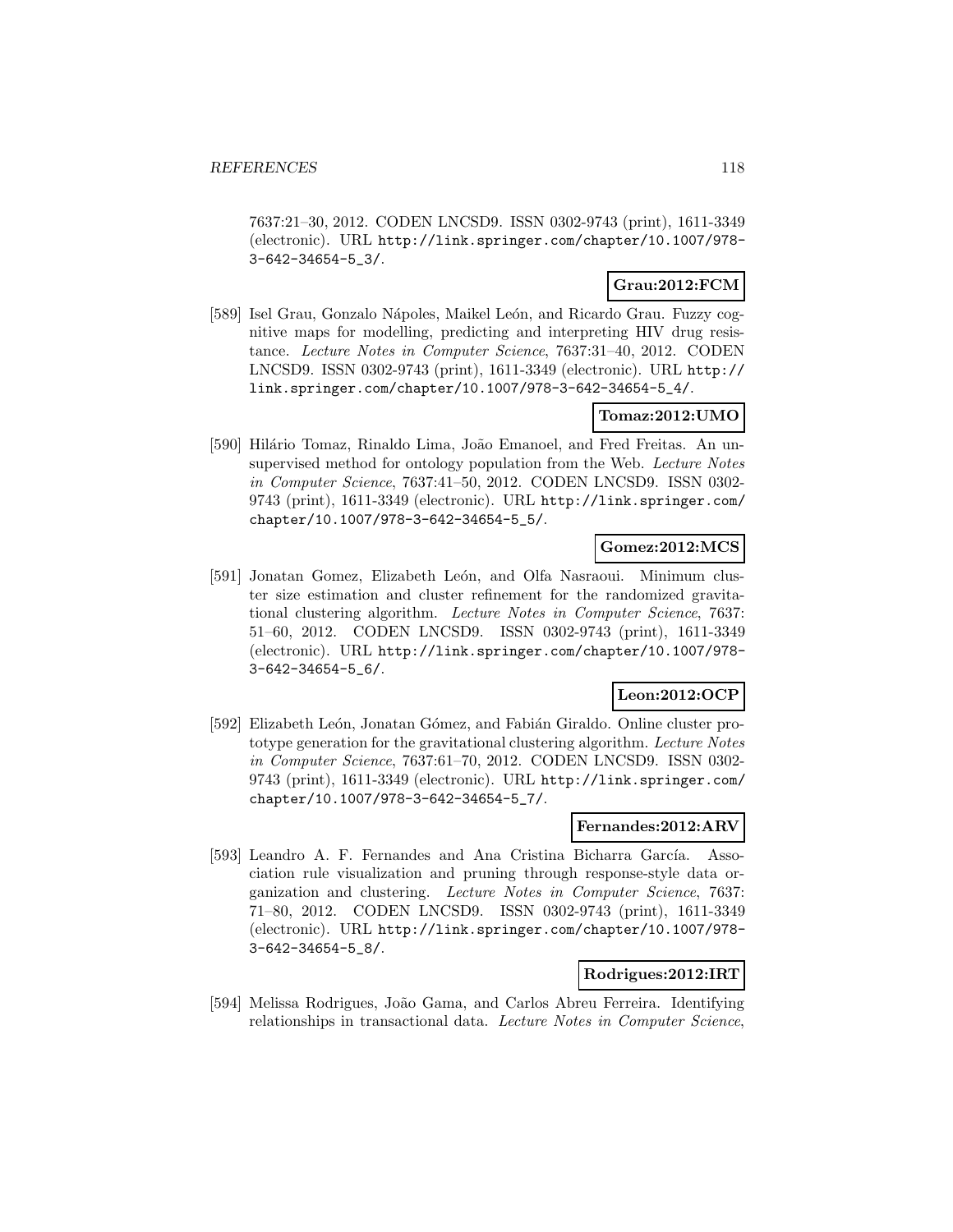7637:81–90, 2012. CODEN LNCSD9. ISSN 0302-9743 (print), 1611-3349 (electronic). URL http://link.springer.com/chapter/10.1007/978- 3-642-34654-5\_9/.

#### **Zalewski:2012:TSD**

[595] Willian Zalewski, Fabiano Silva, Huei Diana Lee, Andre Gustavo Maletzke, and Feng Chung Wu. Time series discretization based on the approximation of the local slope information. Lecture Notes in Computer Science, 7637:91–100, 2012. CODEN LNCSD9. ISSN 0302-9743 (print), 1611-3349 (electronic). URL http://link.springer.com/chapter/10. 1007/978-3-642-34654-5\_10/.

### **Santiago:2012:EPS**

[596] José Hernández Santiago, Jair Cervantes, Asdrúbal López-Chau, and Farid García Lamont. Enhancing the performance of SVM on skewed data sets by exciting support vectors. Lecture Notes in Computer Science, 7637:101–110, 2012. CODEN LNCSD9. ISSN 0302-9743 (print), 1611-3349 (electronic). URL http://link.springer.com/chapter/10. 1007/978-3-642-34654-5\_11/.

#### **Skrobanek:2012:SIA**

[597] Paweł Skrobanek, Olgierd Unold, Ewa Walkowicz, Henryk Maciejewski, and Maciej Dobrowolski. Study on the impact of affinity on the results of data mining in biological populations. Lecture Notes in Computer Science, 7637:111–119, 2012. CODEN LNCSD9. ISSN 0302-9743 (print), 1611- 3349 (electronic). URL http://link.springer.com/chapter/10.1007/ 978-3-642-34654-5\_12/.

#### **Romao:2012:HCG**

[598] Luiz Melo Romão and Julio César Nievola. Hierarchical classification of gene ontology with learning classifier systems. Lecture Notes in Computer Science, 7637:120–129, 2012. CODEN LNCSD9. ISSN 0302-9743 (print), 1611-3349 (electronic). URL http://link.springer.com/chapter/10. 1007/978-3-642-34654-5\_13/.

### **Pereira:2012:DSP**

[599] Ricardo Timarán Pereira, Maria Clara Yepez Chamorro, and Andrés Calderón Romero. Detecting survival patterns in women with invasive cervical cancer with decision trees. Lecture Notes in Computer Science, 7637: 130–139, 2012. CODEN LNCSD9. ISSN 0302-9743 (print), 1611-3349 (electronic). URL http://link.springer.com/chapter/10.1007/978- 3-642-34654-5\_14/.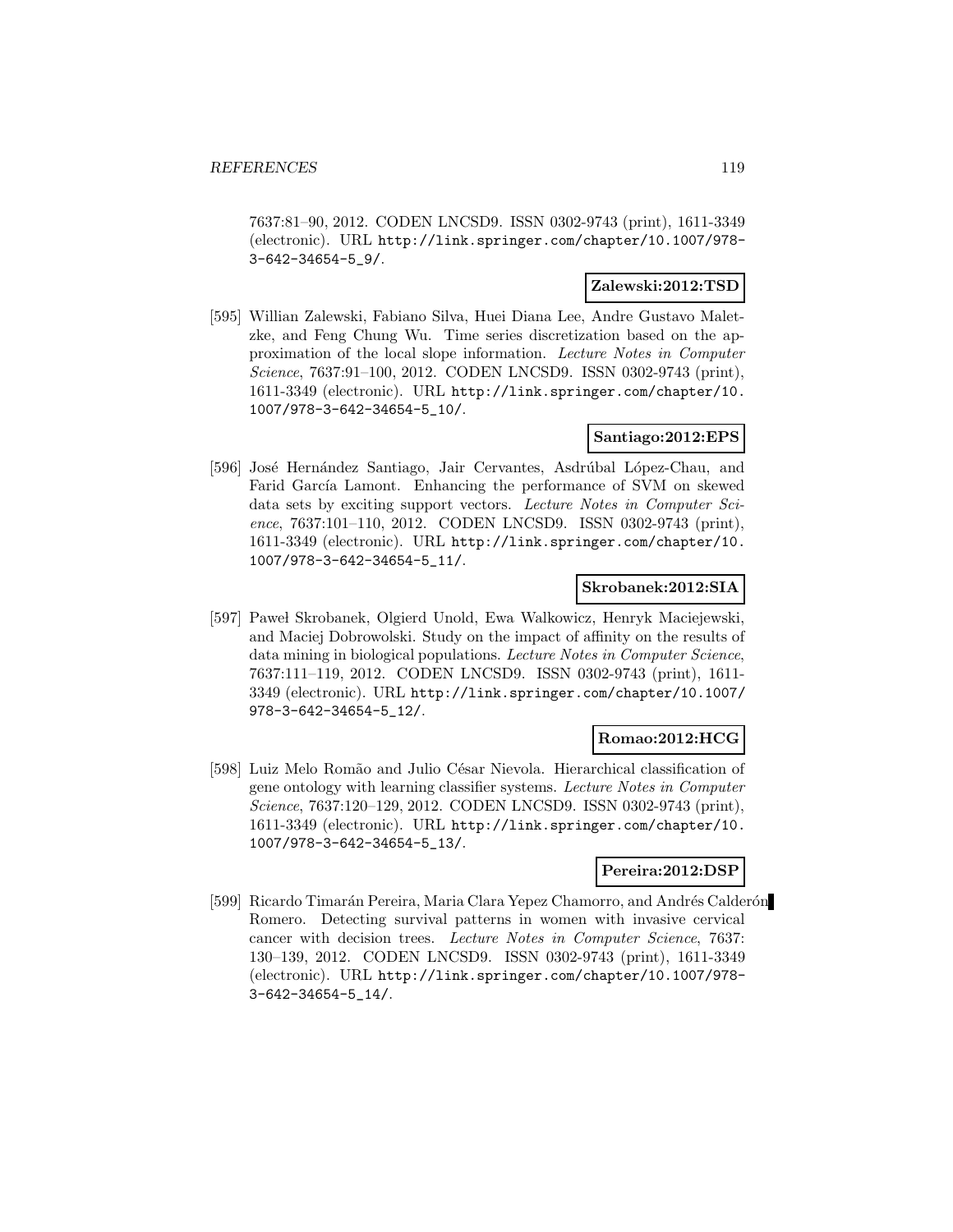#### **Pasa:2012:USM**

[600] Leandro A. Pasa, José Alfredo F. Costa, Marcelo C. Tosin, and Fábio A. Procópio de Paiva. Using SOM maps for clustering and visualization of diamond films deposited by HFCVD process. Lecture Notes in Computer Science, 7637:140–148, 2012. CODEN LNCSD9. ISSN 0302-9743 (print), 1611-3349 (electronic). URL http://link.springer.com/chapter/10. 1007/978-3-642-34654-5\_15/.

#### **deLima:2012:SFN**

[601] Tiago P. F. de Lima, Adenilton J. da Silva, and Teresa B. Ludermir. Selection and fusion of neural networks via differential evolution. Lecture Notes in Computer Science, 7637:149–158, 2012. CODEN LNCSD9. ISSN 0302-9743 (print), 1611-3349 (electronic). URL http://link.springer. com/chapter/10.1007/978-3-642-34654-5\_16/.

### **Villuendas-Rey:2012:PSC**

[602] Yenny Villuendas-Rey, Yailé Caballero-Mota, and María Matilde García-Lorenzo. Prototype selection with compact sets and extended rough sets. Lecture Notes in Computer Science, 7637:159–168, 2012. CODEN LNCSD9. ISSN 0302-9743 (print), 1611-3349 (electronic). URL http:// link.springer.com/chapter/10.1007/978-3-642-34654-5\_17/.

#### **Verbiest:2012:ISF**

[603] Nele Verbiest, Enislay Ramentol, Chris Cornelis, and Francisco Herrera. Improving SMOTE with fuzzy rough prototype selection to detect noise in imbalanced classification data. Lecture Notes in Computer Science, 7637: 169–178, 2012. CODEN LNCSD9. ISSN 0302-9743 (print), 1611-3349 (electronic). URL http://link.springer.com/chapter/10.1007/978- 3-642-34654-5\_18/.

# **Cobos:2012:FFO**

[604] Carlos Cobos, Leydy Muñoz, Martha Mendoza, Elizabeth León, and Enrique Herrera-Viedma. Fitness function obtained from a genetic programming approach for Web document clustering using evolutionary algorithms. Lecture Notes in Computer Science, 7637:179–188, 2012. CODEN LNCSD9. ISSN 0302-9743 (print), 1611-3349 (electronic). URL http:// link.springer.com/chapter/10.1007/978-3-642-34654-5\_19/.

#### **Metz:2012:EPE**

[605] Jean Metz, Luís F. D. de Abreu, Everton A. Cherman, and Maria C. Monard. On the estimation of predictive evaluation measure baselines for multi-label learning. Lecture Notes in Computer Science, 7637: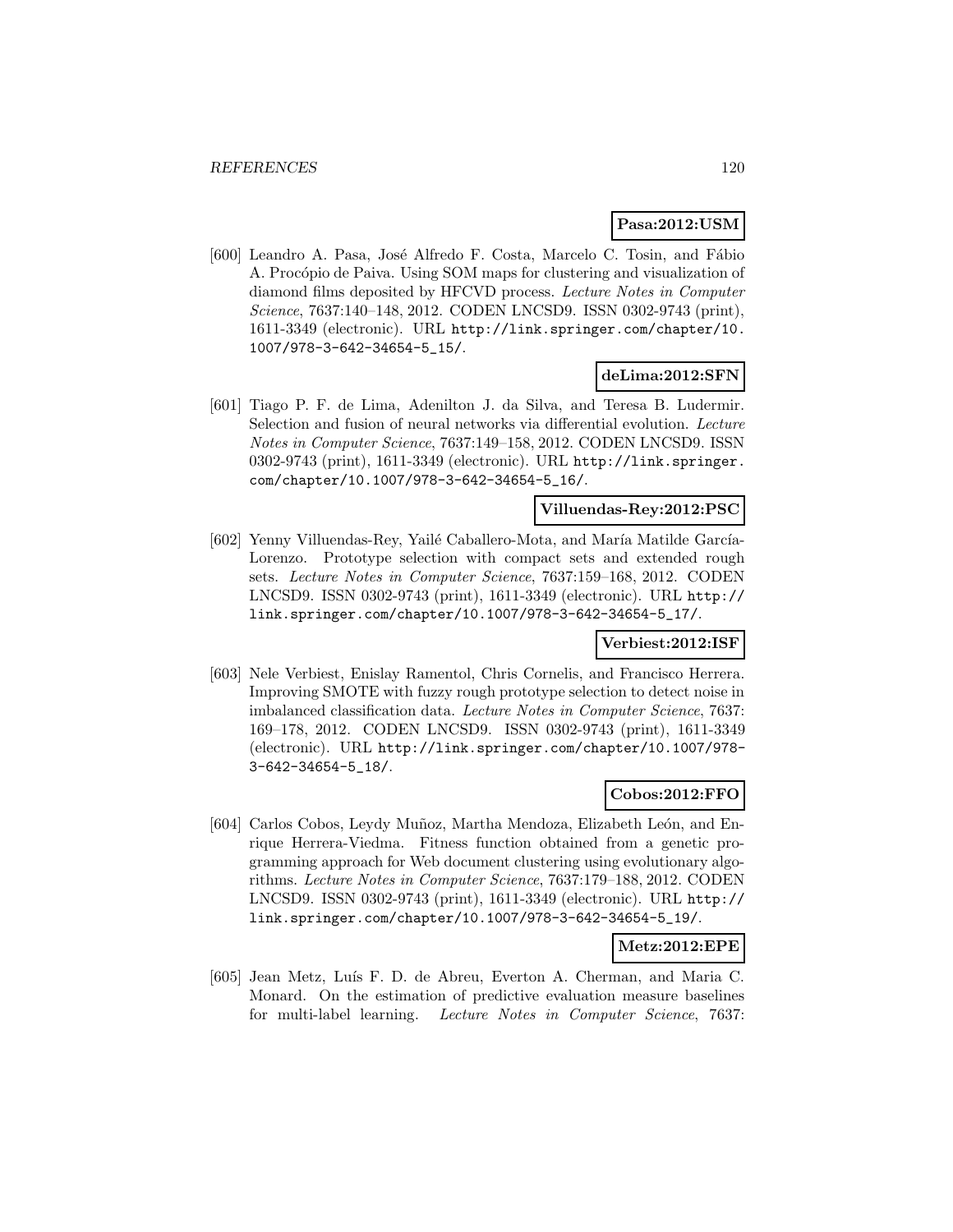189–198, 2012. CODEN LNCSD9. ISSN 0302-9743 (print), 1611-3349 (electronic). URL http://link.springer.com/chapter/10.1007/978- 3-642-34654-5\_20/.

#### **Anonymous:2012:FMbg**

[606] Anonymous. Front matter. Lecture Notes in Computer Science, 7637: ??, 2012. CODEN LNCSD9. ISSN 0302-9743 (print), 1611-3349 (electronic). URL http://link.springer.com/content/pdf/bfm:978-3- 642-34654-5/1.

#### **Johnson:2012:WHB**

[607] Benjamin Johnson, Pascal Schöttle, and Rainer Böhme. Where to hide the bits? Lecture Notes in Computer Science, 7638:1–17, 2012. CODEN LNCSD9. ISSN 0302-9743 (print), 1611-3349 (electronic). URL http:// link.springer.com/chapter/10.1007/978-3-642-34266-0\_1/.

#### **Nojoumian:2012:SRS**

[608] Mehrdad Nojoumian and Douglas R. Stinson. Socio-rational secret sharing as a new direction in rational cryptography. Lecture Notes in Computer Science, 7638:18–37, 2012. CODEN LNCSD9. ISSN 0302-9743 (print), 1611-3349 (electronic). URL http://link.springer.com/chapter/10. 1007/978-3-642-34266-0\_2/.

### **Blocki:2012:AMP**

[609] Jeremiah Blocki, Nicolas Christin, Anupam Datta, and Arunesh Sinha. Audit mechanisms for provable risk management and accountable data governance. Lecture Notes in Computer Science, 7638:38–59, 2012. CODEN LNCSD9. ISSN 0302-9743 (print), 1611-3349 (electronic). URL http://link.springer.com/chapter/10.1007/978-3- 642-34266-0\_3/.

### **Hoe:2012:GTA**

[610] SingRu (Celine) Hoe, Murat Kantarcioglu, and Alain Bensoussan. A game theoretical analysis of lemonizing cybercriminal black markets. Lecture Notes in Computer Science, 7638:60–77, 2012. CODEN LNCSD9. ISSN 0302-9743 (print), 1611-3349 (electronic). URL http://link.springer. com/chapter/10.1007/978-3-642-34266-0\_4/.

#### **Dritsoula:2012:CNE**

[611] Lemonia Dritsoula, Patrick Loiseau, and John Musacchio. Computing the Nash equilibria of intruder classification games. Lecture Notes in Computer Science, 7638:78–97, 2012. CODEN LNCSD9. ISSN 0302- 9743 (print), 1611-3349 (electronic). URL http://link.springer.com/ chapter/10.1007/978-3-642-34266-0\_5/.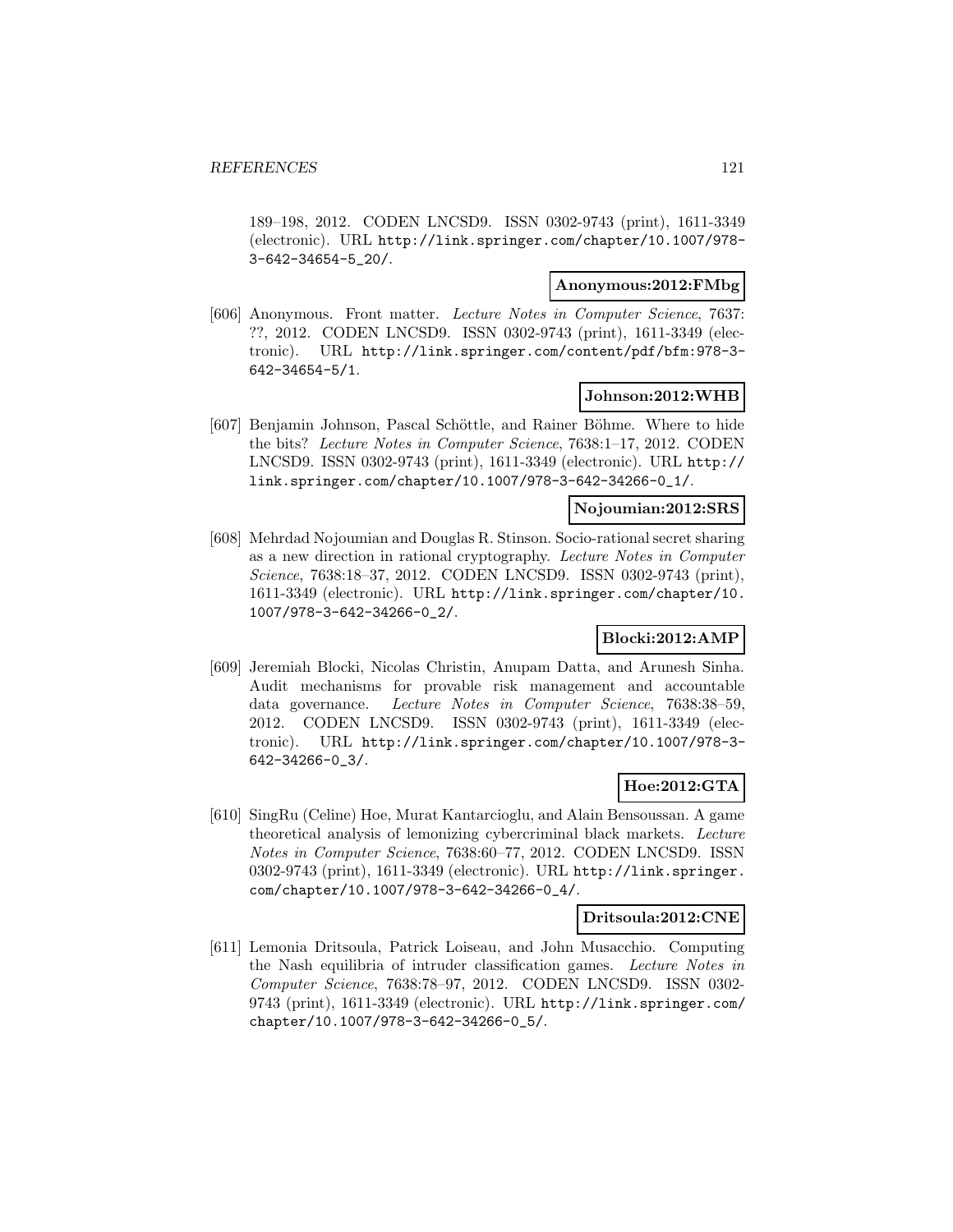#### **Buldas:2012:UBA**

[612] Ahto Buldas and Roman Stepanenko. Upper bounds for adversaries' utility in attack trees. Lecture Notes in Computer Science, 7638:98– 117, 2012. CODEN LNCSD9. ISSN 0302-9743 (print), 1611-3349 (electronic). URL http://link.springer.com/chapter/10.1007/978- 3-642-34266-0\_6/.

# **Lin:2012:USG**

[613] Jingqiang Lin, Peng Liu, and Jiwu Jing. Using signaling games to model the multi-step attack-defense scenarios on confidentiality. Lecture Notes in Computer Science, 7638:118–137, 2012. CODEN LNCSD9. ISSN 0302- 9743 (print), 1611-3349 (electronic). URL http://link.springer.com/ chapter/10.1007/978-3-642-34266-0\_7/.

#### **Nochenson:2012:SGT**

[614] Alan Nochenson and C. F. Larry Heimann. Simulation and game-theoretic analysis of an attacker-defender game. Lecture Notes in Computer Science, 7638:138–151, 2012. CODEN LNCSD9. ISSN 0302-9743 (print), 1611- 3349 (electronic). URL http://link.springer.com/chapter/10.1007/ 978-3-642-34266-0\_8/.

### **Laszka:2012:LLF**

[615] Aron Laszka, Dávid Szeszlér, and Levente Buttyán. Linear loss function for the network blocking game: An efficient model for measuring network robustness and link criticality. Lecture Notes in Computer Science, 7638: 152–170, 2012. CODEN LNCSD9. ISSN 0302-9743 (print), 1611-3349 (electronic). URL http://link.springer.com/chapter/10.1007/978- 3-642-34266-0\_9/.

#### **Clark:2012:DRR**

[616] Andrew Clark, Quanyan Zhu, Radha Poovendran, and Tamer Başar. Deceptive routing in relay networks. Lecture Notes in Computer Science, 7638:171–185, 2012. CODEN LNCSD9. ISSN 0302-9743 (print), 1611- 3349 (electronic). URL http://link.springer.com/chapter/10.1007/ 978-3-642-34266-0\_10/.

### **Gueye:2012:GTF**

[617] Assane Gueye and Vladimir Marbukh. A game-theoretic framework for network security vulnerability assessment and mitigation. Lecture Notes in Computer Science, 7638:186–200, 2012. CODEN LNCSD9. ISSN 0302- 9743 (print), 1611-3349 (electronic). URL http://link.springer.com/ chapter/10.1007/978-3-642-34266-0\_11/.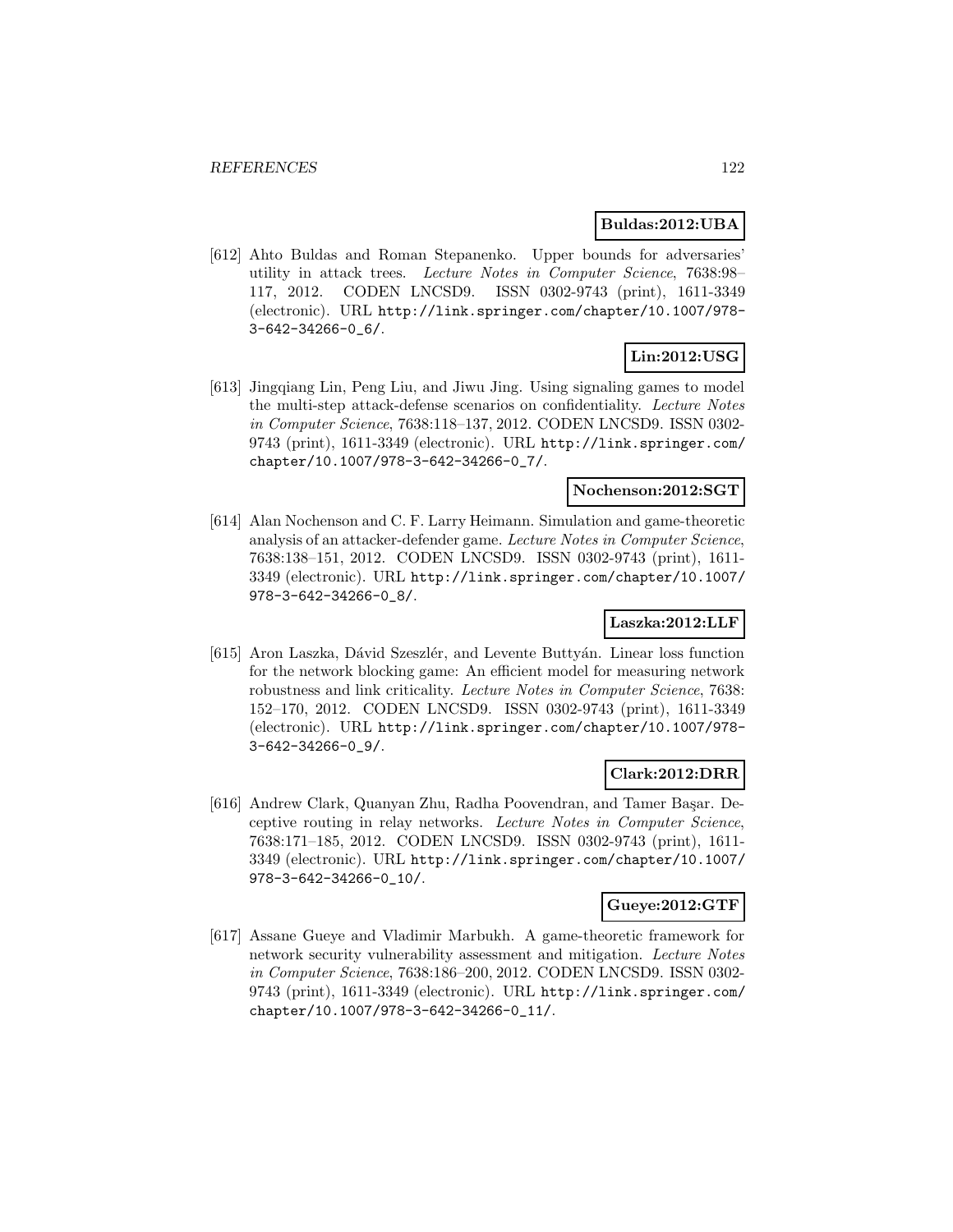### **Pibil:2012:GTM**

[618] Radek Píbil, Viliam Lisý, Christopher Kiekintveld, Branislav Bošanský, and Michal Pěchouček. Game theoretic model of strategic honeypot selection in computer networks. Lecture Notes in Computer Science, 7638: 201–220, 2012. CODEN LNCSD9. ISSN 0302-9743 (print), 1611-3349 (electronic). URL http://link.springer.com/chapter/10.1007/978- 3-642-34266-0\_12/.

### **Collins:2012:CBM**

[619] M. Patrick Collins. A cost-based mechanism for evaluating the effectiveness of moving target defenses. Lecture Notes in Computer Science, 7638: 221–233, 2012. CODEN LNCSD9. ISSN 0302-9743 (print), 1611-3349 (electronic). URL http://link.springer.com/chapter/10.1007/978- 3-642-34266-0\_13/.

### **Pham:2012:WCM**

[620] Viet Pham and Carlos Cid. Are we compromised? Modelling security assessment games. Lecture Notes in Computer Science, 7638: 234–247, 2012. CODEN LNCSD9. ISSN 0302-9743 (print), 1611-3349 (electronic). URL http://link.springer.com/chapter/10.1007/978- 3-642-34266-0\_14/.

#### **Bowers:2012:DAU**

[621] Kevin D. Bowers, Marten van Dijk, Robert Griffin, Ari Juels, and Alina Oprea. Defending against the unknown enemy: Applying FlipIt to system security. Lecture Notes in Computer Science, 7638:248–263, 2012. CODEN LNCSD9. ISSN 0302-9743 (print), 1611-3349 (electronic). URL http:// link.springer.com/chapter/10.1007/978-3-642-34266-0\_15/.

# **Amin:2012:ISE**

[622] Saurabh Amin, Galina A. Schwartz, and Hamidou Tembine. Incentives and security in electricity distribution networks. Lecture Notes in Computer Science, 7638:264–280, 2012. CODEN LNCSD9. ISSN 0302- 9743 (print), 1611-3349 (electronic). URL http://link.springer.com/ chapter/10.1007/978-3-642-34266-0\_16/.

### **Law:2012:SGR**

[623] Yee Wei Law, Tansu Alpcan, Marimuthu Palaniswami, and Subhrakanti Dey. Security games and risk minimization for automatic generation control in smart grid. Lecture Notes in Computer Science, 7638:281– 295, 2012. CODEN LNCSD9. ISSN 0302-9743 (print), 1611-3349 (electronic). URL http://link.springer.com/chapter/10.1007/978- 3-642-34266-0\_17/.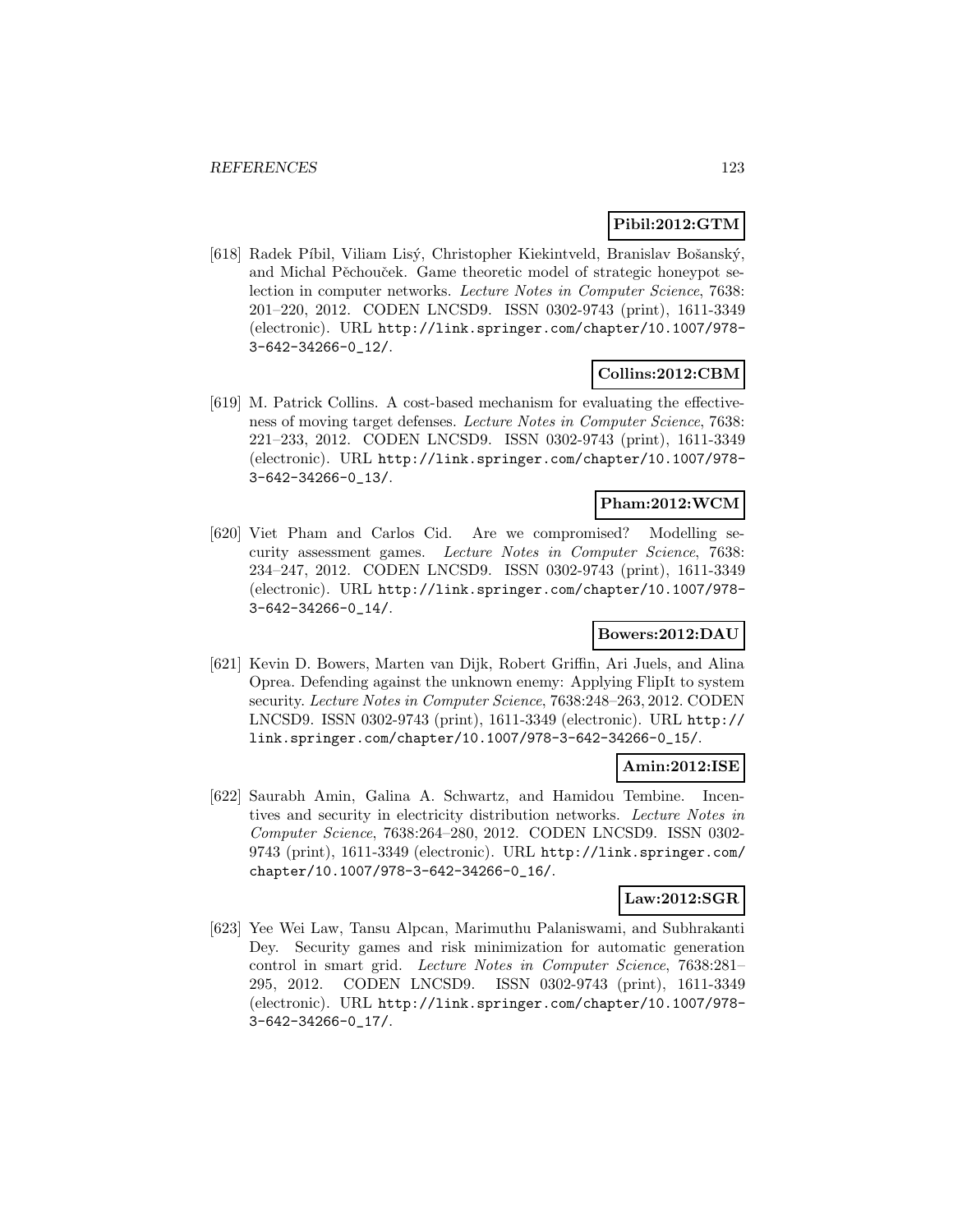### **Nix:2012:CAD**

[624] Robert Nix and Murat Kantarcioglu. Contractual agreement design for enforcing honesty in cloud outsourcing. Lecture Notes in Computer Science, 7638:296–308, 2012. CODEN LNCSD9. ISSN 0302-9743 (print), 1611-3349 (electronic). URL http://link.springer.com/chapter/10. 1007/978-3-642-34266-0\_18/.

#### **Anonymous:2012:BMg**

[625] Anonymous. Back matter. Lecture Notes in Computer Science, 7638: ??, 2012. CODEN LNCSD9. ISSN 0302-9743 (print), 1611-3349 (electronic). URL http://link.springer.com/content/pdf/bbm:978-3- 642-34266-0/1.

#### **Anonymous:2012:FMbh**

[626] Anonymous. Front matter. Lecture Notes in Computer Science, 7638: ??, 2012. CODEN LNCSD9. ISSN 0302-9743 (print), 1611-3349 (electronic). URL http://link.springer.com/content/pdf/bfm:978-3- 642-34266-0/1.

#### **Sartor:2012:CNS**

[627] Giovanni Sartor. Compliance with normative systems. Lecture Notes in Computer Science, 7639:1–32, 2012. CODEN LNCSD9. ISSN 0302- 9743 (print), 1611-3349 (electronic). URL http://link.springer.com/ chapter/10.1007/978-3-642-35731-2\_1/.

#### **Araszkiewicz:2012:CBA**

[628] Michał Araszkiewicz. Coherence-based account of the doctrine of consistent interpretation. Lecture Notes in Computer Science, 7639:33–47, 2012. CODEN LNCSD9. ISSN 0302-9743 (print), 1611-3349 (electronic). URL http://link.springer.com/chapter/10.1007/978-3- 642-35731-2\_2/.

### **Pagallo:2012:TRC**

[629] Ugo Pagallo. Three roads to complexity, AI and the law of robots: On crimes, contracts, and torts. Lecture Notes in Computer Science, 7639: 48–60, 2012. CODEN LNCSD9. ISSN 0302-9743 (print), 1611-3349 (electronic). URL http://link.springer.com/chapter/10.1007/978- 3-642-35731-2\_3/.

# **Weng:2012:LCN**

[630] Yueh-Hsuan Weng and Sophie Ting Hong Zhao. The legal challenges of networked robotics: From the safety intelligence perspective. Lecture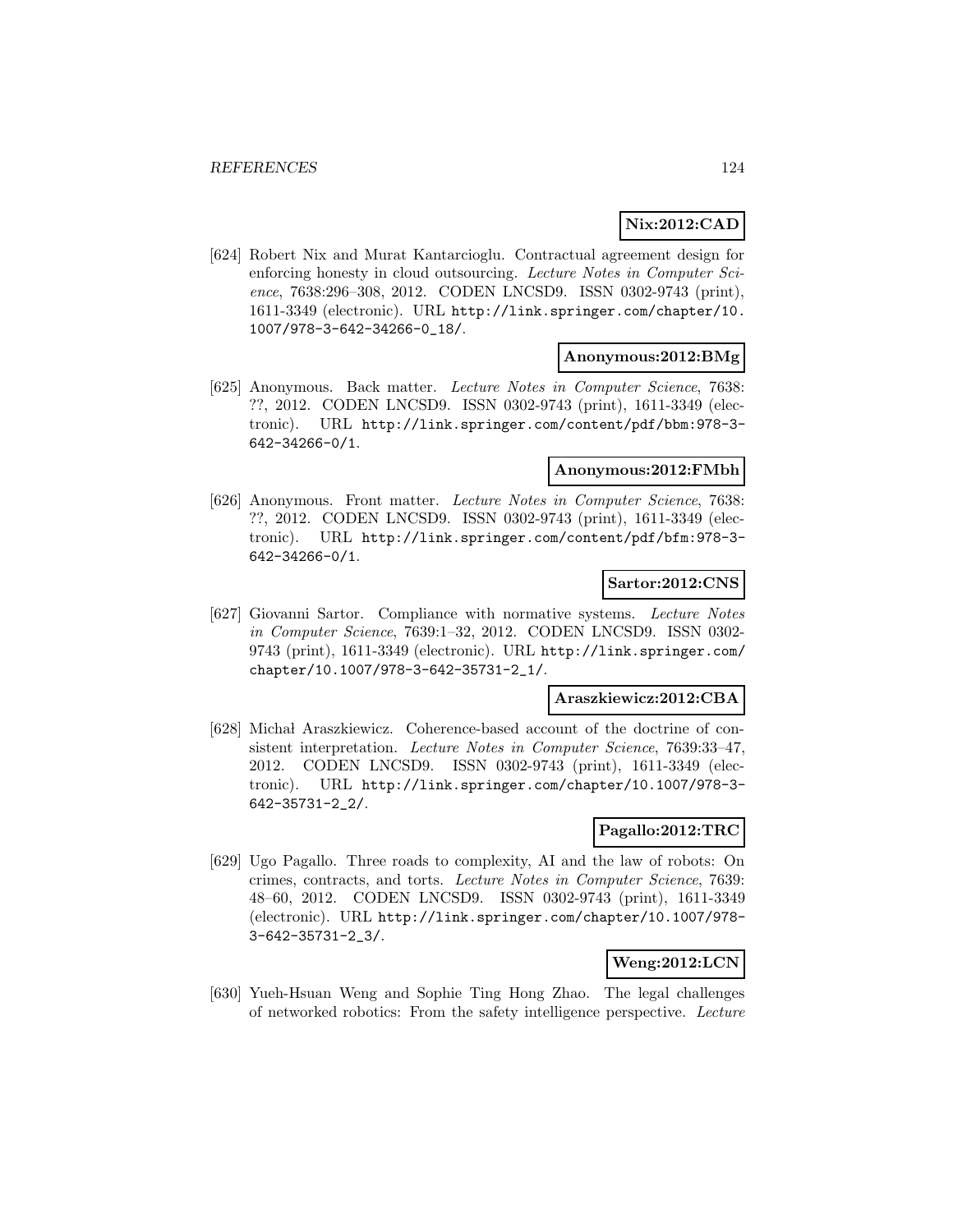Notes in Computer Science, 7639:61–72, 2012. CODEN LNCSD9. ISSN 0302-9743 (print), 1611-3349 (electronic). URL http://link.springer. com/chapter/10.1007/978-3-642-35731-2\_4/.

### **Bourcier:2012:CCN**

[631] Daniele Bourcier and Primavera De Filippi. Cloud computting: New research perspectives for computers and law. Lecture Notes in Computer Science, 7639:73–92, 2012. CODEN LNCSD9. ISSN 0302-9743 (print), 1611-3349 (electronic). URL http://link.springer.com/chapter/10. 1007/978-3-642-35731-2\_5/.

### **Agnoloni:2012:BRV**

[632] Tommaso Agnoloni, Maria-Teresa Sagri, and Daniela Tiscornia. Balancing rights and values in the Italian courts: a benchmark for a quantitative analysis. Lecture Notes in Computer Science, 7639:93–105, 2012. CODEN LNCSD9. ISSN 0302-9743 (print), 1611-3349 (electronic). URL http:// link.springer.com/chapter/10.1007/978-3-642-35731-2\_6/.

### **Winkels:2012:SFN**

[633] Radboud Winkels and Jelle de Ruyter. Survival of the fittest: Network analysis of Dutch Supreme Court cases. Lecture Notes in Computer Science, 7639:106–115, 2012. CODEN LNCSD9. ISSN 0302-9743 (print), 1611-3349 (electronic). URL http://link.springer.com/chapter/10. 1007/978-3-642-35731-2\_7/.

# **Ceci:2012:OFJ**

[634] Marcello Ceci and Monica Palmirani. Ontology framework for judgment modelling. Lecture Notes in Computer Science, 7639:116–130, 2012. CODEN LNCSD9. ISSN 0302-9743 (print), 1611-3349 (electronic). URL http://link.springer.com/chapter/10.1007/978-3- 642-35731-2\_8/.

### **Boella:2012:ELD**

[635] Guido Boella, Llio Humphreys, Marco Martin, Piercarlo Rossi, and Leendert van der Torre. Eunomos, a legal document and knowledge management system to build legal services. Lecture Notes in Computer Science, 7639:131–146, 2012. CODEN LNCSD9. ISSN 0302-9743 (print), 1611- 3349 (electronic). URL http://link.springer.com/chapter/10.1007/ 978-3-642-35731-2\_9/.

#### **Francesconi:2012:ASM**

[636] Enrico Francesconi. Axioms on a semantic model for legislation for accessing and reasoning over normative provisions. Lecture Notes in Computer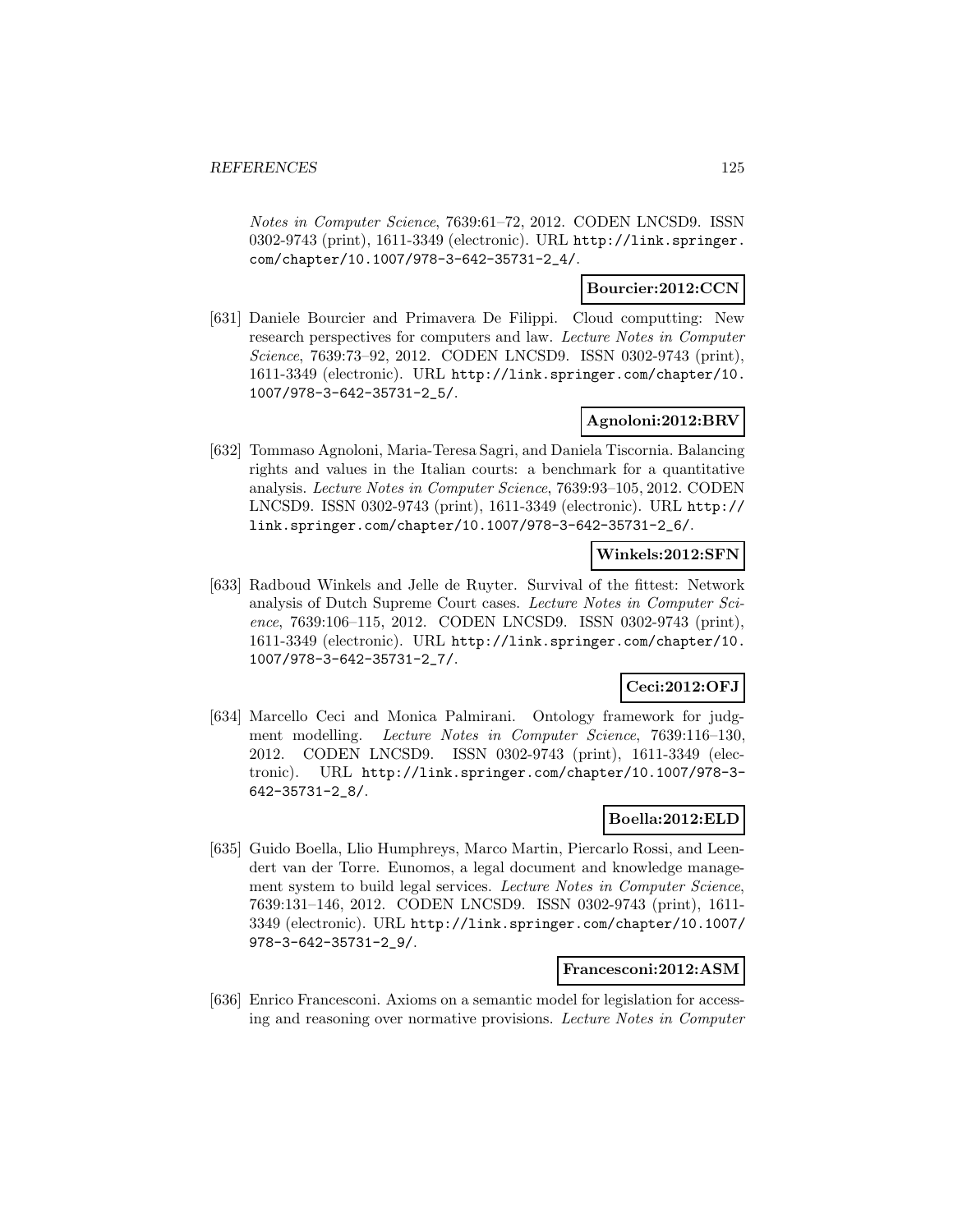Science, 7639:147–161, 2012. CODEN LNCSD9. ISSN 0302-9743 (print), 1611-3349 (electronic). URL http://link.springer.com/chapter/10. 1007/978-3-642-35731-2\_10/.

#### **Francesconi:2012:OAP**

[637] Enrico Francesconi and Ginevra Peruginelli. An open access policy for legal informatics dissemination and sharing. Lecture Notes in Computer Science, 7639:162–170, 2012. CODEN LNCSD9. ISSN 0302-9743 (print), 1611-3349 (electronic). URL http://link.springer.com/chapter/10. 1007/978-3-642-35731-2\_11/.

### **Casanovas:2012:AOA**

[638] Pompeu Casanovas and Enric Plaza. Advancing an open access publication model for legal information institutes. Lecture Notes in Computer Science, 7639:171–188, 2012. CODEN LNCSD9. ISSN 0302-9743 (print), 1611-3349 (electronic). URL http://link.springer.com/chapter/10. 1007/978-3-642-35731-2\_12/.

### **Smith:2012:CNN**

[639] Clara Smith, Agustín Ambrossio, Leandro Mendoza, and Antonino Rotolo. Combinations of normal and non-normal modal logics for modeling collective trust in normative MAS. Lecture Notes in Computer Science, 7639:189–203, 2012. CODEN LNCSD9. ISSN 0302-9743 (print), 1611- 3349 (electronic). URL http://link.springer.com/chapter/10.1007/ 978-3-642-35731-2\_13/.

### **Laukyte:2012:SAB**

[640] Migle Laukyte. Software agents as boundary objects. Lecture Notes in Computer Science, 7639:204–216, 2012. CODEN LNCSD9. ISSN 0302- 9743 (print), 1611-3349 (electronic). URL http://link.springer.com/ chapter/10.1007/978-3-642-35731-2\_14/.

#### **Vincent:2012:AID**

[641] Andrew Vincent. Argumentation and intuitive decision making: Criminal sentencing and sentence indication. Lecture Notes in Computer Science, 7639:217–234, 2012. CODEN LNCSD9. ISSN 0302-9743 (print), 1611- 3349 (electronic). URL http://link.springer.com/chapter/10.1007/ 978-3-642-35731-2\_15/.

### **Boer:2012:AMB**

[642] Alexander Boer and Tom van Engers. Application of model-based diagnosis to multi-agent systems representing public administration. Lecture Notes in Computer Science, 7639:235–244, 2012. CODEN LNCSD9. ISSN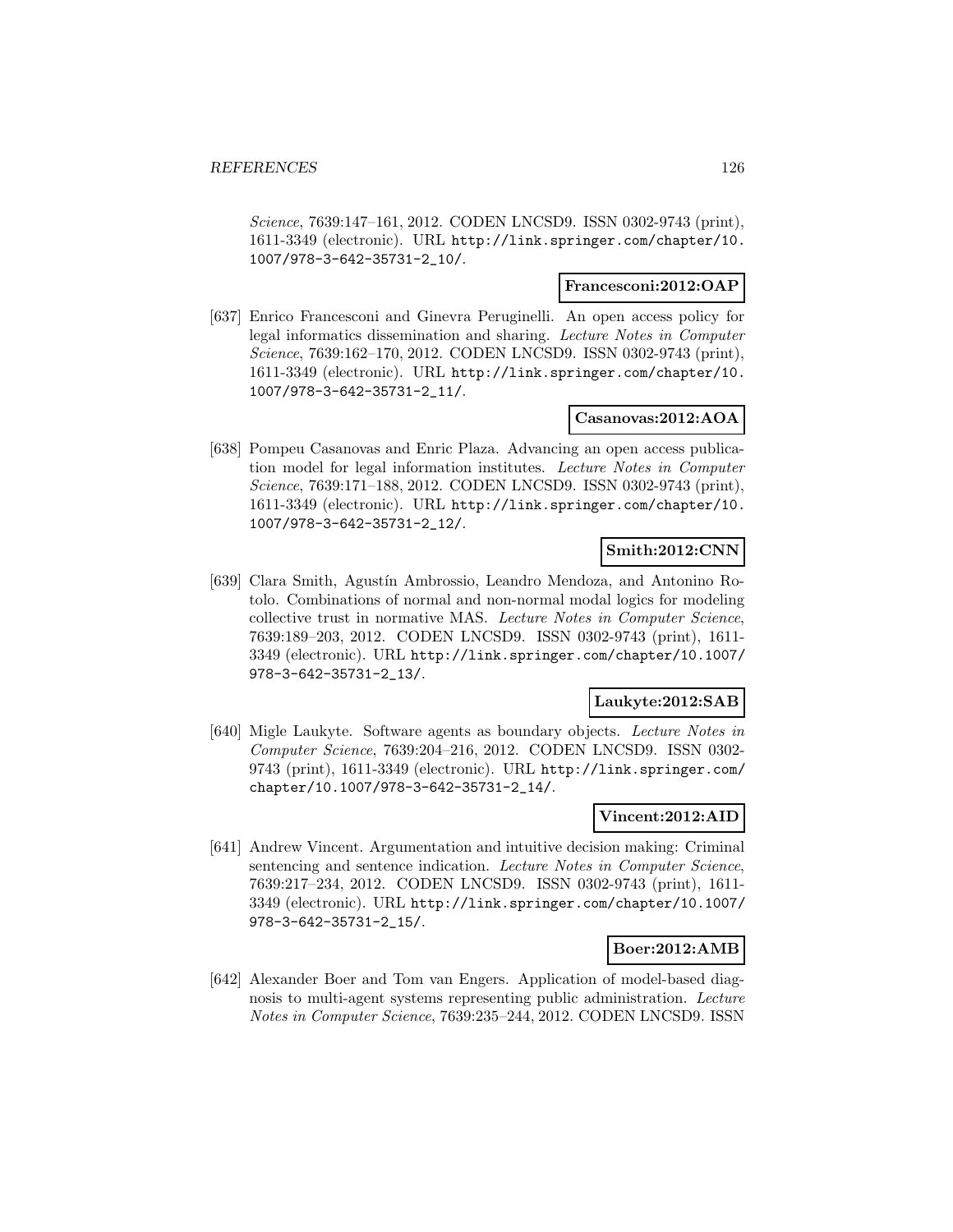0302-9743 (print), 1611-3349 (electronic). URL http://link.springer. com/chapter/10.1007/978-3-642-35731-2\_16/.

# **Ceci:2012:SAL**

[643] Marcello Ceci, Leonardo Lesmo, Alessandro Mazzei, and Monica Palmirani. Semantic annotation of legal texts through a FrameNet-based approach. Lecture Notes in Computer Science, 7639:245–255, 2012. CODEN LNCSD9. ISSN 0302-9743 (print), 1611-3349 (electronic). URL http:// link.springer.com/chapter/10.1007/978-3-642-35731-2\_17/.

### **Bertoldi:2012:DFB**

[644] Anderson Bertoldi and Rove Luiza de Oliveira Chishman. Developing a frame-based lexicon for the Brazilian legal language: The case of the Criminal Process Frame. Lecture Notes in Computer Science, 7639: 256–270, 2012. CODEN LNCSD9. ISSN 0302-9743 (print), 1611-3349 (electronic). URL http://link.springer.com/chapter/10.1007/978- 3-642-35731-2\_18/.

# **Myska:2012:CCG**

[645] Matěj Myška, Terezie Smejkalová, Jaromír Šavelka, and Martin Škop. Creative Commons and grand challenge to make legal language simple. Lecture Notes in Computer Science, 7639:271–285, 2012. CODEN LNCSD9. ISSN 0302-9743 (print), 1611-3349 (electronic). URL http:// link.springer.com/chapter/10.1007/978-3-642-35731-2\_19/.

#### **Fernandez-Barrera:2012:UNE**

[646] Meritxell Fernández-Barrera and Pompeu Casanovas. From user needs to expert knowledge: Mapping laymen queries with ontologies in the domain of consumer mediation. Lecture Notes in Computer Science, 7639: 286–308, 2012. CODEN LNCSD9. ISSN 0302-9743 (print), 1611-3349 (electronic). URL http://link.springer.com/chapter/10.1007/978- 3-642-35731-2\_20/.

#### **Anonymous:2012:BMh**

[647] Anonymous. Back matter. Lecture Notes in Computer Science, 7639: ??, 2012. CODEN LNCSD9. ISSN 0302-9743 (print), 1611-3349 (electronic). URL http://link.springer.com/content/pdf/bbm:978-3- 642-35731-2/1.

#### **Anonymous:2012:FMbi**

[648] Anonymous. Front matter. Lecture Notes in Computer Science, 7639: ??, 2012. CODEN LNCSD9. ISSN 0302-9743 (print), 1611-3349 (elec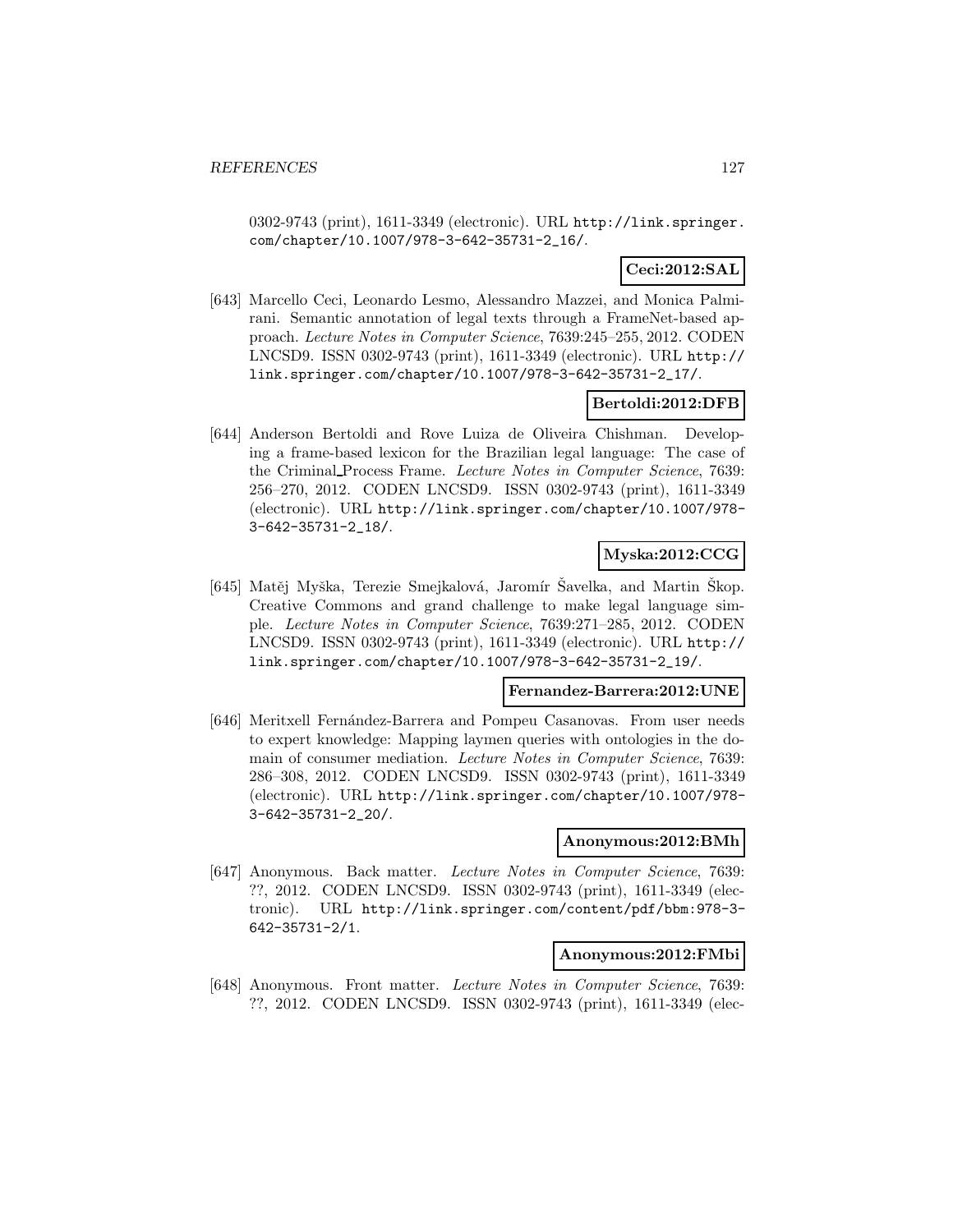tronic). URL http://link.springer.com/content/pdf/bfm:978-3- 642-35731-2/1.

### **Meng:2012:ELB**

[649] Yuxin Meng and Lam for Kwok. Enhancing list-based packet filter using IP verification mechanism against IP spoofing attack in network intrusion detection. Lecture Notes in Computer Science, 7645:1–14, 2012. CODEN LNCSD9. ISSN 0302-9743 (print), 1611-3349 (electronic). URL http:// link.springer.com/chapter/10.1007/978-3-642-34601-9\_1/.

#### **Ranise:2012:AAS**

[650] Silvio Ranise and Alessandro Armando. On the automated analysis of safety in usage control: a new decidability result. Lecture Notes in Computer Science, 7645:15–28, 2012. CODEN LNCSD9. ISSN 0302- 9743 (print), 1611-3349 (electronic). URL http://link.springer.com/ chapter/10.1007/978-3-642-34601-9\_2/.

### **Wagner:2012:AMB**

[651] Steffen Wagner, Sascha Wessel, and Frederic Stumpf. Attestation of mobile baseband stacks. Lecture Notes in Computer Science, 7645: 29–43, 2012. CODEN LNCSD9. ISSN 0302-9743 (print), 1611-3349 (electronic). URL http://link.springer.com/chapter/10.1007/978- 3-642-34601-9\_3/.

# **Lee:2012:SLM**

[652] Tae-Gyu Lee and Gi-Soo Chung. A scalable link model for local optical wireless networks. Lecture Notes in Computer Science, 7645:44– 57, 2012. CODEN LNCSD9. ISSN 0302-9743 (print), 1611-3349 (electronic). URL http://link.springer.com/chapter/10.1007/978-3- 642-34601-9\_4/.

### **Alcaraz:2012:ASA**

[653] Cristina Alcaraz and Javier Lopez. Addressing situational awareness in critical domains of a smart grid. Lecture Notes in Computer Science, 7645:58–71, 2012. CODEN LNCSD9. ISSN 0302-9743 (print), 1611-3349 (electronic). URL http://link.springer.com/chapter/10.1007/978- 3-642-34601-9\_5/.

#### **Ibrahim:2012:IKO**

[654] Amani S. Ibrahim, James Hamlyn-Harris, John Grundy, and Mohamed Almorsy. Identifying OS kernel objects for run-time security analysis. Lecture Notes in Computer Science, 7645:72–85, 2012. CODEN LNCSD9. ISSN 0302-9743 (print), 1611-3349 (electronic). URL http: //link.springer.com/chapter/10.1007/978-3-642-34601-9\_6/.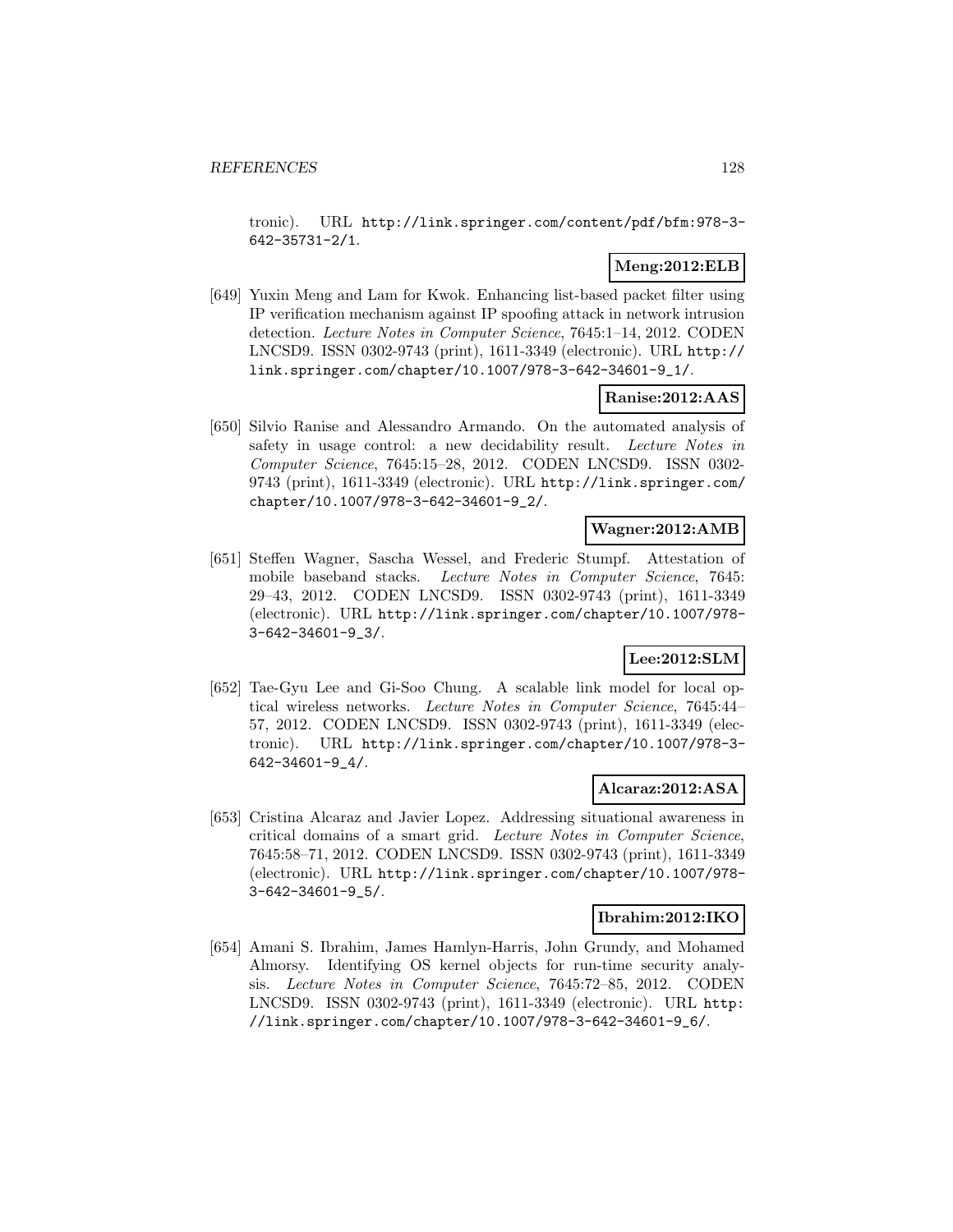# **Lee:2012:BTM**

[655] Tae-Gyu Lee and Gi-Soo Chung. Background transfer method for ubiquitous computing. Lecture Notes in Computer Science, 7645:86–99, 2012. CODEN LNCSD9. ISSN 0302-9743 (print), 1611-3349 (electronic). URL http://link.springer.com/chapter/10.1007/978-3- 642-34601-9\_7/.

# **Liu:2012:SOCa**

[656] Shengli Liu, Fangguo Zhang, and Kefei Chen. Selective opening chosen ciphertext security directly from the DDH assumption. Lecture Notes in Computer Science, 7645:100–112, 2012. CODEN LNCSD9. ISSN 0302- 9743 (print), 1611-3349 (electronic). URL http://link.springer.com/ chapter/10.1007/978-3-642-34601-9\_8/.

### **Tang:2012:PSS**

[657] Shaohua Tang and Lingling Xu. Proxy signature scheme based on isomorphisms of polynomials. Lecture Notes in Computer Science, 7645: 113–125, 2012. CODEN LNCSD9. ISSN 0302-9743 (print), 1611-3349 (electronic). URL http://link.springer.com/chapter/10.1007/978- 3-642-34601-9\_9/.

### **Tang:2012:UDV**

[658] Fei Tang, Changlu Lin, and Pinhui Ke. Universal designated verifier signcryption. Lecture Notes in Computer Science, 7645:126–134, 2012. CODEN LNCSD9. ISSN 0302-9743 (print), 1611-3349 (electronic). URL http://link.springer.com/chapter/10.1007/978-3- 642-34601-9\_10/.

#### **Timpanaro:2012:BEV**

[659] Juan Pablo Timpanaro, Isabelle Chrisment, and Olivier Festor. A Bird's eye view on the I2P anonymous file-sharing environment. Lecture Notes in Computer Science, 7645:135–148, 2012. CODEN LNCSD9. ISSN 0302- 9743 (print), 1611-3349 (electronic). URL http://link.springer.com/ chapter/10.1007/978-3-642-34601-9\_11/.

#### **Mahdavifar:2012:CBA**

[660] Samaneh Mahdavifar, Mahdi Abadi, Mohsen Kahani, and Hassan Mahdikhani. A clustering-based approach for personalized privacy preserving publication of moving object trajectory data. Lecture Notes in Computer Science, 7645:149–165, 2012. CODEN LNCSD9. ISSN 0302- 9743 (print), 1611-3349 (electronic). URL http://link.springer.com/ chapter/10.1007/978-3-642-34601-9\_12/.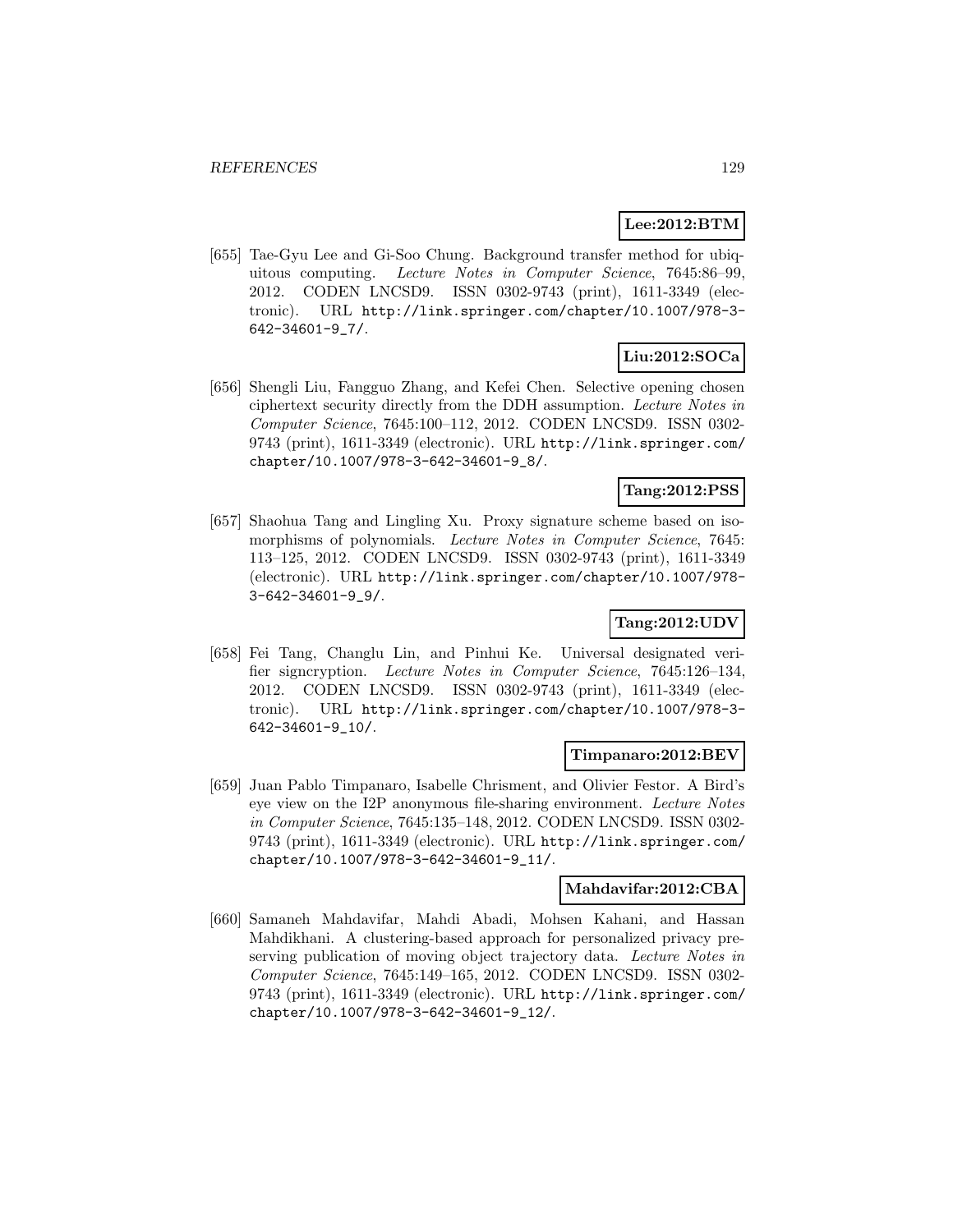#### **Wahid:2012:ENH**

[661] Alif Wahid, Christopher Leckie, and Chenfeng Zhou. Estimating the number of hosts corresponding to an address while preserving anonymity. Lecture Notes in Computer Science, 7645:166–179, 2012. CODEN LNCSD9. ISSN 0302-9743 (print), 1611-3349 (electronic). URL http://link. springer.com/chapter/10.1007/978-3-642-34601-9\_13/.

# **Han:2012:ERI**

[662] Qi Han, Yinghui Zhang, Xiaofeng Chen, Hui Li, and Jiaxiang Quan. Efficient and robust identity-based handoff authentication in wireless networks. Lecture Notes in Computer Science, 7645:180–191, 2012. CODEN LNCSD9. ISSN 0302-9743 (print), 1611-3349 (electronic). URL http:// link.springer.com/chapter/10.1007/978-3-642-34601-9\_14/.

### **Zhao:2012:IAS**

[663] Yifan Zhao, Swee-Won Lo, Robert H. Deng, and Xuhua Ding. An improved authentication scheme for H.264/SVC and its performance evaluation over non-stationary wireless mobile networks. Lecture Notes in Computer Science, 7645:192–205, 2012. CODEN LNCSD9. ISSN 0302- 9743 (print), 1611-3349 (electronic). URL http://link.springer.com/ chapter/10.1007/978-3-642-34601-9\_15/.

### **Xiong:2012:PPK**

[664] Kaiqi Xiong. The performance of public key-based authentication protocols. Lecture Notes in Computer Science, 7645:206–219, 2012. CODEN LNCSD9. ISSN 0302-9743 (print), 1611-3349 (electronic). URL http:// link.springer.com/chapter/10.1007/978-3-642-34601-9\_16/.

### **Li:2012:BVS**

[665] Long-Hai Li, Cheng-Qiang Huang, and Shao-Feng Fu. Boardroom voting scheme with unconditionally secret ballots based on DC-Net. Lecture Notes in Computer Science, 7645:220–232, 2012. CODEN LNCSD9. ISSN 0302-9743 (print), 1611-3349 (electronic). URL http://link.springer. com/chapter/10.1007/978-3-642-34601-9\_17/.

### **Yu:2012:RSN**

[666] Yue Yu, Michael Fry, Bernhard Plattner, Paul Smith, and Alberto Schaeffer-Filho. Resilience strategies for networked malware detection and remediation. Lecture Notes in Computer Science, 7645:233–247, 2012. CODEN LNCSD9. ISSN 0302-9743 (print), 1611-3349 (electronic). URL http://link.springer.com/chapter/10.1007/978-3- 642-34601-9\_18/.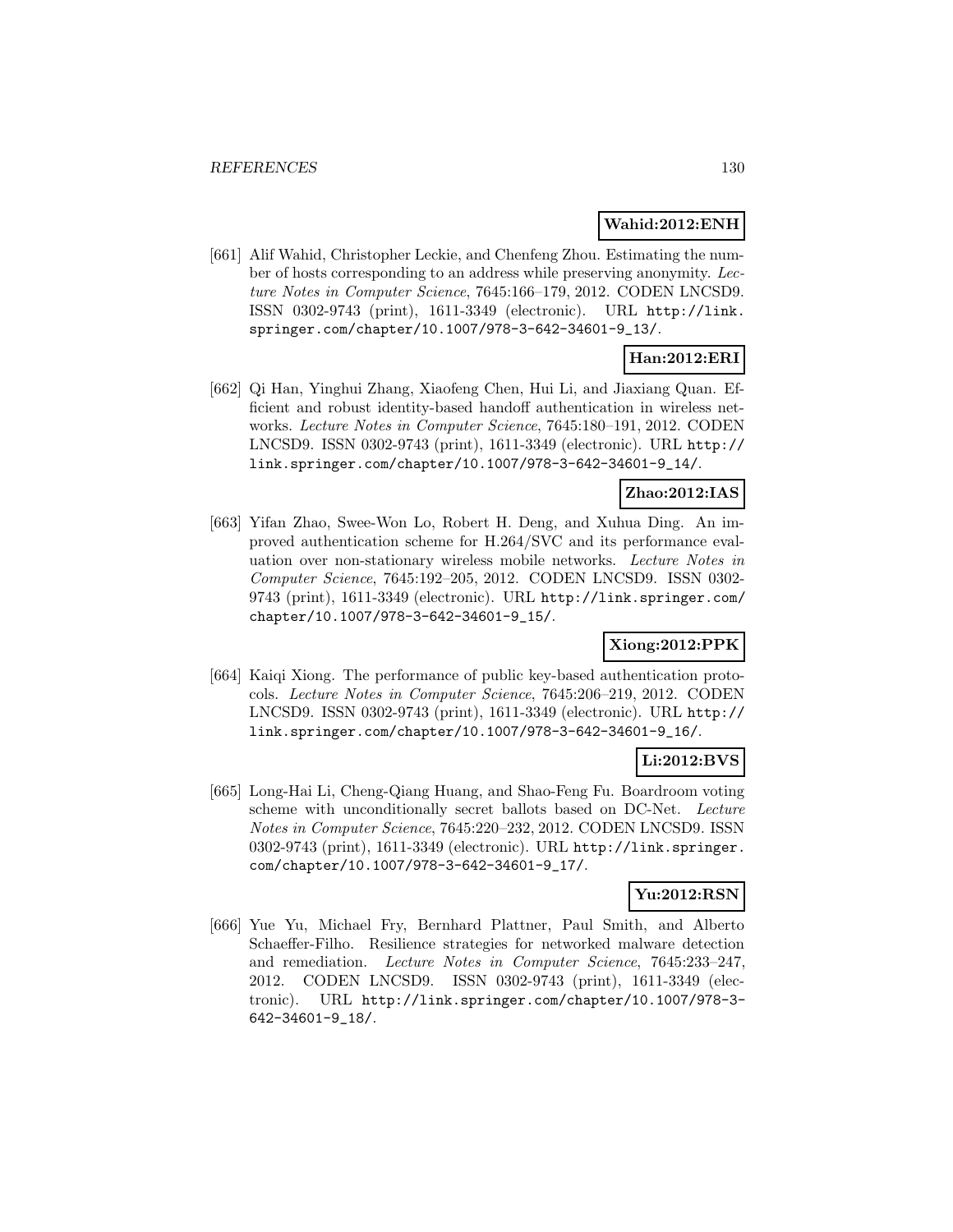#### **Menahem:2012:DSA**

[667] Eitan Menahem, Rami Pusiz, and Yuval Elovici. Detecting spammers via aggregated historical data set. Lecture Notes in Computer Science, 7645: 248–262, 2012. CODEN LNCSD9. ISSN 0302-9743 (print), 1611-3349 (electronic). URL http://link.springer.com/chapter/10.1007/978- 3-642-34601-9\_19/.

### **Ibrahim:2012:OSK**

[668] Amani S. Ibrahim, John Grundy, James Hamlyn-Harris, and Mohamed Almorsy. Operating system kernel data disambiguation to support security analysis. Lecture Notes in Computer Science, 7645:263–276, 2012. CODEN LNCSD9. ISSN 0302-9743 (print), 1611-3349 (electronic). URL http://link.springer.com/chapter/10.1007/978-3- 642-34601-9\_20/.

### **Anonymous:2012:FMbj**

[669] Anonymous. Front matter. Lecture Notes in Computer Science, 7645: ??, 2012. CODEN LNCSD9. ISSN 0302-9743 (print), 1611-3349 (electronic). URL http://link.springer.com/content/pdf/bfm:978-3- 642-34601-9/1.

### **Hameurlain:2012:TLS**

[670] Abdelkader Hameurlain, Josef Küng, Roland Wagner, Stephen W. Liddle, Klaus-Dieter Schewe, and Xiaofang Zhou, editors. Transactions on Large-Scale Data- and Knowledge-Centered Systems VI: Special Issue on Database- and Expert-Systems Applications, volume 7600 of Lecture Notes in Computer Science. Springer-Verlag Inc., New York, NY, USA, 2012. CODEN LNCSD9. ISBN 3-642-34178-0 (print), 3-642-34179-9 (e-book). ISSN 0302-9743 (print), 1611-3349 (electronic). LCCN ???? URL http: //www.springerlink.com/content/978-3-642-34179-3.

#### **Yoshida:2012:AIC**

[671] Hiroyuki Yoshida, David Hawkes, and Michael W. Vannier, editors. Abdominal Imaging. Computational and Clinical Applications: 4th International Workshop, Held in Conjunction with MICCAI 2012, Nice, France, October 1, 2012. Proceedings, volume 7601 of Lecture Notes in Computer Science. Springer-Verlag Inc., New York, NY, USA, 2012. CO-DEN LNCSD9. ISBN 3-642-33611-6 (print), 3-642-33612-4 (e-book). ISSN 0302-9743 (print), 1611-3349 (electronic). LCCN ???? URL http://www. springerlink.com/content/978-3-642-33612-6.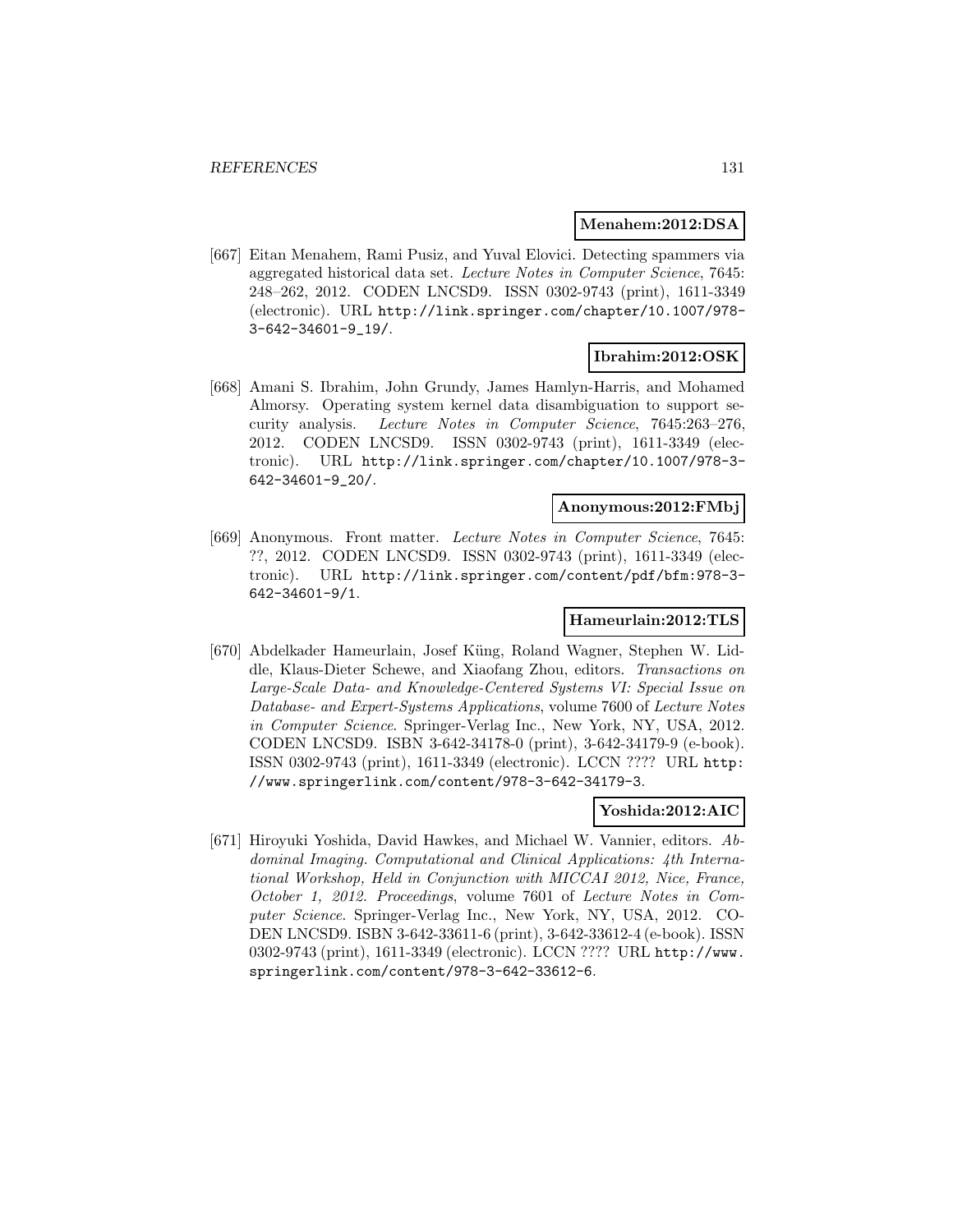#### **Abello:2012:MDE**

[672] Alberto Abelló, Ladjel Bellatreche, and Boualem Benatallah, editors. Model and Data Engineering: 2nd International Conference, MEDI 2012, Poitiers, France, October 3–5, 2012. Proceedings, volume 7602 of Lecture Notes in Computer Science. Springer-Verlag Inc., New York, NY, USA, 2012. CODEN LNCSD9. ISBN 3-642-33608-6 (print), 3-642-33609-4 (ebook). ISSN 0302-9743 (print), 1611-3349 (electronic). LCCN ???? URL http://www.springerlink.com/content/978-3-642-33609-6.

### **tenTeije:2012:KEK**

[673] Annette ten Teije, Johanna Völker, Siegfried Handschuh, Heiner Stuckenschmidt, Mathieu d'Acquin, Andriy Nikolov, Nathalie Aussenac-Gilles, and Nathalie Hernandez, editors. Knowledge Engineering and Knowledge Management: 18th International Conference, EKAW 2012, Galway City, Ireland, October 8–12, 2012. Proceedings, volume 7603 of Lecture Notes in Computer Science. Springer-Verlag Inc., New York, NY, USA, 2012. CODEN LNCSD9. ISBN 3-642-33875-5 (print), 3-642-33876-3 (e-book). ISSN 0302-9743 (print), 1611-3349 (electronic). LCCN ???? URL http: //www.springerlink.com/content/978-3-642-33876-2.

#### **Baeten:2012:TCS**

[674] Jos C. M. Baeten, Tom Ball, and Frank S. de Boer, editors. Theoretical Computer Science: 7th IFIP TC 1/WG 2.2 International Conference, TCS 2012, Amsterdam, The Netherlands, September 26–28, 2012. Proceedings, volume 7604 of Lecture Notes in Computer Science. Springer-Verlag Inc., New York, NY, USA, 2012. CODEN LNCSD9. ISBN 3- 642-33474-1 (print), 3-642-33475-X (e-book). ISSN 0302-9743 (print), 1611-3349 (electronic). LCCN ???? URL http://www.springerlink. com/content/978-3-642-33475-7.

#### **Calderon-Benavides:2012:SPI**

[675] Liliana Calderón-Benavides, Cristina González-Caro, Edgar Chávez, and Nivio Ziviani, editors. String Processing and Information Retrieval: 19th International Symposium, SPIRE 2012, Cartagena de Indias, Colombia, October 21–25, 2012. Proceedings, volume 7608 of Lecture Notes in Computer Science. Springer-Verlag Inc., New York, NY, USA, 2012. CODEN LNCSD9. ISBN 3-642-34108-X (print), 3-642-34109-8 (e-book). ISSN 0302-9743 (print), 1611-3349 (electronic). LCCN ???? URL http://www. springerlink.com/content/978-3-642-34109-0.

### **Margaria:2012:LAF**

[676] Tiziana Margaria and Bernhard Steffen, editors. Leveraging Applications of Formal Methods, Verification and Validation. Applications and Case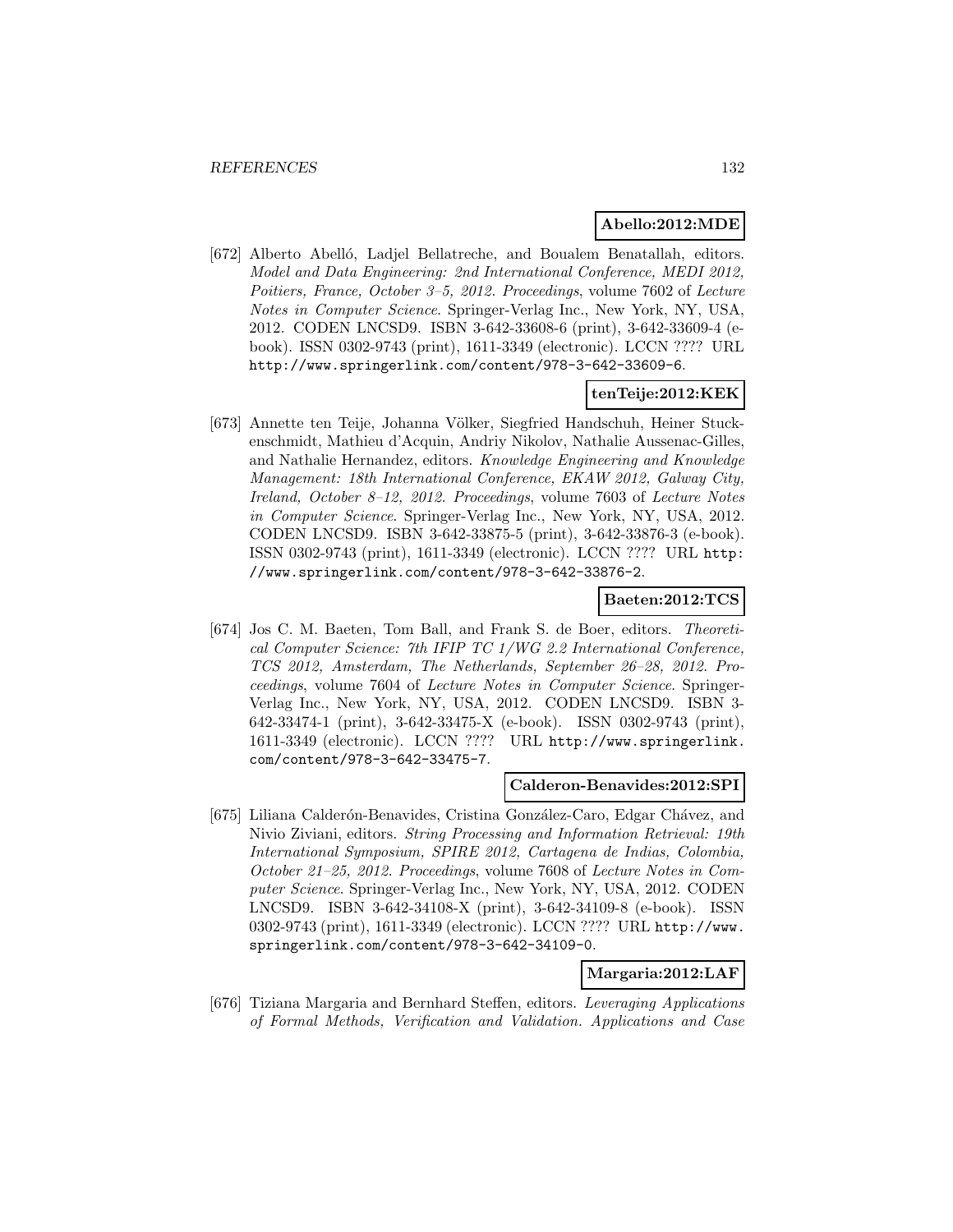Studies: 5th International Symposium, ISoLA 2012, Heraklion, Crete, Greece, October 15–18, 2012, Proceedings, Part II, volume 7610 of Lecture Notes in Computer Science. Springer-Verlag Inc., New York, NY, USA, 2012. CODEN LNCSD9. ISBN 3-642-34031-8 (print), 3-642-34032-6 (ebook). ISSN 0302-9743 (print), 1611-3349 (electronic). LCCN ???? URL http://www.springerlink.com/content/978-3-642-34032-1.

#### **Aguilera:2012:DCI**

[677] Marcos K. Aguilera, editor. Distributed Computing: 26th International Symposium, DISC 2012, Salvador, Brazil, October 16–18, 2012. Proceedings, volume 7611 of Lecture Notes in Computer Science. Springer-Verlag Inc., New York, NY, USA, 2012. CODEN LNCSD9. ISBN 3-642-33650-7 (print), 3-642-33651-5 (e-book). ISSN 0302-9743 (print), 1611-3349 (electronic). LCCN ???? URL http://www.springerlink.com/content/ 978-3-642-33651-5.

### **Ortmeier:2012:CSRa**

[678] Frank Ortmeier and Peter Daniel, editors. Computer Safety, Reliability, and Security: 31st International Conference, SAFECOMP 2012, Magdeburg, Germany, September 25–28, 2012. Proceedings, volume 7612 of Lecture Notes in Computer Science. Springer-Verlag Inc., New York, NY, USA, 2012. CODEN LNCSD9. ISBN 3-642-33677-9 (print), 3-642-33678- 7 (e-book). ISSN 0302-9743 (print), 1611-3349 (electronic). LCCN ???? URL http://www.springerlink.com/content/978-3-642-33678-2.

### **Ortmeier:2012:CSRb**

[679] Frank Ortmeier and Peter Daniel, editors. Computer Safety, Reliability, and Security: SAFECOMP 2012 Workshops: Sassur, ASCoMS, DESEC4LCCI, ERCIM/EWICS, IWDE, Magdeburg, Germany, September 25–28, 2012. Proceedings, volume 7613 of Lecture Notes in Computer Science. Springer-Verlag Inc., New York, NY, USA, 2012. CO-DEN LNCSD9. ISBN 3-642-33674-4 (print), 3-642-33675-2 (e-book). ISSN 0302-9743 (print), 1611-3349 (electronic). LCCN ???? URL http://www. springerlink.com/content/978-3-642-33675-1.

### **Isahara:2012:ANL**

[680] Hitoshi Isahara and Kyoko Kanzaki, editors. Advances in Natural Language Processing: 8th International Conference on NLP, JapTAL 2012, Kanazawa, Japan, October 22–24, 2012. Proceedings, volume 7614 of Lecture Notes in Computer Science. Springer-Verlag Inc., New York, NY, USA, 2012. CODEN LNCSD9. ISBN 3-642-33982-4 (print), 3-642-33983- 2 (e-book). ISSN 0302-9743 (print), 1611-3349 (electronic). LCCN ???? URL http://www.springerlink.com/content/978-3-642-33983-7.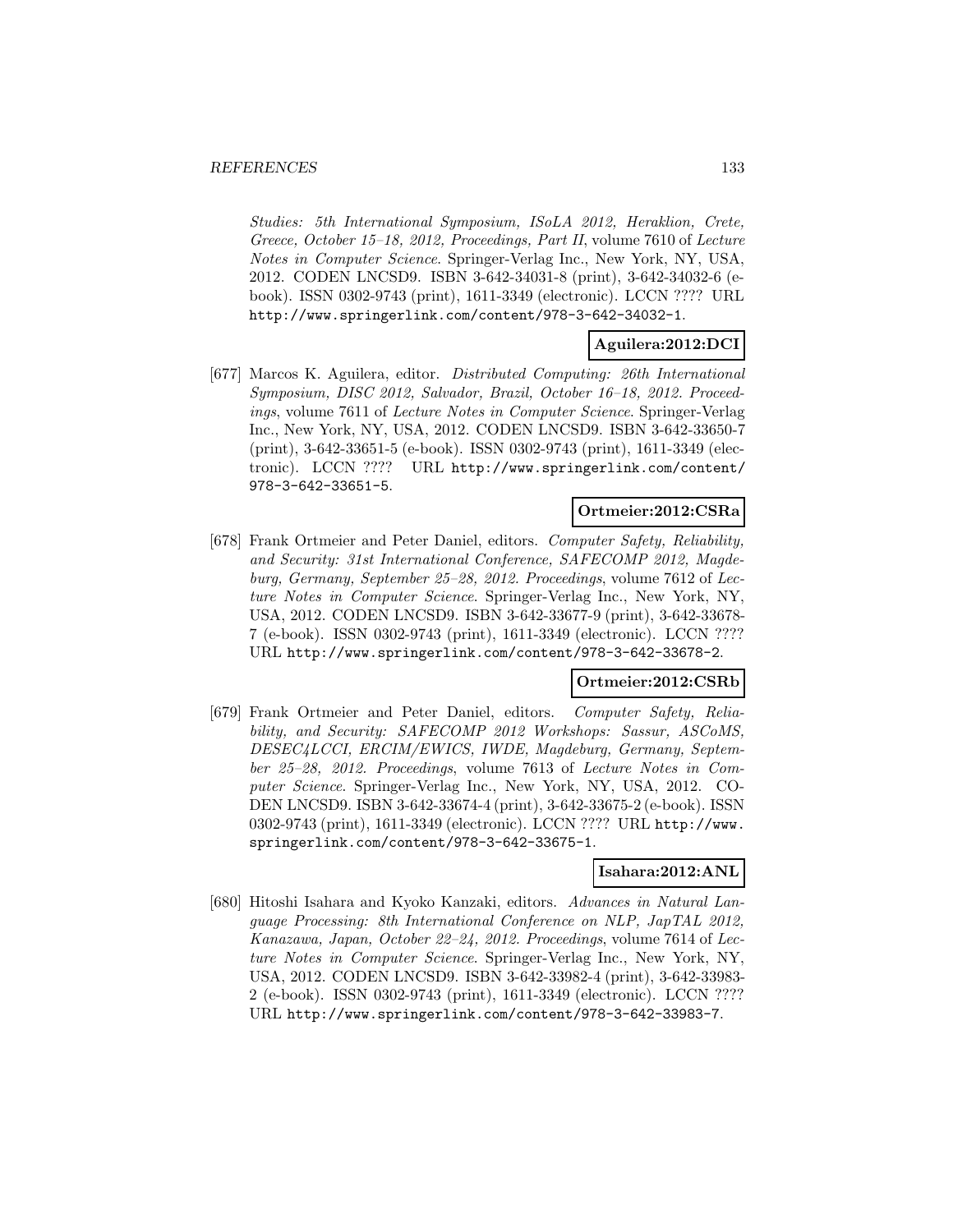#### **Ioannides:2012:PCH**

[681] Marinos Ioannides, Dieter Fritsch, Johanna Leissner, Rob Davies, Fabio Remondino, and Rossella Caffo, editors. Progress in Cultural Heritage Preservation: 4th International Conference, EuroMed 2012, Limassol, Cyprus, October 29–November 3, 2012. Proceedings, volume 7616 of Lecture Notes in Computer Science. Springer-Verlag Inc., New York, NY, USA, 2012. CODEN LNCSD9. ISBN 3-642-34233-7 (print), 3-642-34234- 5 (e-book). ISSN 0302-9743 (print), 1611-3349 (electronic). LCCN ???? URL http://www.springerlink.com/content/978-3-642-34234-9.

### **Josang:2012:SIS**

[682] Audun Jøsang and Bengt Carlsson, editors. Secure IT Systems: 17th Nordic Conference, NordSec 2012, Karlskrona, Sweden, October 31– November 2, 2012. Proceedings, volume 7617 of Lecture Notes in Computer Science. Springer-Verlag Inc., New York, NY, USA, 2012. CODEN LNCSD9. ISBN 3-642-34209-4 (print), 3-642-34210-8 (e-book). ISSN 0302-9743 (print), 1611-3349 (electronic). LCCN ???? URL http:// www.springerlink.com/content/978-3-642-34210-3.

### **Chim:2012:ICS**

[683] Tat Wing Chim and Tsz Hon Yuen, editors. Information and Communications Security: 14th International Conference, ICICS 2012, Hong Kong, China, October 29–31, 2012. Proceedings, volume 7618 of Lecture Notes in Computer Science. Springer-Verlag Inc., New York, NY, USA, 2012. CODEN LNCSD9. ISBN 3-642-34128-4 (print), 3-642-34129-2 (e-book). ISSN 0302-9743 (print), 1611-3349 (electronic). LCCN ???? URL http: //www.springerlink.com/content/978-3-642-34129-8.

#### **Hollmen:2012:AID**

[684] Jaakko Hollmén, Frank Klawonn, and Allan Tucker, editors. Advances in Intelligent Data Analysis XI: 11th International Symposium, IDA 2012, Helsinki, Finland, October 25–27, 2012. Proceedings, volume 7619 of Lecture Notes in Computer Science. Springer-Verlag Inc., New York, NY, USA, 2012. CODEN LNCSD9. ISBN 3-642-34155-1 (print), 3-642-34156- X (e-book). ISSN 0302-9743 (print), 1611-3349 (electronic). LCCN ???? URL http://www.springerlink.com/content/978-3-642-34156-4.

#### **Busemeyer:2012:QII**

[685] Jerome R. Busemeyer, François Dubois, Ariane Lambert-Mogiliansky, and Massimo Melucci, editors. Quantum Interaction: 6th International Symposium, QI 2012, Paris, France, June 27–29, 2012, Revised Selected Papers, volume 7620 of Lecture Notes in Computer Science. Springer-Verlag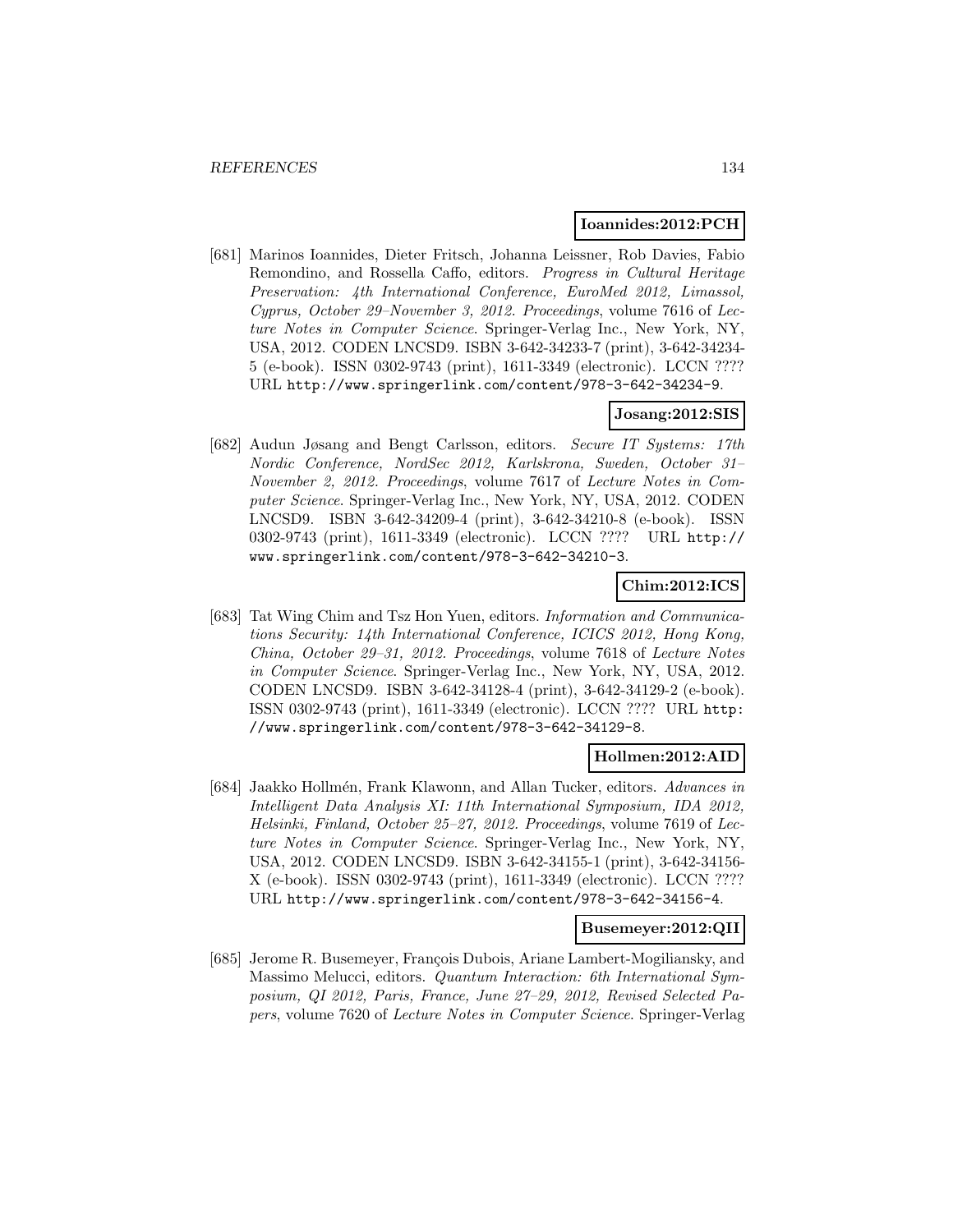Inc., New York, NY, USA, 2012. CODEN LNCSD9. ISBN 3-642-35658-3 (print), 3-642-35659-1 (e-book). ISSN 0302-9743 (print), 1611-3349 (electronic). LCCN ???? URL http://www.springerlink.com/content/ 978-3-642-35659-9.

### **Ge:2012:SRI**

[686] Shuzhi Sam Ge, Oussama Khatib, John-John Cabibihan, Reid Simmons, and Mary-Anne Williams, editors. Social Robotics: 4th International Conference, ICSR 2012, Chengdu, China, October 29–31, 2012. Proceedings, volume 7621 of Lecture Notes in Computer Science. Springer-Verlag Inc., New York, NY, USA, 2012. CODEN LNCSD9. ISBN 3-642-34102-0 (print), 3-642-34103-9 (e-book). ISSN 0302-9743 (print), 1611-3349 (electronic). LCCN ???? URL http://www.springerlink.com/content/ 978-3-642-34103-8.

### **Christianson:2012:SPX**

[687] Bruce Christianson, James Malcolm, Frank Stajano, and Jonathan Anderson, editors. Security Protocols XX: 20th International Workshop, Cambridge, UK, April 12–13, 2012, Revised Selected Papers, volume 7622 of Lecture Notes in Computer Science. Springer-Verlag Inc., New York, NY, USA, 2012. CODEN LNCSD9. ISBN 3-642-35693-1 (print), 3-642-35694- X (e-book). ISSN 0302-9743 (print), 1611-3349 (electronic). LCCN ???? URL http://www.springerlink.com/content/978-3-642-35694-0.

#### **Winckler:2012:HCS**

[688] Marco Winckler, Peter Forbrig, and Regina Bernhaupt, editors. Human-Centered Software Engineering: 4th International Conference, HCSE 2012, Toulouse, France, October 29–31, 2012. Proceedings, volume 7623 of Lecture Notes in Computer Science. Springer-Verlag Inc., New York, NY, USA, 2012. CODEN LNCSD9. ISBN 3-642-34346-5 (print), 3-642-34347- 3 (e-book). ISSN 0302-9743 (print), 1611-3349 (electronic). LCCN ???? URL http://www.springerlink.com/content/978-3-642-34347-6.

#### **Nijholt:2012:ACE**

[689] Anton Nijholt, Teresa Rom˜ao, and Dennis Reidsma, editors. Advances in Computer Entertainment: 9th International Conference, ACE 2012, Kathmandu, Nepal, November 3–5, 2012. Proceedings, volume 7624 of Lecture Notes in Computer Science. Springer-Verlag Inc., New York, NY, USA, 2012. CODEN LNCSD9. ISBN 3-642-34291-4 (print), 3-642-34292- 2 (e-book). ISSN 0302-9743 (print), 1611-3349 (electronic). LCCN ???? URL http://www.springerlink.com/content/978-3-642-34292-9.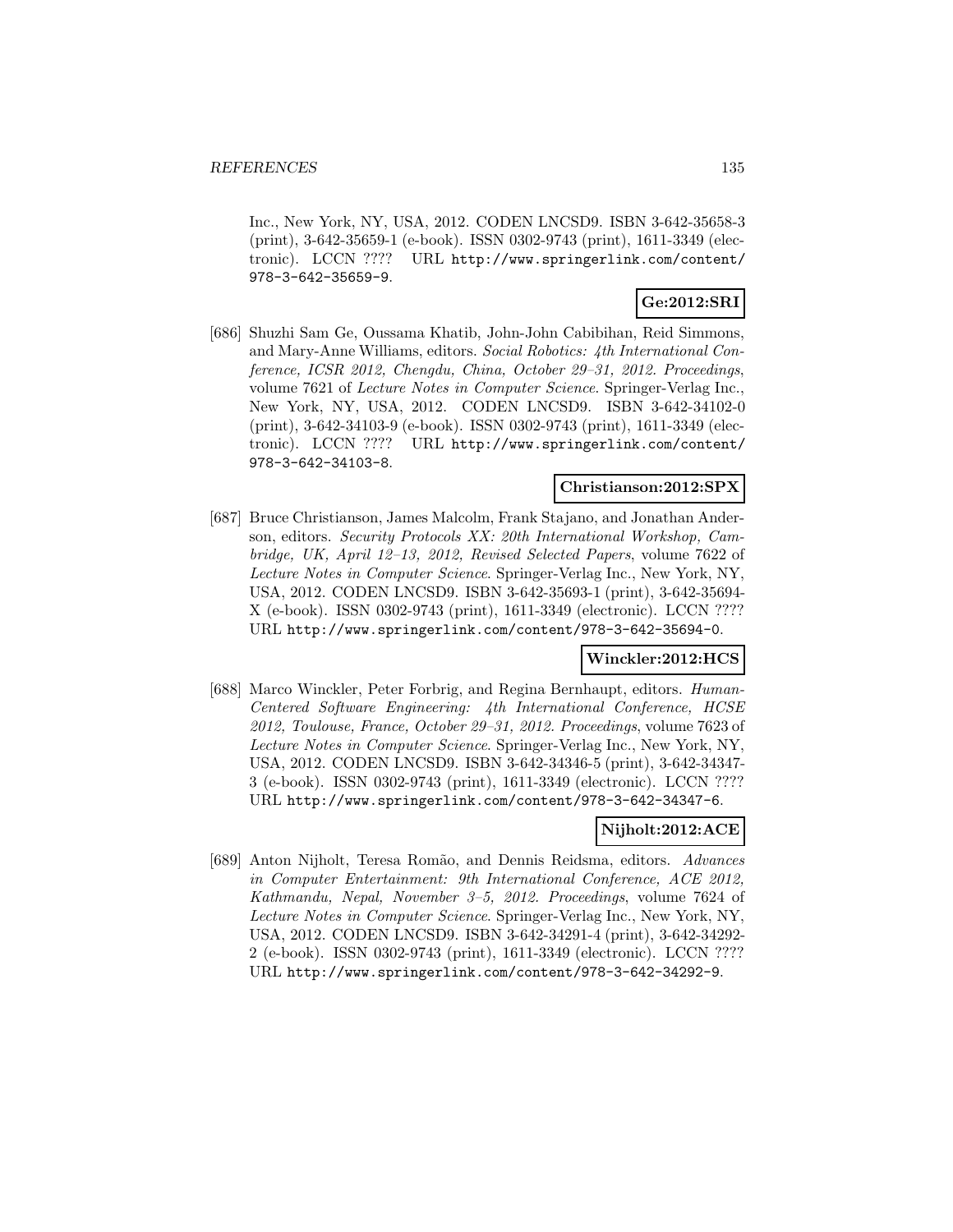#### **Priami:2012:TCS**

[690] Corrado Priami, Ion Petre, and Erik de Vink, editors. Transactions on Computational Systems Biology XIV: Special Issue on Computational Models for Cell Processes, volume 7625 of Lecture Notes in Computer Science. Springer-Verlag Inc., New York, NY, USA, 2012. CODEN LNCSD9. ISBN 3-642-35523-4 (print), 3-642-35524-2 (e-book). ISSN 0302-9743 (print), 1611-3349 (electronic). LCCN ???? URL http:// www.springerlink.com/content/978-3-642-35524-0.

#### **Gimelfarb:2012:SSS**

[691] Georgy Gimel'farb, Edwin Hancock, Atsushi Imiya, Arjan Kuijper, Mineichi Kudo, Shinichiro Omachi, Terry Windeatt, and Keiji Yamada, editors. Structural, Syntactic, and Statistical Pattern Recognition: Joint IAPR International Workshop, SSPR&SPR 2012, Hiroshima, Japan, November 7– 9, 2012. Proceedings, volume 7626 of Lecture Notes in Computer Science. Springer-Verlag Inc., New York, NY, USA, 2012. CODEN LNCSD9. ISBN 3-642-34165-9 (print), 3-642-34166-7 (e-book). ISSN 0302-9743 (print), 1611-3349 (electronic). LCCN ???? URL http://www.springerlink. com/content/978-3-642-34166-3.

### **Noda:2012:SMP**

[692] Itsuki Noda, Noriaki Ando, Davide Brugali, and James J. Kuffner, editors. Simulation, Modeling, and Programming for Autonomous Robots: Third International Conference, SIMPAR 2012, Tsukuba, Japan, November 5– 8, 2012. Proceedings, volume 7628 of Lecture Notes in Computer Science. Springer-Verlag Inc., New York, NY, USA, 2012. CODEN LNCSD9. ISBN 3-642-34326-0 (print), 3-642-34327-9 (e-book). ISSN 0302-9743 (print), 1611-3349 (electronic). LCCN ???? URL http://www.springerlink. com/content/978-3-642-34327-8.

#### **Hanaoka:2012:AIC**

[693] Goichiro Hanaoka and Toshihiro Yamauchi, editors. Advances in Information and Computer Security: 7th International Workshop on Security, IWSEC 2012, Fukuoka, Japan, November 7–9, 2012. Proceedings, volume 7631 of Lecture Notes in Computer Science. Springer-Verlag Inc., New York, NY, USA, 2012. CODEN LNCSD9. ISBN 3-642-34116-0 (print), 3-642-34117-9 (e-book). ISSN 0302-9743 (print), 1611-3349 (electronic). LCCN ???? URL http://www.springerlink.com/content/978-3-642- 34117-5.

#### **Shibuya:2012:PRB**

[694] Tetsuo Shibuya, Hisashi Kashima, Jun Sese, and Shandar Ahmad, editors. Pattern Recognition in Bioinformatics: 7th IAPR International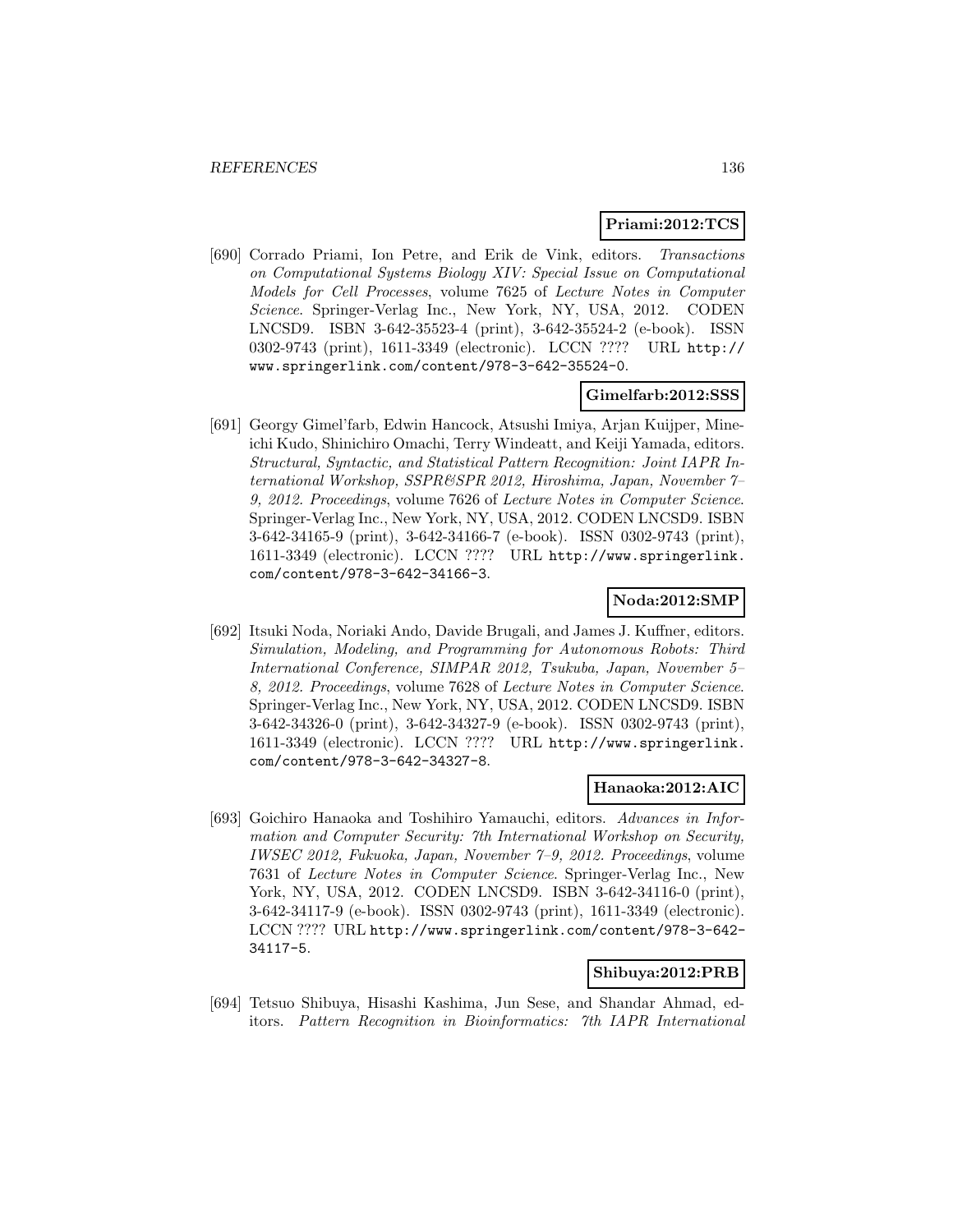Conference, PRIB 2012, Tokyo, Japan, November 8–10, 2012. Proceedings, volume 7632 of Lecture Notes in Computer Science. Springer-Verlag Inc., New York, NY, USA, 2012. CODEN LNCSD9. ISBN 3-642-34122-5 (print), 3-642-34123-3 (e-book). ISSN 0302-9743 (print), 1611-3349 (electronic). LCCN ???? URL http://www.springerlink.com/content/ 978-3-642-34123-6.

# **Hu:2012:CVM**

[695] Shi-Min Hu and Ralph R. Martin, editors. Computational Visual Media: First International Conference, CVM 2012, Beijing, China, November 8– 10, 2012. Proceedings, volume 7633 of Lecture Notes in Computer Science. Springer-Verlag Inc., New York, NY, USA, 2012. CODEN LNCSD9. ISBN 3-642-34262-0 (print), 3-642-34263-9 (e-book). ISSN 0302-9743 (print), 1611-3349 (electronic). LCCN ???? URL http://www.springerlink. com/content/978-3-642-34263-9.

### **Chen:2012:ODL**

[696] Hsin-Hsi Chen and Gobinda Chowdhury, editors. The Outreach of Digital Libraries: A Globalized Resource Network: 14th International Conference on Asia-Pacific Digital Libraries, ICADL 2012, Taipei, Taiwan, November 12–15, 2012, Proceedings, volume 7634 of Lecture Notes in Computer Science. Springer-Verlag Inc., New York, NY, USA, 2012. CO-DEN LNCSD9. ISBN 3-642-34751-7 (print), 3-642-34752-5 (e-book). ISSN 0302-9743 (print), 1611-3349 (electronic). LCCN ???? URL http://www. springerlink.com/content/978-3-642-34752-8.

### **Aoki:2012:FMS**

[697] Toshiaki Aoki and Kenji Taguchi, editors. Formal Methods and Software Engineering: 14th International Conference on Formal Engineering Methods, ICFEM 2012, Kyoto, Japan, November 12–16, 2012. Proceedings, volume 7635 of Lecture Notes in Computer Science. Springer-Verlag Inc., New York, NY, USA, 2012. CODEN LNCSD9. ISBN 3-642-34280-9 (print), 3-642-34281-7 (e-book). ISSN 0302-9743 (print), 1611-3349 (electronic). LCCN ???? URL http://www.springerlink.com/content/ 978-3-642-34281-3.

### **Liu:2012:SOCb**

[698] Chengfei Liu, Heiko Ludwig, Farouk Toumani, and Qi Yu, editors. Service-Oriented Computing: 10th International Conference, ICSOC 2012, Shanghai, China, November 12–15, 2012. Proceedings, volume 7636 of Lecture Notes in Computer Science. Springer-Verlag Inc., New York, NY, USA, 2012. CODEN LNCSD9. ISBN 3-642-34320-1 (print), 3- 642-34321-X (e-book). ISSN 0302-9743 (print), 1611-3349 (electronic).